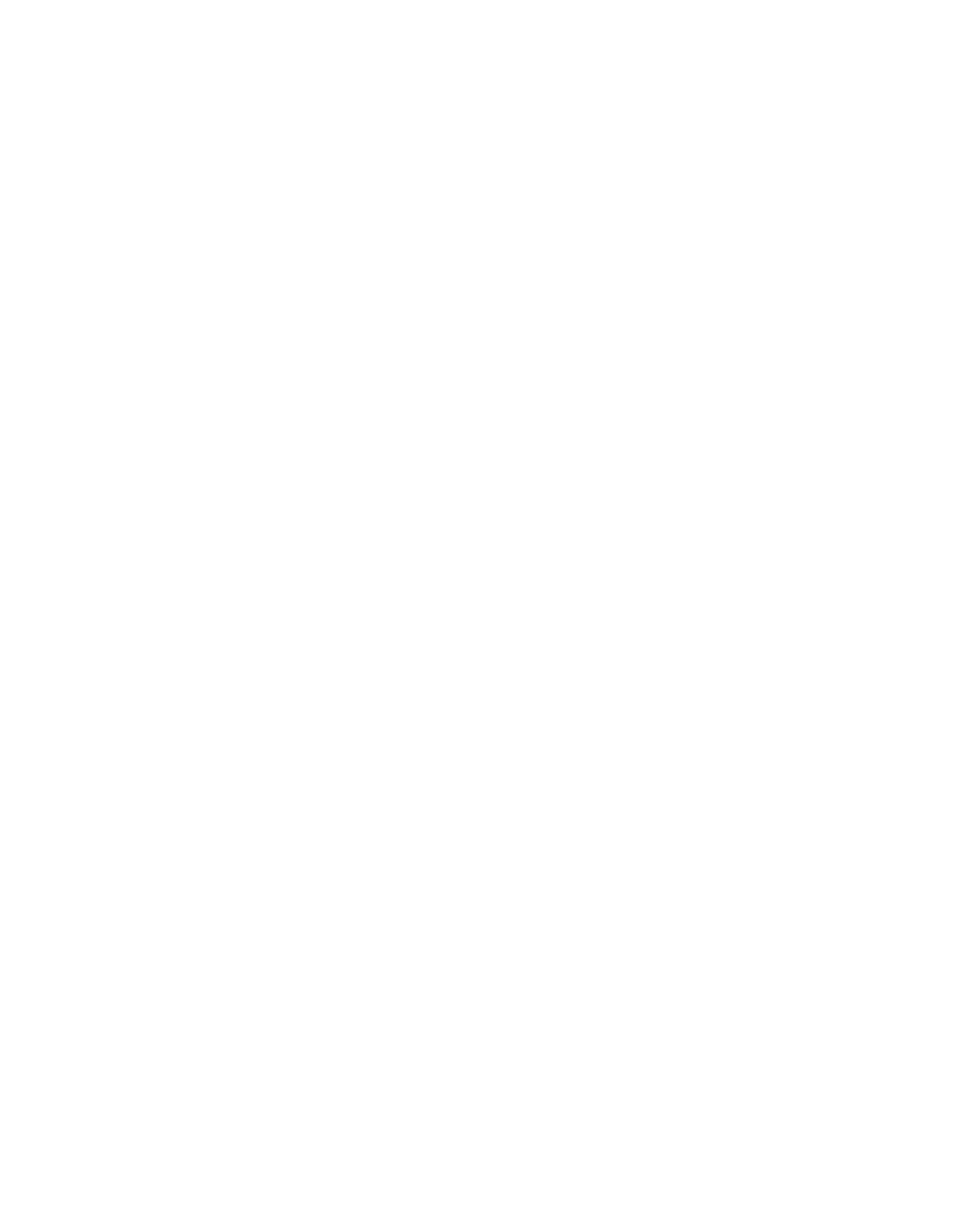### **Table of Contents**

|                                         | Page |
|-----------------------------------------|------|
|                                         |      |
| Summary Tables                          |      |
|                                         |      |
|                                         |      |
|                                         |      |
|                                         |      |
|                                         |      |
|                                         |      |
|                                         |      |
|                                         |      |
|                                         |      |
|                                         |      |
| AGRICULTURE AND AGRI-FOOD               |      |
|                                         |      |
|                                         |      |
| ATLANTIC CANADA OPPORTUNITIES AGENCY    |      |
|                                         |      |
| CANADIAN HERITAGE                       |      |
|                                         |      |
|                                         |      |
|                                         |      |
| CITIZENSHIP AND IMMIGRATION             |      |
|                                         |      |
|                                         |      |
| <b>ENVIRONMENT</b>                      |      |
|                                         |      |
|                                         |      |
| <b>FINANCE</b>                          |      |
|                                         |      |
|                                         |      |
| FOREIGN AFFAIRS AND INTERNATIONAL TRADE |      |
|                                         |      |
|                                         |      |
|                                         |      |
| <b>HEALTH</b>                           |      |
|                                         |      |
|                                         |      |
|                                         |      |
| HUMAN RESOURCES AND SKILLS DEVELOPMENT  |      |
|                                         |      |
| INDIAN AFFAIRS AND NORTHERN DEVELOPMENT |      |
|                                         |      |
| <b>INDUSTRY</b>                         |      |
|                                         |      |
|                                         |      |
|                                         |      |
|                                         |      |
|                                         |      |
|                                         |      |
| <b>JUSTICE</b>                          |      |
|                                         |      |
| NATIONAL DEFENCE                        |      |
|                                         |      |
| NATURAL RESOURCES                       |      |
|                                         |      |
|                                         |      |
|                                         |      |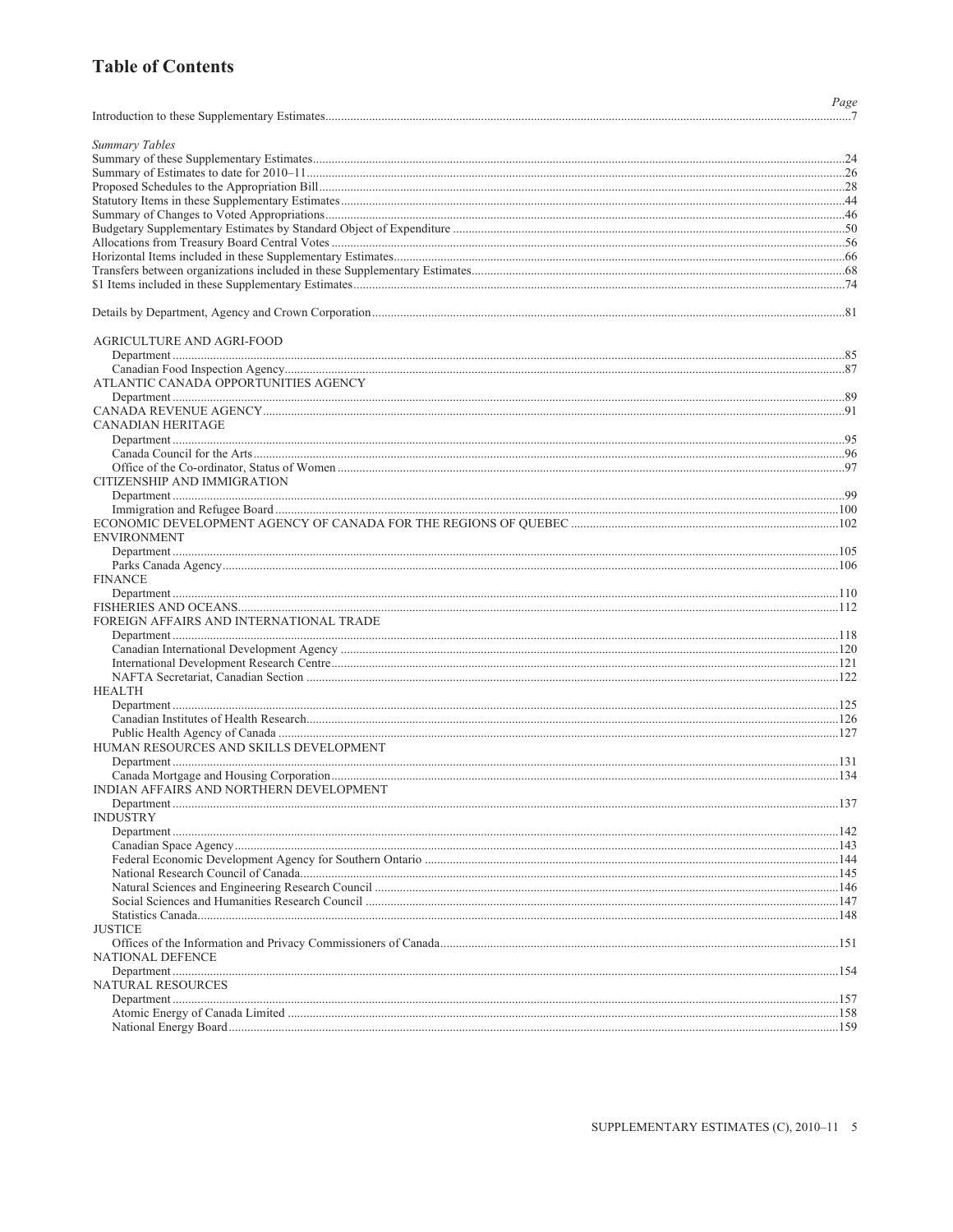### <span id="page-3-0"></span>**Table of Contents**

| PRIVY COUNCIL                            |  |
|------------------------------------------|--|
|                                          |  |
|                                          |  |
| PUBLIC SAFETY AND EMERGENCY PREPAREDNESS |  |
|                                          |  |
|                                          |  |
|                                          |  |
|                                          |  |
|                                          |  |
| <b>TRANSPORT</b>                         |  |
|                                          |  |
|                                          |  |
|                                          |  |
| TREASURY BOARD                           |  |
|                                          |  |
|                                          |  |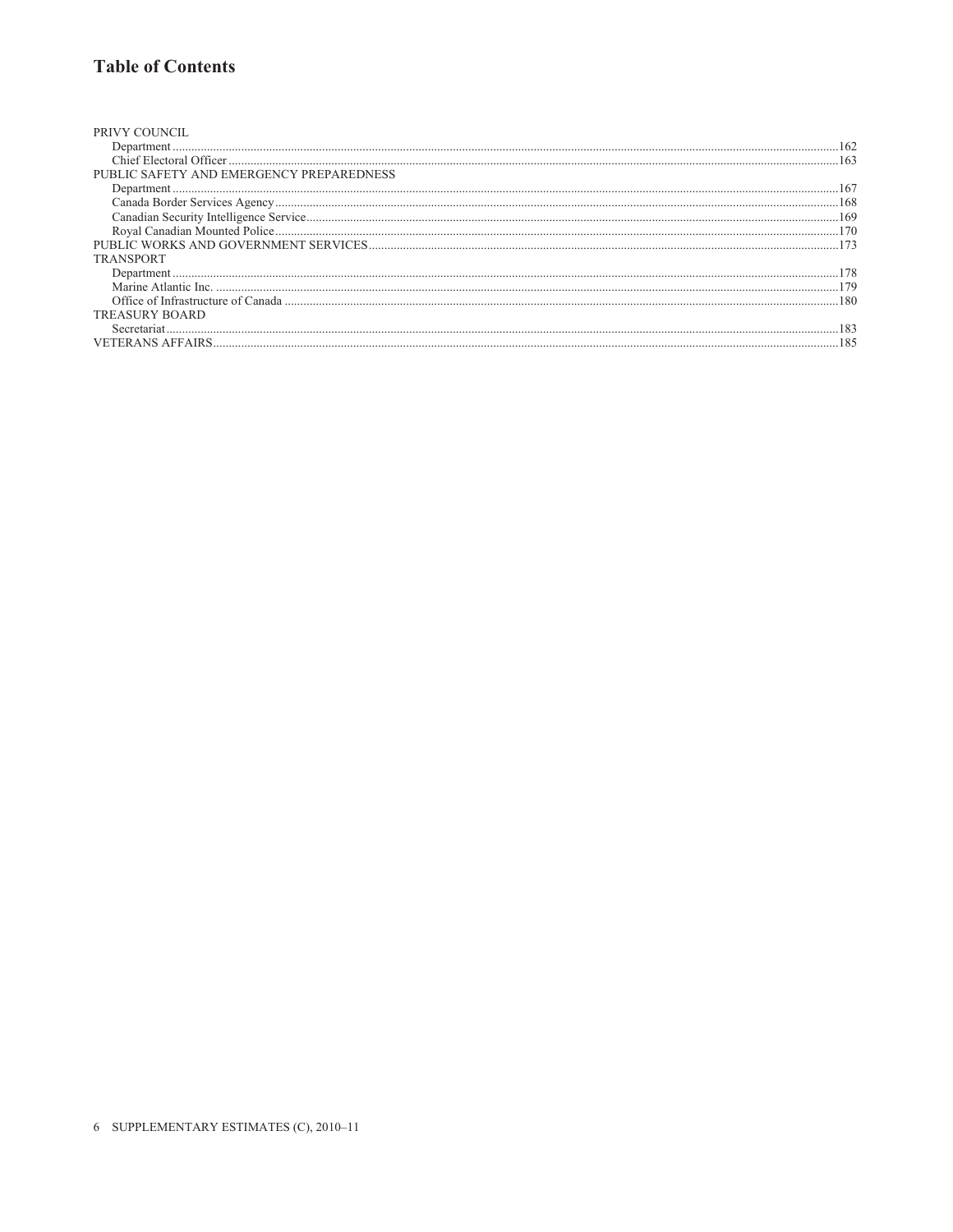#### *Structure of these Supplementary Estimates*

This Supplementary Estimates document is presented in three distinct sections:

- 1. *Introduction to Supplementary Estimates*;
- 2. *Summary Tables*; and
- 3. *Detail by Department, Agency and Crown Corporation*.

#### *Purpose and General Information*

The purpose of Supplementary Estimates is to present to Parliament information on the Government of Canada's spending requirements which were either not sufficiently developed in time for inclusion in the Main Estimates, or have subsequently been refined to account for developments in particular programs and services. Supplementary Estimates also provide updated information on changes to expenditure forecasts of major statutory items as well as on such items as: transfers of money between Votes; debt deletion; loan guarantees; new or increased grants; and changes to Vote wording.

Supplementary Estimates documents are normally tabled in Parliament approximately one month in advance of the related Appropriation Act that provides the necessary authority for the Government of Canada to spend monies from the Consolidated Revenue Fund to carry out its programs and services. This period is intended to provide the various Standing Committees of Parliament with sufficient time to review proposed spending before the introduction of the Appropriation Act.

For the past three fiscal years, three Supplementary Estimates have been tabled each year: one in each of the three Parliamentary Supply periods ending June 23, December 10, and March 26. These Supplementary Estimates (C) are the third and final Supplementary Estimates planned for this fiscal year, for consideration by Parliament in the Supply period ending March 26, 2011.

#### *Summary of Estimates to Date – Fiscal Year ending March 31, 2011*

The 2010–11 Main Estimates were tabled on March 3, 2010 seeking Parliament's approval to spend \$96.3 billion in voted appropriations. The Main Estimates also presented information on \$162.7 billion in statutory requirements for a total Main Estimates of \$259.0 billion. *Appropriation Act No. 1, 2010*–*11* received royal assent on March 31, 2010 and provided interim supply of \$27.2 billion to departments, agencies and appropriation-dependent Crown corporations until the end of June 2010, when full supply for the remaining \$69.1 billion in Main Estimates was provided through *Appropriation Act No. 2, 2010–11* that received royal assent on June 30, 2010.

Supplementary Estimates (A), 2010-11 were tabled on May 25, 2010 seeking Parliament's approval for \$3.3 billion in voted appropriations. *Appropriation Act No 3, 2010–11* provided supply for the full amount sought in the Supplementary Estimates (A) and received royal assent on June 30, 2010.



http://www.tbssct.gc.ca/estpre/20102011/mebpd/toc-tdm-eng.asp

#### **Main Estimates – \$259.0 billion**   *\$96.3 billion in voted appropriations and \$162.7 billion in statutory*

#### **Supplementary**

*expenditures* 

**Estimates (A) – \$2.6 billion**   *\$3.3 billion in voted appropriations and a decrease of \$0.7 billion in statutory expenditures*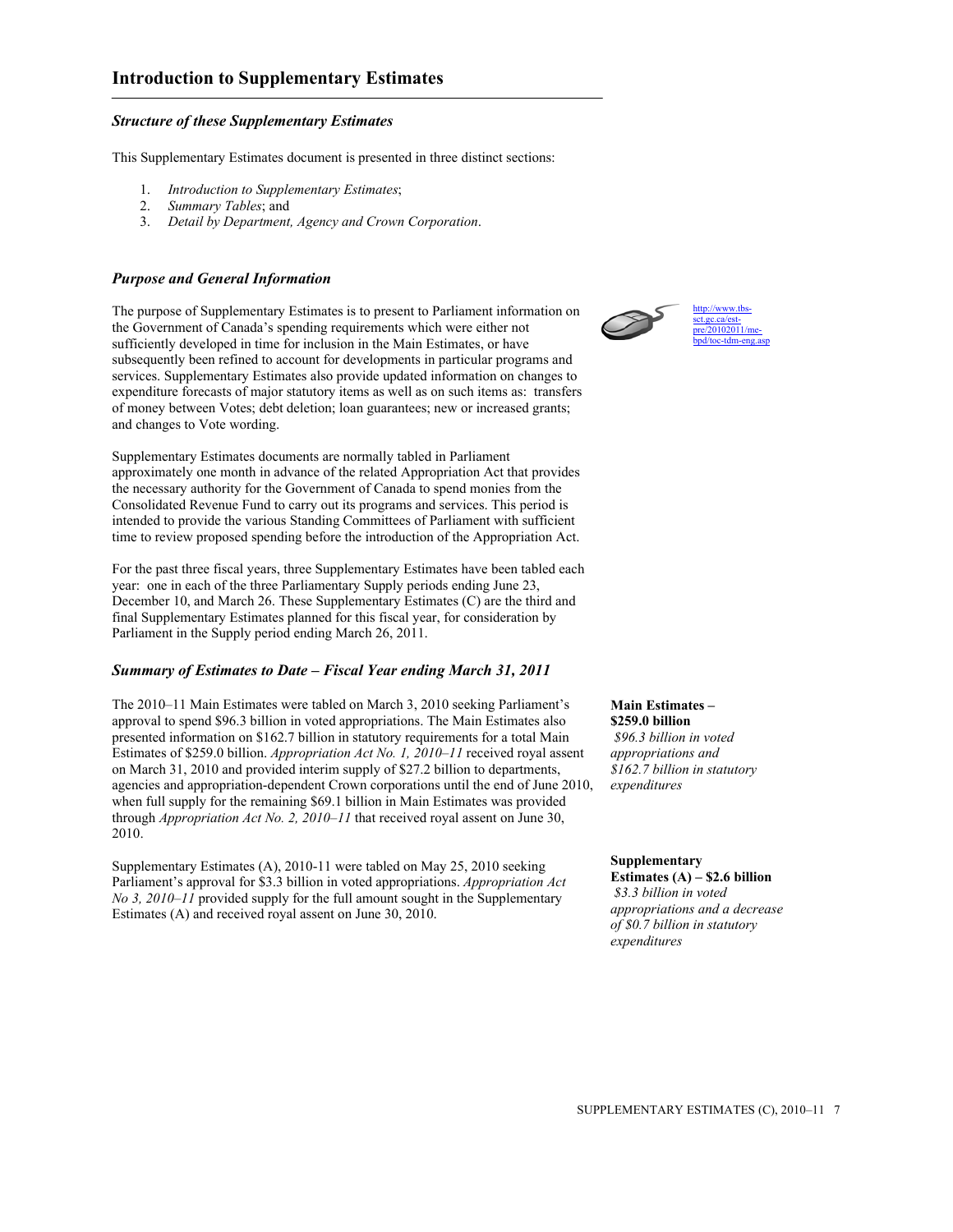Supplementary Estimates (B), 2010–11 were tabled on November 4, 2010 seeking Parliament's approval for \$4.4 billion in voted appropriations. *Appropriation Act No. 4, 2010–11* provided supply for the full amount sought in the Supplementary Estimates (B) and received royal assent on December 15, 2010.

The Supplementary Estimates (C), 2010–11 provide information in support of requests for Parliament's approval for \$0.9 billion in voted appropriations which represents an increase of 1% over Main Estimates. Also presented in this document is information related to an increase of \$0.9 billion in forecast statutory expenditures.

#### **Supplementary Estimates (B) – \$2.4 billion**

*\$4.4 billion in voted appropriations and a decrease of \$2.0 billion in statutory expenditures* 

**Supplementary Estimates (C) – \$1.8 billion**

*\$0.9 billion in voted appropriations and an increase of \$0.9 billion in statutory expenditures*

#### **Table 1: Total 2010**–**11 Supplementary Estimates (C) (\$ millions)**

|                                     | Budgetary | Non-Budgetary | Total  |
|-------------------------------------|-----------|---------------|--------|
| Voted Appropriations <sup>3</sup>   | 9197      |               | 919.7  |
| Statutory Expenditures <sup>4</sup> | 218.1     | .104.4        | 886.3  |
| Total                               | 701.6     | 104.4         | .806.0 |

**Notes:** 

1. Budgetary expenditures include the cost of servicing the public debt; operating and capital expenditures; transfer payments to other levels of government, organizations or individuals; and payments to Crown corporations.

2. Non-budgetary expenditures (loans, investments and advances) are outlays that represent changes in the composition of the financial assets of the Government of Canada.

3. Voted Appropriations are those for which parliamentary authority is sought through an Appropriation bill.

4. Statutory Expenditures are those authorized by Parliament through enabling legislation.

Table 2 provides a reconciliation of the Estimates to date and Update of Economic and Fiscal Projections of October 2010.

#### **Table 2: 2010**–**11 Budgetary Expenditures (\$ billions)**

| <b>Update of Economic and Fiscal Projections</b>  |       | 277.8 |
|---------------------------------------------------|-------|-------|
| (October 2010)                                    |       |       |
| Estimates to-date:                                |       |       |
| 2010-11 Main Estimates*                           | 261.6 |       |
| Supplementary Estimates (A), 2010-11              | 1.9   |       |
| Supplementary Estimates (B), 2010-11              | 31    |       |
| Supplementary Estimates (C), 2010-11              | 0.7   |       |
| Total Estimates to-date                           |       | 267.3 |
| Adjustments:                                      |       |       |
| Net adjustment, from net to gross basis of Budget |       |       |
| presentation**                                    | 16.4  |       |
| Other adjustments***                              | (5.9) |       |
| Total Adjustments                                 |       | 10.5  |
| <b>Total</b>                                      |       | 277.8 |
| Variance                                          |       |       |

\* Includes \$150.3 million for the Canada Revenue Agency, \$49.7 million for the Parks Canada Agency and \$157.9 million for the Canada Border Services Agency from within 2009-10 appropriations.

\*\* The Budget and Update of Economic and Fiscal Projections present expenses on a gross basis, whereas Main Estimates are presented on a net basis. Certain revenues are netted against budgetary expenses.

\*\*\* Other adjustments consist of cash disbursements for capital acquisitions, expenditures charged to prior years and program expenses not yet allocated.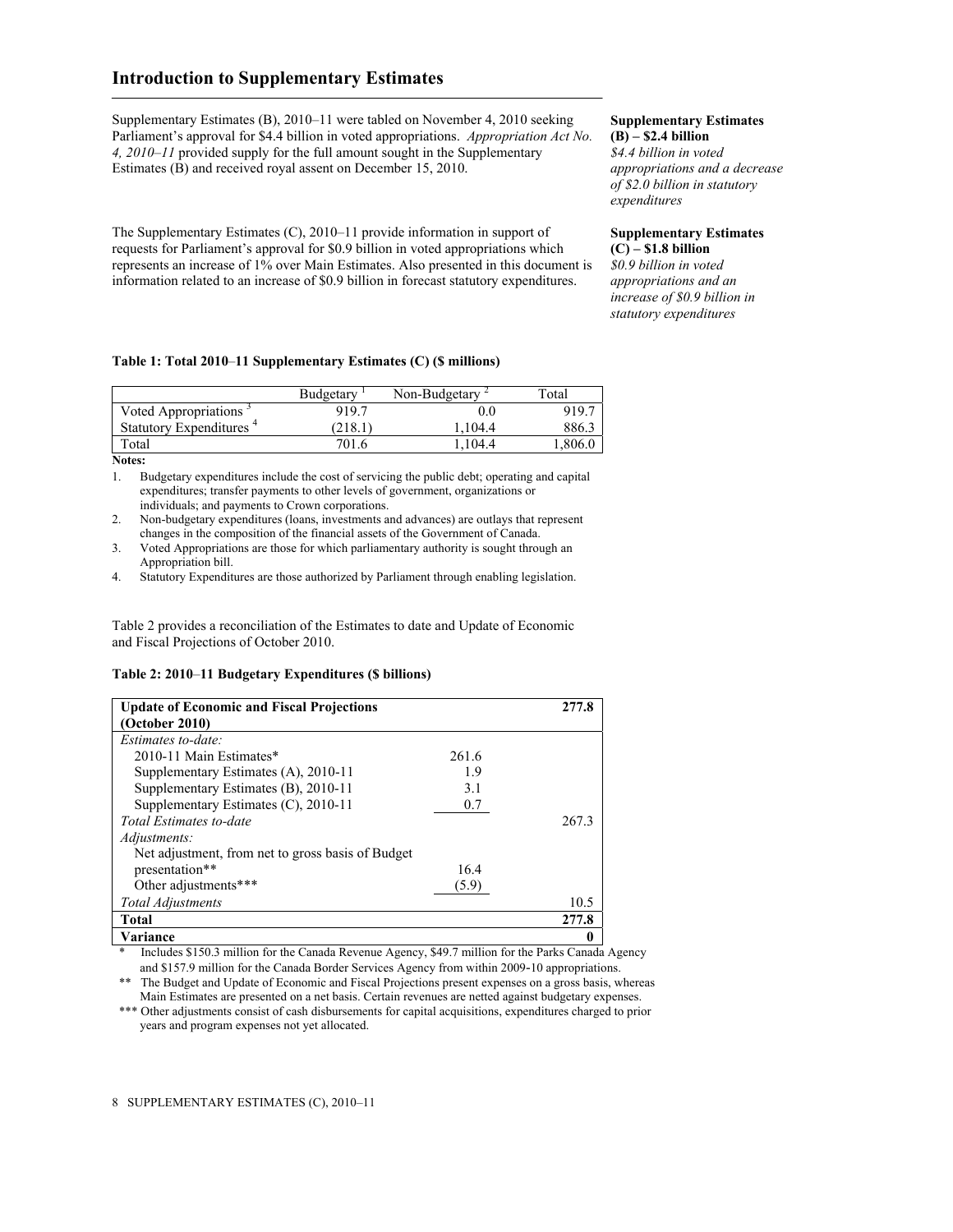#### *Highlights of these Supplementary Estimates*

The following provides an overview of the major items (voted and statutory) included in these Supplementary Estimates.

#### **Major voted initiatives included in these Supplementary Estimates requiring Parliamentary approval:**

#### **Funding to acquire the Nortel Carling Campus, cover closing transaction costs and pay property taxes for the new National Defence Headquarters – \$216.8 million**

Currently, the Department of National Defence accommodates 17,000 employees in 48 buildings dispersed across the National Capital Area. The acquisition of the Carling Campus (previously, the Nortel Complex) will result in the consolidation of up to 50% of National Defence staff based in the area into a single campus, resulting in operational and cost efficiencies and a substantial reduction in the cost of leased space. The acquisition is part of the National Capital Area Office Accommodation Strategy.

**Funding to support costs associated with ensuring isotope production; shutdown of the Dedicated Isotope Facilities; operational and infrastructure upgrades related to health, safety, security and environmental priorities at Chalk River Laboratories; new reactor technology development; commercial life extension projects; and management of operational pressures – \$175.4 million** This funding will allow Atomic Energy of Canada Ltd. to meet costs associated with isotope production; winding down of the Dedicated Isotopes Facilities; addressing infrastructure and operational upgrades related to health, safety, security and environmental priorities at Chalk River Laboratories; developing new build reactor technology; funding shortfalls in reactor life extension projects; and managing operational pressures.

#### **Funding for benefits under the Disability Awards and Allowances Program to Veterans and to eligible family members and dependants – \$155.6 million**

The New Veterans Charter legislation enacted in 2006 provided for the payment of disability awards and allowances to recognize and compensate Canadian Forces members and Veterans, and in some cases eligible surviving spouses and dependent children, for the non-economic effects of a service-related disability. Additional funding is required to cover payments resulting from the current backlog of disability award applications and the number of new applications received.

#### **Funding for the write-off of debts owed to the Crown for unrecoverable Canada Student Loans – \$149.5 million**

Pursuant to subsection 25(2) of the *Financial Administration Act*, an amount of \$149,541,766 is requested to write-off 61,791 debts related to Canada Student Loans. This covers a three-year period and represents less than 1% of the total Canada Student Loan portfolio. The Canada Student Loans Program provides financial assistance for post-secondary education for students in financial need.

#### **Funding to support the introduction of a Pay Direct Card for the Public Service Health Care Plan – \$63.3 million**

The Pay Direct Card, introduced in November 2010, allows for immediate claim processing of prescription drugs purchases covered under the Public Service Health Care Plan. The elimination of paperwork burden is expected to result in more comprehensive claim payments.

*Voted items*

**Public Works and Government Services**  *\$216.8 million* 

**Atomic Energy of Canada Limited**  *\$175.4 million* 

**Veterans Affairs** *\$155.6 million* 

**Human Resources and Skills Development**  *\$149.5 million* 

**Treasury Board Secretariat**  *\$63.3 million* 

SUPPLEMENTARY ESTIMATES (C), 2010–11 9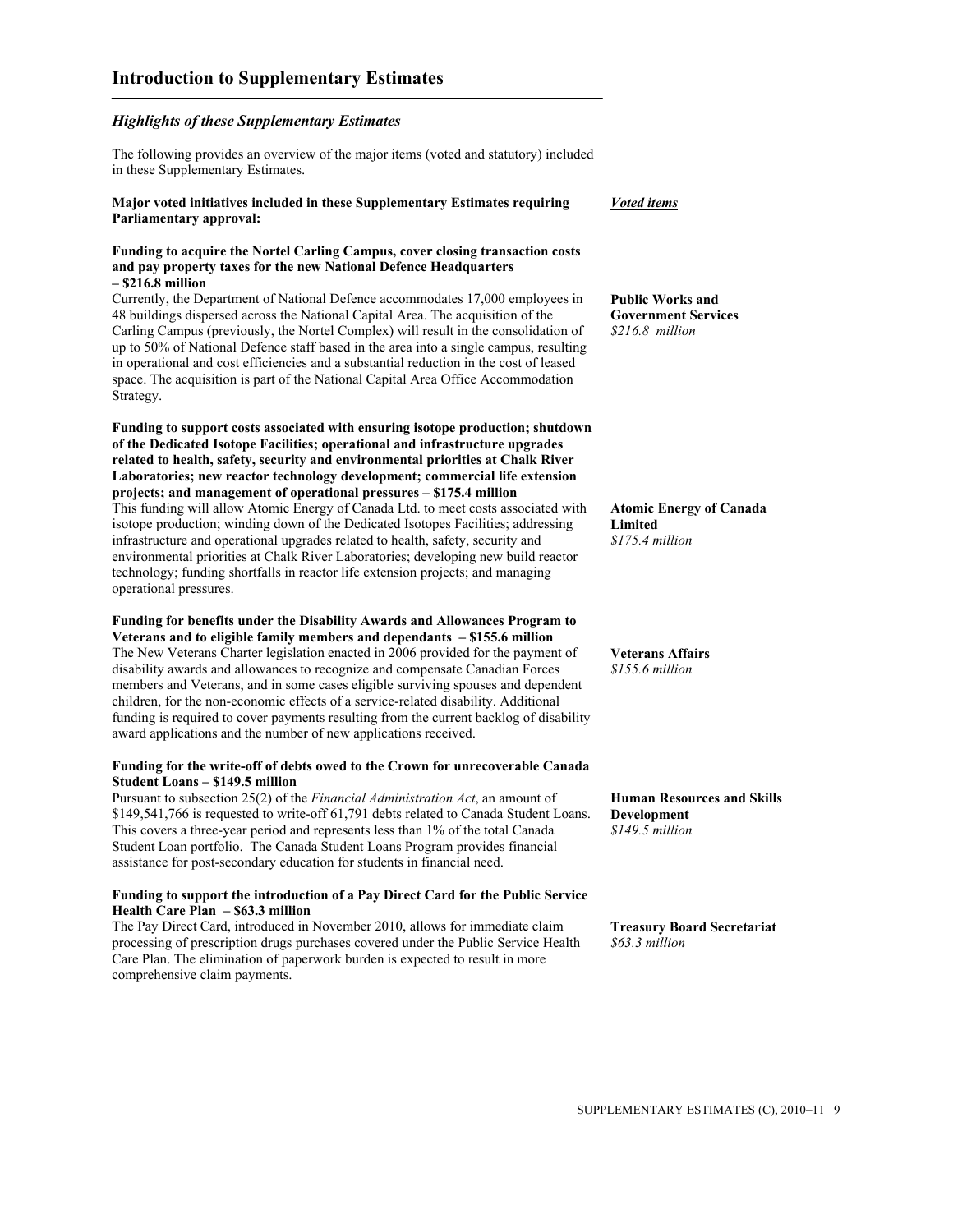### **Implementation of Harmonized Sales Tax for Ontario and British Columbia and the Affordable Living Tax Credit for Nova Scotia – \$63.3 million** This funding will support the administration of the Harmonized Sales Tax (HST) and associated tax credits in Ontario and British Columbia as well as the collection of the tax related to non-commercial importations that are destined for those provinces. The administration of the Affordable Living Tax Credit, announced in 2010 as part of the modification to Nova Scotia's existing HST regime, will also be supported. **Significant updates to statutory forecasts included in these Supplementary Estimates for information purposes:**

#### **Funding to stimulate housing construction through low-cost loans to municipalities for improvements to housing-related and community infrastructure – \$793.2 million (non-budgetary)**

The Municipal Infrastructure Lending Program provides low-cost loans to municipalities across the country for housing-related and community infrastructure projects such as sewers, water lines, and neighbourhood regeneration projects. These loans will significantly decrease the cost of borrowing for municipalities, and can be used by them to fund their contribution for cost-shared federal infrastructure programming.

#### **Newfoundland Fiscal Equalization Offset Payments – For decreases in equalization payments as a result of increases in offshore oil and gas revenues – \$388.8 million**

Regulations under the provisions of the Fiscal Equalization Offset Payments in the *Canada-Newfoundland Atlantic Accord Implementation Act* allow Newfoundland and Labrador to be compensated for losses in equalization payments due to increases in offshore oil and gas revenues.

#### **Increase in the AgriStability program payments based primarily on the declining prices of grains and oilseeds late in 2009, and excess moisture in the Prairie provinces in 2010 – \$315.3 million**

AgriStability is a program which provides income support when an agricultural producer experiences large income losses (income declines greater than 15 percent). This funding will be used to provide increased direct payments to producers that correspond to income losses resulting from declining prices of the grains and oilseeds sector in 2009, and excess moisture in the Prairie provinces in 2010. The funds will provide affected producers with income support to stabilize their farming operations.

#### **Increase in net loans disbursed under the** *Canada Student Financial Assistance Act* **as a result of higher new loan projections made by the Office of the Chief Actuary in addition to a decrease in forecasted repayments – \$311.2 million (non-budgetary)**

The Canada Student Loans Program provides financial assistance for post-secondary education for students in financial need. The increase in funding is based upon higher than estimated demand.

**Canada Revenue Agency**  *\$ 57.8 million* **Statistics Canada**  *\$ 0.8 million* **Canada Border Services Agency**  *\$4.7 million*

*Statutory items*

**Canada Mortgage and Housing Corporation**  *\$793.2 million*

**Natural Resources** *\$388.8 million* 

**Agriculture and Agri-Food**  *\$315.3 million*

**Human Resources and Skills Development**  *\$311.2 million*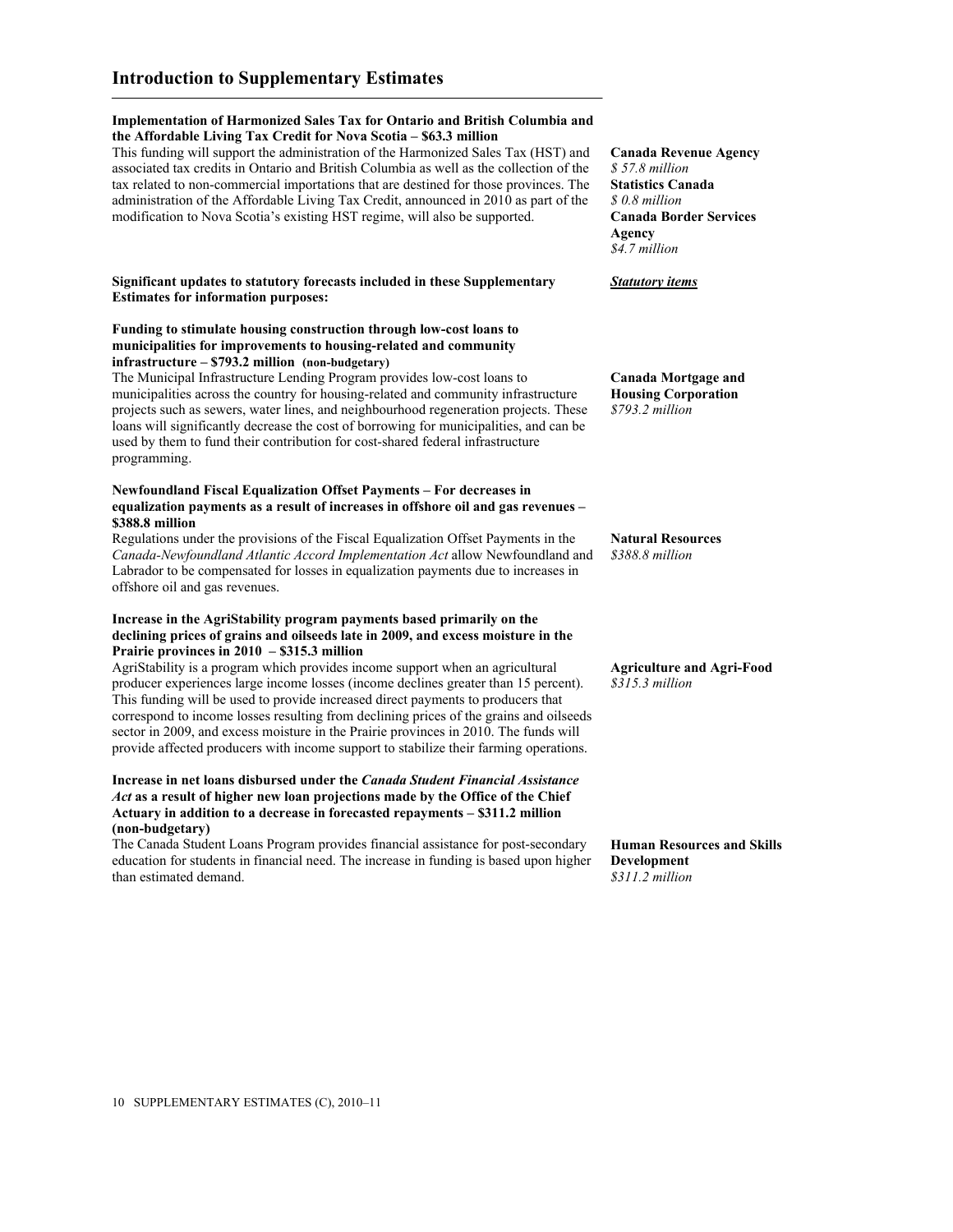**Increase in the AgriInsurance program contribution payments based on both an elevated market price trend which began in 2008 and continued until early 2009 as well as ongoing increases in participation rates in the program – \$72.0 million**  AgriInsurance is a program designed to ensure agricultural producers' access to insurance programs to protect their crops and to help manage uncontrollable risks inherent to the agriculture industry. The increased payments are due to the continuation of an elevated market price trend which began in 2008 and increased program participation rates. The funds will be used for insurance payouts to participating producers who have suffered crop failures.

#### **Increase in Canada Disability Savings Grants due to revised growth rate estimates – \$67.4 million**

Registered Disability Savings Plans (RDSP) help Canadians with disabilities and their families save for the future. To encourage long-term financial security of eligible beneficiaries with disabilities, the Government of Canada provides matching grant payments to RDSP issuers on behalf of beneficiaries. This increase in forecast expenditures is the result of much higher than estimated take-up by Canadians than forecasted when the program was established in 2008.

#### **Increase in Canada Education Savings Grants payments due to changes to the general economic landscape that have occurred since August 2009 – \$60.0 million**

The Government of Canada provides payments to the Registered Education Savings Plan (RESP) trustees on behalf of RESP beneficiaries to encourage Canadians to save for post-secondary education for their children. The increase in anticipated expenditures for the Canada Education Savings Grant is the result of higher than anticipated contributions to RESPs.

#### **Reduction to the Provincial-Territorial Infrastructure Base Funding Program to reflect new cash flow requirements in agreements signed with provinces and territories – (\$62.7 million)**

Budget 2009 allowed for the acceleration of the Provincial-Territorial Base Fund for those jurisdictions able to expedite their infrastructure spending in 2009-10 and 2010-11. Reductions to the Provincial-territorial Base Fund in 2010-11 were made to reflect the new cash flow requirements in agreements signed with provinces and territories.

#### **Reduction to the Green Infrastructure Fund to adjust annual cash flow to align with projected spending for approved projects – (\$70.1 million)**

In Budget 2009, funding for Infrastructure Canada's Green Infrastructure Fund was equally distributed over the duration of the program (\$200 million per year over five years). Reductions to the Green Infrastructure Fund in 2010-11 were made to accommodate delays in project approvals and start-ups, enabling the department to align the program's funding with projected spending for approved projects in future years.

#### **Revised forecast of public debt charges due to lower forecasted interest rates in the 2010 Update of Economic and Fiscal Projections – (\$125.0 million)**

Public Debt charges are being revised downward from \$28,432 million to \$28,307 million. This reflects the revised forecast outlined in the Update of Economic and Fiscal Projections. The decrease of \$125M is caused by a downwards revision to the interest rate forecast.

**Agriculture and Agri-Food**  *\$72.0 million*

**Human Resources and Skills Development**  *\$67.4 million*

**Human Resources and Skills Development**  *\$60.0 million*

**Office of Infrastructure of Canada** *(\$62.7 million)*

**Office of Infrastructure of Canada** *(\$70.1 million)*

**Finance**  *(\$125.0 million)*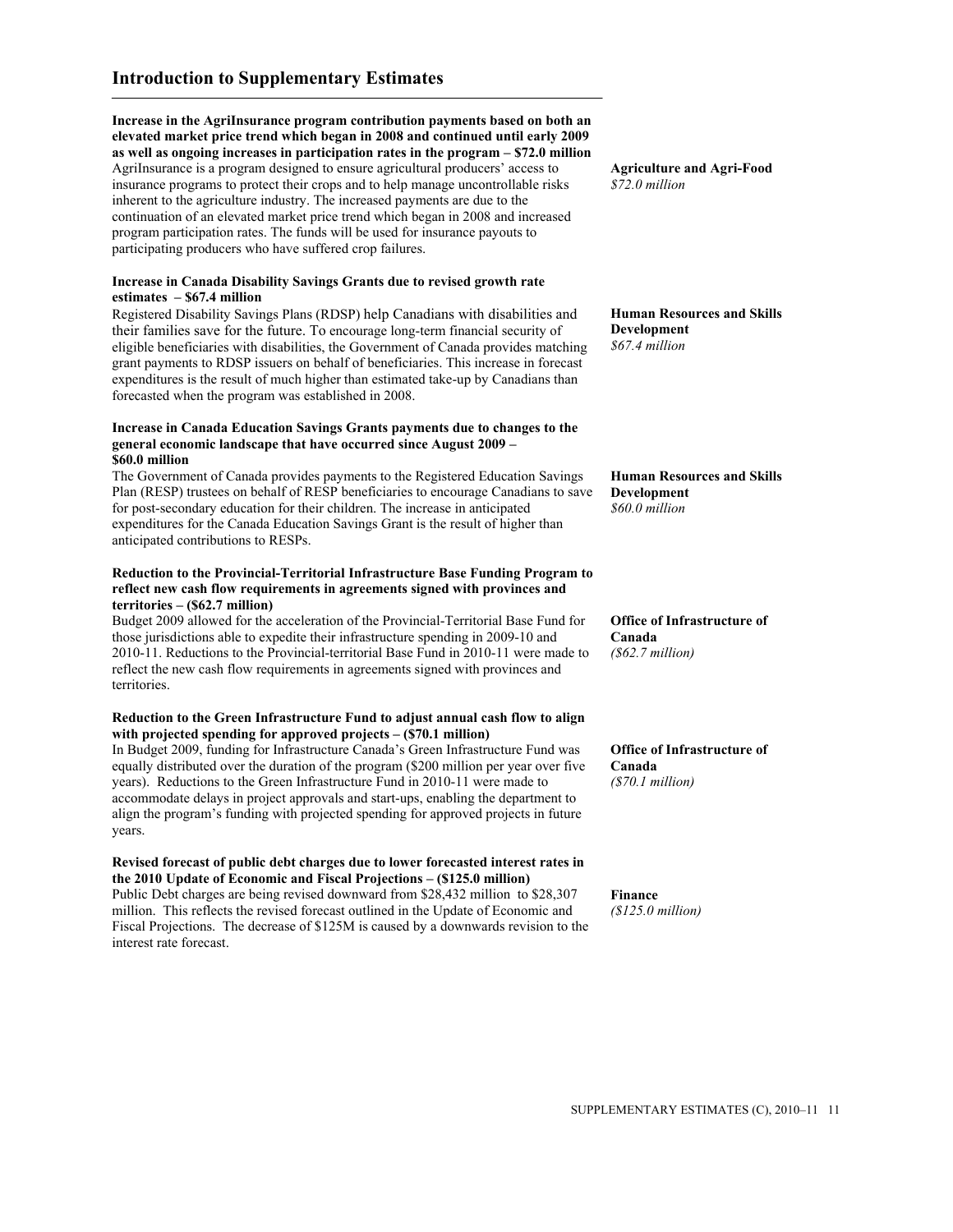#### **Decrease in Guaranteed Income Supplement benefit payments based on updated population and average monthly rate forecasts – (\$211.0 million)**

The Guaranteed Income Supplement is a monthly benefit provided to low-income seniors who receive the Old Age Security benefit. The decrease of \$211.0 million is a combination of two factors: a decrease in the estimated number of beneficiaries from 1,684,943 to 1,632,480; and an increase in the forecasted average monthly rate from \$408.37 to \$410.72.

#### **Modification to original estimate of disbursements to provinces under the**  *Softwood Lumber Products Export Charge Act* **as a result of changing prices and volumes in the Canada/United States lumber market – (\$279.0 million)**

The Canada Revenue Agency has a statutory authority to collect a formula-based charge on softwood lumber products exported to the United States and to reimburse the impacted province net of administration fees and legal costs. This revised forecast is as a result of changing conditions in the Canada – United States lumber market.

#### **Decrease in Old Age Security benefit payments based on updated population and average monthly rate forecasts – (\$356.0 million)**

Old Age Security is a monthly benefit available to Canadian residents 65 years of age or over who meet the residency requirement. The decrease of \$356.0 million is a combination of three factors: a decrease in the estimated number of beneficiaries from 4,789,402 to 4,783,374; a decrease in the forecasted average monthly rate for the OAS pension from \$504.24 to \$500.12; and an increase of \$85.0 million in anticipated OAS benefit repayments.

#### *Changes to Government Structure and New Authorities Being Sought*

#### **Changes to the structure of Government reflected in these Supplementary Estimates include:**

 NAFTA Secretariat, Canadian Section – Order in Council P.C. 2010-1083 establishes NAFTA Secretariat, Canadian Section in the Department of Foreign Affairs and International Trade for the purpose of facilitating the operation of the Agreement, effective August 27, 2010.

#### **Changes to voted and statutory authorities being sought in these Supplementary Estimates include:**

| New vote authorities are being sought by:                                  | <b>New Votes</b>           |
|----------------------------------------------------------------------------|----------------------------|
| Citizenship and Immigration (Vote 7c),                                     |                            |
| Human Resources and Skills Development (Vote 7c),<br>٠                     |                            |
| Public Works and Government Services (Votes 8c and 9c), and<br>٠           |                            |
| Treasury Board (Vote 15c).                                                 |                            |
| Amendments to the wording of voted authorities are being sought by:        | <b>Amendments to Votes</b> |
| Human Resources and Skills Development (Vote 1c).                          |                            |
| New statutory authorities included in these Supplementary Estimates are:   | New statutory authorities  |
| Canada Mortgage and Housing Corporation – Low-cost loans to municipalities |                            |
| for improvements to housing-related and community infrastructure,          |                            |
| ٠<br>Human Resources and Skills Development – Pathways to Education Canada |                            |

- upfront multi-year funding to support their community-based early intervention programs which will help disadvantaged youth access post-secondary education in Canada, and
- Natural Resources Newfoundland Fiscal Equalization Offset Payments.

**Human Resources and Skills Development**  *(\$211.0 million)*

**Canada Revenue Agency**  *(\$279.0 million)*

**Human Resources and Skills Development**  *(\$356.0 million)*

**Structure**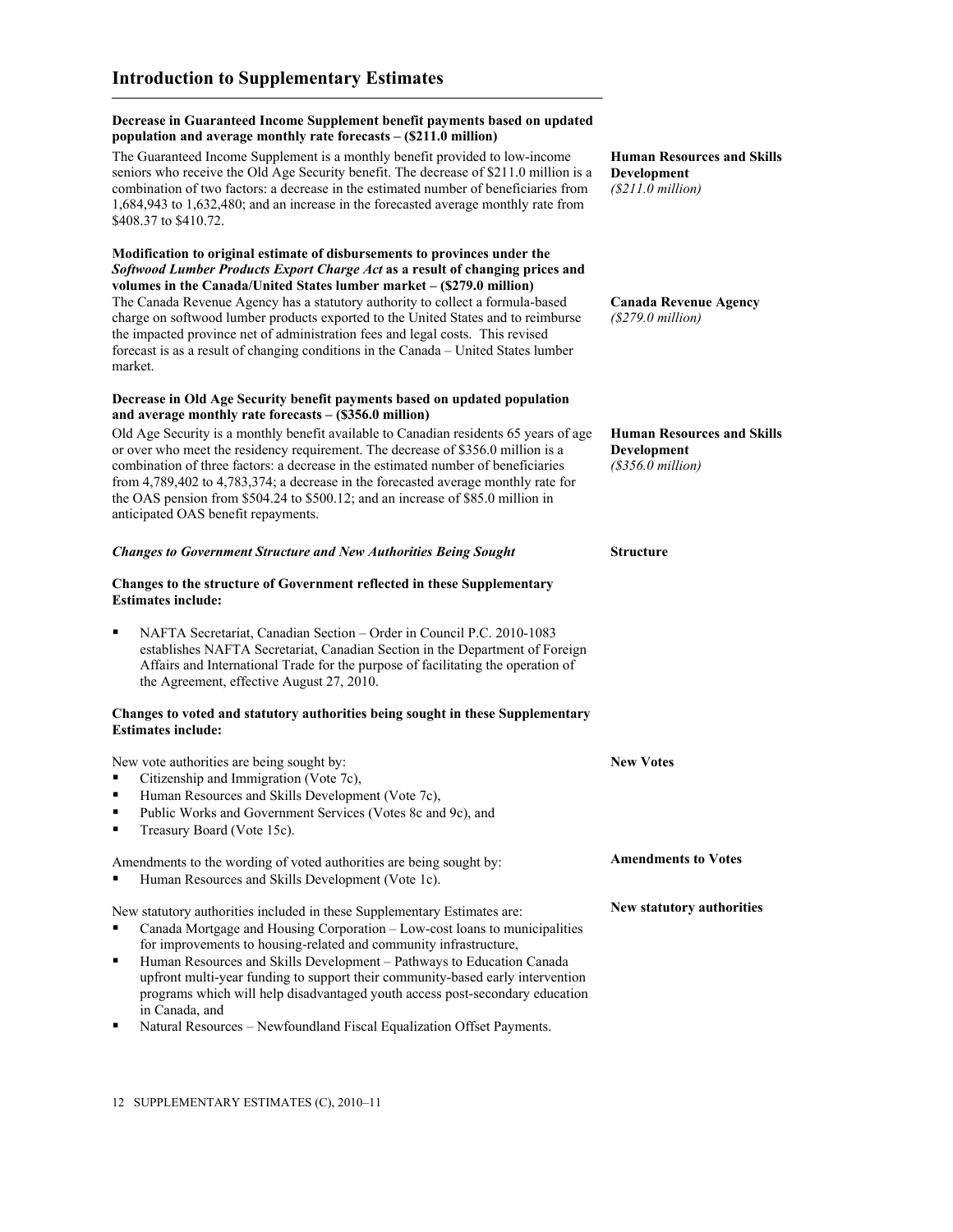#### **SUMMARY TABLES**

**Summary of these Supplementary Estimates Summary of Estimates to Date for 2010–11 Proposed Schedules to the Appropriation Bill Statutory Items in these Supplementary Estimates Summary of Changes to Voted Appropriations Budgetary Supplementary Estimates by Standard Object of Expenditure Allocations from the Treasury Board Central Votes Horizontal Items included in these Supplementary Estimates Transfers between organizations included in these Supplementary Estimates \$1 Items included in these Supplementary Estimates** 

SUPPLEMENTARY ESTIMATES (C), 2010–11 13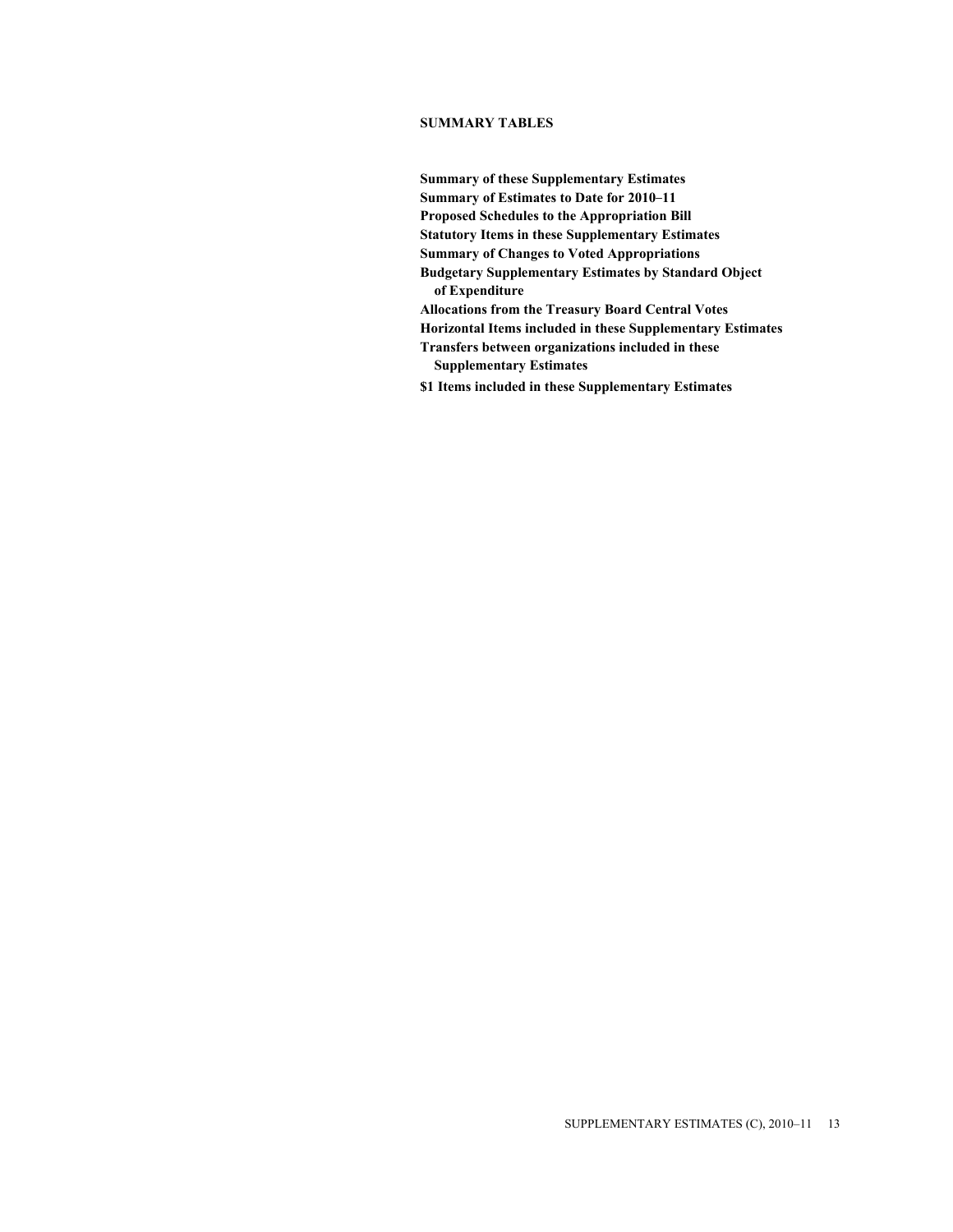#### *Overview of Summary Tables*

This section provides an overview of the following summary tables provided in the Supplementary Estimates.

- 1. Summary of these Supplementary Estimates
- 2. Summary of Estimates to Date for 2010–11
- 3. Proposed Schedules to the Appropriation Bill
- 4. Statutory Items in these Supplementary Estimates
- 5. Summary of Changes to Voted Appropriations
- 6. Budgetary Supplementary Estimates by Standard Object of Expenditure
- 7. Allocations from the Treasury Board Central Votes
- 8. Horizontal Items included in these Supplementary Estimates
- 9. Transfers between organizations included in these Supplementary Estimates
- 10. \$1 Items included in these Supplementary Estimates

#### **1. Summary of these Supplementary Estimates**

This table identifies Budgetary and Non-Budgetary Supplementary Estimates by department, agency and Crown corporation; and by type of parliamentary authority (annual Votes and Statutory requirements).

The first two columns entitled "Previous Authorities" represent Estimates to date, which consist of the Main Estimates, Supplementary Estimates (A) and Supplementary Estimates (B). The third column entitled "Permanent Allocations from TB Central Votes" represents permanent allocations from Treasury Board centrally-managed Votes which have an impact on spending authorities. Information on Treasury Board centrally-managed Votes can be found in the table entitled "Allocations from the Treasury Board Central Votes". The columns under "Authorities to Date" represent the organizations' total Estimates which is the starting point for these Estimates.

The next six columns entitled "These Supplementary Estimates" are the current requirements as provided in Supplementary Estimates (C). These requirements are split into three categories: Transfers; To be Voted and Statutory.

The last two columns entitled "Total Estimates to Date" provide the reader with an update of total Budgetary and Non-Budgetary requirements for 2010–11.

#### **2. Summary of Estimates to Date for 2010–11**

This table displays previous Estimates publications and amounts being requested in these Supplementary Estimates. It also contains a breakdown of funding by Budgetary and Non-Budgetary/Voted and Statutory requirements.

#### **3. Proposed Schedules to the Appropriation Bill**

This table provides the reader with a preview of the Appropriation Bill. As noted previously, Supplementary Estimates directly supports the Bill. This table provides a list of Vote numbers, Vote wording and the requested funds that will be proposed to Parliament for approval. There are two schedules to the Appropriation Bill in Supplementary Estimates: Schedule 1 identifies those items for the fiscal year ending March 31, 2011 whereas Schedule 2 identifies those items for the fiscal year ending March 31, 2012.

Only positive adjustments to appropriations are included in a Proposed Schedule to the Appropriation Bill. Where funding for a Vote has netted to zero or has a negative amount displayed in these Supplementary Estimates, no change is required to existing spending authority and not requested of Parliament. Therefore, they are not included in these schedules.

Once the Appropriation Bill is approved, the Vote wording becomes the governing conditions under which expenditures may be made. The following kinds of Votes can appear in Supplementary Estimates:

a. Program expenditures Votes – This type of Vote is used when there is no requirement for either a separate "Capital expenditures" Vote or "Grants and contributions" Vote because neither equals or exceeds \$5 million. In this case, all expenditures are charged to the one Vote.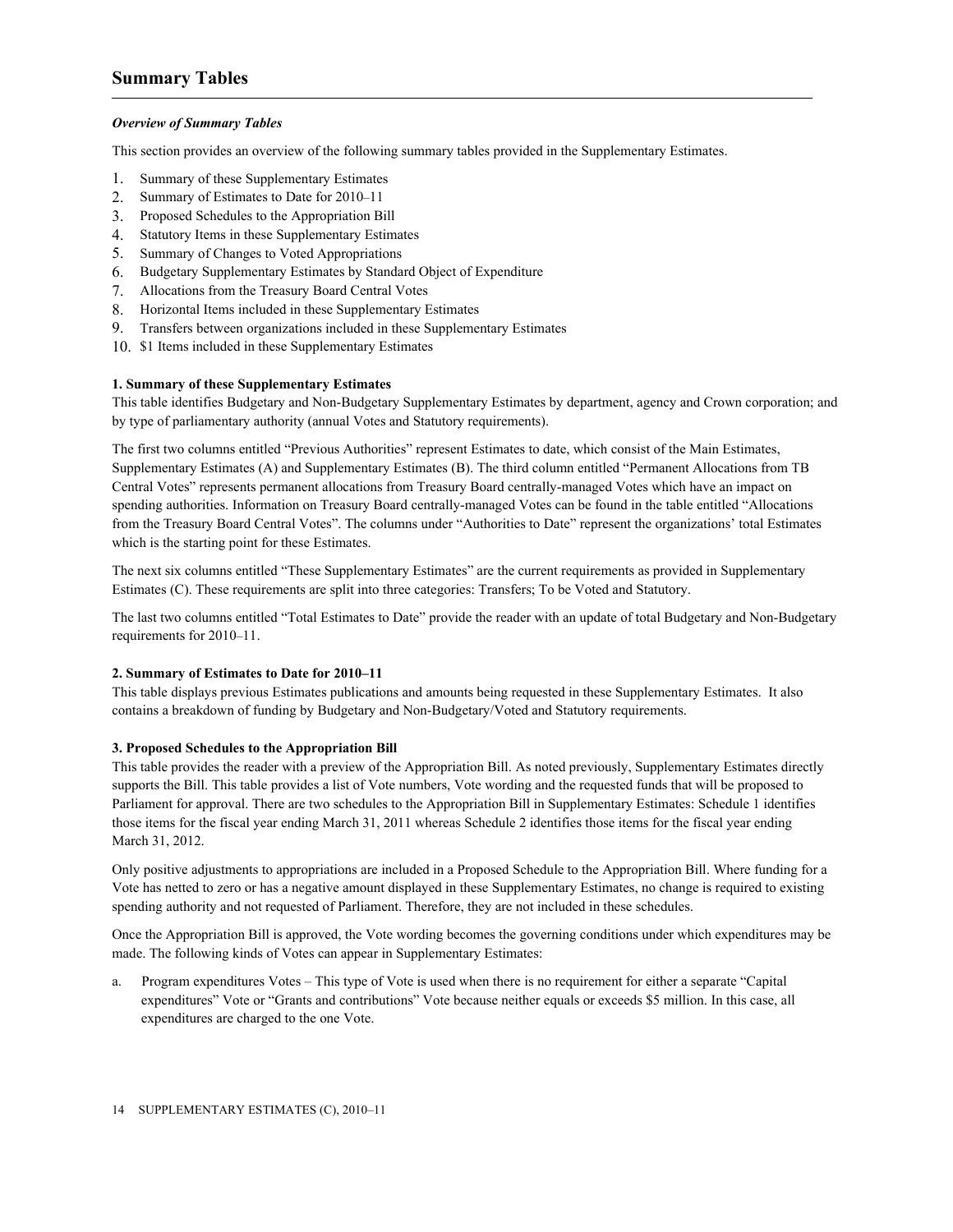### **Summary Tables**

- b. Operating expenditures Votes This type of Vote is used when there is a requirement for either a "Capital expenditures" Vote or a "Grants and contributions" Vote or both; that is, when expenditures of either type equals or exceeds \$5 million.
- c. Capital expenditures Votes This type of Vote is used when capital expenditures equal or exceed \$5 million. Expenditure items in a "Capital expenditures" Vote could include individual items expected to exceed \$10,000 for the acquisition of land, buildings and works (Standard Object 8), as well as the acquisition of machinery and equipment (Standard Object 9), or for purposes of constructing or creating assets where an organization expects to draw upon its own labour and materials or employs consultants or other services or goods (Standard objects 1 to 9). Different threshold limits may be applied for different capital expenditure classes.
- d. Grants and contributions Votes This type of Vote is used when the total of grants and contributions expenditures equals or exceeds \$5 million. It should be noted that the inclusion of a grant, contribution or other transfer payment item in Supplementary Estimates imposes no requirement to make a payment, nor does it give a prospective recipient any right to the funds. It should also be noted that in the Vote wording, the meaning of the word "contributions" is considered to include "other transfer payments" because of the similar characteristics of each.
- e. Non-budgetary Votes This type of Vote is identified by the letter "L", and provides authority for spending in the form of loans or advances to, and investments in, Crown corporations and loans or advances for specific purposes to other governments, international organizations or persons or corporations in the private sector.
- f. Special Votes: Crown Corporation Deficits and Separate Legal Entities Where it is necessary to appropriate funds for a payment to a Crown corporation or for the expenditures of a legal entity, a separate Vote is established. A legal entity for these purposes is defined as a unit of government operating under an Act of Parliament and is responsible directly to a Minister.
- g. Treasury Board centrally-managed Votes To support the Treasury Board in performing its statutory responsibilities for managing the government's financial, human and materiel resources, a number of special authorities are required as outlined below.
	- i. Government Contingencies Vote This Vote serves to supplement other appropriations and to provide for miscellaneous, urgent or unforeseen expenditures not otherwise provided for, including grants and contributions not listed in the Estimates and the increase of the amount of grants listed in these Supplementary Estimates. This authority to supplement other appropriations is provided until parliamentary approval can be obtained and as long as the expenditures are within the legal mandate of the organization.
	- ii. Government-Wide Initiatives Vote This Vote supplements other appropriations in support of the implementation of strategic management initiatives in the Public Service of Canada.
	- iii. Compensation Adjustments Vote This Vote supplements other appropriations to provide funding for the increased personnel costs of collective agreements between the Treasury Board and collective bargaining units representing public servants, as well as collective agreements signed by separate employers, including members of the Royal Canadian Mounted Police and the Canadian Forces, Governor in Council appointees and Crown corporations as defined in section 83 of the *Financial Administration Act*.
	- iv. Public Service Insurance Vote This Vote provides for the payment, in respect of insurance, pension or benefit programs or other arrangements, or in respect of the administration of such programs, or arrangements, including premiums, contributions, benefits, fees and other expenditures, made in respect of the public service or any part thereof and for such other persons, as Treasury Board determines, and authority to expend any revenues or other amounts received in respect of such programs or arrangements to offset any such expenditures in respect of such programs or arrangements and to provide for the return to certain employees of their share of the premium reduction under subsection 96(3) of the *Employment Insurance Act* .
	- v. Operating Budget Carry Forward Vote This Vote supplements other appropriations for the operating budget carry forward from the previous fiscal year.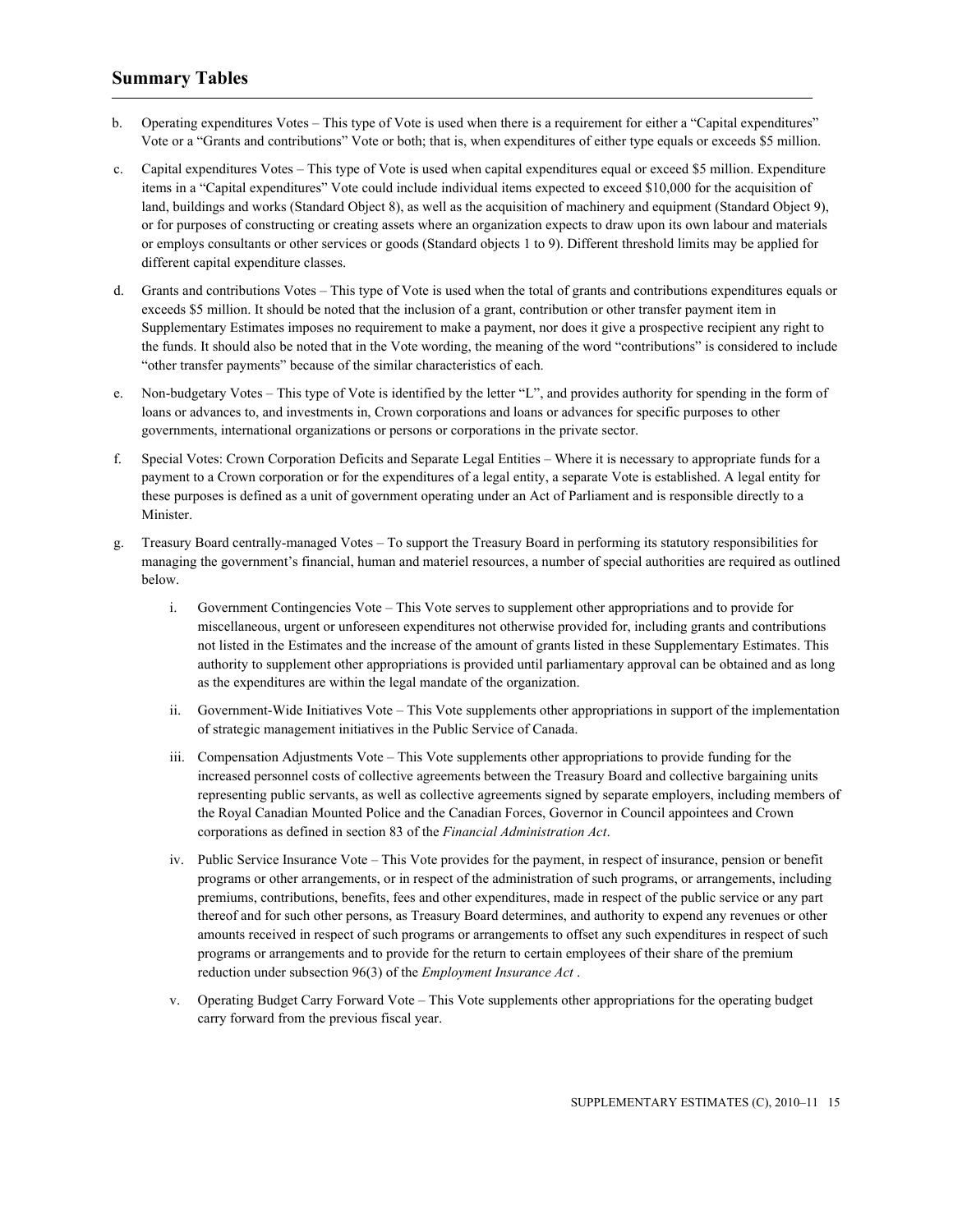### **Summary Tables**

vi. Paylist Requirements Vote – This Vote supplements other appropriations for requirements related to parental and maternity allowances, entitlements on cessation of service or employment and adjustments made to terms and conditions of service or employment of the federal public administration including members of the Royal Canadian Mounted Police and the Canadian Forces, where these have not been provided from the Compensation Adjustments Vote.

#### **4. Statutory Items in these Supplementary Estimates**

This table provides Parliament with an update on significant changes to expenditure forecasts of major statutory items. Statutory items are those that Parliament has approved through other legislation that sets out both the purpose of the expenditures and the terms and conditions under which they may be made. Statutory spending is displayed in the Supplementary Estimates for information only.

#### **5. Summary of Changes to Voted Appropriations**

This table displays all Voted information displayed in these Supplementary Estimates in Ministry order.

The first column (Vote Number) indicates the Vote that is to be augmented through these Supplementary Estimates. The letter accompanying the Vote indicates which Supplementary Estimates was used to augment the Vote.

The second column (Gross Amount) displays the total amount of funding being sought in these Supplementary Estimates.

The third column (Less: Available Spending Authorities) represents unused spending authority being used by organizations to minimize the amount being requested in these Supplementary Estimates. Additional information on these amounts is provided in the details section.

The fourth column (Net Amount) displays the net amount of incremental funding being reflected in these Supplementary Estimates. However, it should be noted that the Proposed Schedules to the Appropriation Bill do not reflect funding for organizations where the net amount is zero or negative.

#### **6. Budgetary Supplementary Estimates by Standard Object of Expenditure**

To determine and report more accurately the impact of government expenditures on the rest of the economy, the net amount of government purchases by standard object must be determined. All organizations, including those that use revolving funds, must charge their expenditures for purchases to standard object expense categories. Standard objects are the highest level of object classification used for parliamentary and executive purposes, and are reported in the Main and Supplementary Estimates and the Public Accounts. The standard objects of expenditure are as follows:

#### 1. Personnel

- 2. Transportation and communications
- 3. Information
- 4. Professional and special services
- 5. Rentals
- 6. Purchased repair and maintenance
- 7. Utilities, materials and supplies
- 8. Acquisition of land, buildings and works
- 9. Acquisition of machinery and equipment
- 10. Transfer payments
- 11. Public debt charges
- 12. Other subsidies and payments

A brief explanation of each Standard Object is provided at the end of this section.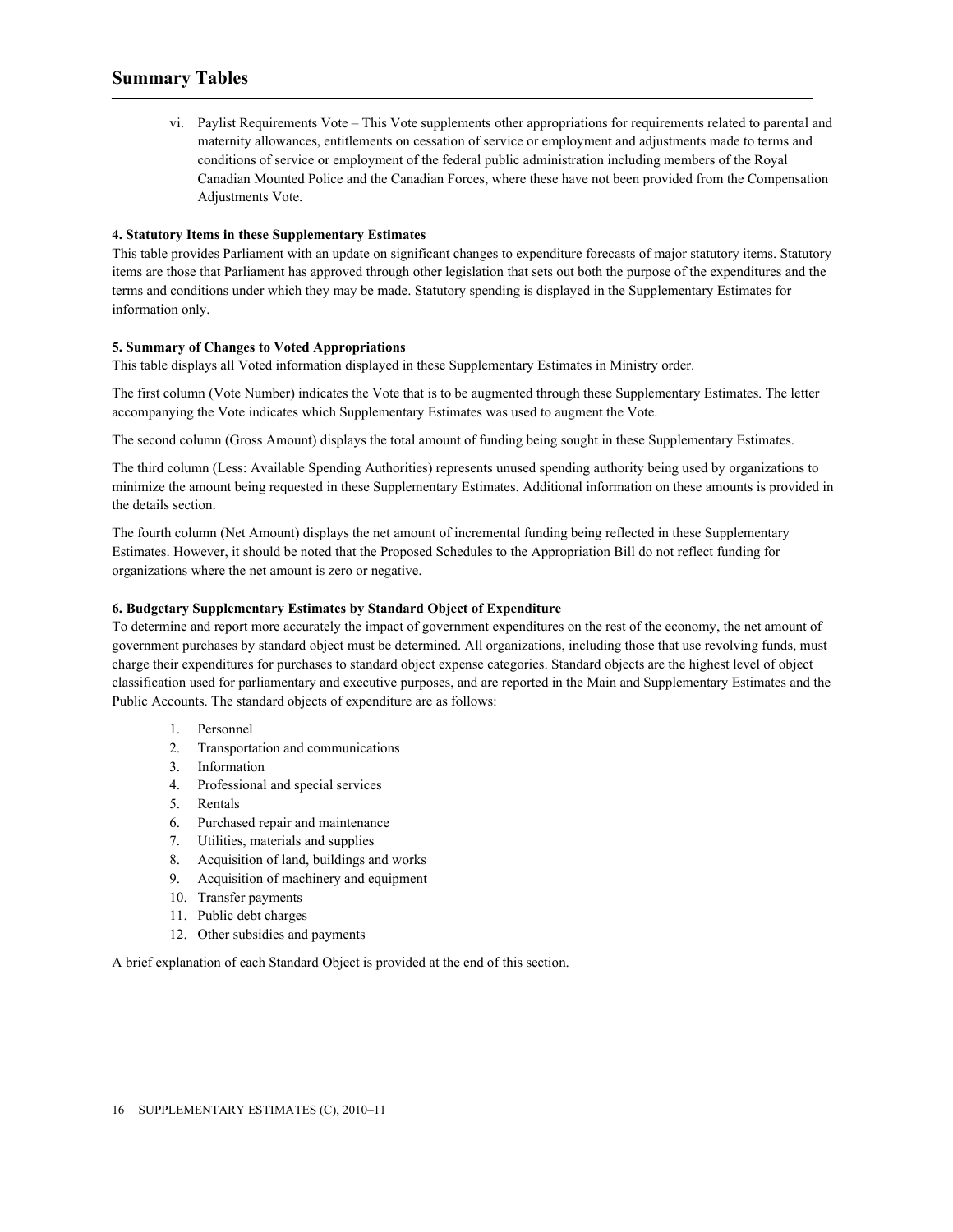#### **7. Allocations from the Treasury Board Central Votes**

This summary table provides a comprehensive list of allocations from Treasury Board (TB) Central Votes for Government Contingencies, Government-Wide Initiatives, Compensation Adjustments, Operating Budget Carry Forward and Paylist Requirements, where applicable.

Government Contingencies (TB Vote 5) – This summary table provides a comprehensive list of organizations that have received temporary Treasury Board Contingency Vote (TB Vote 5) funding. Temporary funding can be provided for miscellaneous, urgent or unforeseen expenditures, which were not provided for in the Main Estimates and which are required before the next Supplementary Estimates receive Royal Assent. Once Parliament approves the Appropriation Bill for Supplementary Estimates and the Governor General provides Royal Assent, the temporary funding is reimbursed to TB Vote 5.

The following criteria must be met in order for Treasury Board to approve access to TB Vote 5:

- All advances from the Government Contingencies Vote should be considered temporary advances to be covered by items included in subsequent Supplementary Estimates and reimbursed when the associated Appropriation Act is passed. Exceptions are made for requirements that arise after final Supplementary Estimates for the fiscal year where advances would not be reimbursable.
- An organization's existing appropriation must be insufficient to cover both existing requirements and the new initiative until the next Supply period. To that end, an organization must support any request with a valid cash flow analysis.
- A valid and compelling reason exists, particularly as it relates to the payment of grants, as to why the payment needs to be made before the next Supply period. If not, the payment should be deferred and access to TB Vote 5 denied.
- For grants, the Transfer Payment Policy must be consulted and followed to ensure that a valid, legally incorporated recipient exists and that the organization clearly demonstrates that it needs to make a payment before the next Supply period.

Government-Wide Initiatives (TB Vote 10) – This Vote supplements other appropriations in support of the implementation of strategic management initiatives within the public service of Canada. Departments and agencies are not required to reimburse funding allocated from Vote 10.

Compensation Adjustments (TB Vote 15) – This Vote supplements other appropriations that may need to be partially or fully augmented as a result of adjustments made to terms and conditions of service or employment of the federal public administration, including members of the Royal Canadian Mounted Police and the Canadian Forces, Governor in Council appointees and Crown corporations as defined in section 83 of the *Financial Administration Act*. Departments and agencies are not required to reimburse funding allocated from Vote 15.

Operating Budget Carry Forward (TB Vote 25) – This Vote supplements other appropriations by authorizing a carry forward of unused funds from the previous fiscal year up to a maximum of five per cent of departments' and agencies' Main Estimates operating budget as was established in the previous fiscal year. Departments and agencies are not required to reimburse funding allocated from Vote 25.

Paylist Requirements (TB Vote 30) – This Vote supplements other appropriations by providing the government with funding to meet legal requirements of the employer such as parental leave, maternity leave, entitlements upon cessation of service or employment and adjustments made to terms and conditions of service or employment of the federal public administration. Departments, agencies and Crown corporations may access this Vote throughout the fiscal year. Departments, agencies and Crown corporations are not required to reimburse funding allocated from Vote 30.

#### **8. Horizontal Items included in these Supplementary Estimates**

A horizontal initiative is an initiative in which partners from two or more organizations have established a formal funding agreement (e.g. Memorandum to Cabinet, Treasury Board submission, federal-provincial agreement) to work toward the achievement of shared outcomes.

This table provides a summary of those items for which funding is sought in these Supplementary Estimates. It also provides an overview of initiatives related to these Supplementary Estimates where two or more organizations are seeking incremental funding increases.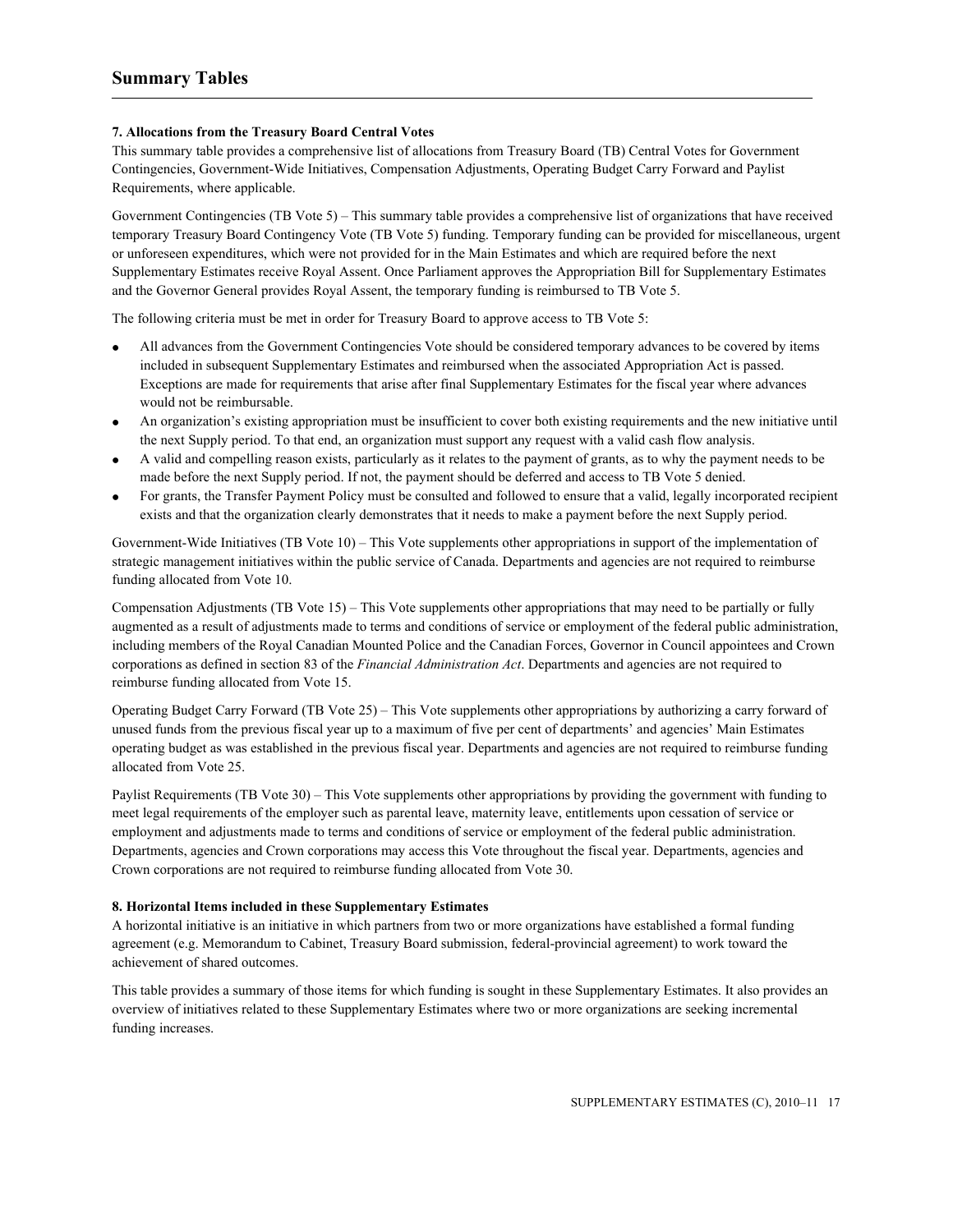### **Summary Tables**

#### **9. Transfers between organizations included in these Supplementary Estimates**

Organizations often request the authority to transfer monies between organizations for various purposes. This table provides a summary of these transactions.

#### **10. \$1 Items included in these Supplementary Estimates**

Supplementary Estimates often include "one dollar items", which seek an alteration in the existing allocation of funds or to existing Vote wording (as in the case of loan guarantees) as authorized in the Main Estimates. The purpose of a one dollar item is not to seek new or additional funds, but rather to reallocate existing spending authorities between Votes and/or to provide appropriate authorities. Therefore, since no new funds are requested, the "one-dollar" amount is merely symbolic.

For example, one-dollar items may be used to:

- 1. Transfer funds from one Vote to another;
- 2. Write off debts;
- 3. Adjust loan guarantees;
- 4. Authorize grants; or
- 5. Amend previous Appropriation Acts.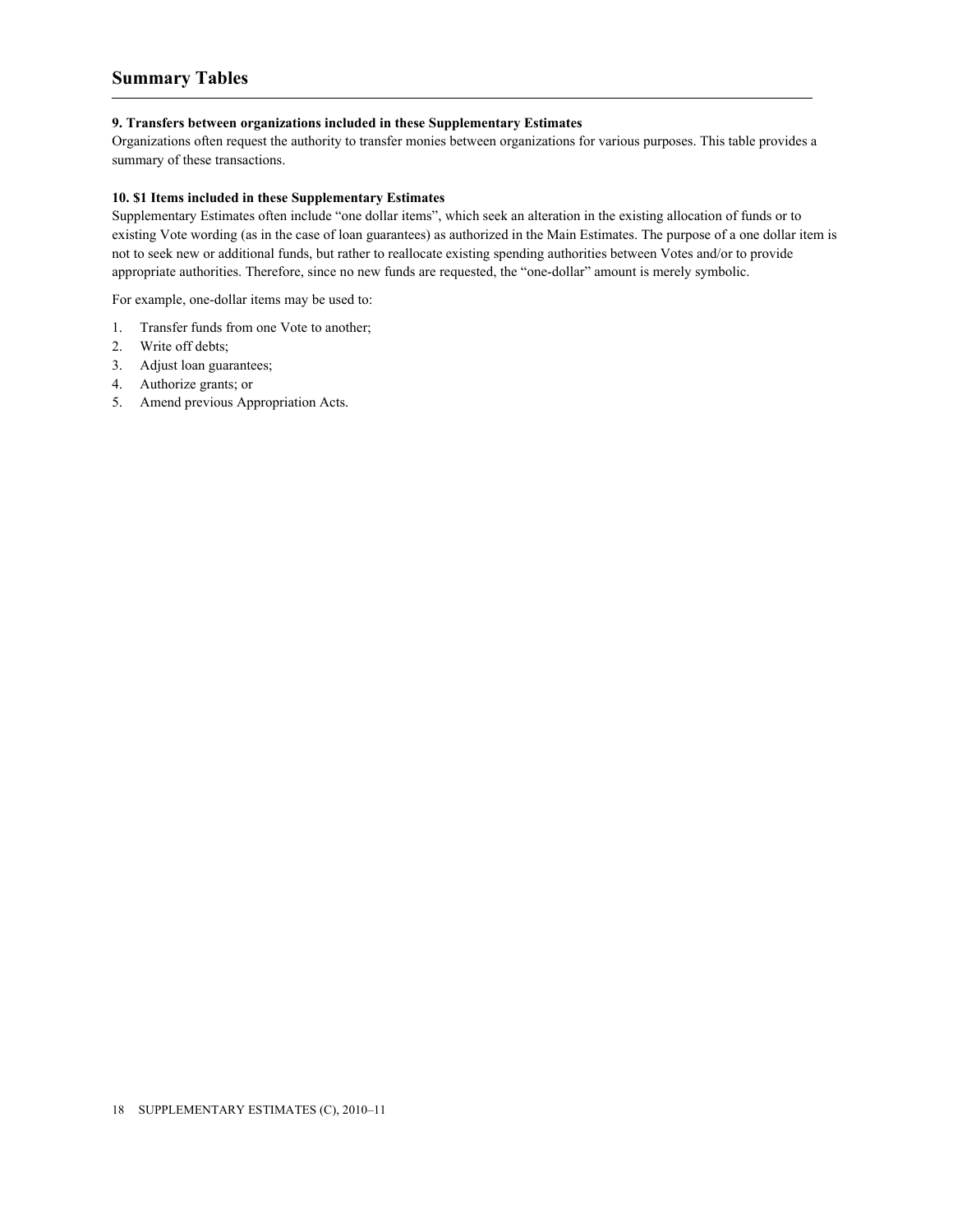#### *Explanation of the Standard Objects of Expenditure*

#### 1. **Personnel**

- Salaries and wages, overtime, severance pay, retroactive pay and other special pay of civilian continuing (full-time) or term (part-time, seasonal and casual) employees except those of agency and proprietary Crown corporations, as well as members of the military and the Royal Canadian Mounted Police.
- Judges' salaries, those of the Governor General, the Lieutenant-Governors and the indemnities to Members of both Houses of Parliament, and all types of allowances paid to or in respect of continuing and term employees (such as living, terminable, foreign service, isolated post, board and subsistence allowances, shift differential allowances for assistants, and other such allowances).
- Ministers' motor car allowances, and the expense allowances to Senators and Members of the House of Commons.
- The Government's contribution to various employee benefit plans (the Public Service Superannuation Account, the Supplementary Retirement Benefits Account, the Canada Pension Plan Account, the Quebec Pension Plan Account, the Public Service Death Benefit Account and the Employment Insurance Account).
- The Royal Canadian Mounted Police Superannuation Account, the Canadian Forces Superannuation Account and the Members of Parliament Retiring Allowances Account, and the Government's contribution to provincial and other medical and hospital insurance plans and supplementary personnel costs for various purposes.

#### 2. **Transportation and Communications**

- Traveling and transportation expenses of Government employees, members of the Canadian Forces and the Royal Canadian Mounted Police, removal expenses of those persons and their dependants, and living and other expenses of such persons on travel status, judges' traveling expenses, and traveling expenses and allowances payable to Senators and Members of the House of Commons.
- Transportation of persons by contract and chartered facilities or by other means (including traveling expenses of persons engaged in field survey work, inspections and investigations), and traveling and transportation of non-Government employees such as travel costs of veterans who are applicants for treatment or pensions.
- Ordinary postage, airmail, registered mail, parcel post special delivery mail, post office box rentals, and any other postal charges.
- Expenditures relating to the transportation of goods other than initial delivery cost on a purchase (which is included in the Standard Object covering the cost of the purchase itself) including charges for courier services provided by outside carriers.
- All costs of telecommunication services by telephone, telegram, cable, teletype, radio and wireless communication (tolls, rates, etc.) and other communication costs such as courier services provided by outside agencies and communication services performed under contract or agreement.

#### **3. Information**

- Advertising services acquired for publicity and general purposes from advertising agencies or directly for time on broadcast media or for space in print media or on outdoor posters or billboards. It includes advertising and creative work services such as graphic artwork.
- Publishing services for commissioning, marketing, distribution and sales of publications sponsored by the department, and for the acquisition of related government publications. Also included are services for printing, duplicating, photocopying, text editing, design of graphics, art work, technical and advisory services such as computerized text processing and mass transmission of printed material. In addition, it includes exposition services such as exhibits and associated audio-visual services related to exhibitions and displays.
- Public relations and public affairs services for attitude and service assessment surveys, sales promotion, marketing, export marketing, public relations and publicity, opinion polls, and contracts to organize and operate focus groups and media monitoring services. It also includes services for speech writing, press releases, briefing, press conferences and special events.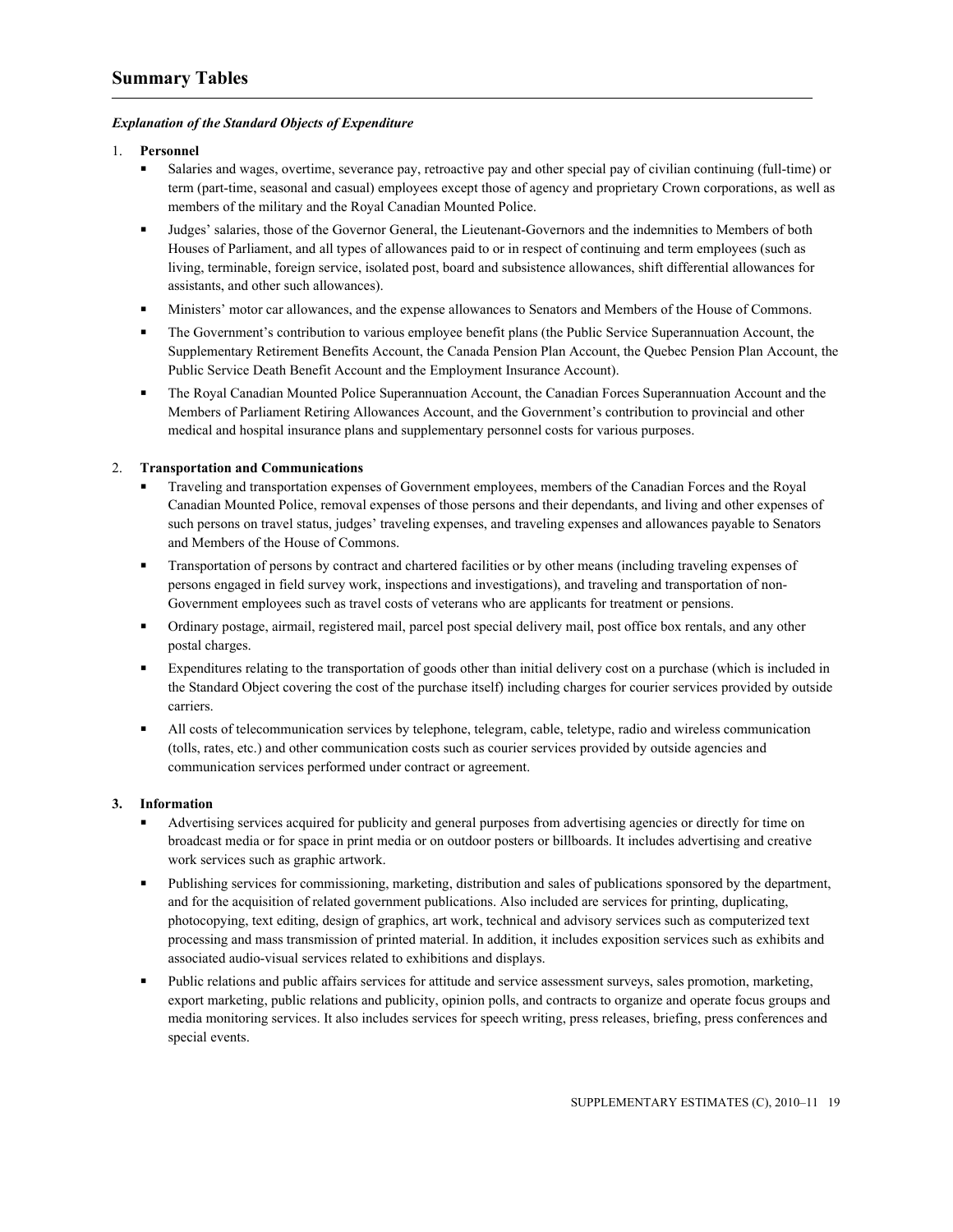#### **4. Professional and Special Services**

- Provision for all professional services performed by individuals or organizations such as payments (in the nature of fees, commissions, etc.) for the services of accountants, lawyers, architects, engineers, scientific analysts, reporters, and translators; for teachers at various levels of educational institutions; for doctors, nurses and other medical personnel; for management, data processing and other research consultants; and for other outside technical, professional and other expert assistance.
- Payments for hospital treatment, care of veterans and welfare services, payments for the provision of informatics services, payment of tuition for Indians at non-federal schools, purchase of training services under the *Adult Occupational Training Act*, and payments made to the Canada School of Public Service for training.
- Payments for Corps of Commissionaires services and for other operational and maintenance services performed under contract, such as armoured cars, laundry and dry cleaning, cleaning of buildings, temporary help, hospitality, storage and warehousing, and other business services, as well as payments made to the Department of Public Works and Government Services for contract administration.

#### **5. Rentals**

- **Rental of properties required for special purposes by the various departments and for the accommodation of** government offices and services by the Department of Public Works and Government Services.
- Hire and charter with or without crew of vessels, aircraft, motor vehicles and other equipment, and rental of telecommunication and office equipment including computers.
- Storage and warehousing services is, however, in Standard Object 4 even though it involves the rental of space.

#### **6. Purchased Repair and Maintenance**

- The repair and upkeep under contract of the durable physical assets provided for in Standard Object 8 for Acquisition of Land, Buildings, and Works and of equipment provided for in Standard Object 9 for Acquisition of Machinery and Equipment.
- Payments to the Department of Public Works and Government Services for tenant services.
- Materials, supplies and other charges for repairs undertaken by a department directly are coded to other objects, according to the nature of the purchase.

#### **7. Utilities, Materials and Supplies**

- The provision for all payments for services of a type normally provided by a municipality, or public utility service such as the supply of water, electricity, gas, etc., and includes water, light, power and gas services, and payment for such services whether obtained from the municipality or elsewhere.
- The provision for materials and supplies required for normal operation and maintenance of government services such as:
	- **Exercise 2** gasoline and oil purchased in bulk; fuel for ships, planes, transport and heating
	- **feed for livestock**
	- food and other supplies for ships and other establishments
	- **I** livestock purchased for ultimate consumption or resale
	- seed for farming operations
	- **books and other publications purchased for outside distribution**
	- **uniforms and kits**
	- photographs, maps and charts purchased for administrative and operational purposes
	- laboratory and scientific supplies, including samples for testing
	- drafting, blueprinting and artists' supplies; supplies for surveys and investigations
	- **n** chemicals
	- hospital, surgical and medical supplies
	- works of art for exhibits, and historical material for galleries, museums and archives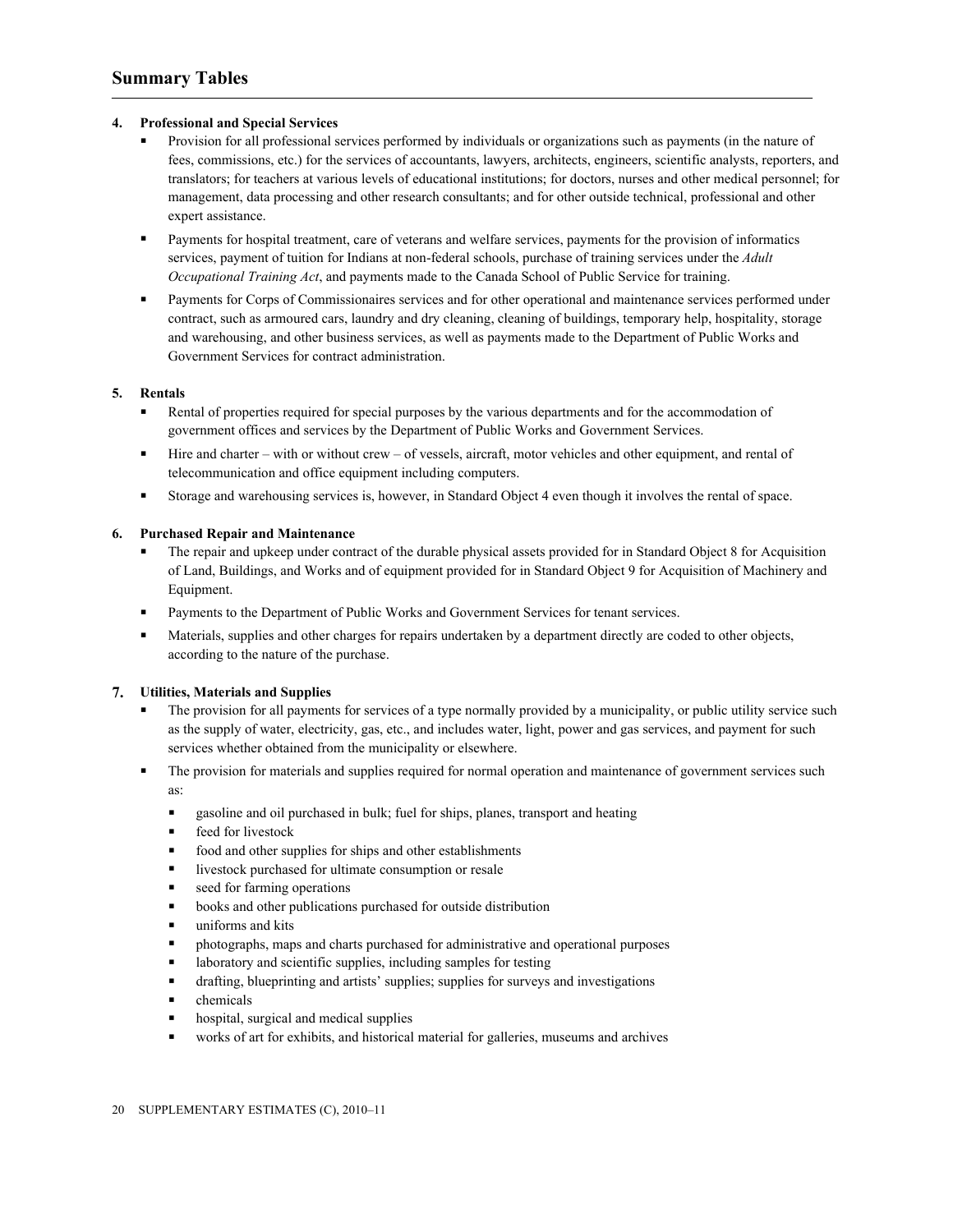- **n** char service supplies
- coal and wood
- $\blacksquare$  electrical supplies
- repair parts other than parts normally acquired with equipment at the time of purchase for aircraft, ships, road vehicles, and for communication and other equipment; and all other materials and supplies.

#### **8. Acquisition of Land, Buildings, and Works**

- All expenditures for the acquisition of buildings, roads, irrigation works, canals, airports, wharves, bridges and other such types of fixed assets.
- **IMPROVERGENT:** Improvements involving additions or changes of a structural nature, and for installing fixed equipment which is essentially a part of the work or structure such as elevators, heating and ventilating equipment.
- If All reconstruction of such types of physical assets and such projects performed under contract or agreement.
- The purchase of land.
- Expenditures pursuant to contracts for new construction for casual employees hired or continuing employees assigned to work full or part-time on specified projects, travel, professional services, equipment rentals, equipment maintenance and of materials purchased directly for use on such projects are charged to the relevant standard objects (Standard Objects 1 to 9).

#### **9. Acquisition of Machinery and Equipment**

- Expenditures for the acquisition of all machinery, equipment, office furniture and furnishings, electronic data processing and electronic or other office equipment.
- Microfilming equipment and supplies, inter-office communication equipment, postal meter machines, machine records and all other office equipment.
- Motor vehicles, aeroplanes, tractors, road equipment, telecommunications and related equipment, laboratory and other scientific equipment, vessels, icebreakers and other aids to navigation and all other types of light and heavy equipment; includes ammunition and various types of equipment for National Defence, such as ships, aircraft, mechanical equipment, fighting vehicles, weapons, engines and such spare parts and supplies as are normally acquired with that equipment at the time of purchase.

#### **10. Transfer Payments**

- Grants, contributions, and all other transfer payments made by Government, such as:
	- Major social assistance payments made to persons such as Old Age Security benefits and related allowances, Veterans' pensions and allowances.
	- Payments to the provinces and territories under the *Constitution Acts* , the *Federal-Provincial Fiscal Arrangements Act* , the Canada Health and Social Transfers and for official languages.
	- Payments to Indians and Inuit in support of self-government initiatives, health, educational, social and community development programming and in respect of native claims.
	- Payments to the territorial governments pursuant to financing agreements entered into between the Minister of Finance and the respective territorial Minister of Finance.
	- Capital assistance to industry; research grants and other assistance towards research carried on by nongovernmental organizations; scholarships.
	- Sustaining grants to national and international non-profit organizations.
	- Contributions to international organizations and assessments for membership in such organizations, such as the contribution to the International Food Aid Program and Canada's assessment for membership in the United Nations.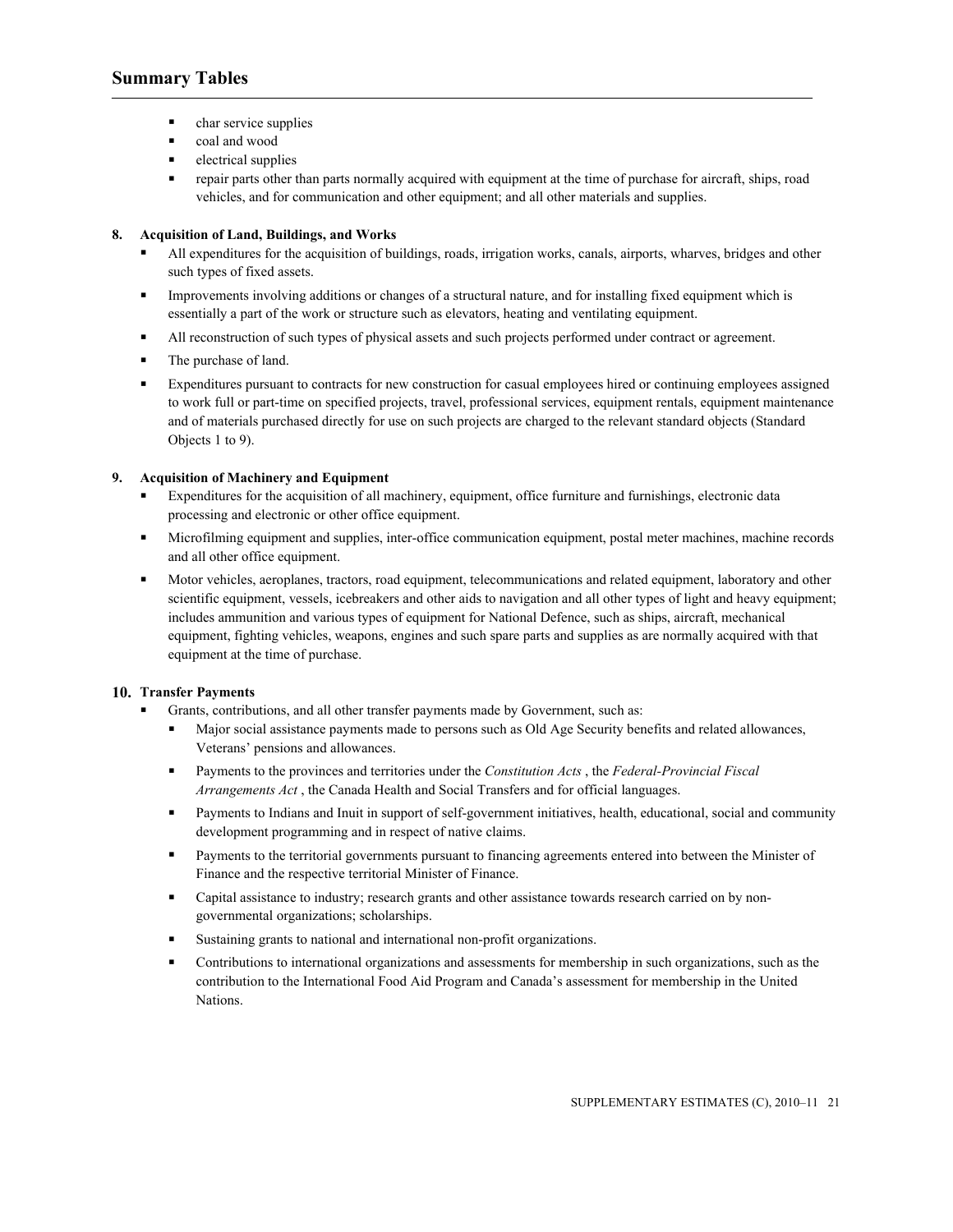### **Summary Tables**

Most of the payments in this standard object category are identified in the Estimates as "Grants" or "Contributions". The former are not subject to audit and are therefore restricted by Parliament as to amount and recipient and often as to purpose through the approval of the Supply bill which specifies "grants listed in the Estimates"; the latter are conditional and subject to audit and are not so restricted. Grants and their total values have a legislative character and specific descriptions that govern their use.

#### **11. Public Debt Charges**

.

- Interest on the unmatured debt of Canada (including Treasury Bills) and on other liabilities such as trust and other special funds.
- The cost of issuing new loans, amortization of bond discount, premiums and commissions.
- The cost of servicing and administering the Public Debt.

#### **12. Other Subsidies and Payments**

- Payments to Crown corporations that include those made to provide for operating deficits as well as other transfers paid to Crown corporations.
- Payments to certain non-budgetary accounts (such as the government contributions to agricultural commodities stabilization accounts, as well as benefits under the *Veterans Land Act*), as well as the write-offs of various types of losses, the annual adjustment of reserves for financial claims and some other miscellaneous items referred to as "Sundries".
- Miscellaneous expenditures include licenses, permits and payments for dockage, towage, wharfage and mooring privileges; bonding of government employees, loss of personal effects, and expenditures for small miscellaneous articles and services. Also included are many small items and services that do not lend themselves to identification under specific headings detailed in this summary.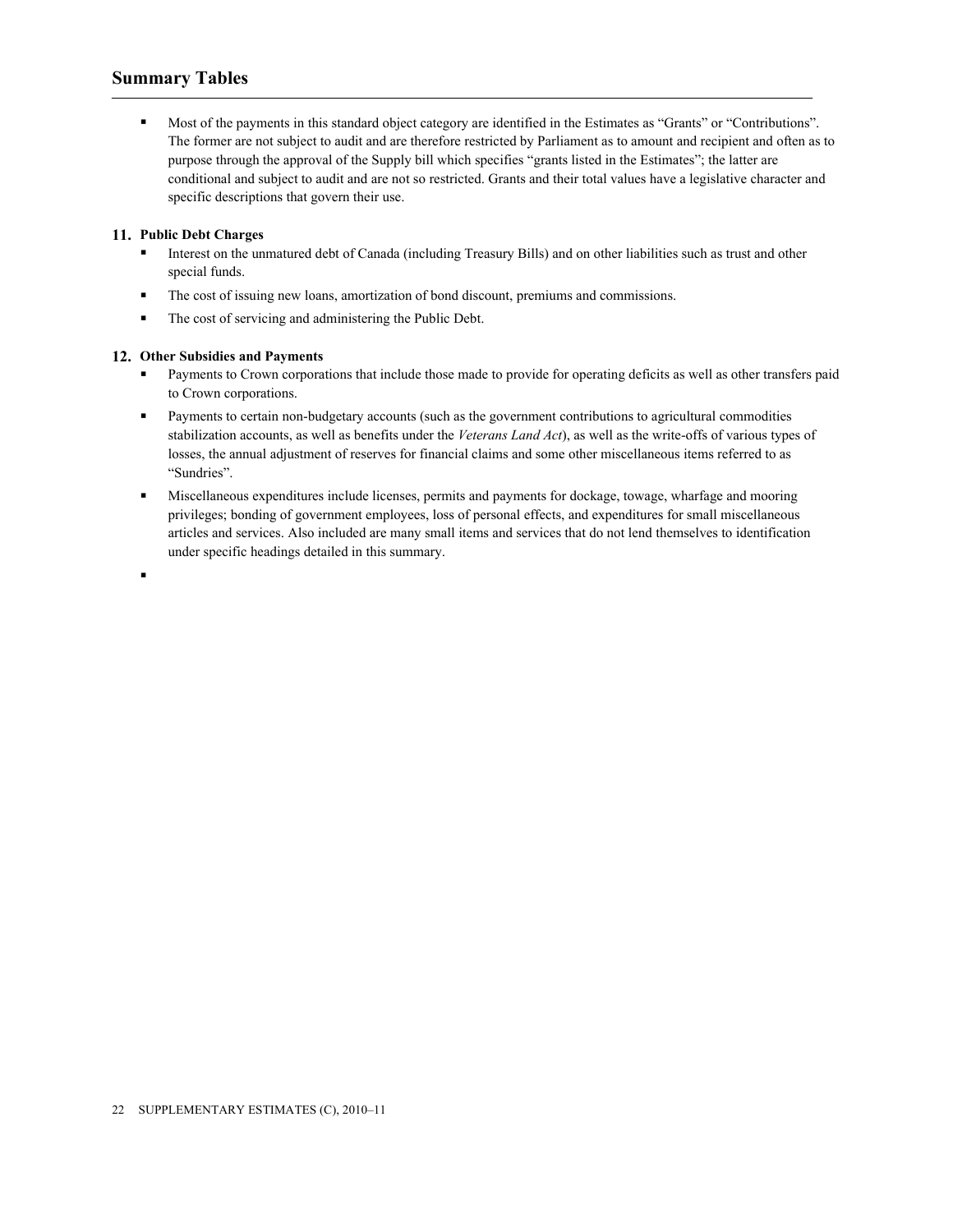SUPPLEMENTARY ESTIMATES (C), 2010–11 23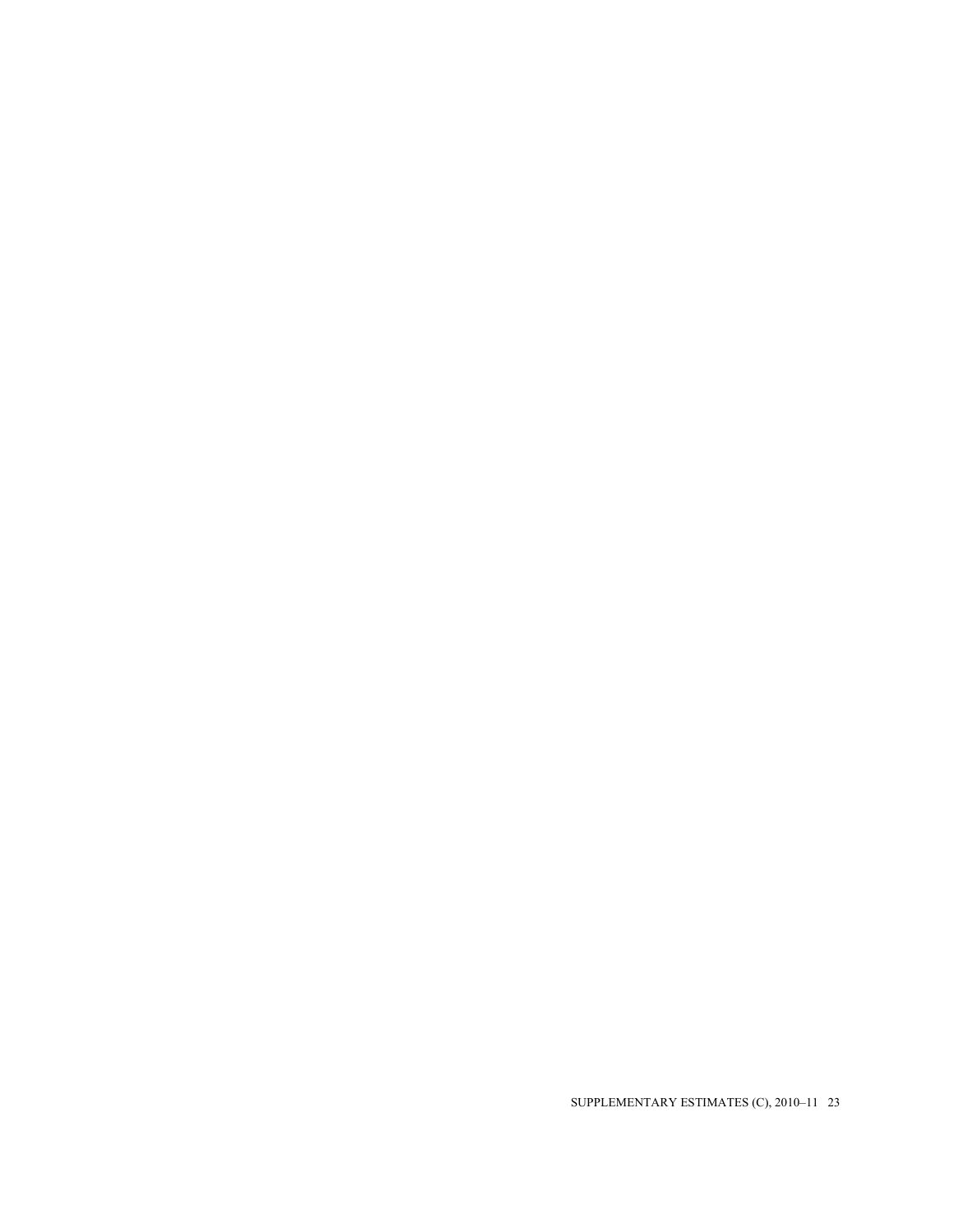# <span id="page-21-0"></span>**Summary of these Supplementary Estimates**

| Department, Agency or Crown corporation                                    |                   | Previous Authorities                       | Permanent<br>Allocations<br>from TB        | Total Authorities to Date |                                        |
|----------------------------------------------------------------------------|-------------------|--------------------------------------------|--------------------------------------------|---------------------------|----------------------------------------|
|                                                                            | Budgetary         | $Non-$<br>Budgetary                        | Central<br>Votes                           | Budgetary                 | $Non-$<br>Budgetary                    |
|                                                                            | S                 | $\mathbb{S}$                               | \$                                         | \$                        | \$                                     |
| AGRICULTURE AND AGRI-FOOD                                                  |                   |                                            |                                            |                           |                                        |
|                                                                            | 3,301,447,426     | .                                          | 12,465,692                                 | 3,313,913,118             | .                                      |
|                                                                            | 717,789,629       | .                                          | 12,235,777                                 | 730,025,406               | $\sim$ $\sim$ $\sim$ $\sim$            |
| ATLANTIC CANADA OPPORTUNITIES AGENCY                                       |                   |                                            |                                            |                           |                                        |
|                                                                            | 414,592,339       | .                                          | 1,163,531                                  | 415,755,870               | .                                      |
|                                                                            | 4,621,984,553     | .                                          | 77,560,678                                 | 4,699,545,231             | .                                      |
| <b>CANADIAN HERITAGE</b>                                                   |                   |                                            |                                            |                           |                                        |
|                                                                            | 1,332,832,023     | $\cdots$                                   | 3,497,256                                  | 1,336,329,279             | .                                      |
|                                                                            | 181,823,785       | $\cdots$                                   | $\mathbb{Z}^2$ . The set of $\mathbb{Z}^2$ | 181,823,785               | .                                      |
| Office of the Co-ordinator, Status of Women<br>CITIZENSHIP AND IMMIGRATION | 31,397,908        | $\ldots$                                   | 171,677                                    | 31,569,585                | .                                      |
|                                                                            | 1,614,656,723     | $\mathbf{1}$                               | 7,481,901                                  | 1,622,138,624             | $\mathbf{1}$                           |
|                                                                            | 128,653,042       |                                            | 1,691,709                                  | 130, 344, 751             |                                        |
| ECONOMIC DEVELOPMENT AGENCY OF CANADA                                      |                   | .                                          |                                            |                           | .                                      |
|                                                                            | 536,289,711       | .                                          | 631,961                                    | 536,921,672               | .                                      |
| <b>ENVIRONMENT</b>                                                         |                   |                                            |                                            |                           |                                        |
|                                                                            | 1,127,108,335     | $\cdots$                                   | 13,485,046                                 | 1,140,593,381             |                                        |
|                                                                            | 919,397,113       | .                                          | 5,736,917                                  | 925,134,030               | .                                      |
| <b>FINANCE</b>                                                             |                   |                                            |                                            |                           |                                        |
|                                                                            | 84,760,125,644    | 285,720,002                                | 1,405,550                                  | 84, 761, 531, 194         | 285,720,002                            |
|                                                                            | 2,039,883,096     | $\mathbb{Z}^2$ . The set of $\mathbb{Z}^2$ | 19,383,961                                 | 2,059,267,057             | .                                      |
| FOREIGN AFFAIRS AND INTERNATIONAL TRADE                                    |                   |                                            |                                            |                           |                                        |
|                                                                            | 2,962,072,234     | (965, 500, 000)                            | 16,442,418                                 | 2,978,514,652             | (965,500,000)                          |
| Canadian International Development Agency                                  | 3,524,071,082     | 36,846,613                                 | 2,869,991                                  | 3,526,941,073             | 36,846,613                             |
| International Development Research Centre                                  | 195,088,432       | $\cdots$                                   | $\ldots$                                   | 195,088,432               | .                                      |
|                                                                            | 567,569           | $\ldots$                                   | $\alpha$ is a second .                     | 567,569                   | $\mathbb{R}^n$ . In the $\mathbb{R}^n$ |
| <b>HEALTH</b>                                                              |                   |                                            |                                            |                           |                                        |
|                                                                            | 3,731,614,925     | .                                          | 24,393,976                                 | 3,756,008,901             | .                                      |
|                                                                            | 1,014,673,758     | .                                          | 1,150,095                                  | 1,015,823,853             | .                                      |
| HUMAN RESOURCES AND SKILLS DEVELOPMENT                                     | 702,183,788       | .                                          | 6,052,974                                  | 708,236,762               | $\mathbb{R}^n$ . In the $\mathbb{R}^n$ |
|                                                                            | 47, 422, 850, 612 | 765,110,776                                | 9,797,043                                  | 47, 432, 647, 655         | 765,110,776                            |
| Canada Mortgage and Housing Corporation                                    |                   | 3, 131, 341, 000 (2, 504, 996, 000)        | $\ldots$                                   |                           | 3, 131, 341, 000 (2, 504, 996, 000)    |
| INDIAN AFFAIRS AND NORTHERN DEVELOPMENT                                    |                   |                                            |                                            |                           |                                        |
|                                                                            | 8,255,602,688     | 77,803,000                                 | 7,357,827                                  | 8,262,960,515             | 77,803,000                             |
| <b>INDUSTRY</b>                                                            |                   |                                            |                                            |                           |                                        |
|                                                                            | 2,628,616,894     | 800,000                                    | 8,656,585                                  | 2,637,273,479             | 800,000                                |
|                                                                            | 404,026,339       | $\ldots$                                   | 912,123                                    | 404,938,462               | .                                      |
| Federal Economic Development Agency for Southern                           |                   |                                            |                                            |                           |                                        |
|                                                                            | 594,208,017       | .                                          | $\ldots$                                   | 594,208,017               | .                                      |
|                                                                            | 881,137,581       | .                                          | 11,716,247                                 | 892,853,828               | .                                      |
| Natural Sciences and Engineering Research Council                          | 1,061,559,664     | .                                          | 395,124                                    | 1,061,954,788             | $\alpha$ , $\alpha$ , $\alpha$         |
| Social Sciences and Humanities Research Council                            | 688, 377, 938     | .                                          | 667,430                                    | 689,045,368               | $\mathbb{R}^n$ . In the $\mathbb{R}^n$ |
|                                                                            | 585,972,732       | .                                          | 9,192,004                                  | 595,164,736               | $\cdots$                               |
| <b>JUSTICE</b><br>Offices of the Information and Privacy Commissioners     |                   |                                            |                                            |                           |                                        |
|                                                                            |                   |                                            | 540,894                                    |                           |                                        |
| <b>NATIONAL DEFENCE</b>                                                    | 36, 329, 173      | .                                          |                                            | 36,870,067                | .                                      |
|                                                                            | 22,611,555,277    |                                            | 32,740,612                                 | 22,644,295,889            |                                        |
| NATURAL RESOURCES                                                          |                   | $\cdots\cdots\cdots$                       |                                            |                           | $\cdots$                               |
|                                                                            | 4,530,557,554     | .                                          | 8,907,766                                  | 4,539,465,320             |                                        |
|                                                                            | 696,452,000       | .                                          | $\ldots$                                   | 696,452,000               |                                        |
|                                                                            | 63, 135, 128      | .                                          | $\ldots$                                   | 63, 135, 128              | $\ldots$ .                             |
| PRIVY COUNCIL                                                              |                   |                                            |                                            |                           |                                        |
|                                                                            | 164,701,120       | .                                          | 1,821,560                                  | 166,522,680               | .                                      |
|                                                                            | 123,190,564       | $\ldots$                                   | 480,798                                    | 123,671,362               | $\sim$ $\sim$ $\sim$ $\sim$            |
|                                                                            |                   |                                            |                                            |                           |                                        |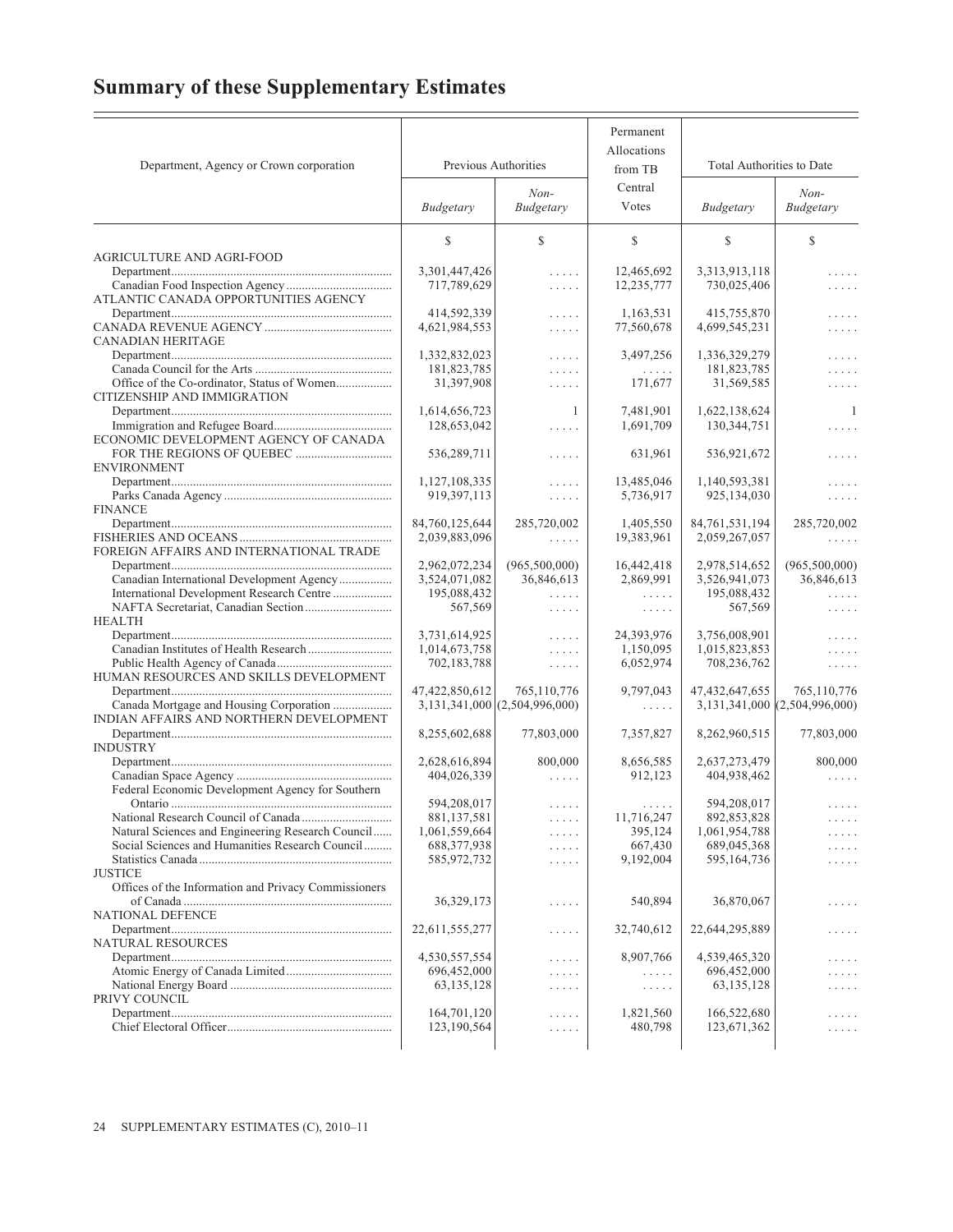| These Supplementary Estimates                                    |                                                         |                                                            |                                                                            |                                                           |                                                                    | Total Estimates to Date                                                   |                                                  |
|------------------------------------------------------------------|---------------------------------------------------------|------------------------------------------------------------|----------------------------------------------------------------------------|-----------------------------------------------------------|--------------------------------------------------------------------|---------------------------------------------------------------------------|--------------------------------------------------|
|                                                                  |                                                         | Budgetary                                                  | Non-Budgetary                                                              |                                                           |                                                                    |                                                                           | Non-                                             |
| Transfer                                                         | To be Voted                                             | Statutory                                                  | To be Voted                                                                | Statutory                                                 | Total                                                              | Budgetary                                                                 | Budgetary                                        |
| \$                                                               | \$                                                      | \$                                                         | \$                                                                         | \$                                                        | \$                                                                 | \$                                                                        | \$                                               |
| (6, 149, 743)<br>6,149,743                                       | 1<br>2                                                  | 391,807,677<br>.                                           | $\mathbb{Z}^2$ . $\mathbb{Z}^2$ , $\mathbb{Z}^2$<br>.                      | $\ldots$<br>.                                             | 385, 657, 935<br>6,149,745                                         | 3,699,571,053<br>736,175,151                                              | .<br>.                                           |
| 672,315<br>$\alpha$ is a set                                     | 1<br>57,506,550                                         | (279,000,000)                                              | .<br>.                                                                     | $\ldots$<br>$\ldots$                                      | 672,316<br>(221, 493, 450)                                         | 416, 428, 186<br>4,478,051,781                                            | .<br>.                                           |
| 70,000<br>(20,000)<br>35,000                                     | 2<br>$\ldots$<br>1                                      | $\ldots$<br>$\alpha$ , $\alpha$ , $\alpha$ , $\alpha$<br>. | $\alpha$ is a second .<br>$\alpha$ is a second .<br>$\alpha$ is a second . | $\ldots$<br>$\ldots$<br>.                                 | 70,002<br>(20,000)<br>35,001                                       | 1,336,399,281<br>181,803,785<br>31,604,586                                | .<br>.<br>.                                      |
| (50,000)<br>$\alpha$ is a set                                    | 4,420,106<br>908,245                                    | .<br>$\cdots$                                              | $\mathbb{R}^n \times \mathbb{R}^n \times \mathbb{R}^n$<br>$\ldots$         | $\ldots$<br>$\ldots$                                      | 4,370,106<br>908,245                                               | 1,626,508,730<br>131,252,996                                              | $\mathbf{1}$<br>.                                |
| (10,000)                                                         | $\cdots$                                                | $\cdots\cdots\cdots$                                       | $\ldots$                                                                   | .                                                         | (10,000)                                                           | 536,911,672                                                               | .                                                |
| (4,697,522)<br>500,000                                           | $\cdots$<br>2                                           | .<br>.                                                     | .<br>.                                                                     | .<br>.                                                    | (4,697,522)<br>500,002                                             | 1,135,895,859<br>925,634,032                                              | .<br>.                                           |
| .<br>35,000                                                      | $\ldots$ .<br>3                                         | (144, 788, 000)<br>$\ldots$ .                              | $\ldots$<br>$\ldots$                                                       | $\ldots$<br>$\ldots$                                      | (144, 788, 000)<br>35,003                                          | 84,616,743,194<br>2,059,302,060                                           | 285,720,002<br>.                                 |
| (4,190,967)<br>7,922,139<br>1,550,000<br>(11, 172)               | 29,457,100<br>829,200<br>$\alpha$ , $\alpha$ , $\alpha$ | $\ldots$<br>$\ldots$<br>$\ldots$<br>.                      | $\ldots$<br>$\mathbb{R}^n$ . In the $\mathbb{R}^n$<br>$\ldots$<br>.        | $\alpha$ is a set<br>$\ldots$<br>$\ldots$<br>.            | (4,190,965)<br>37,379,239<br>2,379,200<br>(11, 172)                | 2,974,323,687<br>3,564,320,312<br>197,467,632<br>556,397                  | (965, 500, 000)<br>36,846,613<br>.<br>.          |
| (817,506)<br>1,310,000<br>(1,926,700)                            | 3<br>9,360,000<br>$\ldots$                              | $\cdots$<br>$\ldots$<br>$\ldots$                           | $\ldots$<br>$\ldots$<br>$\ldots$                                           | $\ldots$<br>$\ldots$<br>$\alpha$ is a second              | (817,503)<br>10,670,000<br>(1,926,700)                             | 3,755,191,398<br>1,026,493,853<br>706,310,062                             | .<br>.<br>.                                      |
| 604,515<br>$\alpha$ , $\alpha$ , $\alpha$                        | 88,594,309<br>$\ldots$ .                                | (460, 335, 044)<br>1,800,000                               | $\ldots$<br>$\ldots$ .                                                     | 311,202,299<br>793,200,000                                | (59, 933, 921)<br>795,000,000                                      | 47,061,511,435                                                            | 1,076,313,075<br>$3,133,141,000$ (1,711,796,000) |
| 164,691                                                          | 4                                                       | .                                                          | $\epsilon$ , $\epsilon$ , $\epsilon$ , $\epsilon$                          | $\cdots$                                                  | 164,695                                                            | 8,263,125,210                                                             | 77,803,000                                       |
| (780, 125)<br>$\alpha$ is a set                                  | 1<br>1                                                  | .<br>.                                                     | .<br>$\ldots$                                                              | .<br>$\ldots$                                             | (780, 124)<br>1                                                    | 2,636,493,355<br>404,938,463                                              | 800,000<br>.                                     |
| (1, 134, 680)<br>2,485,500<br>(500,000)<br>(350,000)<br>$\ldots$ | 1<br>3<br>17,078,500<br>2,046,625<br>4,227,080          | .<br>.<br>$\cdots$<br>.                                    | $\dots$<br>$\ldots$<br>.<br>.<br>.                                         | $\alpha$ , $\alpha$ , $\alpha$<br>$\ldots$<br>.<br>.<br>. | (1, 134, 679)<br>2,485,503<br>16,578,500<br>1,696,625<br>4,227,080 | 593,073,338<br>895,339,331<br>1,078,533,288<br>690,741,993<br>599,391,816 | .<br>.<br>.<br>.<br>.                            |
| $\epsilon$ is a set of                                           | 355,445                                                 | $\cdots$                                                   | $\cdots$                                                                   | $\cdots$                                                  | 355,445                                                            | 37,225,512                                                                | .                                                |
| (294, 493)                                                       | 2                                                       | $\cdots$                                                   | $\cdots$                                                                   | $\cdots\cdots$                                            | (294, 491)                                                         | 22,644,001,398                                                            | .                                                |
| 720,000<br>$\ldots$<br>1,000,000                                 | 2<br>175,400,000<br>1                                   | 388,753,000<br>$\ldots$<br>1.1.1.1                         | .<br>.<br>$\ldots$                                                         | .<br>.<br>$\ldots$                                        | 389,473,002<br>175,400,000<br>1,000,001                            | 4,928,938,322<br>871,852,000<br>64,135,129                                | .<br>.<br>.                                      |
| $\ldots$<br>$\ldots$                                             | 1,925,476<br>.                                          | .<br>15,000,000                                            | .<br>.                                                                     | .<br>.                                                    | 1,925,476<br>15,000,000                                            | 168,448,156<br>138,671,362                                                | .<br>.                                           |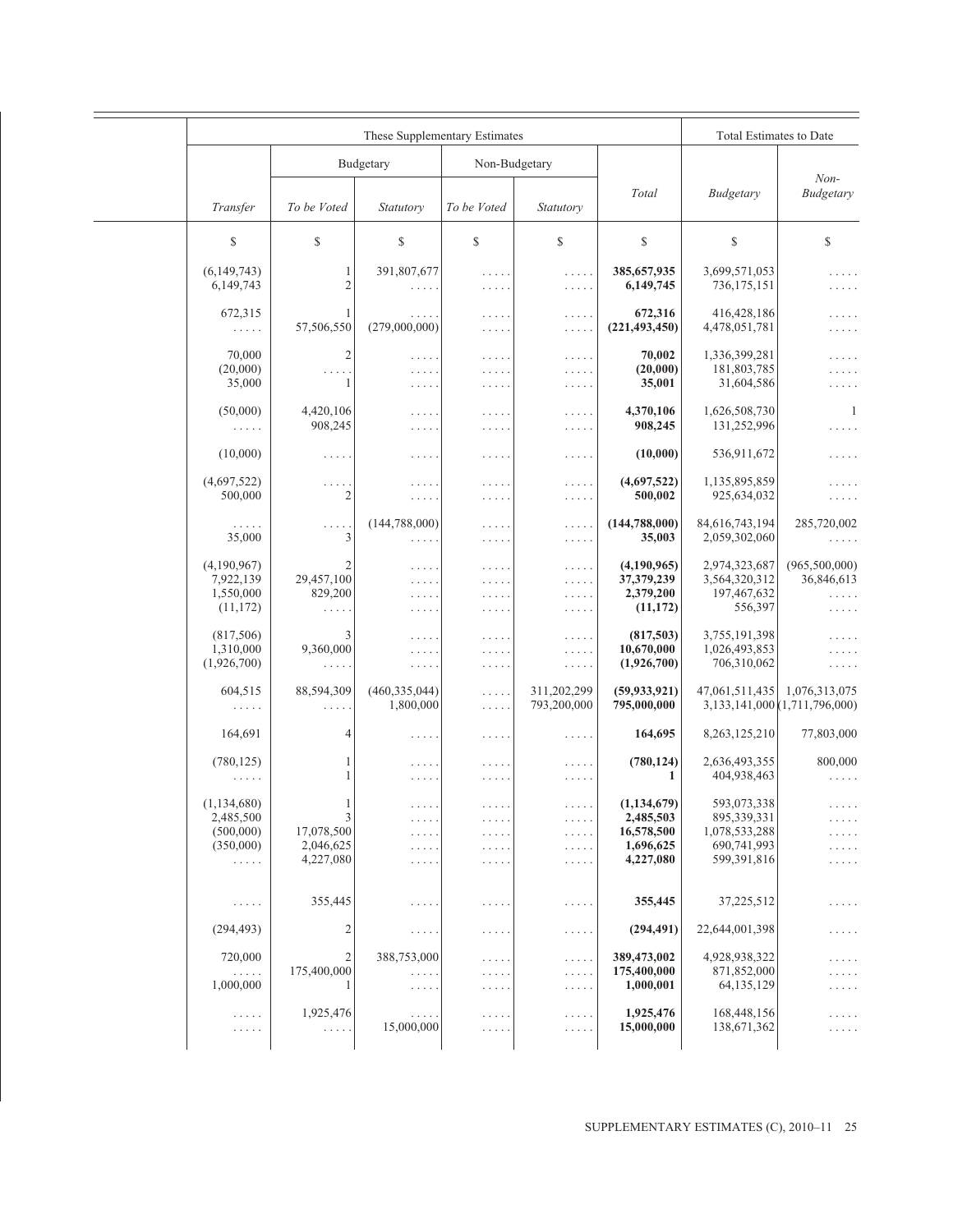### <span id="page-23-0"></span>**Summary of these Supplementary Estimates**

| Department, Agency or Crown corporation                   | Previous Authorities            |                                        | Permanent<br>Allocations<br>from TB    | <b>Total Authorities to Date</b> |                     |
|-----------------------------------------------------------|---------------------------------|----------------------------------------|----------------------------------------|----------------------------------|---------------------|
|                                                           | Budgetary                       | $Non-$<br>Budgetary                    | Central<br>Votes                       | Budgetary                        | $Non-$<br>Budgetary |
|                                                           | S                               | \$                                     | <sup>\$</sup>                          | S                                | \$                  |
| PUBLIC SAFETY AND EMERGENCY<br><b>PREPAREDNESS</b>        |                                 |                                        |                                        |                                  |                     |
|                                                           | 682,106,489                     | 1.1.1.1                                | 1,954,417                              | 684,060,906                      |                     |
|                                                           | 1,830,324,042                   | .                                      | 17,203,224                             | 1,847,527,266                    | .                   |
|                                                           | 531,797,478                     | .                                      | .                                      | 531,797,478                      |                     |
|                                                           | 3,289,120,374                   | .                                      | 43,534,217                             | 3,332,654,591                    | .                   |
| PUBLIC WORKS AND GOVERNMENT SERVICES                      | 3,108,889,616                   | .                                      | 15,582,034                             | 3,124,471,650                    | .                   |
| <b>TRANSPORT</b>                                          |                                 |                                        |                                        |                                  |                     |
|                                                           | 1,925,775,247                   | .                                      | 19,543,462                             | 1,945,318,709                    |                     |
|                                                           | 219,647,001                     | .                                      | $\mathbb{R}^n$ . In the $\mathbb{R}^n$ | 219,647,001                      | .                   |
|                                                           | 9,510,297,389                   | .                                      | 534,665                                | 9,510,832,054                    |                     |
| <b>TREASURY BOARD</b>                                     |                                 |                                        |                                        |                                  |                     |
|                                                           | 4,128,910,920                   | $\mathbb{R}^n$ . In the $\mathbb{R}^n$ | (483, 614, 440)                        | 3,645,296,480                    |                     |
| <b>VETERANS AFFAIRS</b>                                   |                                 |                                        |                                        |                                  |                     |
|                                                           | 3,421,828,460                   | .                                      | 7,766,303                              | 3,429,594,763                    |                     |
| All other departments, agencies or Crown corporations not |                                 |                                        |                                        |                                  |                     |
|                                                           | 9,901,634,704                   | .                                      | 76,488,995                             | 9,978,123,699                    |                     |
|                                                           | 20, 295, 163, 112               | .                                      | 1.1.1.1                                | 20, 295, 163, 112                | .                   |
| <b>Total Estimates</b>                                    | 266,583,362,228 (2,304,215,608) |                                        | $\cdots$                               | 266,583,362,228 (2,304,215,608)  |                     |

Notes:

The Previous Authorities to Date amount includes funds for Canada Revenue Agency, Parks Canada Agency and Canada Boarder Services Agency that were appropriated in 2009–10 and will be spent in 2010–11.

The column "Permanent Allocations from TB Central Votes" does not include allocations from TB Vote 15, as shown on pages 58 to 60, since they will only be allocated once Royal Assent of Supply has been received for these Supplementary Estimates.

### **Summary of Estimates to Date for 2010-11**

| Previous Estimates: |
|---------------------|
|                     |

Total Estimates to Date ...............................................................................................................................................................................................................

Note: The Main Estimates amount includes funds for Canada Revenue Agency, Parks Canada Agency and Canada Boarder Services Agency that were appropriated in 2009–10 and will be spent in 2010–11.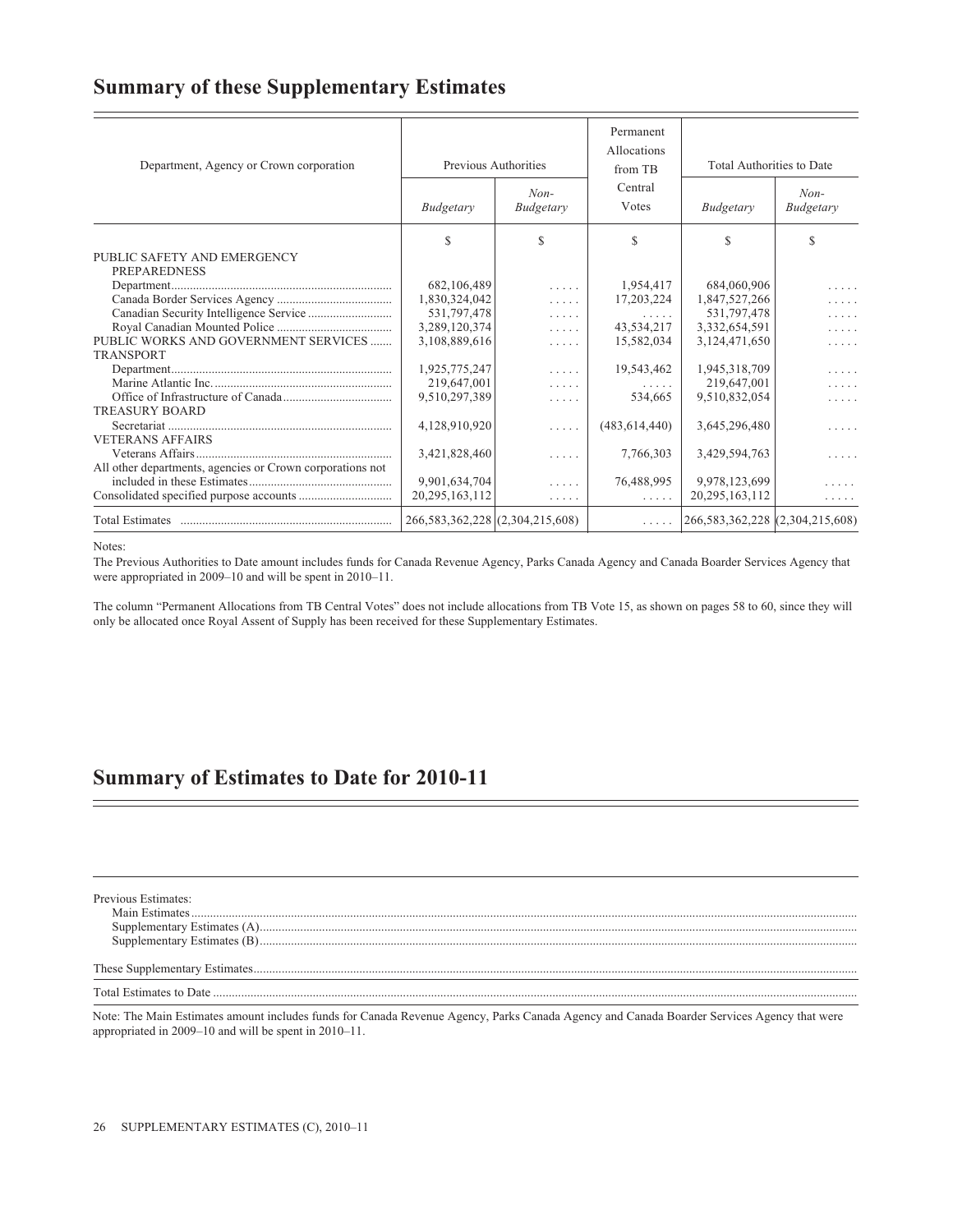| These Supplementary Estimates                                                                  |                                                                                                                                             |                                                                      |                                           |                                                                                            |                                                                                                                                                 | Total Estimates to Date                                                                                                                                            |                                                       |
|------------------------------------------------------------------------------------------------|---------------------------------------------------------------------------------------------------------------------------------------------|----------------------------------------------------------------------|-------------------------------------------|--------------------------------------------------------------------------------------------|-------------------------------------------------------------------------------------------------------------------------------------------------|--------------------------------------------------------------------------------------------------------------------------------------------------------------------|-------------------------------------------------------|
|                                                                                                |                                                                                                                                             | Budgetary                                                            |                                           | Non-Budgetary                                                                              |                                                                                                                                                 |                                                                                                                                                                    |                                                       |
| Transfer                                                                                       | To be Voted                                                                                                                                 | Statutory                                                            | To be Voted                               | Statutory                                                                                  | Total                                                                                                                                           | Budgetary                                                                                                                                                          | $Non-$<br>Budgetary                                   |
| S                                                                                              | \$                                                                                                                                          | \$                                                                   | \$                                        | \$                                                                                         | S                                                                                                                                               | \$                                                                                                                                                                 | S                                                     |
| (4,720,000)<br>25,000<br>.<br>7,568,000<br>(2,671,000)<br>(2,562,800)<br>.<br>.<br>74,805<br>. | 21,653,325<br>2,076,250<br>21,877,342<br>205,356,368<br>$\alpha$ , $\alpha$ , $\alpha$ , $\alpha$<br>4,390,000<br>82,385,679<br>189,857,717 | .<br>.<br>.<br>.<br>.<br>1,400,000<br>.<br>(132, 769, 555)<br>.<br>. | .<br>.<br>.<br>.<br>.<br>.<br>.<br>.<br>. | .<br>$\mathbb{R}^n$ . In the $\mathbb{R}^n$<br>.<br>.<br>.<br>.<br>$\cdots$<br>.<br>.<br>. | (4,719,999)<br>21,678,325<br>2,076,250<br>29,445,342<br>202,685,368<br>(1,162,800)<br>4,390,000<br>(132,769,554)<br>82,460,484<br>189, 857, 717 | 679,340,907<br>1,869,205,591<br>533, 873, 728<br>3,362,099,933<br>3,327,157,018<br>1,944,155,909<br>224,037,001<br>9,378,062,500<br>3,727,756,964<br>3,619,452,480 | .<br>.<br>.<br>.<br>.<br>.<br>.<br>.<br>$\cdots$<br>. |
| .<br>.                                                                                         | .<br>.                                                                                                                                      | .<br>$\sim$ $\sim$ $\sim$ $\sim$ $\sim$                              | .<br>$\cdots\cdots\cdots$                 | .<br>.                                                                                     | .<br>.                                                                                                                                          | 9,978,123,699<br>20,295,163,112                                                                                                                                    | .<br>.                                                |
| .                                                                                              | 919,705,351                                                                                                                                 | (218, 131, 922)                                                      | $\cdots$                                  | 1,104,402,299                                                                              | 1,805,975,728                                                                                                                                   | 267, 284, 935, 657 (1, 199, 813, 309)                                                                                                                              |                                                       |

|                    | Budgetary          |                    |               | Non-Budgetary   |                    |                    |  |
|--------------------|--------------------|--------------------|---------------|-----------------|--------------------|--------------------|--|
| To be Voted        | Statutory          | Total              | To be Voted   | Statutory       | Total              | Total              |  |
|                    | S                  | S                  | <sup>\$</sup> |                 |                    |                    |  |
|                    |                    |                    |               |                 |                    |                    |  |
| 96,609,739,391     | 164,983,043,303    | 261, 592, 782, 694 | 78,603,002    | (2,291,885,223) | (2,213,282,221)    | 259,379,500,473    |  |
| 3,312,036,414      | (1,465,729,500)    | 1,846,306,914      | .             | 718,500,000     | 718,500,000        | 2,564,806,914      |  |
| 4,359,682,107      | (1,215,409,487)    | 3,144,272,620      |               | (809, 433, 390) | (809, 433, 387)    | 2,334,839,233      |  |
| 104,281,457,912    | 162, 301, 904, 316 | 266,583,362,228    | 78,603,005    | (2,382,818,613) | (2,304,215,608)    | 264, 279, 146, 620 |  |
| 919,705,351        | (218, 131, 922)    | 701,573,429        | .             | 1,104,402,299   | 1,104,402,299      | 1,805,975,728      |  |
| 105, 201, 163, 263 | 162,083,772,394    | 267, 284, 935, 657 | 78,603,005    | (1,278,416,314) | (1, 199, 813, 309) | 266,085,122,348    |  |

 $\equiv$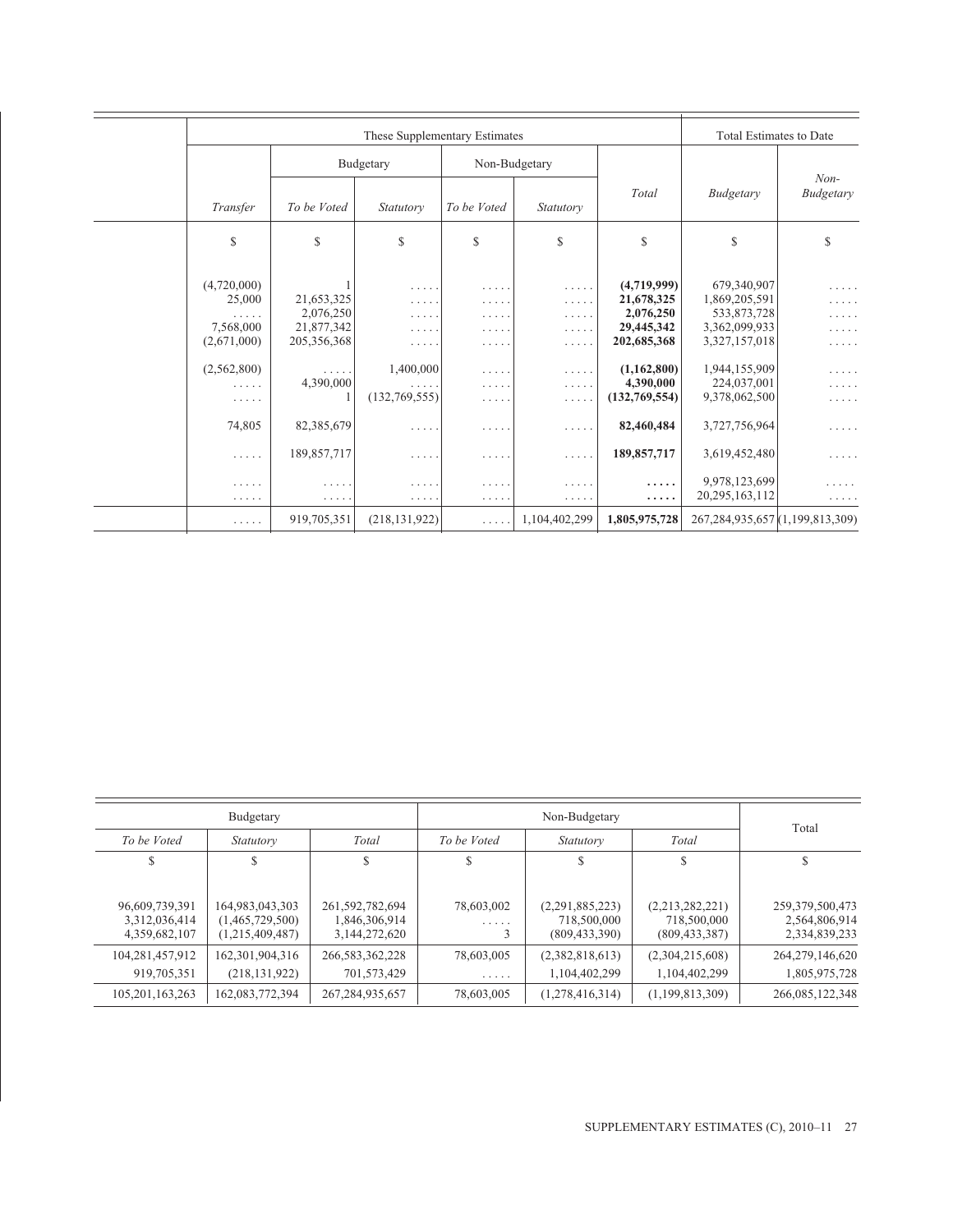<span id="page-25-0"></span>

| Vote<br>No. | Service                                                                                                                                                                                                                                                                                                                                                                                                                                                                                                                                                                                                                                                                                                                                                                                                                                                             | Amount $(\$)$ | Total $(\$)$ |
|-------------|---------------------------------------------------------------------------------------------------------------------------------------------------------------------------------------------------------------------------------------------------------------------------------------------------------------------------------------------------------------------------------------------------------------------------------------------------------------------------------------------------------------------------------------------------------------------------------------------------------------------------------------------------------------------------------------------------------------------------------------------------------------------------------------------------------------------------------------------------------------------|---------------|--------------|
|             | AGRICULTURE AND AGRI-FOOD                                                                                                                                                                                                                                                                                                                                                                                                                                                                                                                                                                                                                                                                                                                                                                                                                                           |               |              |
|             | <b>DEPARTMENT</b>                                                                                                                                                                                                                                                                                                                                                                                                                                                                                                                                                                                                                                                                                                                                                                                                                                                   |               |              |
| 10c         | Agriculture and Agri-Food – The grants listed in the Estimates and contributions                                                                                                                                                                                                                                                                                                                                                                                                                                                                                                                                                                                                                                                                                                                                                                                    |               | $\mathbf{1}$ |
|             | CANADIAN FOOD INSPECTION AGENCY                                                                                                                                                                                                                                                                                                                                                                                                                                                                                                                                                                                                                                                                                                                                                                                                                                     |               |              |
| 30c         | Canadian Food Inspection Agency - Operating expenditures and contributions - To<br>authorize the transfer of \$1,091,928 from Agriculture and Agri-Food Vote 1,                                                                                                                                                                                                                                                                                                                                                                                                                                                                                                                                                                                                                                                                                                     | 1             |              |
| 35c         | Canadian Food Inspection Agency - Capital expenditures - To authorize the transfer<br>of \$5,057,815 from Agriculture and Agri-Food Vote 1, Appropriation Act No. 2,                                                                                                                                                                                                                                                                                                                                                                                                                                                                                                                                                                                                                                                                                                | 1             |              |
|             |                                                                                                                                                                                                                                                                                                                                                                                                                                                                                                                                                                                                                                                                                                                                                                                                                                                                     |               | 2            |
|             | ATLANTIC CANADA OPPORTUNITIES AGENCY                                                                                                                                                                                                                                                                                                                                                                                                                                                                                                                                                                                                                                                                                                                                                                                                                                |               |              |
|             | <b>DEPARTMENT</b>                                                                                                                                                                                                                                                                                                                                                                                                                                                                                                                                                                                                                                                                                                                                                                                                                                                   |               |              |
| 5c          | Atlantic Canada Opportunities Agency – The grants listed in the Estimates and<br>contributions - To authorize the transfer of \$1,000,000 from National Defence<br>Vote 1, <i>Appropriation Act No. 2, 2010–11</i> for the purposes of this Vote                                                                                                                                                                                                                                                                                                                                                                                                                                                                                                                                                                                                                    |               | 1            |
|             | <b>CANADIAN HERITAGE</b>                                                                                                                                                                                                                                                                                                                                                                                                                                                                                                                                                                                                                                                                                                                                                                                                                                            |               |              |
|             | DEPARTMENT                                                                                                                                                                                                                                                                                                                                                                                                                                                                                                                                                                                                                                                                                                                                                                                                                                                          |               |              |
| 1c          | Canadian Heritage – Operating expenditures and, pursuant to paragraph $29.1(2)(a)$ of<br>the Financial Administration Act, authority to expend revenues received during<br>the fiscal year by the Canadian Conservation Institute, the Canadian Heritage<br>Information Network and the Canadian Audio-visual Certification Office, and<br>international expositions, including the catering of special events at international<br>expositions, and the payment to each member of the Queen's Privy Council for<br>Canada who is a Minister without Portfolio or a Minister of State who does not<br>preside over a Ministry of State of a salary not to exceed the salary paid to<br>Ministers of State who preside over Ministries of State under the Salaries Act, as<br>adjusted pursuant to the <i>Parliament of Canada Act</i> and pro rata for any period of |               |              |
| 5c          | less than a year - To authorize the transfer of \$20,000 from Canadian Heritage<br>Vote 10, <i>Appropriation Act No. 2, 2010–11</i> for the purposes of this Vote<br>Canadian Heritage – The grants listed in the Estimates and contributions – To<br>authorize the transfer of \$50,000 from Citizenship and Immigration Vote 5,                                                                                                                                                                                                                                                                                                                                                                                                                                                                                                                                   | 1             |              |
|             |                                                                                                                                                                                                                                                                                                                                                                                                                                                                                                                                                                                                                                                                                                                                                                                                                                                                     | 1             | 2            |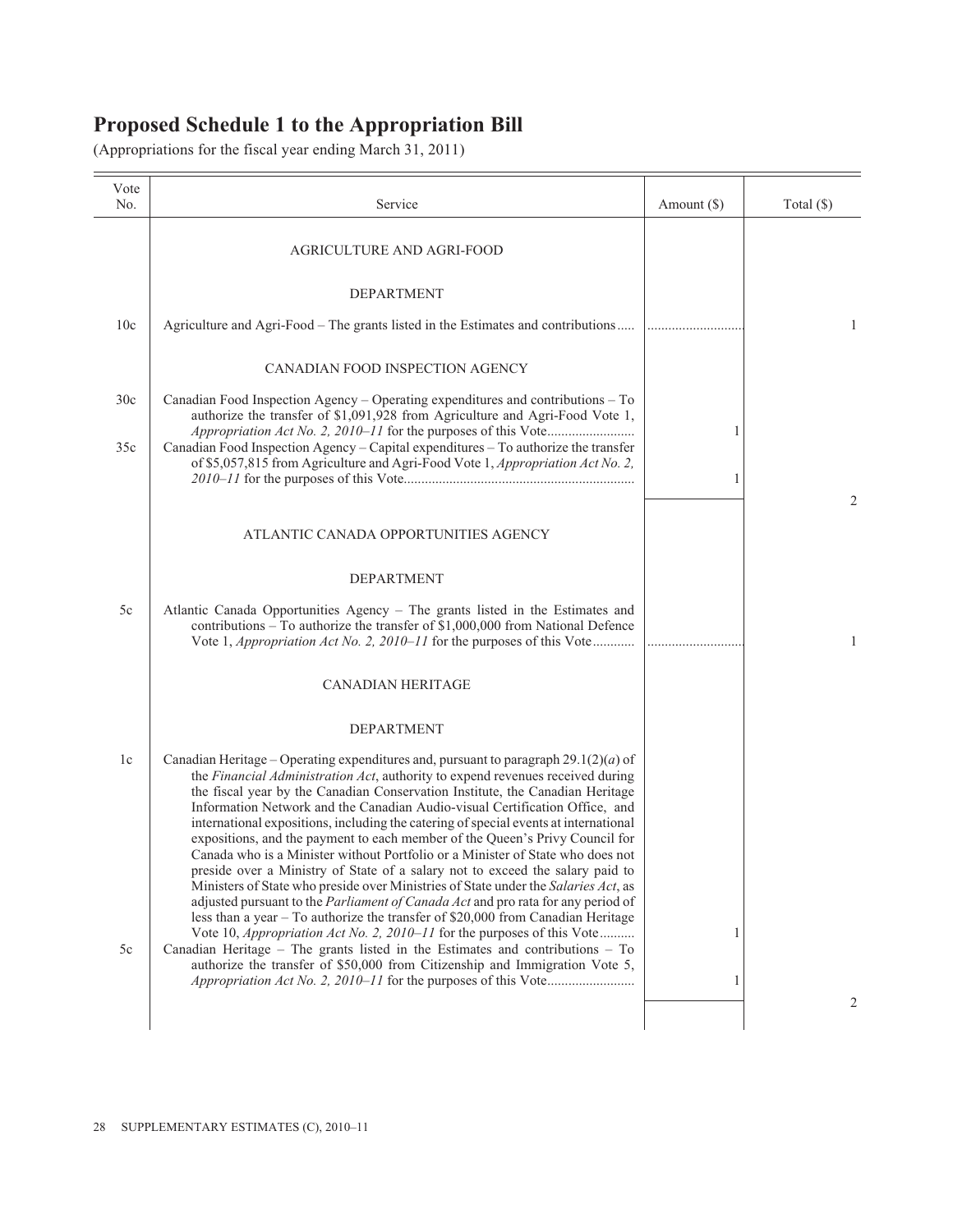| Vote<br>No. | Service                                                                                                                                                                                                                                                                                                                                                                                                                                                                                                                                                                                                                                                                 | Amount (\$) | Total $(\$)$ |
|-------------|-------------------------------------------------------------------------------------------------------------------------------------------------------------------------------------------------------------------------------------------------------------------------------------------------------------------------------------------------------------------------------------------------------------------------------------------------------------------------------------------------------------------------------------------------------------------------------------------------------------------------------------------------------------------------|-------------|--------------|
|             | CANADIAN HERITAGE - Concluded                                                                                                                                                                                                                                                                                                                                                                                                                                                                                                                                                                                                                                           |             |              |
|             | OFFICE OF THE CO-ORDINATOR, STATUS OF WOMEN                                                                                                                                                                                                                                                                                                                                                                                                                                                                                                                                                                                                                             |             |              |
| 95c         | Office of the Co-ordinator, Status of Women - Operating expenditures and the<br>payment to each member of the Queen's Privy Council for Canada who is a<br>Minister without Portfolio or a Minister of State who does not preside over a<br>Ministry of State of a salary not to exceed the salary paid to Ministers of State who<br>preside over Ministries of State under the Salaries Act, as adjusted pursuant to the<br><i>Parliament of Canada Act</i> and pro rata for any period less than a year $-$ To<br>authorize the transfer of \$10,000 from Economic Development Agency of<br>Canada for the Regions of Quebec Vote 1, and \$25,000 from Health Vote 1, |             | $\mathbf{1}$ |
|             | CITIZENSHIP AND IMMIGRATION                                                                                                                                                                                                                                                                                                                                                                                                                                                                                                                                                                                                                                             |             |              |
|             | <b>DEPARTMENT</b>                                                                                                                                                                                                                                                                                                                                                                                                                                                                                                                                                                                                                                                       |             |              |
| 5c          | Citizenship and Immigration - The grants listed in the Estimates and contributions -<br>To authorize the transfer of \$1, 256,133 from Citizenship and Immigration Vote<br>1, Appropriation Act No. 2, 2010–11 for the purposes of this Vote and to provide a                                                                                                                                                                                                                                                                                                                                                                                                           | 3,947,617   |              |
| 7c          | Pursuant to section 25(2) of the Financial Administration Act, to write-off from the<br>Accounts of Canada 1,908 debts due to Her Majesty in right of Canada amounting<br>to $$472,703$ - To authorize the transfer of \$214 from Citizenship and<br>Immigration Vote 1, Appropriation Act No. 2, 2010-11 for the purposes of this                                                                                                                                                                                                                                                                                                                                      |             |              |
|             |                                                                                                                                                                                                                                                                                                                                                                                                                                                                                                                                                                                                                                                                         | 472,489     | 4,420,106    |
|             | <b>IMMIGRATION AND REFUGEE BOARD</b>                                                                                                                                                                                                                                                                                                                                                                                                                                                                                                                                                                                                                                    |             |              |
| 10c         |                                                                                                                                                                                                                                                                                                                                                                                                                                                                                                                                                                                                                                                                         |             | 908,245      |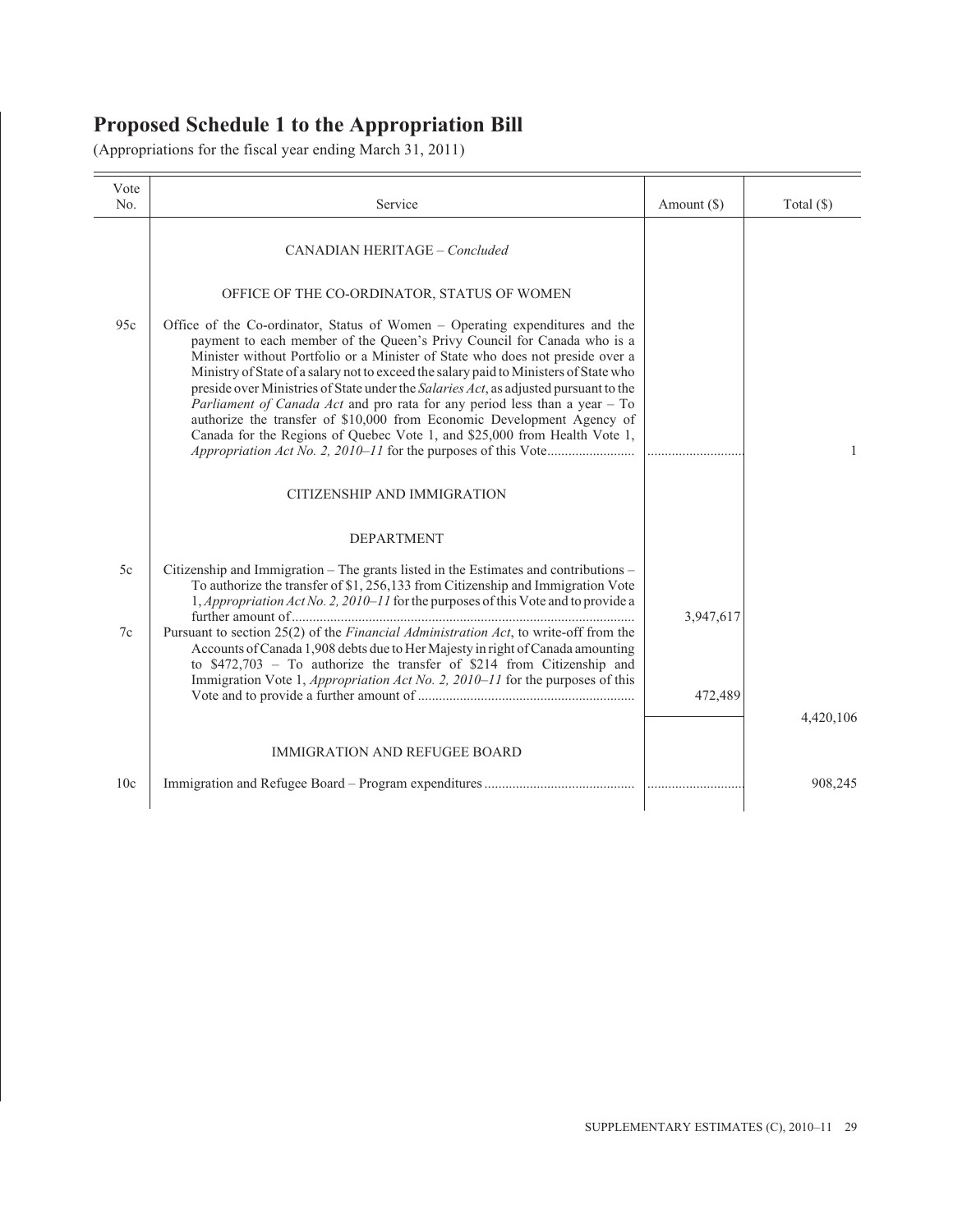| Vote<br>No.           | Service                                                                                                                                                                                                                                                                                                                                                                                                                                                                                                                                                                                                                                                                                                                                                                                                                                                                                                                                                                                                                                                                                                                                                                                                                                                                                                                                                                                                                                                                      | Amount $(\$)$ | Total $(\$)$ |
|-----------------------|------------------------------------------------------------------------------------------------------------------------------------------------------------------------------------------------------------------------------------------------------------------------------------------------------------------------------------------------------------------------------------------------------------------------------------------------------------------------------------------------------------------------------------------------------------------------------------------------------------------------------------------------------------------------------------------------------------------------------------------------------------------------------------------------------------------------------------------------------------------------------------------------------------------------------------------------------------------------------------------------------------------------------------------------------------------------------------------------------------------------------------------------------------------------------------------------------------------------------------------------------------------------------------------------------------------------------------------------------------------------------------------------------------------------------------------------------------------------------|---------------|--------------|
|                       | <b>FISHERIES AND OCEANS</b>                                                                                                                                                                                                                                                                                                                                                                                                                                                                                                                                                                                                                                                                                                                                                                                                                                                                                                                                                                                                                                                                                                                                                                                                                                                                                                                                                                                                                                                  |               |              |
| 1c                    | Fisheries and Oceans – Operating expenditures, and<br>(a) Canada's share of expenses of the International Fisheries Commissions,<br>authority to provide free accommodation for the International Fisheries<br>Commissions and authority to make recoverable advances in the amounts of the<br>shares of the International Fisheries Commissions of joint cost projects;<br>(b) authority to make recoverable advances for transportation, stevedoring and<br>other shipping services performed on behalf of individuals, outside agencies and<br>other governments in the course of, or arising out of, the exercise of jurisdiction in<br>navigation, including aids to navigation and shipping;<br>(c) pursuant to paragraph $29.1(2)(a)$ of the <i>Financial Administration Act</i> ,<br>authority to expend revenue received during the fiscal year in the course of, or<br>arising from, the activities of the Canadian Coast Guard; and<br>$(d)$ the payment to each member of the Queen's Privy Council for Canada who is<br>a Minister without Portfolio or a Minister of State who does not preside over a<br>Ministry of State of a salary not to exceed the salary paid to Ministers of State who<br>preside over Ministries of State under the Salaries Act, as adjusted pursuant to the<br>Parliament of Canada Act and pro rata for any period of less than a year - To<br>authorize the transfer of \$55,000 from Transport Vote 1, Appropriation Act No. 2, |               |              |
| 5c<br>10 <sub>c</sub> | Fisheries and Oceans – Capital expenditures and authority to make payments to<br>provinces, municipalities and local or private authorities as contributions<br>towards construction done by those bodies and authority for the purchase and<br>disposal of commercial fishing vessels - To authorize the transfer of \$3,000,000<br>from Fisheries and Oceans Vote 1, Appropriation Act No. 2, 2010-11 for the<br>Fisheries and Oceans – The grants listed in the Estimates and contributions – To                                                                                                                                                                                                                                                                                                                                                                                                                                                                                                                                                                                                                                                                                                                                                                                                                                                                                                                                                                          |               |              |
|                       | authorize the transfer of \$388,675 from Fisheries and Oceans Vote 1,                                                                                                                                                                                                                                                                                                                                                                                                                                                                                                                                                                                                                                                                                                                                                                                                                                                                                                                                                                                                                                                                                                                                                                                                                                                                                                                                                                                                        |               | 3            |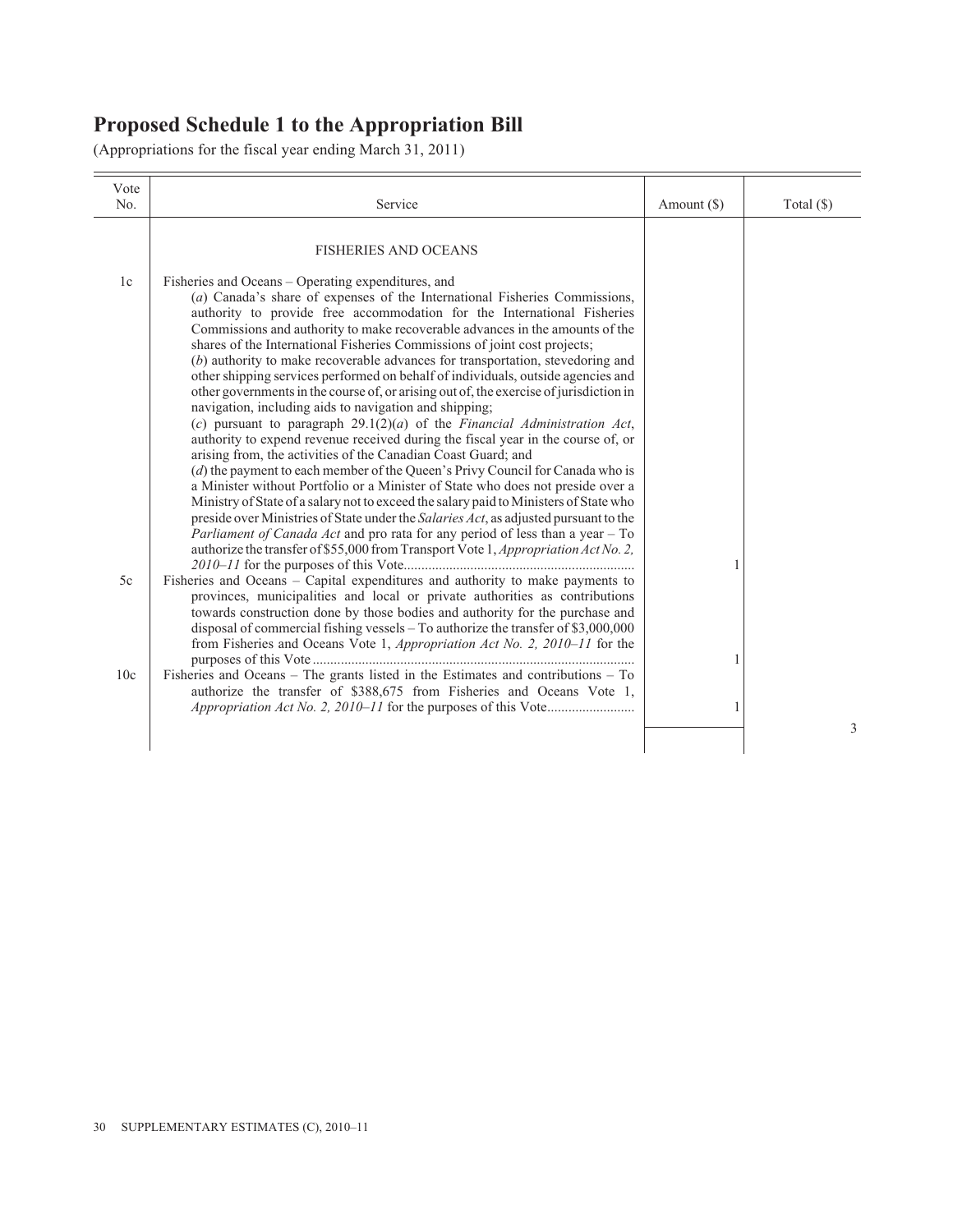| Vote<br>No. | Service                                                                                                                                                                                                                                                                                                                                                                                                                                                                                                                                                                                                                                                                                                                                                                                                                                                                                                                                                                                                                                                                                                                                                                                                                                                                                                                                                                                                                                                                                                                                                                                                                                                                                                                                                                                                                                                                                                                                                                                                                                                                                                                                                                                                                                                                                                                                                                                                                                                                                                                                                                                                                                                                                                                                                        | Amount $(\$)$ | Total $(\$)$ |
|-------------|----------------------------------------------------------------------------------------------------------------------------------------------------------------------------------------------------------------------------------------------------------------------------------------------------------------------------------------------------------------------------------------------------------------------------------------------------------------------------------------------------------------------------------------------------------------------------------------------------------------------------------------------------------------------------------------------------------------------------------------------------------------------------------------------------------------------------------------------------------------------------------------------------------------------------------------------------------------------------------------------------------------------------------------------------------------------------------------------------------------------------------------------------------------------------------------------------------------------------------------------------------------------------------------------------------------------------------------------------------------------------------------------------------------------------------------------------------------------------------------------------------------------------------------------------------------------------------------------------------------------------------------------------------------------------------------------------------------------------------------------------------------------------------------------------------------------------------------------------------------------------------------------------------------------------------------------------------------------------------------------------------------------------------------------------------------------------------------------------------------------------------------------------------------------------------------------------------------------------------------------------------------------------------------------------------------------------------------------------------------------------------------------------------------------------------------------------------------------------------------------------------------------------------------------------------------------------------------------------------------------------------------------------------------------------------------------------------------------------------------------------------------|---------------|--------------|
|             | FOREIGN AFFAIRS AND INTERNATIONAL TRADE                                                                                                                                                                                                                                                                                                                                                                                                                                                                                                                                                                                                                                                                                                                                                                                                                                                                                                                                                                                                                                                                                                                                                                                                                                                                                                                                                                                                                                                                                                                                                                                                                                                                                                                                                                                                                                                                                                                                                                                                                                                                                                                                                                                                                                                                                                                                                                                                                                                                                                                                                                                                                                                                                                                        |               |              |
|             | <b>DEPARTMENT</b>                                                                                                                                                                                                                                                                                                                                                                                                                                                                                                                                                                                                                                                                                                                                                                                                                                                                                                                                                                                                                                                                                                                                                                                                                                                                                                                                                                                                                                                                                                                                                                                                                                                                                                                                                                                                                                                                                                                                                                                                                                                                                                                                                                                                                                                                                                                                                                                                                                                                                                                                                                                                                                                                                                                                              |               |              |
| 1c          | Foreign Affairs and International Trade – Operating expenditures, including the<br>payment of remuneration and other expenditures subject to the approval of the<br>Governor in Council in connection with the assignment by the Canadian<br>Government of Canadians to the staffs of international organizations and<br>authority to make recoverable advances in amounts not exceeding the amounts of<br>the shares of such organizations of such expenses; authority for the appointment<br>and fixing of salaries by the Governor in Council of High Commissioners,<br>Ambassadors, Ministers Plenipotentiary, Consuls, Representatives on<br>International Commissions, the staff of such officials and other persons to<br>represent Canada in another country; expenditures in respect of the provision of<br>office accommodation for the International Civil Aviation Organization;<br>recoverable expenditures for assistance to and repatriation of distressed<br>Canadian citizens and Canadian residents living abroad, including their<br>dependants; cultural relations and academic exchange programs with other<br>countries; and, pursuant to paragraph $29.1(2)(a)$ of the Financial Administration<br>Act, authority to expend revenues received in a fiscal year from, and to offset<br>related expenditures incurred in the fiscal year arising from the provision of<br>services related to: training services provided by the Canadian Foreign Service<br>Institute; trade fairs, missions and other international business development<br>services; investment development services; international telecommunication<br>services; departmental publications; other services provided abroad to other<br>government departments, agencies, Crown corporations and other non-federal<br>organizations; specialized consular services; and international youth<br>employment exchange programs and the payment to each member of the Queen's<br>Privy Council for Canada who is a Minister without Portfolio or a Minister of<br>State who does not preside over a Ministry of State of a salary not to exceed the<br>salary paid to Ministers of State who preside over Ministries of State under the<br><i>Salaries Act</i> , as adjusted pursuant to the <i>Parliament of Canada Act</i> and pro rata<br>for any period of less than a year $-$ To authorize the transfer of \$9,435,000 from<br>Foreign Affairs and International Trade Vote 5, \$14,884,915 from Foreign<br>Affairs and International Trade Vote 10, \$277,861 from Foreign Affairs and<br>International Trade Vote 25, and \$11,172 from Foreign Affairs and International<br>Trade Vote 45, <i>Appropriation Act No. 2, 2010–11</i> for the purposes of this Vote |               |              |
|             |                                                                                                                                                                                                                                                                                                                                                                                                                                                                                                                                                                                                                                                                                                                                                                                                                                                                                                                                                                                                                                                                                                                                                                                                                                                                                                                                                                                                                                                                                                                                                                                                                                                                                                                                                                                                                                                                                                                                                                                                                                                                                                                                                                                                                                                                                                                                                                                                                                                                                                                                                                                                                                                                                                                                                                |               |              |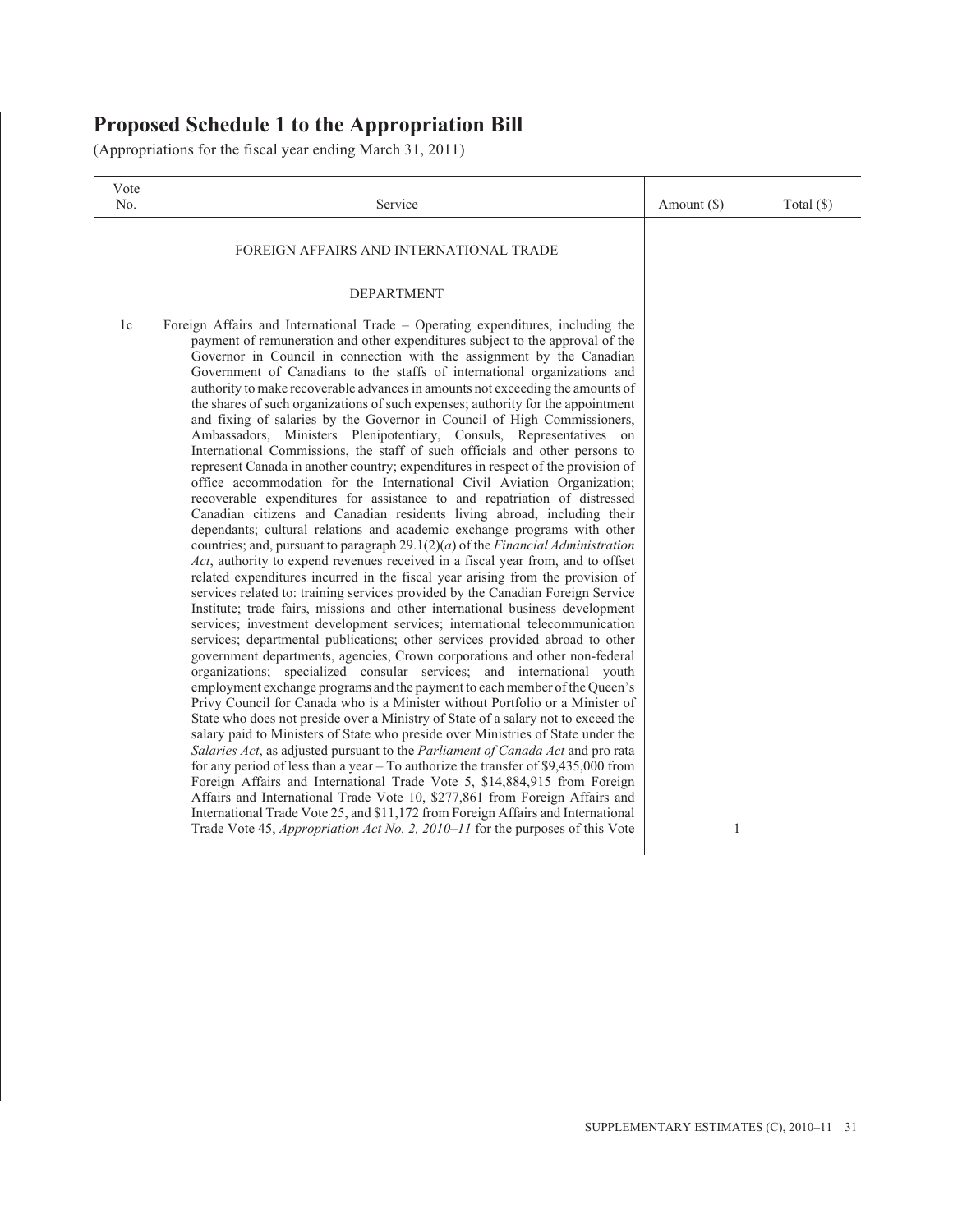| Vote<br>No. | Service                                                                                                                                                                                                                                                                                                                                                                                                                                                                                                                                                                                                                                                                                                                                                                                                                                                                                                                                                                                                                                                                                                                                                                                                                                                                                                                                                                                                                                                                                                                                                                                                                                                            | Amount $(\$)$ | Total (\$) |
|-------------|--------------------------------------------------------------------------------------------------------------------------------------------------------------------------------------------------------------------------------------------------------------------------------------------------------------------------------------------------------------------------------------------------------------------------------------------------------------------------------------------------------------------------------------------------------------------------------------------------------------------------------------------------------------------------------------------------------------------------------------------------------------------------------------------------------------------------------------------------------------------------------------------------------------------------------------------------------------------------------------------------------------------------------------------------------------------------------------------------------------------------------------------------------------------------------------------------------------------------------------------------------------------------------------------------------------------------------------------------------------------------------------------------------------------------------------------------------------------------------------------------------------------------------------------------------------------------------------------------------------------------------------------------------------------|---------------|------------|
|             | FOREIGN AFFAIRS AND INTERNATIONAL TRADE - Concluded                                                                                                                                                                                                                                                                                                                                                                                                                                                                                                                                                                                                                                                                                                                                                                                                                                                                                                                                                                                                                                                                                                                                                                                                                                                                                                                                                                                                                                                                                                                                                                                                                |               |            |
|             | DEPARTMENT - Concluded                                                                                                                                                                                                                                                                                                                                                                                                                                                                                                                                                                                                                                                                                                                                                                                                                                                                                                                                                                                                                                                                                                                                                                                                                                                                                                                                                                                                                                                                                                                                                                                                                                             |               |            |
| 10c         | Foreign Affairs and International Trade - The grants listed in the Estimates,<br>contributions, which may include: with respect to Canada's Global Partnership<br>Program (under the G8 Global Partnership), cash payments or the provision of<br>goods, equipment and services for the purpose of assistance to countries of the<br>former Soviet Union; with respect to Canada's Counter-Terrorism Capacity<br>Building Program and the Anti-Crime Capacity Building Program, cash<br>payments or the provision of goods and services for the purpose of<br>counter-terrorism and anti-crime assistance to states and government entities;<br>and, with respect to the Global Peace and Security Program, Global Peace<br>Operations Program, and Glyn Berry Program, cash payments or the provision of<br>goods, services, equipment and technology for the purpose of global peace and<br>security assistance; and the authority to make commitments for the current fiscal<br>year not exceeding \$30,000,000, in respect of contributions to persons, groups of<br>persons, councils and associations to promote the development of Canadian<br>export sales; and the authority to pay assessments in the amounts and in the<br>currencies in which they are levied as well as the authority to pay other amounts<br>specified in the currencies of the countries indicated, notwithstanding that the<br>total of such payments may exceed the equivalent in Canadian dollars, estimated<br>as of September 2009 - To authorize the transfer of \$4,000,000 from Foreign<br>Affairs and International Trade Vote 1, Appropriation Act No. 2, 2010-11 for the | 1             |            |
|             |                                                                                                                                                                                                                                                                                                                                                                                                                                                                                                                                                                                                                                                                                                                                                                                                                                                                                                                                                                                                                                                                                                                                                                                                                                                                                                                                                                                                                                                                                                                                                                                                                                                                    |               | 2          |
| 25c         | CANADIAN INTERNATIONAL DEVELOPMENT AGENCY<br>Canadian International Development Agency - The grants listed in the Estimates,<br>contributions and payments to international financial institutions in accordance<br>with the International Development (Financial Institutions) Assistance Act, for<br>international development assistance, international humanitarian assistance and<br>other specified purposes, in the form of cash payments or the provision of goods,<br>commodities or services $-$ To authorize the transfer of \$4,200,000 from Foreign<br>Affairs and International Trade Vote 1, \$542,900 from Foreign Affairs and<br>International Trade Vote 20, and \$4,000,000 from Environment Vote 10,<br>Appropriation Act No. 2, 2010-11 for the purposes of this Vote and to provide a                                                                                                                                                                                                                                                                                                                                                                                                                                                                                                                                                                                                                                                                                                                                                                                                                                                        |               | 29,457,100 |
|             | INTERNATIONAL DEVELOPMENT RESEARCH CENTRE                                                                                                                                                                                                                                                                                                                                                                                                                                                                                                                                                                                                                                                                                                                                                                                                                                                                                                                                                                                                                                                                                                                                                                                                                                                                                                                                                                                                                                                                                                                                                                                                                          |               |            |
| 35c         | Payments to the International Development Research Centre - To authorize the<br>transfer of \$700,000 from Health Vote 25, \$462,963 from Industry Vote 80,<br>\$324,074 from Industry Vote 95, \$37,037 from Industry Vote 75, and \$25,926<br>from Industry Vote 90, <i>Appropriation Act No. 2, 2010–11</i> for the purposes of this                                                                                                                                                                                                                                                                                                                                                                                                                                                                                                                                                                                                                                                                                                                                                                                                                                                                                                                                                                                                                                                                                                                                                                                                                                                                                                                            |               |            |
|             |                                                                                                                                                                                                                                                                                                                                                                                                                                                                                                                                                                                                                                                                                                                                                                                                                                                                                                                                                                                                                                                                                                                                                                                                                                                                                                                                                                                                                                                                                                                                                                                                                                                                    |               | 829,200    |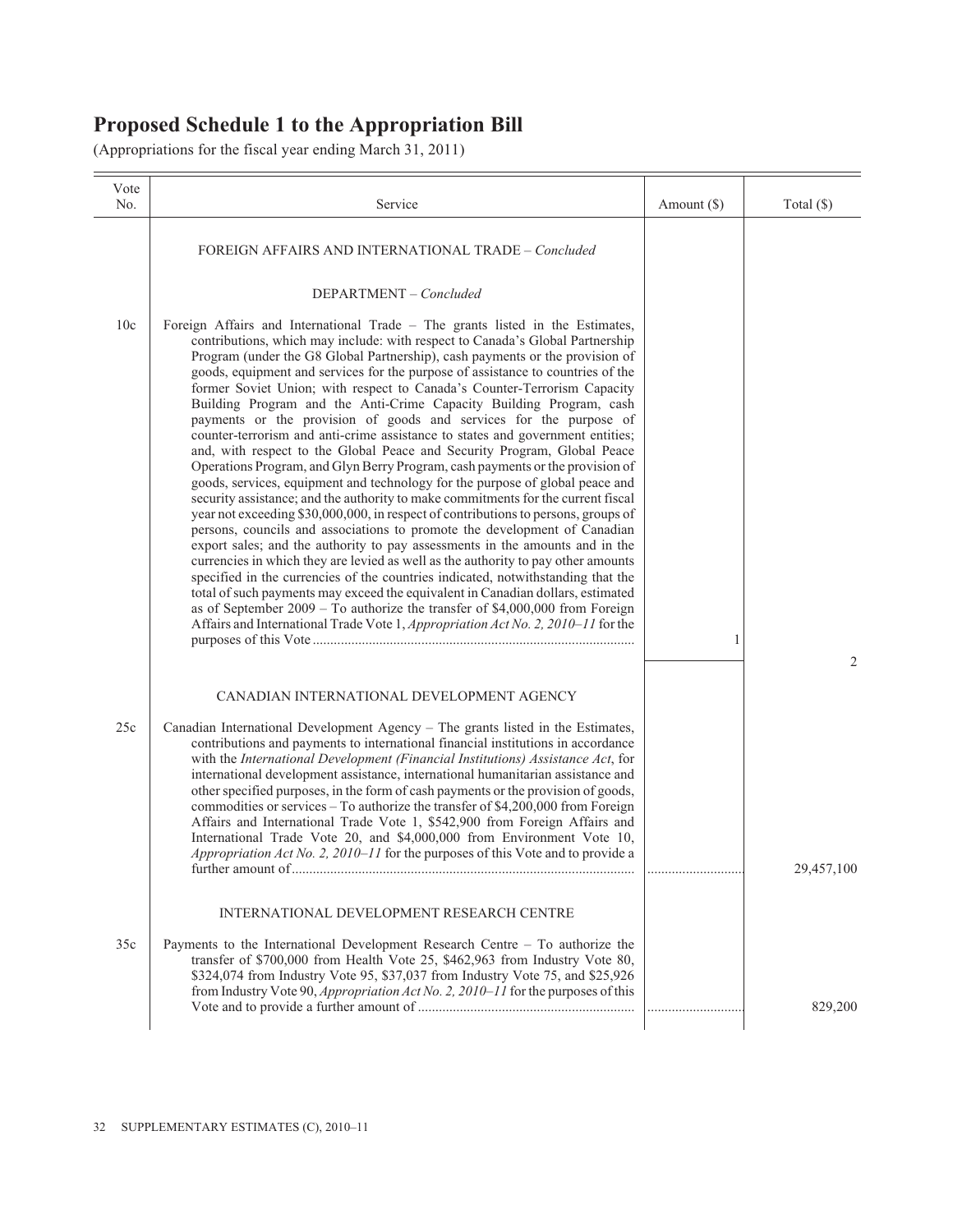| Vote<br>No. | Service                                                                                                                                                                                                                                                                                                                                                                                                                                                                                                                                                                                                                                                                                                                                                                                                                                                                | Amount $(\$)$ | Total $(\$)$ |
|-------------|------------------------------------------------------------------------------------------------------------------------------------------------------------------------------------------------------------------------------------------------------------------------------------------------------------------------------------------------------------------------------------------------------------------------------------------------------------------------------------------------------------------------------------------------------------------------------------------------------------------------------------------------------------------------------------------------------------------------------------------------------------------------------------------------------------------------------------------------------------------------|---------------|--------------|
|             |                                                                                                                                                                                                                                                                                                                                                                                                                                                                                                                                                                                                                                                                                                                                                                                                                                                                        |               |              |
|             | <b>HEALTH</b>                                                                                                                                                                                                                                                                                                                                                                                                                                                                                                                                                                                                                                                                                                                                                                                                                                                          |               |              |
|             | <b>DEPARTMENT</b>                                                                                                                                                                                                                                                                                                                                                                                                                                                                                                                                                                                                                                                                                                                                                                                                                                                      |               |              |
| 1c          | Health – Operating expenditures and, pursuant to paragraph $29.1(2)(a)$ of the<br>Financial Administration Act, authority to spend revenues to offset expenditures<br>incurred in the fiscal year arising from the provision of services or the sale of<br>products related to health protection, regulatory activities and medical services<br>and the payment to each member of the Queen's Privy Council for Canada who is<br>a Minister without Portfolio or a Minister of State who does not preside over a<br>Ministry of State of a salary not to exceed the salary paid to Ministers of State who<br>preside over Ministries of State under the Salaries Act, as adjusted pursuant to the<br>Parliament of Canada Act and pro rata for any period of less than a year - To<br>authorize the transfer of \$22,357 from Health Vote 10, Appropriation Act No. 2, |               |              |
| 5c          | Health - Capital expenditures - To authorize the transfer of \$40,000 from National<br>Defence Vote 5, <i>Appropriation Act No. 2, 2010–11</i> for the purposes of this Vote                                                                                                                                                                                                                                                                                                                                                                                                                                                                                                                                                                                                                                                                                           |               |              |
| 10c         | Health – The grants listed in the Estimates and contributions – To authorize the transfer<br>of \$100,000 from Health Vote 50, Appropriation Act No. 2, 2010-11 for the                                                                                                                                                                                                                                                                                                                                                                                                                                                                                                                                                                                                                                                                                                |               |              |
|             |                                                                                                                                                                                                                                                                                                                                                                                                                                                                                                                                                                                                                                                                                                                                                                                                                                                                        |               |              |
|             |                                                                                                                                                                                                                                                                                                                                                                                                                                                                                                                                                                                                                                                                                                                                                                                                                                                                        |               | 3            |
|             | CANADIAN INSTITUTES OF HEALTH RESEARCH                                                                                                                                                                                                                                                                                                                                                                                                                                                                                                                                                                                                                                                                                                                                                                                                                                 |               |              |
| 25c         | Canadian Institutes of Health Research $-$ The grants listed in the Estimates $-$ To<br>authorize the transfer of \$200,000 from Health Vote 10, \$1,800,000 from Health<br>Vote 50, and \$10,000 from Indian Affairs and Northern Development Vote 10,<br>Appropriation Act No. 2, 2010–11 for the purposes of this Vote and to provide a                                                                                                                                                                                                                                                                                                                                                                                                                                                                                                                             |               | 9,360,000    |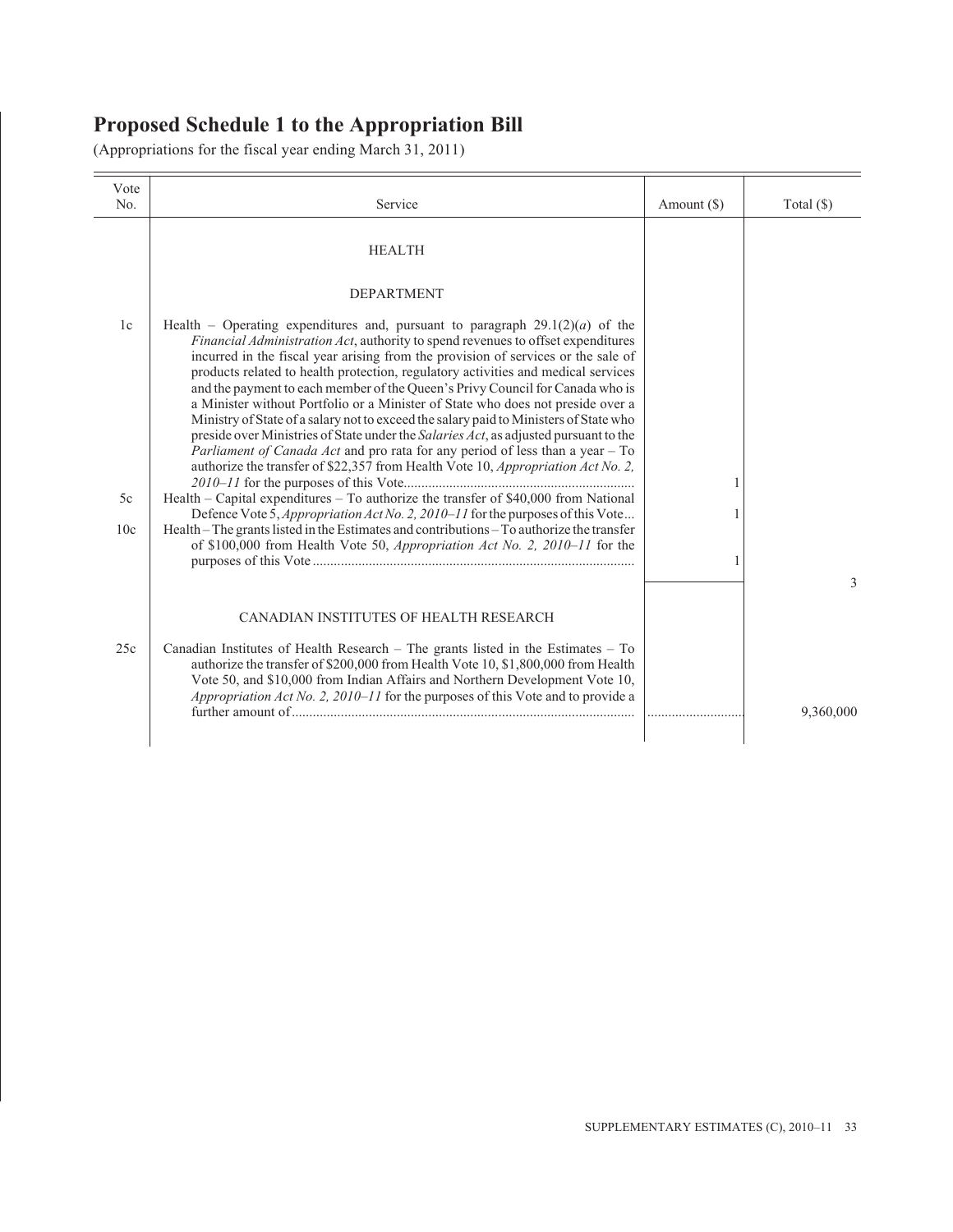| Vote<br>No. | Service                                                                                                                                                                                                                                                                                                                                                                                                                                                                                                                                                                                                                                                                                                                                                                                                                                                                                                                                                                                                                                                                                                                                                                                                                                                                                                                                                                                                                                                                                                                                                                                                              | Amount $(\$)$   | Total $(\$)$ |
|-------------|----------------------------------------------------------------------------------------------------------------------------------------------------------------------------------------------------------------------------------------------------------------------------------------------------------------------------------------------------------------------------------------------------------------------------------------------------------------------------------------------------------------------------------------------------------------------------------------------------------------------------------------------------------------------------------------------------------------------------------------------------------------------------------------------------------------------------------------------------------------------------------------------------------------------------------------------------------------------------------------------------------------------------------------------------------------------------------------------------------------------------------------------------------------------------------------------------------------------------------------------------------------------------------------------------------------------------------------------------------------------------------------------------------------------------------------------------------------------------------------------------------------------------------------------------------------------------------------------------------------------|-----------------|--------------|
|             | HUMAN RESOURCES AND SKILLS DEVELOPMENT                                                                                                                                                                                                                                                                                                                                                                                                                                                                                                                                                                                                                                                                                                                                                                                                                                                                                                                                                                                                                                                                                                                                                                                                                                                                                                                                                                                                                                                                                                                                                                               |                 |              |
|             | <b>DEPARTMENT</b>                                                                                                                                                                                                                                                                                                                                                                                                                                                                                                                                                                                                                                                                                                                                                                                                                                                                                                                                                                                                                                                                                                                                                                                                                                                                                                                                                                                                                                                                                                                                                                                                    |                 |              |
| 1c          | Human Resources and Skills Development – Operating expenditures and<br>$(a)$ authority to make recoverable expenditures on behalf of the Canada Pension<br>Plan, the Employment Insurance Operating Account and the Specified Purpose<br>Account for the administration of the Millennium Excellence Awards;<br>(b) pursuant to paragraph $29.1(2)(a)$ of the <i>Financial Administration Act</i> ,<br>authority to spend, to offset related expenditures incurred in the fiscal year,<br>revenues received in the fiscal year arising from:<br>(i) the provision of Public Access Programs Sector services;<br>(ii) services to assist provinces in the administration of provincial programs<br>funded under Labour Market Development Agreements;<br>(iii) services offered on behalf of other federal government departments and/or<br>federal government departmental corporations;<br>(iv) the amount charged to any Crown Corporation under paragraph $14(b)$ of<br>Government Employees Compensation Act in relation to the litigation costs for<br>subrogated claims for Crown Corporations;<br>(v) the portion of the Government Employees Compensation Act departmental or<br>agency subrogated claim settlements related to litigation costs; and<br>$(c)$ the payment to each member of the Queen's Privy Council for Canada who is a<br>Minister without Portfolio or a Minister of State who does not preside over a<br>Ministry of State of a salary not to exceed the salary paid to Ministers of State who<br>preside over Ministries of State under the Salaries Act, as adjusted pursuant to the |                 |              |
| 5c          | Parliament of Canada Act and pro rata for any period of less than a year<br>Human Resources and Skills Development – The grants listed in the Estimates and<br>contributions - To authorize the transfer of \$551,115 from Indian Affairs and<br>Northern Development Vote 10, and \$26,700 from Health Vote 10, and \$26,700<br>from Health Vote 50, <i>Appropriation Act No. 2, 2010–11</i> for the purposes of this                                                                                                                                                                                                                                                                                                                                                                                                                                                                                                                                                                                                                                                                                                                                                                                                                                                                                                                                                                                                                                                                                                                                                                                               | 2,052,148       |              |
| 7c          | Pursuant to subsection 25(2) of the <i>Financial Administration Act</i> , to write-off from the<br>Accounts of Canada 61,791 debts due to Her Majesty in right of Canada<br>amounting to \$149,541,766 related to Canada Student Loans accounts - To<br>authorize the transfer of \$62,999,606 from Human Resources and Skills<br>Development Vote 5, Appropriation Act No.2, 2010-11 for the purposes of this                                                                                                                                                                                                                                                                                                                                                                                                                                                                                                                                                                                                                                                                                                                                                                                                                                                                                                                                                                                                                                                                                                                                                                                                       | 1<br>86,542,160 |              |
|             |                                                                                                                                                                                                                                                                                                                                                                                                                                                                                                                                                                                                                                                                                                                                                                                                                                                                                                                                                                                                                                                                                                                                                                                                                                                                                                                                                                                                                                                                                                                                                                                                                      |                 | 88,594,309   |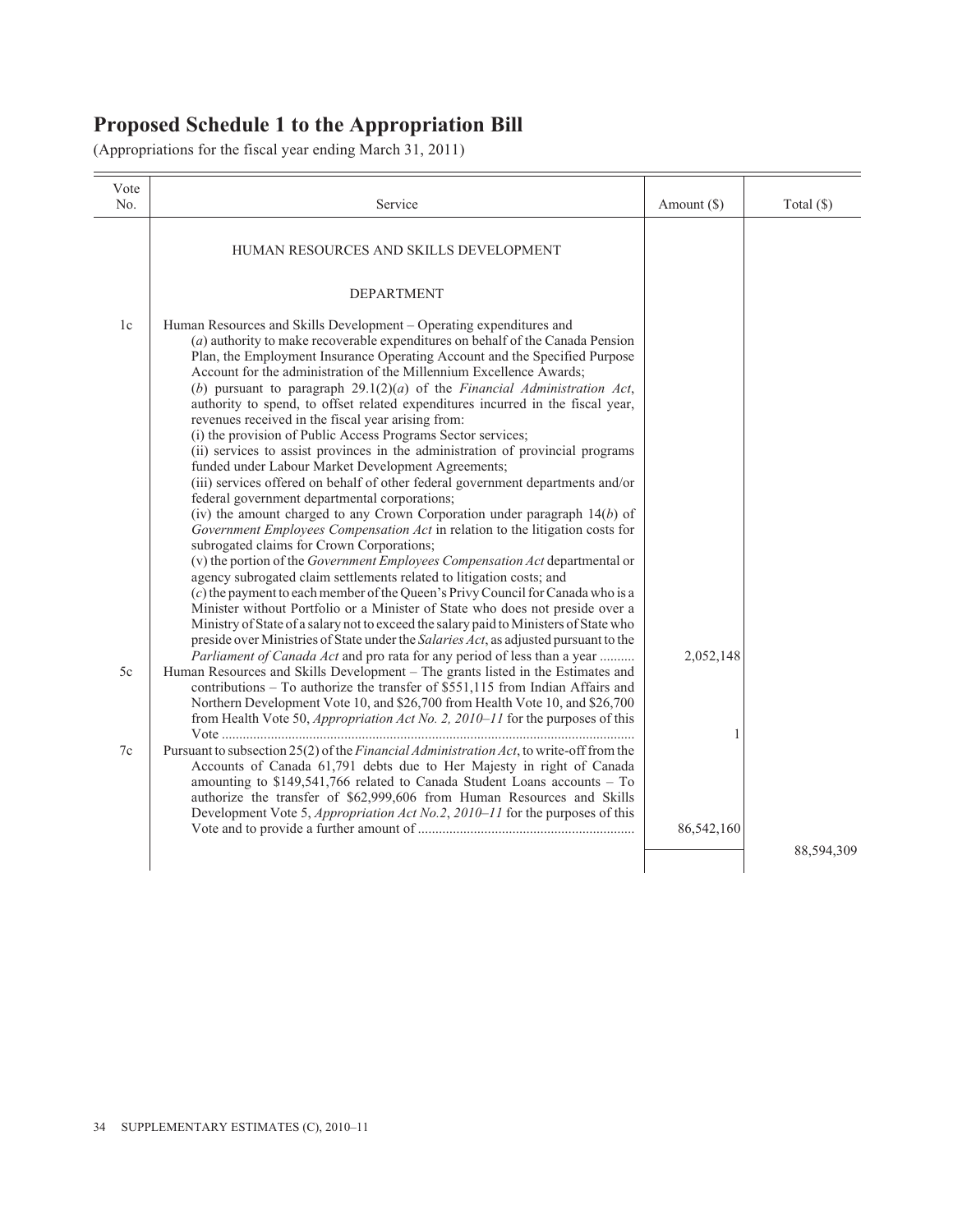| Vote<br>No.     | Service                                                                                                                                                                                                                                                                                                                                                                                                                                                                                                                                                                                                                                                                                                                                                                                                                                                                                                                                                                                                                                                                                                                                                                                                                                                                                                                        | Amount $(\$)$ | Total $(\$)$ |
|-----------------|--------------------------------------------------------------------------------------------------------------------------------------------------------------------------------------------------------------------------------------------------------------------------------------------------------------------------------------------------------------------------------------------------------------------------------------------------------------------------------------------------------------------------------------------------------------------------------------------------------------------------------------------------------------------------------------------------------------------------------------------------------------------------------------------------------------------------------------------------------------------------------------------------------------------------------------------------------------------------------------------------------------------------------------------------------------------------------------------------------------------------------------------------------------------------------------------------------------------------------------------------------------------------------------------------------------------------------|---------------|--------------|
|                 | INDIAN AFFAIRS AND NORTHERN DEVELOPMENT                                                                                                                                                                                                                                                                                                                                                                                                                                                                                                                                                                                                                                                                                                                                                                                                                                                                                                                                                                                                                                                                                                                                                                                                                                                                                        |               |              |
|                 | <b>DEPARTMENT</b>                                                                                                                                                                                                                                                                                                                                                                                                                                                                                                                                                                                                                                                                                                                                                                                                                                                                                                                                                                                                                                                                                                                                                                                                                                                                                                              |               |              |
| 1c              | Indian Affairs and Northern Development – Operating expenditures, and<br>(a) expenditures on works, buildings and equipment; and expenditures and<br>recoverable expenditures in respect of services provided and work performed on<br>other than federal property;<br>(b) authority to provide, in respect of Indian and Inuit economic development<br>activities, for the capacity development for Indian and Inuit and the furnishing of<br>materials and equipment;<br>$(c)$ authority to sell electric power to private consumers in remote locations when<br>alternative local sources of supply are not available, in accordance with terms and<br>conditions approved by the Governor in Council; and<br>(d) the payment to each member of the Queen's Privy Council for Canada who is<br>a Minister without Portfolio or a Minister of State who does not preside over a<br>Ministry of State of a salary not to exceed the salary paid to Ministers of State who<br>preside over Ministries of State under the Salaries Act, as adjusted pursuant to the<br><i>Parliament of Canada Act</i> and pro rata for any period of less than a year $-$ To<br>authorize the transfer of \$1,536,051 from Indian Affairs and Northern<br>Development Vote 5, <i>Appropriation Act No. 2, 2010–11</i> for the purposes of this | 1             |              |
| 5c              | Indian Affairs and Northern Development – Capital expenditures, and<br>$(a)$ expenditures on buildings, works, land and equipment, the operation, control<br>and ownership of which may be transferred to provincial governments on terms<br>and conditions approved by the Governor in Council, or to Indian bands, groups<br>of Indians or individual Indians at the discretion of the Minister of Indian Affairs<br>and Northern Development, and such expenditures on other than federal<br>property; and<br>(b) authority to make recoverable expenditures in amounts not exceeding the<br>shares of provincial governments of expenditures on roads and related works -<br>To authorize the transfer of \$765,000 from Indian Affairs and Northern<br>Development Vote 10, <i>Appropriation Act No. 2, 2010–11</i> for the purposes of this                                                                                                                                                                                                                                                                                                                                                                                                                                                                              | 1             |              |
| 10 <sub>c</sub> | Indian Affairs and Northern Development - The grants listed in the Estimates and<br>contributions - To authorize the transfer of \$5,679,876 from Indian Affairs and<br>Northern Development Vote 5, \$705,806 from Health Vote 10, and \$20,000 from<br>Fisheries and Oceans Vote 1, Appropriation Act No. 2, 2010–11 for the purposes                                                                                                                                                                                                                                                                                                                                                                                                                                                                                                                                                                                                                                                                                                                                                                                                                                                                                                                                                                                        |               |              |
| 15c             | Payments to Canada Post Corporation pursuant to an agreement between the<br>Department of Indian Affairs and Northern Development and Canada Post<br>Corporation for the purpose of providing Northern Air Stage Parcel Service - To<br>authorize the transfer of \$3,820,000 from Indian Affairs and Northern<br>Development Vote 1, <i>Appropriation Act No. 2, 2010–11</i> for the purposes of this                                                                                                                                                                                                                                                                                                                                                                                                                                                                                                                                                                                                                                                                                                                                                                                                                                                                                                                         | 1<br>1        |              |
|                 |                                                                                                                                                                                                                                                                                                                                                                                                                                                                                                                                                                                                                                                                                                                                                                                                                                                                                                                                                                                                                                                                                                                                                                                                                                                                                                                                |               |              |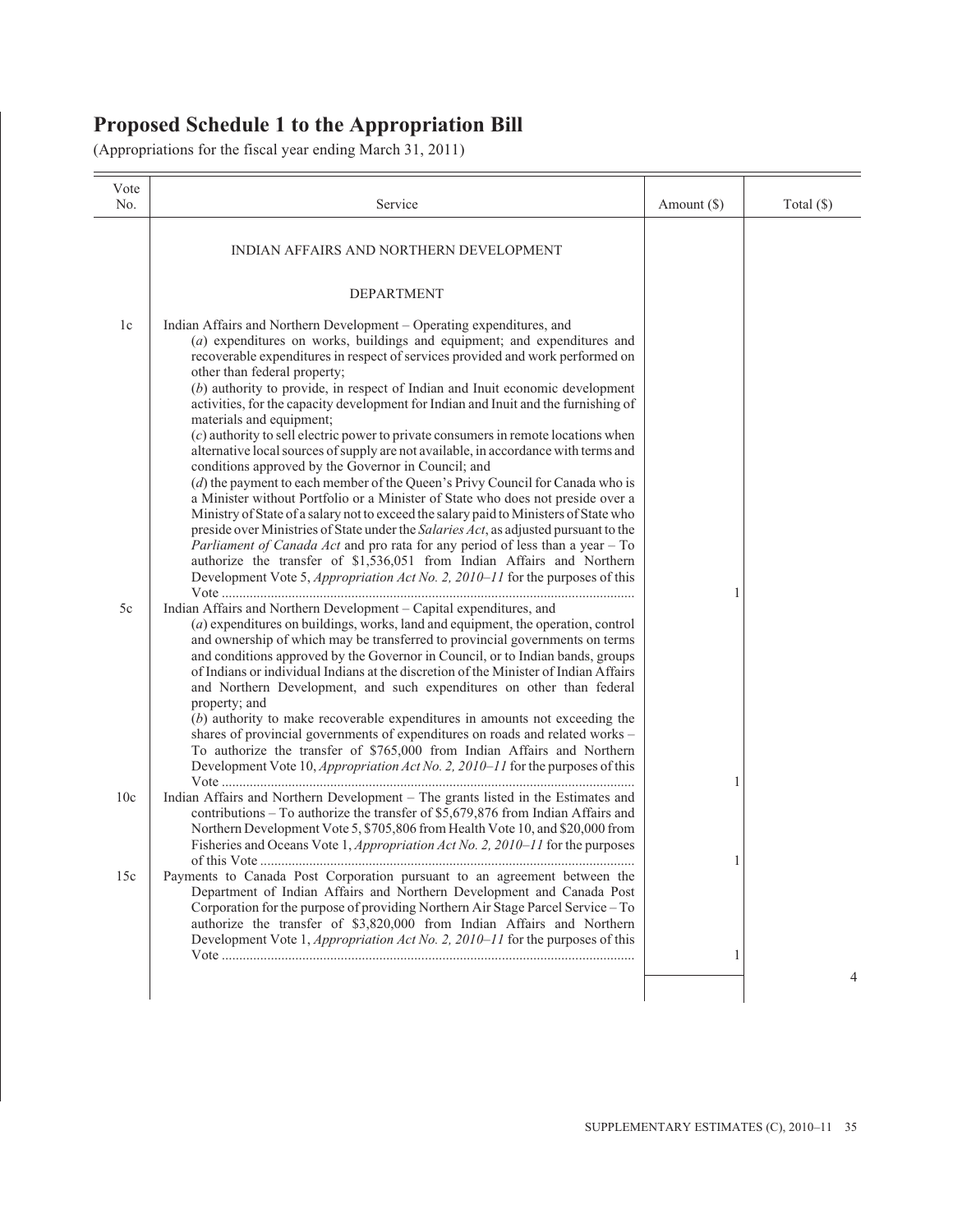| Vote |                                                                                                                                                                                                                                                                                                                                          |             |              |
|------|------------------------------------------------------------------------------------------------------------------------------------------------------------------------------------------------------------------------------------------------------------------------------------------------------------------------------------------|-------------|--------------|
| No.  | Service                                                                                                                                                                                                                                                                                                                                  | Amount (\$) | Total $(\$)$ |
|      | <b>INDUSTRY</b>                                                                                                                                                                                                                                                                                                                          |             |              |
|      | DEPARTMENT                                                                                                                                                                                                                                                                                                                               |             |              |
| 5c   | Industry – Capital expenditures – To authorize the transfer of $$1,309,000$ from<br>Industry Vote 1, and \$505,255 from Industry Vote 10, Appropriation Act No. 2,                                                                                                                                                                       |             | 1            |
|      | CANADIAN SPACE AGENCY                                                                                                                                                                                                                                                                                                                    |             |              |
| 35c  | Canadian Space Agency – The grants listed in the Estimates and contributions – To<br>authorize the transfer of \$4,668,667 from Industry Vote 25, Appropriation Act                                                                                                                                                                      |             | $\mathbf{1}$ |
|      | FEDERAL ECONOMIC DEVELOPMENT AGENCY FOR SOUTHERN ONTARIO                                                                                                                                                                                                                                                                                 |             |              |
| 50c  | Federal Economic Development Agency for Southern Ontario - Operating<br>expenditures – To authorize the transfer of $$125,320$ from Industry Vote 1,                                                                                                                                                                                     |             | $\mathbf{1}$ |
|      | NATIONAL RESEARCH COUNCIL OF CANADA                                                                                                                                                                                                                                                                                                      |             |              |
| 60c  | National Research Council of Canada - Operating expenditures - To authorize the<br>transfer of \$60,000 from Industry Vote 50, \$250,000 from Public Safety and<br>Emergency Preparedness Vote 50 and \$181,300 from Natural Resources Vote 1,                                                                                           | 1           |              |
| 65c  | National Research Council of Canada - Capital expenditures - To authorize the<br>transfer of \$168,700 from Natural Resources Vote 1, and \$45,500 from National                                                                                                                                                                         |             |              |
| 70c  | Defence Vote 5, <i>Appropriation Act No. 2, 2010–11</i> for the purposes of this Vote<br>National Research Council of Canada - The grants listed in the Estimates and<br>contributions - To authorize the transfer of \$580,000 from Industry Vote 10 and<br>\$1,200,000 from Industry Vote 55, Appropriation Act No. 2, 2010-11 for the | 1           |              |
|      |                                                                                                                                                                                                                                                                                                                                          | 1           | 3            |
|      | NATURAL SCIENCES AND ENGINEERING RESEARCH COUNCIL                                                                                                                                                                                                                                                                                        |             |              |
| 80c  | Natural Sciences and Engineering Research Council – The grants listed in the                                                                                                                                                                                                                                                             |             | 17,078,500   |
|      | SOCIAL SCIENCES AND HUMANITIES RESEARCH COUNCIL                                                                                                                                                                                                                                                                                          |             |              |
| 95c  | Social Sciences and Humanities Research Council - The grants listed in the Estimates .                                                                                                                                                                                                                                                   |             | 2,046,625    |
|      |                                                                                                                                                                                                                                                                                                                                          |             |              |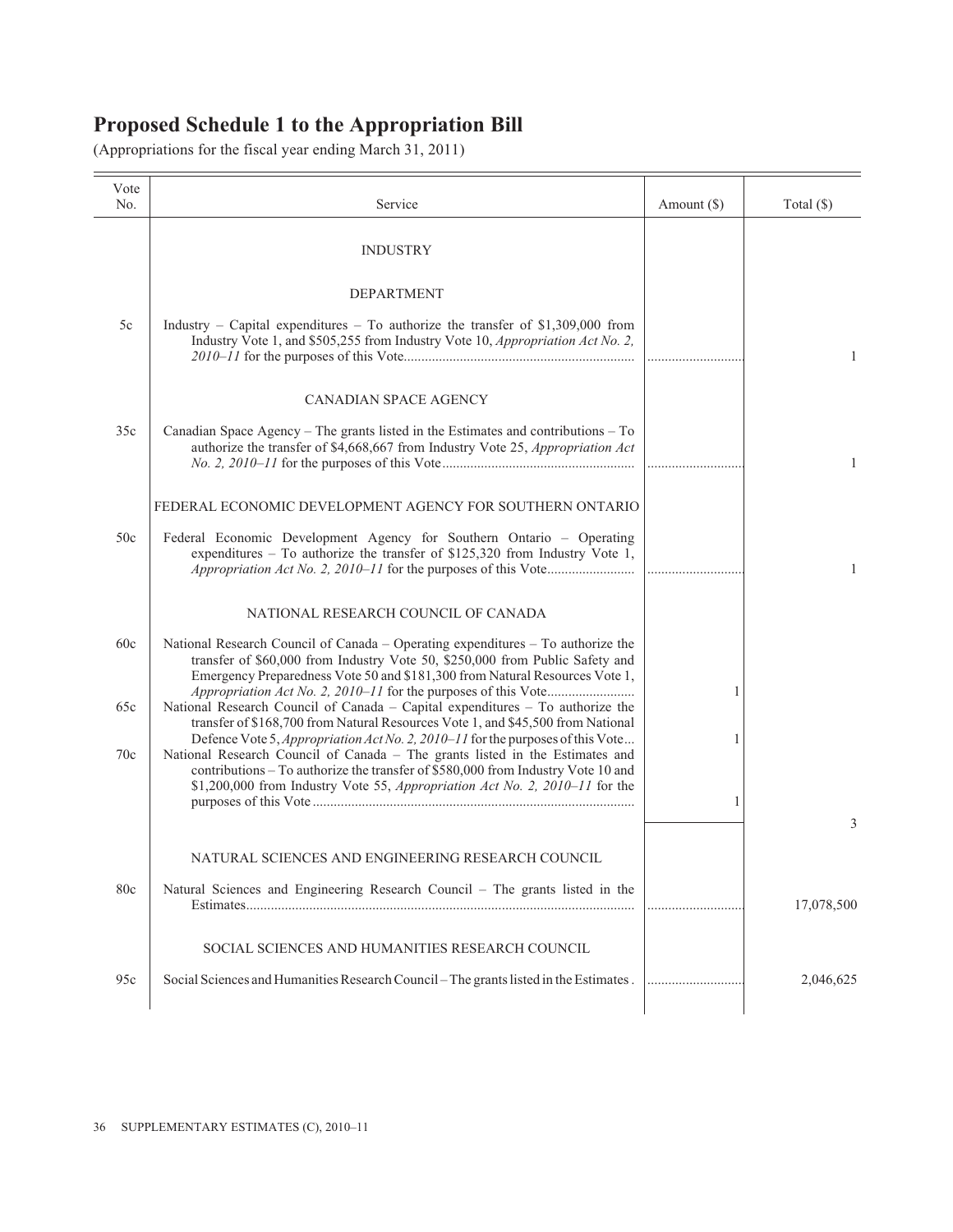| Vote<br>No. | Service                                                                                                                                                                                                                                                                                                                                                                                                                                                                                                                                                                                                                                                                                                                                                                                                                                                                                                                                                                                                                                                                                                                                                                                                                                                                                                                                                                                                                                                                                                                                                                                                                                                                                                 | Amount $(\$)$ | Total $(\$)$ |
|-------------|---------------------------------------------------------------------------------------------------------------------------------------------------------------------------------------------------------------------------------------------------------------------------------------------------------------------------------------------------------------------------------------------------------------------------------------------------------------------------------------------------------------------------------------------------------------------------------------------------------------------------------------------------------------------------------------------------------------------------------------------------------------------------------------------------------------------------------------------------------------------------------------------------------------------------------------------------------------------------------------------------------------------------------------------------------------------------------------------------------------------------------------------------------------------------------------------------------------------------------------------------------------------------------------------------------------------------------------------------------------------------------------------------------------------------------------------------------------------------------------------------------------------------------------------------------------------------------------------------------------------------------------------------------------------------------------------------------|---------------|--------------|
|             | INDUSTRY – Concluded                                                                                                                                                                                                                                                                                                                                                                                                                                                                                                                                                                                                                                                                                                                                                                                                                                                                                                                                                                                                                                                                                                                                                                                                                                                                                                                                                                                                                                                                                                                                                                                                                                                                                    |               |              |
|             | STATISTICS CANADA                                                                                                                                                                                                                                                                                                                                                                                                                                                                                                                                                                                                                                                                                                                                                                                                                                                                                                                                                                                                                                                                                                                                                                                                                                                                                                                                                                                                                                                                                                                                                                                                                                                                                       |               |              |
| 105c        | Statistics Canada - Program expenditures, contributions and pursuant to<br>paragraph $29.1(2)(a)$ of the <i>Financial Administration Act</i> , authority to expend                                                                                                                                                                                                                                                                                                                                                                                                                                                                                                                                                                                                                                                                                                                                                                                                                                                                                                                                                                                                                                                                                                                                                                                                                                                                                                                                                                                                                                                                                                                                      |               | 4,227,080    |
|             | <b>JUSTICE</b>                                                                                                                                                                                                                                                                                                                                                                                                                                                                                                                                                                                                                                                                                                                                                                                                                                                                                                                                                                                                                                                                                                                                                                                                                                                                                                                                                                                                                                                                                                                                                                                                                                                                                          |               |              |
|             | OFFICES OF THE INFORMATION AND<br>PRIVACY COMMISSIONERS OF CANADA                                                                                                                                                                                                                                                                                                                                                                                                                                                                                                                                                                                                                                                                                                                                                                                                                                                                                                                                                                                                                                                                                                                                                                                                                                                                                                                                                                                                                                                                                                                                                                                                                                       |               |              |
| 40c         | Offices of the Information and Privacy Commissioners of Canada – Office of the                                                                                                                                                                                                                                                                                                                                                                                                                                                                                                                                                                                                                                                                                                                                                                                                                                                                                                                                                                                                                                                                                                                                                                                                                                                                                                                                                                                                                                                                                                                                                                                                                          |               | 355,445      |
|             | NATIONAL DEFENCE                                                                                                                                                                                                                                                                                                                                                                                                                                                                                                                                                                                                                                                                                                                                                                                                                                                                                                                                                                                                                                                                                                                                                                                                                                                                                                                                                                                                                                                                                                                                                                                                                                                                                        |               |              |
|             | <b>DEPARTMENT</b>                                                                                                                                                                                                                                                                                                                                                                                                                                                                                                                                                                                                                                                                                                                                                                                                                                                                                                                                                                                                                                                                                                                                                                                                                                                                                                                                                                                                                                                                                                                                                                                                                                                                                       |               |              |
| 1c          | National Defence – Operating expenditures and authority for total commitments,<br>subject to allotment by the Treasury Board, of \$29,408,434,518 for the purposes<br>of Votes 1, 5 and 10 of the Department regardless of the year in which the<br>payment of those commitments comes due (of which it is estimated that<br>\$9,238,213,000 will come due for payment in future years), authority to make<br>payments from any of those Votes to provinces or municipalities as contributions<br>toward construction done by those bodies, authority, subject to the direction of<br>the Treasury Board, to make recoverable expenditures or advances from any of<br>those Votes in respect of materials supplied to or services performed on behalf of<br>individuals, corporations, outside agencies, other government departments and<br>agencies and other governments and authority to expend revenue, as authorized<br>by the Treasury Board, received during the fiscal year for the purposes of any of<br>those Votes and the payment to each member of the Queen's Privy Council for<br>Canada who is a Minister without Portfolio or a Minister of State who does not<br>preside over a Ministry of State of a salary not to exceed the salary paid to<br>Ministers of State who preside over Ministries of State under the Salaries Act, as<br>adjusted pursuant to the Parliament of Canada Act and pro rata for any period of<br>less than a year - To authorize the transfer of \$482,800 from Transport Vote 1,<br>\$327,685 from Atlantic Canada Opportunities Agency Vote 5 and \$60,830 from<br>Environment Vote 1, <i>Appropriation Act No. 2, 2010–11</i> for the purposes of this |               |              |
| 5c          | National Defence - Capital expenditures - To authorize the transfer of \$136,692 from<br>Environment Vote 5, <i>Appropriation Act No. 2, 2010–11</i> for the purposes of this                                                                                                                                                                                                                                                                                                                                                                                                                                                                                                                                                                                                                                                                                                                                                                                                                                                                                                                                                                                                                                                                                                                                                                                                                                                                                                                                                                                                                                                                                                                           |               |              |
|             |                                                                                                                                                                                                                                                                                                                                                                                                                                                                                                                                                                                                                                                                                                                                                                                                                                                                                                                                                                                                                                                                                                                                                                                                                                                                                                                                                                                                                                                                                                                                                                                                                                                                                                         | 1             | 2            |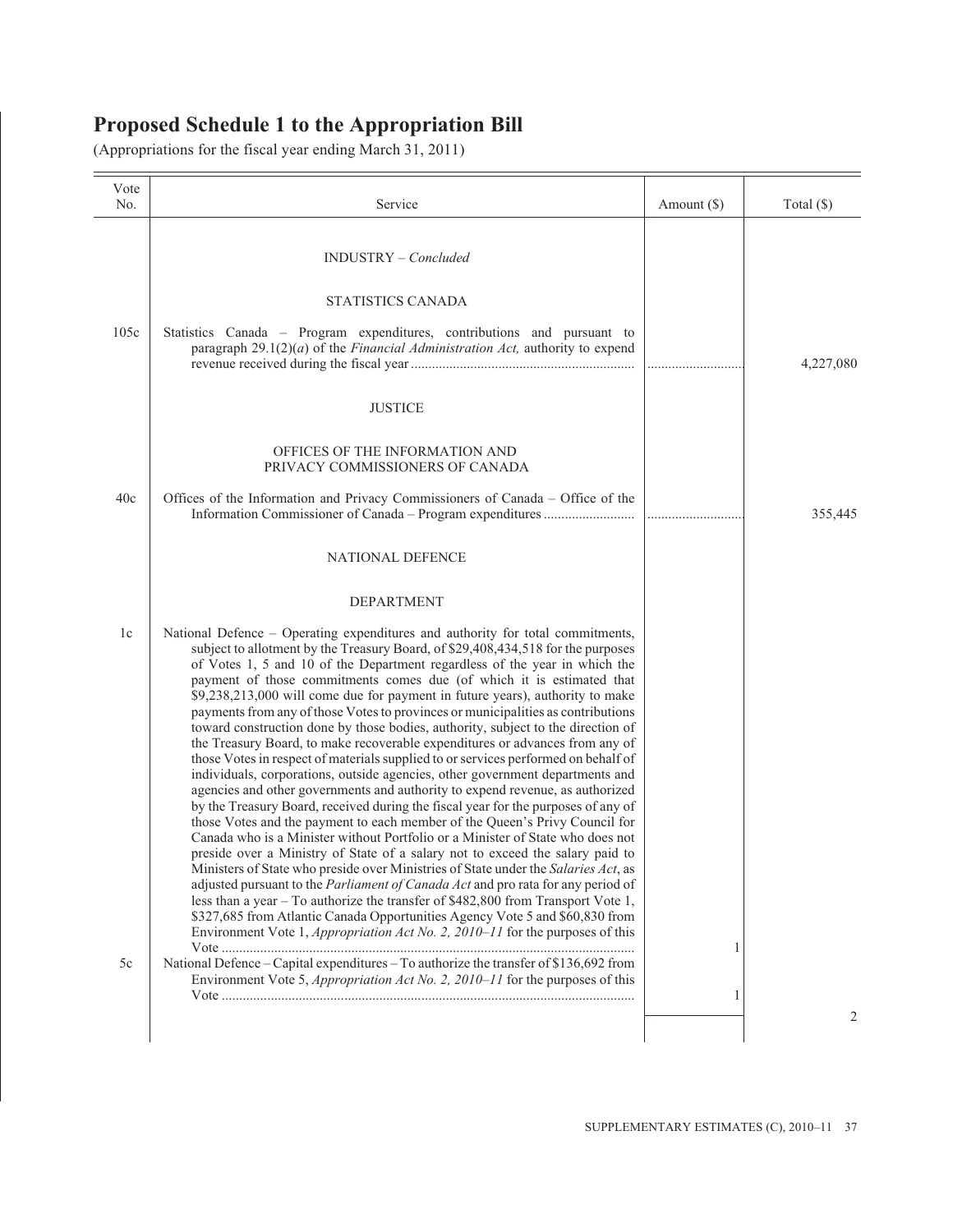| Vote<br>No. | Service                                                                                                                                                                                                                                                                                                                                                                                                                                                                                                                                                                                                                                                                                                                                                                                                                                                                                                                                                                                                                                      | Amount (\$) | Total $(\$)$ |
|-------------|----------------------------------------------------------------------------------------------------------------------------------------------------------------------------------------------------------------------------------------------------------------------------------------------------------------------------------------------------------------------------------------------------------------------------------------------------------------------------------------------------------------------------------------------------------------------------------------------------------------------------------------------------------------------------------------------------------------------------------------------------------------------------------------------------------------------------------------------------------------------------------------------------------------------------------------------------------------------------------------------------------------------------------------------|-------------|--------------|
|             | NATURAL RESOURCES                                                                                                                                                                                                                                                                                                                                                                                                                                                                                                                                                                                                                                                                                                                                                                                                                                                                                                                                                                                                                            |             |              |
|             | <b>DEPARTMENT</b>                                                                                                                                                                                                                                                                                                                                                                                                                                                                                                                                                                                                                                                                                                                                                                                                                                                                                                                                                                                                                            |             |              |
| 1c          | Natural Resources – Operating expenditures and, pursuant to paragraph 29.1(2)( <i>a</i> ) of<br>the Financial Administration Act, authority to expend revenues received during<br>the fiscal year from the sale of forestry and information products; licensing,<br>training and certification activities related to the Explosives Act and Explosives<br>and from research, consultation, testing, analysis, and<br>Regulations;<br>administration services as part of the departmental operations and the payment to<br>each member of the Queen's Privy Council for Canada who is a Minister without<br>Portfolio or a Minister of State who does not preside over a Ministry of State of a<br>salary not to exceed the salary paid to Ministers of State who preside over<br>Ministries of State under the Salaries Act, as adjusted pursuant to the Parliament<br>of Canada Act and pro rata for any period of less than a year $-$ To authorize the<br>transfer of \$2,000,000 from Transport Vote 1, Appropriation Act No. 2, 2010-11 |             |              |
| 5c          | Natural Resources - Capital expenditures - To authorize the transfer of \$70,000 from<br>National Defence Vote 5, <i>Appropriation Act No. 2, 2010–11</i> for the purposes of                                                                                                                                                                                                                                                                                                                                                                                                                                                                                                                                                                                                                                                                                                                                                                                                                                                                | 1<br>1      | 2            |
|             | ATOMIC ENERGY OF CANADA LIMITED                                                                                                                                                                                                                                                                                                                                                                                                                                                                                                                                                                                                                                                                                                                                                                                                                                                                                                                                                                                                              |             |              |
| 15c         | Payments to Atomic Energy of Canada Limited for operating and capital expenditures.                                                                                                                                                                                                                                                                                                                                                                                                                                                                                                                                                                                                                                                                                                                                                                                                                                                                                                                                                          |             | 175,400,000  |
|             | NATIONAL ENERGY BOARD                                                                                                                                                                                                                                                                                                                                                                                                                                                                                                                                                                                                                                                                                                                                                                                                                                                                                                                                                                                                                        |             |              |
| 25c         | National Energy Board – Program expenditures – To authorize the transfer of<br>\$1,000,000 from Natural Resources Vote 1, Appropriation Act No. 2, 2010-11                                                                                                                                                                                                                                                                                                                                                                                                                                                                                                                                                                                                                                                                                                                                                                                                                                                                                   | .           | 1            |
|             | PRIVY COUNCIL                                                                                                                                                                                                                                                                                                                                                                                                                                                                                                                                                                                                                                                                                                                                                                                                                                                                                                                                                                                                                                |             |              |
|             | <b>DEPARTMENT</b>                                                                                                                                                                                                                                                                                                                                                                                                                                                                                                                                                                                                                                                                                                                                                                                                                                                                                                                                                                                                                            |             |              |
| 1c          | Privy Council - Program expenditures, including operating expenditures of<br>Commissions of Inquiry not otherwise provided for and the operation of the<br>Prime Minister's residence; and the payment to each member of the Queen's<br>Privy Council for Canada who is a Minister without Portfolio or a Minister of<br>State who does not preside over a Ministry of State of a salary not to exceed the<br>salary paid to Ministers of State who preside over Ministries of State under the<br>Salaries Act, as adjusted pursuant to the Parliament of Canada Act and pro rata                                                                                                                                                                                                                                                                                                                                                                                                                                                            |             | 1,925,476    |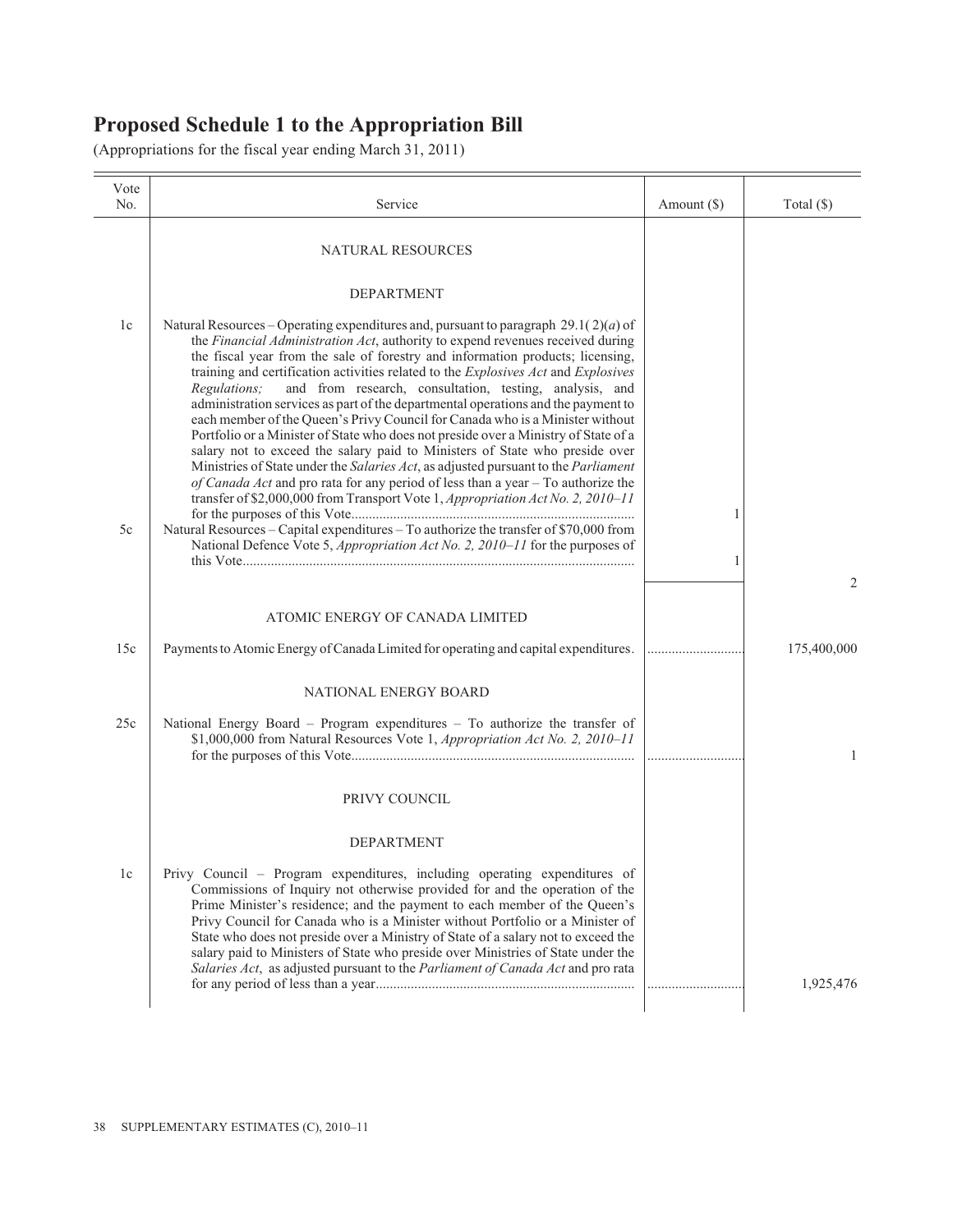| Vote<br>No. | Service                                                                                                                                                                                                                                                                                                                                                                                                                                                                                                                                                                                                                                                                     | Amount (\$) | Total $(\$)$ |
|-------------|-----------------------------------------------------------------------------------------------------------------------------------------------------------------------------------------------------------------------------------------------------------------------------------------------------------------------------------------------------------------------------------------------------------------------------------------------------------------------------------------------------------------------------------------------------------------------------------------------------------------------------------------------------------------------------|-------------|--------------|
|             | PUBLIC SAFETY AND EMERGENCY PREPAREDNESS                                                                                                                                                                                                                                                                                                                                                                                                                                                                                                                                                                                                                                    |             |              |
|             | <b>DEPARTMENT</b>                                                                                                                                                                                                                                                                                                                                                                                                                                                                                                                                                                                                                                                           |             |              |
| 1c          | Public Safety and Emergency Preparedness – Operating expenditures and the payment<br>to each member of the Queen's Privy Council for Canada who is a Minister<br>without Portfolio or a Minister of State who does not preside over a Ministry of<br>State of a salary not to exceed the salary paid to Ministers of State who preside<br>over Ministries of State under the Salaries Act, as adjusted pursuant to the<br>Parliament of Canada Act and pro rata for any period of less than a year- To<br>authorize the transfer of \$280,000 from Foreign Affairs and International Trade<br>Vote 1, <i>Appropriation Act No. 2, 2010–11</i> for the purposes of this Vote |             | $\mathbf{1}$ |
|             | CANADIAN SECURITY INTELLIGENCE SERVICE                                                                                                                                                                                                                                                                                                                                                                                                                                                                                                                                                                                                                                      |             |              |
| 20c         |                                                                                                                                                                                                                                                                                                                                                                                                                                                                                                                                                                                                                                                                             |             | 2,076,250    |
|             | ROYAL CANADIAN MOUNTED POLICE                                                                                                                                                                                                                                                                                                                                                                                                                                                                                                                                                                                                                                               |             |              |
| 50c         | Royal Canadian Mounted Police – Operating expenditures and authority to expend<br>revenue received during the fiscal year - To authorize the transfer of \$5,000,000<br>from Public Safety and Emergency Preparedness Vote 5, and \$2,671,000 from<br>Public Works and Government Services Vote 1, Appropriation Act No. 2,                                                                                                                                                                                                                                                                                                                                                 |             |              |
| 55c         | 2010–11 for the purposes of this Vote and to provide a further amount of<br>Royal Canadian Mounted Police - Capital expenditures - To authorize the transfer of                                                                                                                                                                                                                                                                                                                                                                                                                                                                                                             | 19,984,342  |              |
|             | \$147,000 from National Defence Vote 5, Appropriation Act No. 2, 2010-11 for                                                                                                                                                                                                                                                                                                                                                                                                                                                                                                                                                                                                | 1,893,000   |              |
|             |                                                                                                                                                                                                                                                                                                                                                                                                                                                                                                                                                                                                                                                                             |             | 21,877,342   |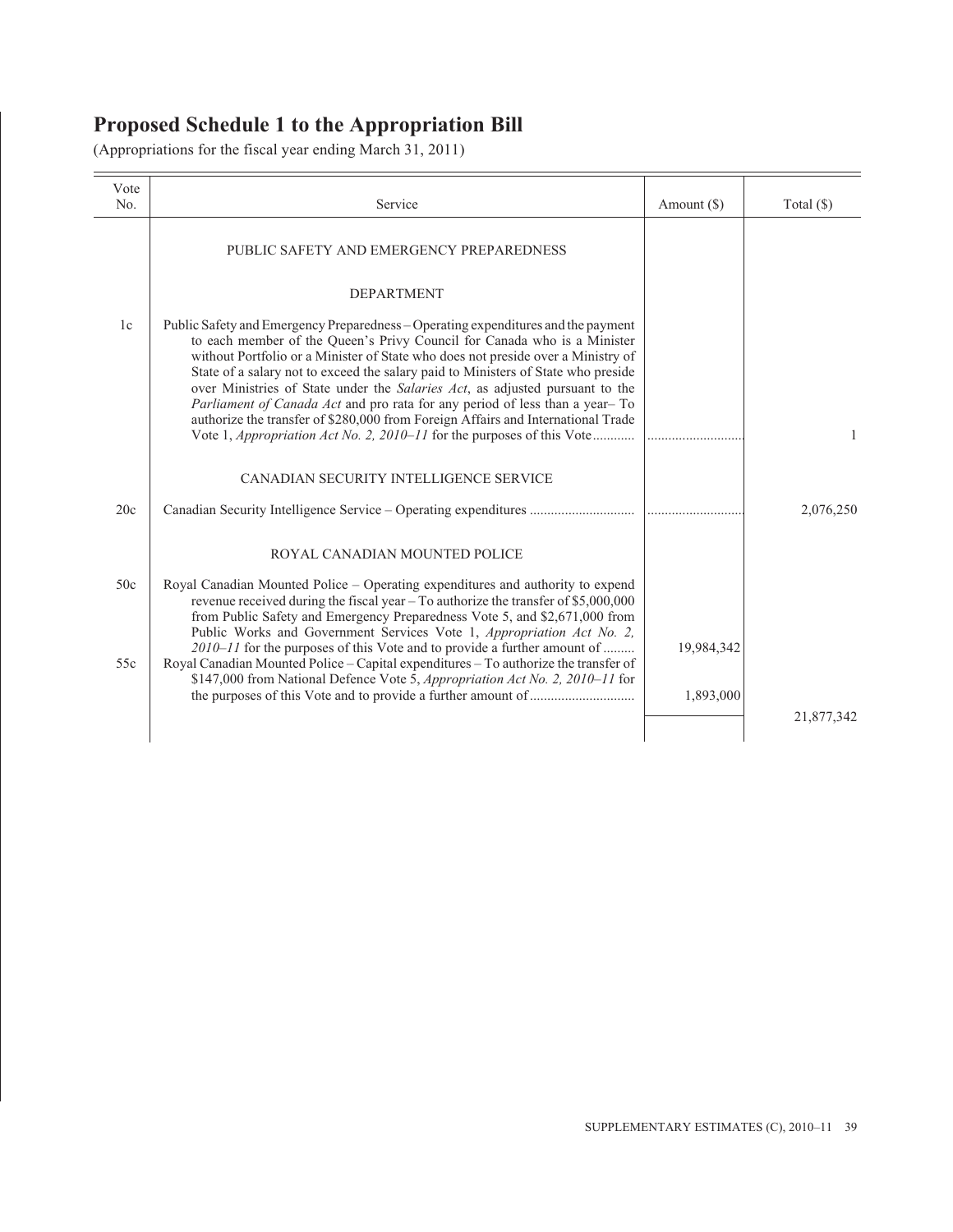| Vote<br>No.                | Service                                                                                                                                                                                                                                                                                                                                                                                                                                                                                                                                                                                                                                                                                                                                                                                                                                                                                                                                                                                                                                                                                                                                                                                                                                                                                                                                                                                                                                                                                                                                     | Amount $(\$)$      | Total $(\$)$  |
|----------------------------|---------------------------------------------------------------------------------------------------------------------------------------------------------------------------------------------------------------------------------------------------------------------------------------------------------------------------------------------------------------------------------------------------------------------------------------------------------------------------------------------------------------------------------------------------------------------------------------------------------------------------------------------------------------------------------------------------------------------------------------------------------------------------------------------------------------------------------------------------------------------------------------------------------------------------------------------------------------------------------------------------------------------------------------------------------------------------------------------------------------------------------------------------------------------------------------------------------------------------------------------------------------------------------------------------------------------------------------------------------------------------------------------------------------------------------------------------------------------------------------------------------------------------------------------|--------------------|---------------|
| 5c<br>8c<br>9 <sub>c</sub> | PUBLIC WORKS AND GOVERNMENT SERVICES<br>Public Works and Government Services - Capital expenditures including<br>expenditures on works other than federal property and authority to reimburse<br>tenants of federal property for improvements authorized by the Minister of Public<br>Works and Government Services - To authorize the transfer of \$45,397,751 from<br>Public Works and Government Services Vote 1, Appropriation Act No. 2,<br>2010–11 for the purposes of this Vote and to provide a further amount of<br>Real Property Services Revolving Fund - In accordance with Section 12 of the<br>Revolving Funds Act (R.S.C. 1985, c. R-8), to amend subsection 5(3) of that Act,<br>by increasing from \$150,000,000 to \$300,000,000, effective April 1, 2011, the<br>amount by which the aggregate of expenditures made for the purpose of the fund<br>may exceed the revenues. In accordance with Section 12 of the Revolving Funds<br>Act (R.S.C. 1985, c. R-8), to amend subsection 5(3) of that Act, by decreasing<br>from $$300,000,000$ to $$150,000,000$ , the amount by which the aggregate of<br>expenditures made for the purpose of the fund may exceed the revenues, effective<br>Translation Bureau Revolving Fund - In accordance with Section 29.1 of the<br>Financial Administration Act, to increase from \$10,000,000 to \$20,000,000,<br>effective April 1, 2011, the amount by which the aggregate of expenditures made<br>for the purpose of the fund, established by Vote 23d, Appropriation Act No. 4 | 205, 356, 366<br>1 |               |
|                            |                                                                                                                                                                                                                                                                                                                                                                                                                                                                                                                                                                                                                                                                                                                                                                                                                                                                                                                                                                                                                                                                                                                                                                                                                                                                                                                                                                                                                                                                                                                                             | 1                  | 205, 356, 368 |
|                            | <b>TRANSPORT</b><br>MARINE ATLANTIC INC.                                                                                                                                                                                                                                                                                                                                                                                                                                                                                                                                                                                                                                                                                                                                                                                                                                                                                                                                                                                                                                                                                                                                                                                                                                                                                                                                                                                                                                                                                                    |                    |               |
| 40c                        | Payments to Marine Atlantic Inc. in respect of<br>$(a)$ the costs of the management of the Company, payments for capital purposes<br>and for transportation activities including the following water transportation<br>services pursuant to contracts with Her Majesty: Newfoundland ferries and<br>terminals; and<br>$(b)$ payments made by the Company of the costs incurred for the provision of<br>early retirement benefits, severance and other benefits where such costs result<br>from employee cutbacks or the discontinuance or reduction of a service                                                                                                                                                                                                                                                                                                                                                                                                                                                                                                                                                                                                                                                                                                                                                                                                                                                                                                                                                                            |                    | 4,390,000     |
|                            | OFFICE OF INFRASTRUCTURE OF CANADA                                                                                                                                                                                                                                                                                                                                                                                                                                                                                                                                                                                                                                                                                                                                                                                                                                                                                                                                                                                                                                                                                                                                                                                                                                                                                                                                                                                                                                                                                                          |                    |               |
| 55c                        | Office of Infrastructure of Canada – Operating expenditures – To authorize the<br>transfer of \$7,500,000 from Transport Vote 60, Appropriation Act No. 2,                                                                                                                                                                                                                                                                                                                                                                                                                                                                                                                                                                                                                                                                                                                                                                                                                                                                                                                                                                                                                                                                                                                                                                                                                                                                                                                                                                                  |                    | $\mathbf{1}$  |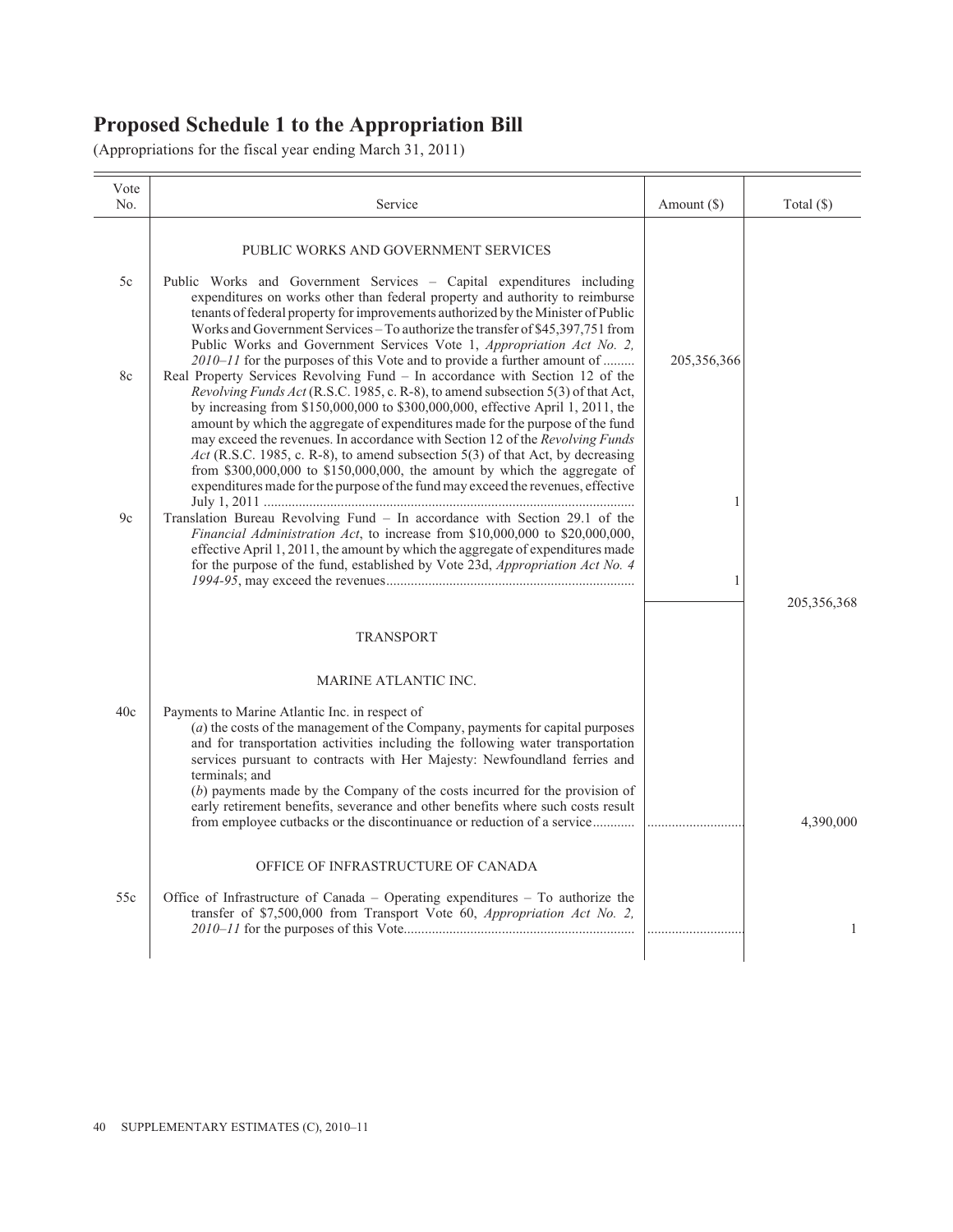| Vote<br>No. | Service                                                                                                                                                                                                                                                                                                                                                                                                                                                                                                                                                                                                                                                                                                                                                                                                                                          | Amount $(\$)$            | Total $(\$)$ |
|-------------|--------------------------------------------------------------------------------------------------------------------------------------------------------------------------------------------------------------------------------------------------------------------------------------------------------------------------------------------------------------------------------------------------------------------------------------------------------------------------------------------------------------------------------------------------------------------------------------------------------------------------------------------------------------------------------------------------------------------------------------------------------------------------------------------------------------------------------------------------|--------------------------|--------------|
|             | <b>TREASURY BOARD</b>                                                                                                                                                                                                                                                                                                                                                                                                                                                                                                                                                                                                                                                                                                                                                                                                                            |                          |              |
|             | <b>SECRETARIAT</b>                                                                                                                                                                                                                                                                                                                                                                                                                                                                                                                                                                                                                                                                                                                                                                                                                               |                          |              |
| 1c          | Treasury Board Secretariat – Program expenditures and the payment to each member<br>of the Queen's Privy Council for Canada who is a Minister without Portfolio or a<br>Minister of State who does not preside over a Ministry of State of a salary not to<br>exceed the salary paid to Ministers of State who preside over Ministries of State<br>under the Salaries Act, as adjusted pursuant to the Parliament of Canada Act and<br>pro rata for any period of less than a year and authority to expend revenues<br>received during the fiscal year arising from activities of the Treasury Board<br>Secretariat - To authorize the transfer of \$74, 805 from Industry Vote 1,<br>Appropriation Act No. 2, 2010-11 for the purposes of this Vote and to provide a                                                                            | 8,295,109                |              |
| 15c         | Compensation Adjustments - Subject to the approval of the Treasury Board, to<br>supplement other appropriations that may need to be partially or fully funded as a<br>result of adjustments made to terms and conditions of service or employment of<br>the federal public administration, including members of the Royal Canadian<br>Mounted Police and the Canadian Forces, Governor in Council appointees and                                                                                                                                                                                                                                                                                                                                                                                                                                 |                          |              |
| 20c         | Crown corporations as defined in section 83 of the Financial Administration Act<br>Public Service Insurance – Payments, in respect of insurance, pension or benefit<br>programs or other arrangements, or in respect of the administration of such<br>programs, or arrangements, including premiums, contributions, benefits, fees<br>and other expenditures, made in respect of the public service or any part thereof<br>and for such other persons, as Treasury Board determines, and authority to<br>expend any revenues or other amounts received in respect of such programs or<br>arrangements to offset any such expenditures in respect of such programs or<br>arrangements and to provide for the return to certain employees of their share of<br>the premium reduction under subsection 96(3) of the <i>Employment Insurance Act</i> | 10,790,570<br>63,300,000 |              |
|             |                                                                                                                                                                                                                                                                                                                                                                                                                                                                                                                                                                                                                                                                                                                                                                                                                                                  |                          | 82,385,679   |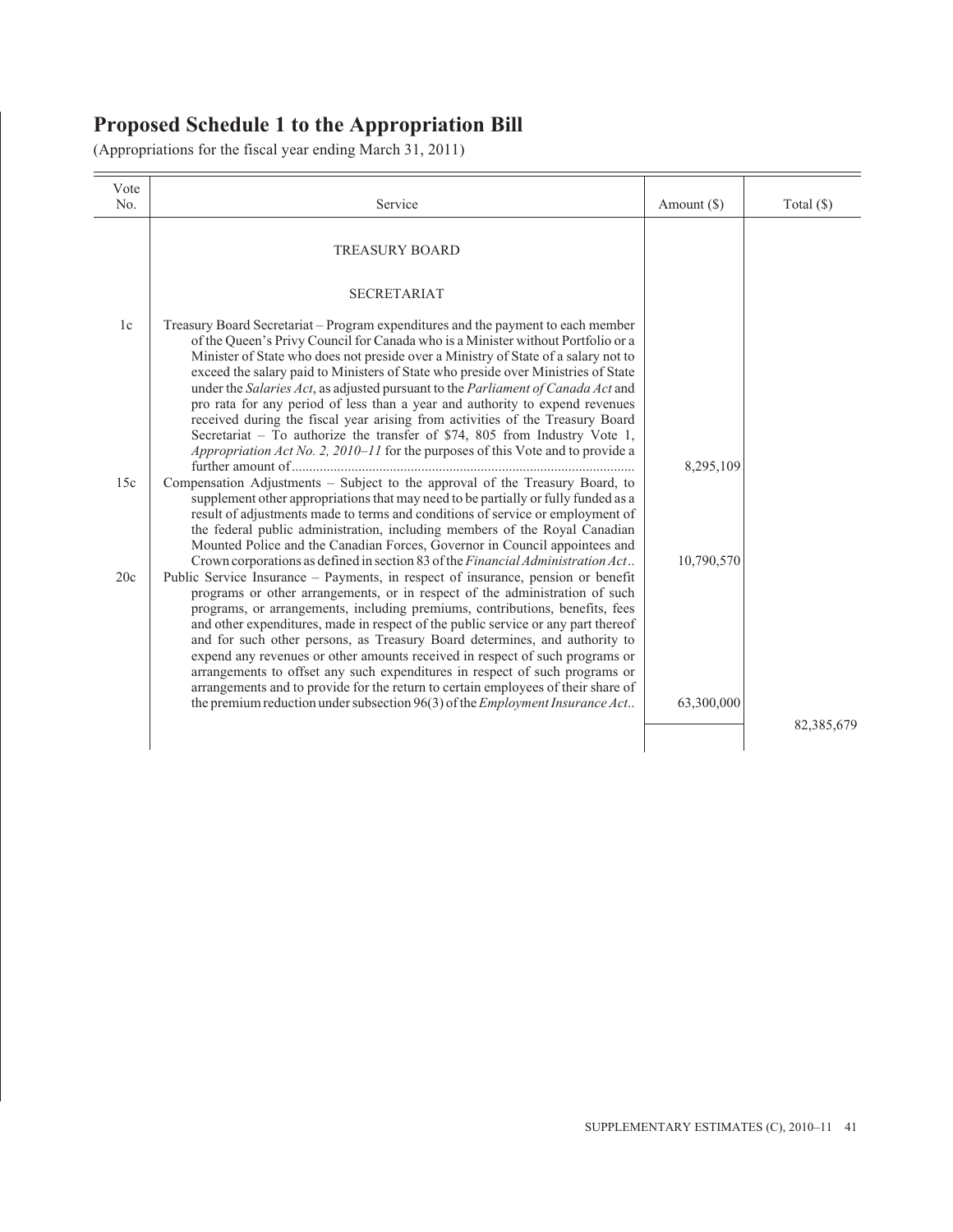| Vote<br>No. | Service                                                                                                                                                                                                                                                                                                                                                                                                                                                                                                                                                                                                                                                                                                                                                                                                                                                                                                                                                                                                                                                                                                                                  | Amount $(\$)$ | Total $(\$)$  |
|-------------|------------------------------------------------------------------------------------------------------------------------------------------------------------------------------------------------------------------------------------------------------------------------------------------------------------------------------------------------------------------------------------------------------------------------------------------------------------------------------------------------------------------------------------------------------------------------------------------------------------------------------------------------------------------------------------------------------------------------------------------------------------------------------------------------------------------------------------------------------------------------------------------------------------------------------------------------------------------------------------------------------------------------------------------------------------------------------------------------------------------------------------------|---------------|---------------|
|             | <b>VETERANS AFFAIRS</b>                                                                                                                                                                                                                                                                                                                                                                                                                                                                                                                                                                                                                                                                                                                                                                                                                                                                                                                                                                                                                                                                                                                  |               |               |
| 1c          | Veterans Affairs – Operating expenditures, upkeep of property, including engineering<br>and other investigatory planning expenses that do not add tangible value to real<br>property, taxes, insurance and maintenance of public utilities; to authorize,<br>subject to the approval of the Governor in Council, necessary remedial work on<br>properties constructed under individual firm price contracts and sold under the<br>Veterans' Land Act (R.S.C., 1970, c.V-4), to correct defects for which neither the<br>veteran nor the contractor can be held financially responsible, and such other<br>work on other properties as may be required to protect the interest of the Director<br>therein and the payment to each member of the Queen's Privy Council for Canada<br>who is a Minister without Portfolio or a Minister of State who does not preside<br>over a Ministry of State of a salary not to exceed the salary paid to Ministers of<br>State who preside over Ministries of State under the Salaries Act, as adjusted<br>pursuant to the <i>Parliament of Canada Act</i> and pro rata for any period of less than a |               |               |
| 5c          | Veterans Affairs - The grants listed in the Estimates and contributions, provided that<br>the amount listed for any grant may be increased or decreased subject to the                                                                                                                                                                                                                                                                                                                                                                                                                                                                                                                                                                                                                                                                                                                                                                                                                                                                                                                                                                   | 19,787,717    |               |
|             |                                                                                                                                                                                                                                                                                                                                                                                                                                                                                                                                                                                                                                                                                                                                                                                                                                                                                                                                                                                                                                                                                                                                          | 170,070,000   |               |
|             |                                                                                                                                                                                                                                                                                                                                                                                                                                                                                                                                                                                                                                                                                                                                                                                                                                                                                                                                                                                                                                                                                                                                          |               | 189,857,717   |
|             |                                                                                                                                                                                                                                                                                                                                                                                                                                                                                                                                                                                                                                                                                                                                                                                                                                                                                                                                                                                                                                                                                                                                          |               | 840, 545, 474 |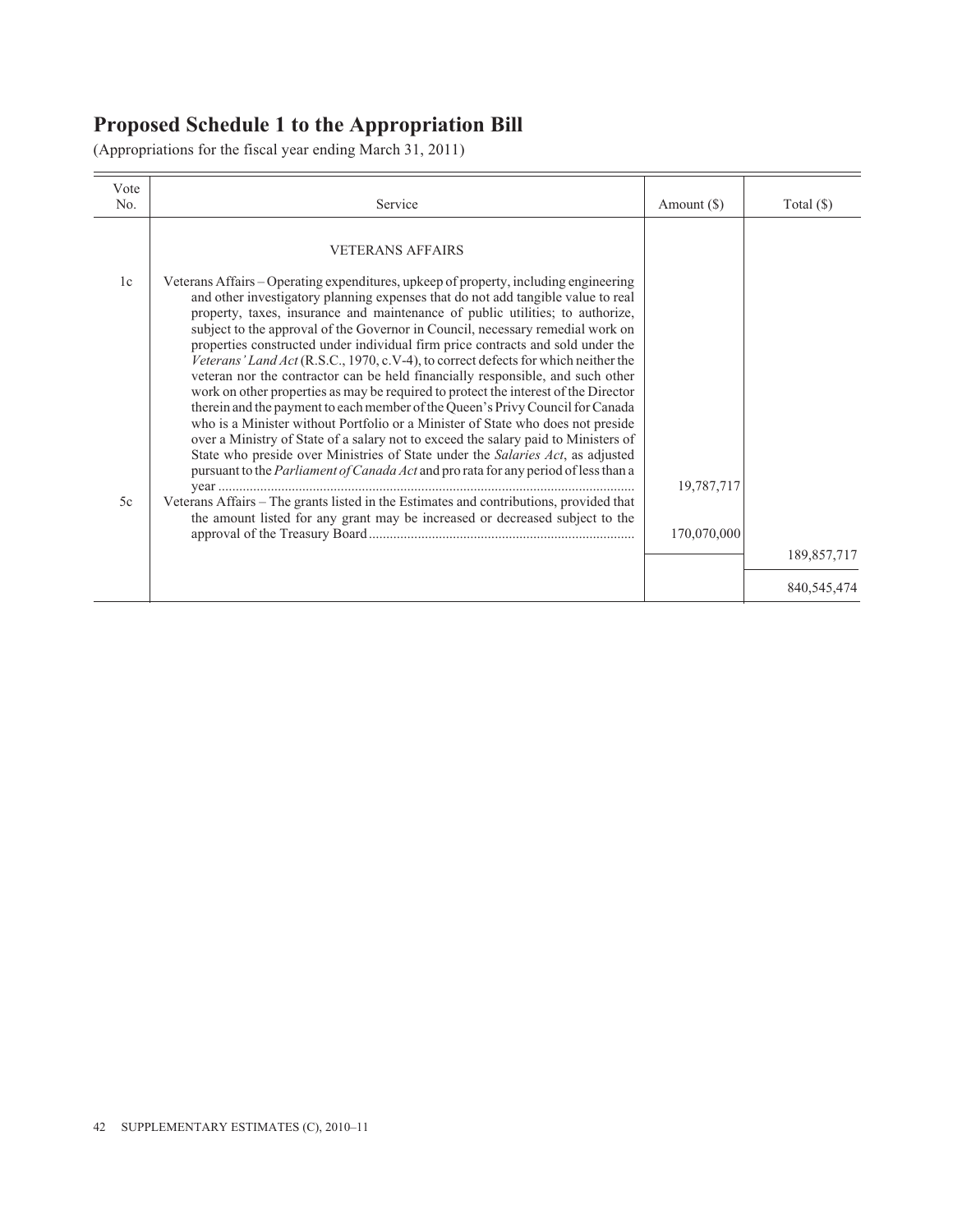(Appropriations for the fiscal year ending March 31, 2011 that may be charged to the following fiscal year ending March 31, 2012)

| Vote<br>No. | Service                                                                                                                                                                                                                                                                                                                                                                                                                                                                                                                                                                                                                                                                                                                                                                                       | Amount $(\$)$           | Total (\$)               |
|-------------|-----------------------------------------------------------------------------------------------------------------------------------------------------------------------------------------------------------------------------------------------------------------------------------------------------------------------------------------------------------------------------------------------------------------------------------------------------------------------------------------------------------------------------------------------------------------------------------------------------------------------------------------------------------------------------------------------------------------------------------------------------------------------------------------------|-------------------------|--------------------------|
| 1c<br>5c    | CANADA REVENUE AGENCY<br>Canada Revenue Agency – Operating expenditures, contributions and recoverable<br>expenditures on behalf of the Canada Pension Plan and the Employment<br>Canada Revenue Agency - Capital expenditures and recoverable expenditures on<br>behalf of the Canada Pension Plan and the <i>Employment Insurance Act</i><br><b>ENVIRONMENT</b>                                                                                                                                                                                                                                                                                                                                                                                                                             | 54,159,034<br>3,347,516 | 57,506,550               |
| 25c<br>30c  | PARKS CANADA AGENCY<br>Parks Canada Agency – Program expenditures, including capital expenditures, the<br>grants listed in the Estimates and contributions, including expenditures on other<br>than federal property, and payments to provinces and municipalities as<br>contributions towards the cost of undertakings carried out by those bodies - To<br>authorize the transfer of \$500,000 from Environment Vote 10, Appropriation Act<br>Payments to the New Parks and Historic Sites Account for the purposes of establishing<br>new national parks, national historic sites and related heritage areas, as set out in<br>section 21 of the Parks Canada Agency $Act$ – To authorize the transfer of<br>\$5,139,479 from Environment Vote 25, Appropriation Act No. 2, 2010-11 for the | 1<br>$\mathbf{1}$       | 2                        |
| 10c<br>15c  | PUBLIC SAFETY AND EMERGENCY PREPAREDNESS<br>CANADA BORDER SERVICES AGENCY<br>Canada Border Services Agency – Operating expenditures and, pursuant to paragraph<br>$29.1(2)(a)$ of the <i>Financial Administration Act</i> , authority to expend in the current<br>fiscal year revenues received during the fiscal year related to the border<br>operations of the Canada Border Services Agency: fees for the provision of a<br>service or the use of a facility or for a product, right or privilege; and payments<br>received under contracts entered into by the Agency - To authorize the transfer of<br>\$25,000 from Transport Vote 1, Appropriation Act No. 2, 2010-11 for the                                                                                                         | 21,121,925<br>531,400   | 21,653,325<br>79,159,877 |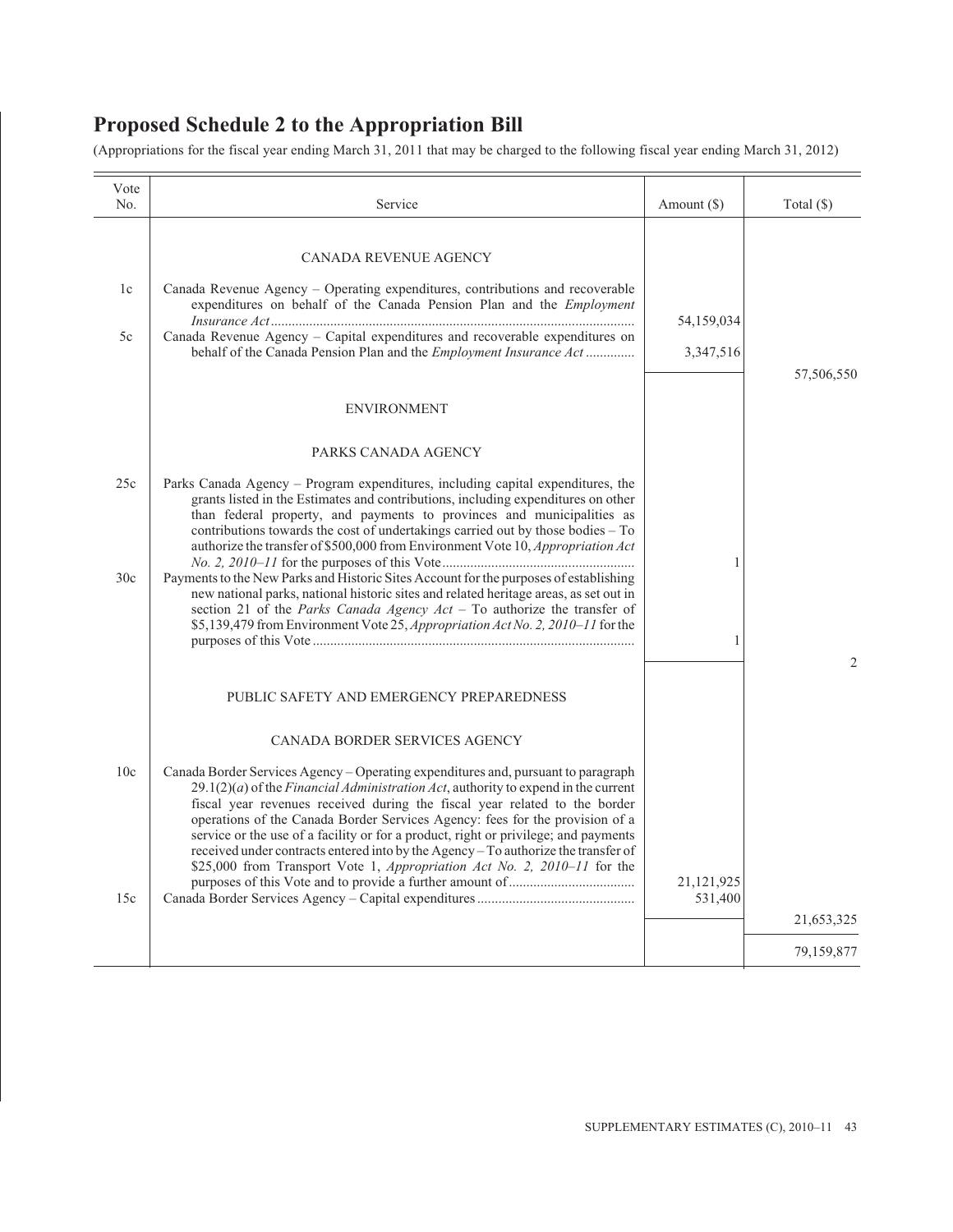# **Statutory Items in these Supplementary Estimates**

| Department, Agency or Crown corporation                                                                                                   | These<br><b>Supplementary Estimates</b><br>$(\$\)$ |
|-------------------------------------------------------------------------------------------------------------------------------------------|----------------------------------------------------|
| <b>AGRICULTURE AND AGRI-FOOD</b>                                                                                                          |                                                    |
| <b>Department</b>                                                                                                                         |                                                    |
| Grant payments for the AgriStability program                                                                                              | 19,907,484                                         |
| Canadian Cattlemen's Association Legacy Fund                                                                                              | 4,534,193                                          |
| Contribution payments for the AgriStability program<br>Contribution payments for the AgriInsurance program                                | 295,366,000<br>72,000,000                          |
| <b>CANADA REVENUE AGENCY</b>                                                                                                              |                                                    |
| Payments to provinces under the Softwood Lumber Products Export Charge Act                                                                | (279,000,000)                                      |
| <b>FINANCE</b>                                                                                                                            |                                                    |
| <b>Department</b>                                                                                                                         |                                                    |
| Interest and Other Costs                                                                                                                  | (125,000,000)                                      |
| Payment to Ontario related to the Canada Health Transfer (Budget Implementation Act, 2009)                                                | (34,905,000)                                       |
| Purchase of Domestic Coinage<br>Statutory Subsidies (Constitution Acts, 1867-1982, and Other Statutory Authorities)                       | (25,000,000)<br>149,000                            |
| Youth Allowances Recovery (Federal-Provincial Fiscal Revision Act, 1964)                                                                  | 7,612,000                                          |
| Alternative Payments for Standing Programs (Part VI - Federal-Provincial Fiscal                                                           |                                                    |
| Arrangements Act)                                                                                                                         | 32,356,000                                         |
| HUMAN RESOURCES AND SKILLS DEVELOPMENT                                                                                                    |                                                    |
| <b>Department</b>                                                                                                                         |                                                    |
| Old Age Security Payments (R.S.C., 1985, c. O-9)                                                                                          | (356,000,000)                                      |
| Guaranteed Income Supplement Payments (R.S.C., 1985, c. O-9)                                                                              | (211,000,000)                                      |
| Canada Education Savings grant payments to Registered Education Savings Plan (RESP)                                                       |                                                    |
| trustees on behalf of RESP beneficiaries to encourage Canadians to save for                                                               |                                                    |
| post-secondary education for their children                                                                                               | 60,000,000                                         |
| Allowance Payments (R.S.C., 1985, c. O-9)<br>Canada Study Grants to qualifying full and part-time students pursuant to the Canada Student | (36,000,000)                                       |
| Financial Assistance Act                                                                                                                  | 21,217,990                                         |
| Payments related to the direct financing arrangement under the Canada Student Financial                                                   |                                                    |
| Assistance Act                                                                                                                            | (22, 395, 788)                                     |
| Canada Learning Bond payments to Registered Education Savings Plan (RESP) trustees on                                                     |                                                    |
| behalf of RESP beneficiaries to support access to post-secondary education for children                                                   |                                                    |
| from low-income families                                                                                                                  | 3,000,000                                          |
| The provision of funds for interest and other payments to lending institutions and liabilities                                            |                                                    |
| under the Canada Student Financial Assistance Act                                                                                         | (8,351,888)                                        |
| Canada Disability Savings Grant payments to Registered Disability Savings Plan (RDSP)                                                     |                                                    |
| issuers on behalf of RDSP beneficiaries to encourage long-term financial security of                                                      |                                                    |
| eligible individuals with disabilities                                                                                                    | 67,400,000                                         |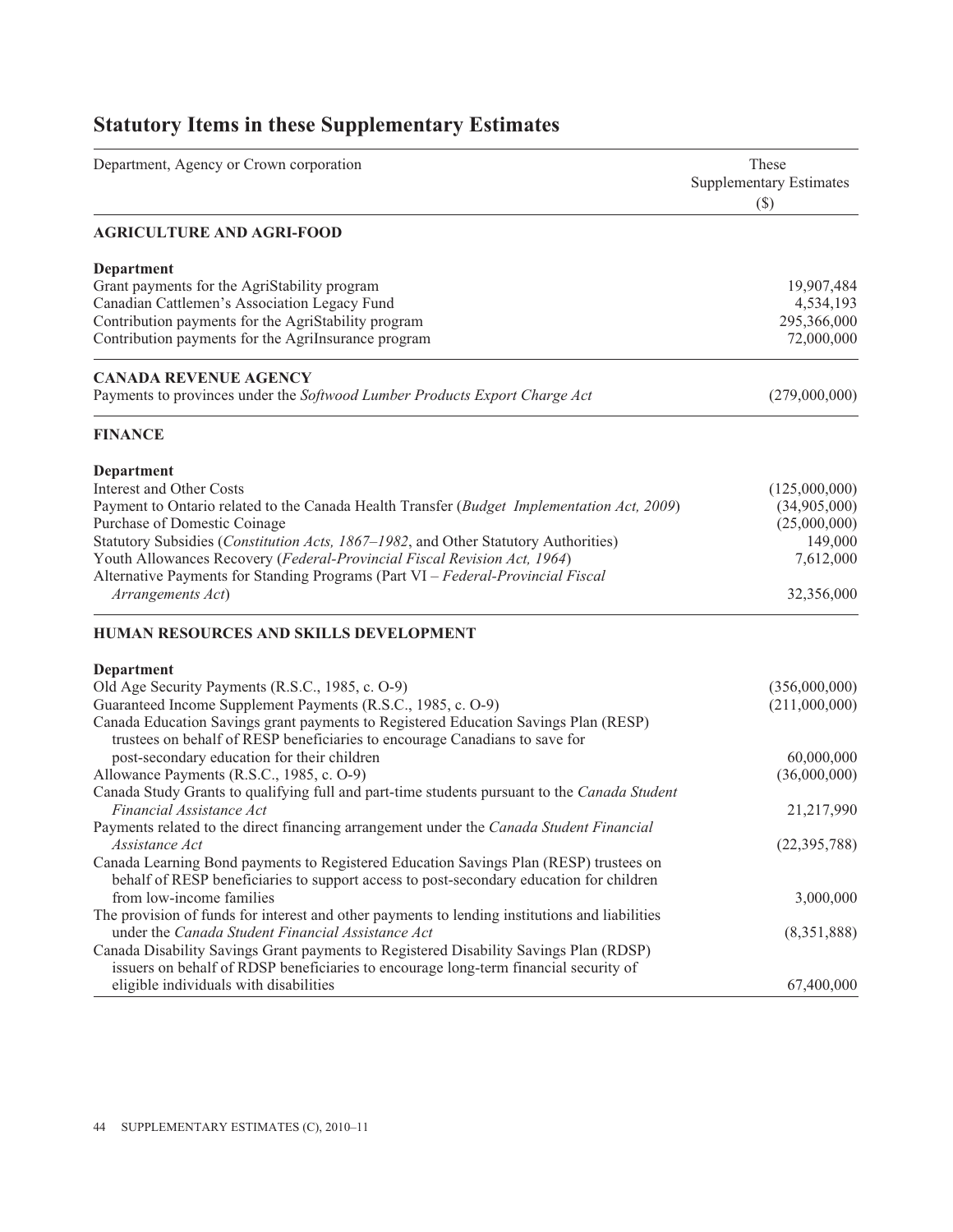# **Statutory Items in these Supplementary Estimates**

| Department, Agency or Crown corporation                                                                                                                                                                                                                                                                                                                                                                                                                                                                                                                                                                                                                                                                                                                                                               | These<br><b>Supplementary Estimates</b><br>$(\$\)$              |
|-------------------------------------------------------------------------------------------------------------------------------------------------------------------------------------------------------------------------------------------------------------------------------------------------------------------------------------------------------------------------------------------------------------------------------------------------------------------------------------------------------------------------------------------------------------------------------------------------------------------------------------------------------------------------------------------------------------------------------------------------------------------------------------------------------|-----------------------------------------------------------------|
| <b>HUMAN RESOURCES AND SKILLS DEVELOPMENT - Concluded</b>                                                                                                                                                                                                                                                                                                                                                                                                                                                                                                                                                                                                                                                                                                                                             |                                                                 |
| Department - Concluded<br>Canada Disability Savings Bond payments to Registered Disability Savings Plan (RDSP)<br>issuers on behalf of RDSP beneficiaries to encourage long-term financial security of<br>eligible individuals with disabilities<br>The provision of funds for liabilities including liabilities in the form of guaranteed loans<br>under the Canada Student Loans Act<br>The provision of funds for interest payments to lending institutions under the Canada Student<br>Loans Act<br>Pathways to Education Canada upfront multi-year funding to support their community-based<br>early intervention programs which will help disadvantaged youth access post-secondary<br>education in Canada<br>Loans disbursed under the Canada Student Financial Assistance Act (Non-budgetary) | 32,800,000<br>(13,012,701)<br>7,343<br>2,000,000<br>311,202,299 |
| <b>Canada Mortgage and Housing Corporation</b><br><b>First Nation Housing</b><br>Low-cost loans to municipalities for improvements to housing-related and community<br>infrastructure (Non-budgetary)                                                                                                                                                                                                                                                                                                                                                                                                                                                                                                                                                                                                 | 1,800,000<br>793,200,000                                        |
| <b>NATURAL RESOURCES</b><br>Department<br>Newfoundland Fiscal Equalization Offset Payments                                                                                                                                                                                                                                                                                                                                                                                                                                                                                                                                                                                                                                                                                                            | 388,753,000                                                     |
| PRIVY COUNCIL                                                                                                                                                                                                                                                                                                                                                                                                                                                                                                                                                                                                                                                                                                                                                                                         |                                                                 |
| <b>Chief Electoral Officer</b><br>Expenses of elections                                                                                                                                                                                                                                                                                                                                                                                                                                                                                                                                                                                                                                                                                                                                               | 15,000,000                                                      |
| <b>TRANSPORT</b>                                                                                                                                                                                                                                                                                                                                                                                                                                                                                                                                                                                                                                                                                                                                                                                      |                                                                 |
| <b>Department</b><br>Payments in respect of St. Lawrence Seaway agreements under the Canada Marine Act<br>(S.C., 1998, c. 10)                                                                                                                                                                                                                                                                                                                                                                                                                                                                                                                                                                                                                                                                         | 1,400,000                                                       |
| Office of Infrastructure of Canada<br>Provincial - Territorial Infrastructure Base Funding Program<br>Green Infrastructure Fund                                                                                                                                                                                                                                                                                                                                                                                                                                                                                                                                                                                                                                                                       | (62, 652, 000)<br>(70, 117, 555)                                |
| Total budgetary and non-budgetary statutory items in these Supplementary Estimates                                                                                                                                                                                                                                                                                                                                                                                                                                                                                                                                                                                                                                                                                                                    | 886,270,377                                                     |
| <b>CONSOLIDATED SPECIFIED PURPOSE ACCOUNTS</b>                                                                                                                                                                                                                                                                                                                                                                                                                                                                                                                                                                                                                                                                                                                                                        |                                                                 |
| Total                                                                                                                                                                                                                                                                                                                                                                                                                                                                                                                                                                                                                                                                                                                                                                                                 | 886,270,377                                                     |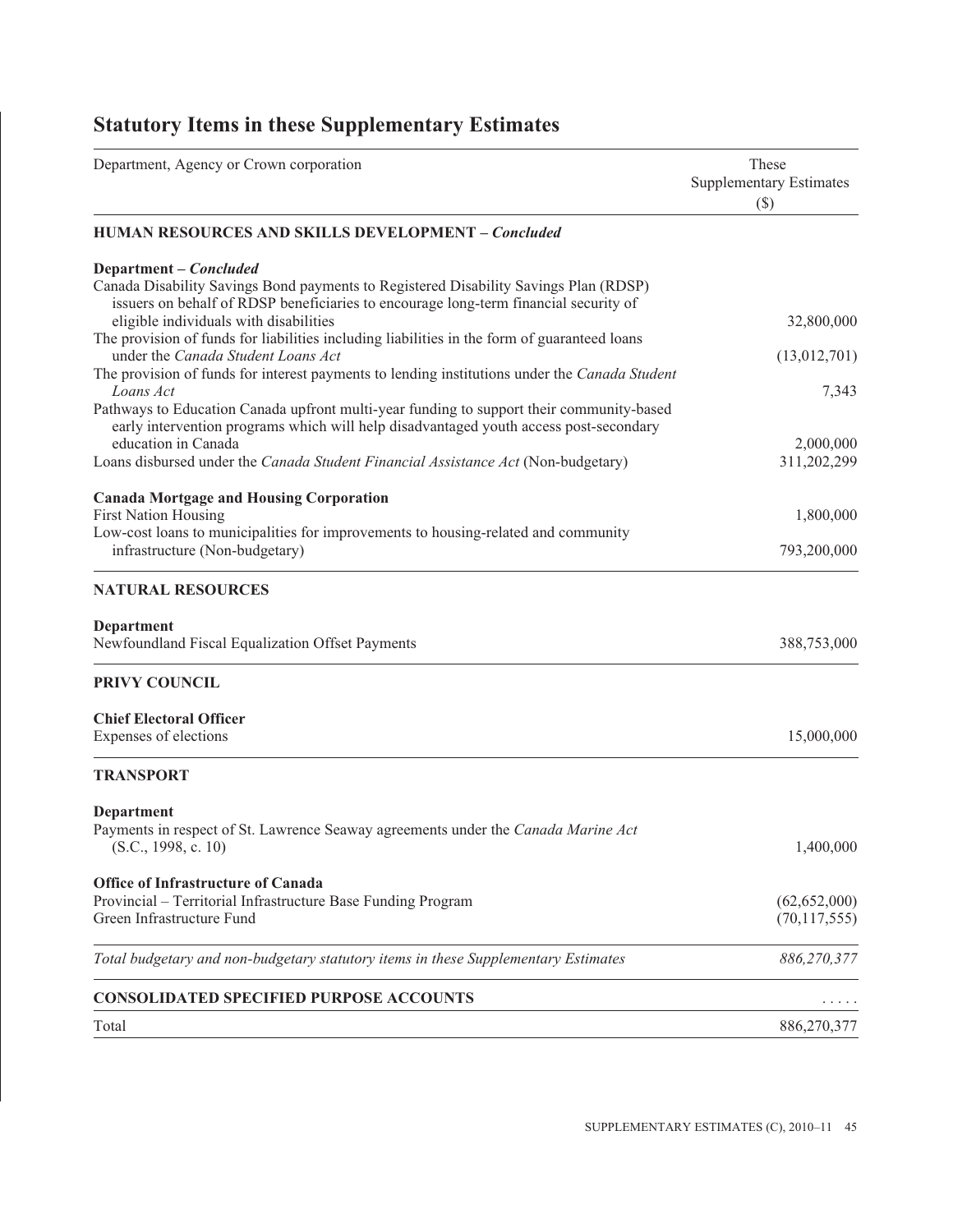## **Summary of Changes to Voted Appropriations**

| Department, Agency or Crown corporation       | Vote       |                                            | Less: Available<br>Spending               |                      |
|-----------------------------------------------|------------|--------------------------------------------|-------------------------------------------|----------------------|
| (thousands of dollars)                        | Number     | Gross Amount                               | Authorities                               | Net Amount*          |
| AGRICULTURE AND AGRI-FOOD                     |            |                                            |                                           |                      |
|                                               | 1c         | 6,666                                      | 6,666                                     | .                    |
|                                               | 10c        | 673                                        | 673                                       | .                    |
|                                               | 30c        | .                                          | .                                         | .                    |
|                                               | 35c        | .                                          | .                                         | .                    |
| ATLANTIC CANADA OPPORTUNITIES AGENCY          |            |                                            |                                           |                      |
|                                               | 5c         |                                            |                                           |                      |
|                                               |            | $\ldots$                                   | 1.1.1.1                                   | .                    |
|                                               | 1c         | 54,441                                     | 282                                       | 54.159               |
|                                               | 5c         | 3,348                                      | .                                         | 3,348                |
| <b>CANADIAN HERITAGE</b>                      |            |                                            |                                           |                      |
|                                               | 1c         | 33                                         | 33                                        | .                    |
|                                               | 5c         | $\mathbb{Z}^2$ . The set of $\mathbb{Z}^2$ | $\mathbb{Z}^n$ . In the $\mathbb{Z}^n$    | .                    |
|                                               | 10c        | .                                          | 1.1.1.1                                   | .                    |
|                                               | 95c        | $\cdots$                                   | .                                         | .                    |
|                                               |            |                                            |                                           |                      |
| CITIZENSHIP AND IMMIGRATION                   | 1c         |                                            |                                           |                      |
|                                               | 5c         | .<br>5,245                                 | $\cdots$<br>1,297                         | .<br>3,948           |
|                                               | 7c         | 472                                        | .                                         | 472                  |
|                                               | 10c        | 908                                        | $\ldots$                                  | 908                  |
|                                               |            |                                            |                                           |                      |
| ECONOMIC DEVELOPMENT AGENCY OF CANADA FOR THE |            |                                            |                                           |                      |
|                                               | 1c         | .                                          | .                                         | .                    |
|                                               | 5c         | 1,800                                      | 1,800                                     | .                    |
| <b>ENVIRONMENT</b>                            |            |                                            |                                           |                      |
|                                               | 1c         | $\mathbb{Z}^2$ . The set of $\mathbb{Z}^2$ | $\dots$                                   | .                    |
|                                               | 5c         | .                                          | .                                         | .                    |
|                                               | 10c        | 500                                        | 500                                       | .                    |
|                                               | 25c        | $\mathbb{Z}^2$ . The set of $\mathbb{Z}^2$ | $\alpha$ , $\alpha$ , $\alpha$ , $\alpha$ | .                    |
|                                               | 30c        | $\cdots$                                   | $\dots$                                   | .                    |
|                                               | 1c         | 191                                        | 191                                       |                      |
|                                               | 5c         | $\mathbb{Z}^2$ . The set of $\mathbb{Z}^2$ | $\alpha$ , $\alpha$ , $\alpha$ , $\alpha$ | .<br>.               |
|                                               | 10c        | $\cdots$                                   | .                                         | .                    |
|                                               |            |                                            |                                           |                      |
| FOREIGN AFFAIRS AND INTERNATIONAL TRADE       |            |                                            |                                           |                      |
|                                               | 1c         | 8,364                                      | 8,364                                     | .                    |
|                                               | 5c         | .                                          | $\ldots$                                  | .                    |
|                                               | 10c<br>20c | 4,000                                      | 4,000                                     | .                    |
|                                               | 25c        | .<br>46,800                                | $\alpha$ is a set<br>17,343               | .<br>29.457          |
|                                               | 35c        | 829                                        | $\alpha$ , $\alpha$ , $\alpha$            | 829                  |
|                                               | 45c        | $\dots$                                    | $\cdots$                                  | $\cdots\cdots\cdots$ |
|                                               |            |                                            |                                           |                      |
| <b>HEALTH</b>                                 |            |                                            |                                           |                      |
|                                               | 1c         | 22                                         | 22                                        | .                    |
|                                               | 5c<br>10c  | .                                          | $\cdots$                                  | .                    |
|                                               | 25c        | .<br>9,760                                 | $\ldots$<br>400                           | .<br>9,360           |
|                                               | 50c        |                                            |                                           |                      |
|                                               |            | $\ldots$                                   | $\cdots$                                  | .                    |
| HUMAN RESOURCES AND SKILLS DEVELOPMENT        |            |                                            |                                           |                      |
|                                               | 1c         | 2,052                                      | $\cdots$                                  | 2,052                |
|                                               | 5c         | 14,750                                     | 14,750                                    | 1.1.1.1              |
|                                               | 7c         | 149,542                                    | 63,000                                    | 86,542               |
|                                               | 15c        | $\ldots$                                   | $\ldots$                                  | $\ldots$             |

\* See footnote on page 48.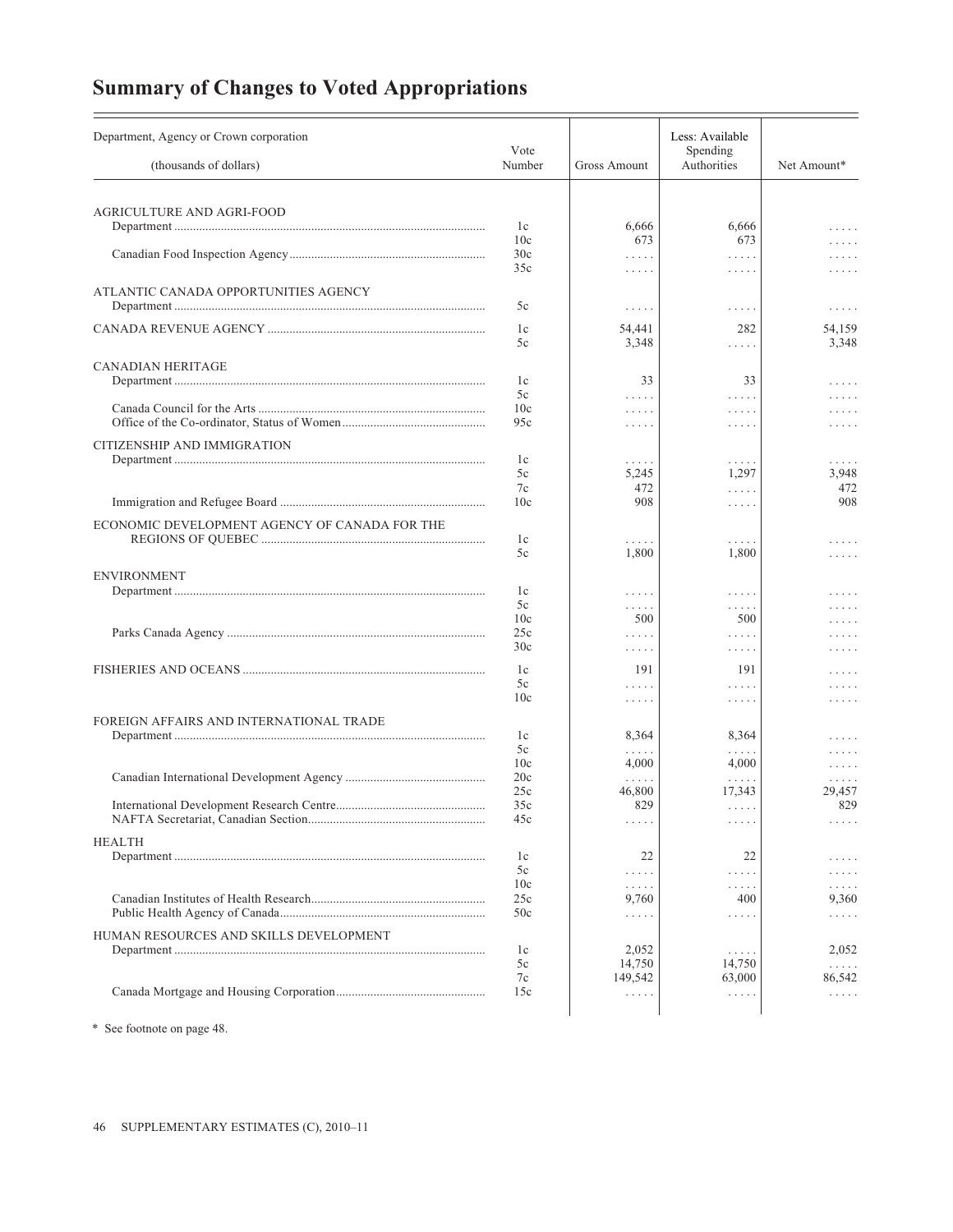| Department, Agency or Crown corporation                        | Vote           |                                                    | Less: Available<br>Spending            |                                                           |
|----------------------------------------------------------------|----------------|----------------------------------------------------|----------------------------------------|-----------------------------------------------------------|
| (thousands of dollars)                                         | Number         | Gross Amount                                       | Authorities                            | Net Amount*                                               |
|                                                                |                |                                                    |                                        |                                                           |
| INDIAN AFFAIRS AND NORTHERN DEVELOPMENT                        |                |                                                    |                                        |                                                           |
|                                                                | 1c             | 11,048                                             | 11,048                                 | .                                                         |
|                                                                | 5c             | $\ldots$                                           | .                                      | .                                                         |
|                                                                | 10c            | 39,908                                             | 39,908                                 | .                                                         |
|                                                                | 15c            | $\ldots$                                           | $\ldots$                               | .                                                         |
| <b>INDUSTRY</b>                                                |                |                                                    |                                        |                                                           |
|                                                                | 1c             | 18                                                 | 18                                     | .                                                         |
|                                                                | 5c             | 505                                                | 505                                    | .                                                         |
|                                                                | 10c<br>25c     | 4,106                                              | 4,106                                  | .                                                         |
|                                                                | 30c            | .                                                  | .                                      |                                                           |
|                                                                | 35c            | 1.1.1.1<br>367                                     | 1.1.1.1<br>367                         |                                                           |
| Federal Economic Development Agency for Southern Ontario       | 50c            | 1.1.1.1                                            | 1.1.1.1                                |                                                           |
|                                                                | 55c            | .                                                  | .                                      |                                                           |
|                                                                | 60c            | 1.1.1.1                                            | .                                      |                                                           |
|                                                                | 65c            | $\mathbb{Z}^n$ . In the $\mathbb{Z}^n$             | $\mathbb{Z}^n$ . In the $\mathbb{Z}^n$ | .                                                         |
|                                                                | 70c            | 410                                                | 410                                    | $\mathbb{Z}^n$ . In the $\mathbb{Z}^n$                    |
|                                                                | 75c            |                                                    | .                                      | .                                                         |
|                                                                | 80c<br>90c     | 17,407                                             | 329                                    | 17,078                                                    |
|                                                                | 95c            | .<br>2,647                                         | .<br>600                               | $\mathbb{Z}^n$ . $\mathbb{Z}^n$ , $\mathbb{Z}^n$<br>2,047 |
|                                                                | 105c           | 4,227                                              | .                                      | 4,227                                                     |
| <b>JUSTICE</b>                                                 |                |                                                    |                                        |                                                           |
| Offices of the Information and Privacy Commissioners of Canada | 40c            | 400                                                | 45                                     | 355                                                       |
| NATIONAL DEFENCE                                               |                |                                                    |                                        |                                                           |
|                                                                | 1c             | 422                                                | 422                                    | .                                                         |
|                                                                | 5c             | .                                                  | .                                      | .                                                         |
| NATURAL RESOURCES                                              |                |                                                    |                                        |                                                           |
|                                                                | 1c             | .                                                  | .                                      | $\mathbb{Z}^n$ . $\mathbb{Z}^n$ , $\mathbb{Z}^n$ ,        |
|                                                                | 5c             | .                                                  | .                                      | .                                                         |
|                                                                | 15c            | 175,400                                            | .                                      | 175,400                                                   |
|                                                                | 25c            | .                                                  | .                                      | $\ldots$                                                  |
| PRIVY COUNCIL                                                  |                |                                                    |                                        |                                                           |
|                                                                | 1c             | 2,406                                              | 480                                    | 1,926                                                     |
|                                                                |                |                                                    |                                        |                                                           |
| PUBLIC SAFETY AND EMERGENCY PREPAREDNESS                       |                |                                                    |                                        |                                                           |
|                                                                | 1c<br>5c       | $\mathbb{Z}^n$ . $\mathbb{Z}^n$ , $\mathbb{Z}^n$ , | .                                      | $\ldots$                                                  |
|                                                                | 10c            | $\cdots$<br>30,890                                 | .<br>9,768                             | 21,122                                                    |
|                                                                | 15c            | 531                                                | .                                      | 531                                                       |
|                                                                | $20\mathrm{c}$ | 2,076                                              | .                                      | 2,076                                                     |
|                                                                | 50c            | 21,370                                             | 1,386                                  | 19,984                                                    |
|                                                                | 55c            | 1,893                                              | .                                      | 1,893                                                     |
|                                                                | 1c             | 25,572                                             | 25,572                                 | .                                                         |
|                                                                | 5c             | 235,839                                            | 30,483                                 | 205,356                                                   |
|                                                                | 8c             | .                                                  | .                                      | .                                                         |
|                                                                | 9c             | .                                                  | .                                      | .                                                         |
| <b>TRANSPORT</b>                                               |                |                                                    |                                        |                                                           |
|                                                                | 1c             | 4,400                                              | 4,400                                  |                                                           |
|                                                                | 5c             | 979                                                | 979                                    | .<br>.                                                    |
|                                                                | 10c            | 17,100                                             | 17,100                                 | .                                                         |
|                                                                | 40c            | 4,390                                              | .                                      | 4,390                                                     |
|                                                                | 55c            | .                                                  | .                                      | .                                                         |
|                                                                | 60c            | .                                                  | .                                      | .                                                         |
|                                                                |                |                                                    |                                        |                                                           |

## **Summary of Changes to Voted Appropriations**

\* See footnote on page 48.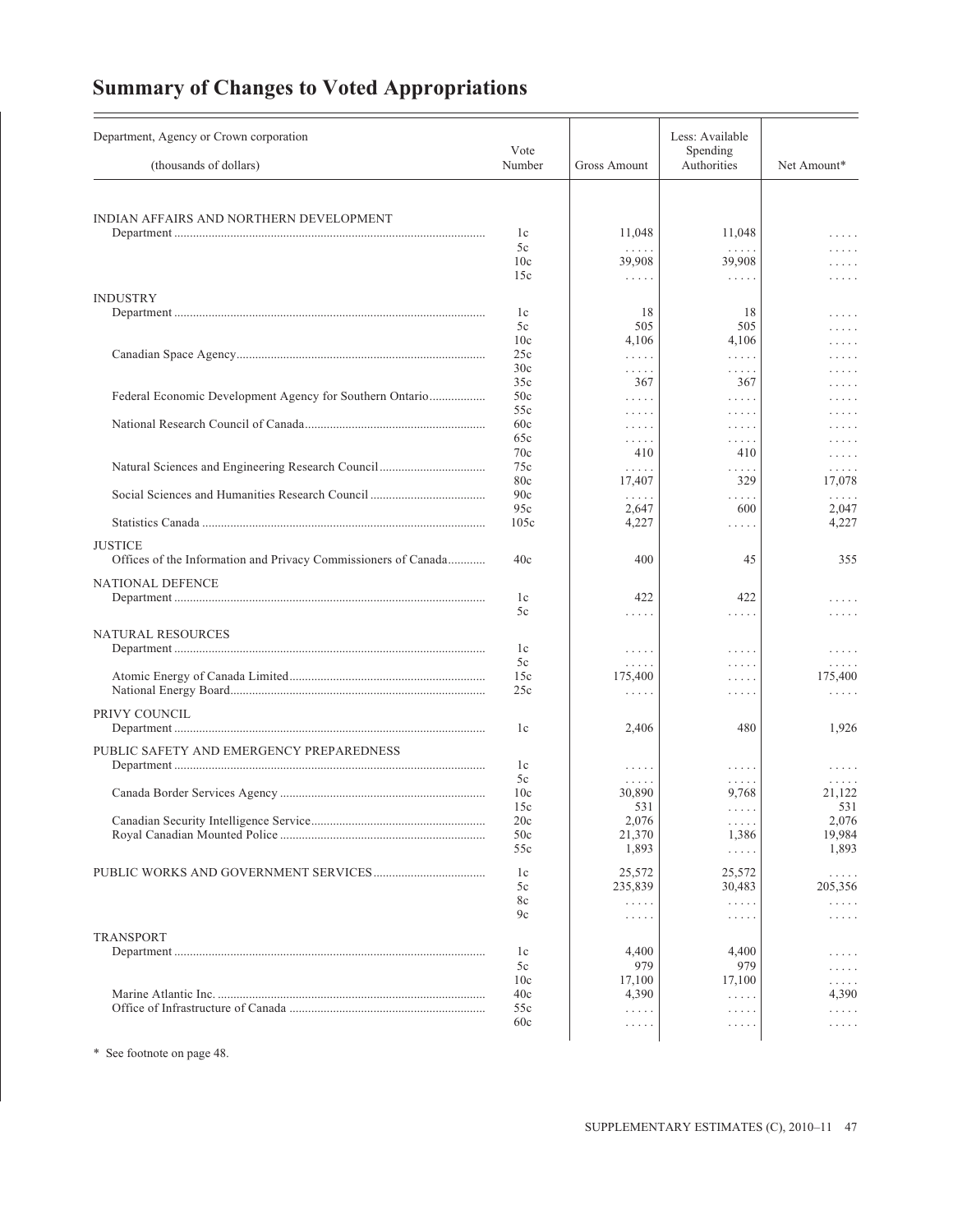## **Summary of Changes to Voted Appropriations**

| Department, Agency or Crown corporation<br>(thousands of dollars) | Vote<br>Number    | <b>Gross Amount</b>       | Less: Available<br>Spending<br>Authorities | Net Amount*               |
|-------------------------------------------------------------------|-------------------|---------------------------|--------------------------------------------|---------------------------|
| <b>TREASURY BOARD</b>                                             | l c<br>15c<br>20c | 8.295<br>10,791<br>63,300 | .<br>.<br>.                                | 8,295<br>10,791<br>63,300 |
| <b>VETERANS AFFAIRS</b>                                           | l c<br>5c         | 22,070<br>170,070         | 2.282<br>.                                 | 19,788<br>170,070         |
| Total, all departments, agencies and Crown corporations           |                   | 1,189,233                 | 269,529                                    | 919,704                   |

\* Totals may not agree with the "Ministry Summary" due to rounding.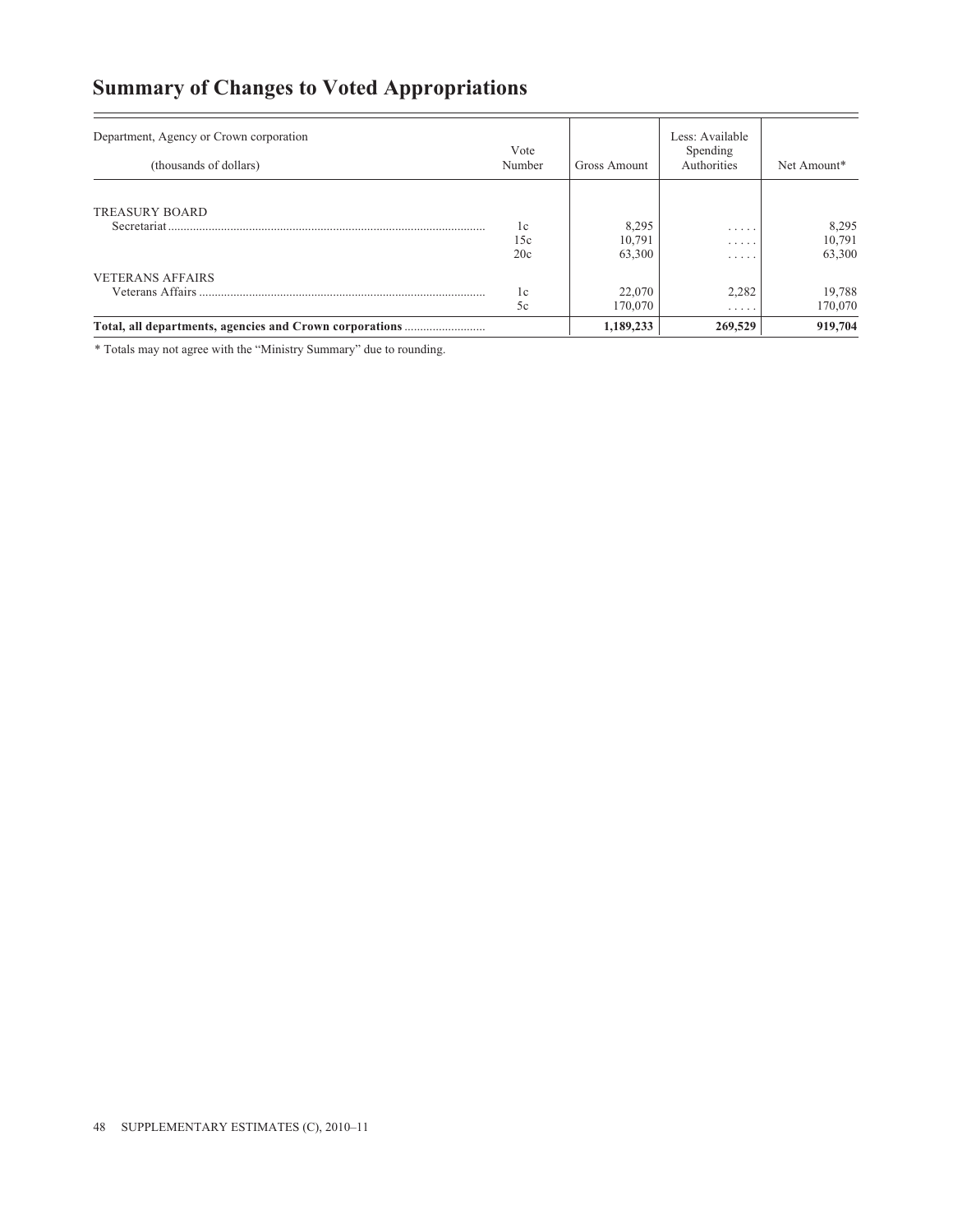SUPPLEMENTARY ESTIMATES (C), 2010–11 49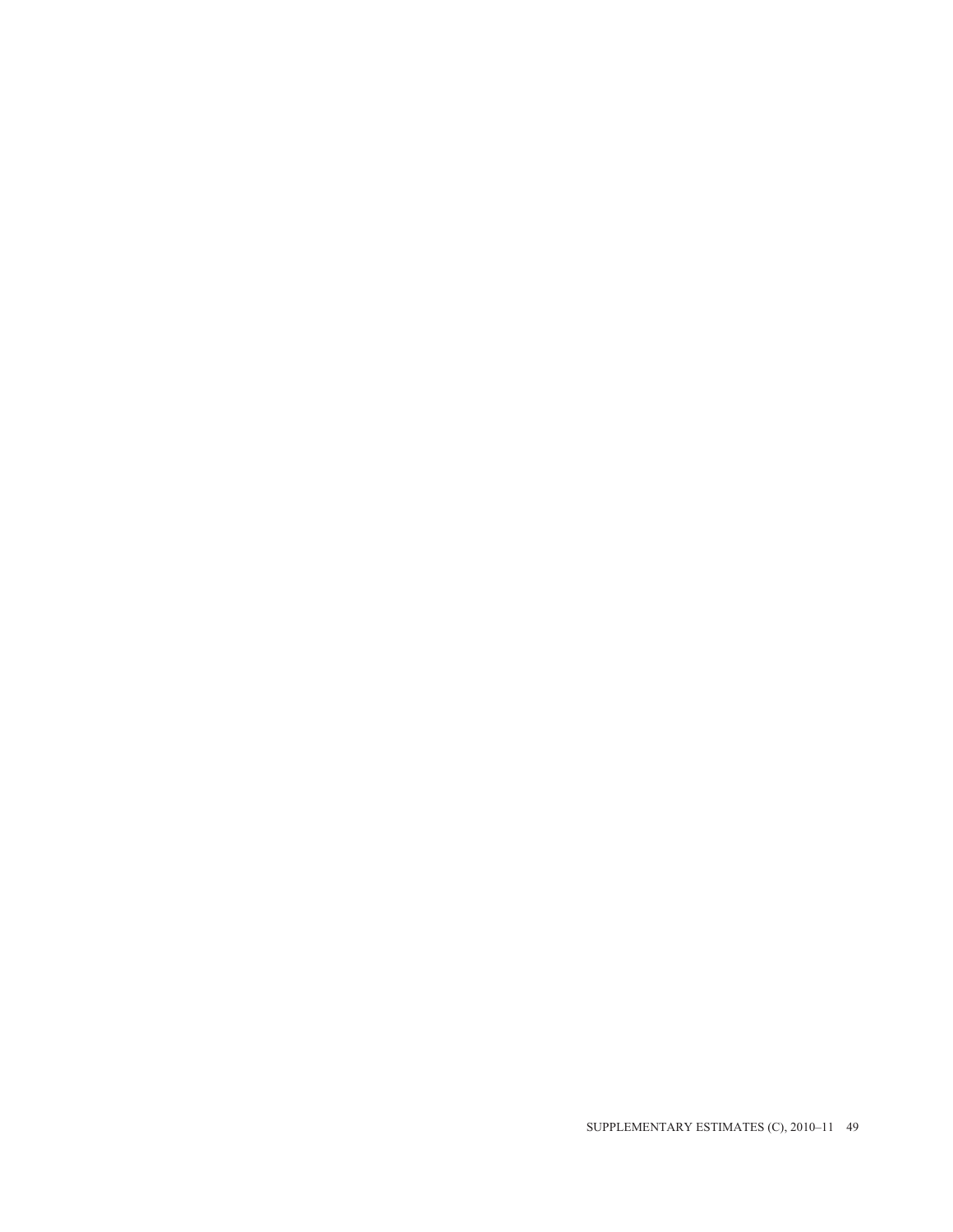| Department, Agency or Crown corporation<br>(thousands of dollars)                | Personnel  | Transportation Information Professional<br>and<br>communications |                      | and<br>special<br>services                     | Rentals                            |  |
|----------------------------------------------------------------------------------|------------|------------------------------------------------------------------|----------------------|------------------------------------------------|------------------------------------|--|
|                                                                                  | (1)        | (2)                                                              | (3)                  | (4)                                            | (5)                                |  |
|                                                                                  |            |                                                                  |                      |                                                |                                    |  |
| Agriculture and Agri-Food<br>Department<br>Canadian Food Inspection Agency       | 789<br>.   | (39)<br>274                                                      | (5)<br>.             | (127)<br>806                                   | (6)<br>$\ldots$                    |  |
| Atlantic Canada Opportunities Agency<br>Department                               | .          | .                                                                | .                    | .                                              | .                                  |  |
| Canada Revenue Agency<br>Department                                              | 37,005     | 7,000                                                            | 1.1.1.1              | (9,600)                                        | 13,084                             |  |
| Canadian Heritage                                                                |            |                                                                  |                      |                                                |                                    |  |
| Department<br>Canada Council for the Arts                                        | .          | 7                                                                | 10                   | 27                                             | 1                                  |  |
| Office of the Co-ordinator, Status of Women                                      | .<br>.     | $\ldots$<br>.                                                    | .<br>35              | .<br>.                                         | $\cdots$<br>.                      |  |
| Citizenship and Immigration<br>Department                                        | .          | .                                                                | .                    | .                                              | .                                  |  |
| Immigration and Refugee Board                                                    | 384        | 146                                                              | $\cdots$             | 243                                            | 120                                |  |
| Economic Development Agency of Canada for the Regions<br>of Quebec               | .          | .                                                                | $\ldots$             | (10)                                           | $\ldots$                           |  |
| Environment                                                                      |            |                                                                  |                      |                                                |                                    |  |
| Department<br>Parks Canada Agency                                                | .<br>.     | .<br>.                                                           | $\cdots$<br>$\cdots$ | (61)<br>$\mathbb{Z}^n$ . In the $\mathbb{Z}^n$ | $\cdots$<br>$\cdots$               |  |
| Finance<br>Department                                                            | .          | .                                                                | .                    | .                                              | .                                  |  |
| <b>Fisheries and Oceans</b>                                                      | .          | 55                                                               | $\cdots$             | (218)                                          | $\cdots$                           |  |
| Foreign Affairs and International Trade<br>Department                            | 6,846      | 6,249                                                            | 1,176                | 7,064                                          | 4,112                              |  |
| Canadian International Development Agency                                        | .          | $\sim$ $\sim$ $\sim$ $\sim$ $\sim$                               | $\ldots$             | $\sim$ $\sim$ $\sim$ $\sim$ $\sim$             | $\sim$ $\sim$ $\sim$ $\sim$ $\sim$ |  |
| International Development Research Centre<br>NAFTA Secretariat, Canadian Section | .<br>(423) | .<br>15                                                          | $\ldots$<br>6        | $\sim$ $\sim$ $\sim$ $\sim$ $\sim$<br>355      | $\ldots$<br>23                     |  |
| Health                                                                           |            |                                                                  |                      |                                                |                                    |  |
| Department                                                                       | .          | 3                                                                | $\mathbf{1}$         | 8                                              | 1                                  |  |
| Canadian Institutes of Health Research<br>Public Health Agency of Canada         | .<br>.     | .<br>.                                                           | .<br>.               | .<br>$\cdots\cdots\cdots$                      | .<br>.                             |  |
| Human Resources and Skills Development                                           |            |                                                                  |                      |                                                |                                    |  |
| Department                                                                       | 758        | 67                                                               | 9,142                | 905                                            | 69                                 |  |
| Canada Mortgage and Housing Corporation                                          | $\ldots$   | $\sim$ $\sim$ $\sim$ $\sim$ $\sim$                               | $\ldots$             | $\sim$ $\sim$ $\sim$ $\sim$ $\sim$             | $\sim$ $\sim$ $\sim$ $\sim$ $\sim$ |  |

## **Budgetary Supplementary Estimates by Standard Object of Expenditure**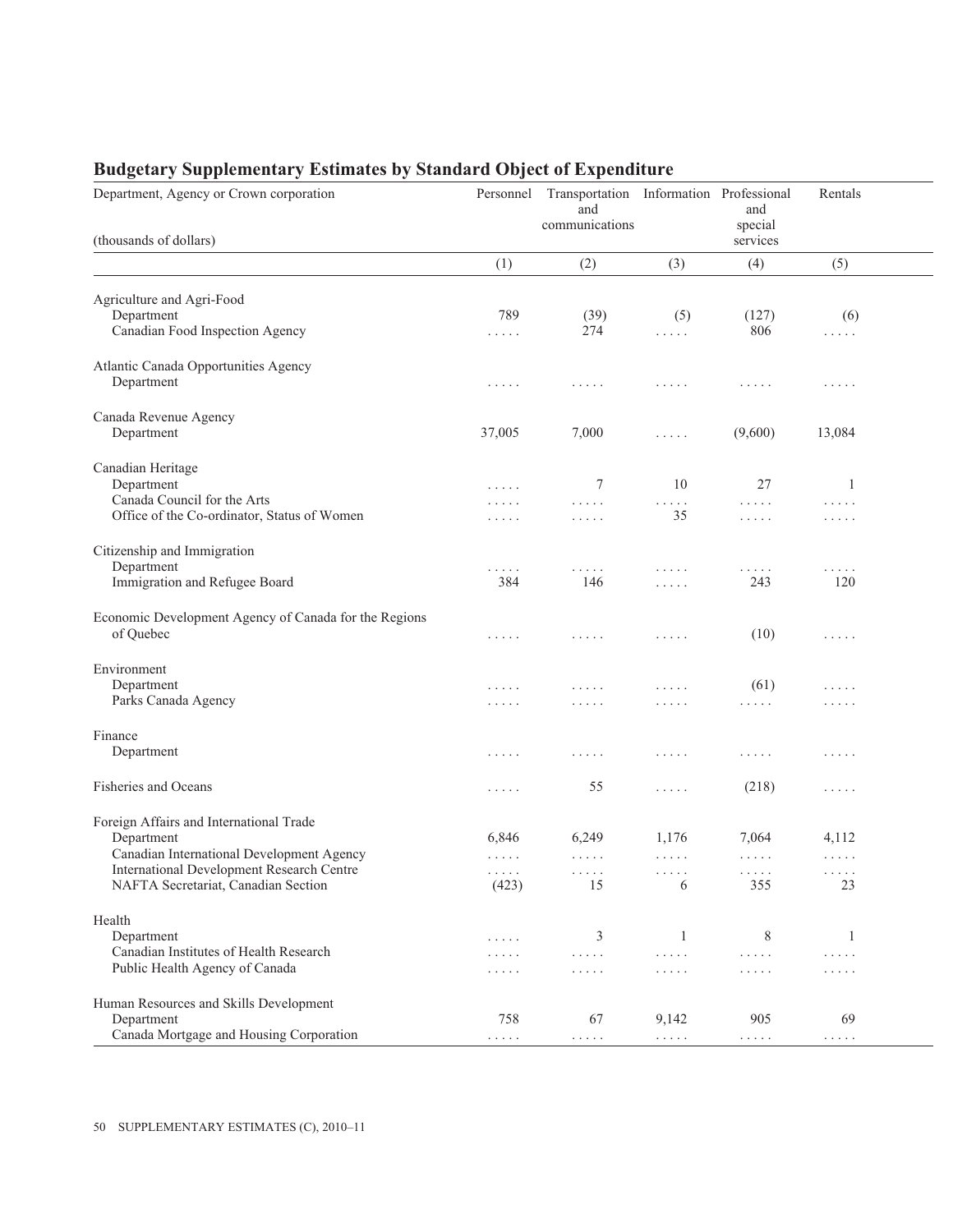| Purchased<br>repair and<br>maintenance | Utilities,<br>materials<br>and<br>supplies                               | Acquisition<br>of land,<br>buildings<br>and works | Acquisition<br>of machinery<br>and<br>equipment | Transfer<br>payments                           | Public<br>debt<br>charges          | Other<br>subsidies<br>and<br>payments | Less:<br>Funds<br>Available                                        | <b>Total</b><br>$\mathbf{net}$<br>expenditures* |
|----------------------------------------|--------------------------------------------------------------------------|---------------------------------------------------|-------------------------------------------------|------------------------------------------------|------------------------------------|---------------------------------------|--------------------------------------------------------------------|-------------------------------------------------|
| (6)                                    | (7)                                                                      | (8)                                               | (9)                                             | (10)                                           | (11)                               | (12)                                  |                                                                    |                                                 |
|                                        |                                                                          |                                                   |                                                 |                                                |                                    |                                       |                                                                    |                                                 |
| (28)                                   | (52)                                                                     | .                                                 | $\alpha$ is a set of                            | 392,481                                        | $\cdots$                           | (16)                                  | 7,339                                                              | 385,658                                         |
| $\overline{c}$                         | 10                                                                       | $\ldots$                                          | 5,058                                           | $\ldots$                                       | .                                  | .                                     | .                                                                  | 6,150                                           |
|                                        |                                                                          |                                                   |                                                 |                                                |                                    |                                       |                                                                    |                                                 |
| .                                      | .                                                                        | .                                                 | $\sim$ $\sim$ $\sim$ $\sim$ $\sim$              | 672                                            | .                                  | .                                     | .                                                                  | 672                                             |
|                                        |                                                                          |                                                   |                                                 |                                                |                                    |                                       |                                                                    |                                                 |
| 4,000                                  | 1,300                                                                    |                                                   | 5,000                                           | (279,000)                                      |                                    |                                       | 282                                                                | (221, 493)                                      |
|                                        |                                                                          | $\ldots$                                          |                                                 |                                                | $\sim$ $\sim$ $\sim$ $\sim$ $\sim$ | $\ldots$                              |                                                                    |                                                 |
|                                        |                                                                          |                                                   |                                                 |                                                |                                    |                                       |                                                                    |                                                 |
| $\sqrt{2}$                             | $\mathfrak{Z}$                                                           | .                                                 | 3                                               | 50                                             | .                                  | $\ldots$<br>(20)                      | 33                                                                 | 70<br>(20)                                      |
| $\cdots$<br>$\cdots\cdots\cdots$       | $\sim$ $\sim$ $\sim$ $\sim$ $\sim$<br>$\sim$ $\sim$ $\sim$ $\sim$ $\sim$ | $\cdots$<br>$\cdots\cdots\cdots$                  | $\sim$ $\sim$ $\sim$ $\sim$ $\sim$<br>.         | $\ldots$<br>$\sim$ $\sim$ $\sim$ $\sim$ $\sim$ | $\cdots$<br>.                      | .                                     | $\mathbb{Z}^2$ . $\mathbb{Z}^2$ , $\mathbb{Z}^2$<br>$\cdots\cdots$ | 35                                              |
|                                        |                                                                          |                                                   |                                                 |                                                |                                    |                                       |                                                                    |                                                 |
|                                        |                                                                          |                                                   |                                                 | 5,195                                          |                                    | 472                                   | 1,297                                                              | 4,370                                           |
| .<br>$\ldots$                          | .<br>$\mathbf{1}$                                                        | $\cdots$<br>.                                     | $\cdots$<br>14                                  | $\ldots$                                       | .<br>$\cdots$                      | .                                     | $\ldots$                                                           | 908                                             |
|                                        |                                                                          |                                                   |                                                 |                                                |                                    |                                       |                                                                    |                                                 |
| .                                      | .                                                                        | .                                                 | $\ldots$                                        | 1,800                                          | $\sim$ $\sim$ $\sim$ $\sim$ $\sim$ | $\sim$ $\sim$ $\sim$ $\sim$ $\sim$    | 1,800                                                              | (10)                                            |
|                                        |                                                                          |                                                   |                                                 |                                                |                                    |                                       |                                                                    |                                                 |
| .                                      | .                                                                        | .                                                 | (137)                                           | (4,500)                                        | $\cdots$                           | .                                     | $\cdots$                                                           | (4,698)                                         |
| $\sim$ $\sim$ $\sim$ $\sim$ $\sim$     | .                                                                        | $\sim$ $\sim$ $\sim$ $\sim$ $\sim$                | $\ldots$                                        | 500                                            | $\ldots$                           | $\cdots$                              | $\sim$ $\sim$ $\sim$ $\sim$ $\sim$                                 | 500                                             |
|                                        |                                                                          |                                                   |                                                 |                                                |                                    |                                       |                                                                    |                                                 |
| $\ldots$                               | (25,000)                                                                 | .                                                 | 1.1.1.1                                         | 5,212                                          | (125,000)                          | .                                     | .                                                                  | (144, 788)                                      |
|                                        |                                                                          |                                                   |                                                 |                                                |                                    |                                       |                                                                    |                                                 |
| (3,000)                                | $\alpha$ , $\alpha$ , $\alpha$                                           | 3,000                                             | $\sim$ $\sim$ $\sim$ $\sim$ $\sim$              | 389                                            | $\sim$ $\sim$ $\sim$ $\sim$ $\sim$ | $\sim$ $\sim$ $\sim$ $\sim$ $\sim$    | 191                                                                | 35                                              |
|                                        |                                                                          |                                                   |                                                 |                                                |                                    |                                       |                                                                    |                                                 |
| 1,136                                  | 2,605                                                                    | (9, 435)                                          | $\ldots$                                        | (11, 585)                                      | .                                  | 5                                     | 12,364                                                             | (4,191)                                         |
| $\ldots$                               | $\sim$ $\sim$ $\sim$ $\sim$ $\sim$                                       | $\sim$ $\sim$ $\sim$ $\sim$ $\sim$                | $\mathbb{Z}^n$ . In the $\mathbb{Z}^n$          | 54,722                                         | $\ldots$                           | $\ldots$                              | 17,343                                                             | 37,379                                          |
| $\ldots$<br>106                        | $\ldots$<br>(5)                                                          | $\mathbb{Z}^n$ . In the $\mathbb{Z}^n$            | $\sim$ $\sim$ $\sim$ $\sim$ $\sim$<br>(83)      | $\alpha$ , $\alpha$ , $\alpha$                 | $\sim$ $\sim$ $\sim$ $\sim$ $\sim$ | 2,379<br>(5)                          | $\ldots$                                                           | 2,379<br>(11)                                   |
|                                        |                                                                          | $\ldots$                                          |                                                 | $\alpha$ is a set of                           | .                                  |                                       | $\ldots$                                                           |                                                 |
| $\mathfrak{2}$                         | $\overline{4}$                                                           | 6                                                 | 34                                              | (855)                                          |                                    |                                       | $22\,$                                                             | (818)                                           |
| .                                      | .                                                                        | .                                                 | .                                               | 11,070                                         | .<br>.                             | .<br>.                                | 400                                                                | 10,670                                          |
| .                                      | .                                                                        | .                                                 | $\ldots$                                        | (1,927)                                        | .                                  | .                                     | $\dots$                                                            | (1,927)                                         |
|                                        |                                                                          |                                                   |                                                 |                                                |                                    |                                       |                                                                    |                                                 |
| $\ldots$                               | 179                                                                      | $\ldots$                                          | .                                               | (454, 088)                                     | .                                  | 149,582                               | 77,750                                                             | (371, 136)                                      |
| $\sim$ $\sim$ $\sim$ $\sim$ $\sim$     | $\alpha$ , $\alpha$ , $\alpha$ , $\alpha$                                | $\sim$ $\sim$ $\sim$ $\sim$ $\sim$                | $\sim$ $\sim$ $\sim$ $\sim$ $\sim$              | $\sim$ $\sim$ $\sim$ $\sim$ $\sim$             | $\ldots$                           | 1,800                                 | $\dots$                                                            | 1,800                                           |

\* See footnote on page 55.

SUPPLEMENTARY ESTIMATES (C), 2010–11 51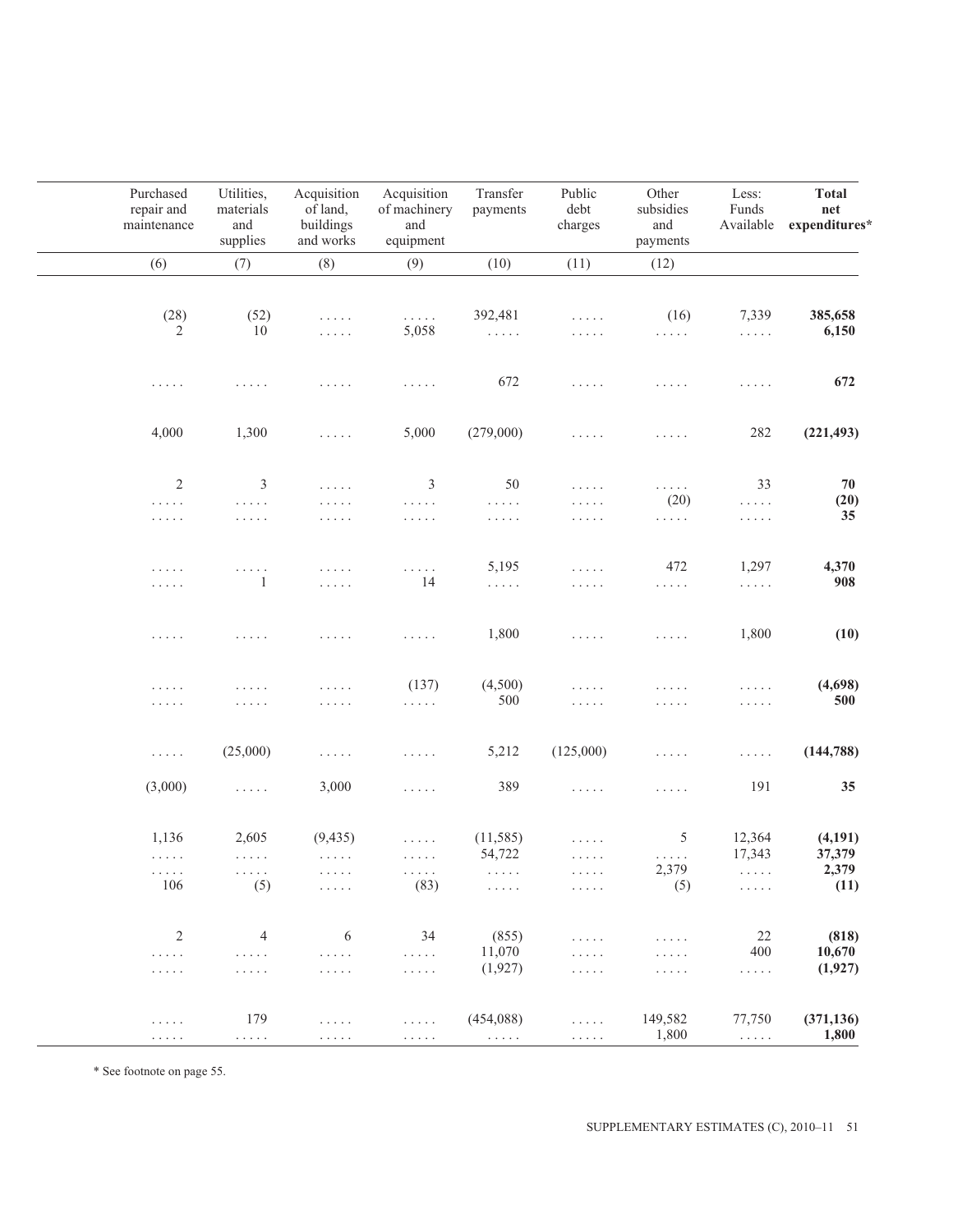| Department, Agency or Crown corporation                                 | Personnel  | Transportation Information Professional<br>and |                                                                   | and                 | Rentals                            |  |
|-------------------------------------------------------------------------|------------|------------------------------------------------|-------------------------------------------------------------------|---------------------|------------------------------------|--|
| (thousands of dollars)                                                  |            | communications                                 |                                                                   | special<br>services |                                    |  |
|                                                                         | (1)        | (2)                                            | (3)                                                               | (4)                 | (5)                                |  |
| Indian Affairs and Northern Development                                 |            |                                                |                                                                   |                     |                                    |  |
| Department                                                              | 3,640      | 405                                            | 158                                                               | 2,829               | 87                                 |  |
| Industry                                                                |            |                                                |                                                                   |                     |                                    |  |
| Department                                                              | 80         | (125)                                          | 1.1.1.1                                                           | (712)               | .                                  |  |
| Canadian Space Agency                                                   | .          | .                                              | $\mathbb{Z}^2$ . $\mathbb{Z}^2$ , $\mathbb{Z}^2$ , $\mathbb{Z}^2$ | (4,669)             | .                                  |  |
| Federal Economic Development Agency for Southern                        |            |                                                |                                                                   |                     |                                    |  |
| Ontario<br>National Research Council of Canada                          | .          | .<br>70                                        | .<br>11                                                           | 1.1.1.1<br>123      | .<br>11                            |  |
| Natural Sciences and Engineering Research Council                       | .<br>.     | .                                              | .                                                                 | (37)                | .                                  |  |
| Social Sciences and Humanities Research Council                         | .          | .                                              | .                                                                 | (26)                | .                                  |  |
| <b>Statistics Canada</b>                                                | 3,233      | 110                                            | $\mathfrak{2}$                                                    | 401                 | $\cdots$                           |  |
| Justice                                                                 |            |                                                |                                                                   |                     |                                    |  |
| Offices of the Information and Privacy Commissioners of                 |            |                                                |                                                                   |                     |                                    |  |
| Canada                                                                  | .          | .                                              | .                                                                 | 400                 | $\sim$ $\sim$ $\sim$ $\sim$ $\sim$ |  |
| National Defence                                                        |            |                                                |                                                                   |                     |                                    |  |
| Department                                                              | 180        | 242                                            | .                                                                 | (128)               | $\ldots$                           |  |
| <b>Natural Resources</b>                                                |            |                                                |                                                                   |                     |                                    |  |
| Department                                                              | .          | $\ldots$                                       | $\mathbb{Z}^2$ . $\mathbb{Z}^2$ , $\mathbb{Z}^2$ , $\mathbb{Z}^2$ | 650                 | .                                  |  |
| Atomic Energy of Canada Limited                                         | .          | $\ldots$                                       | $\ldots$                                                          | .                   | .                                  |  |
| National Energy Board                                                   | .          | 375                                            | 150                                                               | 425                 | 50                                 |  |
| Privy Council                                                           |            |                                                |                                                                   |                     |                                    |  |
| Department                                                              | 1,155      | 401                                            | 5                                                                 | 817                 | 8                                  |  |
| Chief Electoral Officer                                                 | 7,502      | 589                                            | 422                                                               | 309                 | 1,647                              |  |
| Public Safety and Emergency Preparedness                                |            |                                                |                                                                   |                     |                                    |  |
| Department                                                              | 180        | 93                                             | .                                                                 | 7                   | $\cdots$                           |  |
| Canada Border Services Agency                                           | 4,398      | 4,550                                          | 123                                                               | 16,799              | 344                                |  |
| Canadian Security Intelligence Service<br>Royal Canadian Mounted Police | .<br>5,952 | .<br>5,060                                     | .<br>135                                                          | 7,464               | .<br>1,812                         |  |
|                                                                         |            |                                                |                                                                   |                     |                                    |  |
| Public Works and Government Services                                    | .          | 119                                            | 28                                                                | 14,150              | 1,547                              |  |
| Transport                                                               |            |                                                |                                                                   |                     |                                    |  |
| Department                                                              | $\cdots$   | $\ldots$                                       | .                                                                 | 631                 | .                                  |  |
| Marine Atlantic Inc.                                                    | .          | $\cdots$                                       | $\cdots$                                                          | $\ldots$            | .                                  |  |
| Office of Infrastructure of Canada                                      | $\cdots$   | $\cdots$                                       | .                                                                 | 2,500               | 5,000                              |  |

## **Budgetary Supplementary Estimates by Standard Object of Expenditure**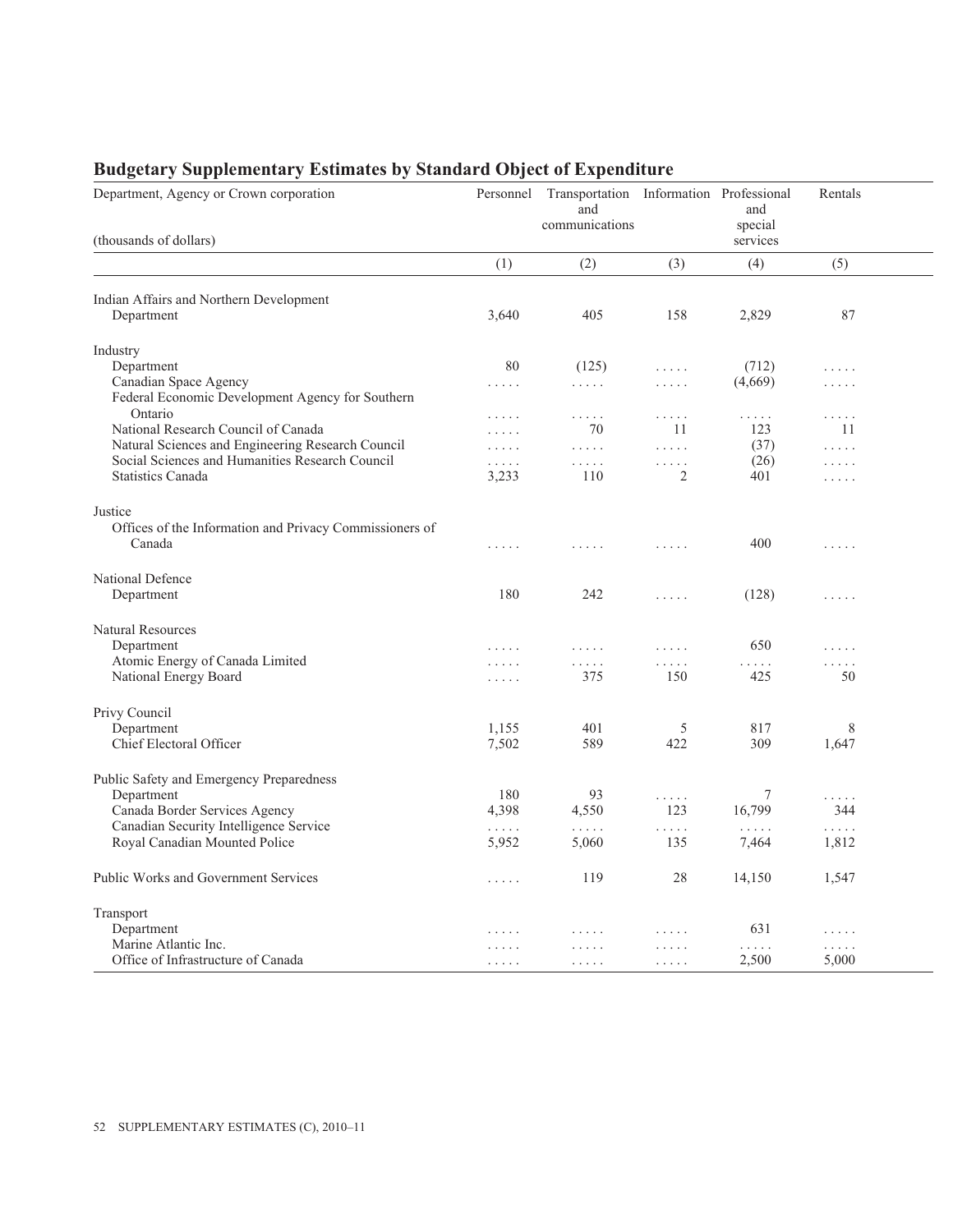| Purchased<br>repair and<br>maintenance | Utilities,<br>materials<br>and<br>supplies       | Acquisition<br>of land,<br>buildings<br>and works | Acquisition<br>of machinery<br>and<br>equipment | Transfer<br>payments           | Public<br>$\mathrm{debt}$<br>charges                                     | Other<br>subsidies<br>and<br>payments | Less:<br>Funds<br>Available                                                  | <b>Total</b><br>net<br>expenditures* |
|----------------------------------------|--------------------------------------------------|---------------------------------------------------|-------------------------------------------------|--------------------------------|--------------------------------------------------------------------------|---------------------------------------|------------------------------------------------------------------------------|--------------------------------------|
| (6)                                    | (7)                                              | (8)                                               | (9)                                             | (10)                           | (11)                                                                     | (12)                                  |                                                                              |                                      |
|                                        |                                                  |                                                   |                                                 |                                |                                                                          |                                       |                                                                              |                                      |
| 46                                     | 63                                               | .                                                 | (4,036)                                         | 44,109                         | $\sim$ $\sim$ $\sim$ $\sim$                                              | 3,820                                 | 50,956                                                                       | 165                                  |
| (285)                                  | .                                                | .                                                 | 1,365                                           | 3,526                          | 1.1.1.1                                                                  | .                                     | 4,629                                                                        | (780)                                |
| $\ldots$                               | $\ldots$ .                                       | .                                                 | $\ldots$                                        | 5,036                          | .                                                                        | $\ldots$                              | 367                                                                          | .                                    |
| .<br>41<br>$\ldots$                    | .<br>196<br>.                                    | .<br>.<br>.                                       | .<br>214<br>$\ldots$                            | (1,200)<br>2,190<br>16,945     | $\ldots$<br>$\sim$ $\sim$ $\sim$ $\sim$ $\sim$<br>$\ldots$               | 65<br>40<br>.                         | .<br>410<br>329                                                              | (1,135)<br>2,486<br>16,579           |
| .                                      | $\mathbb{R}^n$ . $\mathbb{R}^n$ , $\mathbb{R}^n$ | .                                                 | $\ldots$                                        | 2,323                          | $\alpha$ , $\alpha$ , $\alpha$                                           | .                                     | 600                                                                          | 1,697                                |
| 155                                    | 216                                              | .                                                 | 110                                             | .                              | .                                                                        | .                                     | .                                                                            | 4,227                                |
| .                                      | .                                                | .                                                 | .                                               | .                              | .                                                                        | .                                     | $45\,$                                                                       | 355                                  |
| $\sim$ $\sim$ $\sim$ $\sim$ $\sim$     | 1.1.1.1                                          | .                                                 | (166)                                           | .                              | 1.1.1.1                                                                  | .                                     | 422                                                                          | (294)                                |
| $\sim$ $\sim$ $\sim$ $\sim$ $\sim$     | $\sim$ $\sim$ $\sim$ $\sim$ $\sim$               | .                                                 | 70                                              | 388,753                        | .                                                                        | .                                     | $\ldots$                                                                     | 389,473                              |
| .                                      | $\dots$                                          | $\ldots$                                          | $\ldots$                                        | $\ldots$                       | $\ldots$                                                                 | 175,400                               | .                                                                            | 175,400<br>1,000                     |
| $\sim$ $\sim$ $\sim$ $\sim$ $\sim$     | $\sim$ $\sim$ $\sim$ $\sim$ $\sim$               | .                                                 | .                                               | .                              | $\sim$ $\sim$ $\sim$ $\sim$ $\sim$                                       | $\ldots$                              | $\mathbb{Z}^2$ , $\mathbb{Z}^2$ , $\mathbb{Z}^2$                             |                                      |
| 5<br>640                               | $\sqrt{2}$<br>(116)                              | .<br>603                                          | 13<br>2,753                                     | .<br>619                       | .<br>.                                                                   | .<br>32                               | 480<br>.                                                                     | 1,926<br>15,000                      |
| .<br>1,255                             | .<br>1,353                                       | .<br>$\ldots$                                     | .<br>2,453                                      | (5,000)<br>$\ldots$            | $\alpha$ is a set of<br>$\alpha$ , $\alpha$ , $\alpha$                   | .<br>172                              | $\ldots$<br>9,768                                                            | (4,720)<br>21,678                    |
| .                                      | .                                                | .                                                 | $\cdots$                                        | $\alpha$ , $\alpha$ , $\alpha$ | $\ldots$                                                                 | 2,076                                 | $\ldots$ .                                                                   | 2,076                                |
| 2,195                                  | 2,655                                            | $\ldots$                                          | 3,647                                           | $\dots$                        | $\sim$ $\sim$ $\sim$ $\sim$ $\sim$                                       | 1,911                                 | 1,386                                                                        | 29,445                               |
| 16,115                                 | 355                                              | 221,585                                           | 1,729                                           | .                              | $\sim$ $\sim$ $\sim$ $\sim$ $\sim$                                       | 3,112                                 | 56,055                                                                       | 202,685                              |
| 3,769                                  | $\sim$ $\sim$ $\sim$ $\sim$ $\sim$               | 979                                               | .                                               | 17,100                         | .                                                                        | (1,163)                               | 22,479                                                                       | (1,163)                              |
| .<br>$\ldots$                          | .<br>$\ldots$                                    | .<br>$\ldots$                                     | $\ldots$<br>$\alpha$ is a set of                | .<br>(140,270)                 | $\sim$ $\sim$ $\sim$ $\sim$ $\sim$<br>$\sim$ $\sim$ $\sim$ $\sim$ $\sim$ | 4,390<br>$\sim$ $\sim$ $\sim$ $\sim$  | $\mathbb{Z}^2$ . The set of $\mathbb{Z}^2$<br>$\alpha$ , $\alpha$ , $\alpha$ | 4,390<br>(132,770)                   |
|                                        |                                                  |                                                   |                                                 |                                |                                                                          |                                       |                                                                              |                                      |

\* See footnote on page 55.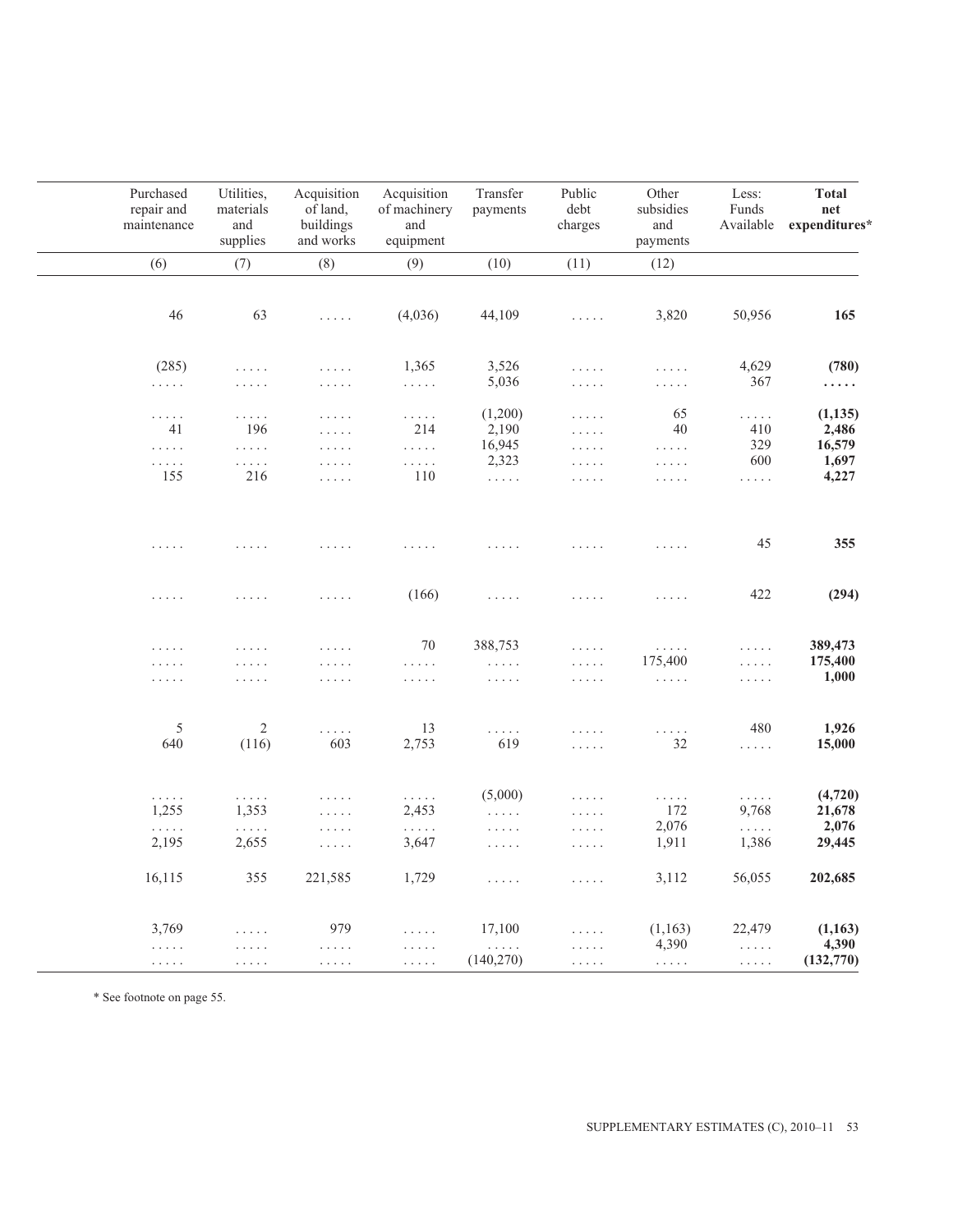| Department, Agency or Crown corporation<br>(thousands of dollars) | Personnel | Transportation<br>and<br>communications | Information | Professional<br>and<br>special<br>services | Rentals |  |
|-------------------------------------------------------------------|-----------|-----------------------------------------|-------------|--------------------------------------------|---------|--|
|                                                                   | (1)       | (2)                                     | (3)         | (4)                                        | (5)     |  |
| <b>Treasury Board</b><br>Secretariat                              | 76,332    | 316                                     | 114         | 5,639                                      | 45      |  |
| Veterans Affairs<br>Veterans Affairs                              | 1,467     | 35                                      | .           | 6,460                                      | 5       |  |
| Total, all departments, Agencies or Crown corporations            | 149,478   | 26,017                                  | 11,513      | 53,424                                     | 27,960  |  |
| Consolidated specified purpose accounts                           | .         | .                                       | .           | .                                          | .       |  |
| 2010-11 Total Supplementary Estimates                             | 149,478   | 26,017                                  | 11,513      | 53,424                                     | 27,960  |  |

## **Budgetary Supplementary Estimates by Standard Object of Expenditure**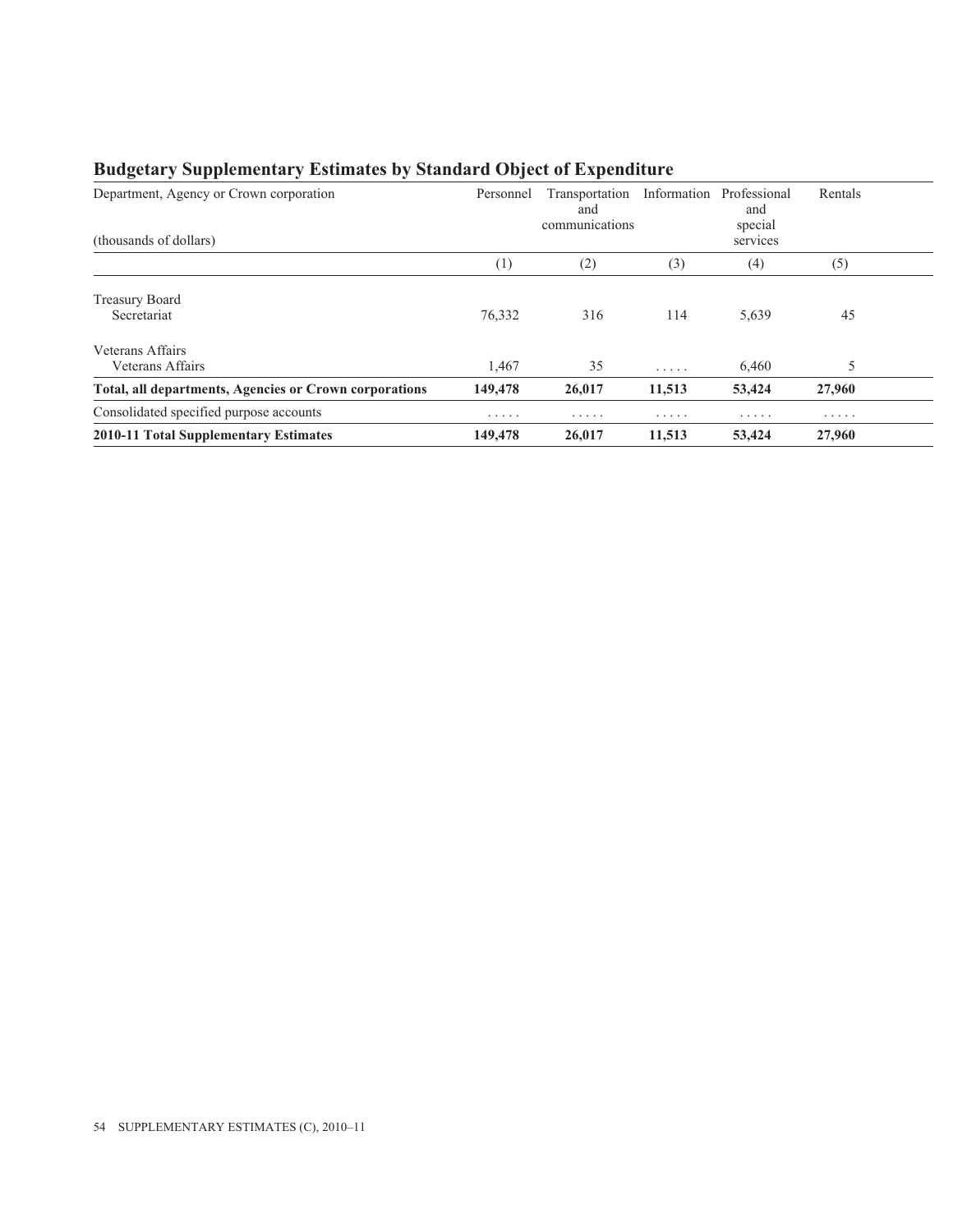| Purchased<br>repair and<br>maintenance | Utilities,<br>materials<br>and<br>supplies | Acquisition<br>of land,<br>buildings<br>and works | Acquisition<br>of machinery<br>and<br>equipment | Transfer<br>payments | Public<br>debt<br>charges | Other<br>subsidies<br>and<br>payments | Less:<br>Funds<br>Available | <b>Total</b><br>net<br>expenditures* |
|----------------------------------------|--------------------------------------------|---------------------------------------------------|-------------------------------------------------|----------------------|---------------------------|---------------------------------------|-----------------------------|--------------------------------------|
| (6)                                    | (7)                                        | (8)                                               | (9)                                             | (10)                 | (11)                      | (12)                                  |                             |                                      |
| .                                      | 14                                         | .                                                 | .                                               | .                    | .                         | .                                     | .                           | 82,460                               |
| 3                                      | 2,800                                      | $\cdots\cdots\cdots$                              | $\cdots$                                        | 170,070              | .                         | 11,300                                | 2,282                       | 189,858                              |
| 26,158                                 | (13, 417)                                  | 216,738                                           | 18,041                                          | 224,337              | (125,000)                 | 355,352                               | 269,029                     | 701,572                              |
| $\cdots\cdots\cdots$                   | .                                          | .                                                 | .                                               | .                    | .                         | .                                     | .                           | .                                    |
| 26,158                                 | (13, 417)                                  | 216,738                                           | 18,041                                          | 224,337              | (125,000)                 | 355,352                               | 269,029                     | 701,572                              |

\* Totals may not agree with the "Summary of These Supplementary Estimates" due to rounding.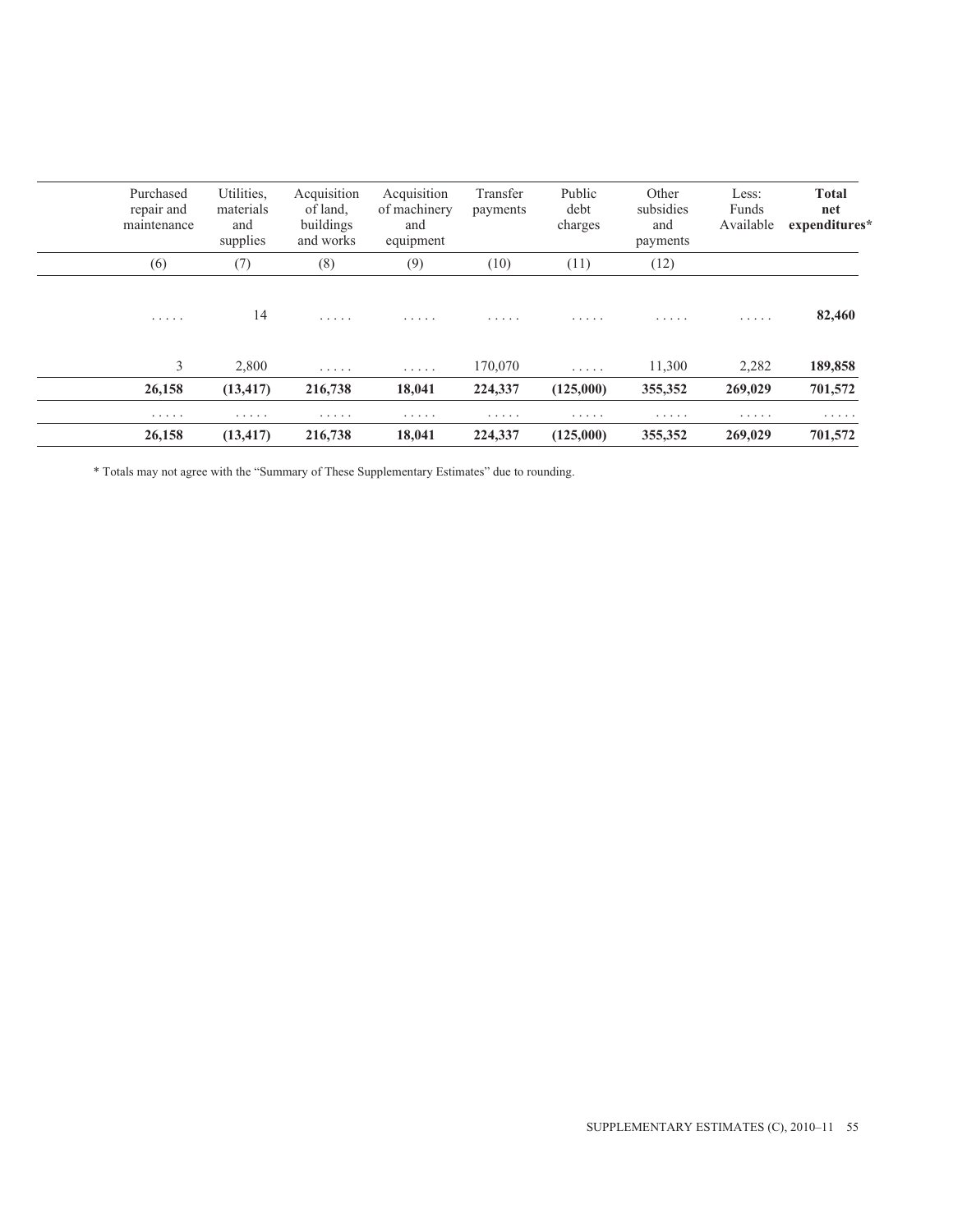## **Vote 5 – Government Contingencies \$546,100,000**

Subject to the approval of the Treasury Board, this serves to supplement other appropriations and to provide the government with sufficient flexibility to meet urgent or unforeseen expenditures where a valid cash requirement exists in advance of a Supply period. This authority to supplement other appropriations is provided until parliamentary approval can be obtained and as long as the expenditures are within the legal mandate of the organization. Temporary allocations are reimbursed to TB Vote 5 upon receiving Royal Assent for an Appropriation Act.

| <b>Department/Agency/Crown Corporation</b>                                                                                                                                                                                                                                                                                                                                                                                                                                                              | <b>Authorized</b><br>(dollars) | <b>Allocated</b><br>(dollars) |
|---------------------------------------------------------------------------------------------------------------------------------------------------------------------------------------------------------------------------------------------------------------------------------------------------------------------------------------------------------------------------------------------------------------------------------------------------------------------------------------------------------|--------------------------------|-------------------------------|
| Justice – Offices of the Information and Privacy Commissioners                                                                                                                                                                                                                                                                                                                                                                                                                                          | 400,000                        |                               |
| Authority to access TB Vote 5 has been granted for funding in order to acquire<br>specialized legal and investigative services.                                                                                                                                                                                                                                                                                                                                                                         |                                |                               |
| This supplemental funding will address the increase in workload associated<br>with court proceedings and complex cases currently under investigation.                                                                                                                                                                                                                                                                                                                                                   |                                |                               |
| Natural Resources - Atomic Energy of Canada Limited (AECL)                                                                                                                                                                                                                                                                                                                                                                                                                                              | 175,400,000                    |                               |
| Authority to access TB Vote 5 has been granted for funding to meet operational<br>requirements such as ensuring continued isotope production, health and safety<br>upgrades, new-build reactor technology development, refurbishment project<br>shortfalls and one-time employee reduction costs                                                                                                                                                                                                        |                                |                               |
| AECL is a commercial Crown Corporation that manages commercial nuclear<br>reactor sales and services, nuclear laboratories maintenance, nuclear research<br>and development, medical isotope production, and radioactive waste and<br>decommissioning of nuclear facilities. Since the existing appropriation for<br>AECL will be exhausted prior to receiving Royal Assent for Supplementary<br>Estimates, access to TB Vote 5 is required to ensure all legal and contractual<br>obligations are met. |                                |                               |
| <b>Public Works and Government Services - Department</b>                                                                                                                                                                                                                                                                                                                                                                                                                                                | 175,000,000                    |                               |
| Authority to access TB Vote 5 has been granted for funding to acquire the<br>Nortel Carling Campus, cover closing transaction costs and pay property taxes<br>for the new National Defence Headquarters.                                                                                                                                                                                                                                                                                                |                                |                               |
| Treasury Board approval and early resolutions of the conditions for the<br>purchase of the Campus have resulted in a contractual obligation to close the<br>purchase prior to Supply for the 2010-11 Supplementary Estimates (C).                                                                                                                                                                                                                                                                       |                                |                               |
| This allocation from Treasury Board Vote 5 will support cash requirements to<br>proceed with this purchase and support ongoing capital funding needs.                                                                                                                                                                                                                                                                                                                                                   |                                |                               |
| <b>Transport - Office of Infrastructure of Canada</b>                                                                                                                                                                                                                                                                                                                                                                                                                                                   | 5,000,000                      |                               |
| Authority to access TB Vote 5 has been granted for funding to cover an<br>operating shortfall. The Office of Infrastructure of Canada has historically been<br>underfunded in their operating vote and has funded its operations annually<br>through parliamentary-approved vote transfers from its contribution funding.                                                                                                                                                                               |                                |                               |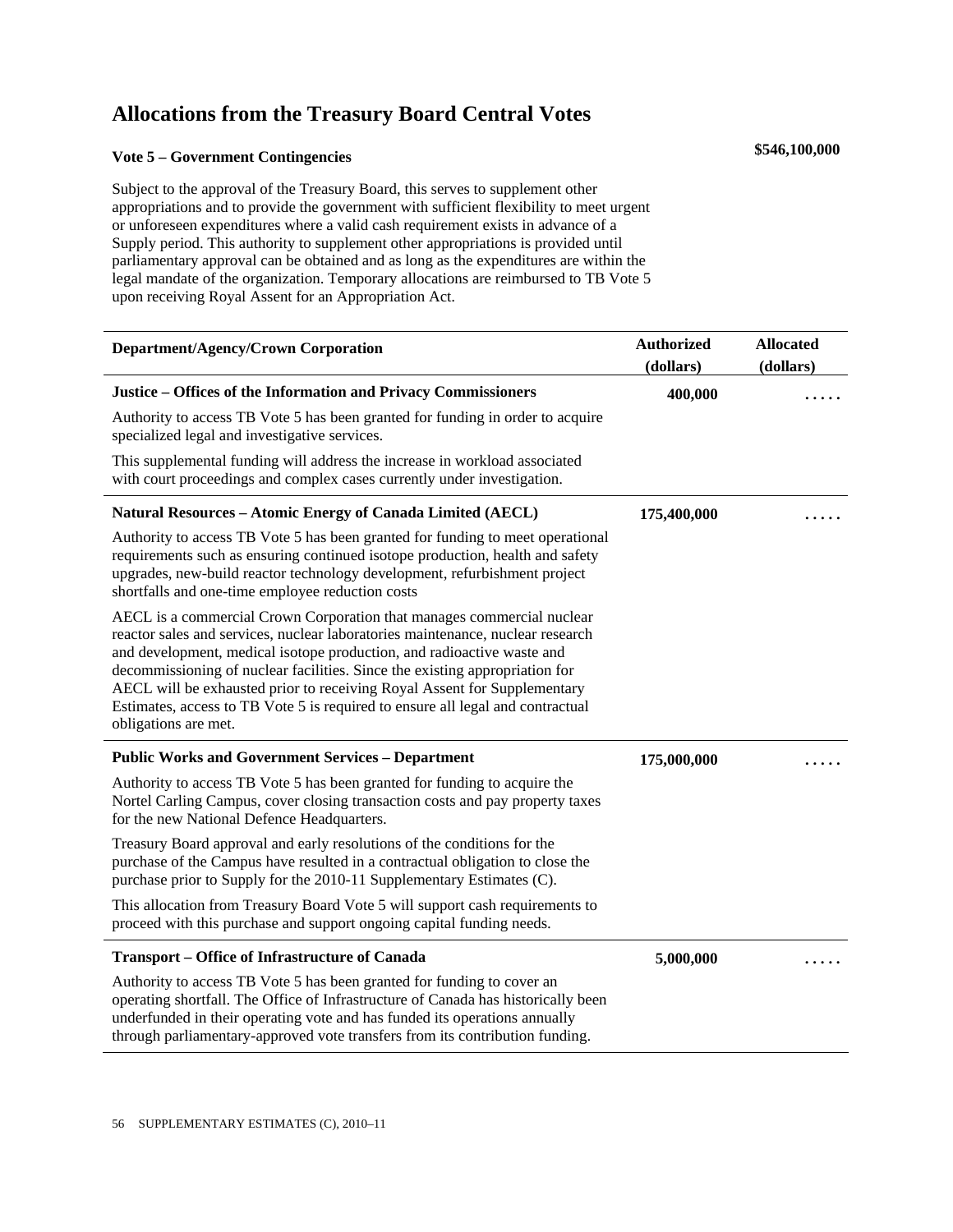| Department/Agency/Crown Corporation                                                                                                                                                                                                                                                                                                                                                                                                                                        | <b>Authorized</b><br>(dollars) | <b>Allocated</b><br>(dollars) |
|----------------------------------------------------------------------------------------------------------------------------------------------------------------------------------------------------------------------------------------------------------------------------------------------------------------------------------------------------------------------------------------------------------------------------------------------------------------------------|--------------------------------|-------------------------------|
| Veterans Affairs – Department                                                                                                                                                                                                                                                                                                                                                                                                                                              | 11,300,000                     |                               |
| Authority to access TB Vote 5 has been granted for funding ex gratia payments<br>to eligible individuals to deliver on the Government's commitments related to<br>issues arising from Agent Orange testing at CFB Gagetown in 1966 and 1967.<br>Access to TB Vote 5 is required in order to cover previous payments and to<br>make the additional payments on a timely basis.                                                                                              |                                |                               |
| Authority to access TB Vote 5 has been granted for the purpose of ensuring that<br>benefits and services are provided to eligible clients under the Disability<br>Awards Program, Veterans Independence Program, Earning Loss and<br>Supplementary Retirement Benefits and New Veterans Charter Support<br>Services. Benefits and services must be provided to these eligible individual<br>clients on a timely basis according to legislative and regulatory authorities. | 179,000,000                    | 55,698,000                    |
| Total                                                                                                                                                                                                                                                                                                                                                                                                                                                                      | 546,100,000                    | 55,698,000                    |

#### **Vote 10 – Government-Wide Initiatives**

Subject to the approval of the Treasury Board, this Vote supplements other appropriations in support of the implementation of strategic management initiatives in the public service of Canada. Departments and agencies are not required to reimburse funding allocated from Vote 10.

No allocations have been made from TB Vote 10.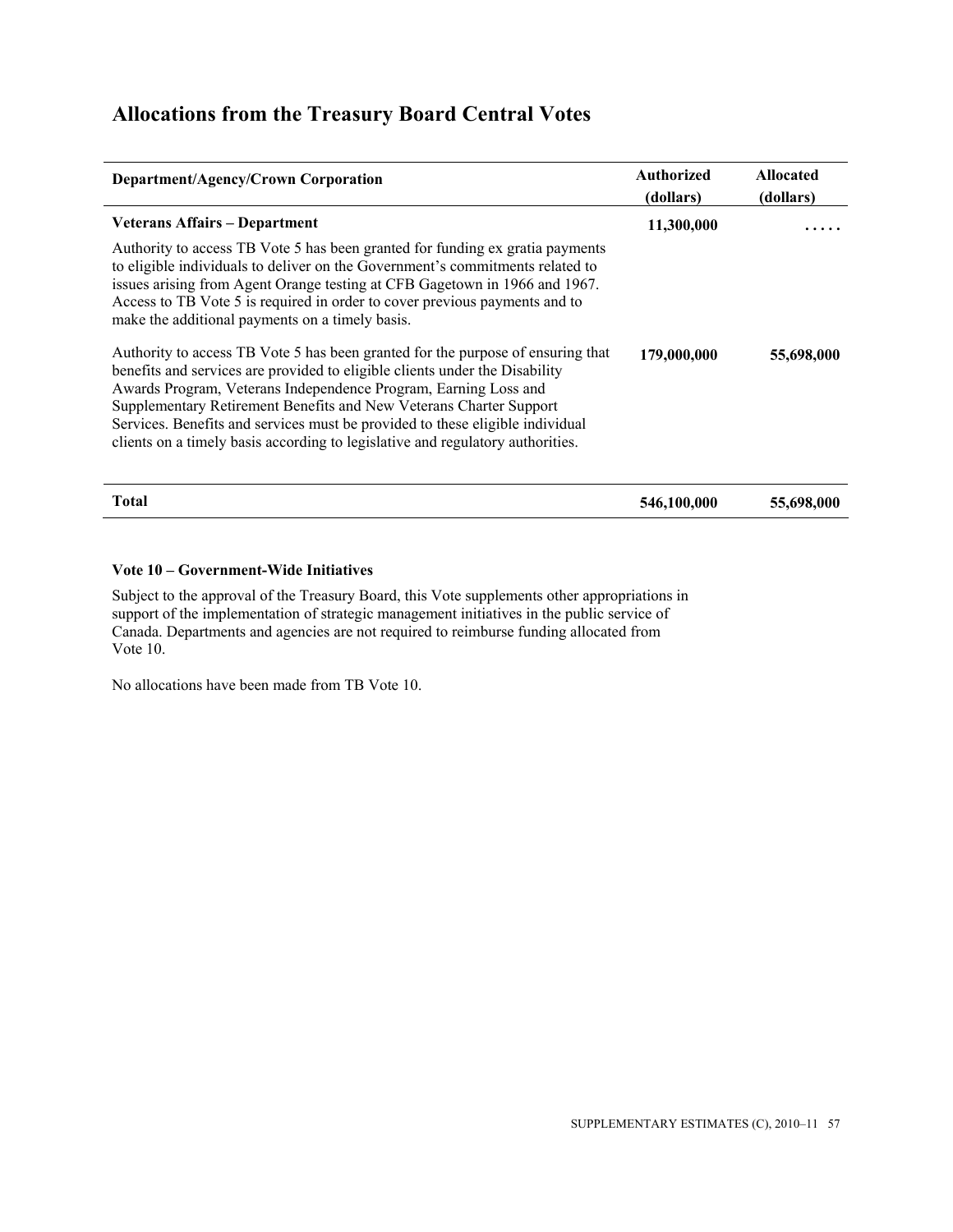#### Vote 15 – Compensation Adjustments **\$10,790,570**

Subject to the approval of the Treasury Board, this Vote supplements other appropriations as a result of adjustments made to terms and conditions of service or employment of the federal public administration, including members of the Royal Canadian Mounted Police and the Canadian Forces, Governor in Council appointees and Crown corporations as defined in section 83 of the *Financial Administration Act*. Departments, agencies and Crown corporations are not required to reimburse funding allocated from Vote 15.

Permanent allocations from Treasury Board Vote 15 will be given to organizations upon release of Supply for Supplementary Estimates (C), 2010–11.

| Department/Agency/Crown Corporation                             | Vote         | (dollars) |
|-----------------------------------------------------------------|--------------|-----------|
| Agriculture and Agri-Food                                       |              |           |
| Department                                                      | 1            | 69,911    |
| Canadian Dairy Commission                                       | 25           | 3,625     |
| Atlantic Canada Opportunities Agency                            |              |           |
| Department                                                      | $\mathbf{1}$ | 7,197     |
| Canadian Heritage                                               |              |           |
| Department                                                      | $\mathbf{1}$ | 10,930    |
| Canadian Radio-television and Telecommunications Commission     | 50           | 2,088     |
| Library and Archives of Canada                                  | 55           | 224,088   |
| <b>Public Service Commission</b>                                | 105          | 5,821     |
| Citizenship and Immigration                                     |              |           |
| Department                                                      | 1            | 17,906    |
| Immigration and Refugee Board                                   | 10           | 2,088     |
| Economic Development Agency of Canada for the Regions of Quebec | 1            | 5,821     |
| Environment                                                     |              |           |
| Department                                                      | $\mathbf{1}$ | 31,146    |
| Finance                                                         |              |           |
| Department                                                      | 1            | 20,250    |
| Fisheries and Oceans                                            | $\mathbf{1}$ | 4,496,294 |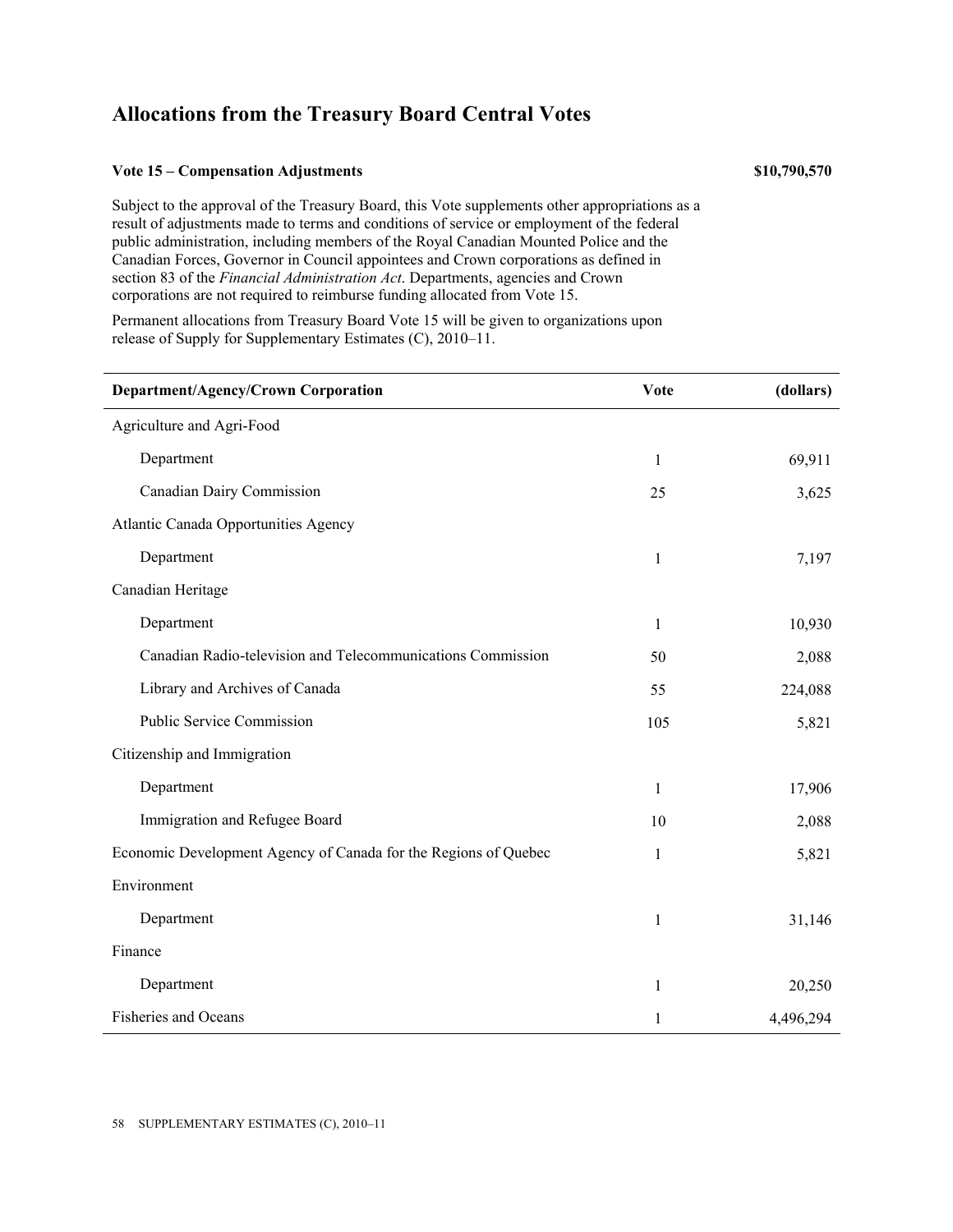| Department/Agency/Crown Corporation                            | <b>Vote</b>  | (dollars) |
|----------------------------------------------------------------|--------------|-----------|
| Foreign Affairs and International Trade                        |              |           |
| Department                                                     | 1            | 24,811    |
| Canadian International Development Agency                      | 20           | 13,731    |
| International Joint Commission                                 | 40           | 933       |
| Governor General                                               | $\mathbf{1}$ | 2,088     |
| Health                                                         |              |           |
| Department                                                     | 1            | 53,753    |
| Public Health Agency of Canada                                 | 40           | 5,821     |
| Human Resources and Skills Development                         |              |           |
| Department                                                     | $\mathbf{1}$ | 25,573    |
| Indian Affairs and Northern Development                        |              |           |
| Department                                                     | $\mathbf{1}$ | 28,616    |
| Industry                                                       |              |           |
| Department                                                     | $\mathbf{1}$ | 278,581   |
| Canadian Space Agency                                          | 25           | 5,109     |
| National Research Council of Canada                            | 60           | 11,152    |
| <b>Statistics Canada</b>                                       | 105          | 8,130     |
| Justice                                                        |              |           |
| Department                                                     | $\mathbf{1}$ | 174,437   |
| Canadian Human Rights Commission                               | 10           | 3,021     |
| Commissioner for Federal Judicial Affairs                      | 20           | 2,088     |
| <b>Courts Administration Service</b>                           | 30           | 4,176     |
| Offices of the Information and Privacy Commissioners of Canada | 45           | 2,088     |
| Supreme Court of Canada                                        | 50           | 2,088     |
| National Defence                                               |              |           |
| Department                                                     | $\mathbf{1}$ | 2,803,528 |
| Canadian Forces Grievance Board                                | 15           | 2,088     |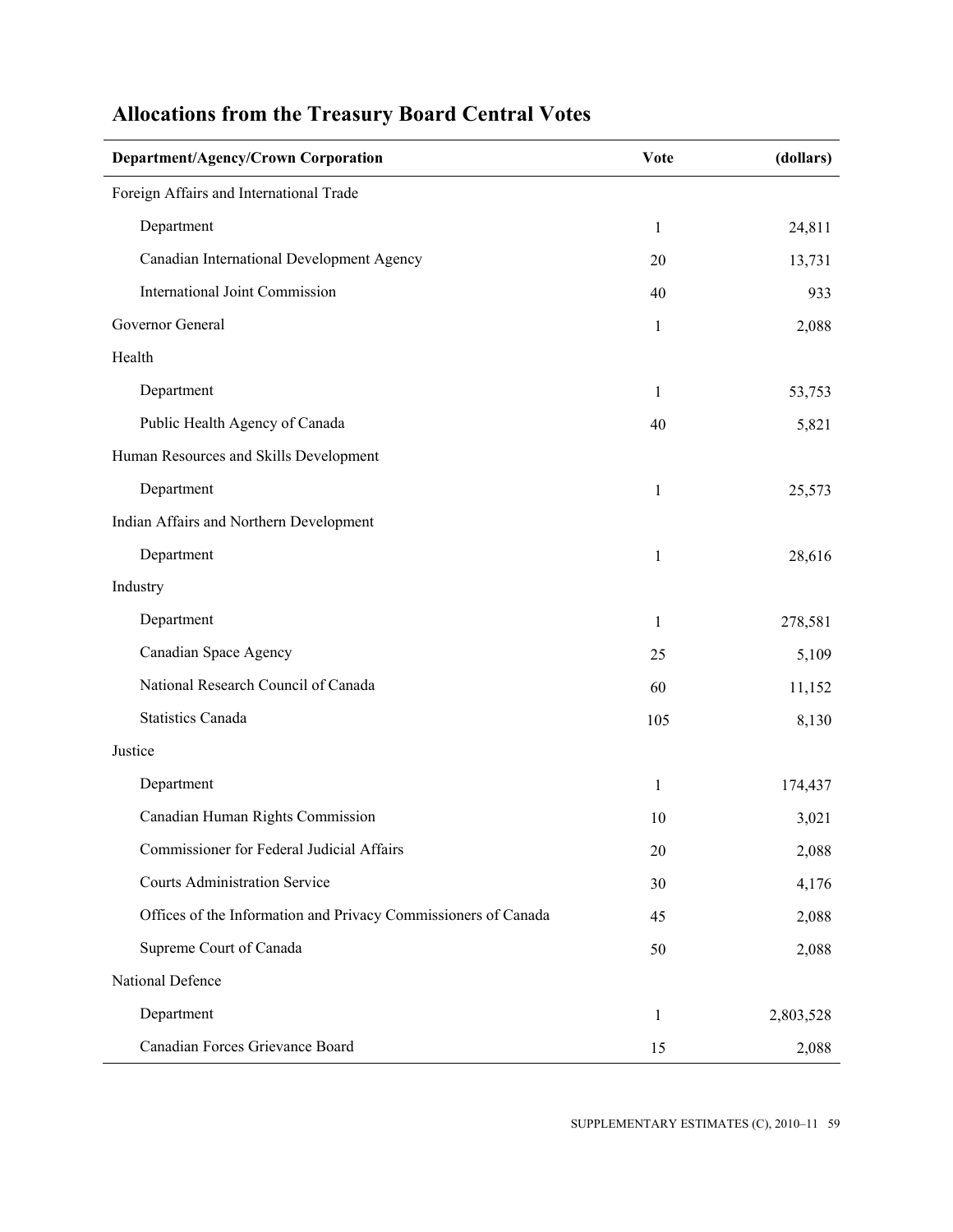| Department/Agency/Crown Corporation                             | Vote         | (dollars)  |
|-----------------------------------------------------------------|--------------|------------|
| <b>Natural Resources</b>                                        |              |            |
| Department                                                      | $\mathbf{1}$ | 20,029     |
| Privy Council Office                                            |              |            |
| Department                                                      | $\mathbf{1}$ | 7,197      |
| Canadian Intergovernmental Conference Secretariat               | 5            | 2,088      |
| Canadian Transportation Accident Investigation and Safety Board | 10           | 2,088      |
| Chief Electoral Officer                                         | 15           | 7,197      |
| Public Safety and Emergency Preparedness                        |              |            |
| Department                                                      | $\mathbf{1}$ | 6,976      |
| Canada Border Services Agency                                   | 10           | 23,544     |
| Canadian Security Intelligence Service                          | 20           | 2,024,400  |
| Correctional Service of Canada                                  | 30           | 32,925     |
| National Parole Board                                           | 40           | 3,021      |
| Royal Canadian Mounted Police                                   | 50           | 51,455     |
| <b>Public Works and Government Services</b>                     | $\mathbf{1}$ | 101,728    |
| Transport                                                       |              |            |
| Department                                                      | $\mathbf{1}$ | 45,623     |
| <b>Canadian Transportation Agency</b>                           | 30           | 1,867      |
| Office of Infrastructure of Canada                              | 55           | 2,088      |
| Treasury Board Secretariat                                      |              |            |
| Department                                                      | $\mathbf{1}$ | 60,688     |
| Canada School of Public Service                                 | 35           | 3,955      |
| Office of the Commissioner of Lobbying                          | 40           | 933        |
| Veterans Affairs                                                | $\mathbf{1}$ | 33,455     |
| Western Economic Diversification                                | $\mathbf{1}$ | 10,336     |
| Total approved allocations                                      |              | 10,790,570 |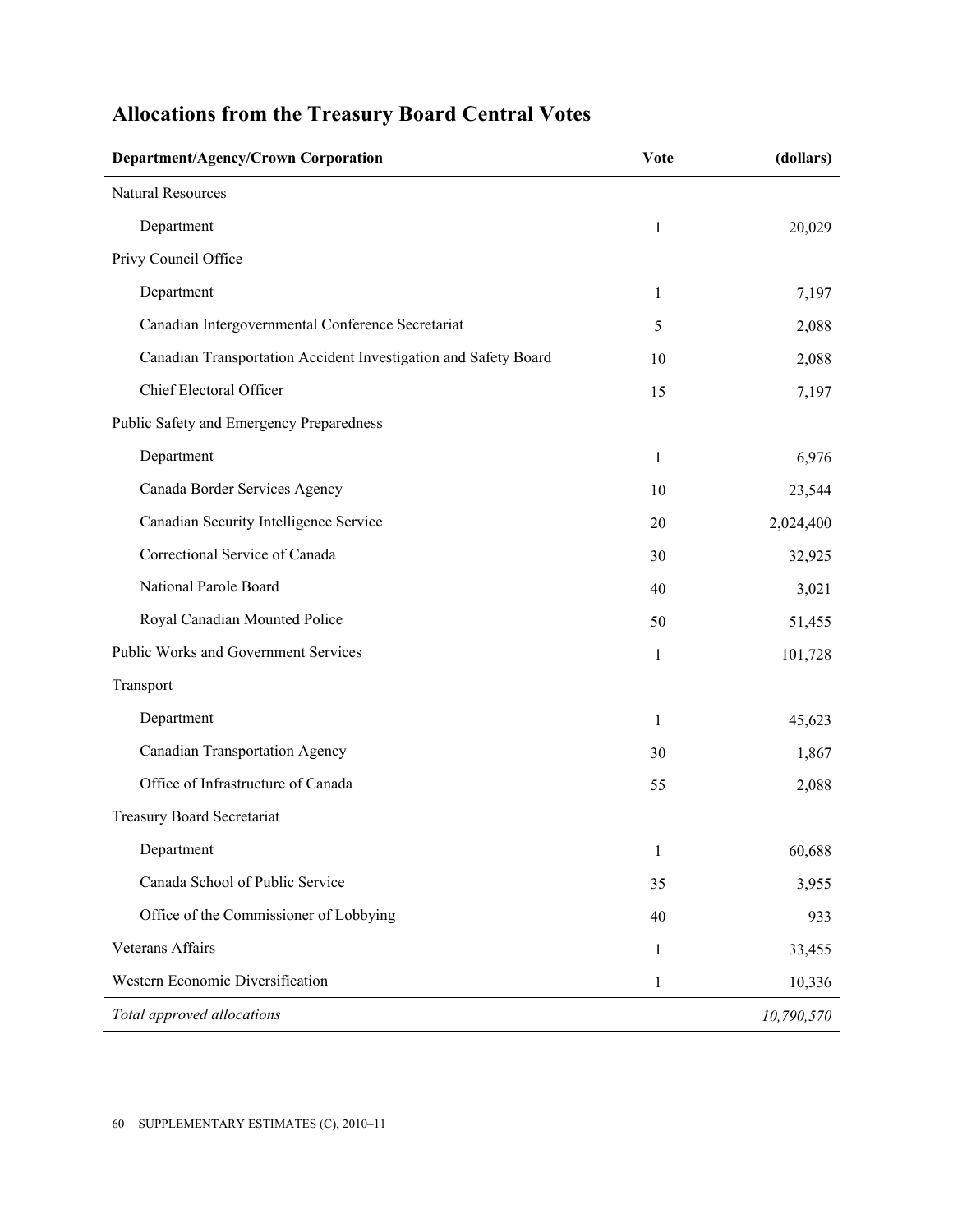#### **Vote 25 – Operating Budget Carry Forward**

Subject to the approval of the Treasury Board, this Vote supplements other appropriations by authorizing a carry forward of unused funds from the previous fiscal year up to a maximum of five per cent of departments' and agencies' Main Estimates operating budget from that previous fiscal year. Departments and agencies are not required to reimburse funding allocated from Vote 25.

No allocations have been made from TB Vote 25.

#### **Vote 30 – Paylist Requirements \$351,312,348**

Subject to the approval of the Treasury Board, this supplements other appropriations by providing the government with funding to meet legal requirements of the employer such as parental and maternity leave, entitlements upon cessation of service or employment and adjustments made to terms and conditions of service or employment in the public service. Departments and agencies may access this throughout the fiscal year.

| Department/Agency/Crown Corporation                         | <b>Vote</b>  | (dollars)  |
|-------------------------------------------------------------|--------------|------------|
| Agriculture and Agri-Food                                   |              |            |
| Department                                                  | $\mathbf{1}$ | 8,629,383  |
| Canadian Dairy Commission                                   | 25           | 87,029     |
| Canadian Food Inspection Agency                             | 30           | 9,689,456  |
| <b>Canadian Grain Commission</b>                            | 40           | 169,108    |
| Atlantic Canada Opportunities Agency                        |              |            |
| Department                                                  | $\mathbf{1}$ | 1,153,978  |
| Canada Revenue Agency                                       | $\mathbf{1}$ | 43,767,546 |
| Canadian Heritage                                           |              |            |
| Department                                                  | 1            | 3,318,186  |
| Canadian Museum for Human Rights                            | 35           | 45,977     |
| Canadian Museum of Civilization                             | 40           | 45,868     |
| Canadian Museum of Nature                                   | 45           | 127,081    |
| Canadian Radio-television and Telecommunications Commission | 50           | 904,176    |
| Library and Archives of Canada                              | 55           | 1,188,894  |
| National Film Board                                         | 75           | 802,643    |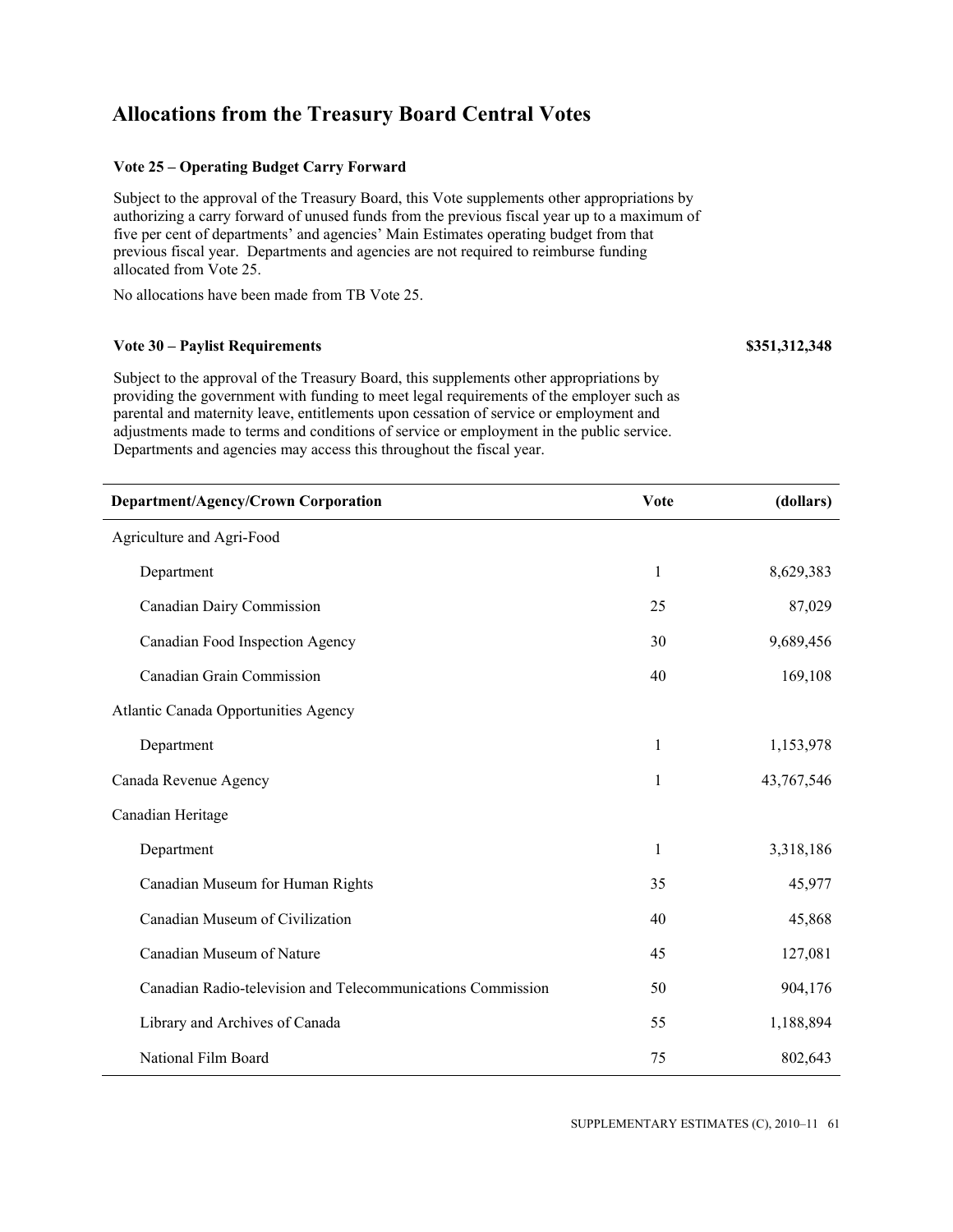| Department/Agency/Crown Corporation                             | <b>Vote</b>  | (dollars)  |
|-----------------------------------------------------------------|--------------|------------|
| National Museum of Science and Technology                       | 90           | 48,512     |
| Office of the Co-ordinator, Status of Women                     | 95           | 171,677    |
| Public Service Commission                                       | 105          | 1,957,498  |
| Public Service Labour Relations Board                           | 110          | 109,160    |
| Public Service Staffing Tribunal                                | 115          | 51,382     |
| Citizenship and Immigration                                     |              |            |
| Department                                                      | $\mathbf{1}$ | 5,561,248  |
| Immigration and Refugee Board                                   | 10           | 655,583    |
| Economic Development Agency of Canada for the Regions of Québec | 1            | 627,956    |
| Environment                                                     |              |            |
| Department                                                      | $\mathbf{1}$ | 9,920,251  |
| Parks Canada Agency                                             | 25           | 5,661,126  |
| Finance                                                         |              |            |
| Department                                                      | 1            | 1,330,277  |
| Financial Transactions and Reports Analysis Centre of Canada    | 25           | 409,247    |
| Fisheries and Oceans                                            |              |            |
| Department                                                      | 1            | 13,095,433 |
| Department                                                      | 5            | 166        |
| Foreign Affairs and International Trade                         |              |            |
| Department                                                      | $\mathbf{1}$ | 12,460,226 |
| Canadian International Development Agency                       | 20           | 2,802,916  |
| <b>International Joint Commission</b>                           | 40           | 4,698      |
| Governor General                                                | $\mathbf{1}$ | 178,876    |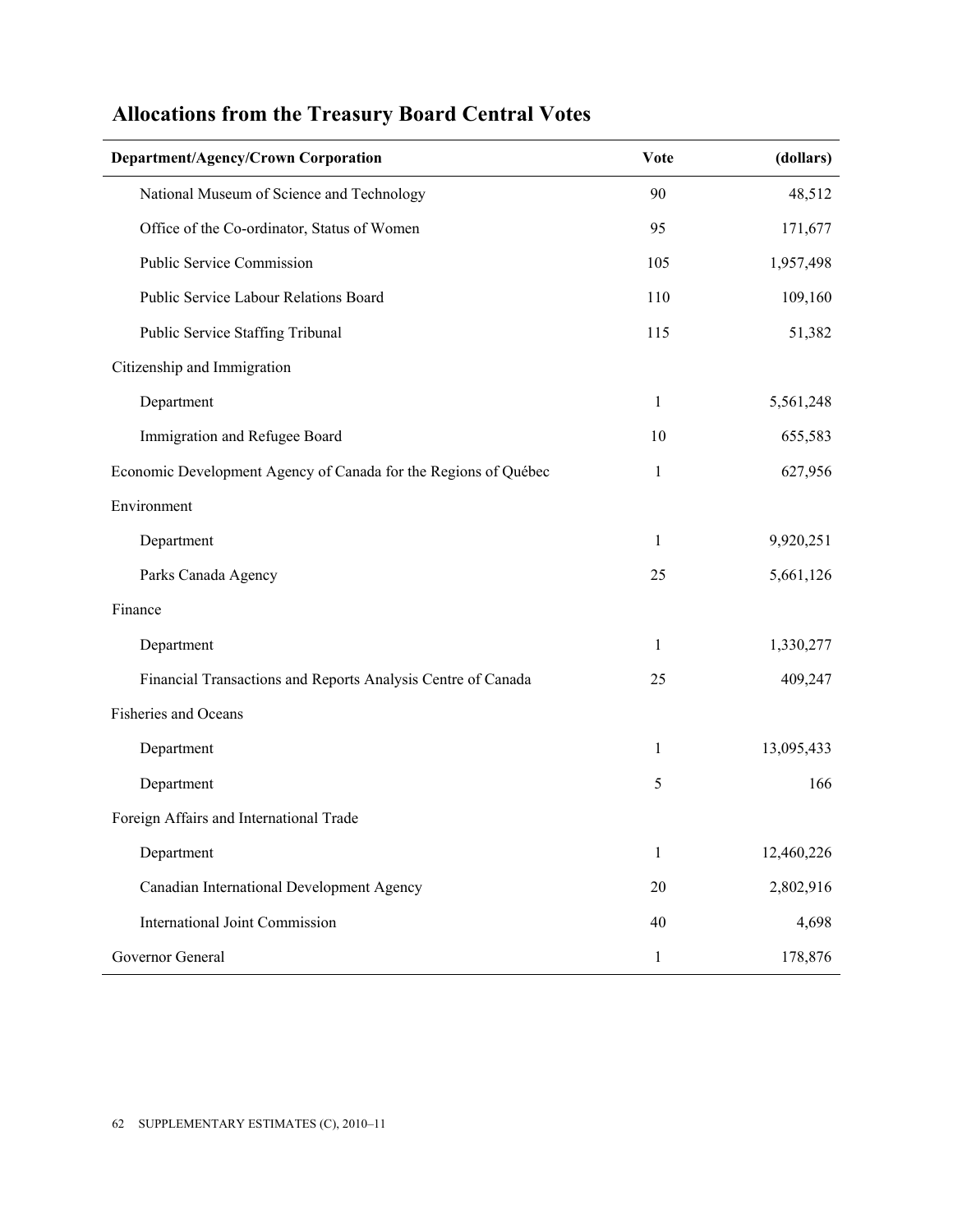| Department/Agency/Crown Corporation                                 | <b>Vote</b>  | (dollars)  |
|---------------------------------------------------------------------|--------------|------------|
| Health                                                              |              |            |
| Department                                                          | $\mathbf{1}$ | 14,605,275 |
| Assisted Human Reproduction Agency of Canada                        | 15           | 13,554     |
| Canadian Institutes of Health Research                              | 20           | 769,049    |
| Hazardous Materials Information Review Commission                   | 30           | 124,260    |
| Public Health Agency of Canada                                      | 40           | 3,652,320  |
| Human Resources and Skills Development                              |              |            |
| Department                                                          | 1            | 9,512,163  |
| Canada Industrial Relations Board                                   | 10           | 172,638    |
| Canadian Centre for Occupational Health and Safety                  | 25           | 162,181    |
| Indian Affairs and Northern Development                             |              |            |
| Department                                                          | 1            | 6,872,943  |
| Office of the Federal Interlocutor for Métis and Non-Status Indians | 20           | 160,690    |
| Industry                                                            |              |            |
| Department                                                          | 1            | 7,675,726  |
| Canadian Space Agency                                               | 25           | 767,655    |
| National Research Council of Canada                                 | 60           | 8,162,855  |
| Natural Sciences and Engineering Research Council                   | 75           | 395,124    |
| Social Sciences and Humanities Research Council                     | 90           | 512,942    |
| Standards Council of Canada                                         | 100          | 634,212    |
| <b>Statistics Canada</b>                                            | 105          | 8,981,239  |
| Justice                                                             |              |            |
| Department                                                          | 1            | 9,413,976  |
| Canadian Human Rights Commission                                    | 10           | 375,206    |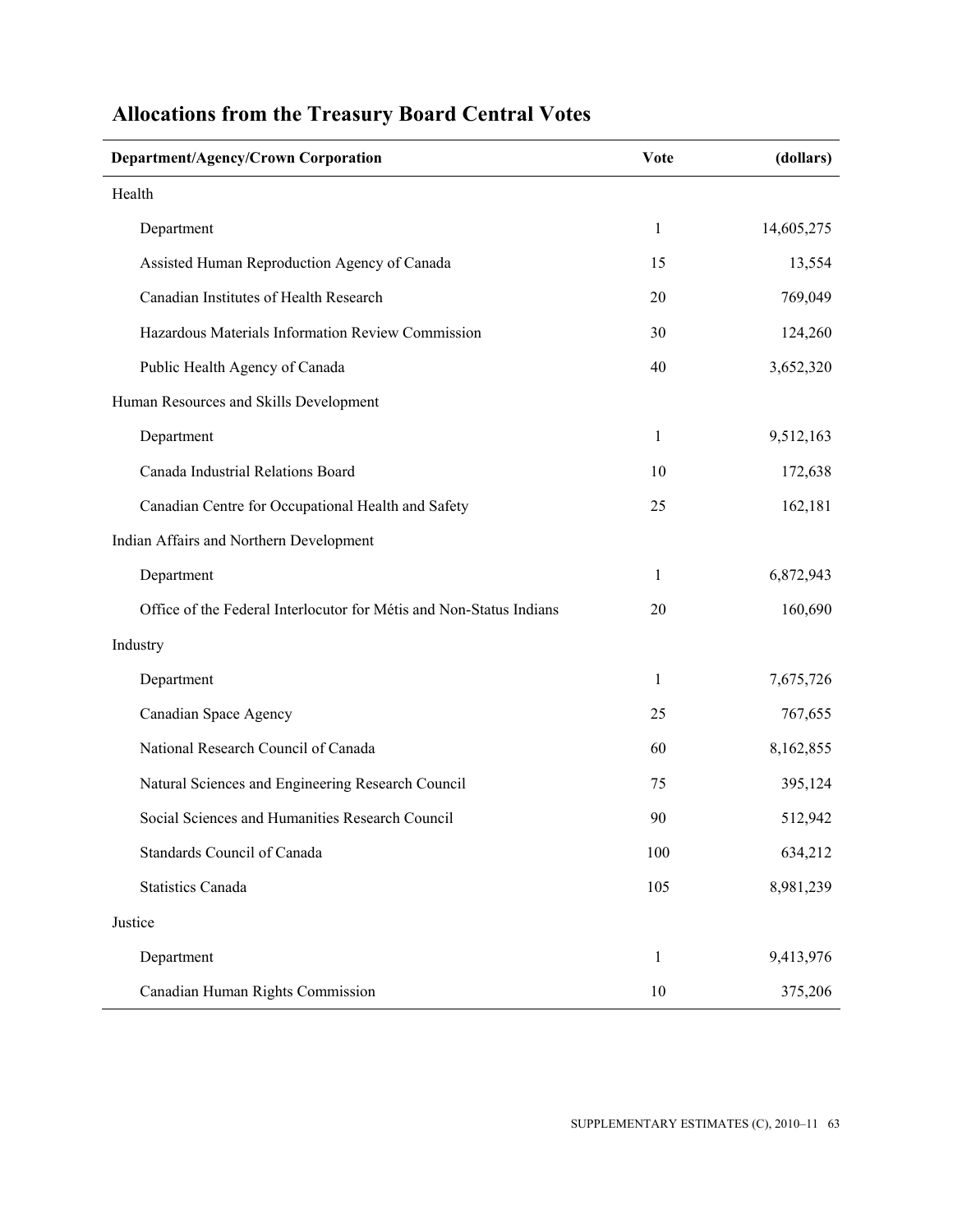| Department/Agency/Crown Corporation                                   | Vote         | (dollars)  |
|-----------------------------------------------------------------------|--------------|------------|
| Canadian Human Rights Tribunal                                        | 15           | 111,155    |
| <b>Commissioner for Federal Judicial Affairs</b>                      | 20           | 56,997     |
| Commissioner for Federal Judicial Affairs - Canadian Judicial Council | 25           | 16,540     |
| <b>Courts Administration Service</b>                                  | 30           | 747,313    |
| Offices of the Information and Privacy Commissioners of Canada        | 40           | 52,733     |
| Offices of the Information and Privacy Commissioners of Canada        | 45           | 286,417    |
| Supreme Court of Canada                                               | 50           | 404,521    |
| National Defence                                                      |              |            |
| Department                                                            | $\mathbf{1}$ | 24,795,653 |
| Canadian Forces Grievance Board                                       | 15           | 40,558     |
| Military Police Complaints Commission                                 | 20           | 61,035     |
| Office of the Communications Security Establishment Commissioner      | 25           | 82,944     |
| Natural Resources                                                     |              |            |
| Department                                                            | 1            | 6,766,544  |
| Canadian Nuclear Safety Commission                                    | 20           | 353,072    |
| Privy Council                                                         |              |            |
| Department                                                            | 1            | 1,633,309  |
| Canadian Intergovernmental Conference Secretariat                     | 5            | 34,274     |
| Canadian Transportation Accident Investigation and Safety Board       | 10           | 235,020    |
| Chief Electoral Officer                                               | 15           | 226,050    |
| Office of the Commissioner of Official Languages                      | 20           | 399,244    |
| Public Safety And Emergency Preparedness                              |              |            |
| Department                                                            | $\mathbf{1}$ | 1,895,926  |
| Canada Border Services Agency                                         | 10           | 16,981,679 |
| Correctional Service                                                  | 30           | 21,891,668 |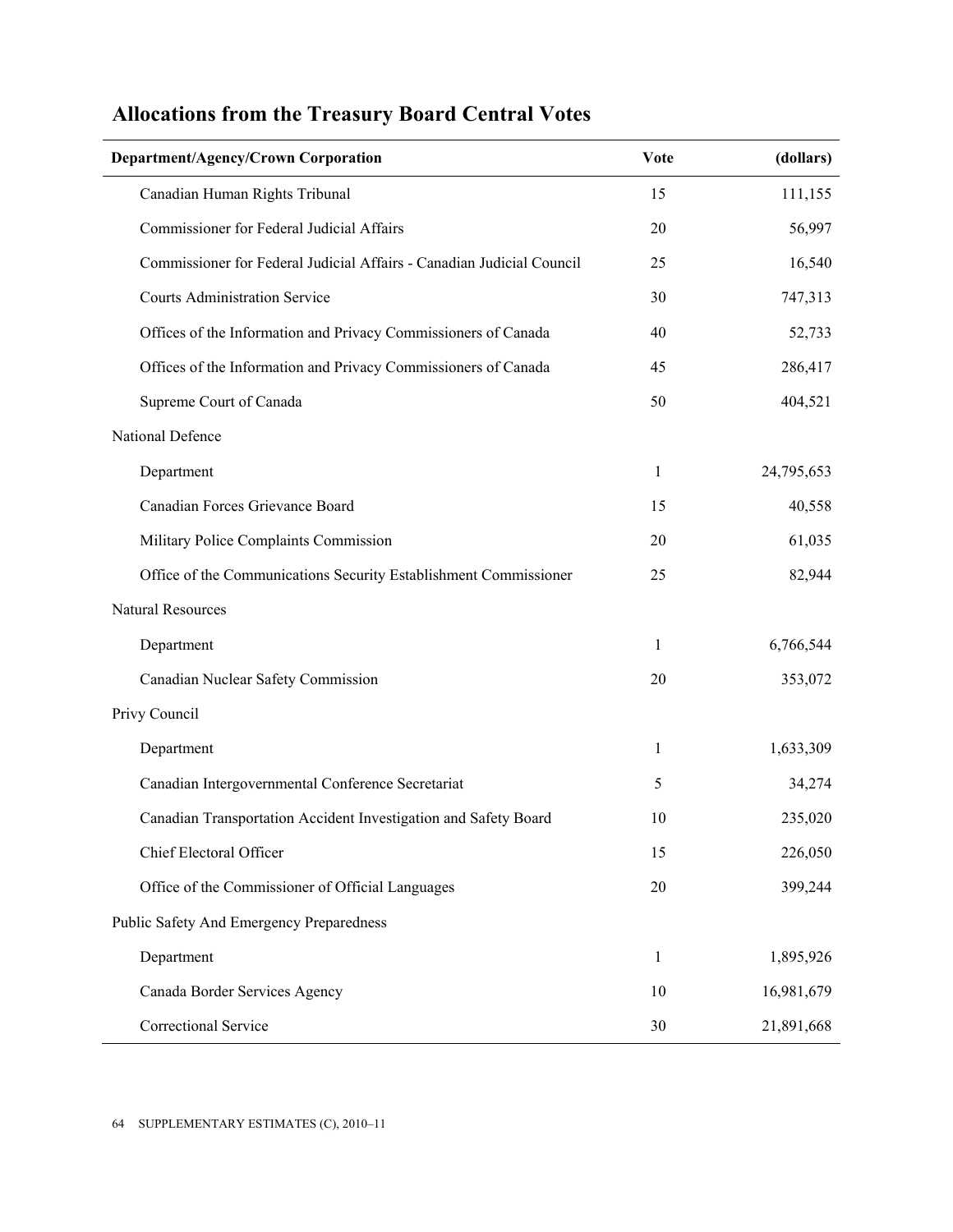| Department/Agency/Crown Corporation                        | Vote         | (dollars)   |
|------------------------------------------------------------|--------------|-------------|
| National Parole Board                                      | 40           | 819,743     |
| Office of the Correctional Investigator                    | 45           | 37,007      |
| Royal Canadian Mounted Police                              | 50           | 40,496,343  |
| Royal Canadian Mounted Police Public Complaints Commission | 70           | 10,157      |
| <b>Public Works and Government Services</b>                | $\mathbf{1}$ | 13,743,372  |
| Transport                                                  |              |             |
| Department                                                 | 1            | 7,855,105   |
| <b>Canadian Transportation Agency</b>                      | 30           | 459,711     |
| National Capital Commission                                | 45           | 756,437     |
| Office of Infrastructure of Canada                         | 55           | 534,665     |
| <b>Treasury Board</b>                                      |              |             |
| Secretariat                                                | $\mathbf{1}$ | 4,780,695   |
| Canada School of Public Service                            | 35           | 1,081,309   |
| Office of the Commissioner of Lobbying                     | 40           | 16,203      |
| Office of the Public Sector Integrity Commissioner         | 45           | 13,309      |
| <b>Veterans Affairs</b>                                    |              |             |
| Department                                                 | 1            | 4,715,481   |
| Veterans Review and Appeal Board                           | 10           | 80,244      |
| Western Economic Diversification                           | $\,1$        | 900,350     |
| Total approved allocations                                 |              | 351,312,348 |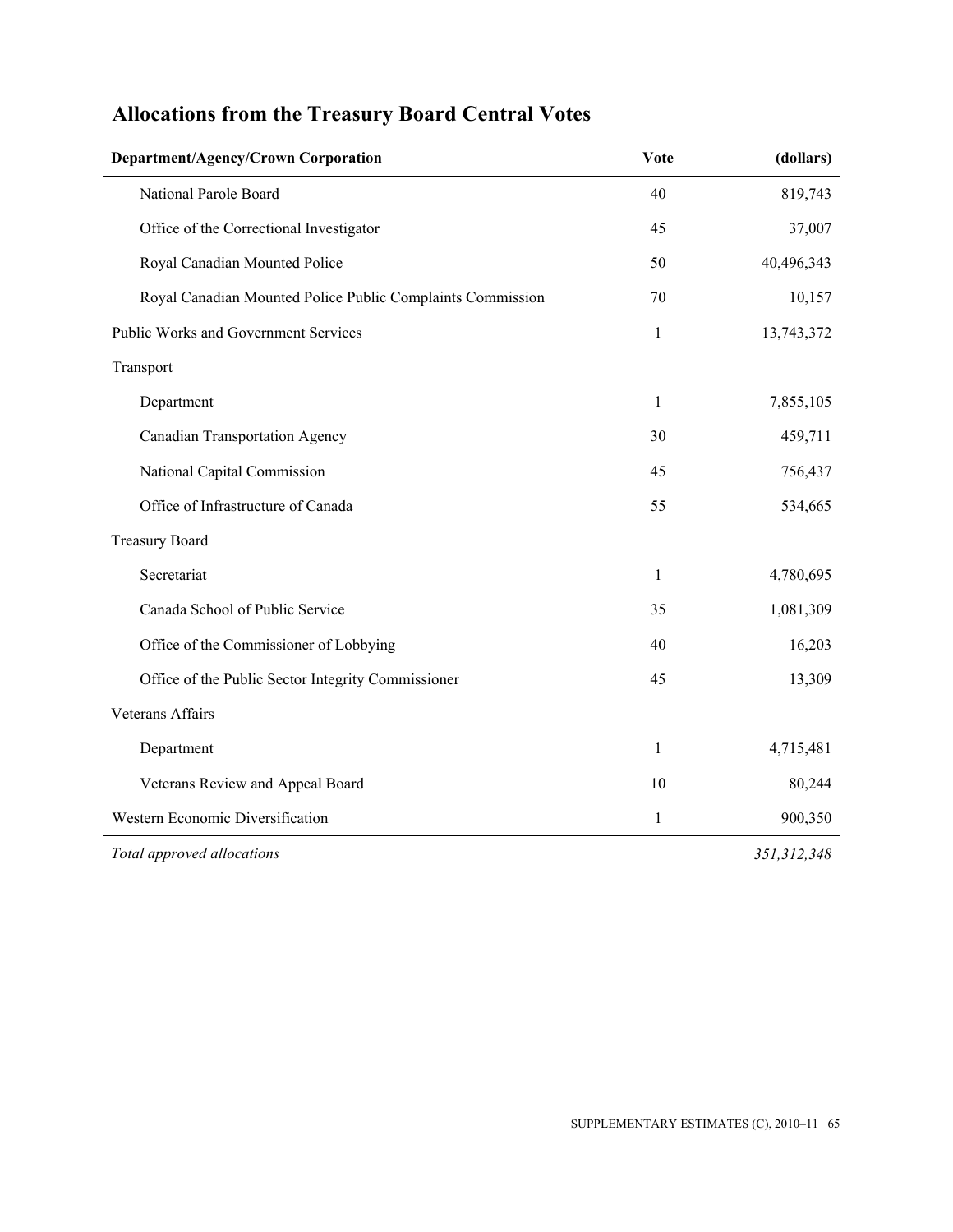### **Horizontal Items included in these Supplementary Estimates**

Department, Agency or Crown Corporation \$000s

#### **Implementation of Harmonized Sales Tax for Ontario and British Columbia and the Affordable Living Tax Credit for Nova Scotia**

*This funding will support the administration of the Harmonized Sales Tax (HST) and associated tax credits in Ontario and British Columbia as well as the collection of the tax related to non-commercial importations that are destined for those provinces. The administration of the Affordable Living Tax Credit, announced in 2010 as part of the modification to Nova Scotia's existing HST regime, will also be supported.*

| Canada Border Services Agency | 4.710  |
|-------------------------------|--------|
| Canada Revenue Agency         | 57,789 |
| <b>Statistics Canada</b>      | 775    |
| Total                         | 63.274 |

#### **Funding to support the Centres of Excellence for Commercialization and Research**

*The Centres of Excellence for Commercialization and Research Program's goal is to fund internationally recognized centres of commercialization and research expertise in four priority areas: environmental science and technologies; natural resources and energy; health and related life sciences and technologies; and, information and communications technologies. Funds from these Supplementary Estimates will be used to make grant payments to the successful Centres selected in the third competition under this program.*

| Canadian Institutes of Health Research            | 9.760  |
|---------------------------------------------------|--------|
| Natural Sciences and Engineering Research Council | 17.407 |
| Social Sciences and Humanities Research Council   | 2.647  |
| Total                                             | 29.814 |

#### **Funding for incremental costs relating to the mass migrant arrival of the MV Sun Sea**

*This funding will be used to offset expenses incurred to intercept and secure the MV Sun Sea and to process the migrants on board in accordance with Canada's domestic and international obligations.*

| Canada Border Services Agency | 22,008 |
|-------------------------------|--------|
| Immigration and Refugee Board | 908    |
| Royal Canadian Mounted Police | 2.182  |
| Total                         | 25,098 |

#### **Funding to combat human smuggling**

*This funding will provide dedicated resources to the investigation and disruption of human smuggling networks. Supported measures include an increase in the number of Migration Integrity Officers and International Liaison Officers in Southeast Asia and the creation of the Office of the Special Advisor for Human Smuggling and Illegal Migration.*

| Canada Border Services Agency           | 1,508 |
|-----------------------------------------|-------|
| Foreign Affairs and International Trade | 695   |
| National Defence                        | 422   |
| Privy Council                           | 756   |
| Royal Canadian Mounted Police           | 3.022 |
| Total                                   | 6.403 |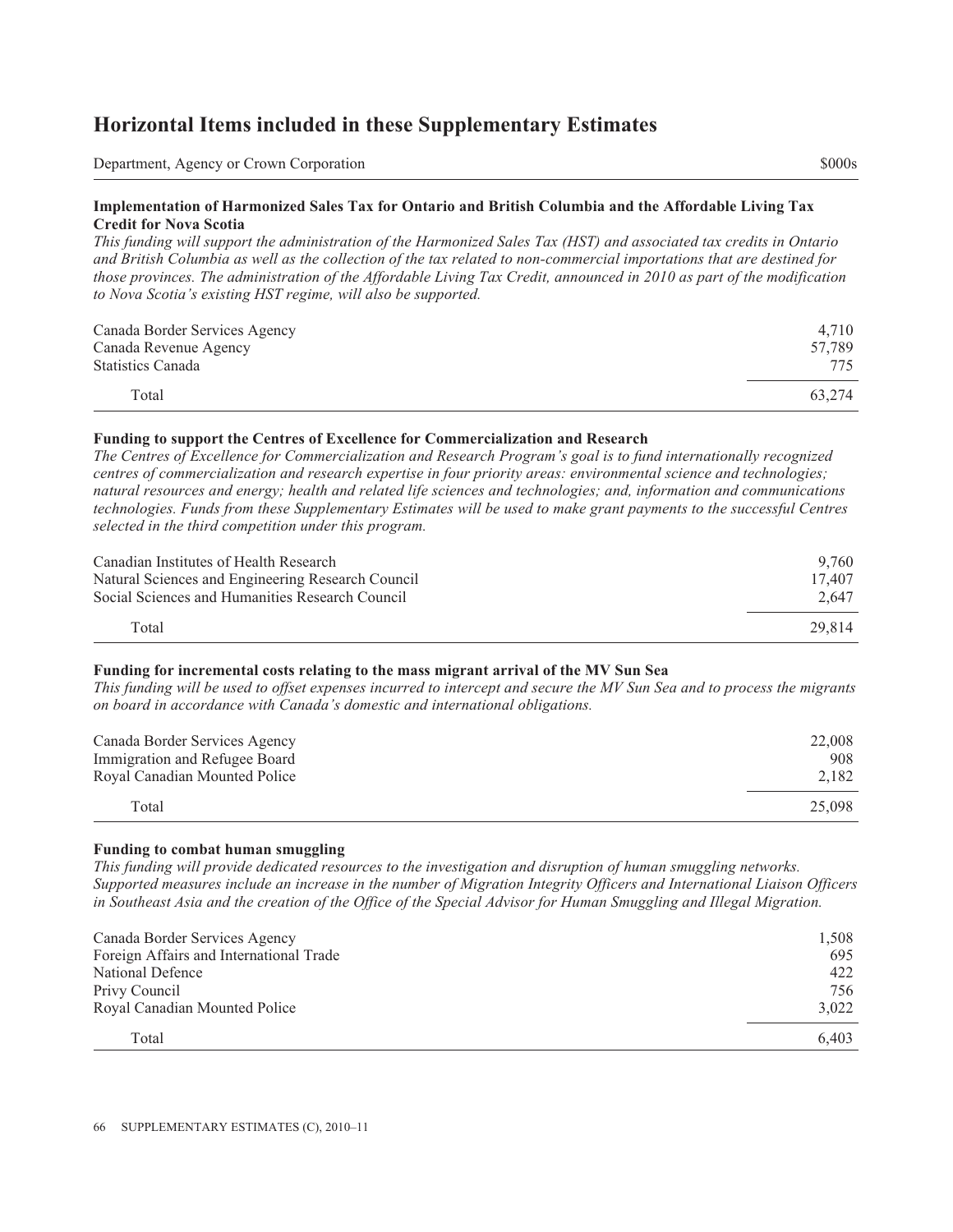### **Horizontal Items included in these Supplementary Estimates**

Department, Agency or Crown Corporation \$000s

### **Funding to improve financial systems and to support financial decision-making in the Government of Canada**

*This funding will be used to undertake a variety of studies and projects under the Financial Interoperability and Stewardship Initiative including the development and implementation of standardized financial management business systems and processes, common enterprise data as well as interoperability tools and techniques.*

| <b>GRAND TOTAL</b>                                                               | 130,536        |
|----------------------------------------------------------------------------------|----------------|
| Total                                                                            | 5.947          |
| <b>Public Works and Government Services</b><br><b>Treasury Board Secretariat</b> | 3.912<br>2.035 |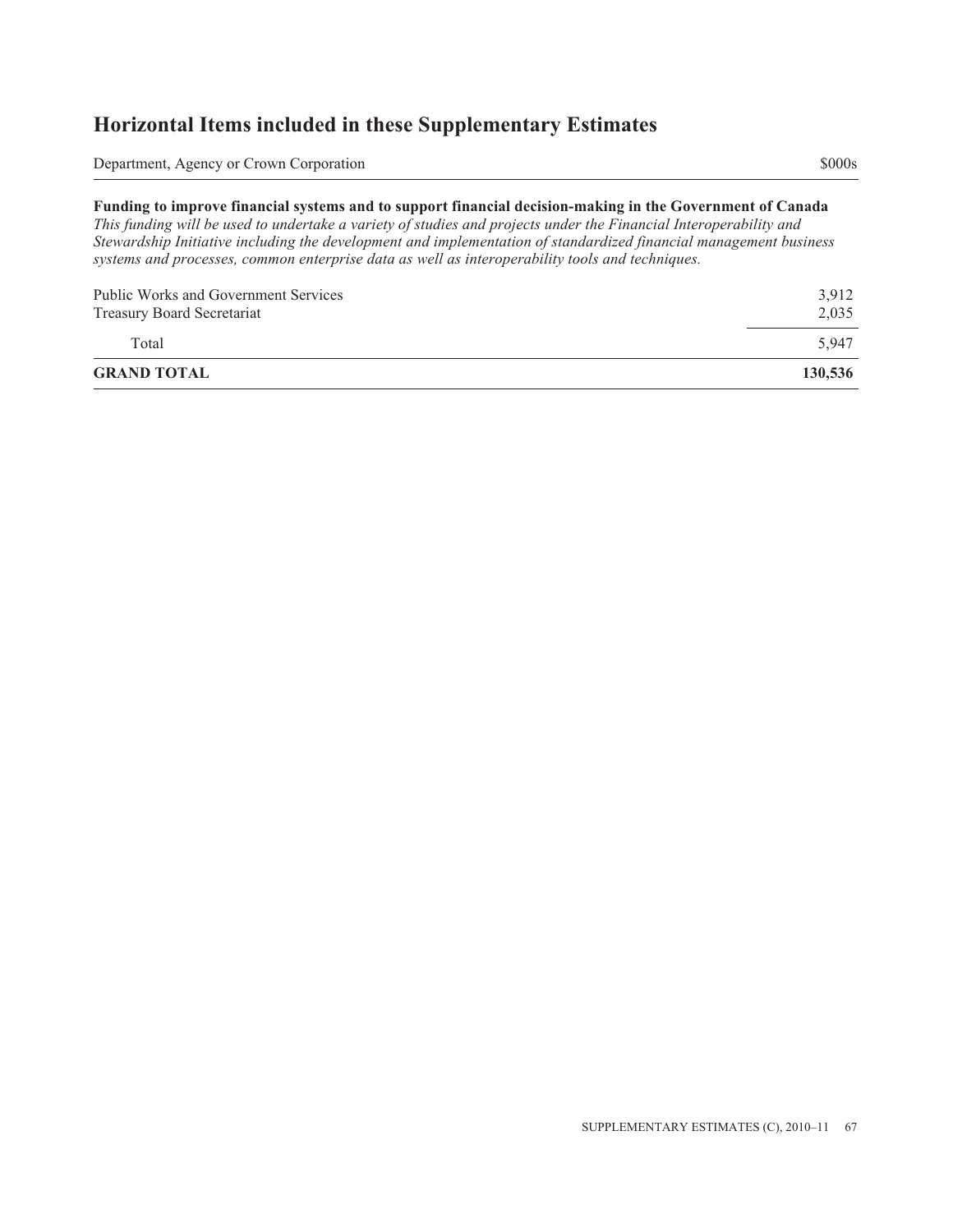Organizations routinely request the authority to transfer monies between organizations for various purposes. This table provides a summary of these transactions. Positive amounts reflect organizations that are receiving funds, while negative amounts reflect organizations that are providing funds.

| Department/Agency/Crown Corporation | 'ote | Vollars |
|-------------------------------------|------|---------|
|                                     |      |         |

#### **Adjustment to funding previously provided for departmental staff located at missions abroad**

| Canadian International Development<br>Agency | Vote 25 (Grants and contributions) | 4,200,000   |
|----------------------------------------------|------------------------------------|-------------|
| Foreign Affairs and International Trade      | Vote 1 (Operating expenditures)    | (4,200,000) |

#### **Adjustment to the budget for the Office of the Minister of State**

| Federal Economic Development Agency<br>for Southern Ontario | Vote 50 (Operating expenditures) | 125,320   |
|-------------------------------------------------------------|----------------------------------|-----------|
| Industry                                                    | Vote 1 (Operating expenditures)  | (125,320) |

#### **For emerging developing country priorities as part of Canada's climate change financing**

| Canadian International Development<br>Agency | Vote 25 (Grants and contributions) | 4,000,000   |
|----------------------------------------------|------------------------------------|-------------|
| Environment                                  | Vote 10 (Grants and contributions) | (4,000,000) |

#### **For First Nations community policing services**

| Royal Canadian Mounted Police            | Vote 50 (Operating expenditures)  | 5,000,000   |
|------------------------------------------|-----------------------------------|-------------|
| Public Safety and Emergency Preparedness | Vote 5 (Grants and contributions) | (5,000,000) |

#### **For foreign service allowances**

| Foreign Affairs and International Trade      | Vote 1 (Operating expenditures)    | 277,861    |
|----------------------------------------------|------------------------------------|------------|
| Canadian International Development<br>Agency | Vote 25 (Grants and contributions) | (277, 861) |

#### **For public security related to the Chemical, Biological, Radiological and Nuclear Research and Technology Initiative**

| Royal Canadian Mounted Police       | Vote 55 (Capital expenditures) | 147,000    |
|-------------------------------------|--------------------------------|------------|
| Natural Resources                   | Vote 5 (Capital expenditures)  | 70,000     |
| National Research Council of Canada | Vote 65 (Capital expenditures) | 45,500     |
| Health                              | Vote 5 (Capital expenditures)  | 40,000     |
| National Defence                    | Vote 5 (Capital expenditures)  | (302, 500) |

68 SUPPLEMENTARY ESTIMATES (C), 2010–11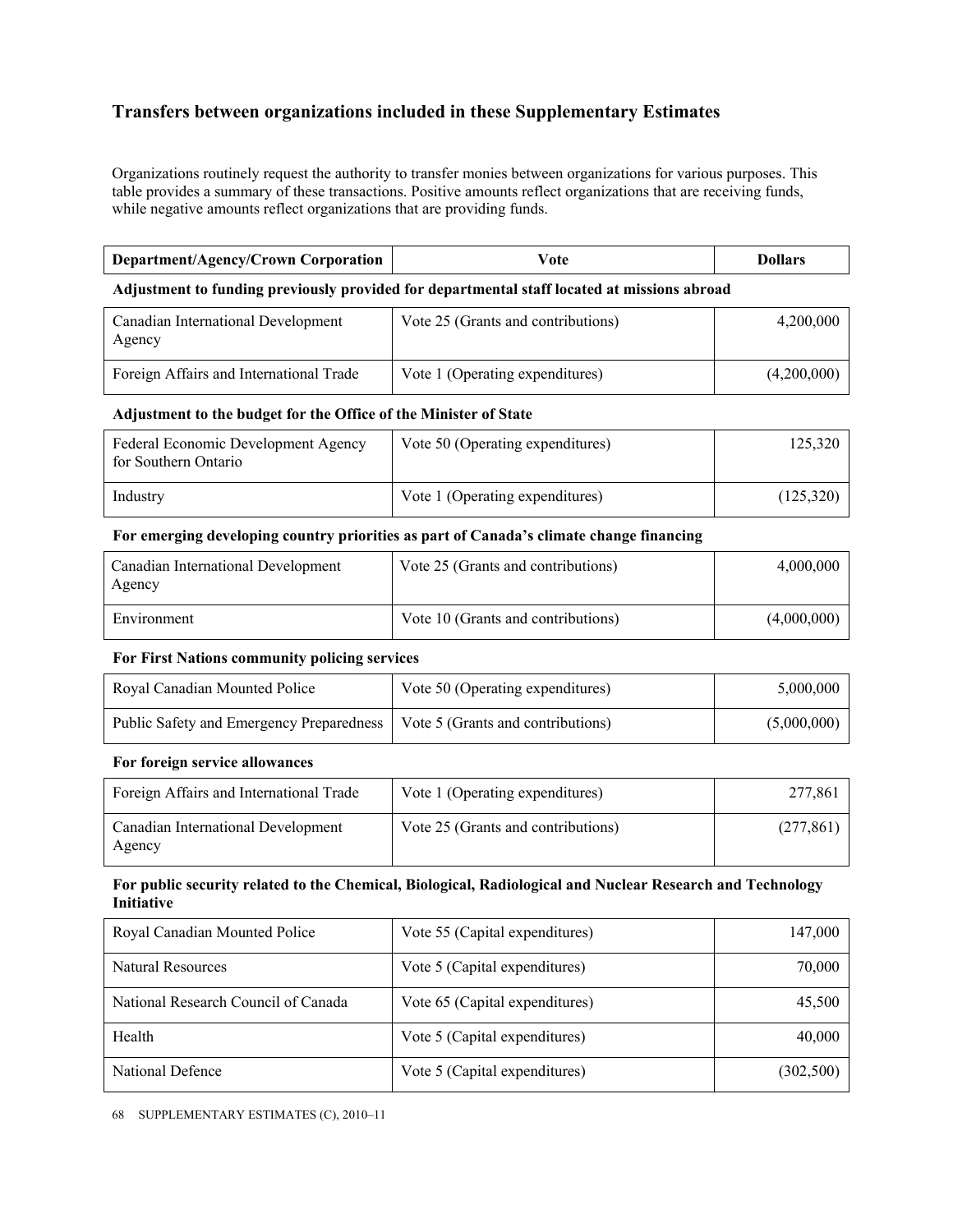| Department/Agency/Crown Corporation | v ote | Dollars |
|-------------------------------------|-------|---------|
|-------------------------------------|-------|---------|

#### **For reimbursement of accommodation costs related to lease-purchase agreement for the new headquarters facility located in Ottawa, Ontario**

| Royal Canadian Mounted Police               | Vote 50 (Operating expenditures)                    | 2,671,000   |
|---------------------------------------------|-----------------------------------------------------|-------------|
| <b>Public Works and Government Services</b> | Vote 1 (Operating expenditures and<br>contribution) | (2,671,000) |

#### **For research, development and demonstration investments into non-reactor-based medical isotope technologies**

| National Research Council of Canada | Vote 60 (Operating expenditures) | 181,300   |
|-------------------------------------|----------------------------------|-----------|
|                                     | Vote 65 (Capital expenditures)   | 168,700   |
| <b>Natural Resources</b>            | Vote 1 (Operating expenditures)  | (350,000) |

### **For research on HIV and AIDS co-infections and other co-morbidities**

| Canadian Institutes of Health Research | Vote 25 (Grants)                   | 800,000   |
|----------------------------------------|------------------------------------|-----------|
| Public Health Agency of Canada         | Vote 50 (Grants and contributions) | (800,000) |

#### **For the assessment, management and remediation of federal contaminated sites**

| <b>Natural Resources</b>            | Vote 1 (Operating expenditures)  | 2,000,000   |
|-------------------------------------|----------------------------------|-------------|
| Transport                           | Vote 1 (Operating expenditures)  | (2,000,000) |
| National Research Council of Canada | Vote 60 (Operating expenditures) | 250,000     |
| Royal Canadian Mounted Police       | Vote 50 (Operating expenditures) | (250,000)   |

#### **For the Canadian Maritime Domain Awareness Conference**

| National Defence | Vote 1 (Operating expenditures) | 40.000   |
|------------------|---------------------------------|----------|
| Transport        | Vote 1 (Operating expenditures) | (40,000) |

#### **For the Commercial Marine Examination Framework**

| Canada Border Services Agency | Vote 10 (Operating expenditures) | 25,000   |
|-------------------------------|----------------------------------|----------|
| Transport                     | Vote 1 (Operating expenditures)  | (25,000) |

#### **For the communications network**

| <b>Fisheries and Oceans</b> | Vote 1 (Operating expenditures) | 55,000   |
|-----------------------------|---------------------------------|----------|
| <b>Transport</b>            | Vote 1 (Operating expenditures) | (55,000) |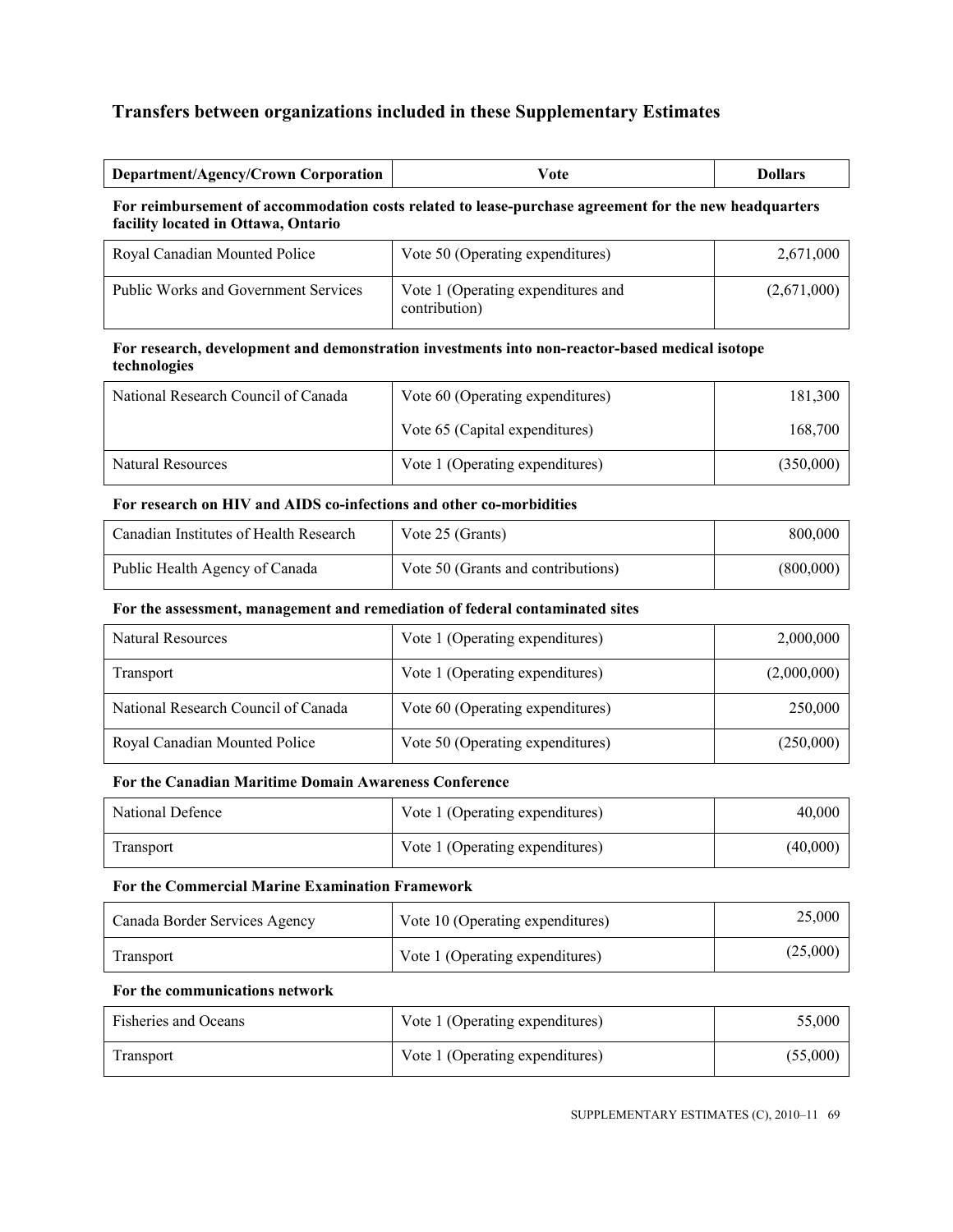| Department/Agency/Crown Corporation | V ote | Dollars |
|-------------------------------------|-------|---------|
|-------------------------------------|-------|---------|

#### **For the development of a traceability information sharing solution to enhance the ability of conducting rapid, accurate and efficient investigations on animal health incidents**

| Canadian Food Inspection Agency | Vote 30 (Operating expenditures and<br>contributions) | 891,928     |
|---------------------------------|-------------------------------------------------------|-------------|
|                                 | Vote 35 (Capital expenditures)                        | 5,057,815   |
| Agriculture and Agri-Food       | Vote 1 (Operating expenditures)                       | (5,949,743) |

#### **For the International Research Initiative on Adaptation to Climate Change**

| <b>International Development Research</b><br>Centre  | Vote 35 (Payments to the International<br>Development Research Centre) | 1,550,000  |
|------------------------------------------------------|------------------------------------------------------------------------|------------|
| Social Sciences and Humanities Research<br>Council   | Vote 90 (Operating expenditures)                                       | (25,926)   |
|                                                      | Vote 95 (Grants)                                                       | (324, 074) |
| Natural Sciences and Engineering<br>Research Council | Vote 75 (Operating expenditures)                                       | (37, 037)  |
|                                                      | Vote 80 (Grants)                                                       | (462,963)  |
| Canadian Institutes of Health Research               | Vote 25 (Grants)                                                       | (700,000)  |

#### **For the review of arctic safety and environmental offshore drilling requirements**

| National Energy Board | Vote 25 (Program expenditures)  | 1,000,000   |
|-----------------------|---------------------------------|-------------|
| Natural Resources     | Vote 1 (Operating expenditures) | (1,000,000) |

#### **For the Self-Governing Yukon First Nations Programs and Services Transfer Agreement on Health**

| Indian Affairs and Northern Development | Vote 10 (Grants and contributions) | 705,806    |
|-----------------------------------------|------------------------------------|------------|
| Health                                  | Vote 10 (Grants and contributions) | (705, 806) |

#### **In support of a contribution to Inuit Tapiriit Kanatami for legal costs concerning the European Union's seal product import ban**

| Indian Affairs and Northern Development | Vote 10 (Grants and contributions) | 20,000   |
|-----------------------------------------|------------------------------------|----------|
| <b>Fisheries and Oceans</b>             | Vote 1 (Operating expenditures)    | (20,000) |

#### **In support of the Minister's responsibilities for regional representation of Manitoba**

| Public Safety and Emergency Preparedness   Vote 1 (Operating expenditures) |                                 | 280,000   |
|----------------------------------------------------------------------------|---------------------------------|-----------|
| Foreign Affairs and International Trade                                    | Vote 1 (Operating expenditures) | (280,000) |

70 SUPPLEMENTARY ESTIMATES (C), 2010–11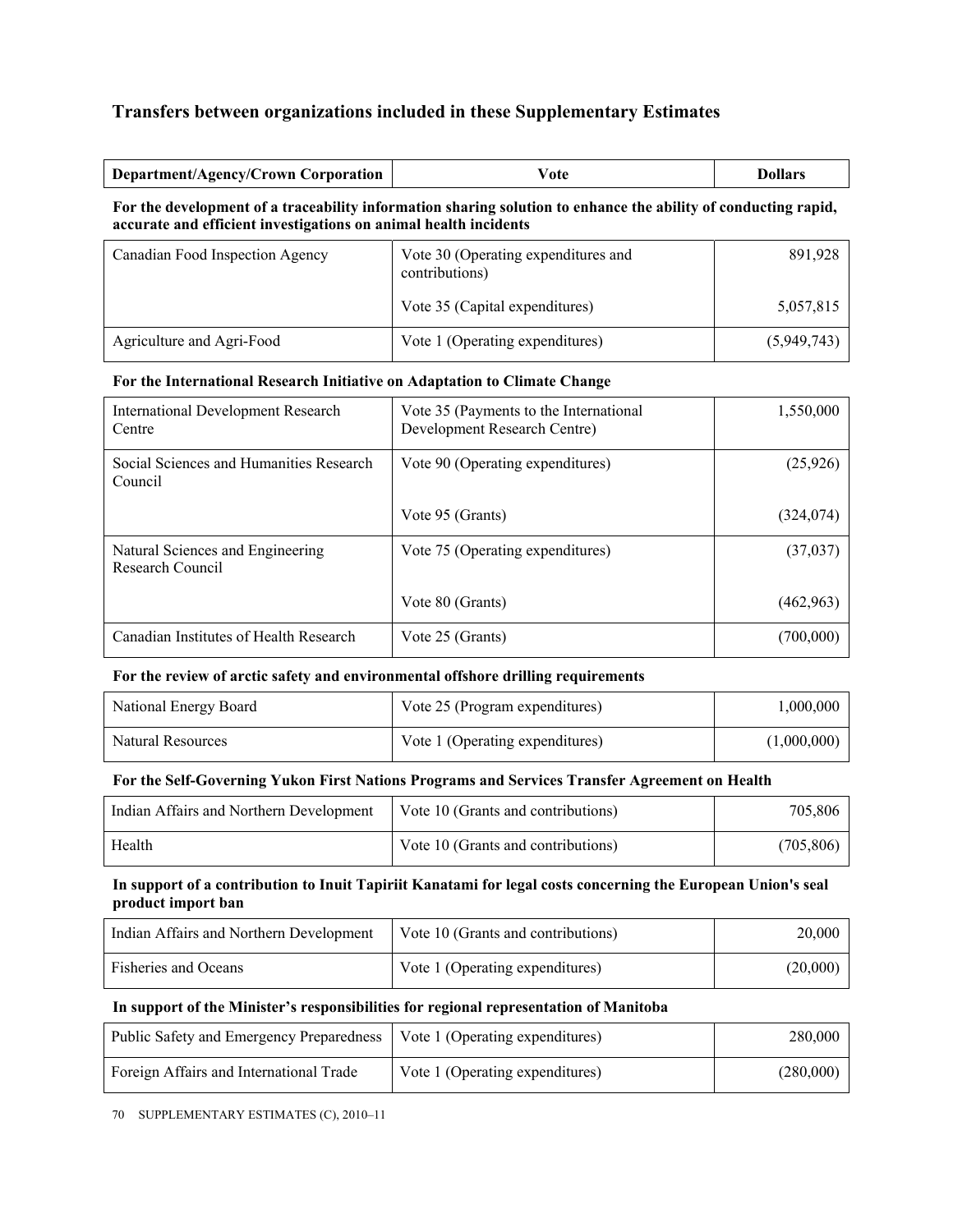| Department/Agency/Crown Corporation | ⁄ ote | Dollars |
|-------------------------------------|-------|---------|
|-------------------------------------|-------|---------|

#### **Return of unused funds for investments in search and rescue coordination initiatives across Canada**

| National Defence | Vote 1 (Operating expenditures) | 60,830    |
|------------------|---------------------------------|-----------|
| Environment      | Vote 1 (Operating expenditures) | (60, 830) |

#### **Return of unused funds for public security initiatives related to Marine Security Operation Centres**

| National Defence | Vote 1 (Operating expenditures) | 442,800   |
|------------------|---------------------------------|-----------|
| Transport        | Vote 1 (Operating expenditures) | (442,800) |

#### **Return of unused funds for public security related to the Chemical, Biological, Radiological and Nuclear Research and Technology Initiative**

| National Defence | Vote 5 (Capital expenditures) | 136,692   |
|------------------|-------------------------------|-----------|
| Environment      | Vote 5 (Capital expenditures) | (136,692) |

#### **Return of unused funds to assist in the organization and delivery of the 2009 Halifax International Security Forum**

| National Defence                   | Vote 1 (Operating expenditures)   | 327,685   |
|------------------------------------|-----------------------------------|-----------|
| Atlantic Canada Opportunity Agency | Vote 5 (Grants and contributions) | (327,685) |

#### **To assist in the organization and delivery of the 2010 Halifax International Security Forum**

| Atlantic Canada Opportunities Agency | Vote 5 (Grants and contributions) | 1,000,000   |
|--------------------------------------|-----------------------------------|-------------|
| National Defence                     | Vote 1 (Operating expenditures)   | (1,000,000) |

#### **To establish a research chair for the treatment and/or care of autism**

| Canadian Institutes of Health Research | Vote 25 (Grants)                   | 200.000   |
|----------------------------------------|------------------------------------|-----------|
| Health                                 | Vote 10 (Grants and contributions) | (200,000) |

#### **To finalize integration of the NAFTA Secretariat, Canadian Section within the Department of Foreign Affairs and International Trade**

| Foreign Affairs and International Trade | Vote 1 (Operating expenditures) | 11.172    |
|-----------------------------------------|---------------------------------|-----------|
| NAFTA Secretariat, Canadian Section     | Vote 45 (Program expenditures)  | (11, 172) |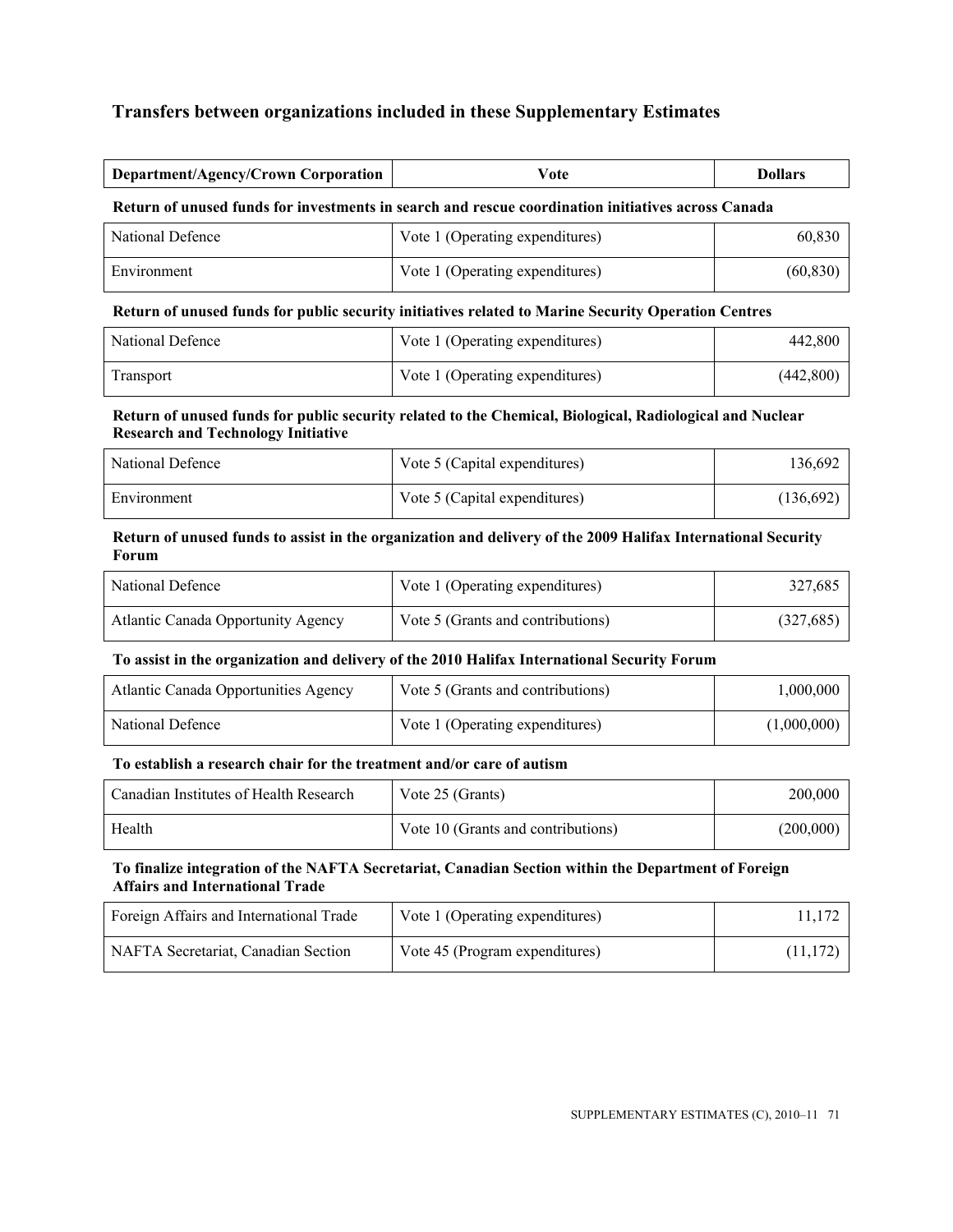| Department/Agency/Crown Corporation | `nt | <b>Dollars</b> |
|-------------------------------------|-----|----------------|
|                                     |     |                |

#### **To fund gender-based statistical research and the publication of "Women in Canada"**

| Office of the Co-ordinator, Status of<br>Women                     | Vote 95 (Operating expenditures) | 35,000   |
|--------------------------------------------------------------------|----------------------------------|----------|
| Economic Development Agency of Canada<br>for the Regions of Quebec | Vote 1 (Operating expenditures)  | (10,000) |
| Health                                                             | Vote 1 (Operating expenditures)  | (25,000) |

#### **To negotiate import and export conditions with trading partners for food, plants and animals to support Canadian market access**

| Canadian Food Inspection Agency | Vote 30 (Operating expenditures and<br>contributions) | 200,000   |
|---------------------------------|-------------------------------------------------------|-----------|
| Agriculture and Agri-Food       | Vote 1 (Operating expenditures)                       | (200,000) |

#### **To support a pan-territorial workshop to establish mechanisms to develop a coordinated approach to violence prevention and intervention across the territories**

| Health                         | Vote 10 (Grants and contributions) | 100.000   |
|--------------------------------|------------------------------------|-----------|
| Public Health Agency of Canada | Vote 50 (Grants and contributions) | (100,000) |

#### **To support additional data collection related to the International Polar Year program research activities**

| Canadian Institutes of Health Research  | Vote 25 (Grants)                   | 10.000   |
|-----------------------------------------|------------------------------------|----------|
| Indian Affairs and Northern Development | Vote 10 (Grants and contributions) | (10,000) |

#### **To support Exchanges Canada for the purpose of funding a component of Historica-Dominion Institute's Encounters with Canada Program**

| Canadian Heritage           | Vote 5 (Grants and contributions) | 50,000   |
|-----------------------------|-----------------------------------|----------|
| Citizenship and Immigration | Vote 5 (Grants and contributions) | (50,000) |

#### **To support funding delivered to the Mental Health Commission of Canada and to develop a National Standard for Psychological Health and Safety in the Workplace**

| Human Resources and Skills Development | Vote 5 (Grants and contributions)  | 53,400   |
|----------------------------------------|------------------------------------|----------|
| Health                                 | Vote 10 (Grants and contributions) | (26,700) |
| Public Health Agency of Canada         | Vote 50 (Grants and contributions) | (26,700) |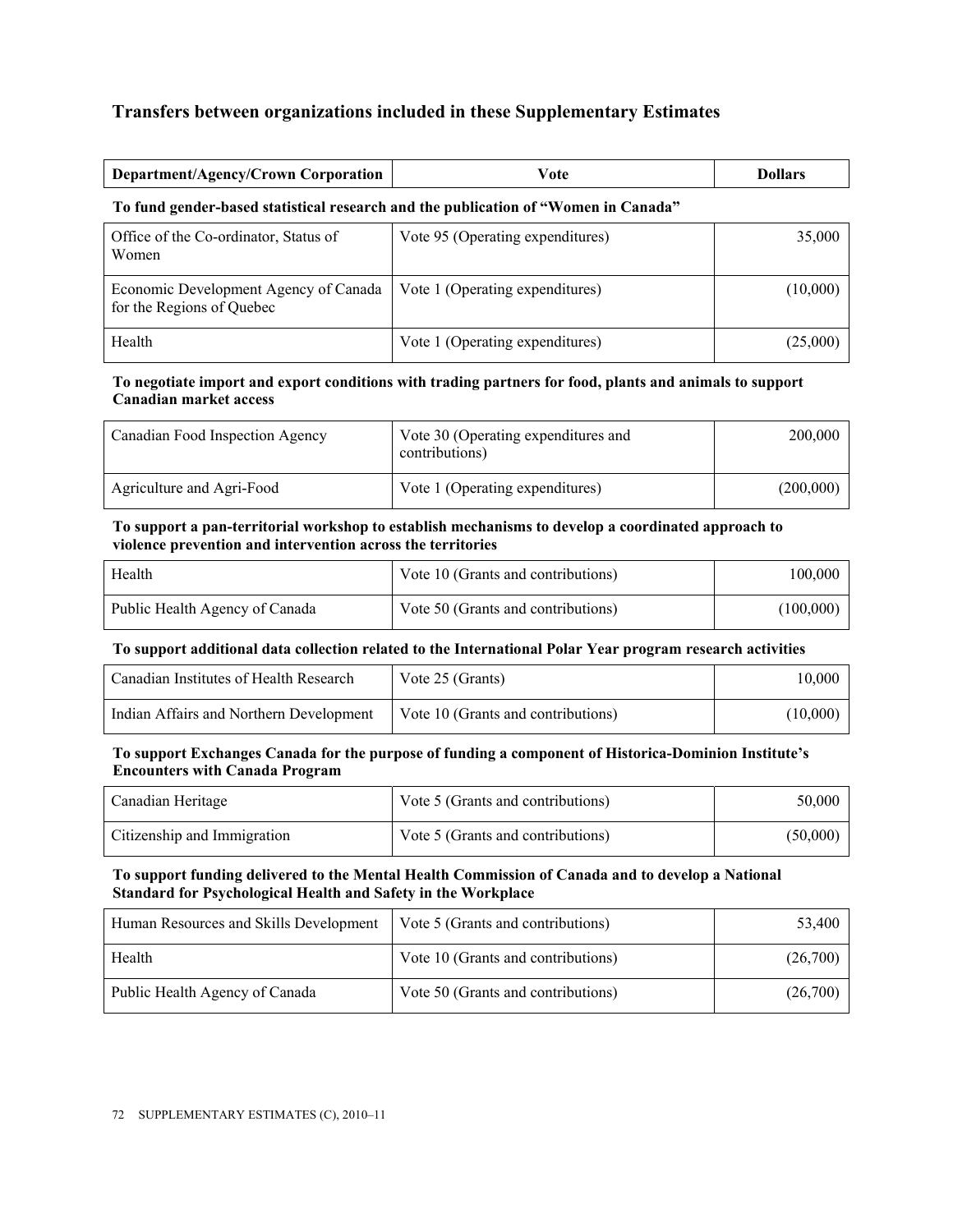| Department/Agency/Crown Corporation | √ote | <b>Dollars</b> |
|-------------------------------------|------|----------------|
|                                     |      |                |

#### **To support research and innovation capacity at the local level in Southern Ontario**

| National Research Council of Canada                         | Vote 60 (Operating expenditures)   | 60,000      |
|-------------------------------------------------------------|------------------------------------|-------------|
|                                                             | Vote 70 (Grants and contributions) | 1,200,000   |
| Federal Economic Development Agency<br>for Southern Ontario | Vote 50 (Operating expenditures)   | (60,000)    |
|                                                             | Vote 55 (Grants and contributions) | (1,200,000) |

#### **To support research in population health interventions and the reduction of health inequalities, particularly in the areas of obesity and mental health**

| Canadian Institutes of Health Research | Vote 25 (Grants)                   | 1,000,000   |
|----------------------------------------|------------------------------------|-------------|
| Public Health Agency of Canada         | Vote 50 (Grants and contributions) | (1,000,000) |

#### **To support statistical analysis and research summaries on the arts**

| Canadian Heritage           | Vote 1 (Operating expenditures)  | 20,000   |
|-----------------------------|----------------------------------|----------|
| Canada Council for the Arts | Vote 10 (Operating expenditures) | (20,000) |

#### **To support the building of the Trans Canada Trail**

| Environment  | Vote 10 (Grants and contributions) | 500,000   |
|--------------|------------------------------------|-----------|
| Parks Canada | Vote 25 (Program expenditures)     | (500,000) |

#### **To support the Kativik Regional Government to streamline delivery of youth programming**

| Human Resources and Skills Development  | Vote 5 (Grants and contributions)  | 551,115    |
|-----------------------------------------|------------------------------------|------------|
| Indian Affairs and Northern Development | Vote 10 (Grants and contributions) | (551, 115) |

#### **To support the National Managers' Community**

| <b>Treasury Board Secretariat</b> | Vote 1 (Program expenditures)   | 74,805    |
|-----------------------------------|---------------------------------|-----------|
| Industry                          | Vote 1 (Operating expenditures) | (74, 805) |

#### **To support the Youth Employment Strategy**

| National Research Council of Canada | Vote 70 (Grants and contributions) | 580,000   |
|-------------------------------------|------------------------------------|-----------|
| Industry                            | Vote 10 (Grants and contributions) | (580,000) |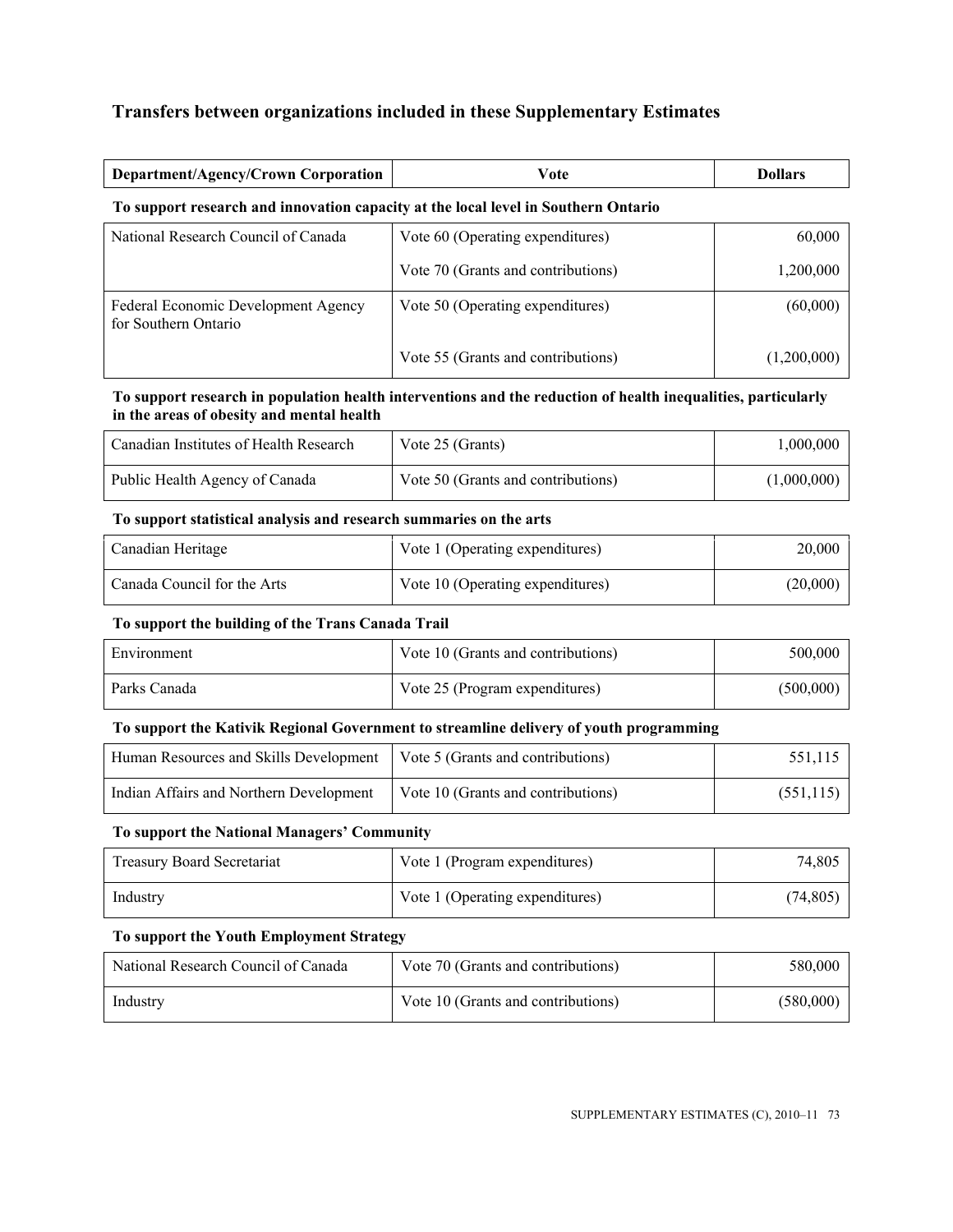### **\$1 Items included in these Supplementary Estimates**

Through the Supplementary Estimates, an organization can seek changes to various spending authorities originally received through parliamentary approval of the previous Supply bills for Main or Supplementary Estimates. These alterations might include requests for additional funding relating to a transfer of funds from another organization, a re-allocation or amendment of existing spending authorities, or the addition of new authorities.

Parliamentary approval of such changes is sought through an enabling Supply bill. However, in order to be included in a Supply bill, an item must have a monetary value. This is not an issue when a department is also requesting an adjustment to its appropriation. However, in the absence of any increase to the Vote, a notional amount of \$1 allows the item to be included in the Supply bill.

The authority associated with each \$1 item relates to either:

- 1. *Approval of grants* The wording used in the Estimates to describe a grant has a legislative character and, therefore all new grants or increases to existing grants must first be approved by Parliament before any payments can be made to eligible recipients. A \$1 item is included when there is no requirement for additional appropriations because the new grant or the increase to an existing grant is to be funded from within existing resources or from a transfer of funds from another organization.
- 2. *Vote transfers within an organization* Through Supply legislation, an organization may have received spending authorities in more than one Vote (e.g., operating expenditures Vote and capital expenditures Vote). As the fiscal year progresses, and for various reasons, the organization may need to realign its approved funding due to changes in delivery mechanisms within organizational priorities.
- 3. *Transfers between organizations* Transfers between organizations are used for a variety of reasons such as: to redirect funding from one organization to another in order to manage or to implement more efficiently an initiative or project; and/or to reflect new organizational responsibilities.
- 4. *Modify authority embedded in existing vote wording* The Supplementary Estimates can be used to amend an existing authority that is embedded in the Vote wording of an organization. Most of these authorities can be found in the non-budgetary Vote wording of organizations and are related to limits or ceilings on loans, investments and advances. Such Votes are preceded by the letter "L".
- 5. *Create new vote and associated wording* The Supplementary Estimates can be used to create a new vote with the associated wording which will give the organization the authority as specified in the new vote wording.

The following table captures, under each of the above categories, the instances where a \$1 item is required in these Supplementary Estimates. A number of these transactions can be captured in a department's Vote wording, but will require a single \$1 item. Therefore, as the following table is presented by category, there may be some departmental Votes that appear more than once despite the fact they relate to a single \$1 item.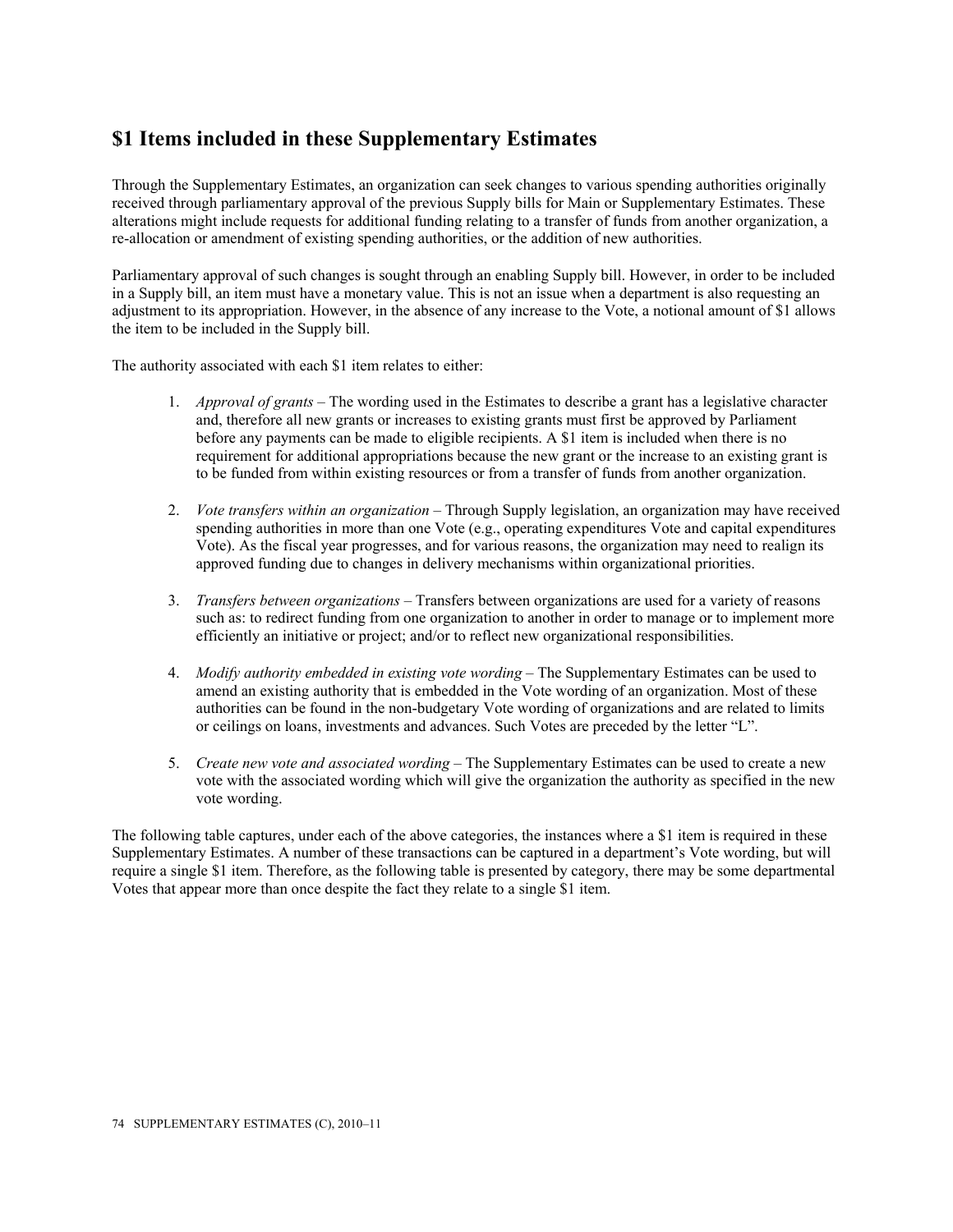### **1. Approval of grants**

| Organization                                           | Vote<br><b>Number</b> | <b>Explanation</b>                                                                                                                                                                                                                                                          |
|--------------------------------------------------------|-----------------------|-----------------------------------------------------------------------------------------------------------------------------------------------------------------------------------------------------------------------------------------------------------------------------|
| Agriculture and Agri-Food – Department                 | 10c                   | To list a grant to foreign recipients for participation<br>in international organizations supporting agriculture<br>in the amount \$673,000.                                                                                                                                |
| <b>Fisheries and Oceans</b>                            | 10c                   | To increase the grant to support divestiture projects<br>under the Small Craft Harbours Program in the<br>amount of \$250,000.                                                                                                                                              |
| Human Resources and Skills Development -<br>Department | 5c                    | To <b>increase the grants</b> for the Apprenticeship<br>Completion Grant in the amount of \$7,700,000 and<br>grants to non-profit organizations for activities<br>eligible for support through the Social Development<br>Partnerships Program in the amount of \$7,050,000. |
| Indian Affairs and Northern Development-<br>Department | 10c                   | To increase the grant for payments to Yukon First<br>Nations pursuant to individual self-government<br>agreements in the amount of \$705,806 and to<br>increase the grant for band support funding in the<br>amount of \$333,678.                                           |
| Industry – Canadian Space Agency                       | 35c                   | To increase the grant to support research, awareness<br>and learning in space science and technology in the<br>amount of \$750,000.                                                                                                                                         |
| Industry – National Research Council of<br>Canada      | 70c                   | To increase the grant to support the active<br>participation of Canadian scientific communities in<br>international endeavours in the amount of \$410,000.                                                                                                                  |

### **2. Vote transfers within an organization**

| Organization                      | Vote<br><b>Number</b> | <b>Explanation</b>                                                                                                                                                                                                                                                                  |
|-----------------------------------|-----------------------|-------------------------------------------------------------------------------------------------------------------------------------------------------------------------------------------------------------------------------------------------------------------------------------|
| Environment – Parks Canada Agency | 30c                   | To authorize the transfer of \$5,139,479 from Parks<br>Canada Agency Vote 25 for additional capital costs<br>associated with new national parks and national<br>marine conservation areas.                                                                                          |
| <b>Fisheries and Oceans</b>       | 5c                    | To authorize the transfer of \$3,000,000 from<br><b>Fisheries and Oceans Vote 1</b> to support projects<br>under the Small Craft Harbours Program.                                                                                                                                  |
| <b>Fisheries and Oceans</b>       | 10c                   | To authorize the transfer of \$343,675 from Fisheries<br>and Oceans Vote 1 to support projects under the<br>Small Craft Harbours Program and \$45,000 from<br>Fisheries and Oceans Vote 1 for the support of<br>academic research and development related to science<br>priorities. |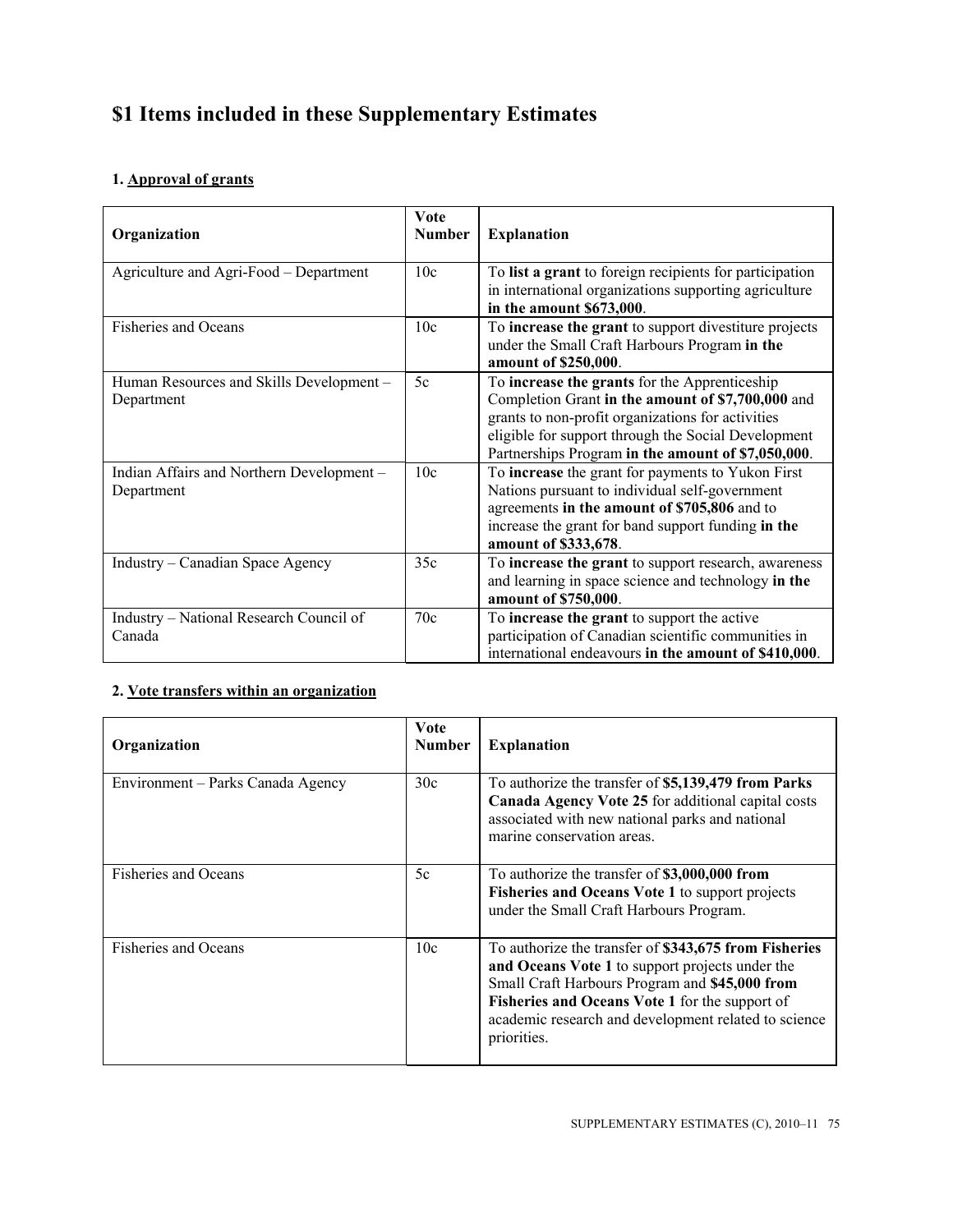|                                                         | <b>Vote</b>   |                                                                                                                                                                                                                                                                                                                                                                                                                                                                                                                                                                                                                                            |  |  |
|---------------------------------------------------------|---------------|--------------------------------------------------------------------------------------------------------------------------------------------------------------------------------------------------------------------------------------------------------------------------------------------------------------------------------------------------------------------------------------------------------------------------------------------------------------------------------------------------------------------------------------------------------------------------------------------------------------------------------------------|--|--|
| Organization                                            | <b>Number</b> | <b>Explanation</b>                                                                                                                                                                                                                                                                                                                                                                                                                                                                                                                                                                                                                         |  |  |
| Foreign Affairs and International Trade -<br>Department | 1c            | To authorize the transfer of \$9,435,000 from Foreign<br>Affairs and International Trade Vote 5 to support<br>operations of the Department; \$14,884,915 from<br>Foreign Affairs and International Trade Vote 10 to<br>support the work of the Afghanistan Task Force and<br>to better align Global Peace and Security Fund<br>resources with planned programming in Afghanistan,<br>Africa and the Americas; and \$700,000 from Foreign<br>Affairs and International Trade Vote 10 to<br>facilitate the domestic departments and agencies<br>continued support of anti-crime capacity building<br>programming.                            |  |  |
| Foreign Affairs and International Trade -<br>Department | 10c           | To authorize the transfer of \$4,000,000 from Foreign<br>Affairs and International Trade Vote 1 to reduce<br>the amount of new appropriations required.                                                                                                                                                                                                                                                                                                                                                                                                                                                                                    |  |  |
| Health - Department                                     | 1c            | To authorize the transfer of \$22,357 from Health<br>Vote 10 to reduce the amount of new appropriations<br>required.                                                                                                                                                                                                                                                                                                                                                                                                                                                                                                                       |  |  |
| Indian Affairs and Northern Development -<br>Department | 1c            | To authorize the transfer of \$1,536,051 from Indian<br>Affairs and Northern Development Vote 5 to<br>reduce the amount of new appropriations required.                                                                                                                                                                                                                                                                                                                                                                                                                                                                                    |  |  |
| Indian Affairs and Northern Development-<br>Department  | 5c            | To authorize the transfer of \$765,000 from Indian<br>Affairs and Northern Development Vote 10 to<br>correct a previous transfer to Health Canada for the<br>Arctic Research Infrastructure Fund.                                                                                                                                                                                                                                                                                                                                                                                                                                          |  |  |
| Indian Affairs and Northern Development-<br>Department  | 10c           | To authorize the transfer of \$5,679,876 from Indian<br>Affairs and Northern Development Vote 5 to fund<br>costs associated with the provision of programs and<br>services to members of the new Peerless Trout<br>Reserve (\$4,801,000) and to reduce the amount of<br>new appropriations required (\$878,876); \$705,806<br>from Health Vote 10 for Self-Governing Yukon First<br>Nations Programs and Services Transfer Agreement<br>on Health; and \$20,000 from Fisheries and Oceans<br>Vote 1 in support of a contribution to Inuit Tapiriit<br>Kanatami for legal costs concerning the European<br>Union's seal product import ban. |  |  |
| Indian Affairs and Northern Development-<br>Department  | 15c           | To authorize the transfer of \$3,820,000 from Indian<br>Affairs and Northern Development Vote 1 to<br>subsidize the shipment of food to isolated northern<br>communities and to promote nutrition.                                                                                                                                                                                                                                                                                                                                                                                                                                         |  |  |
| Industry - Department                                   | 5c            | To authorize the transfer of \$1,309,000 from<br>Industry Vote 1 to support investments in various<br>capital projects and \$505,255 from Industry Vote 10<br>to reduce the amount of new appropriations required.                                                                                                                                                                                                                                                                                                                                                                                                                         |  |  |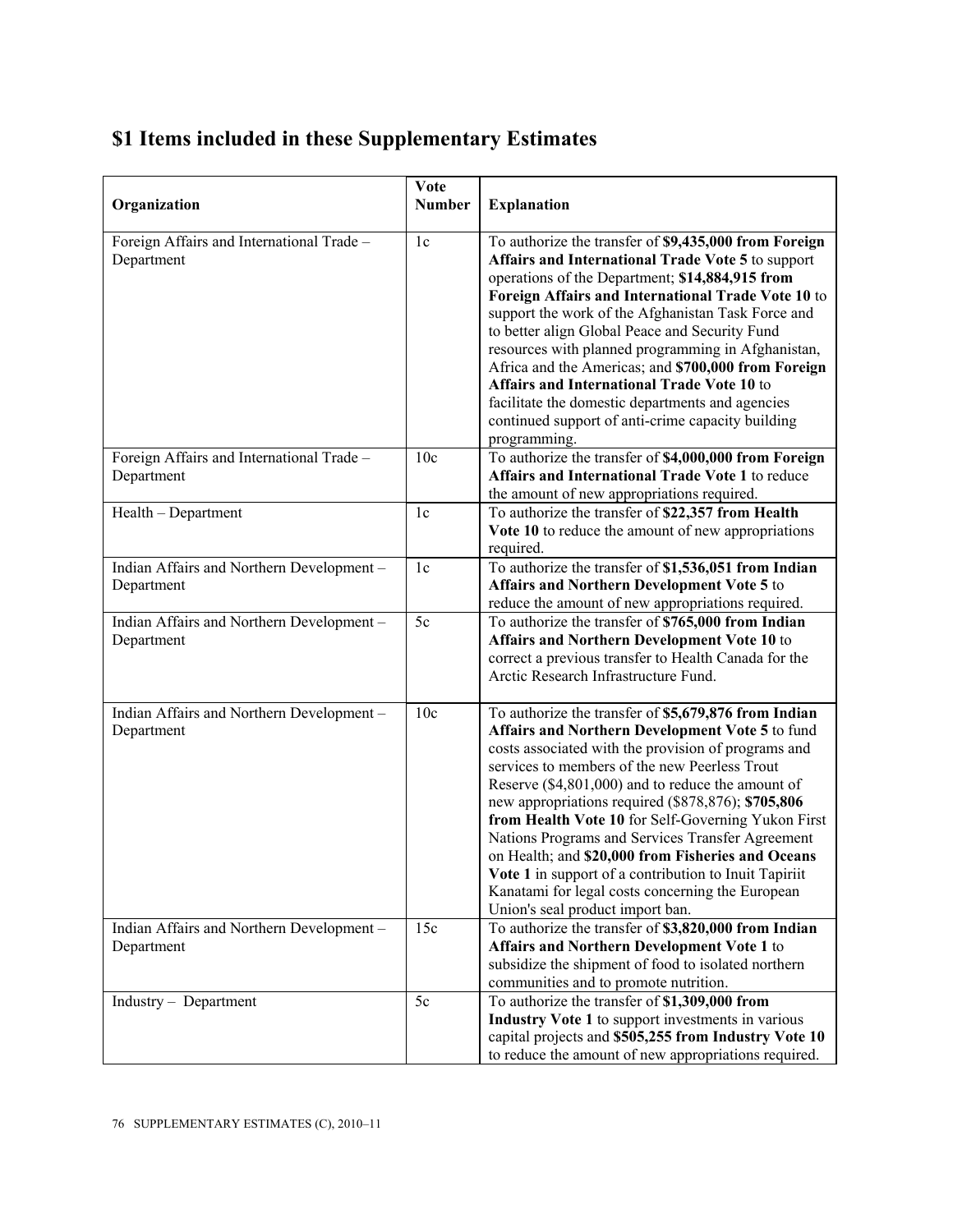| Organization                            | <b>V</b> ote<br><b>Number</b> | <b>Explanation</b>                                   |
|-----------------------------------------|-------------------------------|------------------------------------------------------|
| Industry – Canadian Space Agency        | 35c                           | To authorize the transfer of \$4,668,667 from        |
|                                         |                               | Canadian Space Agency Vote 25 to support the         |
|                                         |                               | Canada/European Space Agency cooperation             |
|                                         |                               | agreement (\$3,918,667) and to support research,     |
|                                         |                               | awareness and learning in space science and          |
|                                         |                               | technology $(\$750,000)$ .                           |
| Transport - Office of Infrastructure of | 55c                           | To authorize the transfer of \$7,500,000 from Office |
| Canada                                  |                               | of Infrastructure of Canada Vote 60 to administer    |
|                                         |                               | the Infrastructure Stimulus Fund.                    |

### **3. Transfers between organizations**

| Organization                                                       | Vote<br><b>Number</b> | <b>Explanation</b>                                                                                                                                                                                                                                                                                                                                                                                                                                    |  |  |
|--------------------------------------------------------------------|-----------------------|-------------------------------------------------------------------------------------------------------------------------------------------------------------------------------------------------------------------------------------------------------------------------------------------------------------------------------------------------------------------------------------------------------------------------------------------------------|--|--|
| Agriculture and Agri-Food - Canadian<br>Food Inspection Agency     | 30 <sub>c</sub>       | To authorize the transfer of \$1,091,928 from<br>Agriculture and Agri-Food Vote 1 for the<br>development of a traceability information sharing<br>solution to enhance the ability of conducting rapid,<br>accurate and efficient investigations on animal health<br>incidents (\$891,928), and to negotiate import and<br>export conditions with trading partners for food,<br>plants and animals to support Canadian market access<br>$(\$200,000).$ |  |  |
| Agriculture and Agri-Food - Canadian<br>Food Inspection Agency     | 35c                   | To authorize the transfer of \$5,057,815 from<br>Agriculture and Agri-Food Vote 1 for the<br>development of a traceability information sharing<br>solution to enhance the ability of conducting rapid,<br>accurate and efficient investigations on animal health<br>incidents.                                                                                                                                                                        |  |  |
| Atlantic Canada Opportunities Agency -<br>Department               | 5c                    | To authorize the transfer of \$1,000,000 from<br>National Defence Vote 1 to assist in the organization<br>and delivery of the 2010 Halifax International<br>Security Forum.                                                                                                                                                                                                                                                                           |  |  |
| Canadian Heritage - Department                                     | 5c                    | To authorize the transfer of \$50,000 from<br>Citizenship and Immigration Vote 1 to support<br>Exchanges Canada for the purpose of funding a<br>component of Historica-Dominion Institute's<br>Encounters with Canada Program.                                                                                                                                                                                                                        |  |  |
| Canadian Heritage - Department                                     | 1 <sub>c</sub>        | To authorize the transfer of \$20,000 from Canada<br>Council for the Arts Vote 10 to support statistical<br>analysis and research summaries on the arts.                                                                                                                                                                                                                                                                                              |  |  |
| Canadian Heritage - Office of the<br>Co-ordinator, Status of Women | 95c                   | To authorize the transfer of \$10,000 from Economic<br>Development Agency of Canada for the Regions of<br>Quebec Vote 1 and \$25,000 from Health Vote 1 to<br>fund gender-based statistical research and the<br>publication of "Women in Canada".                                                                                                                                                                                                     |  |  |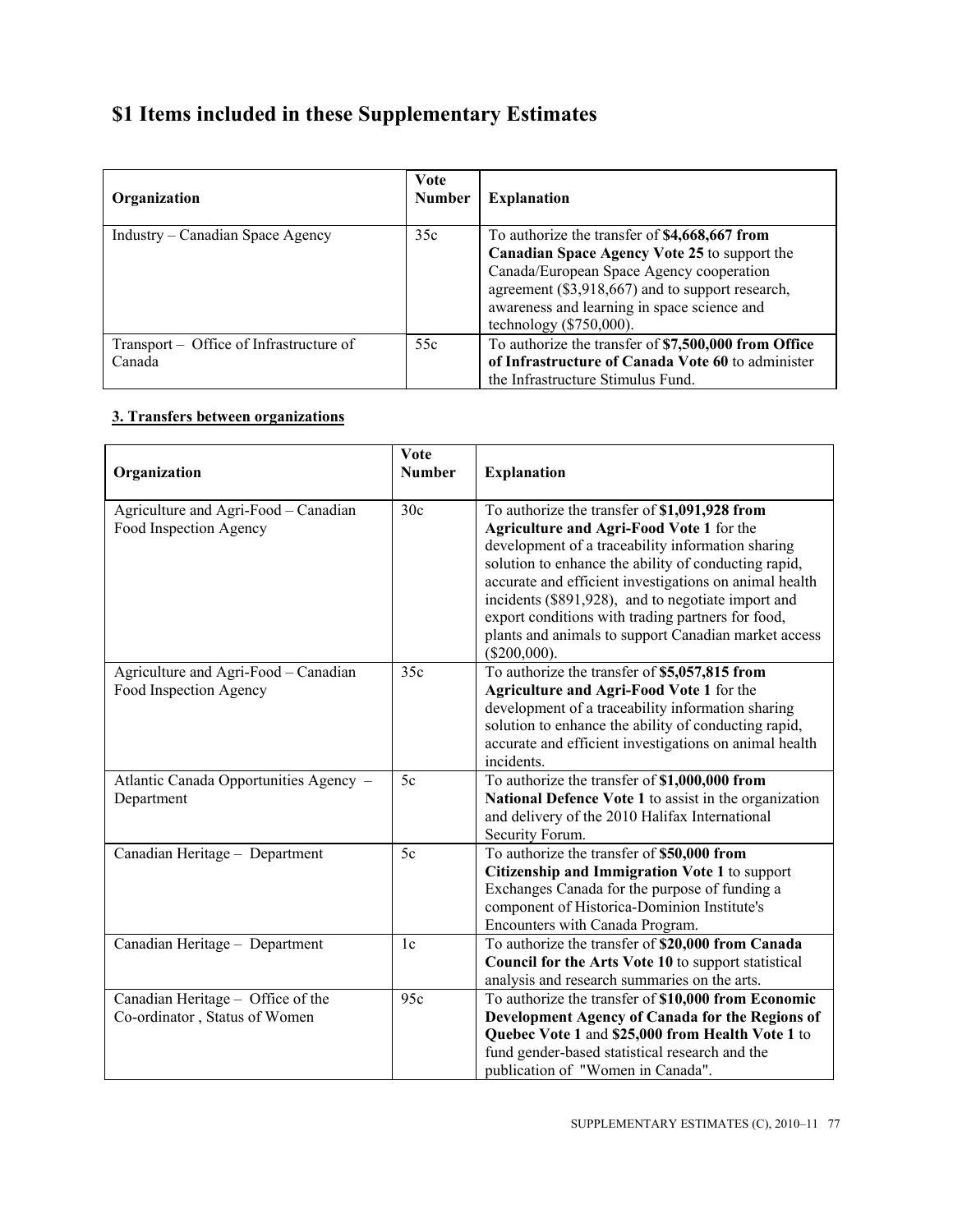| Organization                                                              | Vote<br><b>Number</b> | <b>Explanation</b>                                                                                                                                                                                                                                                                                                                                                                                                                                                                                                                        |
|---------------------------------------------------------------------------|-----------------------|-------------------------------------------------------------------------------------------------------------------------------------------------------------------------------------------------------------------------------------------------------------------------------------------------------------------------------------------------------------------------------------------------------------------------------------------------------------------------------------------------------------------------------------------|
| Environment - Parks Canada Agency                                         | 25c                   | To authorize the transfer of \$500,000 from<br><b>Environment Vote 10</b> to support the building of the<br>Trans Canada Trail.                                                                                                                                                                                                                                                                                                                                                                                                           |
| Fisheries and Oceans                                                      | 1c                    | To authorize the transfer of \$55,000 from Transport<br>Vote 1 for a communications network.                                                                                                                                                                                                                                                                                                                                                                                                                                              |
| Foreign Affairs and International Trade -<br>Department                   | 1 <sub>c</sub>        | To authorize the transfer of \$277,861 from Canadian<br><b>International Development Agency Vote 25 for</b><br>foreign service allowances and \$11,172 from<br><b>NAFTA Secretariat, Canadian Section Vote 45 to</b><br>finalize integration of the NAFTA Secretariat,<br>Canadian Section within the Department of Foreign<br>Affairs and International Trade.                                                                                                                                                                           |
| Health - Department                                                       | 5c                    | To authorize the transfer of \$40,000 from National<br><b>Defence Vote 5</b> for public security related to the<br>Chemical, Biological, Radiological and Nuclear<br>Research and Technology Initiative.                                                                                                                                                                                                                                                                                                                                  |
| Health - Department                                                       | 10 <sub>c</sub>       | To authorize the transfer of \$100,000 from Public<br>Health Agency of Canada Vote 50 to support a pan-<br>territorial workshop to establish mechanisms to<br>develop a coordinated approach to violence<br>prevention and intervention across the territories.                                                                                                                                                                                                                                                                           |
| Human Resources and Skills Development<br>- Department                    | 5c                    | To authorize the transfer of \$551,115 from Indian<br>Affairs and Northern Development Vote 10 to<br>support the Kativik Regional Government to<br>streamline delivery of youth programming and<br>\$26,700 from Public Health Agency of Canada<br>Vote 50 to support funding delivered to the Mental<br>Health Commission of Canada, to develop a National<br>Standard for Psychological Health and Safety in the<br>Workplace.                                                                                                          |
| Industry - Federal Economic<br>Development Agency for Southern<br>Ontario | 50c                   | To authorize the transfer of \$125,320 from Industry<br>Vote 1 for an adjustment to the budget for the Office<br>of the Minister of State.                                                                                                                                                                                                                                                                                                                                                                                                |
| Industry - National Research Council of<br>Canada                         | 60c                   | To authorize the transfer of \$60,000 from Federal<br><b>Economic Development Agency for Southern</b><br><b>Ontario Vote 50</b> to support research and innovation<br>capacity at the local level in Southern Ontario;<br>\$250,000 from Royal Canadian Mounted Police<br>Vote 50 for the assessment, management, and<br>remediation of federal contaminated sites; and<br>\$181,300 from Natural Resources Vote 1 for<br>research, development, and demonstration<br>investments into non-reactor-based medical isotope<br>technologies. |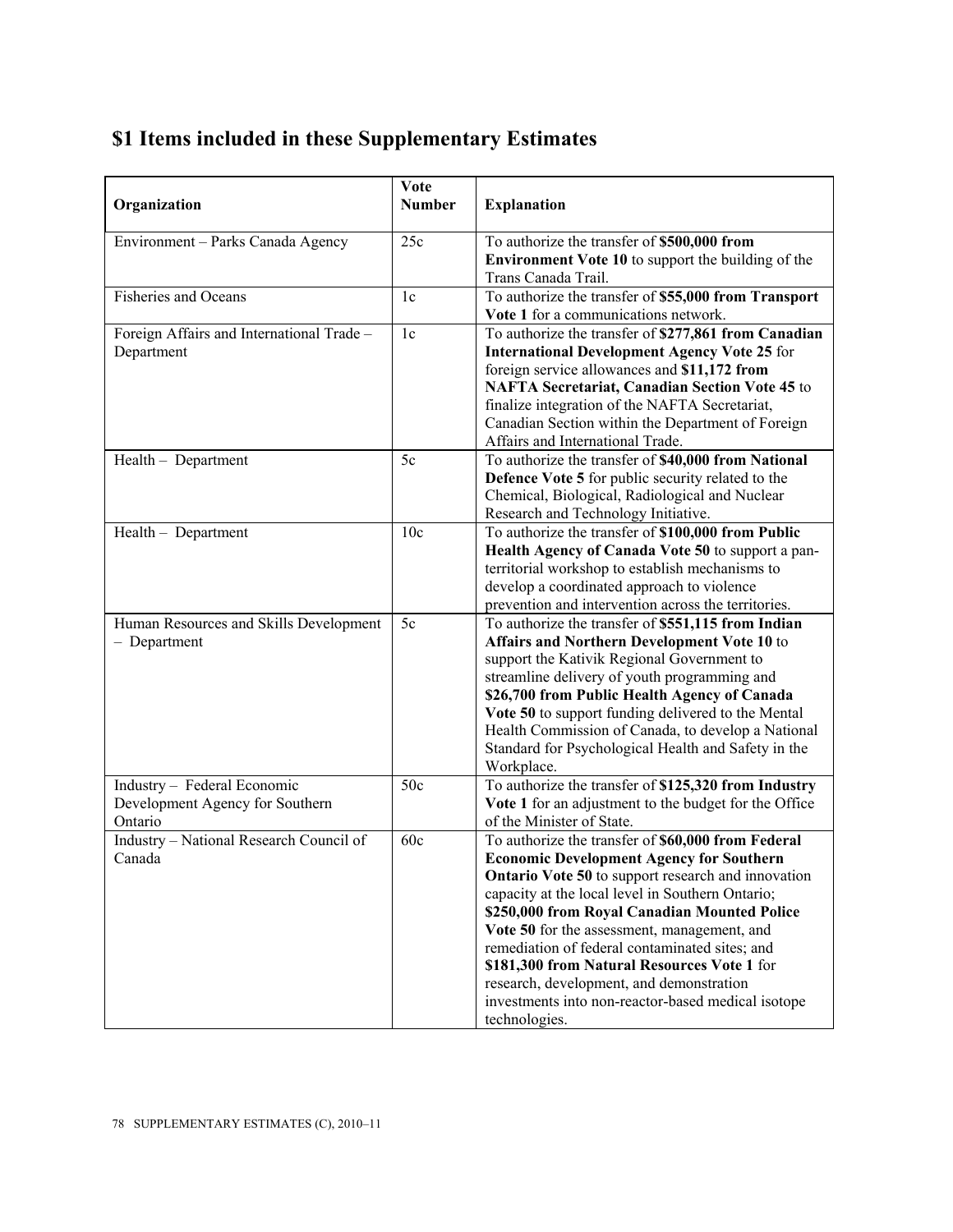| Organization                                             | Vote<br><b>Number</b> | <b>Explanation</b>                                                                                                                                                                                                                                                                                                                                                                                                                                                                                                                                                                                                                                |
|----------------------------------------------------------|-----------------------|---------------------------------------------------------------------------------------------------------------------------------------------------------------------------------------------------------------------------------------------------------------------------------------------------------------------------------------------------------------------------------------------------------------------------------------------------------------------------------------------------------------------------------------------------------------------------------------------------------------------------------------------------|
| Industry - National Research Council of<br>Canada        | 65c                   | To authorize the transfer of \$168,700 from Natural<br>Resources Vote 1 for research, development, and<br>demonstration investments into non-reactor-based<br>medical isotope technologies and \$45,500 from<br>National Defence Vote 5 for public security related<br>to the Chemical, Biological, Radiological and Nuclear<br>Research and Technology Initiative.                                                                                                                                                                                                                                                                               |
| Industry - National Research Council of<br>Canada        | 70c                   | To authorize the transfer of \$580,000 from Industry<br>Vote 10 to support the Youth Employment Strategy<br>and \$1,200,000 from Federal Economic<br><b>Development Agency for Southern Ontario</b><br>Vote 55 to support research and innovation capacity<br>at the local level in Southern Ontario.                                                                                                                                                                                                                                                                                                                                             |
| National Defence - Department                            | 1c                    | To authorize the transfer of \$442,800 from<br>Transport Vote 1 for the return of unused funds for<br>pubic security initiatives related to Marine Security<br>Operations Centres; \$40,000 from Transport Vote 1<br>for the Canadian Maritime Domain Awareness<br>Conference; \$327,685 from Atlantic Canada<br><b>Opportunities Agency Vote 5 for the return of</b><br>unused funding to assist in the organization and<br>delivery of the 2009 Halifax International Security<br>Forum; and \$60,830 from Environment Vote 1 for<br>the return of unused funds for investments in search<br>and rescue coordination initiatives across Canada. |
| National Defence - Department                            | 5c                    | To authorize the transfer of \$136,692 from<br><b>Environment Vote 5</b> for the return of unused funds<br>for public security related to the Chemical, Biological,<br>Radiological and Nuclear Research and Technology<br>Initiative.                                                                                                                                                                                                                                                                                                                                                                                                            |
| Natural Resources - Department                           | 1c                    | To authorize the transfer of \$2,000,000 from<br>Transport Vote 1 for the assessment, management<br>and remediation of federal contaminated sites.                                                                                                                                                                                                                                                                                                                                                                                                                                                                                                |
| Natural Resources - Department                           | 5c                    | To authorize the transfer of \$70,000 from National<br><b>Defence Vote 5</b> for public security related to the<br>Chemical, Biological, Radiological and Nuclear<br>Research and Technology Initiative.                                                                                                                                                                                                                                                                                                                                                                                                                                          |
| Natural Resources - National Energy<br>Board             | 25c                   | To authorize the transfer of \$1,000,000 from Natural<br>Resources Vote 1 for the review of arctic safety and<br>environmental offshore drilling requirements.                                                                                                                                                                                                                                                                                                                                                                                                                                                                                    |
| Public Safety and Emergency<br>Preparedness - Department | 1c                    | To authorize the transfer of \$280,000 from Foreign<br>Affairs and International Trade Vote 1 in support<br>of the Minister's responsibilities for regional<br>representation of Manitoba.                                                                                                                                                                                                                                                                                                                                                                                                                                                        |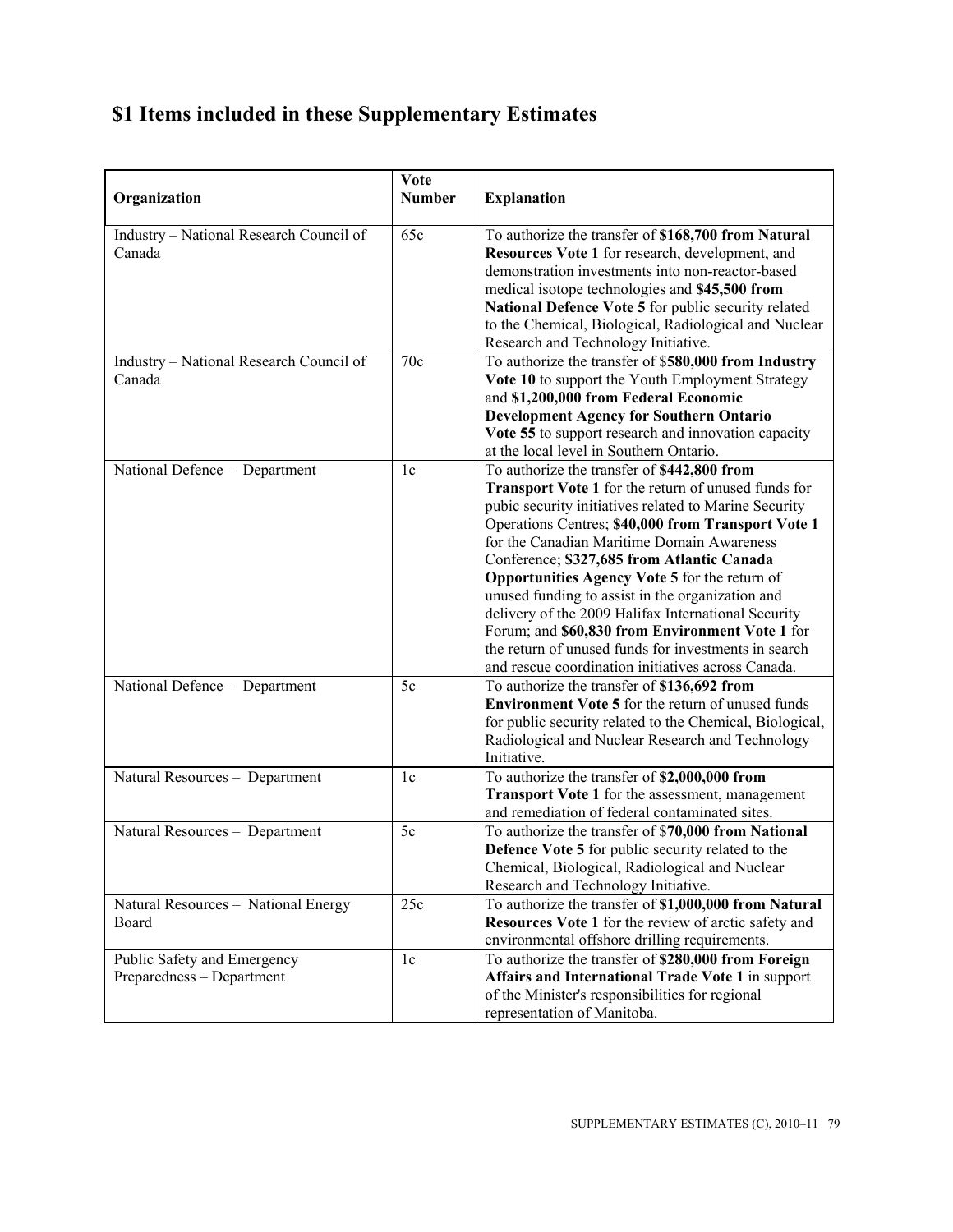### **4. Modify authority embedded in existing vote wording – Nil**

### **5. Create new vote and associated wording**

| Organization                                | <b>Vote</b><br><b>Number</b> | <b>Explanation</b>                                                                                                                                                                                                                                                                                                                                                                                                                                                                                                                                                                                                                                                                                        |
|---------------------------------------------|------------------------------|-----------------------------------------------------------------------------------------------------------------------------------------------------------------------------------------------------------------------------------------------------------------------------------------------------------------------------------------------------------------------------------------------------------------------------------------------------------------------------------------------------------------------------------------------------------------------------------------------------------------------------------------------------------------------------------------------------------|
| <b>Public Works and Government Services</b> | 8c                           | Real Property Services Revolving Fund - In<br>accordance with section 12 of the Revolving Funds<br>Act (R.S.C. 1985, c. R-8), to amend subsection $5(3)$<br>of that Act, by increasing from \$150,000,000 to<br>\$300,000,000, effective April 1, 2011, the amount by<br>which the aggregate of expenditures made for the<br>purpose of the fund may exceed the revenues. In<br>accordance with section 12 of the Revolving Funds<br>Act (R.S.C. 1985, c. R-8), to amend subsection $5(3)$<br>of that Act by decreasing from \$300,000,000 to<br>\$150,000,000, the amount by which the aggregate of<br>expenditures made for the purpose of the fund may<br>exceed the revenues, effective July 1, 2011. |
| <b>Public Works and Government Services</b> | 9c                           | Translation Bureau Revolving Fund – in accordance<br>with section 29.1 of the Financial Administration Act,<br>to increase from \$10,000,000 to \$20,000,000,<br>effective April 1, 2011, the amount by which the<br>aggregate of expenditures made for the purpose of the<br>fund, established by Vote 23d, Appropriation Act<br>No. 4 1994-95, may exceed the revenues.                                                                                                                                                                                                                                                                                                                                 |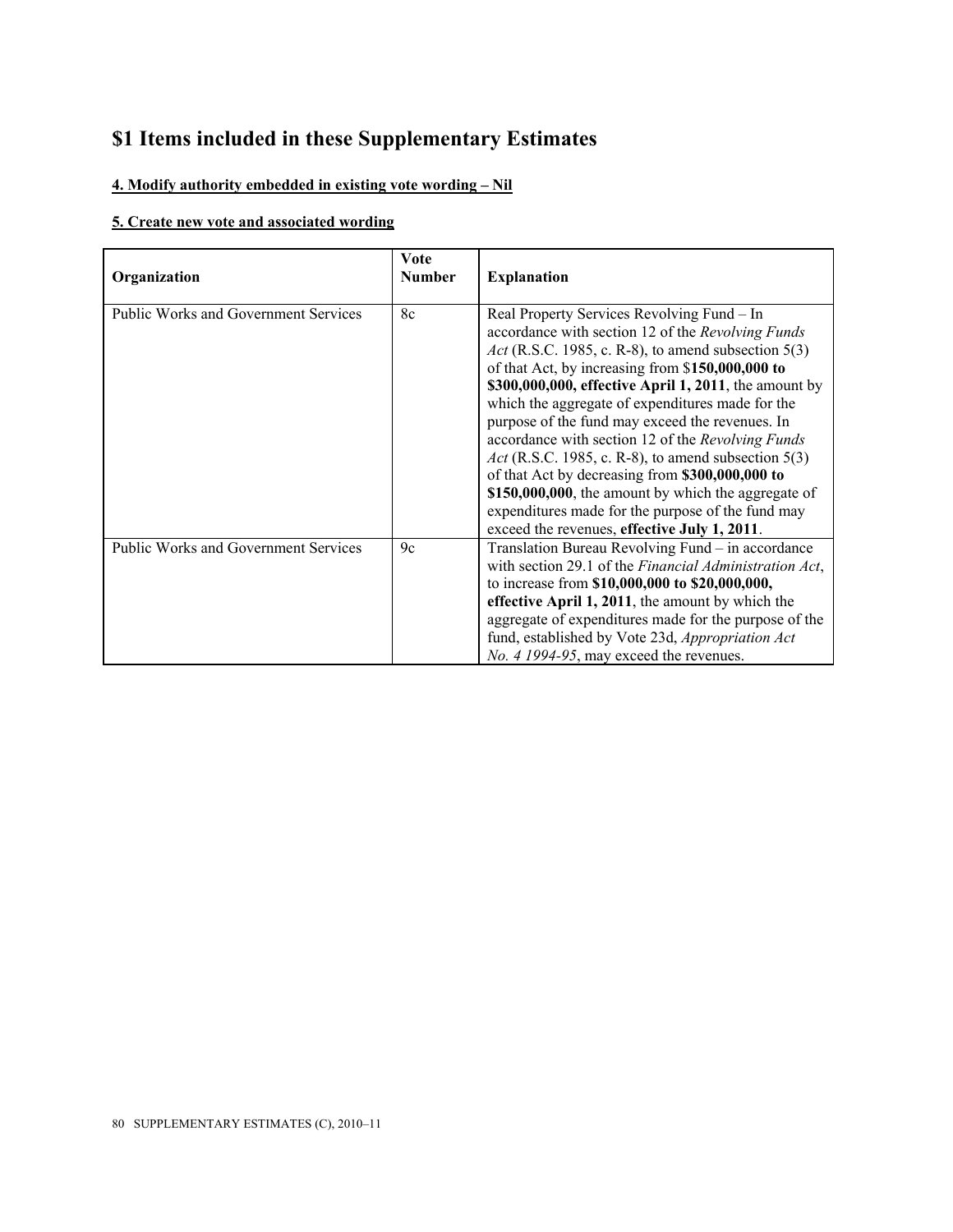### **Detail by Department, Agency and Crown Corporation**

Departments, agencies and Crown corporations for which a Minister is responsible, or reports to Parliament, are grouped together to provide a total ministry presentation.

Each Ministry is divided into four sections:

- 1. Ministry Summary;
- 2. Explanation of Requirements (Voted Appropriations, Funds Available, Statutory Appropriations and Transfers) for each organization requiring supplementary estimates;
- 3. Explanation of Funds Available (if applicable); and
- 4. Transfer Payments (if applicable).

#### **1. Ministry Summary**

This table displays all Voted and Statutory information in Ministry order, including:

- Vote number, Vote wording and Statutory wording;
- Authorities to date Main Estimates plus any previously approved Supplementary Estimates and permanent allocations from TB Central Votes;
- Transfers between Votes both within and between organizations;
- Adjustments to Appropriations (new funding requests); and
- Total Estimates to date.

Where a Vote's "Adjustment to Appropriations" result in a net zero or negative amount for an organization, it will not form part of the Appropriation Bill. Net zero or negative amounts are displayed for information purposes only.

#### **2. Explanation of Requirements**

This section provides a description of individual items or initiatives for which spending authority is being requested. Horizontal initiatives affecting more than one organization are flagged as (*horizontal item*) and will be displayed in the summary table "Horizontal Items included in these Supplementary Estimates" presented at the front of these Supplementary Estimates.

This section also identifies all transfers between and within organizations, whether they relate to: a transfer of monies between organizations to accomplish a particular objective; the transfer of responsibility for the delivery of a program; realignments flowing from machinery changes announced by the government; or transfers within an organization to support program needs. Transfers do not have an impact on new appropriations being requested by organizations. Transfers are displayed in the Ministry Summary separately from new appropriations and are also displayed in the summary table dealing with transfers between organizations at the front of these Supplementary Estimates.

#### **3. Explanation of Funds Available**

This section provides information about funds that are used to offset or reduce new spending requirements included in these Supplementary Estimates. To minimize the amount of new appropriation authorities requested from Parliament, surplus spending authority available in one Vote can be redirected to another Vote to reduce the overall amount of spending authority required. As well, surplus spending authority available in a number of frozen allotments can also be used with Treasury Board authority to reduce the amount of new appropriations required.

Some examples of surplus spending authority used for offsets include: funds moved from one fiscal year to another fiscal year in the same organization; or funds from one program being redirected to another program.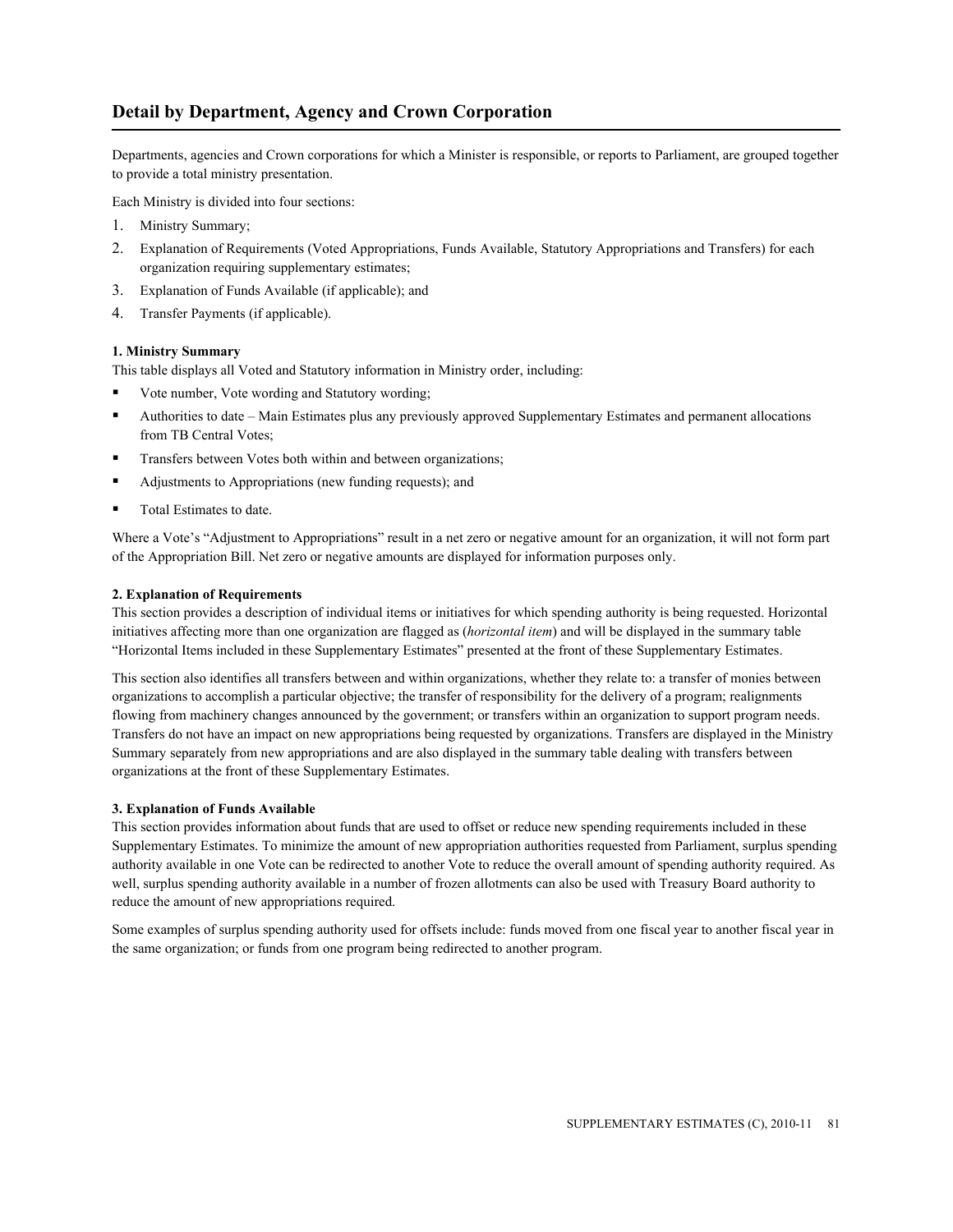#### **4. Transfer Payments**

This table provides a listing of transfer payments.

A transfer payment is a grant, contribution or other payment made for the purpose of furthering program objectives but for which no goods or services are received.

Grants, contributions and other transfer payments differ in several respects:

- Grants are transfer payments made on the basis of established eligibility and not normally subject to audit. Grants and their total values have a legislative character and specific descriptions that govern their use;
- Contributions are transfer payments where the recipients must meet performance conditions and may be subject to audit; and
- Other transfer payments are transfer payments, other than grants and contributions, based on legislation or an arrangement which may include a formula to determine the annual amounts.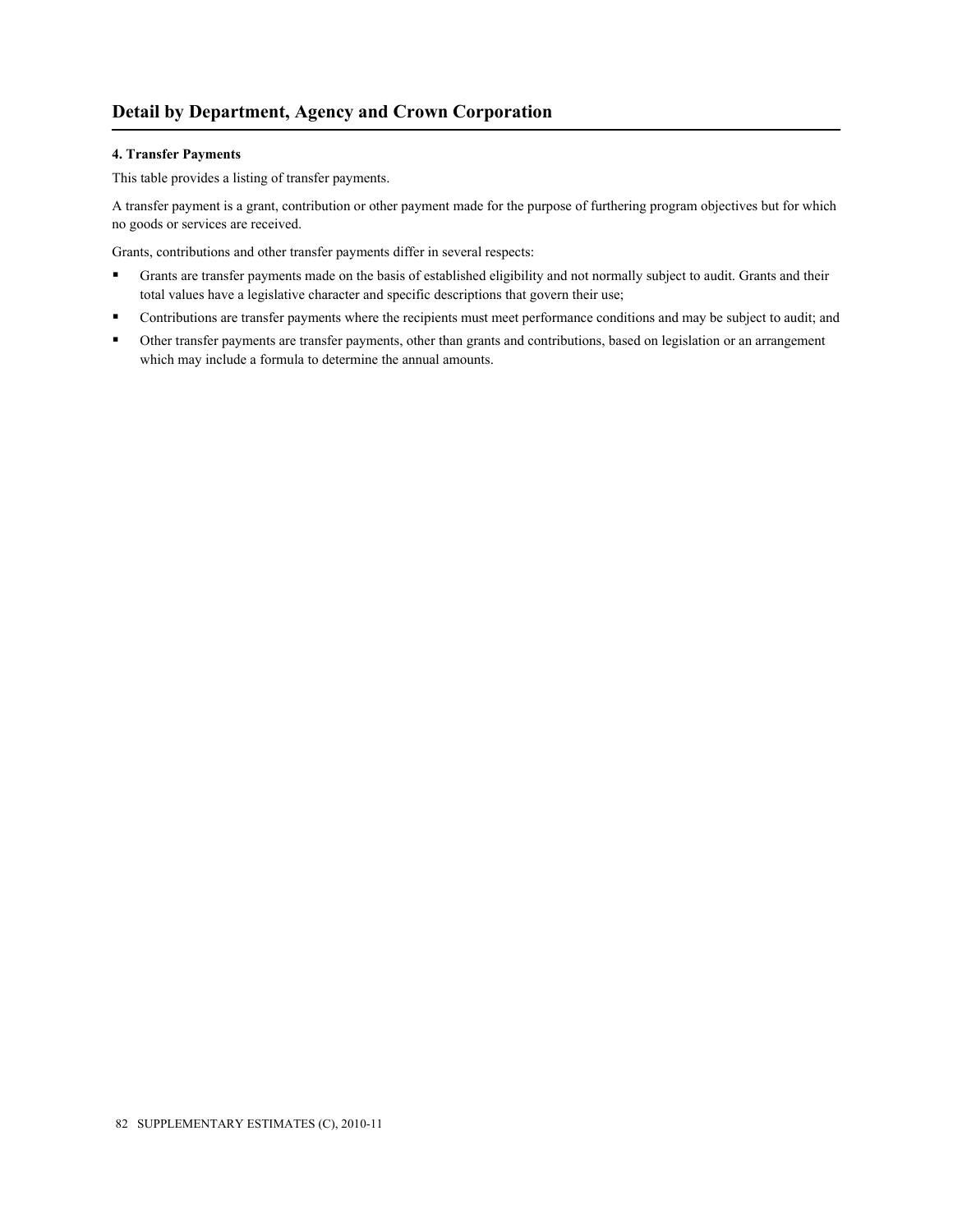### **AGRICULTURE AND AGRI-FOOD**

|            |                                                                                                                |                             | These Supplementary Estimates |                           |                            |
|------------|----------------------------------------------------------------------------------------------------------------|-----------------------------|-------------------------------|---------------------------|----------------------------|
|            |                                                                                                                | Authorities                 |                               | <b>Adjustments to</b>     | <b>Total Estimates</b>     |
|            | Vote (dollars)                                                                                                 | to date                     | <b>Transfers</b>              | <b>Appropriations</b>     | to date                    |
|            | Department                                                                                                     |                             |                               |                           |                            |
| 1c         | Operating expenditures and, pursuant to                                                                        |                             |                               |                           |                            |
|            | paragraph $29.1(2)(a)$ of the <i>Financial Administration</i>                                                  |                             |                               |                           |                            |
|            | Act, authority to expend revenues received from, and                                                           |                             |                               |                           |                            |
|            | to offset expenditures incurred in the fiscal year for,<br>collaborative research agreements and research      |                             |                               |                           |                            |
|            | services, the grazing and breeding activities of the                                                           |                             |                               |                           |                            |
|            | Community Pastures Program and the administration                                                              |                             |                               |                           |                            |
|            | of the AgriStability program; and the payment to each                                                          |                             |                               |                           |                            |
|            | member of the Queen's Privy Council for Canada                                                                 |                             |                               |                           |                            |
|            | who is a Minister without Portfolio or a Minister of<br>State who does not preside over a Ministry of State of |                             |                               |                           |                            |
|            | a salary not to exceed the salary paid to Ministers of                                                         |                             |                               |                           |                            |
|            | State who preside over Ministries of State under the                                                           |                             |                               |                           |                            |
|            | Salaries Act, as adjusted pursuant to the Parliament of                                                        |                             |                               |                           |                            |
|            | Canada Act and pro rata for any period of less than a                                                          |                             |                               |                           |                            |
|            |                                                                                                                | 778,798,330                 | (6,149,743)                   |                           | 772,648,587                |
| 5b         | 10c The grants listed in the Estimates and contributions                                                       | 57,859,744<br>577, 102, 977 | .                             | .<br>$\mathbf{1}$         | 57,859,744<br>577,102,978  |
| 15         | Pursuant to section 29 of the Financial                                                                        |                             |                               |                           |                            |
|            | <i>Administration Act</i> , to authorize the Minister of                                                       |                             |                               |                           |                            |
|            | Agriculture and Agri-Food, on behalf of Her Majesty                                                            |                             |                               |                           |                            |
|            | in right of Canada, in accordance with terms and                                                               |                             |                               |                           |                            |
|            | conditions approved by the Minister of Finance, to<br>guarantee payments of amounts not exceeding, at any      |                             |                               |                           |                            |
|            | time, in aggregate, the sum of \$140,000,000 payable                                                           |                             |                               |                           |                            |
|            | in respect of Line of Credit Agreements to be entered                                                          |                             |                               |                           |                            |
|            | into by Farm Credit Canada for the purpose of the                                                              |                             |                               |                           |                            |
|            | renewed (2003) National Biomass Ethanol Program                                                                | 1                           |                               |                           | 1                          |
| 20         | Canadian Pari-Mutuel Agency - Program                                                                          | 345,000                     |                               |                           | 345,000                    |
| (S)        |                                                                                                                | 83,262,843                  | .                             | .                         | 83,262,843                 |
| (S)        | Minister of Agriculture and Agri-Food and Minister                                                             |                             |                               |                           |                            |
|            | for the Canadian Wheat Board - Salary and motor car                                                            |                             |                               |                           |                            |
|            |                                                                                                                | 78,649                      |                               |                           | 78,649                     |
| (S)<br>(S) | Contribution payments for the AgriStability program<br>Contribution payments for the Agril nsurance program    | 500,034,000<br>452,000,000  | .                             | 295,366,000<br>72,000,000 | 795,400,000<br>524,000,000 |
| (S)        | Contribution payments for the Agricultural Disaster                                                            |                             | .                             |                           |                            |
|            |                                                                                                                | 307,900,000                 | .                             | .                         | 307,900,000                |
| (S)        | Payments in connection with the Agriculutral                                                                   |                             |                               |                           |                            |
|            | Marketing Programs Act (S.C. 1997, c. C-34)                                                                    | 184,000,000                 |                               | .                         | 184,000,000                |
| (S)<br>(S) | Grant payments for the AgriInvest program<br>Grant payments for the AgriStability program                      | 155,820,000<br>95,282,000   |                               | .<br>19,907,484           | 155,820,000<br>115,189,484 |
| (S)        | Grant payments for the Agricultural Disaster Relief                                                            |                             | .                             |                           |                            |
|            |                                                                                                                | 54,200,000                  | .                             | .                         | 54,200,000                 |
| (S)        | Contributions in support of the Assistance to the Pork                                                         |                             |                               |                           |                            |
|            |                                                                                                                | 39,070,574                  |                               | .                         | 39,070,574                 |
| (S)<br>(S) | Contribution payments for the AgriInvest program<br>Canadian Cattlemen's Association Legacy Fund               | 18,959,000<br>5,000,000     |                               | .<br>4,534,193            | 18,959,000                 |
|            | (S) Loan guarantees under the <i>Canadian Agriculture</i>                                                      |                             | .                             |                           | 9,534,193                  |
|            |                                                                                                                | 4,000,000                   | .                             | .                         | 4,000,000                  |
| (S)        | Grants to agencies established under the Farm                                                                  |                             |                               |                           |                            |
|            | Products Agencies Act (R.S.C., 1985, c. F-4)                                                                   | 200,000                     |                               |                           | 200,000                    |
| (S)        | Canadian Pari-Mutuel Agency Revolving Fund                                                                     |                             |                               |                           |                            |
|            |                                                                                                                | 3,313,913,118               | (6,149,743)                   | 391,807,678               | 3,699,571,053              |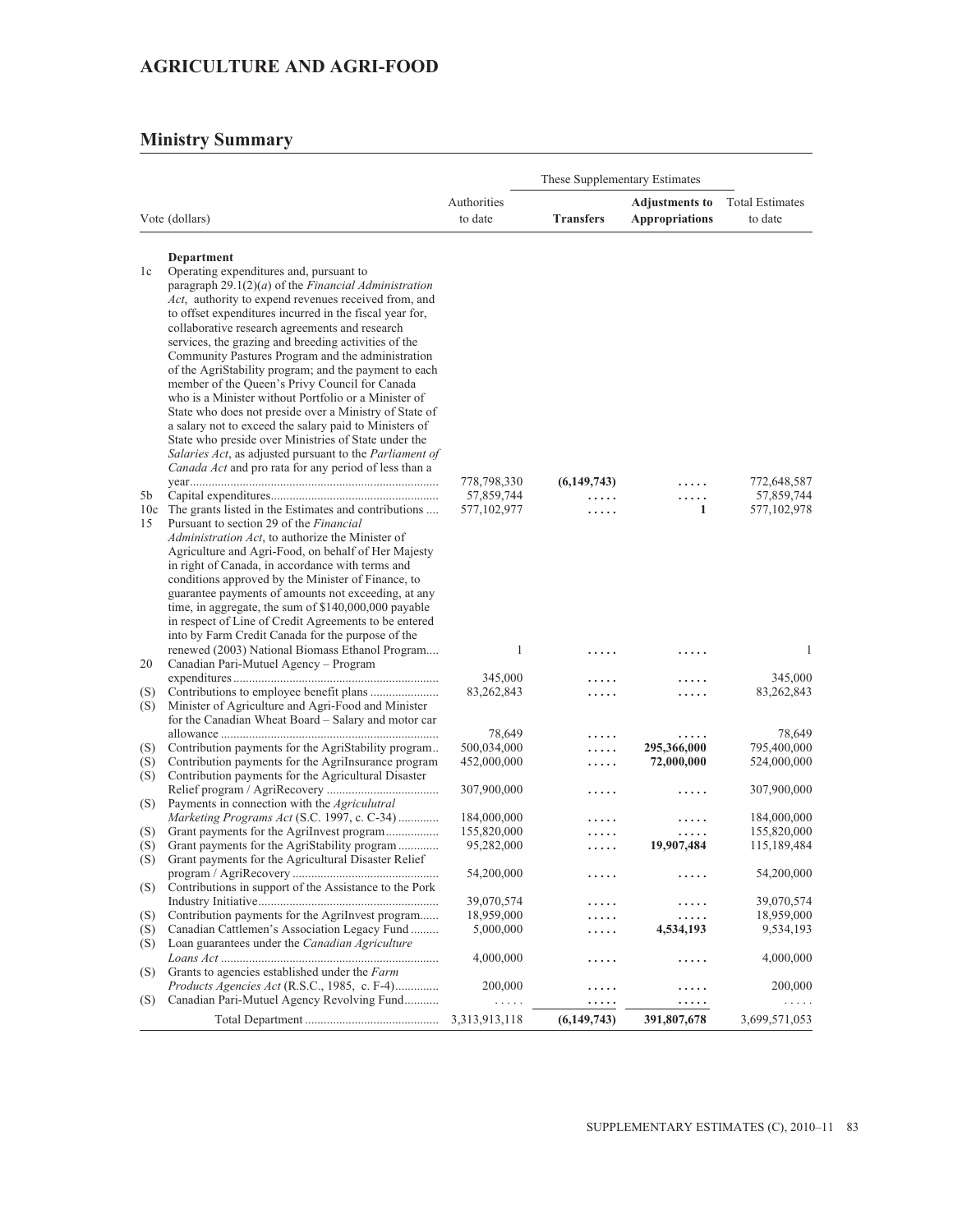### **AGRICULTURE AND AGRI-FOOD**

|                   |                                                                                                                                                                                                                                                 |                                      | These Supplementary Estimates |                                                |                                      |
|-------------------|-------------------------------------------------------------------------------------------------------------------------------------------------------------------------------------------------------------------------------------------------|--------------------------------------|-------------------------------|------------------------------------------------|--------------------------------------|
| Vote (dollars)    |                                                                                                                                                                                                                                                 | Authorities<br>to date               | <b>Transfers</b>              | <b>Adjustments to</b><br><b>Appropriations</b> | <b>Total Estimates</b><br>to date    |
|                   | <b>Canadian Dairy Commission</b>                                                                                                                                                                                                                |                                      |                               |                                                |                                      |
| 25                |                                                                                                                                                                                                                                                 | 4,068,118                            |                               |                                                | 4,068,118                            |
|                   |                                                                                                                                                                                                                                                 | 4,068,118                            |                               |                                                | 4,068,118                            |
| 30c               | <b>Canadian Food Inspection Agency</b><br>Operating expenditures and contributions $-$ To<br>authorize the transfer of \$1,091,928 from Agriculture<br>and Agri-Food Vote 1, Appropriation Act No. 2,                                           |                                      |                               |                                                |                                      |
|                   | 35c Capital expenditures – To authorize the transfer of<br>\$5,057,815 from Agriculture and Agri-Food Vote 1,<br>Appropriation Act No. 2, 2010–11 for the purposes of                                                                           | 610,266,977                          | 1,091,928                     | 1                                              | 611,358,906                          |
| (S)<br>(S)        | Contributions to employee benefit plans<br>Compensation payments in accordance with<br>requirements established by Regulations under the<br>Health of Animals Act and the Plant Protection Act,<br>and authorized pursuant to the Canadian Food | 44,971,182<br>73,287,247             | 5,057,815                     | 1                                              | 50,028,998<br>73,287,247             |
|                   |                                                                                                                                                                                                                                                 | 1,500,000                            |                               |                                                | 1,500,000                            |
|                   |                                                                                                                                                                                                                                                 | 730,025,406                          | 6,149,743                     | $\mathbf{2}$                                   | 736, 175, 151                        |
| 40a<br>(S)<br>(S) | <b>Canadian Grain Commission</b><br>Canadian Grain Commission Revolving Fund                                                                                                                                                                    | 31, 331, 251<br>589,448<br>(120,001) |                               |                                                | 31, 331, 251<br>589,448<br>(120,001) |
|                   |                                                                                                                                                                                                                                                 | 31,800,698                           | .                             | .                                              | 31,800,698                           |
|                   |                                                                                                                                                                                                                                                 | 4,079,807,340                        | .                             | 391,807,680                                    | 4,471,615,020                        |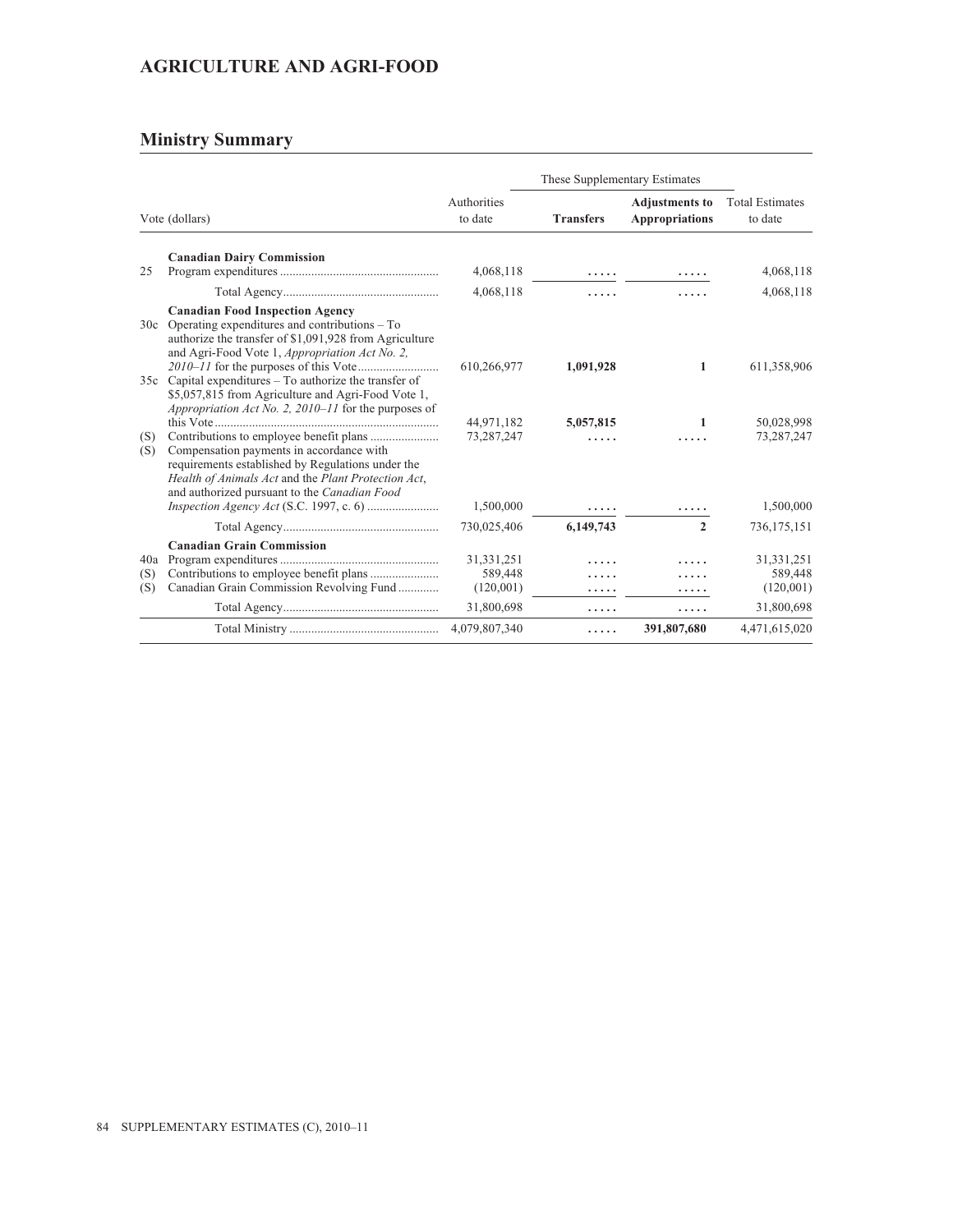### **AGRICULTURE AND AGRI-FOOD Department**

#### **Explanation of Requirements (thousands of dollars)**

Agriculture and Agri-Food requests funds for the following items:

| <b>Voted Appropriations</b>                                                                                                                                                                                                                                                                                                                                                                          | Vote 1  | Vote 10  | <b>Total</b>      |
|------------------------------------------------------------------------------------------------------------------------------------------------------------------------------------------------------------------------------------------------------------------------------------------------------------------------------------------------------------------------------------------------------|---------|----------|-------------------|
| Funding for the development of a traceability information sharing solution to enhance<br>the ability of conducting rapid, accurate, and efficient investigations on animal<br>Funding to administer the <i>Canadian Agricultural Loans Act</i> and to develop and                                                                                                                                    | 3,676   | .        | 3,676             |
| operate an electronic information management and program delivery system to<br>Funding to support Canada's participation in international organizations in the areas                                                                                                                                                                                                                                 | 2,990   | $\cdots$ | 2,990             |
| of agriculture, agri-food, agri-based products and agri-environment                                                                                                                                                                                                                                                                                                                                  | .       | 673      | 673               |
| Gross Voted Appropriations                                                                                                                                                                                                                                                                                                                                                                           | 6,666   | 673      | 7,339             |
| <b>Funds Available</b>                                                                                                                                                                                                                                                                                                                                                                               |         |          |                   |
|                                                                                                                                                                                                                                                                                                                                                                                                      | 6,666   | 673      | 7,339             |
| <b>Total Voted Appropriations</b>                                                                                                                                                                                                                                                                                                                                                                    | .       | .        | .                 |
| <b>Statutory Appropriations</b>                                                                                                                                                                                                                                                                                                                                                                      |         |          |                   |
| Increase in the AgriStability program payments based primarily on the declining<br>prices of grains and oilseeds late in 2009, and excess moisture in the Prairie                                                                                                                                                                                                                                    |         |          |                   |
| Increase in the AgriInsurance program contribution payments based on both an<br>elevated market price trend which began in 2008 and continued until early 2009<br>as well as ongoing increases in participation rates in the program<br>Increase in the Canadian Cattlemen's Association Legacy Fund forecasted grant<br>payments due to the need to adjust programming levels to match the emerging |         |          | 315,273<br>72,000 |
|                                                                                                                                                                                                                                                                                                                                                                                                      |         |          | 4,534             |
| <b>Total Statutory Appropriations</b>                                                                                                                                                                                                                                                                                                                                                                |         |          | 391,807           |
| <b>Transfers</b>                                                                                                                                                                                                                                                                                                                                                                                     |         |          |                   |
| Transfer to the Canadian Food Inspection Agency – To negotiate import and export<br>conditions with trading partners for food, plants and animals to support Canadian                                                                                                                                                                                                                                | (200)   |          | (200)             |
| Transfer to the Canadian Food Inspection Agency – For the development of a<br>traceability information sharing solution to enhance the ability of conducting<br>rapid, accurate and efficient investigations on animal health incidents                                                                                                                                                              | (5,950) | .        | (5,950)           |
| <b>Total Transfers</b>                                                                                                                                                                                                                                                                                                                                                                               | (6,150) |          | (6,150)           |
| <b>These Supplementary Estimates</b>                                                                                                                                                                                                                                                                                                                                                                 | (6,150) | .        | 385,657           |

#### **Explanation of Funds Available (dollars)**

**Vote 1**: \$6,666,028 in total authorities is available within the Vote due to reduced requirements related to the timing of the proposals under the Agricultural Flexibility Fund (\$6,545,028); and savings identified as part of the government's ongoing strategic review of departmental spending (\$121,000).

**Vote 10**: \$673,000 in total authorities is available within the Vote due to a realignment of funding to provide grants to foreign recipients for participation in international organizations supporting agriculture.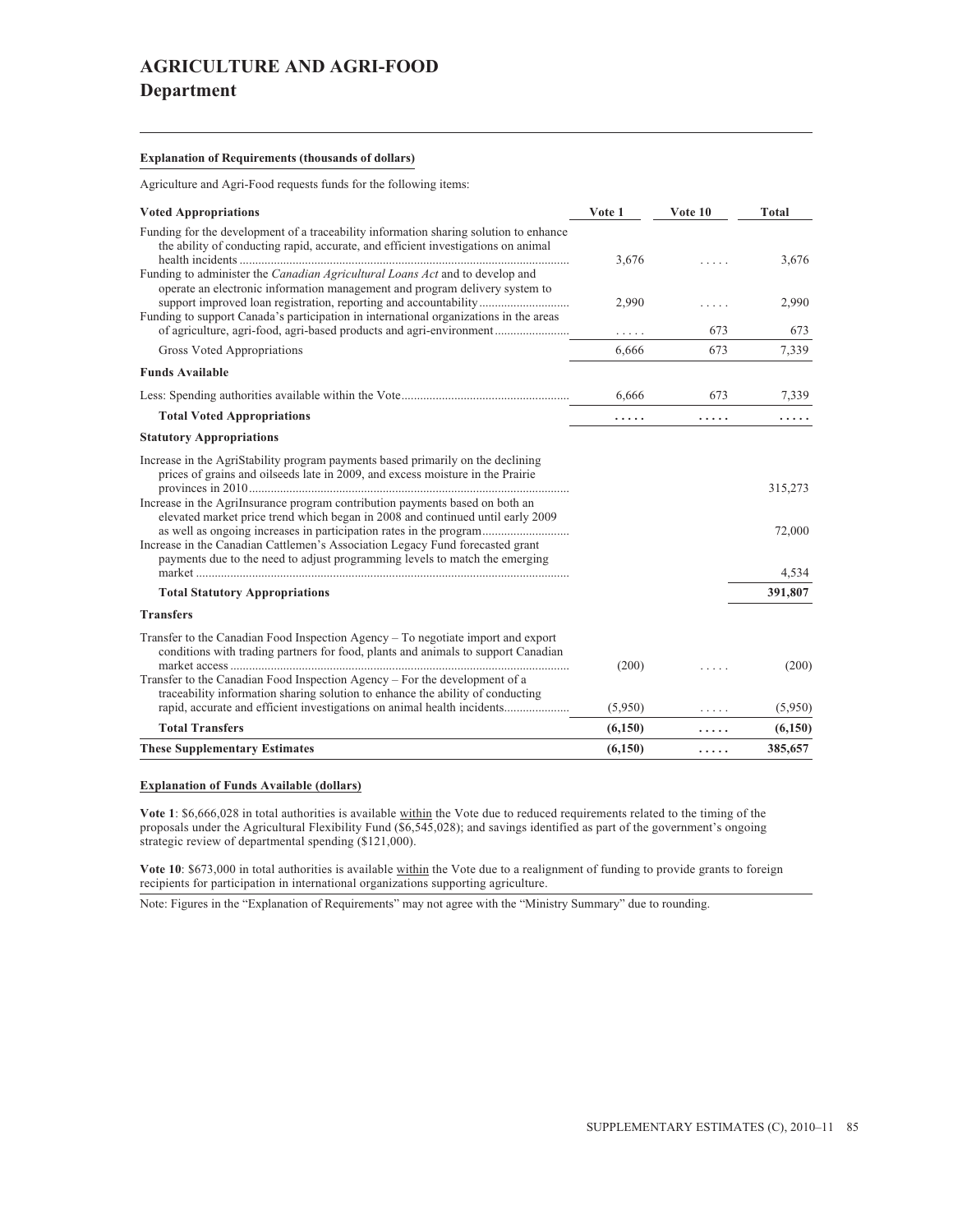## **AGRICULTURE AND AGRI-FOOD Department**

| <b>Transfer Payments (dollars)</b>                                                       | <b>Voted</b>      | <b>Statutory</b>          |
|------------------------------------------------------------------------------------------|-------------------|---------------------------|
| Grants                                                                                   |                   |                           |
| Grants to foreign recipients for participation in international organizations supporting | 673,000<br>.<br>. | 19,907,484<br>4,534,193   |
| <b>Total Gross Grants</b>                                                                | 673,000           | 24,441,677                |
| <b>Contributions</b>                                                                     |                   |                           |
|                                                                                          | .                 | 295,366,000<br>72,000,000 |
| <b>Total Gross Contributions</b>                                                         | .                 | 367,366,000               |
| <b>Total Gross Transfer Payments</b>                                                     | 673,000           | 391,807,677               |
|                                                                                          | 673,000           | .                         |
| <b>Net Transfer Payments</b>                                                             | .                 | 391,807,677               |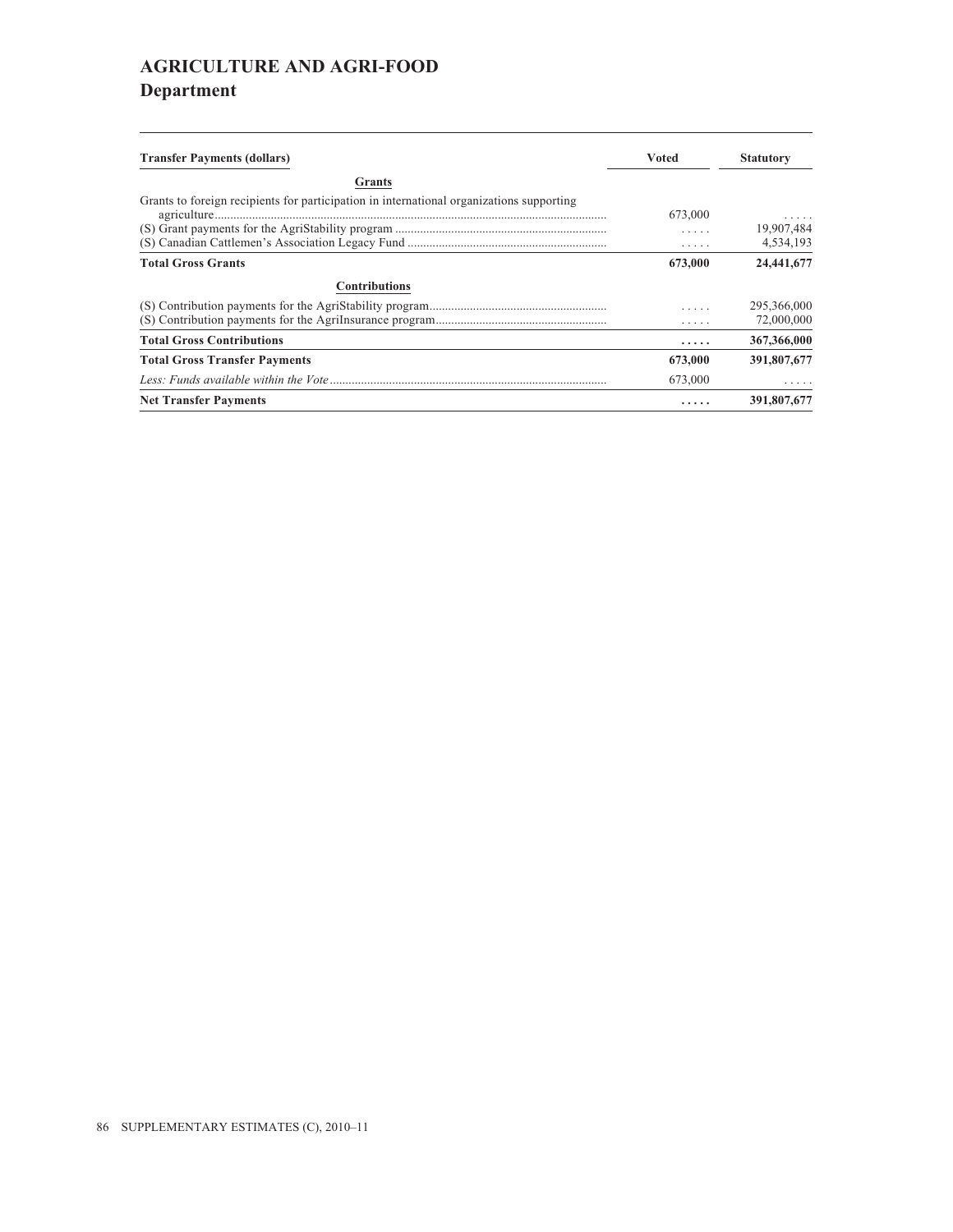### **AGRICULTURE AND AGRI-FOOD Canadian Food Inspection Agency**

#### **Explanation of Requirements (thousands of dollars)**

Canadian Food Inspection Agency requests funds for the following items:

| <b>Transfers</b>                                                                                                                                                                                                                                                                                                                             | Vote 30 | Vote 35 | Total |
|----------------------------------------------------------------------------------------------------------------------------------------------------------------------------------------------------------------------------------------------------------------------------------------------------------------------------------------------|---------|---------|-------|
| Transfer from Agriculture and Agri-Food – For the development of a traceability<br>information sharing solution to enhance the ability of conducting rapid, accurate<br>Transfer from Agriculture and Agri-Food – To negotiate import and export conditions<br>with trading partners for food, plants and animals to support Canadian market | 892     | 5.058   | 5.950 |
|                                                                                                                                                                                                                                                                                                                                              | 200     | .       | 200   |
| <b>These Supplementary Estimates</b>                                                                                                                                                                                                                                                                                                         | 1.092   | 5.058   | 6.150 |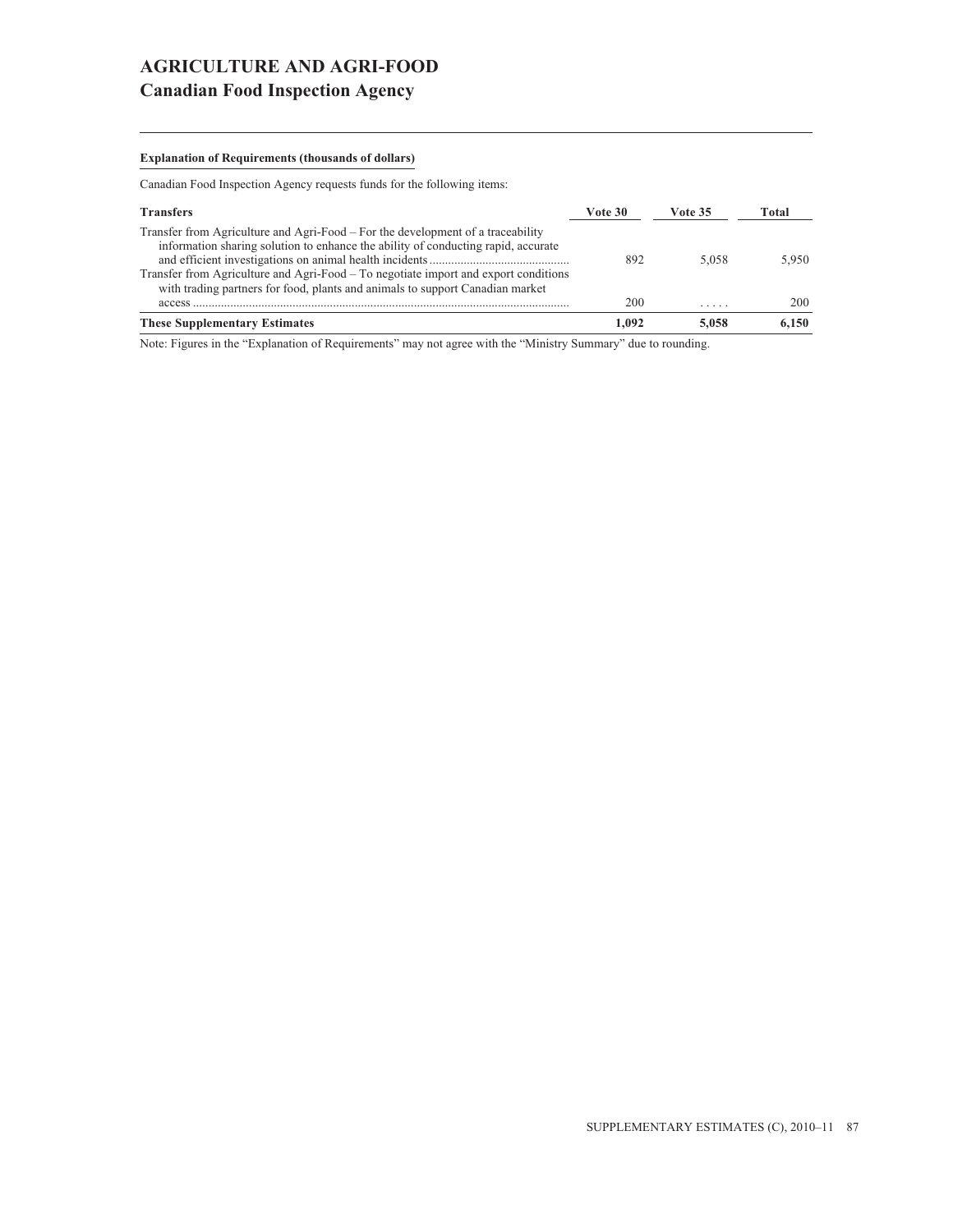### **ATLANTIC CANADA OPPORTUNITIES AGENCY**

|                |                                                                                                                                                                                                                                                                                                                                                                                                                                                          |                        | These Supplementary Estimates |                                                |                                   |
|----------------|----------------------------------------------------------------------------------------------------------------------------------------------------------------------------------------------------------------------------------------------------------------------------------------------------------------------------------------------------------------------------------------------------------------------------------------------------------|------------------------|-------------------------------|------------------------------------------------|-----------------------------------|
|                | Vote (dollars)                                                                                                                                                                                                                                                                                                                                                                                                                                           | Authorities<br>to date | <b>Transfers</b>              | <b>Adjustments to</b><br><b>Appropriations</b> | <b>Total Estimates</b><br>to date |
|                | Department                                                                                                                                                                                                                                                                                                                                                                                                                                               |                        |                               |                                                |                                   |
| 1 <sub>b</sub> | Operating expenditures and the payment to each<br>member of the Queen's Privy Council for Canada<br>who is a Minister without Portfolio or a Minister of<br>State who does not preside over a Ministry of State of<br>a salary not to exceed the salary paid to Ministers of<br>State who preside over Ministries of State under the<br>Salaries Act, as adjusted pursuant to the Parliament of<br>Canada Act and pro rata for any period of less than a |                        |                               |                                                |                                   |
| 5c             | The grants listed in the Estimates and contributions -<br>To authorize the transfer of \$1,000,000 from National<br>Defence Vote 1, Appropriation Act No. 2, 2010-11                                                                                                                                                                                                                                                                                     | 90,084,009             |                               |                                                | 90,084,009                        |
|                |                                                                                                                                                                                                                                                                                                                                                                                                                                                          | 312, 141, 405          | 672,315                       | 1                                              | 312,813,721                       |
| (S)            |                                                                                                                                                                                                                                                                                                                                                                                                                                                          | 8,467,553              |                               |                                                | 8,467,553                         |
| (S)            |                                                                                                                                                                                                                                                                                                                                                                                                                                                          | 5,062,903              | .                             |                                                | 5,062,903                         |
|                |                                                                                                                                                                                                                                                                                                                                                                                                                                                          | 415,755,870            | 672,315                       | 1                                              | 416, 428, 186                     |
| 10             | <b>Enterprise Cape Breton Corporation</b><br>Payments to the Enterprise Cape Breton Corporation<br>pursuant to the Enterprise Cape Breton Corporation                                                                                                                                                                                                                                                                                                    |                        |                               |                                                |                                   |
|                |                                                                                                                                                                                                                                                                                                                                                                                                                                                          | 83,070,000             | .                             |                                                | 83,070,000                        |
|                |                                                                                                                                                                                                                                                                                                                                                                                                                                                          | 83,070,000             | .                             |                                                | 83,070,000                        |
|                |                                                                                                                                                                                                                                                                                                                                                                                                                                                          | 498,825,870            | 672,315                       | 1                                              | 499,498,186                       |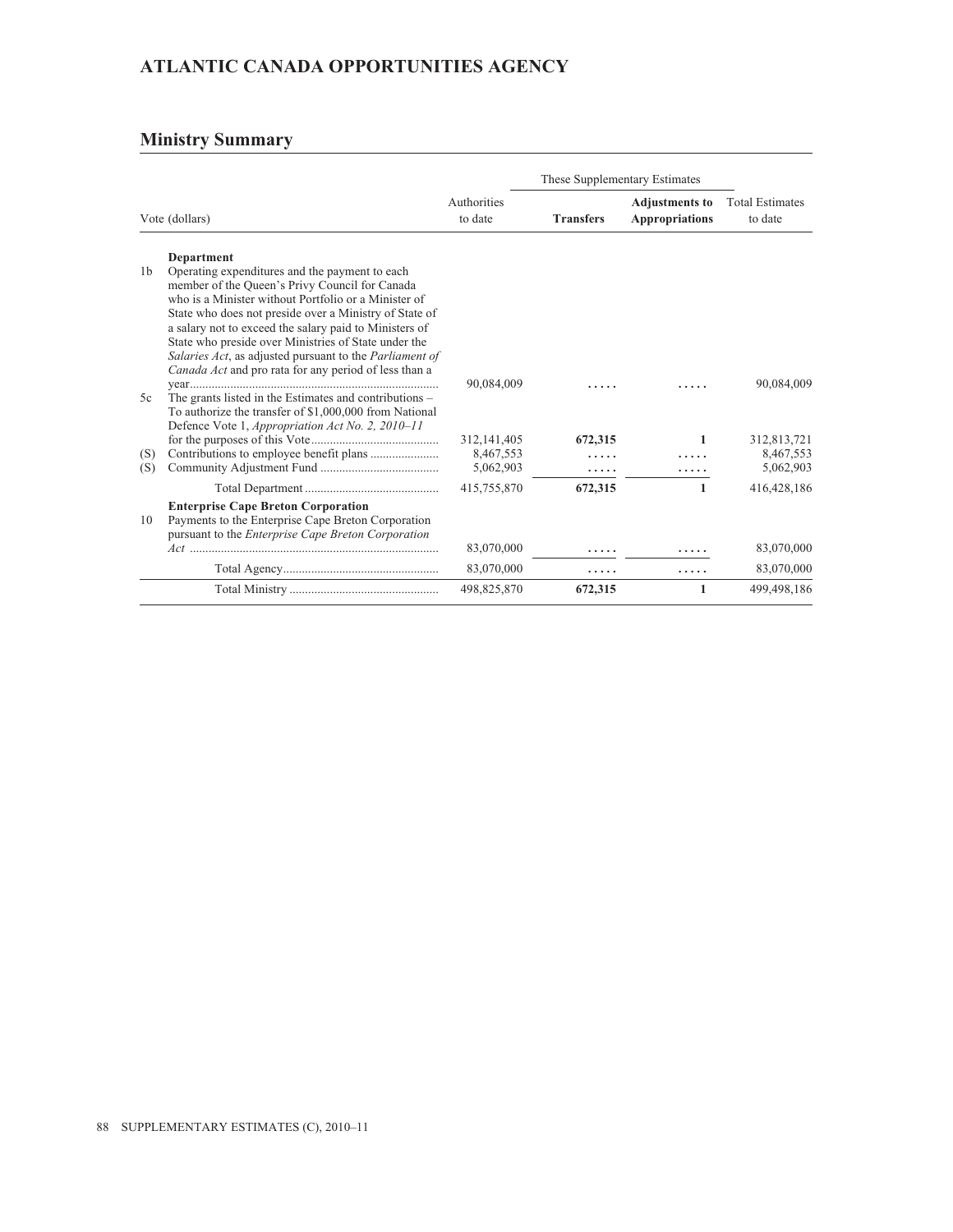## **ATLANTIC CANADA OPPORTUNITIES AGENCY Department**

#### **Explanation of Requirements (thousands of dollars)**

Atlantic Canada Opportunities Agency requests funds for the following items:

| <b>Transfers</b>                                                                                                     | Vote 5 |
|----------------------------------------------------------------------------------------------------------------------|--------|
| Transfer from National Defence – To assist in the organization and delivery of the 2010 Halifax International        | 000.1  |
| Transfer to National Defence – Return of unused funds to assist in the organization and delivery of the 2009 Halifax | (328)  |
| <b>These Supplementary Estimates</b>                                                                                 | 672    |
|                                                                                                                      |        |

| <b>Transfer Payments (dollars)</b>   | Voted     | <b>Statutory</b> |
|--------------------------------------|-----------|------------------|
| <b>Contributions</b>                 |           |                  |
|                                      | 1,000,000 | .                |
| <b>Total Gross Transfer Payments</b> | 1,000,000 | .                |
|                                      | 327,685   | .                |
| <b>Net Transfer Payments</b>         | 672,315   | .                |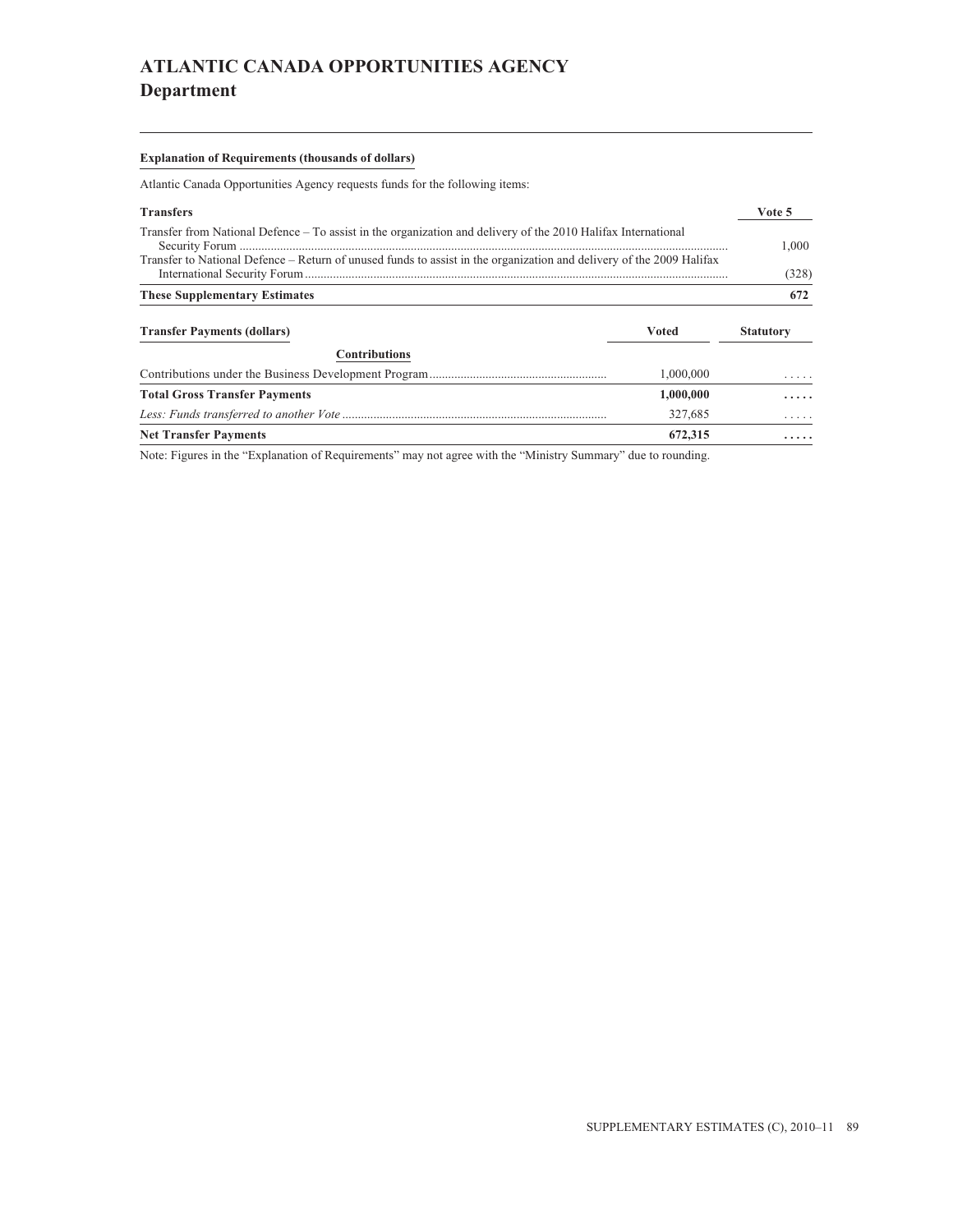### **CANADA REVENUE AGENCY**

|     | These Supplementary Estimates                                                                                                                         |                        |                  |                                                |                                   |  |
|-----|-------------------------------------------------------------------------------------------------------------------------------------------------------|------------------------|------------------|------------------------------------------------|-----------------------------------|--|
|     | Vote (dollars)                                                                                                                                        | Authorities<br>to date | <b>Transfers</b> | <b>Adjustments to</b><br><b>Appropriations</b> | <b>Total Estimates</b><br>to date |  |
| 1c  | Operating expenditures, contributions and recoverable<br>expenditures on behalf of the Canada Pension Plan                                            |                        |                  |                                                |                                   |  |
| 5c  | and the <i>Employment Insurance Act</i><br>Capital expenditures and recoverable expenditures on<br>behalf of the Canada Pension Plan and the          | 3,213,977,407          |                  | 54,159,034                                     | 3,268,136,441                     |  |
|     |                                                                                                                                                       | 137,895,528            |                  | 3,347,516                                      | 141,243,044                       |  |
| (S) |                                                                                                                                                       | 416,699,690            | .                |                                                | 416,699,690                       |  |
| (S) | Minister of National Revenue, Minister of the<br>Atlantic Canada Opportunities Agency and Minister<br>for the Atlantic Gateway – Salary and motor car |                        |                  |                                                |                                   |  |
| (S) | Payments to provinces under the Softwood Lumber                                                                                                       | 78,649                 |                  |                                                | 78,649                            |  |
|     |                                                                                                                                                       | 479,000,000            | .                | (279,000,000)                                  | 200,000,000                       |  |
| (S) | Spending of revenues received through the conduct of<br>its operations pursuant to section 60 of the Canada                                           |                        |                  |                                                |                                   |  |
|     |                                                                                                                                                       | 226,893,957            |                  |                                                | 226,893,957                       |  |
| (S) |                                                                                                                                                       | 225,000,000            | .                | .                                              | 225,000,000                       |  |
|     |                                                                                                                                                       | 4,699,545,231          | .                | (221, 493, 450)                                | 4,478,051,781                     |  |
|     |                                                                                                                                                       | 4,699,545,231          |                  | (221, 493, 450)                                | 4,478,051,781                     |  |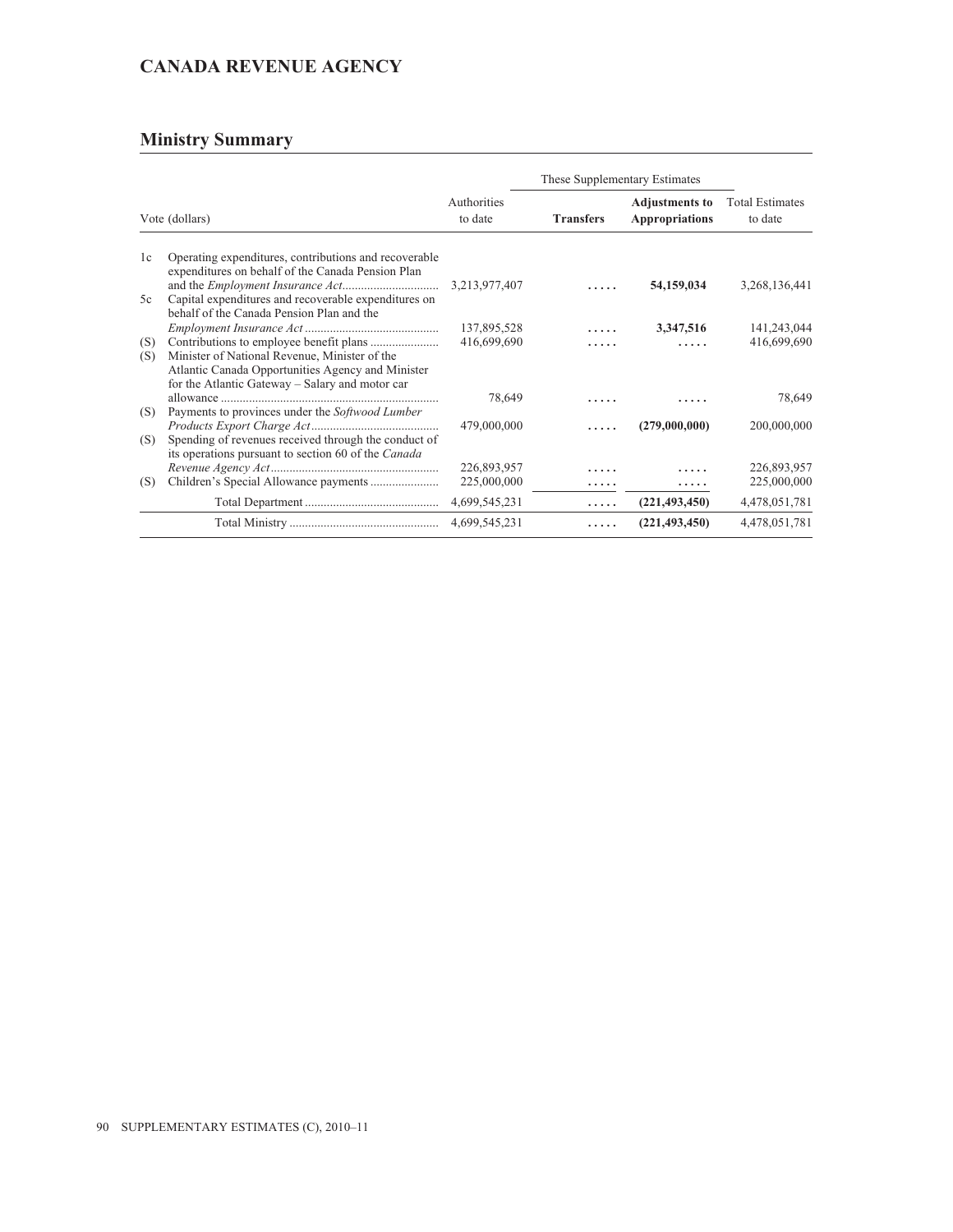### **CANADA REVENUE AGENCY**

#### **Explanation of Requirements (thousands of dollars)**

Canada Revenue Agency requests funds for the following items:

| <b>Voted Appropriations</b>                                                                                                                                               | Vote 1 | Vote 5 | Total      |
|---------------------------------------------------------------------------------------------------------------------------------------------------------------------------|--------|--------|------------|
| Implementation of Harmonized Sales Tax for Ontario and British Columbia and the                                                                                           | 54,441 | 3.348  | 57,789     |
| <b>Funds Available</b>                                                                                                                                                    |        |        |            |
|                                                                                                                                                                           | 282    | .      | 282        |
| <b>Total Voted Appropriations</b>                                                                                                                                         | 54,159 | 3.348  | 57,507     |
| <b>Statutory Appropriations</b>                                                                                                                                           |        |        |            |
| Modification to original estimate of disbursements to provinces under the Softwood<br><i>Lumber Products Export Charge Act</i> as a result of changing prices and volumes |        | .      | (279,000)  |
| <b>These Supplementary Estimates</b>                                                                                                                                      | 54,159 | 3.348  | (221, 493) |

#### **Explanation of Funds Available (dollars)**

**Vote 1**: \$281,538 in total authorities is available within the Vote due to savings identified as part of the reduction in the budget for the Office of the Minister.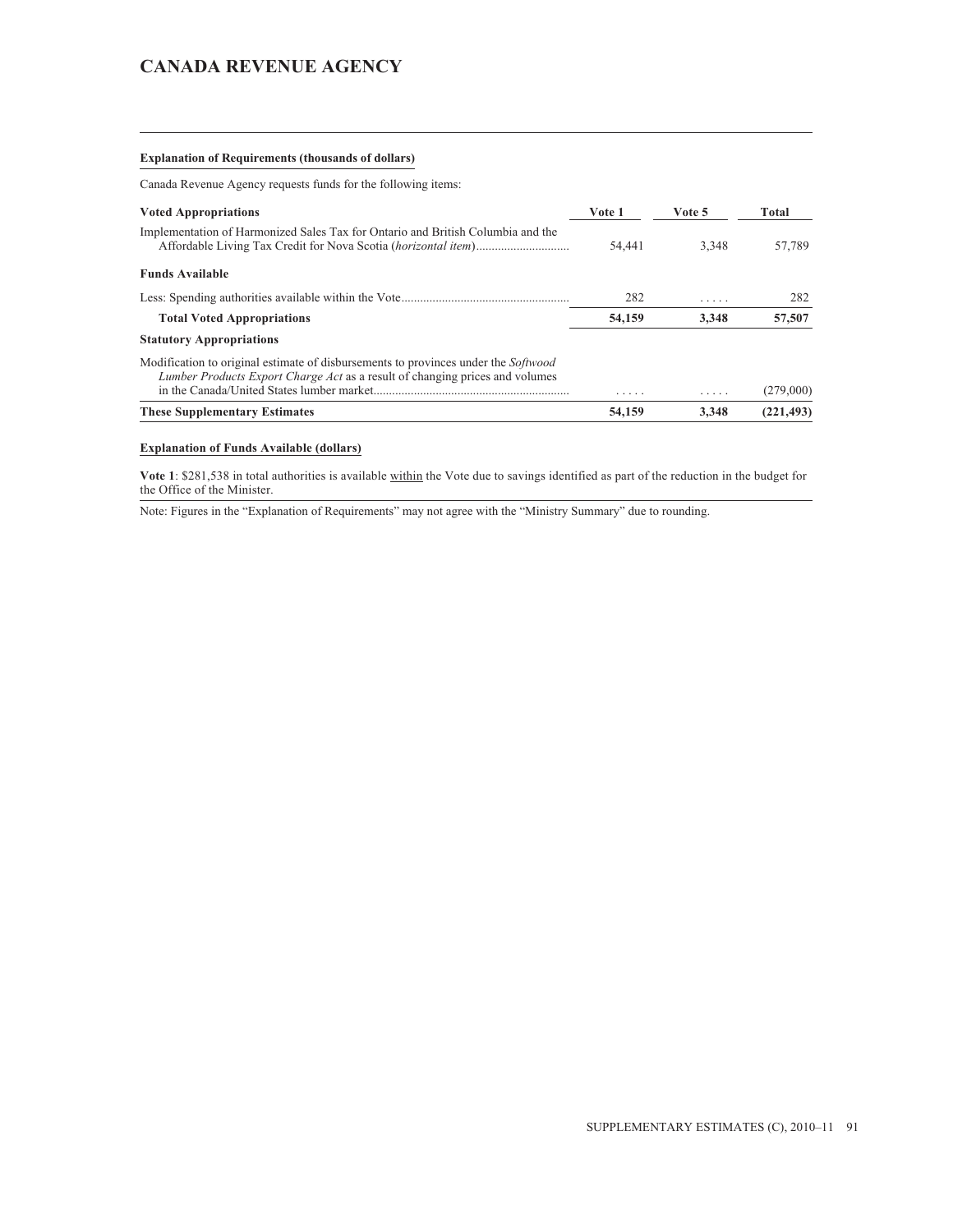| These Supplementary Estimates   |                                                                                                                                                                                                                                                                                                                                                                                                                                                                                                                                                                                                                                                                                                                                                                                                                                                                                                                       |                                           |                    |                                                |                                           |
|---------------------------------|-----------------------------------------------------------------------------------------------------------------------------------------------------------------------------------------------------------------------------------------------------------------------------------------------------------------------------------------------------------------------------------------------------------------------------------------------------------------------------------------------------------------------------------------------------------------------------------------------------------------------------------------------------------------------------------------------------------------------------------------------------------------------------------------------------------------------------------------------------------------------------------------------------------------------|-------------------------------------------|--------------------|------------------------------------------------|-------------------------------------------|
|                                 | Vote (dollars)                                                                                                                                                                                                                                                                                                                                                                                                                                                                                                                                                                                                                                                                                                                                                                                                                                                                                                        | Authorities<br>to date                    | <b>Transfers</b>   | <b>Adjustments to</b><br><b>Appropriations</b> | <b>Total Estimates</b><br>to date         |
| 1c                              | Department<br>Operating expenditures and, pursuant to<br>paragraph $29.1(2)(a)$ of the <i>Financial Administration</i><br>Act, authority to expend revenues received during the<br>fiscal year by the Canadian Conservation Institute, the<br>Canadian Heritage Information Network and the<br>Canadian Audio-visual Certification Office, and<br>international expositions, including the catering of<br>special events at international expositions, and the<br>payment to each member of the Queen's Privy<br>Council for Canada who is a Minister without<br>Portfolio or a Minister of State who does not preside<br>over a Ministry of State of a salary not to exceed the<br>salary paid to Ministers of State who preside over<br>Ministries of State under the Salaries Act, as adjusted<br>pursuant to the Parliament of Canada Act and pro rata<br>for any period of less than a year $-$ To authorize the |                                           |                    |                                                |                                           |
| 5c                              | transfer of \$20,000 from Canadian Heritage Vote 10,<br>Appropriation Act No. 2, 2010–11 for the purposes of<br>The grants listed in the Estimates and contributions –<br>To authorize the transfer of \$50,000 from Citizenship                                                                                                                                                                                                                                                                                                                                                                                                                                                                                                                                                                                                                                                                                      | 236,521,048                               | 20,000             | $\mathbf{1}$                                   | 236,541,049                               |
| (S)                             | and Immigration Vote 5, Appropriation Act No. 2,<br>Minister of Canadian Heritage and Official                                                                                                                                                                                                                                                                                                                                                                                                                                                                                                                                                                                                                                                                                                                                                                                                                        | 1,071,950,696<br>25,761,886               | 50,000<br>.        | $\mathbf{1}$<br>.                              | 1,072,000,697<br>25,761,886               |
| (S)<br>(S)<br>(S)<br>(S)<br>(S) | Languages – Salary and motor car allowance<br>Minister of State (Sport) – Motor car allowance<br>Payments under the Lieutenant-Governors<br>Superannuation Act (R.S.C., 1985, c. L-8)<br>Supplementary Retirement Benefits – Former                                                                                                                                                                                                                                                                                                                                                                                                                                                                                                                                                                                                                                                                                   | 78,649<br>2,000<br>1,196,000<br>637,000   | .<br>.             | .<br>.                                         | 78,649<br>2,000<br>1,196,000<br>637,000   |
|                                 |                                                                                                                                                                                                                                                                                                                                                                                                                                                                                                                                                                                                                                                                                                                                                                                                                                                                                                                       | 182,000                                   |                    |                                                | 182,000                                   |
|                                 | <b>Canada Council for the Arts</b><br>10c Payments to the Canada Council for the Arts under<br>section 18 of the Canada Council for the Arts Act, to<br>be used for the furtherance of the objects set out in                                                                                                                                                                                                                                                                                                                                                                                                                                                                                                                                                                                                                                                                                                         | 1,336,329,279<br>181,823,785              | 70,000<br>(20,000) | $\overline{2}$                                 | 1,336,399,281<br>181,803,785              |
|                                 |                                                                                                                                                                                                                                                                                                                                                                                                                                                                                                                                                                                                                                                                                                                                                                                                                                                                                                                       | 181,823,785                               | (20,000)           | .                                              | 181,803,785                               |
| 20<br>25<br>30                  | <b>Canadian Broadcasting Corporation</b><br>15b Payments to the Canadian Broadcasting Corporation<br>Payments to the Canadian Broadcasting Corporation<br>Payments to the Canadian Broadcasting Corporation<br>Pursuant to paragraph $46.1(3)(b)$ of the <i>Broadcasting</i><br>Act, to authorize a total indebtedness in respect of                                                                                                                                                                                                                                                                                                                                                                                                                                                                                                                                                                                  | 1,031,581,060<br>4,000,000<br>101,564,000 | .                  | .                                              | 1,031,581,060<br>4,000,000<br>101,564,000 |
|                                 | borrowings under subsections $46.1(1)$ and $46.1(2)$ of<br>the Act of an amount not to exceed \$220,000,000                                                                                                                                                                                                                                                                                                                                                                                                                                                                                                                                                                                                                                                                                                                                                                                                           | 1<br>1,137,145,061                        | .                  | .                                              | 1<br>1,137,145,061                        |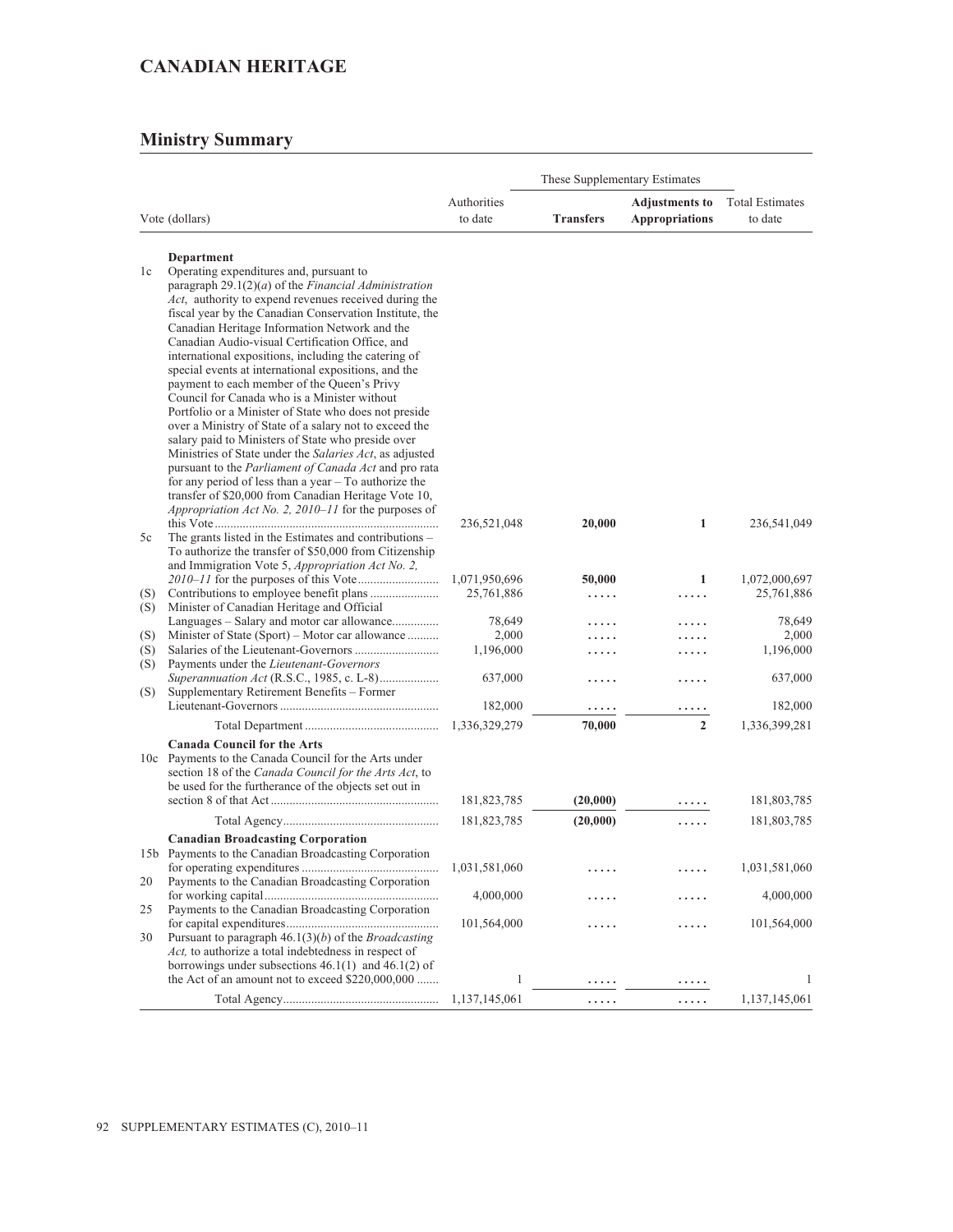### **Ministry Summary**

| 35  | <b>Canadian Museum for Human Rights</b><br>Payments to the Canadian Museum for Human Rights                                                                                                                                                                                                                                                                                                                                                                                 | 55,895,977                                 | .        | . | 55,895,977                                 |
|-----|-----------------------------------------------------------------------------------------------------------------------------------------------------------------------------------------------------------------------------------------------------------------------------------------------------------------------------------------------------------------------------------------------------------------------------------------------------------------------------|--------------------------------------------|----------|---|--------------------------------------------|
|     |                                                                                                                                                                                                                                                                                                                                                                                                                                                                             | 55,895,977                                 | .        | . | 55,895,977                                 |
|     | <b>Canadian Museum of Civilization</b><br>40b Payments to the Canadian Museum of Civilization for                                                                                                                                                                                                                                                                                                                                                                           |                                            |          |   |                                            |
|     |                                                                                                                                                                                                                                                                                                                                                                                                                                                                             | 71,183,598                                 |          |   | 71,183,598                                 |
|     |                                                                                                                                                                                                                                                                                                                                                                                                                                                                             | 71,183,598                                 | .        | . | 71,183,598                                 |
|     | <b>Canadian Museum of Nature</b>                                                                                                                                                                                                                                                                                                                                                                                                                                            |                                            |          |   |                                            |
|     | 45b Payments to the Canadian Museum of Nature for                                                                                                                                                                                                                                                                                                                                                                                                                           |                                            |          |   |                                            |
|     |                                                                                                                                                                                                                                                                                                                                                                                                                                                                             | 33,281,985                                 |          |   | 33,281,985                                 |
|     |                                                                                                                                                                                                                                                                                                                                                                                                                                                                             | 33,281,985                                 | .        | . | 33,281,985                                 |
|     | <b>Canadian Radio-television and</b><br><b>Telecommunications Commission</b><br>50b Program expenditures and, pursuant to<br>paragraph $29.1(2)(a)$ of the <i>Financial Administration</i><br>Act, authority to expend revenues received during the<br>fiscal year pursuant to the Telecommunications Fees<br>Regulations, 1995, Broadcasting Licence Fee<br>Regulations, 1997, and other activities related to the<br>conduct of its operations, up to amounts approved by |                                            |          |   |                                            |
|     |                                                                                                                                                                                                                                                                                                                                                                                                                                                                             | 7,562,128                                  |          |   | 7,562,128                                  |
| (S) |                                                                                                                                                                                                                                                                                                                                                                                                                                                                             | 5,650,684                                  | .        | . | 5,650,684                                  |
|     | <b>Library and Archives of Canada</b><br>55b Operating expenditures, the grants listed in the<br>Estimates and contributions and pursuant to<br>paragraph $29.1(2)(a)$ of the Financial Administration<br>Act, authority to expend revenues received to offset<br>related expenditures incurred in the fiscal year arising<br>from access to and reproduction of materials from the                                                                                         | 13,212,812                                 | .        | . | 13,212,812                                 |
|     |                                                                                                                                                                                                                                                                                                                                                                                                                                                                             | 104,602,814                                |          |   | 104,602,814                                |
| 60  |                                                                                                                                                                                                                                                                                                                                                                                                                                                                             | 11,997,971                                 |          |   | 11,997,971                                 |
| (S) |                                                                                                                                                                                                                                                                                                                                                                                                                                                                             | 11,216,135                                 | .        | . | 11,216,135                                 |
|     |                                                                                                                                                                                                                                                                                                                                                                                                                                                                             | 127,816,920                                | .        | . | 127,816,920                                |
|     | <b>National Arts Centre Corporation</b>                                                                                                                                                                                                                                                                                                                                                                                                                                     |                                            |          |   |                                            |
|     | 65b Payments to the National Arts Centre Corporation for                                                                                                                                                                                                                                                                                                                                                                                                                    | 36,134,981                                 |          |   | 36,134,981                                 |
|     |                                                                                                                                                                                                                                                                                                                                                                                                                                                                             |                                            |          |   | 36,134,981                                 |
|     |                                                                                                                                                                                                                                                                                                                                                                                                                                                                             | 36,134,981                                 | .        | . |                                            |
| 70  | <b>National Battlefields Commission</b>                                                                                                                                                                                                                                                                                                                                                                                                                                     | 7,853,271                                  | .        | . | 7,853,271                                  |
| (S) |                                                                                                                                                                                                                                                                                                                                                                                                                                                                             | 386,844                                    | .        |   | 386,844                                    |
| (S) | Expenditures pursuant to paragraph $29.1(1)$ of the                                                                                                                                                                                                                                                                                                                                                                                                                         |                                            |          |   |                                            |
|     |                                                                                                                                                                                                                                                                                                                                                                                                                                                                             | 1,600,000                                  | .        | . | 1,600,000                                  |
|     |                                                                                                                                                                                                                                                                                                                                                                                                                                                                             | 9,840,115                                  |          |   | 9,840,115                                  |
| 75  | <b>National Film Board</b><br>Program expenditures, the grants listed in the                                                                                                                                                                                                                                                                                                                                                                                                |                                            |          |   |                                            |
|     |                                                                                                                                                                                                                                                                                                                                                                                                                                                                             | 68,458,338                                 | .        | . | 68,458,338                                 |
| (S) |                                                                                                                                                                                                                                                                                                                                                                                                                                                                             | $\mathbb{Z}^2$ . The set of $\mathbb{Z}^2$ | $\cdots$ |   | $\mathbb{Z}^2$ . The set of $\mathbb{Z}^2$ |
|     |                                                                                                                                                                                                                                                                                                                                                                                                                                                                             | 68,458,338                                 | .        | . | 68,458,338                                 |
| 85  | <b>National Gallery of Canada</b><br>80b Payments to the National Gallery of Canada for<br>Payment to the National Gallery of Canada for the<br>acquisition of objects for the Collection and other                                                                                                                                                                                                                                                                         | 42,952,120                                 | .        | . | 42,952,120                                 |
|     |                                                                                                                                                                                                                                                                                                                                                                                                                                                                             | 8,000,000                                  | .        | . | 8,000,000                                  |
|     |                                                                                                                                                                                                                                                                                                                                                                                                                                                                             | 50,952,120                                 | .        | . | 50,952,120                                 |

<u> 1980 - Johann Barbara, martxa alemaniar a</u>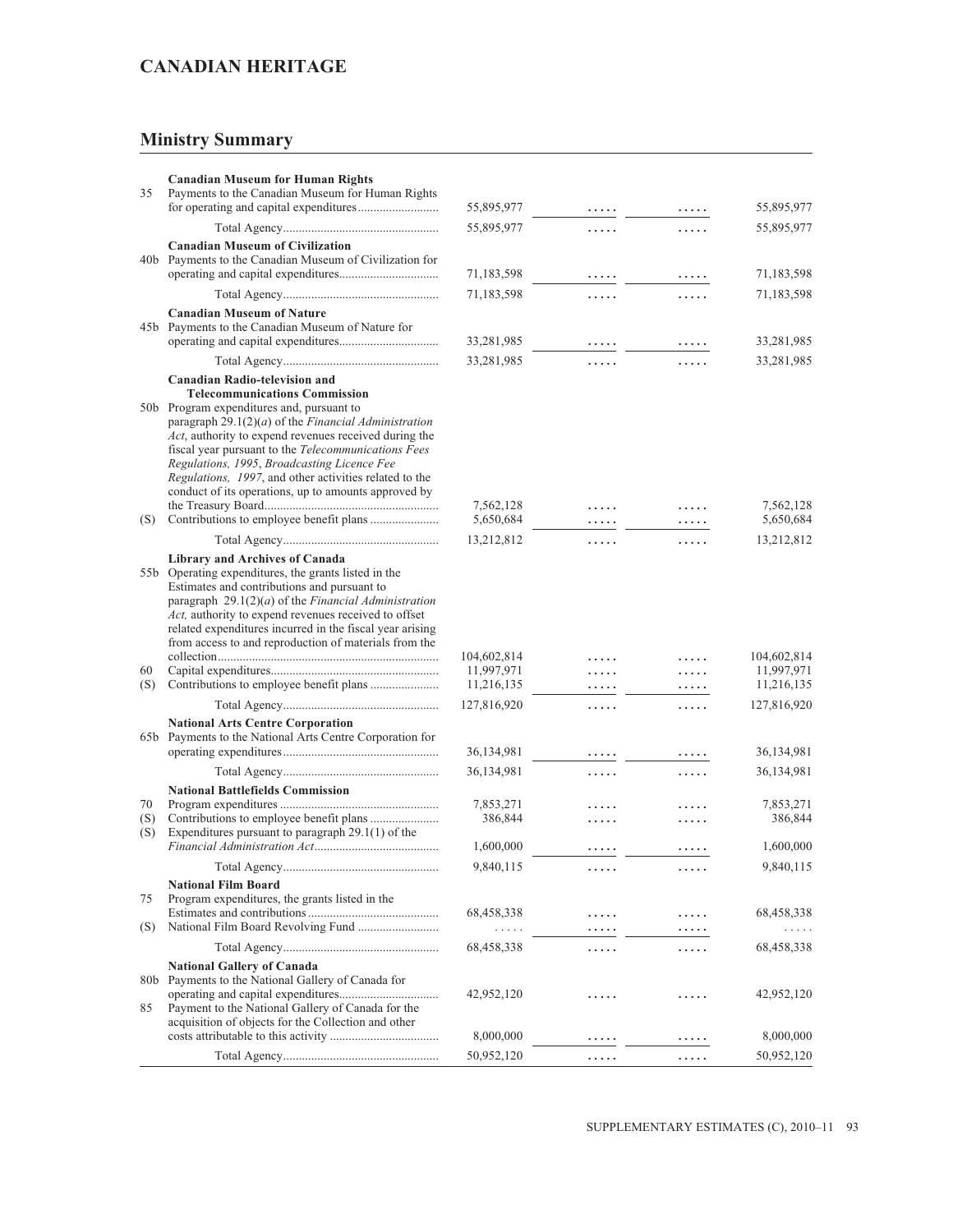|     | <b>National Museum of Science and Technology</b><br>90b Payments to the National Museum of Science and<br>Technology for operating and capital expenditures                                                                                                                                                                                                                                                                                                                                                                                                                                                                                                                                                                | 35,319,852                 |        |              | 35,319,852               |
|-----|----------------------------------------------------------------------------------------------------------------------------------------------------------------------------------------------------------------------------------------------------------------------------------------------------------------------------------------------------------------------------------------------------------------------------------------------------------------------------------------------------------------------------------------------------------------------------------------------------------------------------------------------------------------------------------------------------------------------------|----------------------------|--------|--------------|--------------------------|
|     |                                                                                                                                                                                                                                                                                                                                                                                                                                                                                                                                                                                                                                                                                                                            | 35, 319, 852               |        |              | 35,319,852               |
|     | Office of the Co-ordinator, Status of Women<br>95c Operating expenditures and the payment to each<br>member of the Queen's Privy Council for Canada<br>who is a Minister without Portfolio or a Minister of<br>State who does not preside over a Ministry of State of<br>a salary not to exceed the salary paid to Ministers of<br>State who preside over Ministries of State under the<br>Salaries Act, as adjusted pursuant to the Parliament of<br>Canada Act and pro rata for any period less than a<br>year $-$ To authorize the transfer of \$10,000 from<br>Economic Development Agency of Canada for the<br>Regions of Quebec Vote 1, and \$25,000 from Health<br>Vote 1, Appropriation Act No. 2, 2010-11 for the |                            |        |              |                          |
|     |                                                                                                                                                                                                                                                                                                                                                                                                                                                                                                                                                                                                                                                                                                                            | 10,447,411                 | 35,000 | 1            | 10,482,412               |
| 100 | The grants listed in the Estimates and contributions                                                                                                                                                                                                                                                                                                                                                                                                                                                                                                                                                                                                                                                                       | 19,950,000                 | .      | .            | 19,950,000               |
| (S) |                                                                                                                                                                                                                                                                                                                                                                                                                                                                                                                                                                                                                                                                                                                            | 1,170,174                  | .      | .            | 1,170,174                |
| (S) |                                                                                                                                                                                                                                                                                                                                                                                                                                                                                                                                                                                                                                                                                                                            | 2,000                      | .      | .            | 2,000                    |
|     |                                                                                                                                                                                                                                                                                                                                                                                                                                                                                                                                                                                                                                                                                                                            | 31,569,585                 | 35,000 | $\mathbf{1}$ | 31,604,586               |
| (S) | 105 Program expenditures and, pursuant to<br>paragraph $29.1(2)(a)$ of the <i>Financial Administration</i><br>Act, authority to expend revenues received in a fiscal<br>year to offset expenditures incurred in that fiscal year<br>arising from the provision of assessment and                                                                                                                                                                                                                                                                                                                                                                                                                                           | 91,628,667<br>13, 195, 076 | .<br>. | .            | 91,628,667<br>13,195,076 |
|     |                                                                                                                                                                                                                                                                                                                                                                                                                                                                                                                                                                                                                                                                                                                            | 104,823,743                | .      | .            | 104,823,743              |
|     | <b>Public Service Labour Relations Board</b>                                                                                                                                                                                                                                                                                                                                                                                                                                                                                                                                                                                                                                                                               | 12,892,947                 |        |              | 12,892,947               |
| (S) |                                                                                                                                                                                                                                                                                                                                                                                                                                                                                                                                                                                                                                                                                                                            | 1,253,270                  | .      | .            | 1,253,270                |
|     |                                                                                                                                                                                                                                                                                                                                                                                                                                                                                                                                                                                                                                                                                                                            | 14, 146, 217               | .      | .            | 14, 146, 217             |
|     | <b>Public Service Staffing Tribunal</b>                                                                                                                                                                                                                                                                                                                                                                                                                                                                                                                                                                                                                                                                                    |                            |        |              |                          |
|     |                                                                                                                                                                                                                                                                                                                                                                                                                                                                                                                                                                                                                                                                                                                            | 5,043,039                  | .      | .            | 5,043,039                |
| (S) |                                                                                                                                                                                                                                                                                                                                                                                                                                                                                                                                                                                                                                                                                                                            | 546,807                    | .      | .            | 546,807                  |
|     |                                                                                                                                                                                                                                                                                                                                                                                                                                                                                                                                                                                                                                                                                                                            | 5,589,846                  | .      | .            | 5,589,846                |
|     | <b>Registry of the Public Servants Disclosure</b><br><b>Protection Tribunal</b>                                                                                                                                                                                                                                                                                                                                                                                                                                                                                                                                                                                                                                            |                            |        |              |                          |
|     |                                                                                                                                                                                                                                                                                                                                                                                                                                                                                                                                                                                                                                                                                                                            | 1,726,200                  |        |              | 1,726,200                |
| (S) |                                                                                                                                                                                                                                                                                                                                                                                                                                                                                                                                                                                                                                                                                                                            | 183,600                    | .      | .            | 183,600                  |
|     |                                                                                                                                                                                                                                                                                                                                                                                                                                                                                                                                                                                                                                                                                                                            | 1,909,800                  | .      | .            | 1,909,800                |
|     | <b>Telefilm Canada</b><br>125 Payments to Telefilm Canada to be used for the                                                                                                                                                                                                                                                                                                                                                                                                                                                                                                                                                                                                                                               |                            |        |              |                          |
|     | purposes set out in the Telefilm Canada Act                                                                                                                                                                                                                                                                                                                                                                                                                                                                                                                                                                                                                                                                                | 105,670,672                | .      |              | 105,670,672              |
|     |                                                                                                                                                                                                                                                                                                                                                                                                                                                                                                                                                                                                                                                                                                                            | 105,670,672                | .      | .            | 105,670,672              |
|     |                                                                                                                                                                                                                                                                                                                                                                                                                                                                                                                                                                                                                                                                                                                            | 3,421,104,686              | 85,000 | 3            | 3,421,189,689            |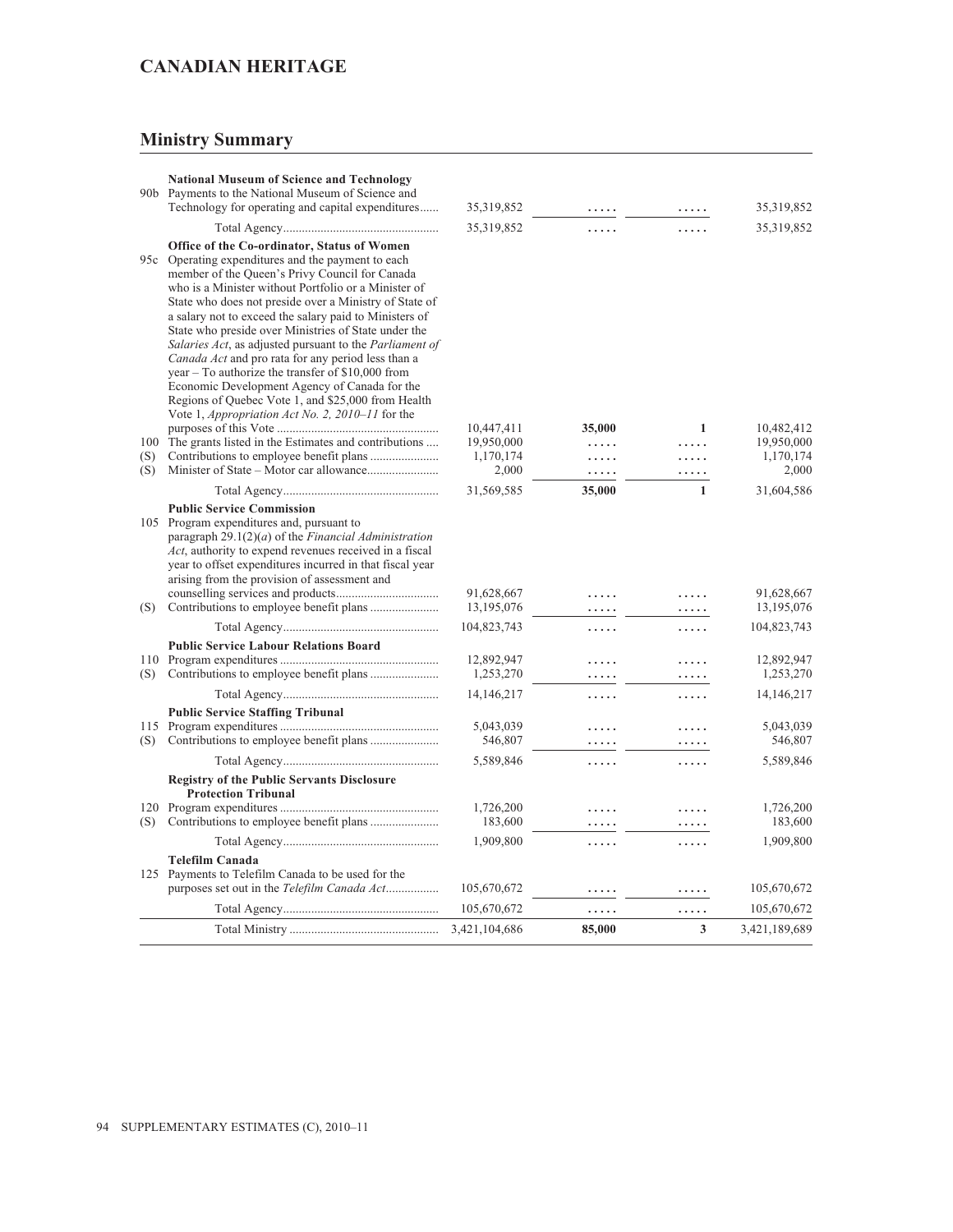### **Department**

#### **Explanation of Requirements (thousands of dollars)**

Canadian Heritage requests funds for the following items:

| <b>Voted Appropriations</b>                                                                                                                                                                                                                              | Vote 1 | Vote 5 | Total |
|----------------------------------------------------------------------------------------------------------------------------------------------------------------------------------------------------------------------------------------------------------|--------|--------|-------|
| Funding obtained from corporate alliance and commercial operator revenues arising<br>from Expo 2010 and its contract with the Cirque du Soleil which the department<br>remitted to the Consolidated Revenue Fund of Canada to offset its operating costs | 33     |        | 33    |
| <b>Funds Available</b>                                                                                                                                                                                                                                   |        |        |       |
|                                                                                                                                                                                                                                                          | 33     | .      | 33    |
| <b>Total Voted Appropriations</b>                                                                                                                                                                                                                        | .      |        |       |
| <b>Transfers</b>                                                                                                                                                                                                                                         |        |        |       |
| Transfer from Citizenship and Immigration – To support Exchanges Canada for the<br>purpose of funding a component of Historica-Dominion Institute's Encounters                                                                                           |        | 50     | 50    |
| Transfer from Canada Council for the Arts - To support statistical analysis and                                                                                                                                                                          | 20     | .      | 20    |
| <b>Total Transfers</b>                                                                                                                                                                                                                                   | 20     | 50     | 70    |
| <b>These Supplementary Estimates</b>                                                                                                                                                                                                                     | 20     | 50     | 70    |

### **Explanation of Funds Available (dollars)**

**Vote 1**: \$32,989 in total authorities is available within the Vote due to the realignment of resources for the creation of the Youth Take Charge Program.

| <b>Transfer Payments (dollars)</b> | Voted  | <b>Statutory</b> |
|------------------------------------|--------|------------------|
| <b>Contributions</b>               |        |                  |
|                                    | 50,001 | .                |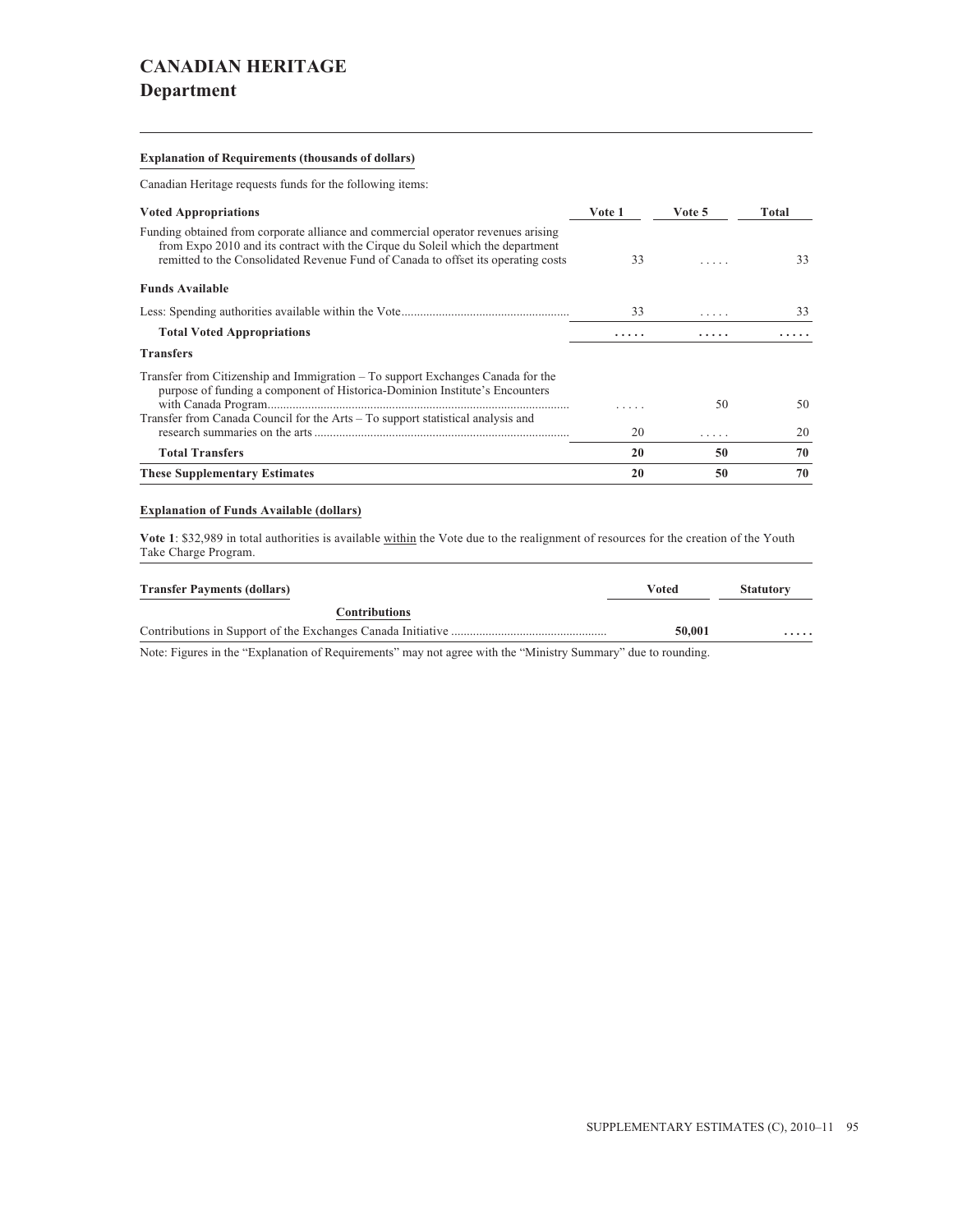### **CANADIAN HERITAGE Canada Council for the Arts**

#### **Explanation of Requirements (thousands of dollars)**

Canada Council for the Arts – *No additional funding being requested*

**Transfers Vote 10** Transfer to Canadian Heritage – To support statistical analysis and research summaries on the arts ............................... **(20)** Note: Figures in the "Explanation of Requirements" may not agree with the "Ministry Summary" due to rounding.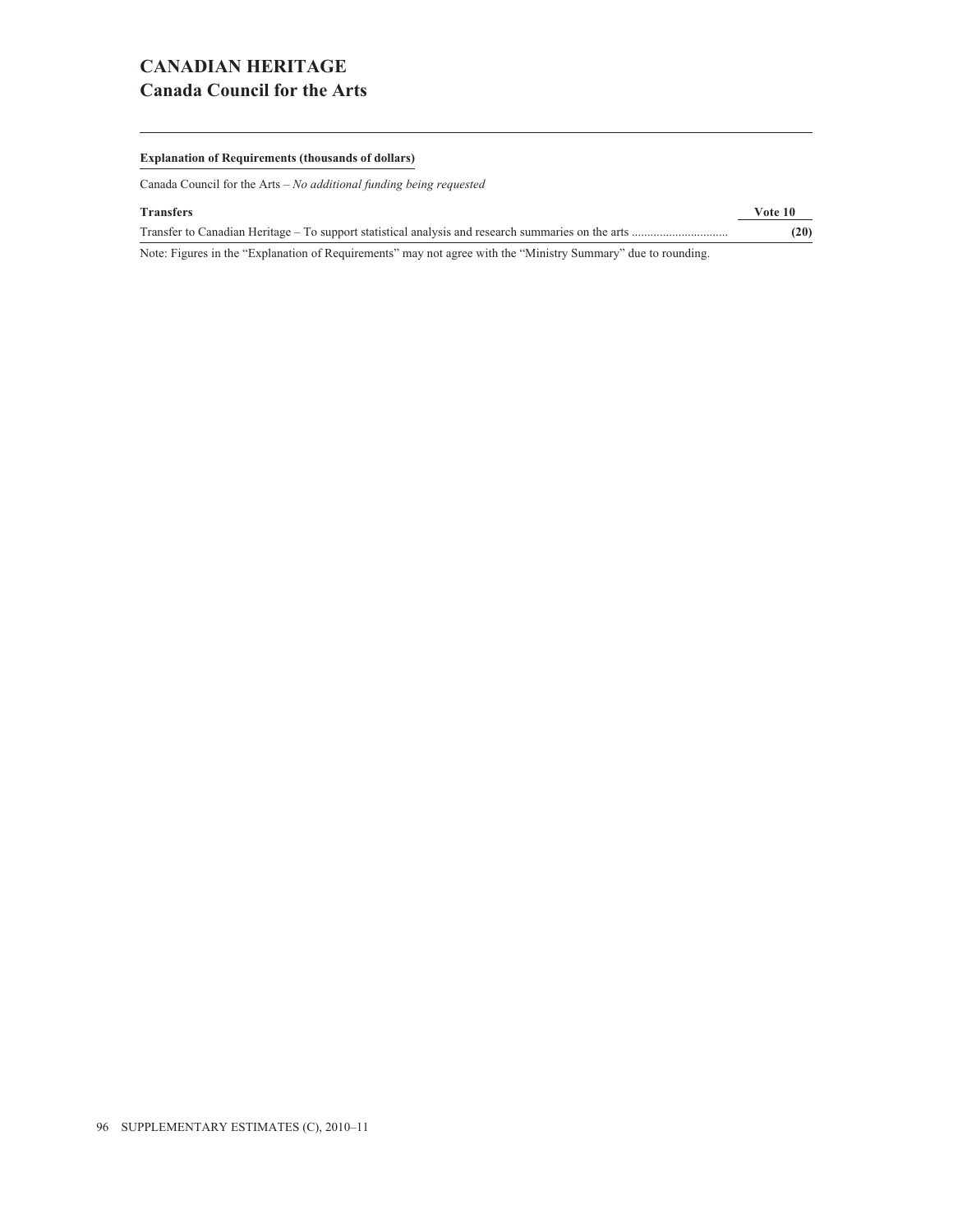### **CANADIAN HERITAGE Office of the Co-ordinator, Status of Women**

#### **Explanation of Requirements (thousands of dollars)**

Office of the Co-ordinator, Status of Women requests funds for the following items:

| <b>Transfers</b>                                                                                              | Vote 95 |
|---------------------------------------------------------------------------------------------------------------|---------|
| Transfer from Economic Development Agency of Canada for the Regions of Quebec (\$10) and from Health (\$25) – |         |
|                                                                                                               |         |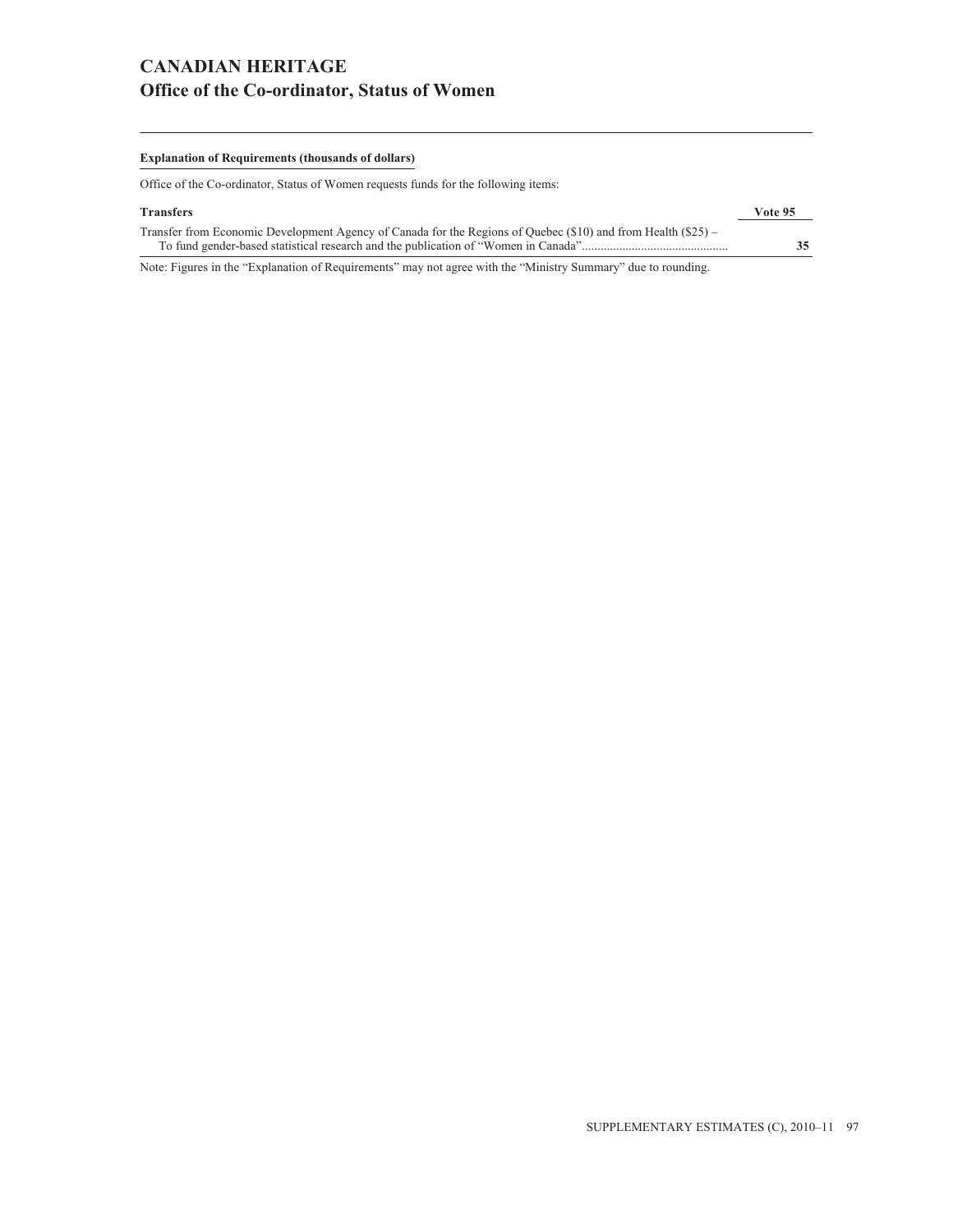### **CITIZENSHIP AND IMMIGRATION**

| These Supplementary Estimates |                                                                                                                                                                                                                                                                                                                                                                                                                                                                        |                           |                  |                                                |                                   |
|-------------------------------|------------------------------------------------------------------------------------------------------------------------------------------------------------------------------------------------------------------------------------------------------------------------------------------------------------------------------------------------------------------------------------------------------------------------------------------------------------------------|---------------------------|------------------|------------------------------------------------|-----------------------------------|
|                               | Vote (dollars)                                                                                                                                                                                                                                                                                                                                                                                                                                                         | Authorities<br>to date    | <b>Transfers</b> | <b>Adjustments to</b><br><b>Appropriations</b> | <b>Total Estimates</b><br>to date |
|                               |                                                                                                                                                                                                                                                                                                                                                                                                                                                                        |                           |                  |                                                |                                   |
| 1c                            | Department<br>Operating expenditures and the payment to each<br>member of the Queen's Privy Council for Canada<br>who is a Minister without Portfolio or a Minister of<br>State who does not preside over a Ministry of State of<br>a salary not to exceed the salary paid to Ministers of<br>State who preside over Ministries of State under the<br>Salaries Act, as adjusted pursuant to the Parliament of<br>Canada Act and pro rata for any period of less than a |                           |                  |                                                |                                   |
| 5c                            | The grants listed in the Estimates and contributions –<br>To authorize the transfer of \$1,256,133 from<br>Citizenship and Immigration Vote 1, Appropriation<br>Act No. 2, 2010–11 for the purposes of this Vote and                                                                                                                                                                                                                                                   | 602,353,362               | (1,256,347)      |                                                | 601,097,015                       |
| $\frac{7c}{2}$                | Pursuant to section 25(2) of the Financial<br>Administration Act, to write-off from the Accounts of<br>Canada 1,908 debts due to Her Majesty in right of<br>Canada amounting to \$472,703 - To authorize the<br>transfer of \$214 from Citizenship and Immigration<br>Vote 1, <i>Appropriation Act No. 2, 2010–11</i> for the<br>purposes of this Vote and to provide a further amount                                                                                 | 971,492,145               | 1,206,133        | 3,947,617                                      | 976,645,895                       |
|                               |                                                                                                                                                                                                                                                                                                                                                                                                                                                                        |                           | 214              | 472,489                                        | 472,703                           |
| (S)<br>(S)                    | Minister of Citizenship, Immigration and                                                                                                                                                                                                                                                                                                                                                                                                                               | 48,214,468                |                  |                                                | 48,214,468                        |
|                               | Multiculturalism - Salary and motor car allowance                                                                                                                                                                                                                                                                                                                                                                                                                      | 78,649                    |                  |                                                | 78,649                            |
|                               |                                                                                                                                                                                                                                                                                                                                                                                                                                                                        | 1,622,138,624             | (50,000)         | 4,420,106                                      | 1,626,508,730                     |
| (S)                           | Loans to immigrants and refugees to facilitate the<br>arrival of newcomers pursuant to section 88 of<br>the Immigration and Refugee Protection Act                                                                                                                                                                                                                                                                                                                     | 1                         |                  |                                                | $\mathbf{1}$                      |
|                               |                                                                                                                                                                                                                                                                                                                                                                                                                                                                        | $\mathbf{1}$              |                  |                                                | 1                                 |
|                               |                                                                                                                                                                                                                                                                                                                                                                                                                                                                        |                           | .                |                                                |                                   |
|                               |                                                                                                                                                                                                                                                                                                                                                                                                                                                                        | 1,622,138,625             | (50,000)         | 4,420,106                                      | 1,626,508,731                     |
| (S)                           | <b>Immigration and Refugee Board</b>                                                                                                                                                                                                                                                                                                                                                                                                                                   | 117,208,713<br>13,136,038 |                  | 908,245                                        | 118,116,958<br>13,136,038         |
|                               |                                                                                                                                                                                                                                                                                                                                                                                                                                                                        | 130, 344, 751             | .                | 908,245                                        | 131,252,996                       |
|                               |                                                                                                                                                                                                                                                                                                                                                                                                                                                                        | 1,752,483,376             | (50,000)         | 5,328,351                                      | 1,757,761,727                     |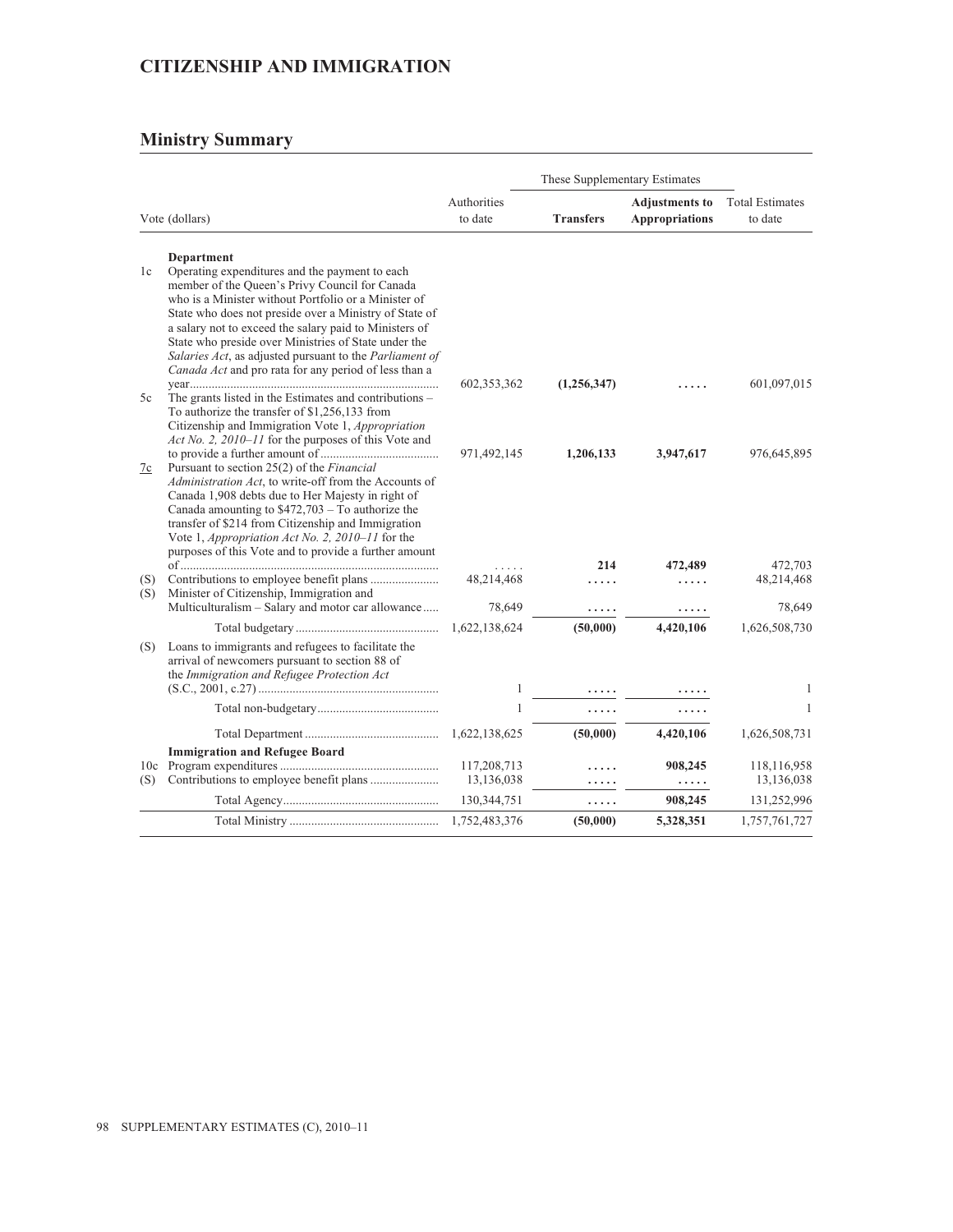### **CITIZENSHIP AND IMMIGRATION Department**

#### **Explanation of Requirements (thousands of dollars)**

Citizenship and Immigration requests funds for the following items:

| <b>Voted Appropriations</b>                                                                                                                                                                  | Vote 1       | Vote 5      | Vote 7 | Total       |
|----------------------------------------------------------------------------------------------------------------------------------------------------------------------------------------------|--------------|-------------|--------|-------------|
| Funding for the Grant for the Canada-Quebec Accord on                                                                                                                                        |              | 4,800       | .      | 4,800       |
| Funding for the write-off of uncollectable loans related to the                                                                                                                              | .            | .           | 472    | 472         |
| Funding for the Grant for the Institute for Canadian Citizenship to<br>encourage national dialogue around and build awareness of                                                             |              |             |        |             |
| Funding for Grants to support the Community Historical<br>Recognition Program to enable the department and the                                                                               |              | 404         | .      | 404         |
| Government of Canada to recognize, commemorate and educate<br>Canadians about the historical experiences and contributions of<br>ethno-cultural communities affected by wartime measures and |              |             |        |             |
|                                                                                                                                                                                              | 1.1.1.1      | 41          | .      | 41          |
| Gross Voted Appropriations                                                                                                                                                                   | .            | 5,245       | 472    | 5,717       |
| <b>Funds Available</b>                                                                                                                                                                       |              |             |        |             |
| Less: Spending authorities available from another Vote                                                                                                                                       |              | 41<br>1,256 | .<br>. | 41<br>1,256 |
| <b>Total Funds Available</b>                                                                                                                                                                 | .            | 1,297       | .      | 1,297       |
| <b>Total Voted Appropriations</b>                                                                                                                                                            | .            | 3,948       | 472    | 4,420       |
| <b>Transfers</b>                                                                                                                                                                             |              |             |        |             |
| Internal reallocation of resources – To reduce the amount of new                                                                                                                             | (1,256)      | 1,256       |        |             |
| Transfer to Canadian Heritage – To support Exchanges Canada for<br>the purpose of funding a component of Historica-Dominion                                                                  |              | (50)        |        | (50)        |
| <b>Total Transfers</b>                                                                                                                                                                       | .<br>(1,256) | 1,206       |        | (50)        |
|                                                                                                                                                                                              |              |             | .      |             |
| <b>These Supplementary Estimates</b>                                                                                                                                                         | (1,256)      | 5.154       | 472    | 4.370       |

#### **Explanation of Funds Available (dollars)**

**Vote 5**: \$1,297,133 in total authorities is available: \$41,000 is available within the Vote due to reduced contribution requirements under the Community Historical Recognition Program, and \$1,256,133 is available from Vote 1 due to funds set aside to offset foregone revenue resulting from regulatory amendments to the *Immigration and Refugee Protection Regulations*.

| <b>Transfer Payments (dollars)</b>   | Voted     | <b>Statutory</b> |
|--------------------------------------|-----------|------------------|
| Grants                               |           |                  |
|                                      | 4,800,000 | .                |
|                                      | 403,750   | .                |
|                                      | 41,000    | .                |
| <b>Total Gross Transfer Payments</b> | 5,244,750 | .                |
|                                      | 41,000    | .                |
|                                      | 50,000    | .                |
| <b>Net Transfer Payments</b>         | 5,153,750 | .                |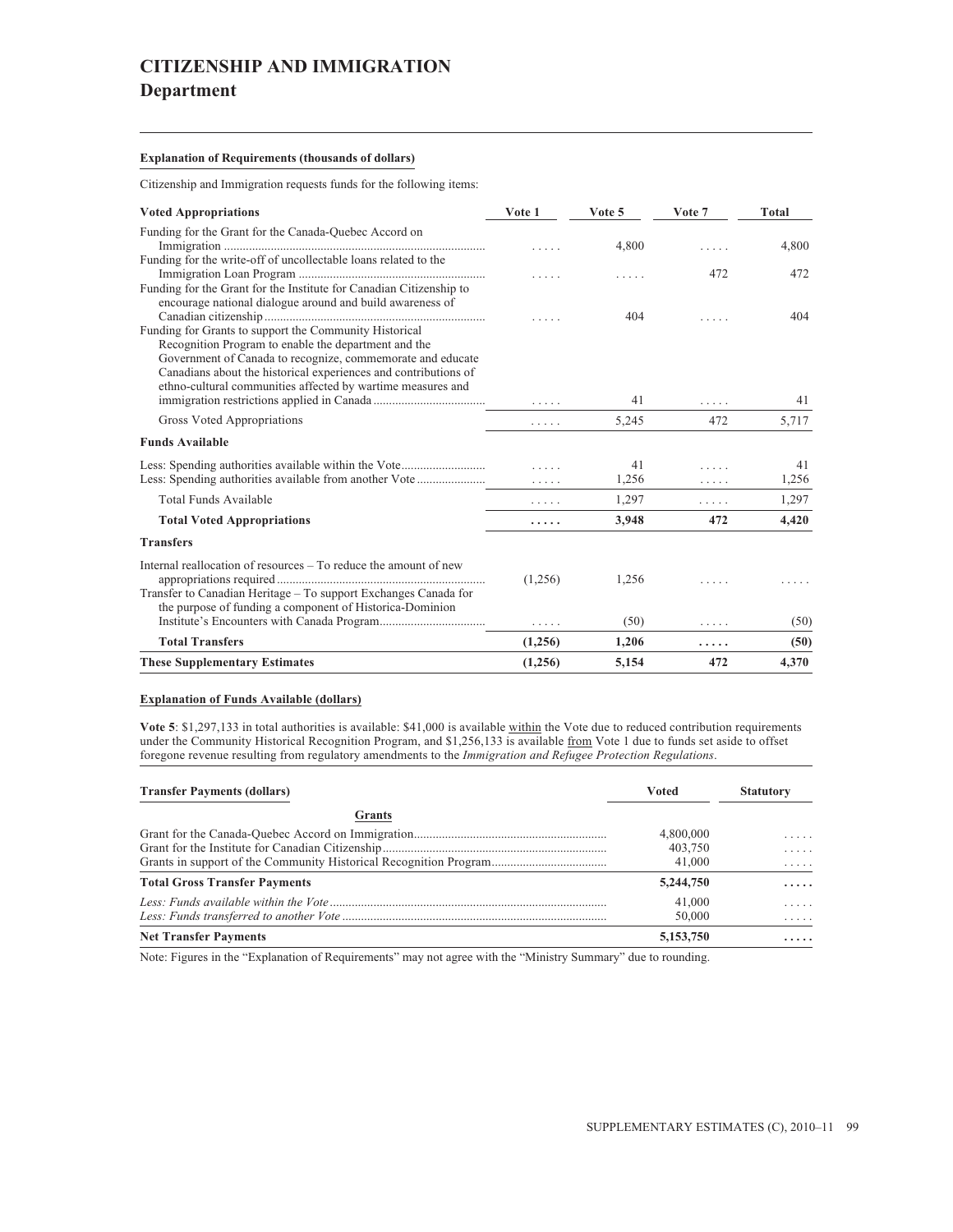### **CITIZENSHIP AND IMMIGRATION Immigration and Refugee Board**

#### **Explanation of Requirements (thousands of dollars)**

Immigration and Refugee Board requests funds for the following items:

**Voted Appropriations Vote 10** Funding for incremental costs relating to the mass migrant arrival of the MV Sun Sea (*horizontal item*)........................ **908**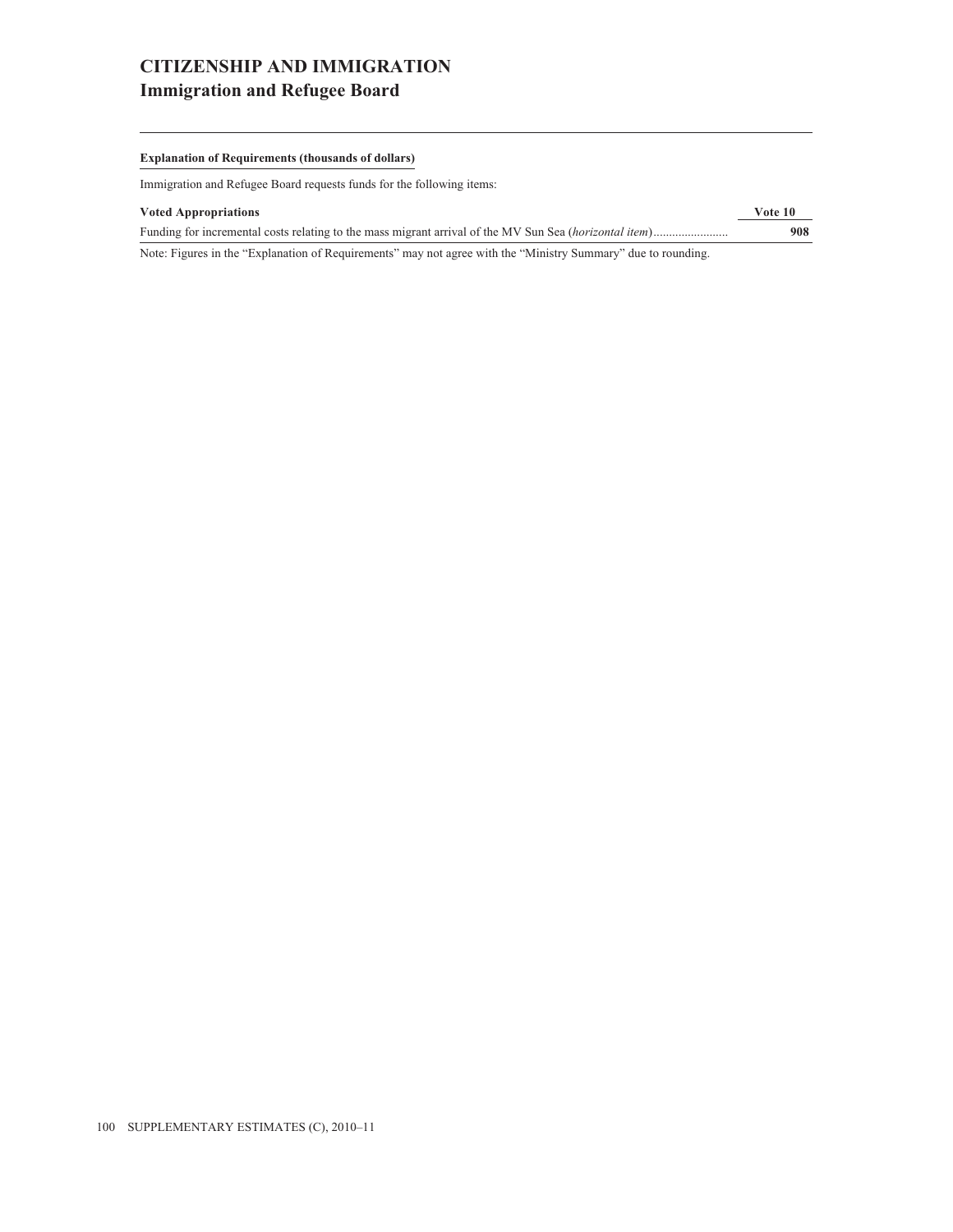### **ECONOMIC DEVELOPMENT AGENCY OF CANADA FOR THE REGIONS OF QUEBEC**

|                |                                                                                                                                                                                                                                                                                                                                                                                                                                                                 |                        | These Supplementary Estimates |                                         |                                   |
|----------------|-----------------------------------------------------------------------------------------------------------------------------------------------------------------------------------------------------------------------------------------------------------------------------------------------------------------------------------------------------------------------------------------------------------------------------------------------------------------|------------------------|-------------------------------|-----------------------------------------|-----------------------------------|
| Vote (dollars) |                                                                                                                                                                                                                                                                                                                                                                                                                                                                 | Authorities<br>to date | <b>Transfers</b>              | <b>Adjustments to</b><br>Appropriations | <b>Total Estimates</b><br>to date |
| 1c             | Operating expenditures and the payment to each<br>member of the Queen's Privy Council for Canada<br>who is a Minister without Portfolio or a Minister of<br>State who does not preside over a Ministry of State of<br>a salary not to exceed the salary paid to Ministers of<br>State who preside over Ministries of State under the<br>Salaries Act, as adjusted pursuant to the Parliament of<br><i>Canada Act</i> and pro rata for any period of less than a |                        |                               |                                         |                                   |
|                |                                                                                                                                                                                                                                                                                                                                                                                                                                                                 | 52,596,412             | (10,000)                      | .                                       | 52,586,412                        |
| 5c             | The grants listed in the Estimates and contributions                                                                                                                                                                                                                                                                                                                                                                                                            | 472,602,185            | .                             | .                                       | 472,602,185                       |
| (S)            |                                                                                                                                                                                                                                                                                                                                                                                                                                                                 | 5,634,359              | .                             | .                                       | 5,634,359                         |
| (S)            |                                                                                                                                                                                                                                                                                                                                                                                                                                                                 | 2,000                  | .                             | .                                       | 2,000                             |
| (S)            |                                                                                                                                                                                                                                                                                                                                                                                                                                                                 | 6,086,716              | .                             | .                                       | 6,086,716                         |
|                |                                                                                                                                                                                                                                                                                                                                                                                                                                                                 | 536,921,672            | (10,000)                      | .                                       | 536,911,672                       |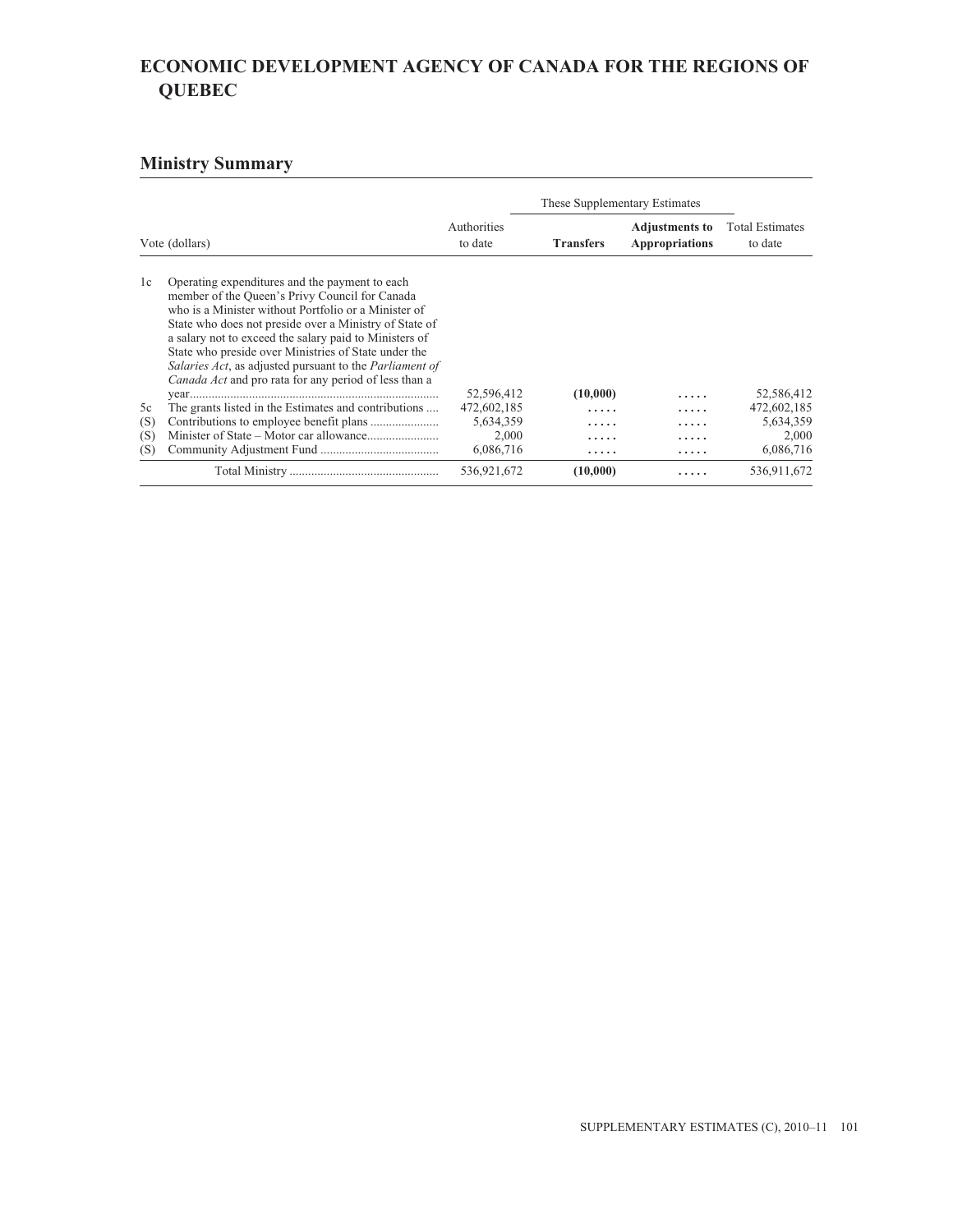### **ECONOMIC DEVELOPMENT AGENCY OF CANADA FOR THE REGIONS OF QUEBEC**

#### **Explanation of Requirements (thousands of dollars)**

Economic Development Agency of Canada for the Regions of Quebec requests funds for the following items:

| <b>Voted Appropriations</b>                                                                                                                                           | Vote 1 | Vote 5 | Total |
|-----------------------------------------------------------------------------------------------------------------------------------------------------------------------|--------|--------|-------|
| Funding to promote and develop products related to three festivals in Quebec City:<br>Grand Rire de Ouébec, Ouebec City International Festival of Military Bands, and |        | 1.800  | 1.800 |
| <b>Funds Available</b>                                                                                                                                                |        |        |       |
|                                                                                                                                                                       |        | 1.800  | 1.800 |
| <b>Total Voted Appropriations</b>                                                                                                                                     | .      | .      |       |
| <b>Transfers</b>                                                                                                                                                      |        |        |       |
| Transfer to Office of the Co-ordinator, Status of Women $-$ To fund gender-based                                                                                      | (10)   | .      | (10)  |
| <b>These Supplementary Estimates</b>                                                                                                                                  | (10)   | .      | (10)  |

#### **Explanation of Funds Available (dollars)**

**Vote 5**: \$1,800,000 in total authorities is available within the Vote due to the reprofiling of funds for the International Cruise Development Initative on the St. Lawrence and Saguenay rivers because of delays in projects that would attract cruise ship companies to these ports of call.

| <b>Transfer Payments (dollars)</b>   | Voted     | <b>Statutory</b> |
|--------------------------------------|-----------|------------------|
| <b>Contributions</b>                 |           |                  |
|                                      | 1.800.000 | .                |
| <b>Total Gross Transfer Payments</b> | 1,800,000 | .                |
|                                      | 1,800,000 | .                |
| <b>Net Transfer Payments</b>         | .         | .                |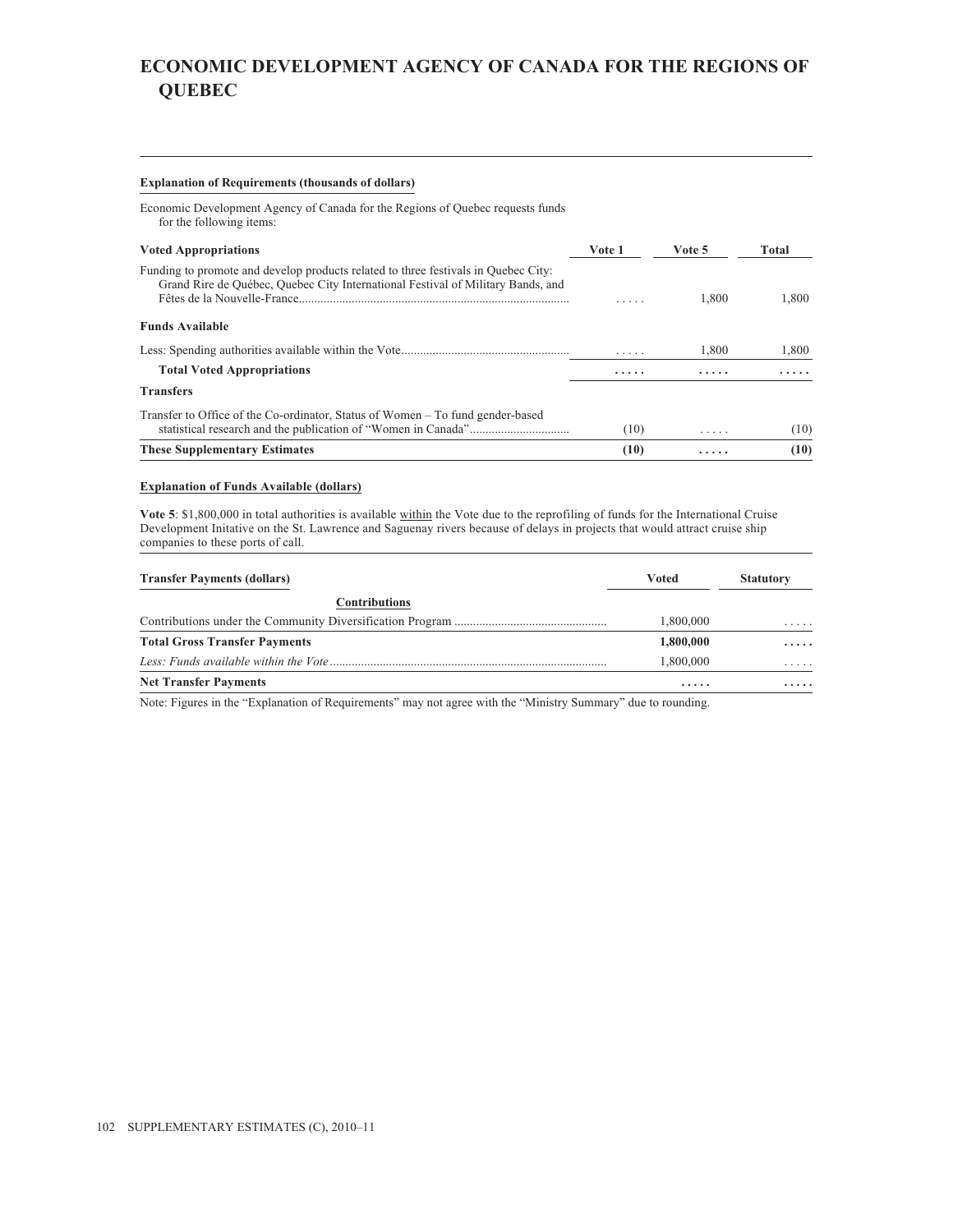| These Supplementary Estimates |                                                                                                            |               |                  |                       |                        |
|-------------------------------|------------------------------------------------------------------------------------------------------------|---------------|------------------|-----------------------|------------------------|
|                               |                                                                                                            | Authorities   |                  | <b>Adjustments to</b> | <b>Total Estimates</b> |
|                               | Vote (dollars)                                                                                             | to date       | <b>Transfers</b> | <b>Appropriations</b> | to date                |
|                               |                                                                                                            |               |                  |                       |                        |
|                               | Department                                                                                                 |               |                  |                       |                        |
| 1c                            | Operating expenditures, and                                                                                |               |                  |                       |                        |
|                               | (a) recoverable expenditures incurred in respect of the                                                    |               |                  |                       |                        |
|                               | Prairie Provinces Water Board, the Qu'Appelle Basin                                                        |               |                  |                       |                        |
|                               | Study Board and the St. John River Basin Study<br>Board:                                                   |               |                  |                       |                        |
|                               | $(b)$ authority for the Minister of the Environment to                                                     |               |                  |                       |                        |
|                               | engage such consultants as may be required by the                                                          |               |                  |                       |                        |
|                               | Boards identified in paragraph $(a)$ , at such                                                             |               |                  |                       |                        |
|                               | remuneration as those Boards may determine;                                                                |               |                  |                       |                        |
|                               | $(c)$ recoverable expenditures incurred in respect of                                                      |               |                  |                       |                        |
|                               | Regional Water Resources Planning Investigations                                                           |               |                  |                       |                        |
|                               | and Water Resources Inventories;                                                                           |               |                  |                       |                        |
|                               | $(d)$ authority to make recoverable advances not                                                           |               |                  |                       |                        |
|                               | exceeding the aggregate of the amount of the shares                                                        |               |                  |                       |                        |
|                               | of the Provinces of Manitoba and Ontario of the cost                                                       |               |                  |                       |                        |
|                               | of regulating the levels of Lake of the Woods and Lac<br>Seul:                                             |               |                  |                       |                        |
|                               | (e) authority to make recoverable advances not                                                             |               |                  |                       |                        |
|                               | exceeding the aggregate of the amount of the shares                                                        |               |                  |                       |                        |
|                               | of provincial and outside agencies of the cost of                                                          |               |                  |                       |                        |
|                               | hydrometric surveys;                                                                                       |               |                  |                       |                        |
|                               | ( <i>f</i> ) pursuant to paragraph 29.1(2)( <i>a</i> ) of the <i>Financial</i>                             |               |                  |                       |                        |
|                               | Administration Act, authority to expend in the current                                                     |               |                  |                       |                        |
|                               | fiscal year revenues received during the fiscal year                                                       |               |                  |                       |                        |
|                               | arising from the operations of the department funded                                                       |               |                  |                       |                        |
|                               | from this Vote; and                                                                                        |               |                  |                       |                        |
|                               | (g) the payment to each member of the Queen's Privy<br>Council for Canada who is a Minister without        |               |                  |                       |                        |
|                               | Portfolio or a Minister of State who does not preside                                                      |               |                  |                       |                        |
|                               | over a Ministry of State of a salary not to exceed the                                                     |               |                  |                       |                        |
|                               | salary paid to Ministers of State who preside over                                                         |               |                  |                       |                        |
|                               | Ministries of State under the Salaries Act, as adjusted                                                    |               |                  |                       |                        |
|                               | pursuant to the Parliament of Canada Act and pro rata                                                      |               |                  |                       |                        |
|                               |                                                                                                            | 831,969,653   | (60, 830)        |                       | 831,908,823            |
| 5c                            | Capital expenditures and authority to make payments                                                        |               |                  |                       |                        |
|                               | to provinces or municipalities as contributions                                                            |               |                  |                       |                        |
|                               | towards construction done by those bodies and                                                              |               |                  |                       |                        |
|                               | authority to make recoverable advances not exceeding<br>the amount of the shares of provincial and outside |               |                  |                       |                        |
|                               | agencies of the cost of joint projects including                                                           |               |                  |                       |                        |
|                               |                                                                                                            | 57, 175, 740  | (136,692)        |                       | 57,039,048             |
|                               | 10c The grants listed in the Estimates and contributions,                                                  |               |                  |                       |                        |
|                               | contributions to developing countries in accordance                                                        |               |                  |                       |                        |
|                               | with the Multilateral Fund of the Montreal Protocol                                                        |               |                  |                       |                        |
|                               | taking the form of cash payments or the provision of                                                       |               |                  |                       |                        |
|                               |                                                                                                            | 162,249,707   | (4,500,000)      |                       | 157,749,707            |
| (S)                           |                                                                                                            | 89,119,632    | .                | .                     | 89,119,632             |
| (S)                           | Minister of the Environment – Salary and motor car                                                         | 78,649        |                  |                       | 78,649                 |
|                               |                                                                                                            |               | .                | .                     |                        |
|                               |                                                                                                            | 1,140,593,381 | (4,697,522)      | .                     | 1,135,895,859          |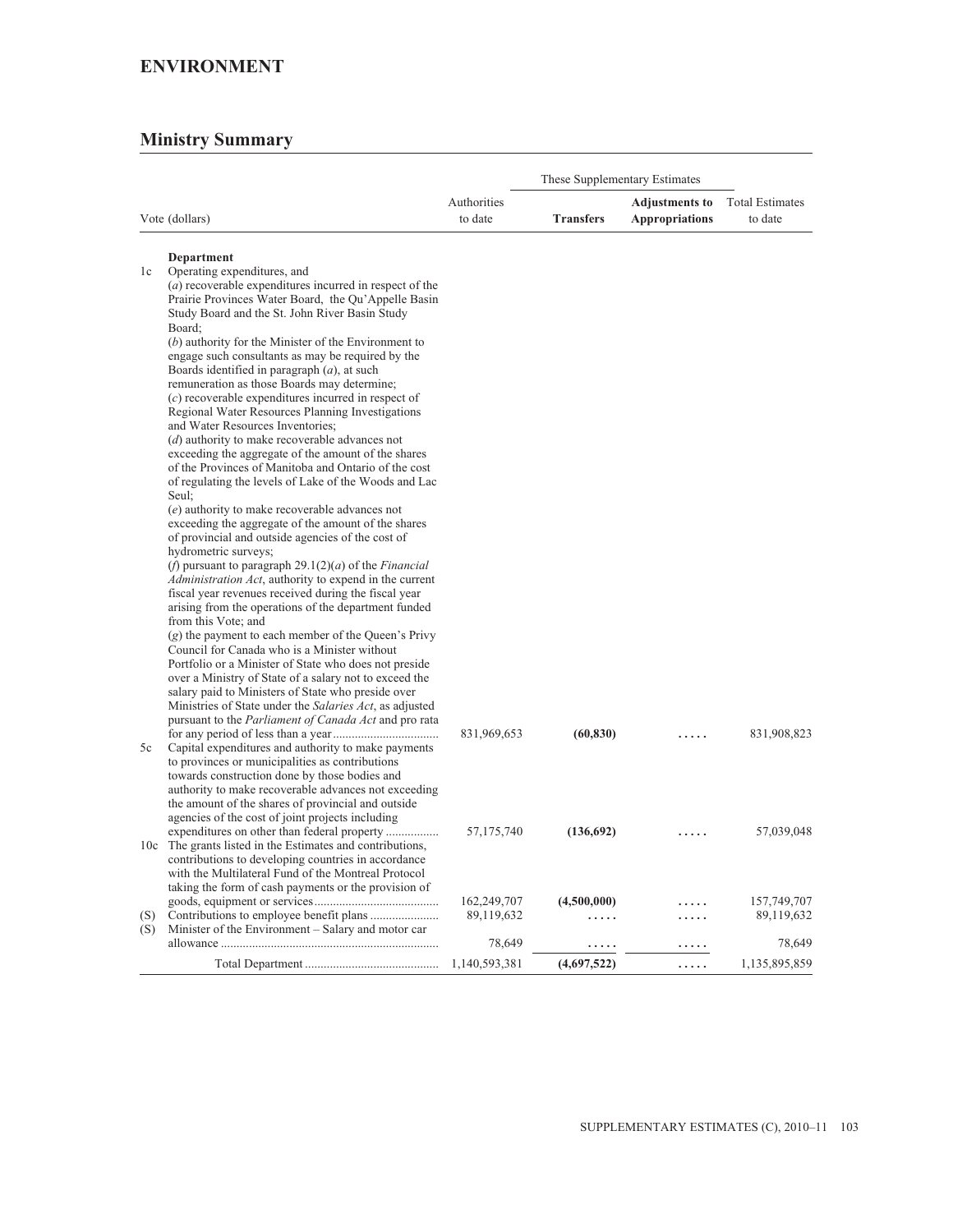### **ENVIRONMENT**

|           |                                                                                                                                                                                                                                                                                                                                                                                                                                                                                                                                                                                                                                                                                                                                                                                                                                    |                          | These Supplementary Estimates |                                                |                                   |
|-----------|------------------------------------------------------------------------------------------------------------------------------------------------------------------------------------------------------------------------------------------------------------------------------------------------------------------------------------------------------------------------------------------------------------------------------------------------------------------------------------------------------------------------------------------------------------------------------------------------------------------------------------------------------------------------------------------------------------------------------------------------------------------------------------------------------------------------------------|--------------------------|-------------------------------|------------------------------------------------|-----------------------------------|
|           | Vote (dollars)                                                                                                                                                                                                                                                                                                                                                                                                                                                                                                                                                                                                                                                                                                                                                                                                                     | Authorities<br>to date   | <b>Transfers</b>              | <b>Adjustments to</b><br><b>Appropriations</b> | <b>Total Estimates</b><br>to date |
| (S)       | <b>Canadian Environmental Assessment Agency</b><br>15b Program expenditures, contributions and, pursuant to<br>paragraph $29.1(2)(a)$ of the <i>Financial Administration</i><br>Act, authority to expend revenues received during the<br>fiscal year arising from the provision of<br>environmental assessment services including the<br>conduct of panel reviews, comprehensive studies,<br>mediations, training and information publications by<br>the Canadian Environmental Assessment Agency                                                                                                                                                                                                                                                                                                                                  | 29,566,260<br>2,654,634  | .                             |                                                | 29,566,260<br>2,654,634           |
|           |                                                                                                                                                                                                                                                                                                                                                                                                                                                                                                                                                                                                                                                                                                                                                                                                                                    | 32,220,894               | .                             | .                                              | 32,220,894                        |
| 20<br>(S) | <b>National Round Table on the Environment and</b><br>the Economy                                                                                                                                                                                                                                                                                                                                                                                                                                                                                                                                                                                                                                                                                                                                                                  | 5,065,811<br>417,491     | .                             | .                                              | 5,065,811<br>417,491              |
|           |                                                                                                                                                                                                                                                                                                                                                                                                                                                                                                                                                                                                                                                                                                                                                                                                                                    | 5,483,302                | .                             | .                                              | 5,483,302                         |
|           | <b>Parks Canada Agency</b><br>25c Program expenditures, including capital expenditures,<br>the grants listed in the Estimates and contributions,<br>including expenditures on other than federal property,<br>and payments to provinces and municipalities as<br>contributions towards the cost of undertakings carried<br>out by those bodies – To authorize the transfer of<br>\$500,000 from Environment Vote 10, Appropriation<br>Act No. 2, 2010–11 for the purposes of this Vote<br>30c Payments to the New Parks and Historic Sites<br>Account for the purposes of establishing new national<br>parks, national historic sites and related heritage<br>areas, as set out in section 21 of the Parks Canada<br>Agency $Act$ – To authorize the transfer of \$5,139,479<br>from Environment Vote 25, Appropriation Act No. 2, | 767, 404, 737<br>500,000 | (4,639,479)<br>5,139,479      | 1<br>1                                         | 762, 765, 259<br>5,639,480        |
| (S)       |                                                                                                                                                                                                                                                                                                                                                                                                                                                                                                                                                                                                                                                                                                                                                                                                                                    | 46,229,293               |                               | .                                              | 46,229,293                        |
| (S)       | Expenditures equivalent to revenues resulting from<br>the conduct of operations pursuant to section 20 of the                                                                                                                                                                                                                                                                                                                                                                                                                                                                                                                                                                                                                                                                                                                      | 111,000,000              | .                             |                                                | 111,000,000                       |
|           |                                                                                                                                                                                                                                                                                                                                                                                                                                                                                                                                                                                                                                                                                                                                                                                                                                    | 925,134,030              | 500,000                       | $\overline{2}$                                 | 925,634,032                       |
|           |                                                                                                                                                                                                                                                                                                                                                                                                                                                                                                                                                                                                                                                                                                                                                                                                                                    | 2,103,431,607            | (4,197,522)                   | $\overline{2}$                                 | 2,099,234,087                     |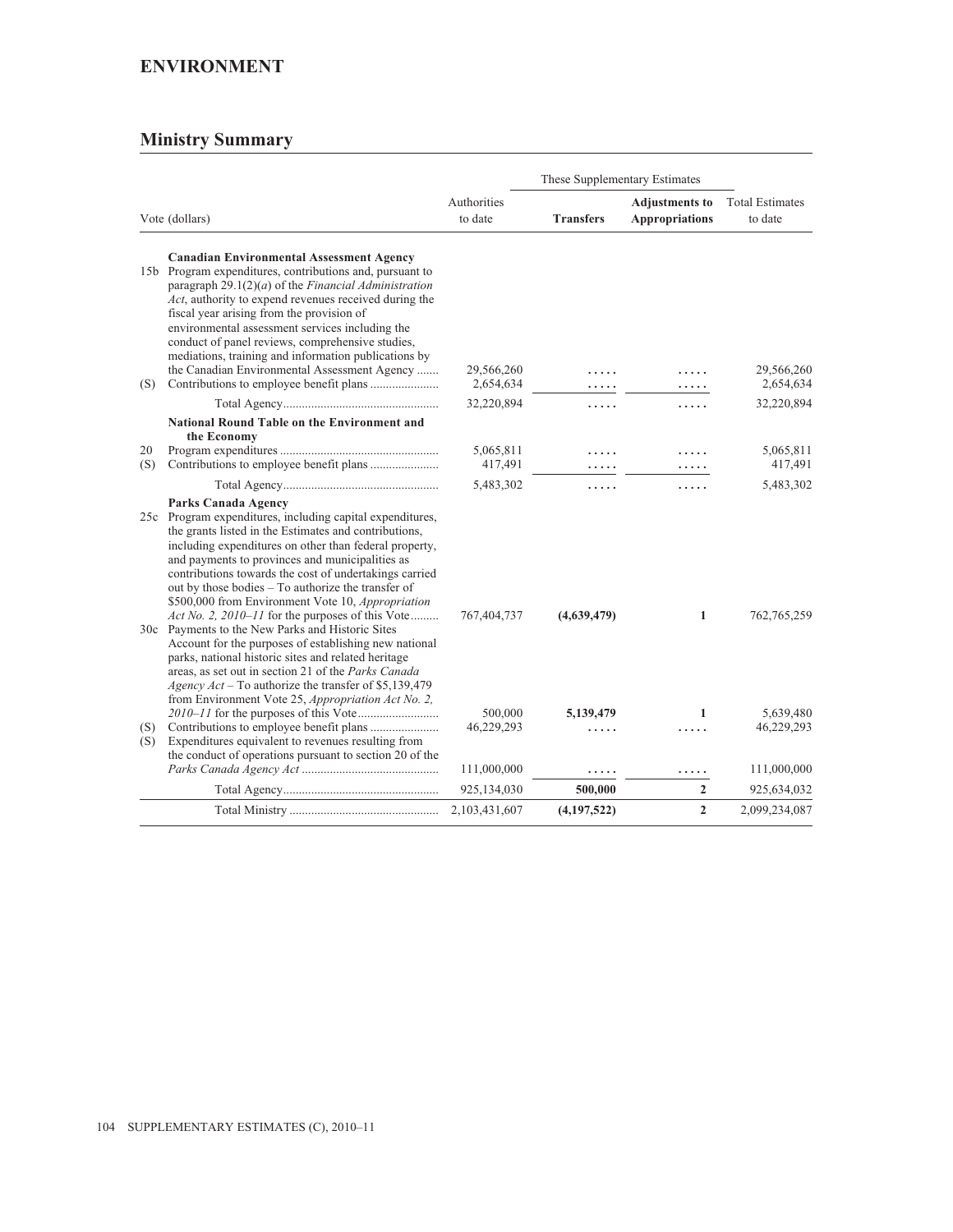# **ENVIRONMENT**

## **Department**

#### **Explanation of Requirements (thousands of dollars)**

Environment requests funds for the following items:

| <b>Voted Appropriations</b>                                                                                                                                                                                                                                         | Vote 1 | Vote 5 | Vote 10    | Total         |
|---------------------------------------------------------------------------------------------------------------------------------------------------------------------------------------------------------------------------------------------------------------------|--------|--------|------------|---------------|
|                                                                                                                                                                                                                                                                     |        |        | 500        | 500           |
| <b>Funds Available</b>                                                                                                                                                                                                                                              |        |        |            |               |
|                                                                                                                                                                                                                                                                     |        | .      | 500        | 500           |
| <b>Total Voted Appropriations</b>                                                                                                                                                                                                                                   | .      | .      | .          |               |
| <b>Transfers</b>                                                                                                                                                                                                                                                    |        |        |            |               |
| Transfer to National Defence – Return of unused funds for<br>investments in search and rescue coordination initiatives across<br>Transfer to National Defence – Return of unused funds for public<br>security related to the Chemical, Biological, Radiological and | (61)   | (137)  |            | (61)<br>(137) |
| Transfer to Parks Canada Agency – To support the building of the                                                                                                                                                                                                    |        |        | .<br>(500) | (500)         |
| Transfer to Canadian International Development Agency – For<br>emerging developing country priorities as part of Canada's                                                                                                                                           |        | .      | (4,000)    | (4,000)       |
| <b>Total Transfers</b>                                                                                                                                                                                                                                              | (61)   | (137)  | (4,500)    | (4,698)       |
| <b>These Supplementary Estimates</b>                                                                                                                                                                                                                                | (61)   | (137)  | (4,500)    | (4,698)       |

#### **Explanation of Funds Available (dollars)**

**Vote 10**: \$500,000 in total authorities is available within the Vote due to the reprofiling of funds for rewards to encourage Canadians to retire their old high polluting vehicles (Vehicle Scrappage).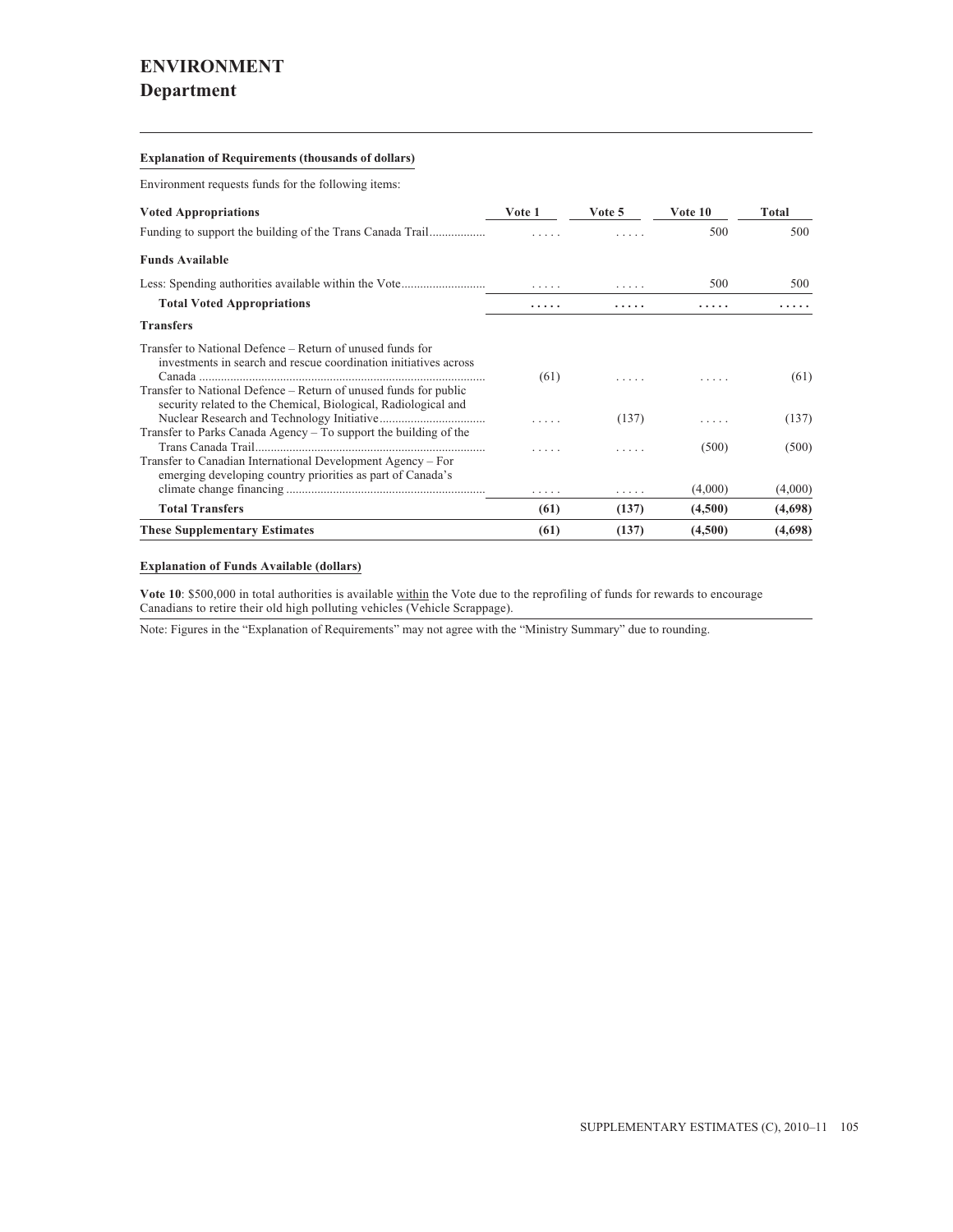#### **Explanation of Requirements (thousands of dollars)**

Parks Canada Agency requests funds for the following items:

| <b>Transfers</b>                                                                                                                                                       | Vote 25  | Vote 30      | Total            |
|------------------------------------------------------------------------------------------------------------------------------------------------------------------------|----------|--------------|------------------|
| Transfer from Environment – To support the building of the Trans Canada Trail<br>Internal reallocation of resources – For additional capital costs associated with new | 500      | .            | 500              |
|                                                                                                                                                                        | (5, 139) | 5,139        | .                |
| <b>These Supplementary Estimates</b>                                                                                                                                   | (4,639)  | 5.139        | 500              |
| <b>Transfer Payments (dollars)</b>                                                                                                                                     |          | <b>Voted</b> | <b>Statutory</b> |
| <b>Contributions</b>                                                                                                                                                   |          |              |                  |
| Contributions in support of activities or projects related to national parks, national marine                                                                          |          | 500,000      | .                |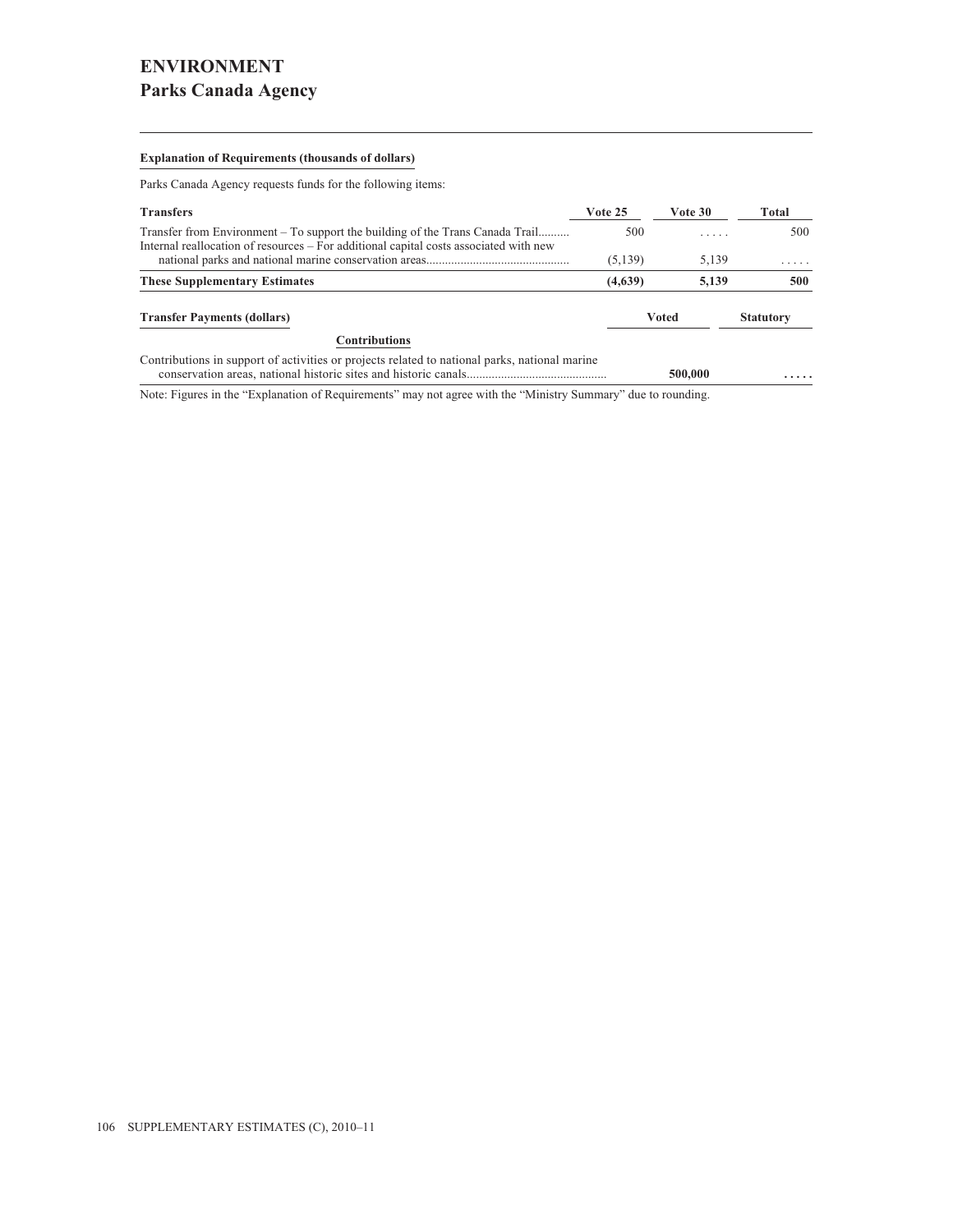| Authorities<br><b>Total Estimates</b><br><b>Adjustments to</b><br>Vote (dollars)<br>to date<br><b>Transfers</b><br><b>Appropriations</b><br>to date<br>Department<br>Operating expenditures and the payment to each<br>1a<br>member of the Queen's Privy Council for Canada<br>who is a Minister without Portfolio or a Minister of<br>State who does not preside over a Ministry of State of<br>a salary not to exceed the salary paid to Ministers of<br>State who preside over Ministries of State under the<br>Salaries Act, as adjusted pursuant to the Parliament of<br>Canada Act and pro rata for any period of less than a<br>year and authority to expend revenue received during<br>128,601,392<br>128,601,392<br>The grants listed in the Estimates and contributions<br>319,195,055<br>319,195,055<br>5b<br>Authority to make payments from April 1, 2010 to<br>7b<br>March 31, 2011, under the Bretton Woods and<br>Related Agreements Act to: the International Finance<br>Corporation for SME Finance Challenge Initiatives an<br>amount not to exceed \$20,000,000; the International<br>Finance Corporation for the Fast Start Climate<br>Change Initiative an amount not to exceed<br>\$5,830,000; and the International Bank for<br>Reconstruction and Development for the Agriculture<br>Advance Market Commitment an amount not to<br>1<br>12,836,097<br>12,836,097<br>(S)<br>Minister of Finance - Salary and motor car allowance<br>78,649<br>78,649<br>(S)<br>.<br>28,307,000,000<br>(S)<br>(125,000,000)<br>.<br>Canada Health Transfer (Part V.1 -<br>(S)<br>Federal-Provincial Fiscal Arrangements Act)  25,441,998,000<br>25,441,998,000<br>.<br>Fiscal Equalization (Part I - Federal-Provincial<br>(S)<br>14,881,503,000<br>.<br>Canada Social Transfer (Part V.1 -<br>(S)<br>Federal-Provincial Fiscal Arrangements Act)  11,178,703,000<br>11,178,703,000<br>.<br>.<br>Transitional assistance to provinces entering into the<br>(S)<br>harmonized value-added tax framework (Part III.1 -<br>Federal-Provincial Fiscal Arrangements Act)<br>3,769,000,000<br>3,769,000,000<br>.<br>.<br>Territorial Financing (Part I.1 - Federal-Provincial<br>(S)<br>2,663,567,000<br>2,663,567,000<br>.<br>Payments to International Development Association<br>(S)<br>384,280,000<br>384,280,000<br>Wait Times Reduction Transfer (Part V.1)<br>(S)<br>Federal-Provincial Fiscal Arrangements Act)<br>250,000,000<br>250,000,000<br>.<br>.<br>Incentive for Provinces to Eliminate Taxes on Capital<br>(S)<br>(Part IV - Federal-Provincial Fiscal Arrangements<br>228,100,000<br>.<br>.<br>(S)<br>Payment to Ontario related to the Canada Health<br>Transfer (Budget Implementation Act, 2009)<br>160,395,000<br>195,300,000<br>(34,905,000)<br>.<br>Establishment of a Canadian Securities Regulation<br>(S)<br>Regime and Canadian Regulatory Authority (Budget<br>150,000,000<br>150,000,000<br>(25,000,000)<br>140,000,000<br>115,000,000<br>(S)<br>.<br>Debt payments on behalf of poor countries to<br>(S)<br>International Organizations pursuant to section 18(1)<br>76,200,000<br>76,200,000<br>Subsidy Resources to the International Monetary<br>(S)<br>Fund's Poverty Reduction and Growth Trust<br>(Section 8 – Bretton Woods and Related Agreements<br>40,000,000<br>40,000,000<br>Statutory Subsidies (Constitution Acts, 1867-1982,<br>(S) |  |            | These Supplementary Estimates |         |             |
|------------------------------------------------------------------------------------------------------------------------------------------------------------------------------------------------------------------------------------------------------------------------------------------------------------------------------------------------------------------------------------------------------------------------------------------------------------------------------------------------------------------------------------------------------------------------------------------------------------------------------------------------------------------------------------------------------------------------------------------------------------------------------------------------------------------------------------------------------------------------------------------------------------------------------------------------------------------------------------------------------------------------------------------------------------------------------------------------------------------------------------------------------------------------------------------------------------------------------------------------------------------------------------------------------------------------------------------------------------------------------------------------------------------------------------------------------------------------------------------------------------------------------------------------------------------------------------------------------------------------------------------------------------------------------------------------------------------------------------------------------------------------------------------------------------------------------------------------------------------------------------------------------------------------------------------------------------------------------------------------------------------------------------------------------------------------------------------------------------------------------------------------------------------------------------------------------------------------------------------------------------------------------------------------------------------------------------------------------------------------------------------------------------------------------------------------------------------------------------------------------------------------------------------------------------------------------------------------------------------------------------------------------------------------------------------------------------------------------------------------------------------------------------------------------------------------------------------------------------------------------------------------------------------------------------------------------------------------------------------------------------------------------------------------------------------------------------------------------------------------------------------------------------------------------------------------------------------------------------------------------------------------------------------------------------------------------------------------------------------------------------|--|------------|-------------------------------|---------|-------------|
|                                                                                                                                                                                                                                                                                                                                                                                                                                                                                                                                                                                                                                                                                                                                                                                                                                                                                                                                                                                                                                                                                                                                                                                                                                                                                                                                                                                                                                                                                                                                                                                                                                                                                                                                                                                                                                                                                                                                                                                                                                                                                                                                                                                                                                                                                                                                                                                                                                                                                                                                                                                                                                                                                                                                                                                                                                                                                                                                                                                                                                                                                                                                                                                                                                                                                                                                                                                    |  |            |                               |         |             |
|                                                                                                                                                                                                                                                                                                                                                                                                                                                                                                                                                                                                                                                                                                                                                                                                                                                                                                                                                                                                                                                                                                                                                                                                                                                                                                                                                                                                                                                                                                                                                                                                                                                                                                                                                                                                                                                                                                                                                                                                                                                                                                                                                                                                                                                                                                                                                                                                                                                                                                                                                                                                                                                                                                                                                                                                                                                                                                                                                                                                                                                                                                                                                                                                                                                                                                                                                                                    |  |            |                               |         |             |
|                                                                                                                                                                                                                                                                                                                                                                                                                                                                                                                                                                                                                                                                                                                                                                                                                                                                                                                                                                                                                                                                                                                                                                                                                                                                                                                                                                                                                                                                                                                                                                                                                                                                                                                                                                                                                                                                                                                                                                                                                                                                                                                                                                                                                                                                                                                                                                                                                                                                                                                                                                                                                                                                                                                                                                                                                                                                                                                                                                                                                                                                                                                                                                                                                                                                                                                                                                                    |  |            |                               |         |             |
|                                                                                                                                                                                                                                                                                                                                                                                                                                                                                                                                                                                                                                                                                                                                                                                                                                                                                                                                                                                                                                                                                                                                                                                                                                                                                                                                                                                                                                                                                                                                                                                                                                                                                                                                                                                                                                                                                                                                                                                                                                                                                                                                                                                                                                                                                                                                                                                                                                                                                                                                                                                                                                                                                                                                                                                                                                                                                                                                                                                                                                                                                                                                                                                                                                                                                                                                                                                    |  |            |                               |         |             |
|                                                                                                                                                                                                                                                                                                                                                                                                                                                                                                                                                                                                                                                                                                                                                                                                                                                                                                                                                                                                                                                                                                                                                                                                                                                                                                                                                                                                                                                                                                                                                                                                                                                                                                                                                                                                                                                                                                                                                                                                                                                                                                                                                                                                                                                                                                                                                                                                                                                                                                                                                                                                                                                                                                                                                                                                                                                                                                                                                                                                                                                                                                                                                                                                                                                                                                                                                                                    |  |            |                               |         |             |
|                                                                                                                                                                                                                                                                                                                                                                                                                                                                                                                                                                                                                                                                                                                                                                                                                                                                                                                                                                                                                                                                                                                                                                                                                                                                                                                                                                                                                                                                                                                                                                                                                                                                                                                                                                                                                                                                                                                                                                                                                                                                                                                                                                                                                                                                                                                                                                                                                                                                                                                                                                                                                                                                                                                                                                                                                                                                                                                                                                                                                                                                                                                                                                                                                                                                                                                                                                                    |  |            |                               |         |             |
|                                                                                                                                                                                                                                                                                                                                                                                                                                                                                                                                                                                                                                                                                                                                                                                                                                                                                                                                                                                                                                                                                                                                                                                                                                                                                                                                                                                                                                                                                                                                                                                                                                                                                                                                                                                                                                                                                                                                                                                                                                                                                                                                                                                                                                                                                                                                                                                                                                                                                                                                                                                                                                                                                                                                                                                                                                                                                                                                                                                                                                                                                                                                                                                                                                                                                                                                                                                    |  |            |                               |         |             |
|                                                                                                                                                                                                                                                                                                                                                                                                                                                                                                                                                                                                                                                                                                                                                                                                                                                                                                                                                                                                                                                                                                                                                                                                                                                                                                                                                                                                                                                                                                                                                                                                                                                                                                                                                                                                                                                                                                                                                                                                                                                                                                                                                                                                                                                                                                                                                                                                                                                                                                                                                                                                                                                                                                                                                                                                                                                                                                                                                                                                                                                                                                                                                                                                                                                                                                                                                                                    |  |            |                               |         |             |
|                                                                                                                                                                                                                                                                                                                                                                                                                                                                                                                                                                                                                                                                                                                                                                                                                                                                                                                                                                                                                                                                                                                                                                                                                                                                                                                                                                                                                                                                                                                                                                                                                                                                                                                                                                                                                                                                                                                                                                                                                                                                                                                                                                                                                                                                                                                                                                                                                                                                                                                                                                                                                                                                                                                                                                                                                                                                                                                                                                                                                                                                                                                                                                                                                                                                                                                                                                                    |  |            |                               |         |             |
|                                                                                                                                                                                                                                                                                                                                                                                                                                                                                                                                                                                                                                                                                                                                                                                                                                                                                                                                                                                                                                                                                                                                                                                                                                                                                                                                                                                                                                                                                                                                                                                                                                                                                                                                                                                                                                                                                                                                                                                                                                                                                                                                                                                                                                                                                                                                                                                                                                                                                                                                                                                                                                                                                                                                                                                                                                                                                                                                                                                                                                                                                                                                                                                                                                                                                                                                                                                    |  |            |                               |         |             |
|                                                                                                                                                                                                                                                                                                                                                                                                                                                                                                                                                                                                                                                                                                                                                                                                                                                                                                                                                                                                                                                                                                                                                                                                                                                                                                                                                                                                                                                                                                                                                                                                                                                                                                                                                                                                                                                                                                                                                                                                                                                                                                                                                                                                                                                                                                                                                                                                                                                                                                                                                                                                                                                                                                                                                                                                                                                                                                                                                                                                                                                                                                                                                                                                                                                                                                                                                                                    |  |            |                               |         |             |
|                                                                                                                                                                                                                                                                                                                                                                                                                                                                                                                                                                                                                                                                                                                                                                                                                                                                                                                                                                                                                                                                                                                                                                                                                                                                                                                                                                                                                                                                                                                                                                                                                                                                                                                                                                                                                                                                                                                                                                                                                                                                                                                                                                                                                                                                                                                                                                                                                                                                                                                                                                                                                                                                                                                                                                                                                                                                                                                                                                                                                                                                                                                                                                                                                                                                                                                                                                                    |  |            |                               |         |             |
|                                                                                                                                                                                                                                                                                                                                                                                                                                                                                                                                                                                                                                                                                                                                                                                                                                                                                                                                                                                                                                                                                                                                                                                                                                                                                                                                                                                                                                                                                                                                                                                                                                                                                                                                                                                                                                                                                                                                                                                                                                                                                                                                                                                                                                                                                                                                                                                                                                                                                                                                                                                                                                                                                                                                                                                                                                                                                                                                                                                                                                                                                                                                                                                                                                                                                                                                                                                    |  |            |                               |         |             |
|                                                                                                                                                                                                                                                                                                                                                                                                                                                                                                                                                                                                                                                                                                                                                                                                                                                                                                                                                                                                                                                                                                                                                                                                                                                                                                                                                                                                                                                                                                                                                                                                                                                                                                                                                                                                                                                                                                                                                                                                                                                                                                                                                                                                                                                                                                                                                                                                                                                                                                                                                                                                                                                                                                                                                                                                                                                                                                                                                                                                                                                                                                                                                                                                                                                                                                                                                                                    |  |            |                               |         | 228,100,000 |
|                                                                                                                                                                                                                                                                                                                                                                                                                                                                                                                                                                                                                                                                                                                                                                                                                                                                                                                                                                                                                                                                                                                                                                                                                                                                                                                                                                                                                                                                                                                                                                                                                                                                                                                                                                                                                                                                                                                                                                                                                                                                                                                                                                                                                                                                                                                                                                                                                                                                                                                                                                                                                                                                                                                                                                                                                                                                                                                                                                                                                                                                                                                                                                                                                                                                                                                                                                                    |  |            |                               |         |             |
|                                                                                                                                                                                                                                                                                                                                                                                                                                                                                                                                                                                                                                                                                                                                                                                                                                                                                                                                                                                                                                                                                                                                                                                                                                                                                                                                                                                                                                                                                                                                                                                                                                                                                                                                                                                                                                                                                                                                                                                                                                                                                                                                                                                                                                                                                                                                                                                                                                                                                                                                                                                                                                                                                                                                                                                                                                                                                                                                                                                                                                                                                                                                                                                                                                                                                                                                                                                    |  |            |                               |         |             |
|                                                                                                                                                                                                                                                                                                                                                                                                                                                                                                                                                                                                                                                                                                                                                                                                                                                                                                                                                                                                                                                                                                                                                                                                                                                                                                                                                                                                                                                                                                                                                                                                                                                                                                                                                                                                                                                                                                                                                                                                                                                                                                                                                                                                                                                                                                                                                                                                                                                                                                                                                                                                                                                                                                                                                                                                                                                                                                                                                                                                                                                                                                                                                                                                                                                                                                                                                                                    |  |            |                               |         |             |
|                                                                                                                                                                                                                                                                                                                                                                                                                                                                                                                                                                                                                                                                                                                                                                                                                                                                                                                                                                                                                                                                                                                                                                                                                                                                                                                                                                                                                                                                                                                                                                                                                                                                                                                                                                                                                                                                                                                                                                                                                                                                                                                                                                                                                                                                                                                                                                                                                                                                                                                                                                                                                                                                                                                                                                                                                                                                                                                                                                                                                                                                                                                                                                                                                                                                                                                                                                                    |  |            |                               |         |             |
|                                                                                                                                                                                                                                                                                                                                                                                                                                                                                                                                                                                                                                                                                                                                                                                                                                                                                                                                                                                                                                                                                                                                                                                                                                                                                                                                                                                                                                                                                                                                                                                                                                                                                                                                                                                                                                                                                                                                                                                                                                                                                                                                                                                                                                                                                                                                                                                                                                                                                                                                                                                                                                                                                                                                                                                                                                                                                                                                                                                                                                                                                                                                                                                                                                                                                                                                                                                    |  |            |                               |         |             |
|                                                                                                                                                                                                                                                                                                                                                                                                                                                                                                                                                                                                                                                                                                                                                                                                                                                                                                                                                                                                                                                                                                                                                                                                                                                                                                                                                                                                                                                                                                                                                                                                                                                                                                                                                                                                                                                                                                                                                                                                                                                                                                                                                                                                                                                                                                                                                                                                                                                                                                                                                                                                                                                                                                                                                                                                                                                                                                                                                                                                                                                                                                                                                                                                                                                                                                                                                                                    |  |            |                               |         |             |
|                                                                                                                                                                                                                                                                                                                                                                                                                                                                                                                                                                                                                                                                                                                                                                                                                                                                                                                                                                                                                                                                                                                                                                                                                                                                                                                                                                                                                                                                                                                                                                                                                                                                                                                                                                                                                                                                                                                                                                                                                                                                                                                                                                                                                                                                                                                                                                                                                                                                                                                                                                                                                                                                                                                                                                                                                                                                                                                                                                                                                                                                                                                                                                                                                                                                                                                                                                                    |  | 32,000,000 |                               | 149,000 | 32,149,000  |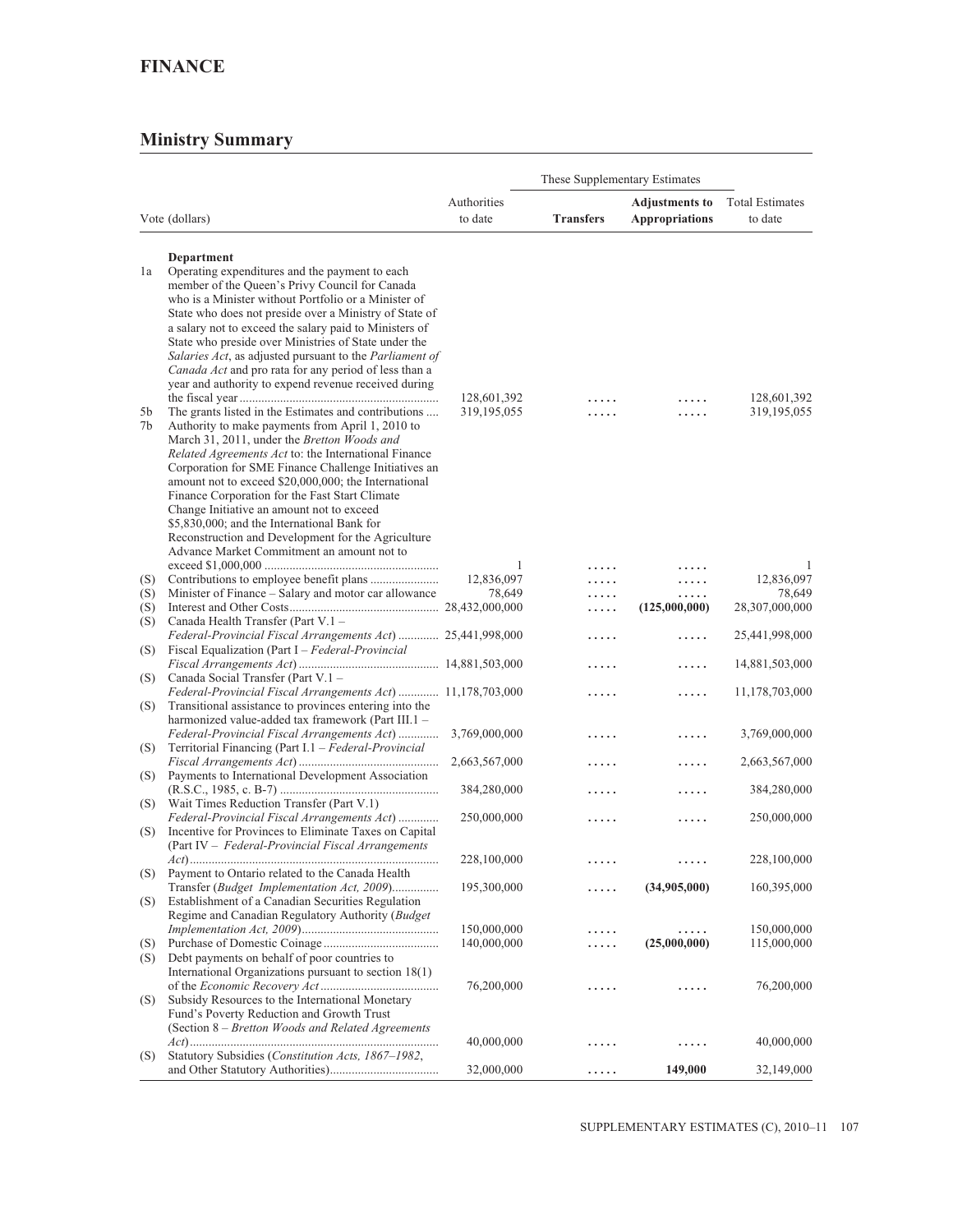### **FINANCE**

|     |                                                                                                     |                 | These Supplementary Estimates |                       |                        |
|-----|-----------------------------------------------------------------------------------------------------|-----------------|-------------------------------|-----------------------|------------------------|
|     |                                                                                                     | Authorities     |                               | <b>Adjustments to</b> | <b>Total Estimates</b> |
|     | Vote (dollars)                                                                                      | to date         | <b>Transfers</b>              | <b>Appropriations</b> | to date                |
|     |                                                                                                     |                 |                               |                       |                        |
| (S) | Small and Medium Enterprise (SME) Finance                                                           |                 |                               |                       |                        |
|     | Challenge (Bretton Woods and Related Agreements                                                     |                 |                               |                       |                        |
|     |                                                                                                     | 20,000,000      |                               |                       | 20,000,000             |
| (S) | Canadian Securities Regulation Regime Transition<br>Office (Canadian Securities Regulation Regime   |                 |                               |                       |                        |
|     |                                                                                                     | 11,000,000      |                               |                       | 11,000,000             |
| (S) | Fast Start Climate Change Financing (Bretton Woods                                                  |                 |                               |                       |                        |
|     |                                                                                                     | 5,830,000       |                               |                       | 5,830,000              |
| (S) | Agriculture Advance Market Commitment (Bretton                                                      |                 |                               |                       |                        |
|     | Woods and Related Agreements Act, Section 8)                                                        | 1,000,000       |                               | .                     | 1,000,000              |
| (S) | Youth Allowances Recovery (Federal-Provincial                                                       |                 |                               |                       |                        |
| (S) | Alternative Payments for Standing Programs (Part VI)                                                | (649, 810, 000) | .                             | 7,612,000             | (642, 198, 000)        |
|     | - Federal-Provincial Fiscal Arrangements Act)  (2,949,851,000)                                      |                 | .                             | 32,356,000            | (2,917,495,000)        |
|     |                                                                                                     |                 | .                             | (144, 788, 000)       | 84,616,743,194         |
|     |                                                                                                     |                 |                               |                       |                        |
|     | L10 In accordance with the Bretton Woods and Related<br>Agreements Act, the issuance and payment of |                 |                               |                       |                        |
|     | non-interest bearing, non-negotiable demand notes in                                                |                 |                               |                       |                        |
|     | an amount not to exceed \$384,280,000 to the                                                        |                 |                               |                       |                        |
|     |                                                                                                     | 1               |                               |                       | 1                      |
|     | L12b In accordance with the Bretton Woods and Related                                               |                 |                               |                       |                        |
|     | Agreements Act, a payment from April 1, 2010 to                                                     |                 |                               |                       |                        |
|     | March 31, 2011 not to exceed \$285,720,000 to the                                                   |                 |                               |                       |                        |
|     | International Finance Corporation as part of the Fast                                               | 1               |                               |                       | 1                      |
| (S) | Payment to the International Finance Corporation in                                                 |                 |                               |                       |                        |
|     | support of the Fast Start Climate Change Financing                                                  |                 |                               |                       |                        |
|     | Initiative (Bretton Woods and Related Agreements)                                                   |                 |                               |                       |                        |
|     |                                                                                                     | 285,720,000     |                               |                       | 285,720,000            |
|     |                                                                                                     | 285,720,002     |                               |                       | 285,720,002            |
|     |                                                                                                     |                 | .                             | (144, 788, 000)       | 84,902,463,196         |
|     |                                                                                                     |                 |                               |                       |                        |
| 15  | <b>Auditor General</b><br>Program expenditures and, pursuant to                                     |                 |                               |                       |                        |
|     | paragraph $29.1(2)(a)$ of the <i>Financial Administration</i>                                       |                 |                               |                       |                        |
|     | Act, authority to expend revenues received to offset                                                |                 |                               |                       |                        |
|     | related expenditures incurred in the fiscal year arising                                            |                 |                               |                       |                        |
|     | from the provision of audit professional services to                                                |                 |                               |                       |                        |
|     | members of the Canadian Council of Legislative                                                      |                 |                               |                       |                        |
|     |                                                                                                     | 78,780,804      |                               |                       | 78,780,804             |
| (S) |                                                                                                     | 9,960,917       | .                             |                       | 9,960,917              |
|     |                                                                                                     | 88,741,721      | .                             | .                     | 88,741,721             |
|     | <b>Canadian International Trade Tribunal</b>                                                        |                 |                               |                       |                        |
| 20  |                                                                                                     | 10,899,767      |                               |                       | 10,899,767             |
| (S) |                                                                                                     | 1,466,634       | .                             |                       | 1,466,634              |
|     |                                                                                                     | 12,366,401      | .                             | .                     | 12,366,401             |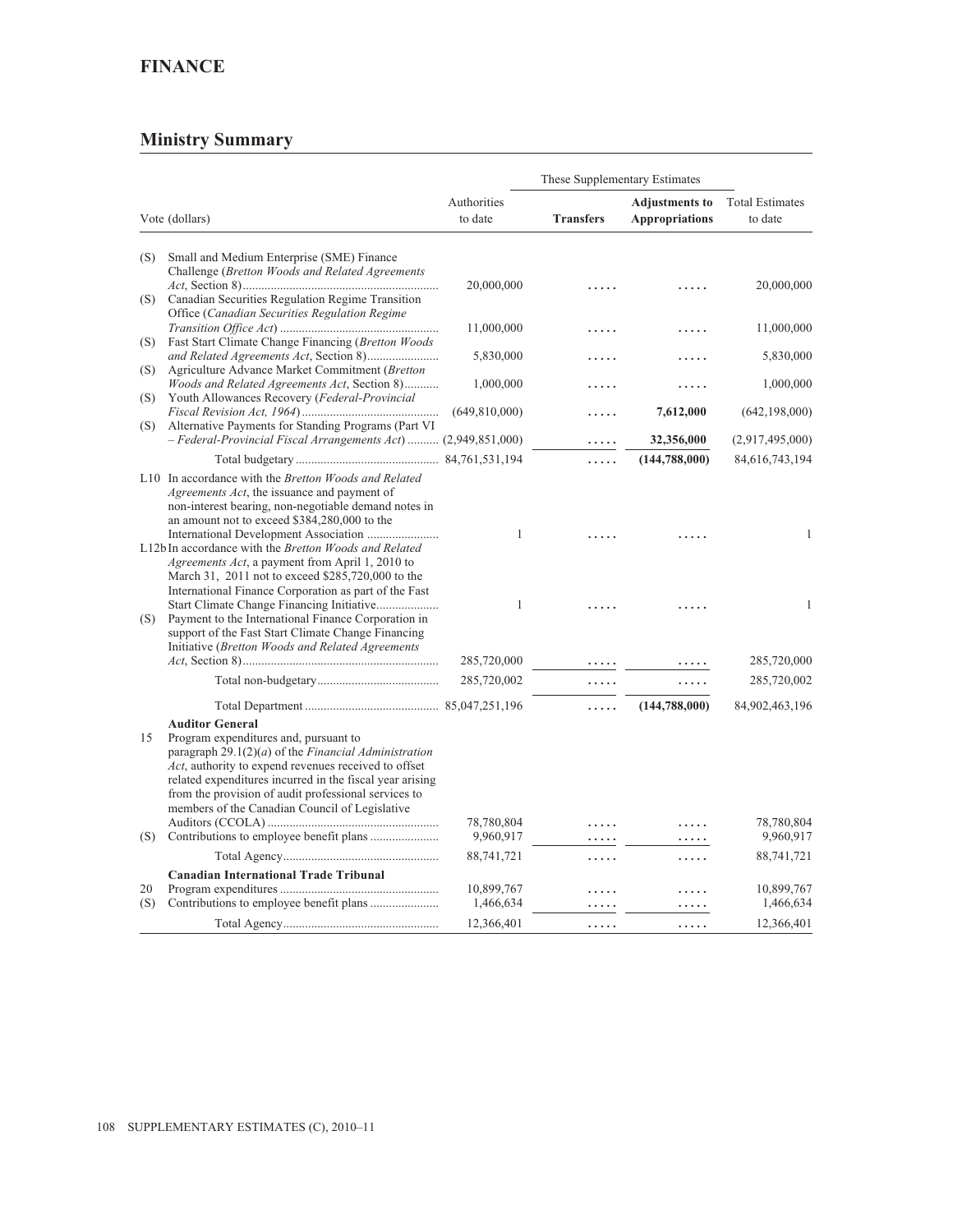### **FINANCE**

|                 |                                                                                                                                                                                                                                         |                        | These Supplementary Estimates |                                                |                                   |
|-----------------|-----------------------------------------------------------------------------------------------------------------------------------------------------------------------------------------------------------------------------------------|------------------------|-------------------------------|------------------------------------------------|-----------------------------------|
|                 | Vote (dollars)                                                                                                                                                                                                                          | Authorities<br>to date | <b>Transfers</b>              | <b>Adjustments to</b><br><b>Appropriations</b> | <b>Total Estimates</b><br>to date |
|                 | <b>Financial Transactions and Reports Analysis</b><br><b>Centre of Canada</b>                                                                                                                                                           |                        |                               |                                                |                                   |
| 25 <sub>b</sub> |                                                                                                                                                                                                                                         | 51,612,532             |                               |                                                | 51,612,532                        |
| (S)             |                                                                                                                                                                                                                                         | 4,393,772              |                               |                                                | 4,393,772                         |
|                 |                                                                                                                                                                                                                                         | 56,006,304             |                               |                                                | 56,006,304                        |
| 30<br>(S)       | Office of the Superintendent of Financial<br><b>Institutions</b><br>Spending of revenues pursuant to subsection $17(2)$ of<br>the Office of the Superintendent of Financial<br><i>Institutions Act</i> (R.S.C. 1985, c. 18 (3rd Supp.)) | 946,801                |                               |                                                | 946,801                           |
|                 |                                                                                                                                                                                                                                         | 946,802                |                               |                                                | 946,802                           |
| 35<br>40        | PPP Canada Inc.<br>Payments to PPP Canada Inc. for operations and<br>Payments to PPP Canada Inc. for P3 Fund                                                                                                                            | 12,700,000             |                               |                                                | 12,700,000                        |
|                 |                                                                                                                                                                                                                                         | 242,500,000            |                               |                                                | 242,500,000                       |
|                 |                                                                                                                                                                                                                                         | 255,200,000            |                               |                                                | 255,200,000                       |
|                 |                                                                                                                                                                                                                                         |                        |                               | (144, 788, 000)                                | 85, 315, 724, 424                 |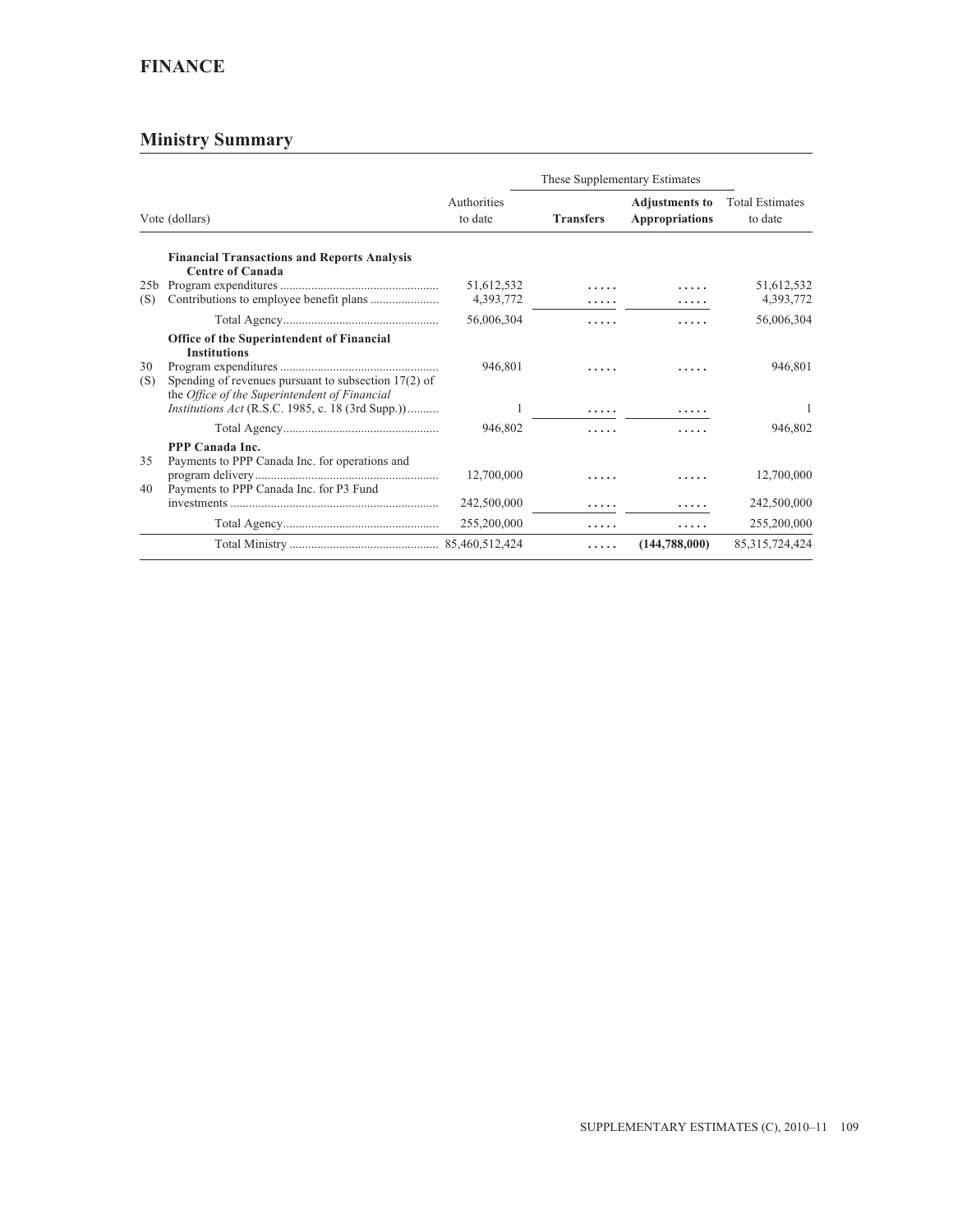#### **Explanation of Requirements (thousands of dollars)**

Finance – *No additional funding being requested*

| <b>Statutory Appropriations</b>                                                                                                                                                                                     | <b>Statutory</b> |  |  |  |  |
|---------------------------------------------------------------------------------------------------------------------------------------------------------------------------------------------------------------------|------------------|--|--|--|--|
| Revised forecast of transfer payments to provincial and territorial governments resulting from decreased recoveries                                                                                                 | 39,968           |  |  |  |  |
| Revised forecast of Statutory Subsidies (Constitution Acts, 1867-1982, and Other Statutory Authorities) due to new                                                                                                  |                  |  |  |  |  |
| Revised forecast of costs for the production and distribution of domestic coinage due mainly to lower demand for                                                                                                    |                  |  |  |  |  |
| Revised forecast of the Payment to Ontario Related to the Canada Health Transfer (Budget Implementation Act, 2009)<br>due to a decrease in the Canada Health Transfer per capita cash gap between Ontario and other |                  |  |  |  |  |
| Revised forecast of public debt charges due to lower forecasted interest rates in the 2010 Update of Economic and                                                                                                   | (125,000)        |  |  |  |  |
| <b>These Supplementary Estimates</b>                                                                                                                                                                                | (144, 788)       |  |  |  |  |
| <b>Transfer Payments (dollars)</b><br>Voted                                                                                                                                                                         | <b>Statutory</b> |  |  |  |  |
| <b>Other Transfer Payments</b>                                                                                                                                                                                      |                  |  |  |  |  |

| <b>Other Transfer Payments</b>                                                                   |         |              |
|--------------------------------------------------------------------------------------------------|---------|--------------|
| (S) Statutory Subsidies ( <i>Constitution Acts, 1867–1982</i> , and Other Statutory Authorities) | .       | 149,000      |
| (S) Youth Allowances Recovery ( <i>Federal-Provincial Fiscal Revision Act, 1964</i> )            | 1.1.1.1 | 7,612,000    |
| (S) Alternative Payments for Standing Programs (Part VI – Federal-Provincial Fiscal              |         |              |
|                                                                                                  | .       | 32,356,000   |
| (S) Payment to Ontario Related to the Canada Health Transfer (Budget Implementation              |         |              |
|                                                                                                  | .       | (34,905,000) |
| <b>Total Transfer Payments</b>                                                                   | .       | 5,212,000    |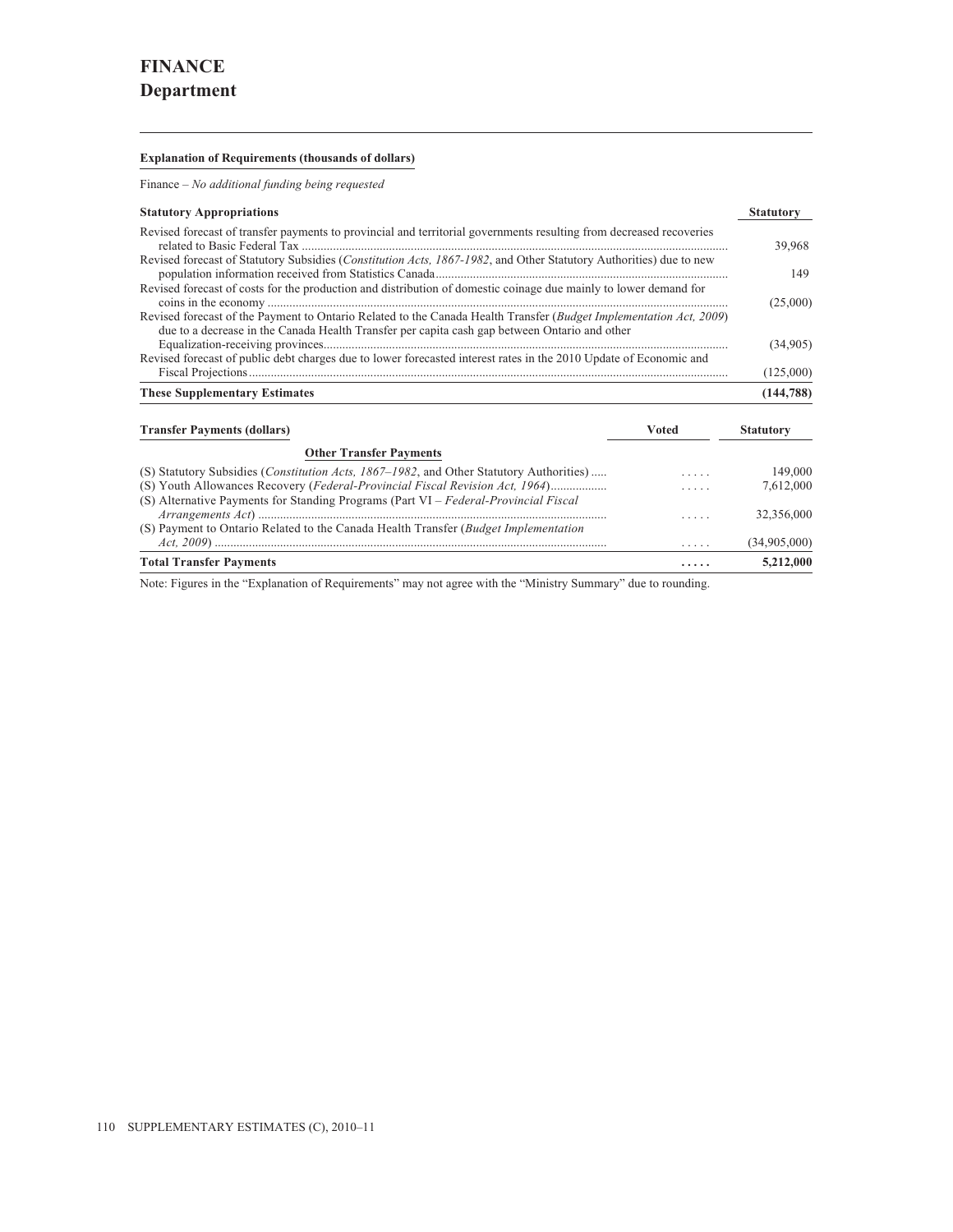### **FISHERIES AND OCEANS**

# **Ministry Summary**

|     | Vote (dollars)                                                                                                                                                                                                                                                                                                                                                                                                                                                                                                                                                                                                                                                                                                                                                                                                                                                                                                                                                                                                                                                                                                                                                                                                                                                                                                                                                                                                                                                  | Authorities<br>to date | <b>Transfers</b> | <b>Adjustments to</b><br><b>Appropriations</b> | <b>Total Estimates</b><br>to date |
|-----|-----------------------------------------------------------------------------------------------------------------------------------------------------------------------------------------------------------------------------------------------------------------------------------------------------------------------------------------------------------------------------------------------------------------------------------------------------------------------------------------------------------------------------------------------------------------------------------------------------------------------------------------------------------------------------------------------------------------------------------------------------------------------------------------------------------------------------------------------------------------------------------------------------------------------------------------------------------------------------------------------------------------------------------------------------------------------------------------------------------------------------------------------------------------------------------------------------------------------------------------------------------------------------------------------------------------------------------------------------------------------------------------------------------------------------------------------------------------|------------------------|------------------|------------------------------------------------|-----------------------------------|
|     |                                                                                                                                                                                                                                                                                                                                                                                                                                                                                                                                                                                                                                                                                                                                                                                                                                                                                                                                                                                                                                                                                                                                                                                                                                                                                                                                                                                                                                                                 |                        |                  |                                                |                                   |
| 1c  | Operating expenditures, and<br>$(a)$ Canada's share of expenses of the International<br>Fisheries Commissions, authority to provide free<br>accommodation for the International Fisheries<br>Commissions and authority to make recoverable<br>advances in the amounts of the shares of the<br>International Fisheries Commissions of joint cost<br>projects;<br>$(b)$ authority to make recoverable advances for<br>transportation, stevedoring and other shipping<br>services performed on behalf of individuals, outside<br>agencies and other governments in the course of, or<br>arising out of, the exercise of jurisdiction in<br>navigation, including aids to navigation and shipping;<br>(c) pursuant to paragraph $29.1(2)(a)$ of the <i>Financial</i><br>Administration Act, authority to expend revenue<br>received during the fiscal year in the course of, or<br>arising from, the activities of the Canadian Coast<br>Guard; and<br>$(d)$ the payment to each member of the Queen's Privy<br>Council for Canada who is a Minister without<br>Portfolio or a Minister of State who does not preside<br>over a Ministry of State of a salary not to exceed the<br>salary paid to Ministers of State who preside over<br>Ministries of State under the Salaries Act, as adjusted<br>pursuant to the Parliament of Canada Act and pro rata<br>for any period of less than a year $-$ To authorize the<br>transfer of \$55,000 from Transport Vote 1, |                        |                  |                                                |                                   |
| 5c  | Appropriation Act No. 2, 2010–11 for the purposes of<br>Capital expenditures and authority to make payments<br>to provinces, municipalities and local or private<br>authorities as contributions towards construction done<br>by those bodies and authority for the purchase and<br>disposal of commercial fishing vessels – To authorize<br>the transfer of \$3,000,000 from Fisheries and Oceans                                                                                                                                                                                                                                                                                                                                                                                                                                                                                                                                                                                                                                                                                                                                                                                                                                                                                                                                                                                                                                                              | 1,344,733,737          | (3,353,675)      | 1                                              | 1,341,380,063                     |
|     | Vote 1, <i>Appropriation Act No. 2, 2010–11</i> for the<br>10c The grants listed in the Estimates and contributions –<br>To authorize the transfer of \$388,675 from Fisheries<br>and Oceans Vote 1, Appropriation Act No. 2,                                                                                                                                                                                                                                                                                                                                                                                                                                                                                                                                                                                                                                                                                                                                                                                                                                                                                                                                                                                                                                                                                                                                                                                                                                   | 453,536,582            | 3,000,000        | $\mathbf{1}$                                   | 456,536,583                       |
|     |                                                                                                                                                                                                                                                                                                                                                                                                                                                                                                                                                                                                                                                                                                                                                                                                                                                                                                                                                                                                                                                                                                                                                                                                                                                                                                                                                                                                                                                                 | 133,166,352            | 388,675          | $\mathbf{1}$                                   | 133,555,028                       |
| (S) |                                                                                                                                                                                                                                                                                                                                                                                                                                                                                                                                                                                                                                                                                                                                                                                                                                                                                                                                                                                                                                                                                                                                                                                                                                                                                                                                                                                                                                                                 | 127,751,737            | .                | .                                              | 127,751,737                       |
| (S) | Minister of Fisheries and Oceans – Salary and motor                                                                                                                                                                                                                                                                                                                                                                                                                                                                                                                                                                                                                                                                                                                                                                                                                                                                                                                                                                                                                                                                                                                                                                                                                                                                                                                                                                                                             |                        |                  |                                                |                                   |
|     |                                                                                                                                                                                                                                                                                                                                                                                                                                                                                                                                                                                                                                                                                                                                                                                                                                                                                                                                                                                                                                                                                                                                                                                                                                                                                                                                                                                                                                                                 | 78,649                 | .                | .                                              | 78,649                            |
|     |                                                                                                                                                                                                                                                                                                                                                                                                                                                                                                                                                                                                                                                                                                                                                                                                                                                                                                                                                                                                                                                                                                                                                                                                                                                                                                                                                                                                                                                                 | 2,059,267,057          | 35,000           | 3                                              | 2,059,302,060                     |

<u> 1980 - Johann Barn, mars ann an t-Amhain Aonaich an t-Aonaich an t-Aonaich ann an t-Aonaich ann an t-Aonaich</u>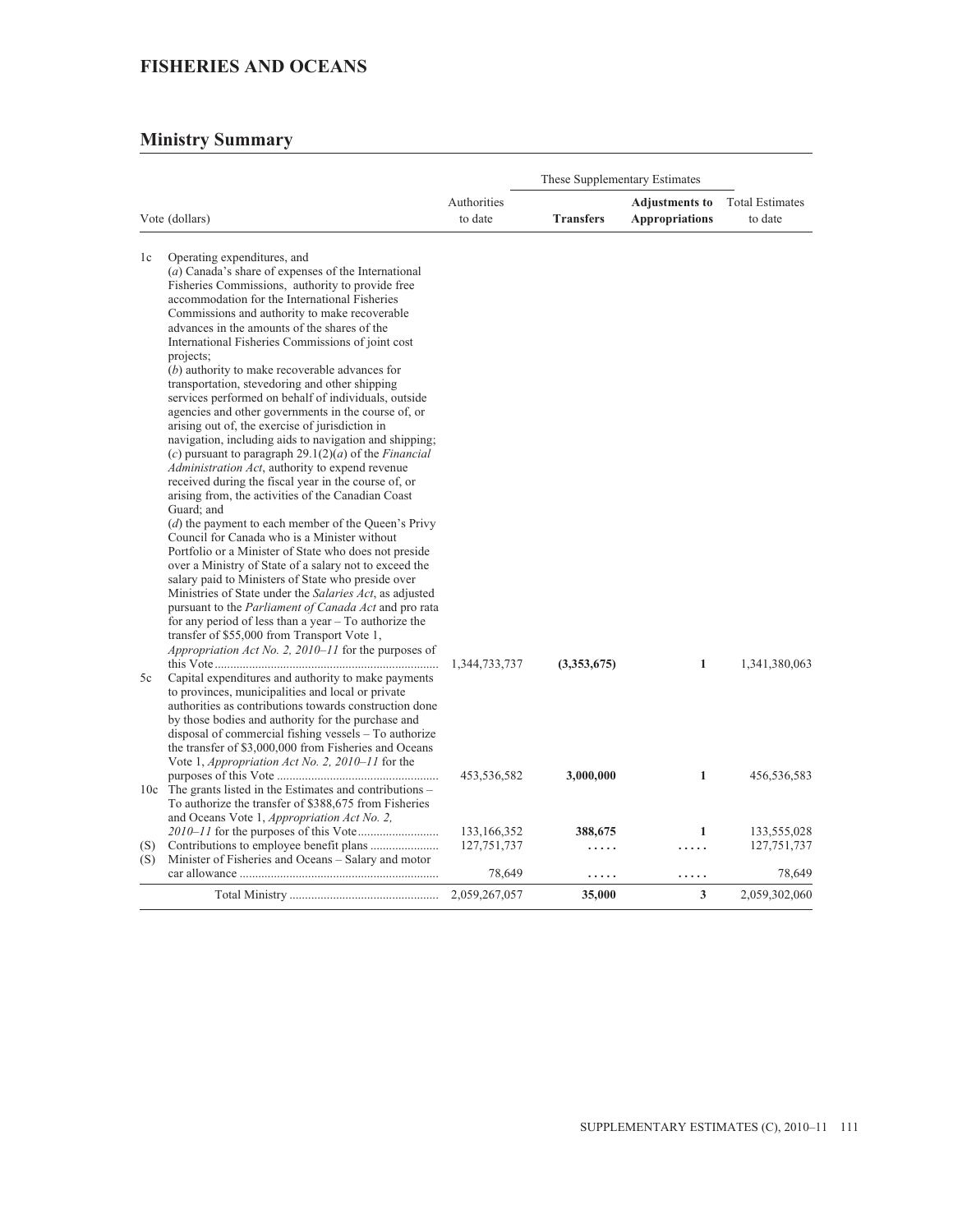#### **FISHERIES AND OCEANS**

#### **Explanation of Requirements (thousands of dollars)**

Fisheries and Oceans requests funds for the following items:

| <b>Voted Appropriations</b>                                                                                                             | Vote 1  | Vote 5   | Vote 10 | Total |
|-----------------------------------------------------------------------------------------------------------------------------------------|---------|----------|---------|-------|
| Reinvestiment of revenue received from polluters or the Ship-Source<br>Oil Source Pollution Fund for clean up costs associated with oil | 191     | .        |         | 191   |
| <b>Funds Available</b>                                                                                                                  |         |          |         |       |
|                                                                                                                                         | 191     |          | .       | 191   |
| <b>Total Voted Appropriations</b>                                                                                                       | .       | .        | .       | .     |
| <b>Transfers</b>                                                                                                                        |         |          |         |       |
| Internal reallocation of resources – To support projects under the                                                                      | 55      |          | .       | 55    |
| Internal reallocation of resources – To support academic research                                                                       | (3,344) | 3,000    | 344     |       |
| and development related to science priorities (Academic<br>Transfer to Indian Affairs and Northern Development – In support of          | (45)    | $\cdots$ | 45      |       |
| a contribution to Inuit Tapiriit Kanatami for legal costs                                                                               | (20)    | .        | .       | (20)  |
| <b>Total Transfers</b>                                                                                                                  | (3,354) | 3,000    | 389     | 35    |
| <b>These Supplementary Estimates</b>                                                                                                    | (3,354) | 3,000    | 389     | 35    |

#### **Explanation of Funds Available (dollars)**

**Vote 1**: \$190,961 in total authorities is available within the Vote due to the reprofiling of funds for changes in the collection of scientific data in the Arctic for Canada's submission to the United Nations Convention on the Law of the Sea.

| <b>Transfer Payments (dollars)</b>                                                                                                                                     | Voted   | <b>Statutory</b> |
|------------------------------------------------------------------------------------------------------------------------------------------------------------------------|---------|------------------|
| <b>Grants</b>                                                                                                                                                          |         |                  |
|                                                                                                                                                                        | 250,000 | .                |
| <b>Total Grants</b>                                                                                                                                                    | 250,000 | .                |
| <b>Contributions</b>                                                                                                                                                   |         |                  |
| Contributions to support the Small Craft Harbours Class Contribution Program<br>Contributions to support the Academic Research Contribution Program for the support of | 93.675  | .                |
|                                                                                                                                                                        | 45,000  | .                |
| <b>Total Contributions</b>                                                                                                                                             | 138,675 | .                |
| <b>Total Transfer Payments</b>                                                                                                                                         | 388,675 | .                |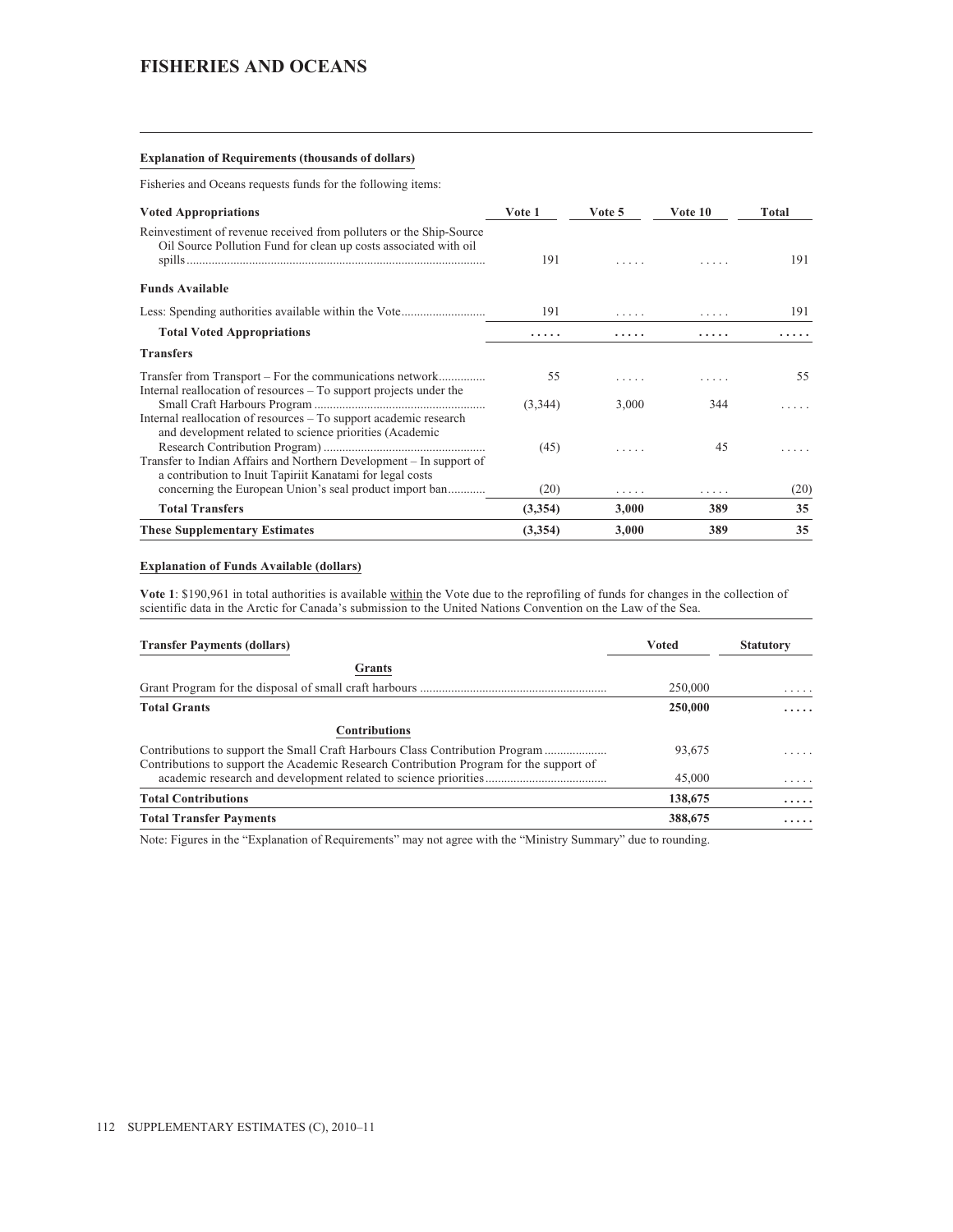### **Ministry Summary**

|                |                        |                  | These Supplementary Estimates |                                                  |
|----------------|------------------------|------------------|-------------------------------|--------------------------------------------------|
| Vote (dollars) | Authorities<br>to date | <b>Transfers</b> | <b>Appropriations</b>         | <b>Adjustments to</b> Total Estimates<br>to date |

#### **Department**

| 1c | Operating expenditures, including the payment of<br>remuneration and other expenditures subject to the |               |             |   |               |
|----|--------------------------------------------------------------------------------------------------------|---------------|-------------|---|---------------|
|    | approval of the Governor in Council in connection                                                      |               |             |   |               |
|    | with the assignment by the Canadian Government of                                                      |               |             |   |               |
|    |                                                                                                        |               |             |   |               |
|    | Canadians to the staffs of international organizations                                                 |               |             |   |               |
|    | and authority to make recoverable advances in                                                          |               |             |   |               |
|    | amounts not exceeding the amounts of the shares of                                                     |               |             |   |               |
|    | such organizations of such expenses; authority for the                                                 |               |             |   |               |
|    | appointment and fixing of salaries by the Governor in                                                  |               |             |   |               |
|    | Council of High Commissioners, Ambassadors,                                                            |               |             |   |               |
|    | Ministers Plenipotentiary, Consuls, Representatives                                                    |               |             |   |               |
|    | on International Commissions, the staff of such                                                        |               |             |   |               |
|    | officials and other persons to represent Canada in                                                     |               |             |   |               |
|    | another country; expenditures in respect of the                                                        |               |             |   |               |
|    | provision of office accommodation for the                                                              |               |             |   |               |
|    | International Civil Aviation Organization;                                                             |               |             |   |               |
|    | recoverable expenditures for assistance to and                                                         |               |             |   |               |
|    | repatriation of distressed Canadian citizens and                                                       |               |             |   |               |
|    | Canadian residents living abroad, including their                                                      |               |             |   |               |
|    | dependants; cultural relations and academic exchange                                                   |               |             |   |               |
|    | programs with other countries; and, pursuant to                                                        |               |             |   |               |
|    | paragraph $29.1(2)(a)$ of the <i>Financial Administration</i>                                          |               |             |   |               |
|    | Act, authority to expend revenues received in a fiscal                                                 |               |             |   |               |
|    | year from, and to offset related expenditures incurred                                                 |               |             |   |               |
|    | in the fiscal year arising from the provision of                                                       |               |             |   |               |
|    | services related to: training services provided by the                                                 |               |             |   |               |
|    | Canadian Foreign Service Institute; trade fairs,                                                       |               |             |   |               |
|    | missions and other international business                                                              |               |             |   |               |
|    | development services; investment development                                                           |               |             |   |               |
|    | services; international telecommunication services;                                                    |               |             |   |               |
|    | departmental publications; other services provided                                                     |               |             |   |               |
|    | abroad to other government departments, agencies,                                                      |               |             |   |               |
|    | Crown corporations and other non-federal                                                               |               |             |   |               |
|    | organizations; specialized consular services; and                                                      |               |             |   |               |
|    | international youth employment exchange programs                                                       |               |             |   |               |
|    | and the payment to each member of the Queen's                                                          |               |             |   |               |
|    | Privy Council for Canada who is a Minister without                                                     |               |             |   |               |
|    | Portfolio or a Minister of State who does not preside                                                  |               |             |   |               |
|    | over a Ministry of State of a salary not to exceed the                                                 |               |             |   |               |
|    | salary paid to Ministers of State who preside over                                                     |               |             |   |               |
|    | Ministries of State under the Salaries Act, as adjusted                                                |               |             |   |               |
|    | pursuant to the <i>Parliament of Canada Act</i> and pro rata                                           |               |             |   |               |
|    |                                                                                                        |               |             |   |               |
|    | for any period of less than a year $-$ To authorize the                                                |               |             |   |               |
|    | transfer of \$9,435,000 from Foreign Affairs and                                                       |               |             |   |               |
|    | International Trade Vote 5, \$14,884,915 from Foreign                                                  |               |             |   |               |
|    | Affairs and International Trade Vote 10, \$277,861                                                     |               |             |   |               |
|    | from Foreign Affairs and International Trade Vote 25,                                                  |               |             |   |               |
|    | and \$11,172 from Foreign Affairs and International                                                    |               |             |   |               |
|    | Trade Vote 45, Appropriation Act No. 2, 2010-11 for                                                    |               |             |   |               |
|    |                                                                                                        | 1,692,748,531 | 16,828,948  | 1 | 1,709,577,480 |
| 5c |                                                                                                        | 234,346,481   | (9,435,000) | . | 224,911,481   |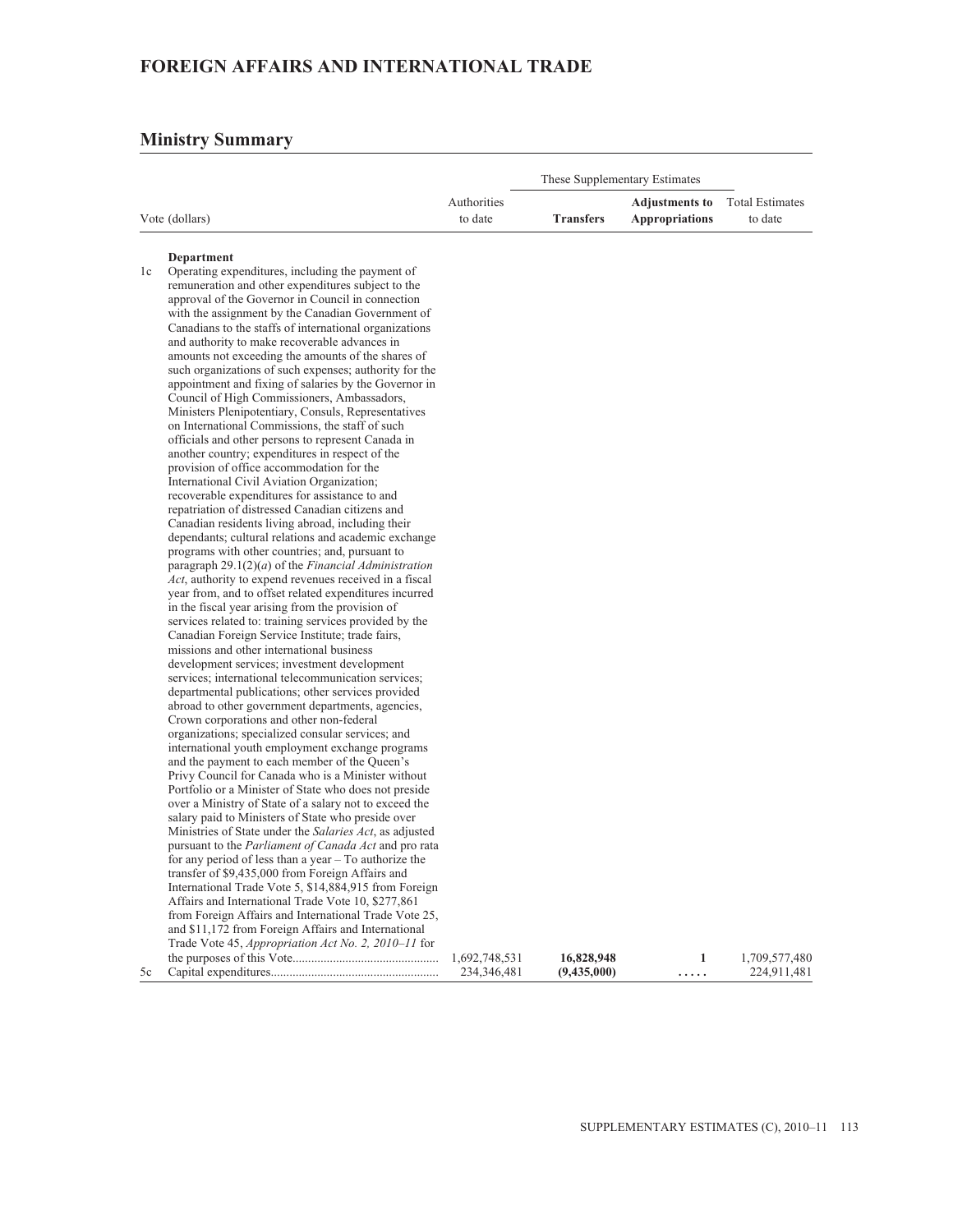# **Ministry Summary**

|            |                                                                                                                                                                                                                                                                                                                                                                                                                                                                                                                                                                                                                                                                                                                                                                                                                                                                                                                                                                                                                                                                                                                                                                                                                                                                                                                                                                                                                                                                                                                                                                                                    |               | These Supplementary Estimates |                       |                        |
|------------|----------------------------------------------------------------------------------------------------------------------------------------------------------------------------------------------------------------------------------------------------------------------------------------------------------------------------------------------------------------------------------------------------------------------------------------------------------------------------------------------------------------------------------------------------------------------------------------------------------------------------------------------------------------------------------------------------------------------------------------------------------------------------------------------------------------------------------------------------------------------------------------------------------------------------------------------------------------------------------------------------------------------------------------------------------------------------------------------------------------------------------------------------------------------------------------------------------------------------------------------------------------------------------------------------------------------------------------------------------------------------------------------------------------------------------------------------------------------------------------------------------------------------------------------------------------------------------------------------|---------------|-------------------------------|-----------------------|------------------------|
|            |                                                                                                                                                                                                                                                                                                                                                                                                                                                                                                                                                                                                                                                                                                                                                                                                                                                                                                                                                                                                                                                                                                                                                                                                                                                                                                                                                                                                                                                                                                                                                                                                    | Authorities   |                               | <b>Adjustments to</b> | <b>Total Estimates</b> |
|            | Vote (dollars)                                                                                                                                                                                                                                                                                                                                                                                                                                                                                                                                                                                                                                                                                                                                                                                                                                                                                                                                                                                                                                                                                                                                                                                                                                                                                                                                                                                                                                                                                                                                                                                     | to date       | <b>Transfers</b>              | <b>Appropriations</b> | to date                |
|            | 10c The grants listed in the Estimates, contributions,<br>which may include: with respect to Canada's Global<br>Partnership Program (under the G8 Global<br>Partnership), cash payments or the provision of<br>goods, equipment and services for the purpose of<br>assistance to countries of the former Soviet Union;<br>with respect to Canada's Counter-Terrorism Capacity<br>Building Program and the Anti-Crime Capacity<br>Building Program, cash payments or the provision of<br>goods and services for the purpose of<br>counter-terrorism and anti-crime assistance to states<br>and government entities; and, with respect to the<br>Global Peace and Security Program, Global Peace<br>Operations Program, and Glyn Berry Program, cash<br>payments or the provision of goods, services,<br>equipment and technology for the purpose of global<br>peace and security assistance; and the authority to<br>make commitments for the current fiscal year not<br>exceeding \$30,000,000, in respect of contributions to<br>persons, groups of persons, councils and associations<br>to promote the development of Canadian export sales;<br>and the authority to pay assessments in the amounts<br>and in the currencies in which they are levied as well<br>as the authority to pay other amounts specified in the<br>currencies of the countries indicated, notwithstanding<br>that the total of such payments may exceed the<br>equivalent in Canadian dollars, estimated as of<br>September $2009 - To$ authorize the transfer of<br>\$4,000,000 from Foreign Affairs and International |               |                               |                       |                        |
|            | Trade Vote 1, Appropriation Act No. 2, 2010-11 for<br>12b In accordance with subsection 4(3) of the Revolving<br><i>Funds Act</i> (R.S.C., 1985, c. R-8), to increase from<br>\$4,000,000 to \$89,000,000, for the period<br>commencing April 1, 2010 and ending<br>March 31, 2011, the amount by which the aggregate<br>of expenditures made for the purpose of the fund may                                                                                                                                                                                                                                                                                                                                                                                                                                                                                                                                                                                                                                                                                                                                                                                                                                                                                                                                                                                                                                                                                                                                                                                                                      | 963,886,292   | (11,584,915)                  | $\mathbf{1}$          | 952, 301, 378          |
|            | exceed the revenues for Passport Canada                                                                                                                                                                                                                                                                                                                                                                                                                                                                                                                                                                                                                                                                                                                                                                                                                                                                                                                                                                                                                                                                                                                                                                                                                                                                                                                                                                                                                                                                                                                                                            | 1             |                               |                       | 1                      |
| (S)<br>(S) | Minister of Foreign Affairs – Salary and motor car                                                                                                                                                                                                                                                                                                                                                                                                                                                                                                                                                                                                                                                                                                                                                                                                                                                                                                                                                                                                                                                                                                                                                                                                                                                                                                                                                                                                                                                                                                                                                 | 86,624,049    |                               |                       | 86,624,049             |
| (S)        | Minister of International Trade – Salary and motor                                                                                                                                                                                                                                                                                                                                                                                                                                                                                                                                                                                                                                                                                                                                                                                                                                                                                                                                                                                                                                                                                                                                                                                                                                                                                                                                                                                                                                                                                                                                                 | 78,649        |                               |                       | 78,649                 |
|            |                                                                                                                                                                                                                                                                                                                                                                                                                                                                                                                                                                                                                                                                                                                                                                                                                                                                                                                                                                                                                                                                                                                                                                                                                                                                                                                                                                                                                                                                                                                                                                                                    | 78,649        | .                             | .                     | 78,649                 |
| (S)<br>(S) | Minister of State - Salary and motor car allowance<br>Payments to Export Development Canada to<br>discharge obligations incurred pursuant to Section 23<br>of the Export Development Act (Canada Account) for<br>the purpose of facilitating and developing trade<br>between Canada and other countries                                                                                                                                                                                                                                                                                                                                                                                                                                                                                                                                                                                                                                                                                                                                                                                                                                                                                                                                                                                                                                                                                                                                                                                                                                                                                            | 2,000         |                               |                       | 2,000                  |
| (S)        | Payments under the Diplomatic Service (Special)                                                                                                                                                                                                                                                                                                                                                                                                                                                                                                                                                                                                                                                                                                                                                                                                                                                                                                                                                                                                                                                                                                                                                                                                                                                                                                                                                                                                                                                                                                                                                    | 500,000       |                               |                       | 500,000                |
| (S)        | Superannuation Act (R.S.C, 1985, c. D-2)<br>Passport Office Revolving Fund (Revolving Funds                                                                                                                                                                                                                                                                                                                                                                                                                                                                                                                                                                                                                                                                                                                                                                                                                                                                                                                                                                                                                                                                                                                                                                                                                                                                                                                                                                                                                                                                                                        | 250,000       |                               |                       | 250,000                |
|            |                                                                                                                                                                                                                                                                                                                                                                                                                                                                                                                                                                                                                                                                                                                                                                                                                                                                                                                                                                                                                                                                                                                                                                                                                                                                                                                                                                                                                                                                                                                                                                                                    |               |                               | $\overline{2}$        |                        |
|            |                                                                                                                                                                                                                                                                                                                                                                                                                                                                                                                                                                                                                                                                                                                                                                                                                                                                                                                                                                                                                                                                                                                                                                                                                                                                                                                                                                                                                                                                                                                                                                                                    | 2,978,514,652 | (4,190,967)                   |                       | 2,974,323,687          |

<u> 1989 - Johann Barn, mars and de Brasilian (b. 1989)</u>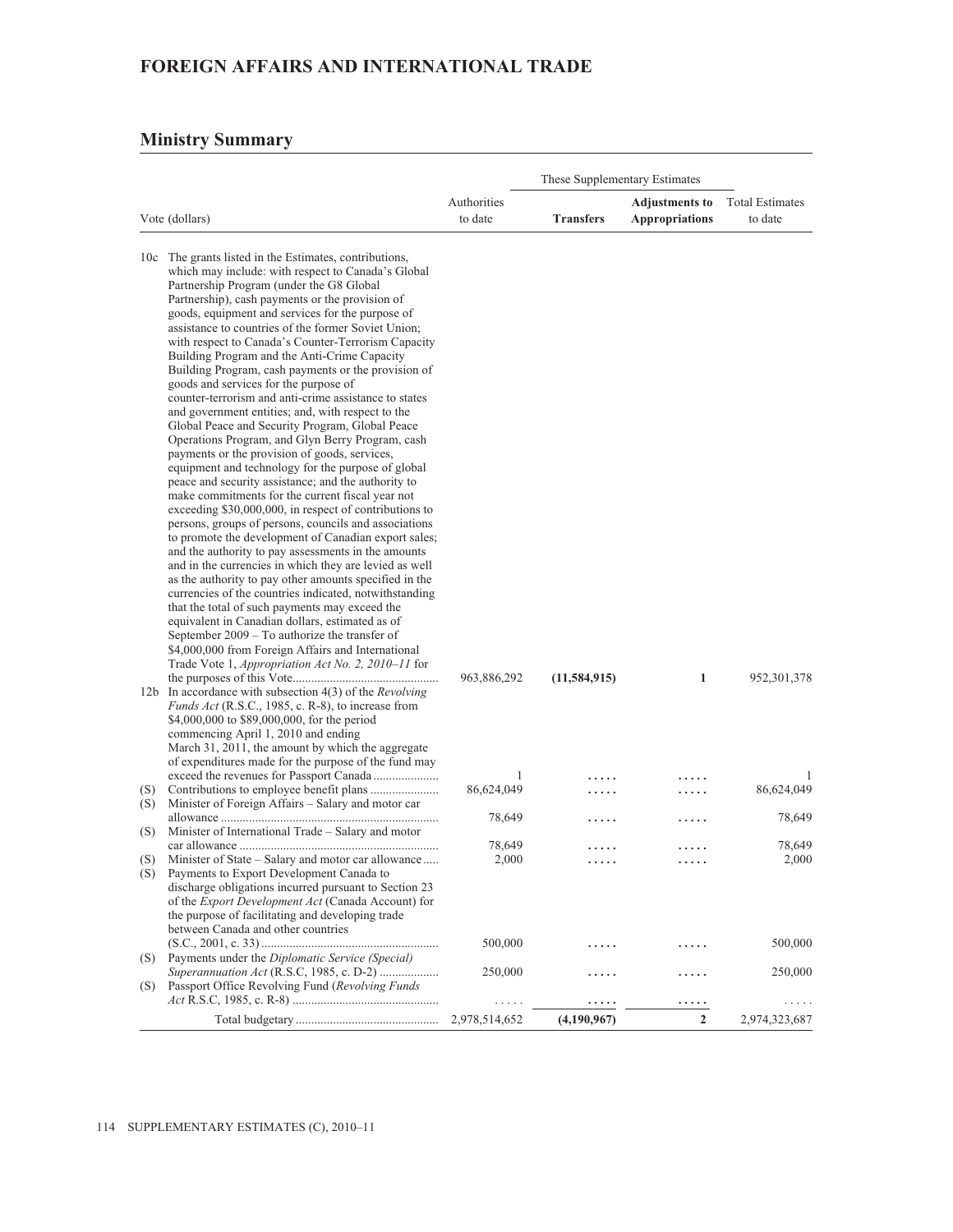### **Ministry Summary**

|     |                                                                                                                                                                                                                                                                                                                                                                                                                                                                                                                                                                                                                                                                                                                                                                                                                                                                                                                                                                                                                                                                                                                                                                                                                                                              |                              | These Supplementary Estimates |                                                |                                   |
|-----|--------------------------------------------------------------------------------------------------------------------------------------------------------------------------------------------------------------------------------------------------------------------------------------------------------------------------------------------------------------------------------------------------------------------------------------------------------------------------------------------------------------------------------------------------------------------------------------------------------------------------------------------------------------------------------------------------------------------------------------------------------------------------------------------------------------------------------------------------------------------------------------------------------------------------------------------------------------------------------------------------------------------------------------------------------------------------------------------------------------------------------------------------------------------------------------------------------------------------------------------------------------|------------------------------|-------------------------------|------------------------------------------------|-----------------------------------|
|     | Vote (dollars)                                                                                                                                                                                                                                                                                                                                                                                                                                                                                                                                                                                                                                                                                                                                                                                                                                                                                                                                                                                                                                                                                                                                                                                                                                               | Authorities<br>to date       | <b>Transfers</b>              | <b>Adjustments to</b><br><b>Appropriations</b> | <b>Total Estimates</b><br>to date |
| (S) | Department<br>Payments to Export Development Canada to<br>discharge obligations incurred pursuant to Section 23<br>of the Export Development Act (Canada Account) for<br>the purpose of facilitating and developing trade<br>between Canada and other countries (S.C.,                                                                                                                                                                                                                                                                                                                                                                                                                                                                                                                                                                                                                                                                                                                                                                                                                                                                                                                                                                                       |                              |                               |                                                |                                   |
|     |                                                                                                                                                                                                                                                                                                                                                                                                                                                                                                                                                                                                                                                                                                                                                                                                                                                                                                                                                                                                                                                                                                                                                                                                                                                              | (965,500,000)                |                               |                                                | (965,500,000)                     |
|     |                                                                                                                                                                                                                                                                                                                                                                                                                                                                                                                                                                                                                                                                                                                                                                                                                                                                                                                                                                                                                                                                                                                                                                                                                                                              | (965,500,000)                | .                             | .                                              | (965,500,000)                     |
|     |                                                                                                                                                                                                                                                                                                                                                                                                                                                                                                                                                                                                                                                                                                                                                                                                                                                                                                                                                                                                                                                                                                                                                                                                                                                              | 2,013,014,652                | (4,190,967)                   | $\overline{2}$                                 | 2,008,823,687                     |
| 15  | <b>Canadian Commercial Corporation</b><br>Payments to the Canadian Commercial Corporation                                                                                                                                                                                                                                                                                                                                                                                                                                                                                                                                                                                                                                                                                                                                                                                                                                                                                                                                                                                                                                                                                                                                                                    | 15,549,962                   |                               |                                                | 15,549,962                        |
|     |                                                                                                                                                                                                                                                                                                                                                                                                                                                                                                                                                                                                                                                                                                                                                                                                                                                                                                                                                                                                                                                                                                                                                                                                                                                              | 15,549,962                   | .                             | .                                              | 15,549,962                        |
|     | <b>Canadian International Development Agency</b><br>20c Operating expenditures and authority to:<br>(a) engage persons for service in developing countries<br>and in countries in transition; and<br>$(b)$ provide education or training for persons from<br>developing countries and from countries in transition,<br>in accordance with the Technical Assistance<br>Regulations, made by Order in Council P.C.<br>1986-993 of April 24, 1986 (and registered as<br>SOR/86-475), as may be amended, or any other<br>regulations that may be made by the Governor in<br>Council with respect to:<br>(i) the remuneration payable to persons for service in<br>developing countries and in countries in transition,<br>and the payment of their expenses or of allowances<br>with respect thereto,<br>(ii) the maintenance of persons from developing<br>countries and from countries in transition who are<br>undergoing education or training, and the payment of<br>their expenses or of allowances with respect thereto,<br>and<br>(iii) the payment of special expenses directly or<br>indirectly related to the service of persons in<br>developing countries and in countries in transition or<br>the education or training of persons from developing |                              |                               |                                                |                                   |
|     | 25c The grants listed in the Estimates, contributions and<br>payments to international financial institutions in<br>accordance with the International Development<br>(Financial Institutions) Assistance Act, for<br>international development assistance, international<br>humanitarian assistance and other specified purposes,<br>in the form of cash payments or the provision of<br>goods, commodities or services – To authorize the<br>transfer of \$4,200,000 from Foreign Affairs and<br>International Trade Vote 1, \$542,900 from Foreign<br>Affairs and International Trade Vote 20, and<br>\$4,000,000 from Environment Vote 10,<br>Appropriation Act No. 2, 2010–11 for the purposes of<br>this Vote and to provide a further amount of                                                                                                                                                                                                                                                                                                                                                                                                                                                                                                        | 219,685,011<br>3,011,536,719 | (542,900)<br>8,465,039        | 29,457,100                                     | 219, 142, 111<br>3,049,458,858    |
| (S) |                                                                                                                                                                                                                                                                                                                                                                                                                                                                                                                                                                                                                                                                                                                                                                                                                                                                                                                                                                                                                                                                                                                                                                                                                                                              | 26,031,290                   | .                             |                                                | 26,031,290                        |
|     | (S) Minister of International Cooperation – Salary and                                                                                                                                                                                                                                                                                                                                                                                                                                                                                                                                                                                                                                                                                                                                                                                                                                                                                                                                                                                                                                                                                                                                                                                                       | 78,649                       | .                             | $\cdots$                                       | 78,649                            |

<u> 1980 - Johann Barbara, martxa alemaniar arg</u>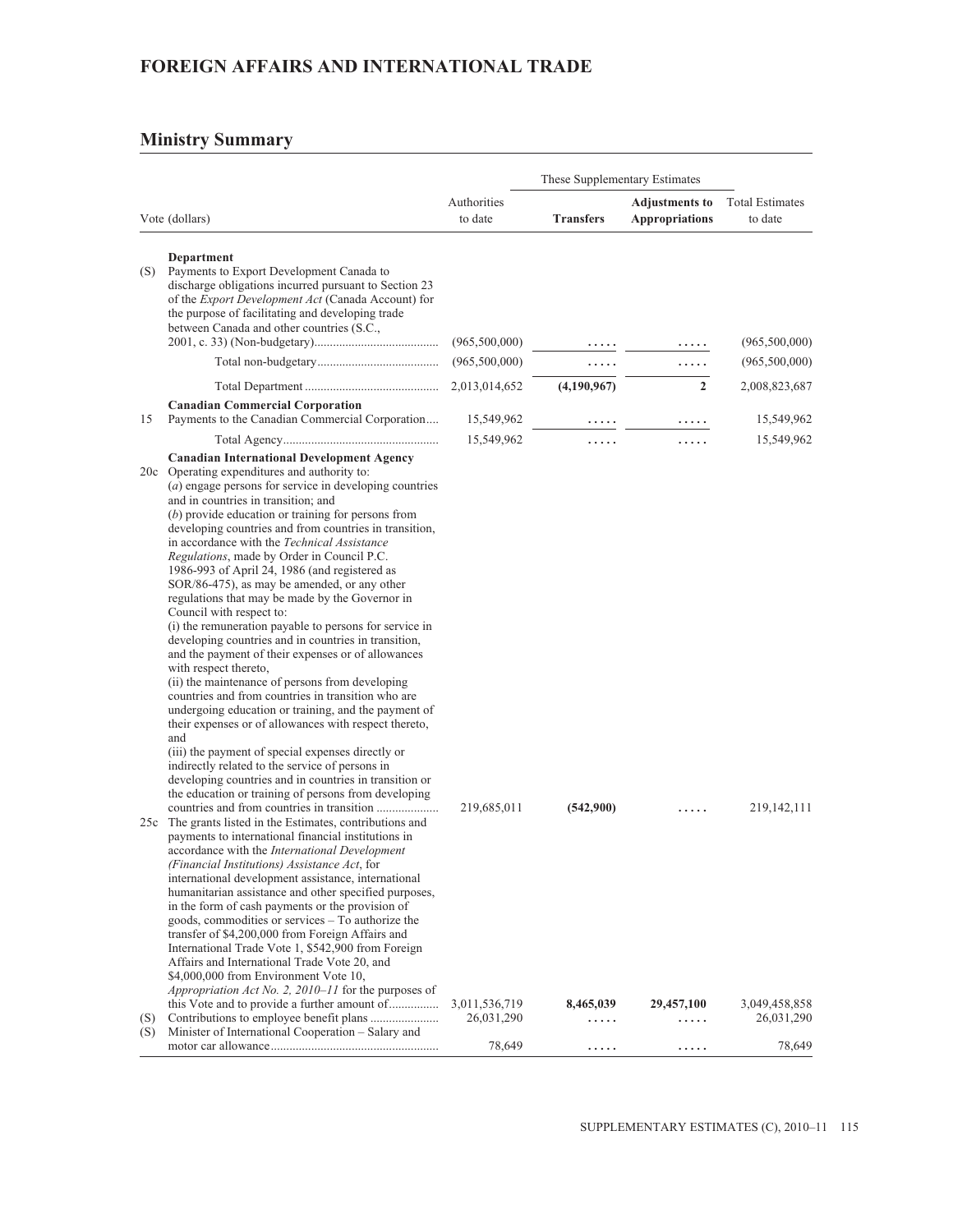### **Ministry Summary**

|            |                                                                                                                                                                                                                                                                                                                                                                                                                                                                                                                                                                                                                                                                                                |                             | These Supplementary Estimates |                                                |                                   |
|------------|------------------------------------------------------------------------------------------------------------------------------------------------------------------------------------------------------------------------------------------------------------------------------------------------------------------------------------------------------------------------------------------------------------------------------------------------------------------------------------------------------------------------------------------------------------------------------------------------------------------------------------------------------------------------------------------------|-----------------------------|-------------------------------|------------------------------------------------|-----------------------------------|
|            | Vote (dollars)                                                                                                                                                                                                                                                                                                                                                                                                                                                                                                                                                                                                                                                                                 | Authorities<br>to date      | <b>Transfers</b>              | <b>Adjustments to</b><br><b>Appropriations</b> | <b>Total Estimates</b><br>to date |
| (S)<br>(S) | Encashment of notes issued to the development<br>assistance funds of the international financial<br>institutions in accordance with the <i>International</i><br>Development (Financial Institutions) Assistance Act<br>Pursuant to section 144 of the Budget and Economic<br>Statement Implementation Act, 2007 a payment to the<br>World Bank for the Advance Market Commitment for<br>Pneumococcal Vaccines in respect of the period<br>commencing on April 1, 2010 and ending on                                                                                                                                                                                                            | 249, 141, 000               |                               |                                                | 249,141,000                       |
|            | March 31, 2011, in an amount not to exceed                                                                                                                                                                                                                                                                                                                                                                                                                                                                                                                                                                                                                                                     |                             |                               |                                                |                                   |
|            |                                                                                                                                                                                                                                                                                                                                                                                                                                                                                                                                                                                                                                                                                                | 20,468,404<br>3,526,941,073 | 7,922,139                     | 29,457,100                                     | 20,468,404<br>3,564,320,312       |
|            | L30b The issuance and payment of non-interest bearing,<br>non-negotiable demand notes in an amount not to<br>exceed \$245,482,000 in accordance with the<br>International Development (Financial Institutions)<br><i>Assistance Act</i> for the purpose of contributions to the                                                                                                                                                                                                                                                                                                                                                                                                                | 2                           |                               |                                                | 2                                 |
|            | International Financial Institution Fund Accounts<br>L32b Pursuant to section 3 (c) of the <i>International</i><br>Development (Financial Institutions) Assistance Act,<br>the amount of financial assistance provided by the<br>Minister of Foreign Affairs, in consultation with the<br>Minister of Finance for the purchase on behalf of Her<br>Majesty in right of Canada of shares of international<br>financial institutions shall not exceed, in respect of<br>the period commencing on April 1, 2010 and ending<br>on March 31, 2011, an amount of \$35,724,849 United<br>States dollars notwithstanding that the amount may<br>exceed the equivalent in Canadian dollars estimated at |                             |                               |                                                |                                   |
| (S)        | Payments (encashment of notes) to International                                                                                                                                                                                                                                                                                                                                                                                                                                                                                                                                                                                                                                                | $\mathbf{1}$                |                               |                                                | 1                                 |
|            | Financial Institutions - Capital subscriptions                                                                                                                                                                                                                                                                                                                                                                                                                                                                                                                                                                                                                                                 | 36,846,610                  |                               |                                                | 36,846,610                        |
|            |                                                                                                                                                                                                                                                                                                                                                                                                                                                                                                                                                                                                                                                                                                | 36,846,613                  | .                             | .                                              | 36,846,613                        |
|            |                                                                                                                                                                                                                                                                                                                                                                                                                                                                                                                                                                                                                                                                                                | 3,563,787,686               | 7,922,139                     | 29,457,100                                     | 3,601,166,925                     |
|            | <b>International Development Research Centre</b><br>35c Payments to the International Development Research<br>Centre – To authorize the transfer of $$700,000$ from<br>Health Vote 25, \$462,963 from Industry Vote 80,<br>\$324,074 from Industry Vote 95, \$37,037 from<br>Industry Vote 75, and \$25,926 from Industry Vote 90,<br>Appropriation Act No. 2, 2010–11 for the purposes of                                                                                                                                                                                                                                                                                                     | 195,088,432                 | 1,550,000                     | 829,200                                        | 197,467,632                       |
|            |                                                                                                                                                                                                                                                                                                                                                                                                                                                                                                                                                                                                                                                                                                | 195,088,432                 | 1,550,000                     | 829,200                                        | 197,467,632                       |
|            | <b>International Joint Commission (Canadian</b><br>Section)<br>40b Program expenditures – Salaries and expenses of the<br>Canadian Section, expenses of studies, surveys and<br>investigations by the Commission under International<br>References and expenses of the Commission under<br>the Canada/United States Great Lakes Water Quality                                                                                                                                                                                                                                                                                                                                                  |                             |                               |                                                |                                   |
|            |                                                                                                                                                                                                                                                                                                                                                                                                                                                                                                                                                                                                                                                                                                | 8,472,000                   |                               |                                                | 8,472,000                         |
| (S)        |                                                                                                                                                                                                                                                                                                                                                                                                                                                                                                                                                                                                                                                                                                | 569,222                     |                               |                                                | 569,222                           |
|            |                                                                                                                                                                                                                                                                                                                                                                                                                                                                                                                                                                                                                                                                                                | 9,041,222                   | .                             | .                                              | 9,041,222                         |

<u> 1989 - Johann Barn, mars and de Brasilian (b. 1989)</u>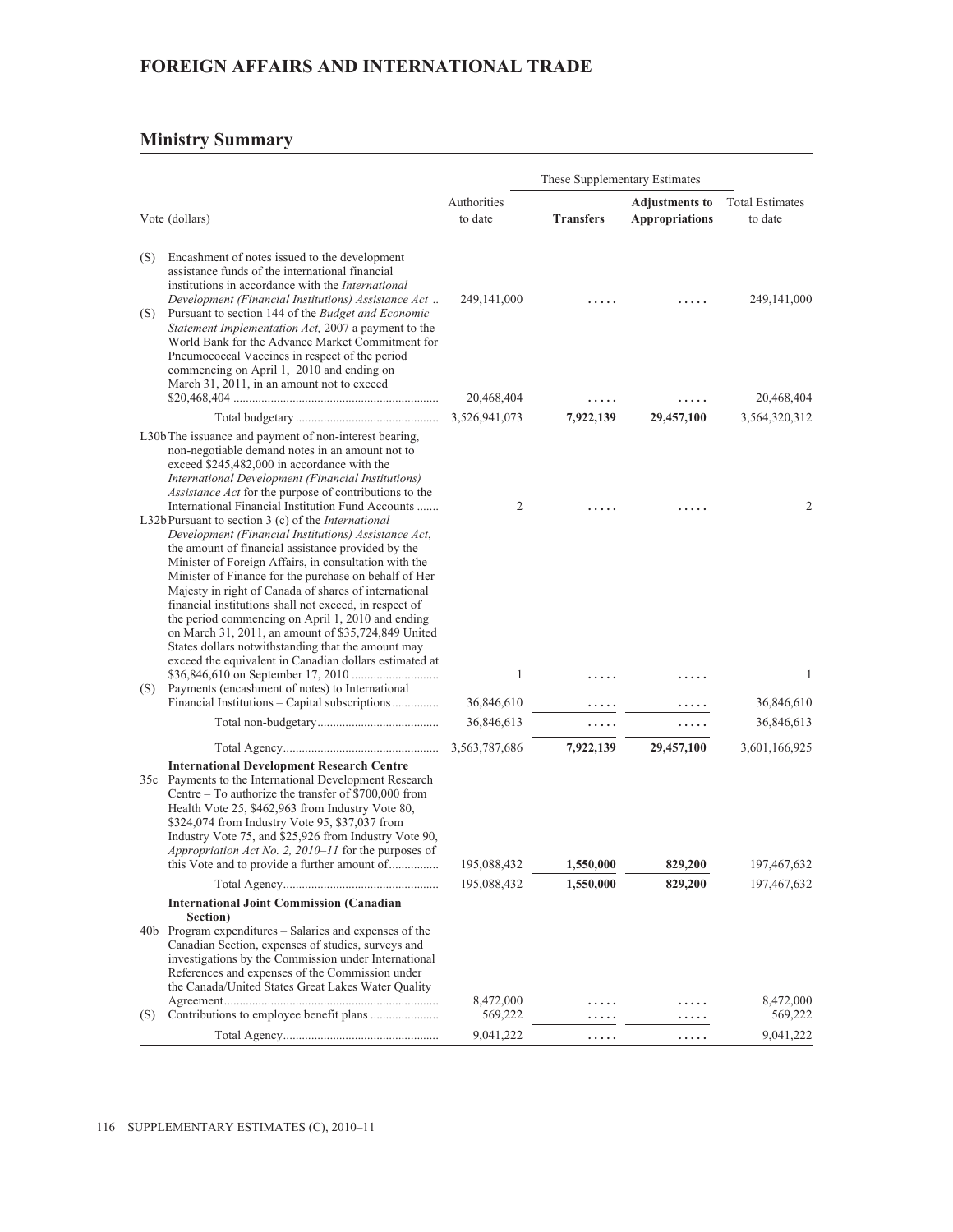### **Ministry Summary**

|     |                                            |               | These Supplementary Estimates |                                                |                                   |
|-----|--------------------------------------------|---------------|-------------------------------|------------------------------------------------|-----------------------------------|
|     | Authorities<br>Vote (dollars)<br>to date   |               | <b>Transfers</b>              | <b>Adjustments to</b><br><b>Appropriations</b> | <b>Total Estimates</b><br>to date |
|     | <b>NAFTA Secretariat, Canadian Section</b> | 374,820       | (11, 172)                     |                                                | 363,648                           |
| (S) |                                            | 192,749       | .                             | .<br>.                                         | 192,749                           |
|     |                                            | 567,569       | (11, 172)                     | .                                              | 556,397                           |
|     |                                            | 5,797,049,523 | 5,270,000                     | 30,286,302                                     | 5,832,605,825                     |

Note: Order in Council P.C. 2010-1083 establishes NAFTA Secretariat, Canadian Section in the Department of Foreign Affairs and International Trade for the purpose of facilitating the operation of the Agreement, effective August 27, 2010.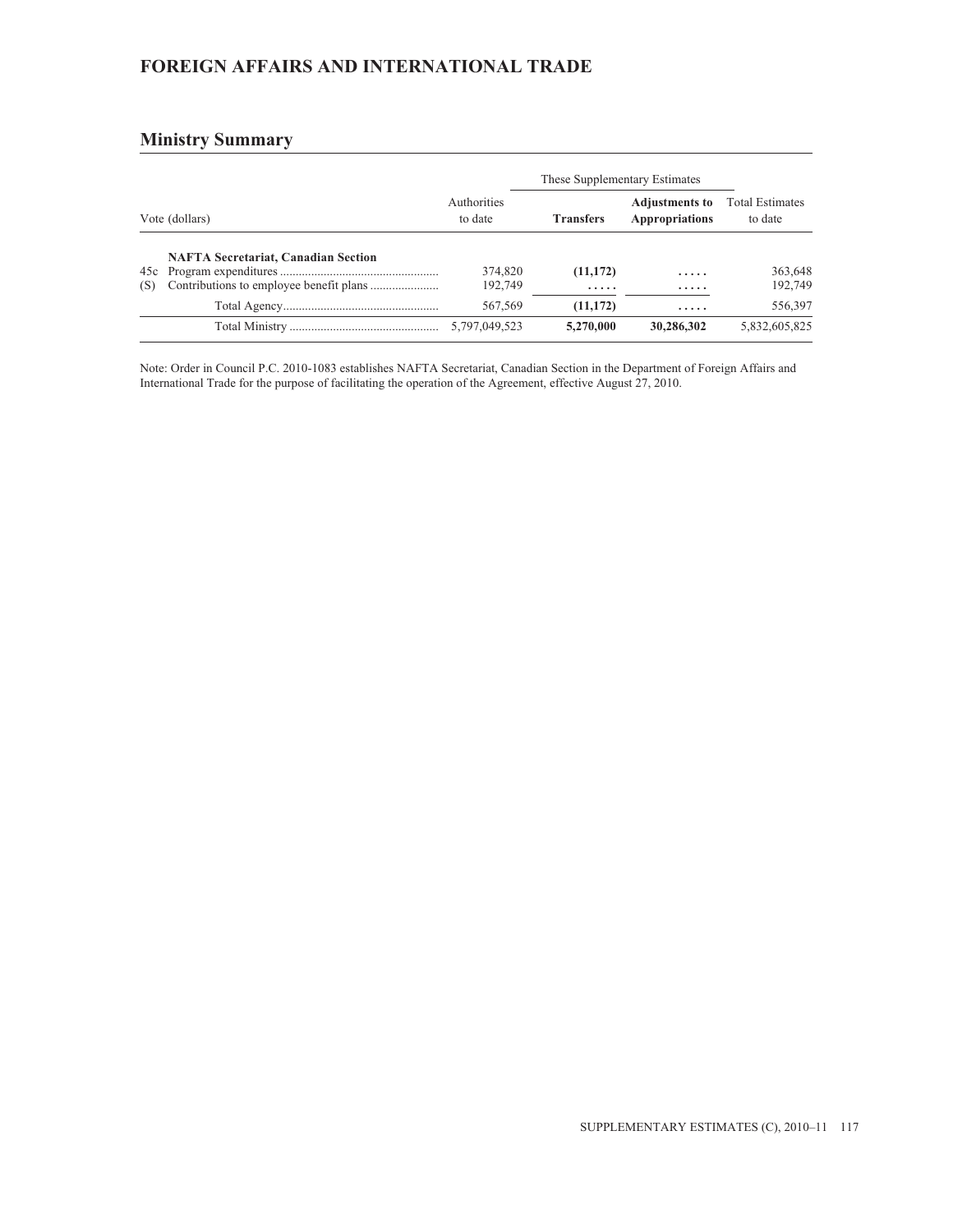# **FOREIGN AFFAIRS AND INTERNATIONAL TRADE Department**

#### **Explanation of Requirements (thousands of dollars)**

Foreign Affairs and International Trade requests funds for the following items:

| <b>Voted Appropriations</b>                                                                                                                                                                                                                                                                                                                      | Vote 1                                          | Vote 5   | Vote 10    | Total          |
|--------------------------------------------------------------------------------------------------------------------------------------------------------------------------------------------------------------------------------------------------------------------------------------------------------------------------------------------------|-------------------------------------------------|----------|------------|----------------|
| Funding for counter-terrorism capacity building programming in the<br>Sahel region of Africa to enable countries in this region to<br>respond to and prevent terrorist activity in a manner consistent<br>with international counter-terrorism and human rights norms,<br>Funding related to expenditure fluctuations arising from international | 993                                             | .        | 4,000      | 4,993          |
| operations for allowances provided to Canadians working at<br>Funding for costs related to trade litigation under Chapter 11 of the                                                                                                                                                                                                              | 4,716                                           | .        | .          | 4,716          |
|                                                                                                                                                                                                                                                                                                                                                  | 1,960<br>695                                    | .<br>.   | .<br>.     | 1,960<br>695   |
| Gross Voted Appropriations                                                                                                                                                                                                                                                                                                                       | 8,364                                           | .        | 4,000      | 12,364         |
| <b>Funds Available</b>                                                                                                                                                                                                                                                                                                                           |                                                 |          |            |                |
| Less: Spending authorities available from another Vote                                                                                                                                                                                                                                                                                           | 8,364<br>$\mathbb{Z}^2$ . In the $\mathbb{Z}^2$ | .        | .<br>4,000 | 8,364<br>4,000 |
| <b>Total Voted Appropriations</b>                                                                                                                                                                                                                                                                                                                | .                                               | .        | .          | .              |
| <b>Transfers</b>                                                                                                                                                                                                                                                                                                                                 |                                                 |          |            |                |
| Transfer from Canadian International Development Agency – For<br>Transfer from the NAFTA Secretariat, Canadian Section - To                                                                                                                                                                                                                      | 278                                             |          |            | 278            |
| finalize integration of the NAFTA Secretariat, Canadian Section<br>within the Department of Foreign Affairs and International Trade<br>Internal reallocation of resources – To reduce the amount of new                                                                                                                                          | 11                                              |          | .          | 11             |
| Internal reallocation of resources – To support the work of the<br>Afghanistan Task Force and to better align Global Peace and<br>Security Fund resources with planned programming in                                                                                                                                                            | (4,000)                                         | .        | 4,000      |                |
| Afghanistan, Africa and the Americas (\$14,885) and to support<br>Internal reallocation of resources – Funding to facilitate the domestic<br>departments and agencies continued support of anti-crime                                                                                                                                            | 24,320                                          | (9, 435) | (14,885)   |                |
| Transfer to Public Safety and Emergency Preparedness - In support<br>of the Minister's responsibilities for regional representation of                                                                                                                                                                                                           | 700                                             |          | (700)      |                |
| Transfer to Canadian International Development Agency -<br>Adjustment to funding previously provided for departmental staff                                                                                                                                                                                                                      | (280)                                           |          |            | (280)          |
|                                                                                                                                                                                                                                                                                                                                                  | (4,200)                                         | .        | .          | (4,200)        |
| <b>Total Transfers</b>                                                                                                                                                                                                                                                                                                                           | 16,829                                          | (9, 435) | (11, 585)  | (4,191)        |
| <b>These Supplementary Estimates</b>                                                                                                                                                                                                                                                                                                             | 16,829                                          | (9, 435) | (11, 585)  | (4,191)        |

#### **Explanation of Funds Available (dollars)**

**Vote 1**: \$8,363,656 in total authorities is available within the Vote due to reprofiling of funds related to the G8/G20 Summits to complete post-Summit reporting and other operating costs (\$7,605,000) and net currency gains on expenditures abroad (\$758,656).

**Vote 10**: \$4,000,000 in total authorities is available from Vote 1 due to net currency gains on expenditures abroad.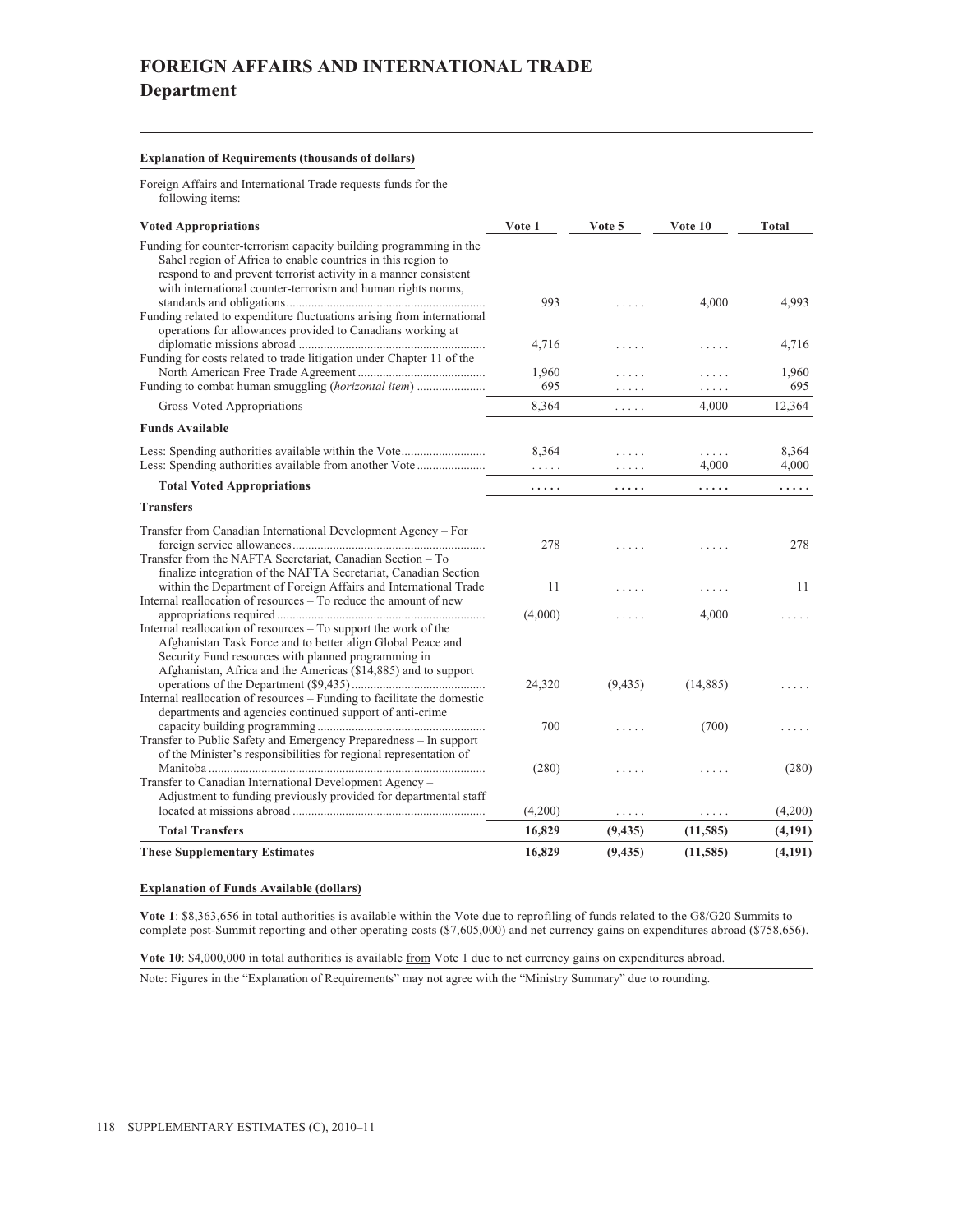# **FOREIGN AFFAIRS AND INTERNATIONAL TRADE Department**

| <b>Transfer Payments (dollars)</b>   | <b>Voted</b> | <b>Statutory</b> |
|--------------------------------------|--------------|------------------|
| <b>Grants</b>                        |              |                  |
|                                      | 2,000,000    | .                |
| <b>Contributions</b>                 |              |                  |
|                                      | 2,000,000    | .                |
| <b>Total Gross Transfer Payments</b> | 4,000,000    | .                |
|                                      | 15,584,915   | .                |
| <b>Net Transfer Payments</b>         | (11,584,915) | .                |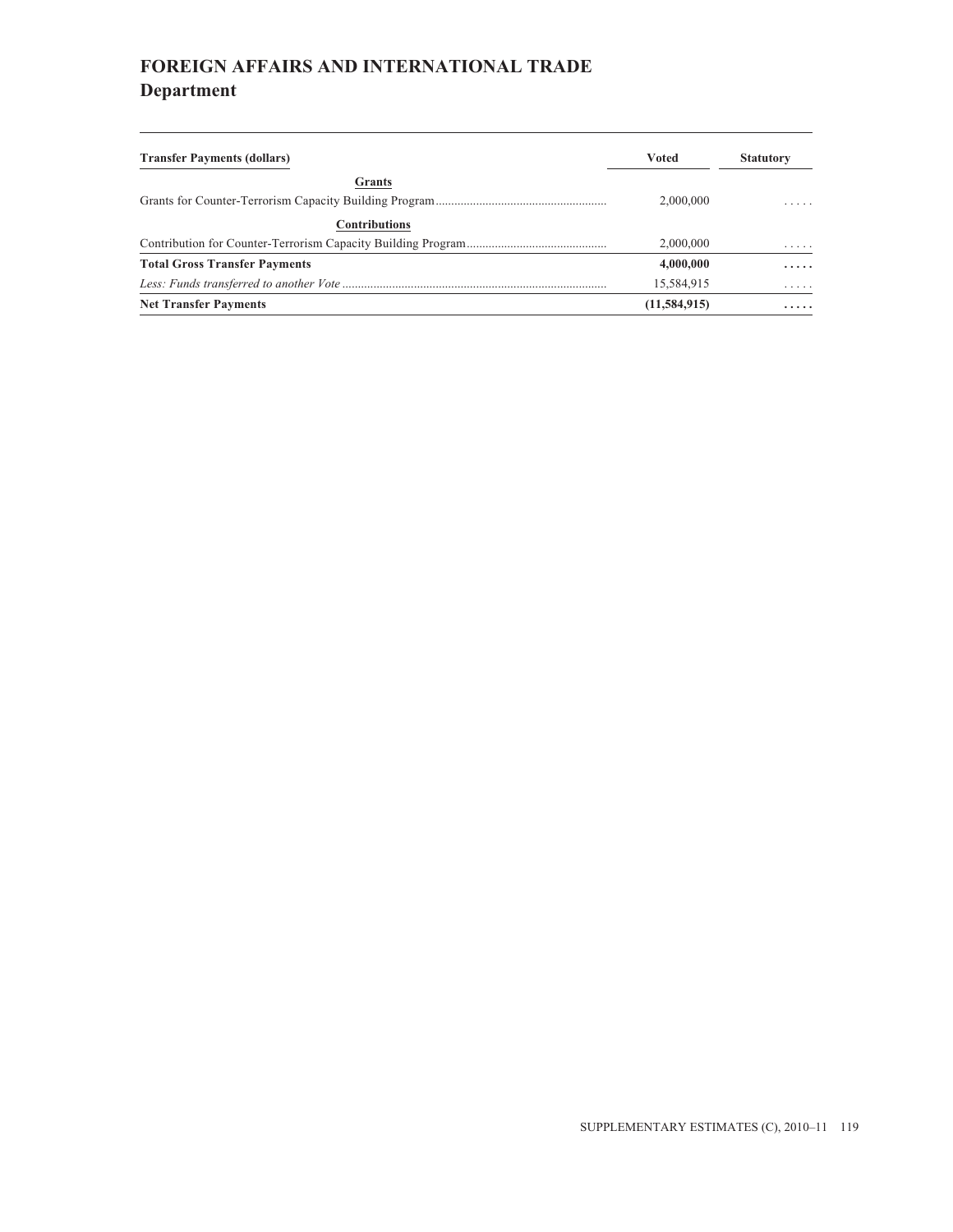# **FOREIGN AFFAIRS AND INTERNATIONAL TRADE Canadian International Development Agency**

#### **Explanation of Requirements (thousands of dollars)**

Canadian International Development Agency requests funds for the following items:

| <b>Voted Appropriations</b>                                                                                                                            | Vote 20 | Vote 25 | Total  |
|--------------------------------------------------------------------------------------------------------------------------------------------------------|---------|---------|--------|
| Canada's response to the humanitarian crisis resulting from the recent floods in                                                                       |         | 46,800  | 46,800 |
| <b>Funds Available</b>                                                                                                                                 |         |         |        |
|                                                                                                                                                        |         | 16,800  | 16,800 |
|                                                                                                                                                        |         | 543     | 543    |
| Total Funds Available                                                                                                                                  | .       | 17,343  | 17,343 |
| <b>Total Voted Appropriations</b>                                                                                                                      | .       | 29,457  | 29,457 |
| <b>Transfers</b>                                                                                                                                       |         |         |        |
| Transfer from Foreign Affairs and International Trade – Adjustment to funding<br>previously provided for departmental staff located at missions abroad | 1.1.1.1 | 4,200   | 4,200  |
| Transfer from Environment – For emerging developing country priorities as part of                                                                      | .       | 4,000   | 4,000  |
| Internal reallocation of resources – To reduce the amount of new appropriations                                                                        | (543)   | 543     |        |
| Transfer to Foreign Affairs and International Trade – For foreign service allowances                                                                   | .       | (278)   | (278)  |
| <b>Total Transfers</b>                                                                                                                                 | (543)   | 8,465   | 7,922  |
| <b>These Supplementary Estimates</b>                                                                                                                   | (543)   | 37,922  | 37,379 |

#### **Explanation of Funds Available (dollars)**

**Vote 25**: \$17,342,900 in total authorities is available: \$16,800,000 within the Vote due to the reassignment of contributions to grants towards delivering more efficient International Assistance and \$542,900 from Vote 20 due to the realignment of resources between other operating and personnel costs.

| <b>Transfer Payments (dollars)</b>                                                                                                                                                                                                                                                                                                                                                                                                                                                                                                                                                                                                                                                                                                                                                                            | Voted                 | <b>Statutory</b> |
|---------------------------------------------------------------------------------------------------------------------------------------------------------------------------------------------------------------------------------------------------------------------------------------------------------------------------------------------------------------------------------------------------------------------------------------------------------------------------------------------------------------------------------------------------------------------------------------------------------------------------------------------------------------------------------------------------------------------------------------------------------------------------------------------------------------|-----------------------|------------------|
| Grants                                                                                                                                                                                                                                                                                                                                                                                                                                                                                                                                                                                                                                                                                                                                                                                                        |                       |                  |
| Grants for Multilateral Programming: Grants in support of development assistance,<br>humanitarian assistance or disaster preparedness, including peace building, for global<br>operations, programs, projects, activities and appeals; as well as in support of<br>programming against hunger, malnutrition and disease for the benefit of developing<br>Contributions for Bilateral Programming: Contributions in support of development<br>assitance, including payments for loan agreements issued under the authority of<br>previous Appropriation Acts, contributions for cooperation with countries in transition<br>and contributions in support of regional or country specific development assistance<br>projects, programs and activities for the benefit of developing countries or territories or | 50,800,000            |                  |
|                                                                                                                                                                                                                                                                                                                                                                                                                                                                                                                                                                                                                                                                                                                                                                                                               | 4,200,000             |                  |
| <b>Total Gross Transfer Payments</b>                                                                                                                                                                                                                                                                                                                                                                                                                                                                                                                                                                                                                                                                                                                                                                          | 55,000,000            |                  |
|                                                                                                                                                                                                                                                                                                                                                                                                                                                                                                                                                                                                                                                                                                                                                                                                               | 16,800,000<br>277,861 |                  |
| <b>Net Transfer Payments</b>                                                                                                                                                                                                                                                                                                                                                                                                                                                                                                                                                                                                                                                                                                                                                                                  | 37,922,139            |                  |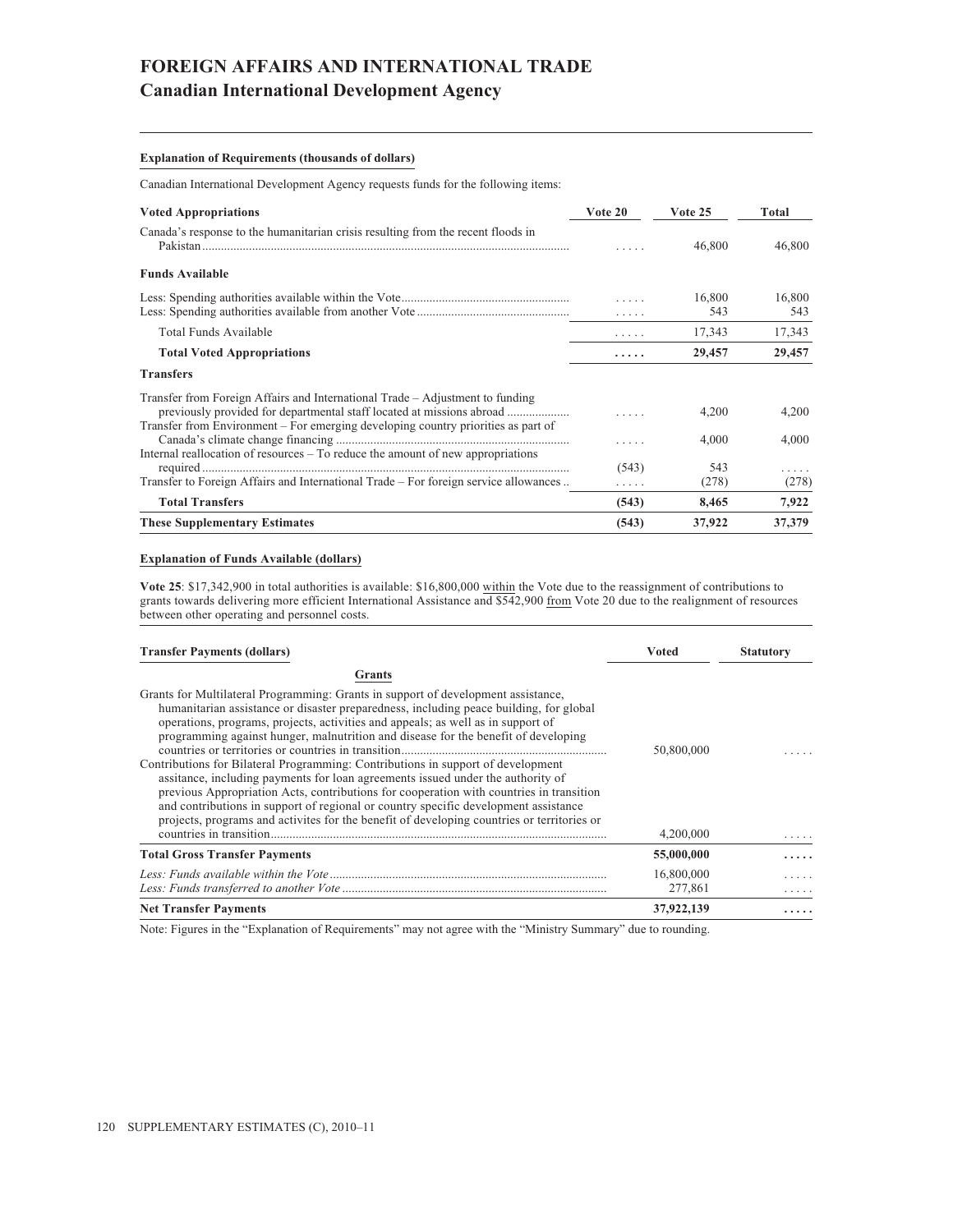# **FOREIGN AFFAIRS AND INTERNATIONAL TRADE International Development Research Centre**

#### **Explanation of Requirements (thousands of dollars)**

International Development Research Centre requests funds for the following items:

| <b>Voted Appropriations</b>                                                                                                                                                                                                            | Vote 35 |
|----------------------------------------------------------------------------------------------------------------------------------------------------------------------------------------------------------------------------------------|---------|
| Funding for the establishment of The Right Honourable Michaëlle Jean's Office as UNESCO's Special Envoy for                                                                                                                            | 829     |
| <b>Transfers</b>                                                                                                                                                                                                                       |         |
| Transfer from Canadian Institutes of Health Research (\$700), Natural Sciences and Engineering Research Council<br>$(\$500)$ and Social Sciences and Humanities Research Council $(\$350)$ – For the International Research Initiative | 1.550   |
| <b>These Supplementary Estimates</b>                                                                                                                                                                                                   | 2.379   |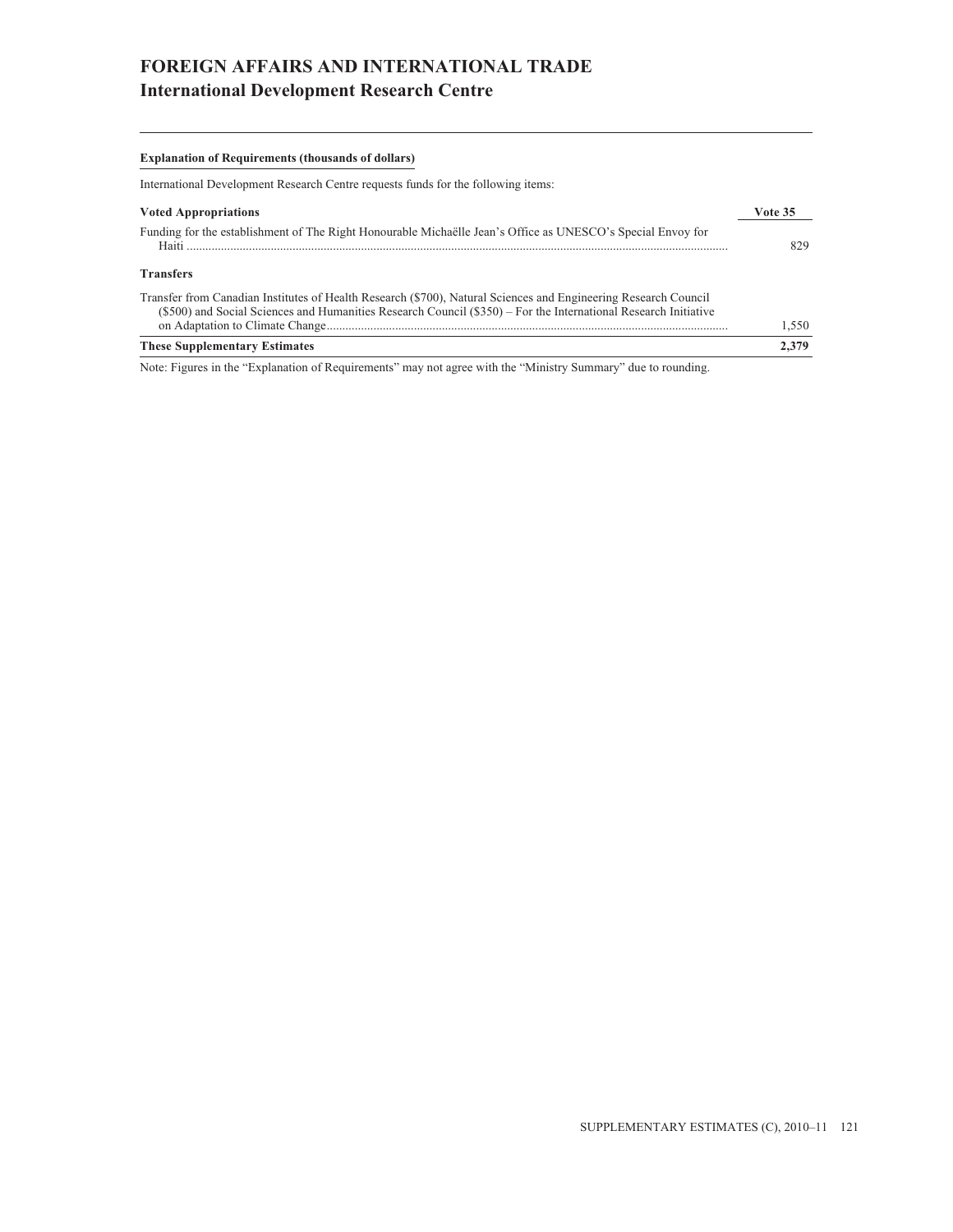# **FOREIGN AFFAIRS AND INTERNATIONAL TRADE NAFTA Secretariat, Canadian Section**

#### **Explanation of Requirements (thousands of dollars)**

NAFTA Secretariat, Canadian Section – *No additional funding being requested*

**Transfers Vote 45** Transfer to Foreign Affairs and International Trade – To finalize integration of the NAFTA Secretariat, Canadian Section within the Department of Foreign Affairs and International Trade................................................................. **(11)**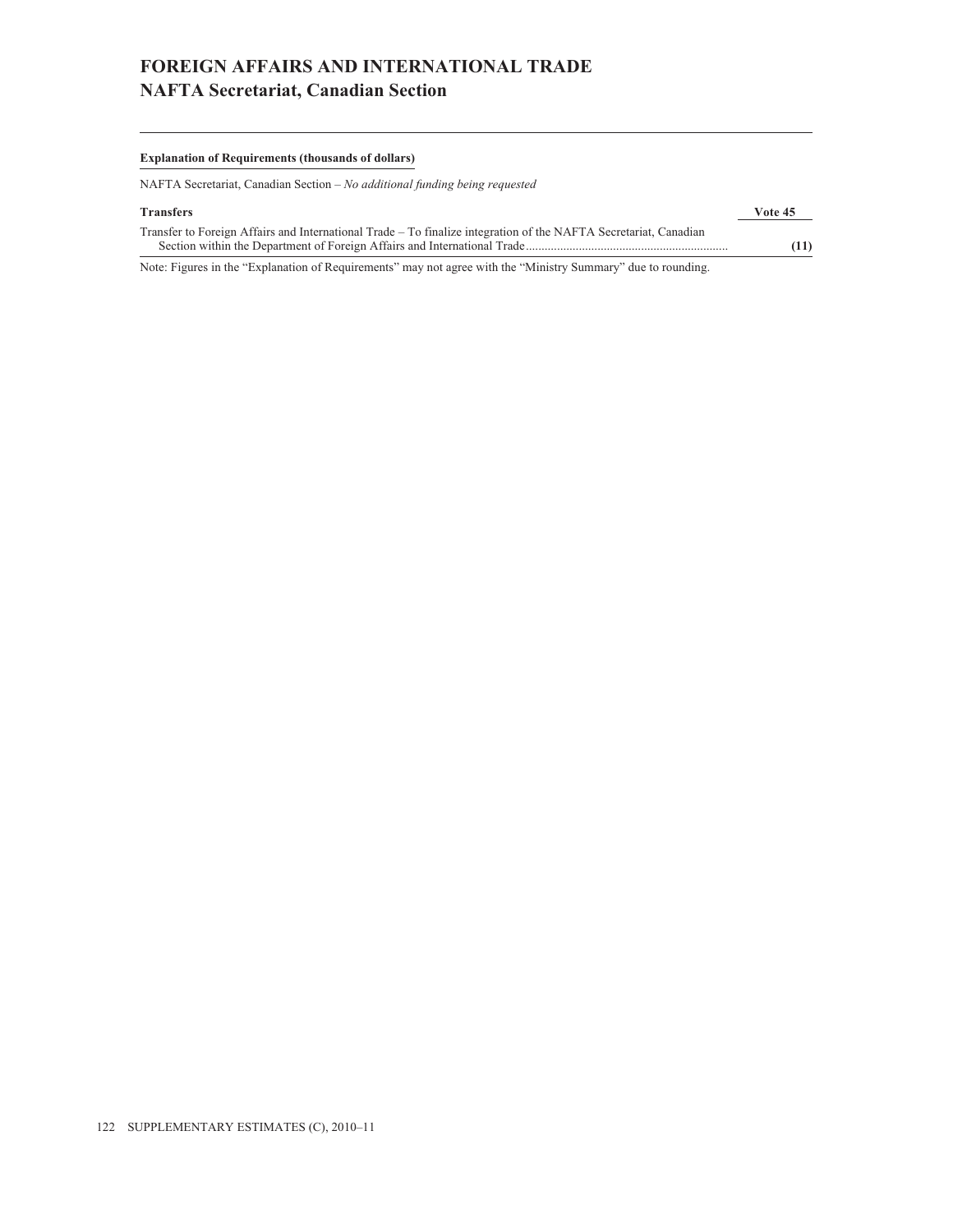|            |                                                                                                                       |                        | These Supplementary Estimates |                                                |                                   |
|------------|-----------------------------------------------------------------------------------------------------------------------|------------------------|-------------------------------|------------------------------------------------|-----------------------------------|
|            | Vote (dollars)                                                                                                        | Authorities<br>to date | <b>Transfers</b>              | <b>Adjustments to</b><br><b>Appropriations</b> | <b>Total Estimates</b><br>to date |
|            |                                                                                                                       |                        |                               |                                                |                                   |
|            | Department                                                                                                            |                        |                               |                                                |                                   |
| 1c         | Operating expenditures and, pursuant to                                                                               |                        |                               |                                                |                                   |
|            | paragraph $29.1(2)(a)$ of the Financial Administration<br>Act, authority to spend revenues to offset                  |                        |                               |                                                |                                   |
|            | expenditures incurred in the fiscal year arising from                                                                 |                        |                               |                                                |                                   |
|            | the provision of services or the sale of products                                                                     |                        |                               |                                                |                                   |
|            | related to health protection, regulatory activities and                                                               |                        |                               |                                                |                                   |
|            | medical services and the payment to each member of                                                                    |                        |                               |                                                |                                   |
|            | the Queen's Privy Council for Canada who is a<br>Minister without Portfolio or a Minister of State who                |                        |                               |                                                |                                   |
|            | does not preside over a Ministry of State of a salary                                                                 |                        |                               |                                                |                                   |
|            | not to exceed the salary paid to Ministers of State                                                                   |                        |                               |                                                |                                   |
|            | who preside over Ministries of State under the                                                                        |                        |                               |                                                |                                   |
|            | <i>Salaries Act</i> , as adjusted pursuant to the <i>Parliament of</i>                                                |                        |                               |                                                |                                   |
|            | Canada Act and pro rata for any period of less than a<br>year $-$ To authorize the transfer of \$22,357 from          |                        |                               |                                                |                                   |
|            | Health Vote 10, Appropriation Act No. 2, 2010-11 for                                                                  |                        |                               |                                                |                                   |
|            |                                                                                                                       | 2,050,283,756          | (2,643)                       | $\mathbf{1}$                                   | 2,050,281,114                     |
| 5c         | Capital expenditures – To authorize the transfer of                                                                   |                        |                               |                                                |                                   |
|            | \$40,000 from National Defence Vote 5,                                                                                |                        |                               |                                                |                                   |
|            | Appropriation Act No. 2, 2010–11 for the purposes of                                                                  | 40,080,772             | 40,000                        | $\mathbf{1}$                                   | 40,120,773                        |
|            | 10c The grants listed in the Estimates and contributions –                                                            |                        |                               |                                                |                                   |
|            | To authorize the transfer of \$100,000 from Health                                                                    |                        |                               |                                                |                                   |
|            | Vote 50, Appropriation Act No. 2, 2010-11 for the                                                                     |                        |                               |                                                |                                   |
|            |                                                                                                                       | 1,542,740,332          | (854, 863)                    | 1                                              | 1,541,885,470                     |
| (S)<br>(S) | Minister of Health – Salary and motor car allowance                                                                   | 122,825,392<br>78,649  | .<br>.                        | .                                              | 122,825,392<br>78,649             |
|            |                                                                                                                       | 3,756,008,901          | (817,506)                     | .<br>3                                         | 3,755,191,398                     |
|            | <b>Assisted Human Reproduction Agency of Canada</b>                                                                   |                        |                               |                                                |                                   |
| 15         |                                                                                                                       | 10,438,838             |                               |                                                | 10,438,838                        |
| (S)        |                                                                                                                       | 594,174                | .                             |                                                | 594,174                           |
|            |                                                                                                                       | 11,033,012             | .                             | .                                              | 11,033,012                        |
|            | <b>Canadian Institutes of Health Research</b>                                                                         |                        |                               |                                                |                                   |
|            |                                                                                                                       | 53,478,613             |                               |                                                | 53,478,613                        |
|            | 25c The grants listed in the Estimates - To authorize the<br>transfer of $$200,000$ from Health Vote 10, $$1,800,000$ |                        |                               |                                                |                                   |
|            | from Health Vote 50, and \$10,000 from Indian                                                                         |                        |                               |                                                |                                   |
|            | Affairs and Northern Development Vote 10,                                                                             |                        |                               |                                                |                                   |
|            | <i>Appropriation Act No. 2, 2010–11</i> for the purposes of                                                           |                        |                               |                                                |                                   |
|            | this Vote and to provide a further amount of                                                                          | 957,444,918            | 1,310,000                     | 9,360,000                                      | 968,114,918                       |
| (S)        |                                                                                                                       | 4,900,322              |                               |                                                | 4,900,322                         |
|            |                                                                                                                       | 1,015,823,853          | 1,310,000                     | 9,360,000                                      | 1,026,493,853                     |
|            | <b>Hazardous Materials Information Review</b><br><b>Commission</b>                                                    |                        |                               |                                                |                                   |
| 30         |                                                                                                                       | 5,347,307              | .                             |                                                | 5,347,307                         |
| (S)        |                                                                                                                       | 723,742                | .                             | .                                              | 723,742                           |
|            |                                                                                                                       | 6,071,049              | .                             | .                                              | 6,071,049                         |
|            | <b>Patented Medicine Prices Review Board</b>                                                                          |                        |                               |                                                |                                   |
| 35         |                                                                                                                       | 11,605,136             | .                             | .                                              | 11,605,136                        |
| (S)        |                                                                                                                       | 1,018,349              |                               |                                                | 1,018,349                         |
|            |                                                                                                                       | 12,623,485             | .                             | .                                              | 12,623,485                        |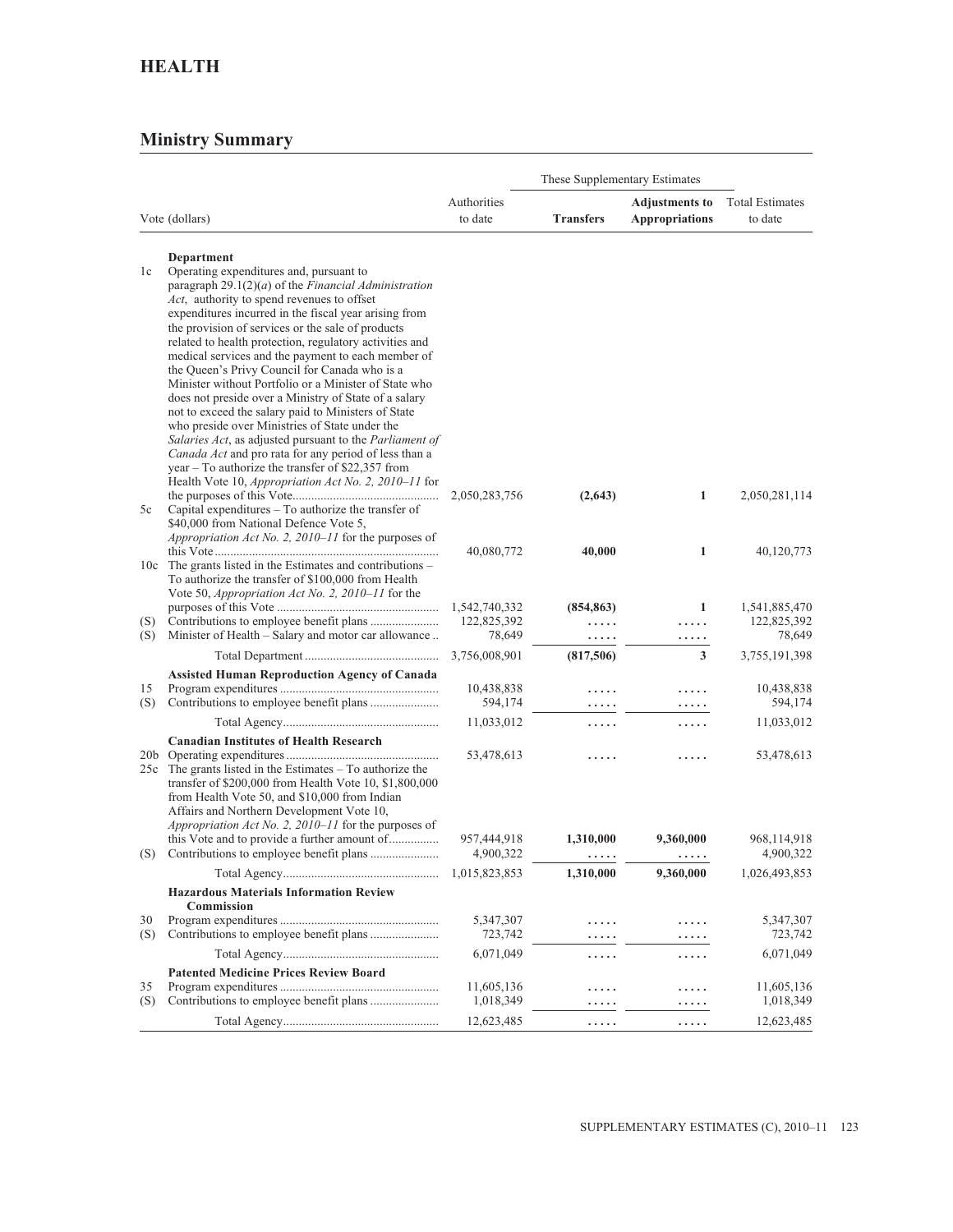# **HEALTH**

|                  |                                                                                                                                                                                                                                                               |                                                          | These Supplementary Estimates |                                         |                                                          |  |
|------------------|---------------------------------------------------------------------------------------------------------------------------------------------------------------------------------------------------------------------------------------------------------------|----------------------------------------------------------|-------------------------------|-----------------------------------------|----------------------------------------------------------|--|
|                  | Vote (dollars)                                                                                                                                                                                                                                                | Authorities<br>to date                                   | <b>Transfers</b>              | <b>Adjustments to</b><br>Appropriations | <b>Total Estimates</b><br>to date                        |  |
| 40b              | <b>Public Health Agency of Canada</b><br>Operating expenditures and, pursuant to paragraph<br>$29.1(2)(a)$ of the Financial Administration Act,<br>authority to spend revenues to offset expenditures<br>incurred in the fiscal year arising from the sale of |                                                          |                               |                                         |                                                          |  |
| 45<br>50c<br>(S) | The grants listed in the Estimates and contributions                                                                                                                                                                                                          | 438, 183, 735<br>36,773,594<br>201,473,489<br>31,805,944 | .<br>(1,926,700)              | .<br>.<br>.                             | 438, 183, 735<br>36,773,594<br>199,546,789<br>31,805,944 |  |
|                  |                                                                                                                                                                                                                                                               | 708,236,762                                              | (1,926,700)                   | .                                       | 706,310,062                                              |  |
|                  |                                                                                                                                                                                                                                                               | 5,509,797,062                                            | (1,434,206)                   | 9,360,003                               | 5,517,722,859                                            |  |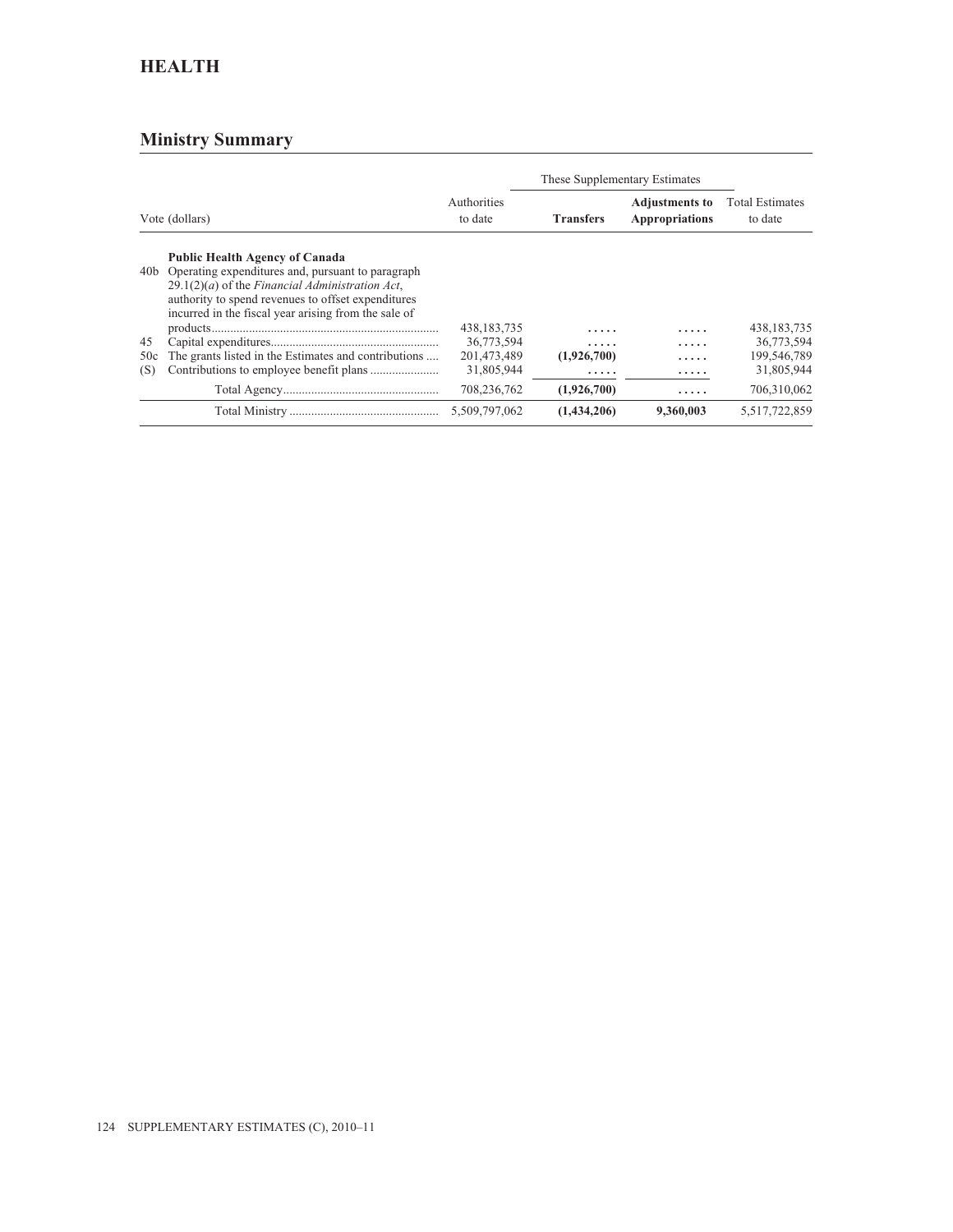# **HEALTH Department**

#### **Explanation of Requirements (thousands of dollars)**

Health requests funds for the following items:

| <b>Voted Appropriations</b>                                                                                                                                                                  | Vote 1 | Vote 5 | Vote 10 | <b>Total</b> |
|----------------------------------------------------------------------------------------------------------------------------------------------------------------------------------------------|--------|--------|---------|--------------|
|                                                                                                                                                                                              | 22     | .      | .       | 22           |
| <b>Funds Available</b>                                                                                                                                                                       |        |        |         |              |
|                                                                                                                                                                                              | 22     |        | .       | 22           |
| <b>Total Voted Appropriations</b>                                                                                                                                                            |        |        |         |              |
| <b>Transfers</b>                                                                                                                                                                             |        |        |         |              |
| Transfer from Public Health Agency of Canada – To support a<br>pan-territorial workshop to establish mechanisms to develop a<br>coordinated approach to violence prevention and intervention |        |        | 100     | 100          |
| Transfer from National Defence - For public security related to the<br>Chemical, Biological, Radiological and Nuclear Research and                                                           |        | 40     | .       | 40           |
| Internal reallocation of resources - To reduce the amount of new<br>Transfer to the Office of the Co-ordinator, Status of Women – To                                                         | 22     |        | (22)    |              |
| fund gender-based statistical research and the publication of<br>Transfer to Human Resources and Skills Development – To support                                                             | (25)   |        |         | (25)         |
| funding delivered to the Mental Health Commission of Canada<br>and to develop a National Standard for Psychological Health and                                                               |        |        | (27)    | (27)         |
| Transfer to Canadian Institutes of Health Research – To establish a<br>Transfer to Indian Affairs and Northern Development – For the                                                         |        |        | (200)   | (200)        |
| Self-Governing Yukon First Nations Programs and Services                                                                                                                                     | .      | .      | (706)   | (706)        |
| <b>Total Transfers</b>                                                                                                                                                                       | (3)    | 40     | (855)   | (818)        |
| <b>These Supplementary Estimates</b>                                                                                                                                                         | (3)    | 40     | (855)   | (818)        |

#### **Explanation of Funds Available (dollars)**

Vote 1: \$22,357 in total authorities is available from Vote 10 due to the reprofile of funding for the tripartite negotiations in British Columbia and the start of negotiations with other provinces, supported by investments in health innovation and core health services for First Nations.

| Voted     | <b>Statutory</b> |  |
|-----------|------------------|--|
|           |                  |  |
| 100,000   | .                |  |
| 100,000   | .                |  |
| 954,863   | .                |  |
| (854.863) | .                |  |
|           |                  |  |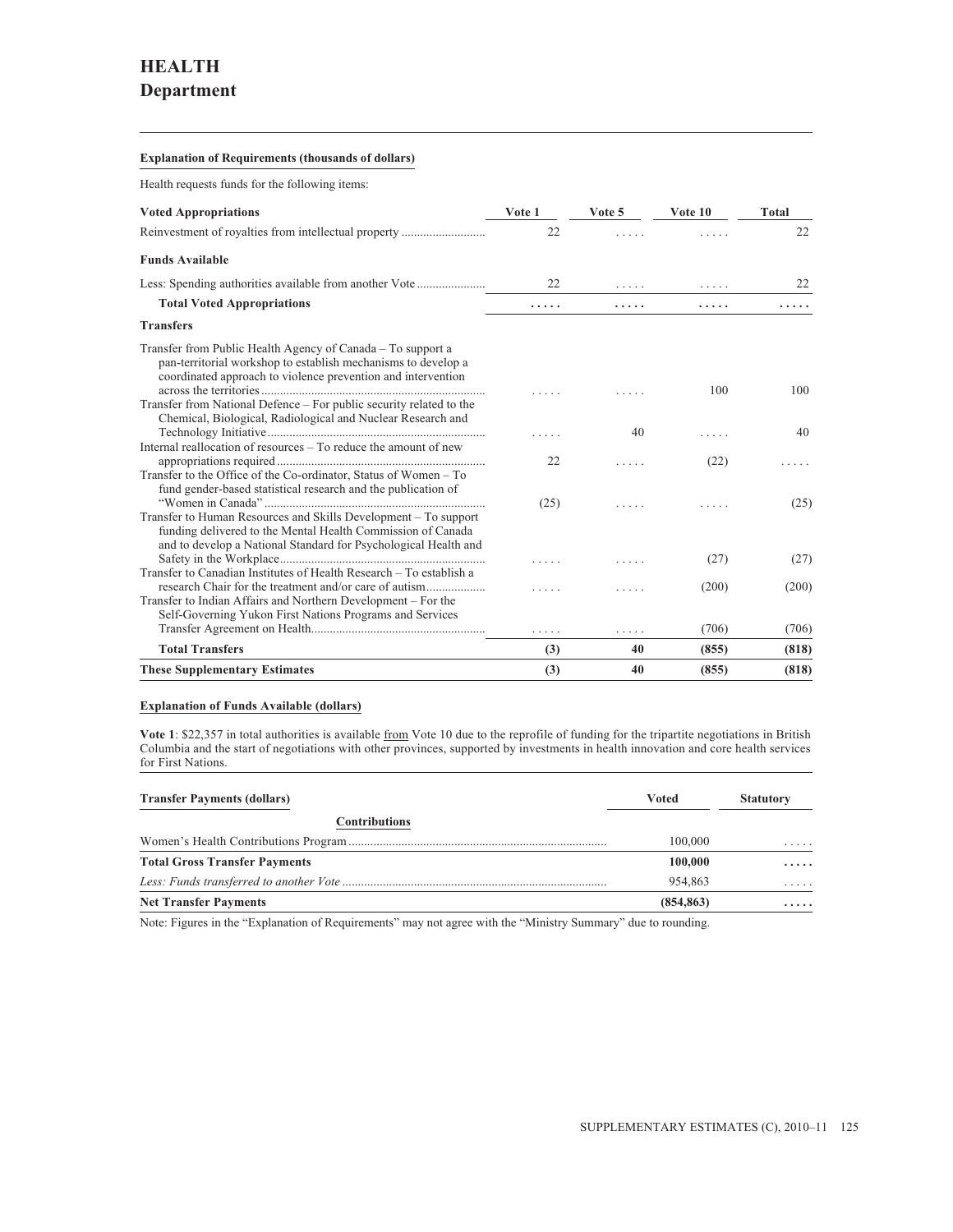#### **Explanation of Requirements (thousands of dollars)**

Canadian Institutes of Health Research requests funds for the following items:

| <b>Voted Appropriations</b>                                                                                                                                                                                          | Vote 25      |
|----------------------------------------------------------------------------------------------------------------------------------------------------------------------------------------------------------------------|--------------|
|                                                                                                                                                                                                                      | 9.760        |
| <b>Funds Available</b>                                                                                                                                                                                               |              |
|                                                                                                                                                                                                                      | 400          |
| <b>Total Voted Appropriations</b>                                                                                                                                                                                    | 9,360        |
| <b>Transfers</b>                                                                                                                                                                                                     |              |
| Transfer from Public Health Agency of Canada – To support research in population health interventions and the<br>Transfer from Public Health Agency of Canada – For research on HIV and AIDS co-infections and other | 1,000<br>800 |
| Transfer from Indian Affairs and Northern Development – To support additional data collection related to the                                                                                                         | 200          |
| Transfer to International Development Research Centre – For the International Research Initiative on Adaptation to                                                                                                   | 10           |
|                                                                                                                                                                                                                      | (700)        |
| <b>Total Transfers</b>                                                                                                                                                                                               | 1,310        |
| <b>These Supplementary Estimates</b>                                                                                                                                                                                 | 10,670       |

#### **Explanation of Funds Available (dollars)**

**Vote 25**: \$400,000 in total authorities is available within the Vote due to a reallocation of resources from the Network Centre of Excellence class grant to the Centres of Excellence for Commercialization and Research.

| <b>Transfer Payments (dollars)</b>   | Voted      | <b>Statutory</b> |
|--------------------------------------|------------|------------------|
| <b>Grants</b>                        |            |                  |
|                                      | 9,760,000  | .                |
|                                      | 2.010.000  | .                |
| <b>Total Gross Transfer Payments</b> | 11,770,000 | .                |
|                                      | 400,000    | .                |
|                                      | 700,000    | .                |
| <b>Net Transfer Payments</b>         | 10,670,000 | .                |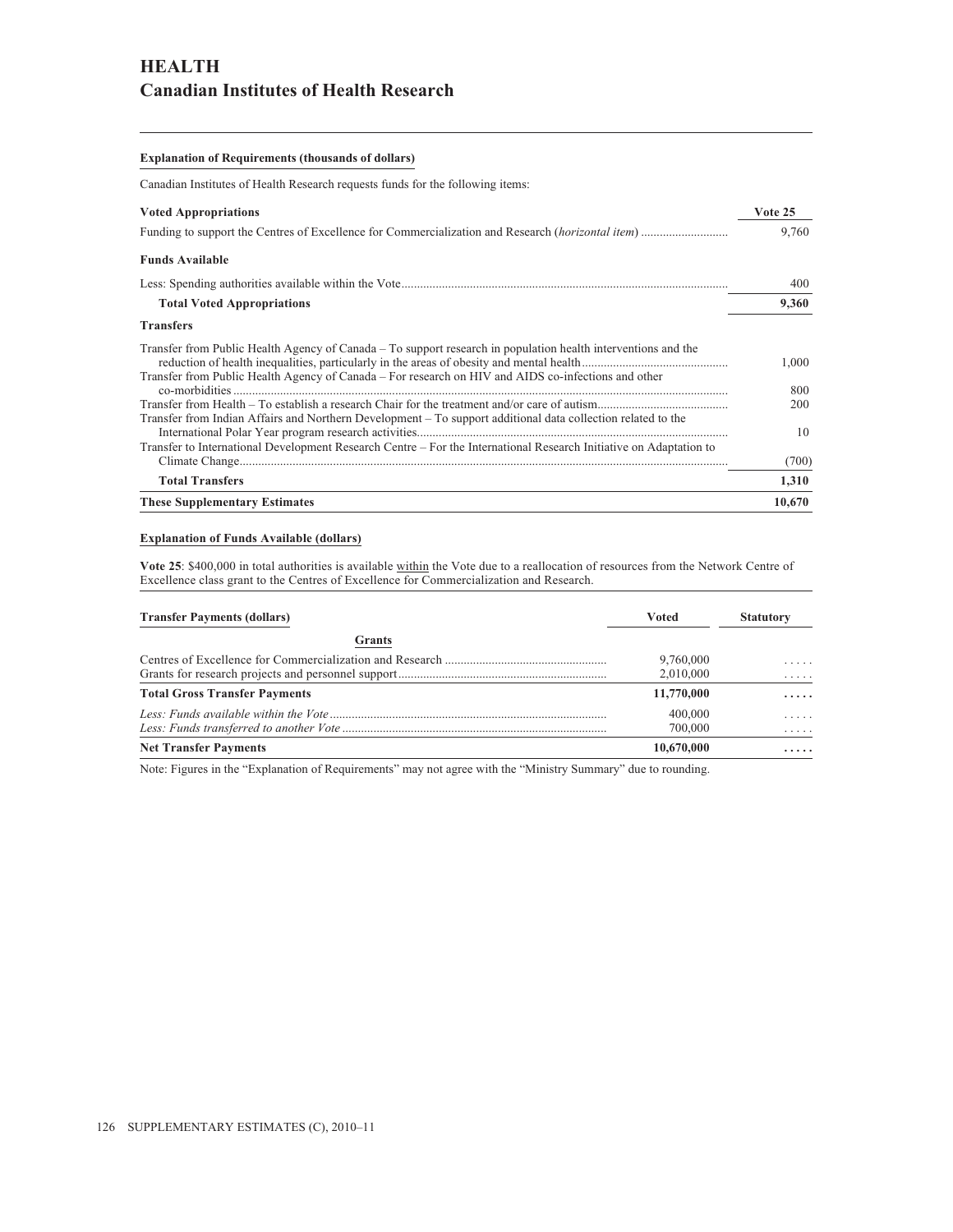#### **Explanation of Requirements (thousands of dollars)**

Public Health Agency of Canada – *No additional funding being requested*

| <b>Transfers</b>                                                                                                                                                                                                       | Vote 50 |
|------------------------------------------------------------------------------------------------------------------------------------------------------------------------------------------------------------------------|---------|
| Transfer to Human Resources and Skills Development – To support funding delivered to the Mental Health<br>Commission of Canada and to develop a National Standard for Psychological Health and Safety in the Workplace | (27)    |
| Transfer to Health – To support a pan-territorial workshop to establish mechanisms to develop a coordinated                                                                                                            | (100)   |
| Transfer to Canadian Institutes of Health Research – For research on HIV and AIDS co-infections and other                                                                                                              | (800)   |
| Transfer to Canadian Institutes of Health Research – To support research in population health interventions and the                                                                                                    | (1,000) |
| <b>These Supplementary Estimates</b>                                                                                                                                                                                   | (1.927) |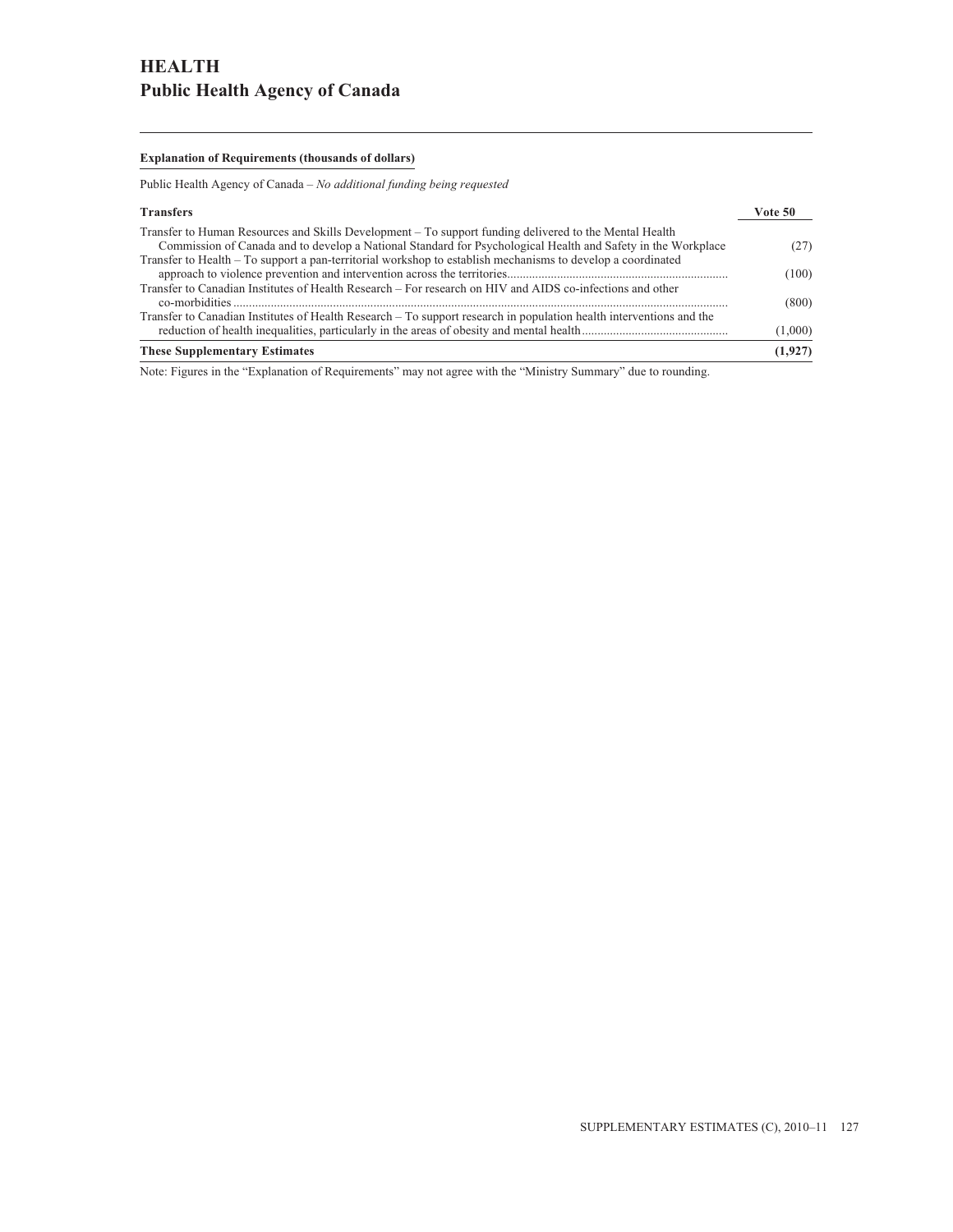### **HUMAN RESOURCES AND SKILLS DEVELOPMENT**

# **Ministry Summary**

|                  |                                                                                                                   |                        | These Supplementary Estimates |                                                |                                   |
|------------------|-------------------------------------------------------------------------------------------------------------------|------------------------|-------------------------------|------------------------------------------------|-----------------------------------|
|                  | Vote (dollars)                                                                                                    | Authorities<br>to date | <b>Transfers</b>              | <b>Adjustments to</b><br><b>Appropriations</b> | <b>Total Estimates</b><br>to date |
|                  |                                                                                                                   |                        |                               |                                                |                                   |
|                  | Department                                                                                                        |                        |                               |                                                |                                   |
| 1c               | Operating expenditures and                                                                                        |                        |                               |                                                |                                   |
|                  | $(a)$ authority to make recoverable expenditures on<br>behalf of the Canada Pension Plan, the Employment          |                        |                               |                                                |                                   |
|                  | Insurance Operating Account and the Specified                                                                     |                        |                               |                                                |                                   |
|                  | Purpose Account for the administration of the                                                                     |                        |                               |                                                |                                   |
|                  | Millennium Excellence Awards;                                                                                     |                        |                               |                                                |                                   |
|                  | (b) pursuant to paragraph $29.1(2)(a)$ of the <i>Financial</i>                                                    |                        |                               |                                                |                                   |
|                  | Administration Act, authority to spend, to offset                                                                 |                        |                               |                                                |                                   |
|                  | related expenditures incurred in the fiscal year,                                                                 |                        |                               |                                                |                                   |
|                  | revenues received in the fiscal year arising from:<br>(i) the provision of Public Access Programs Sector          |                        |                               |                                                |                                   |
|                  | services;                                                                                                         |                        |                               |                                                |                                   |
|                  | (ii) services to assist provinces in the administration                                                           |                        |                               |                                                |                                   |
|                  | of provincial programs funded under Labour Market                                                                 |                        |                               |                                                |                                   |
|                  | Development Agreements;                                                                                           |                        |                               |                                                |                                   |
|                  | (iii) services offered on behalf of other federal                                                                 |                        |                               |                                                |                                   |
|                  | government departments and/or federal government<br>departmental corporations;                                    |                        |                               |                                                |                                   |
|                  | (iv) the amount charged to any Crown Corporation                                                                  |                        |                               |                                                |                                   |
|                  | under paragraph $14(b)$ of Government Employees                                                                   |                        |                               |                                                |                                   |
|                  | <i>Compensation Act</i> in relation to the litigation costs for                                                   |                        |                               |                                                |                                   |
|                  | subrogated claims for Crown Corporations;                                                                         |                        |                               |                                                |                                   |
|                  | $(v)$ the portion of the <i>Government Employees</i>                                                              |                        |                               |                                                |                                   |
|                  | Compensation Act departmental or agency subrogated                                                                |                        |                               |                                                |                                   |
|                  | claim settlements related to litigation costs; and<br>$(c)$ the payment to each member of the Queen's Privy       |                        |                               |                                                |                                   |
|                  | Council for Canada who is a Minister without                                                                      |                        |                               |                                                |                                   |
|                  | Portfolio or a Minister of State who does not preside                                                             |                        |                               |                                                |                                   |
|                  | over a Ministry of State of a salary not to exceed the                                                            |                        |                               |                                                |                                   |
|                  | salary paid to Ministers of State who preside over                                                                |                        |                               |                                                |                                   |
|                  | Ministries of State under the Salaries Act, as adjusted                                                           |                        |                               |                                                |                                   |
|                  | pursuant to the Parliament of Canada Act and pro rata                                                             | 763,863,486            |                               | 2,052,148                                      | 765,915,634                       |
| 5c               | The grants listed in the Estimates and contributions –                                                            |                        | .                             |                                                |                                   |
|                  | To authorize the transfer of \$551,115 from Indian                                                                |                        |                               |                                                |                                   |
|                  | Affairs and Northern Development Vote 10, and                                                                     |                        |                               |                                                |                                   |
|                  | \$26,700 from Health Vote 10, and \$26,700 from                                                                   |                        |                               |                                                |                                   |
|                  | Health Vote 50, Appropriation Act No. 2, 2010-11 for                                                              |                        |                               |                                                |                                   |
|                  | Pursuant to subsection 25(2) of the <i>Financial</i>                                                              | 2,273,003,025          | (62, 395, 091)                | $\mathbf{1}$                                   | 2,210,607,935                     |
| $\underline{7c}$ | Administration Act, to write-off from the Accounts of                                                             |                        |                               |                                                |                                   |
|                  | Canada 61,791 debts due to Her Majesty in right of                                                                |                        |                               |                                                |                                   |
|                  | Canada amounting to \$149,541,766 related to Canada                                                               |                        |                               |                                                |                                   |
|                  | Student Loans accounts – To authorize the transfer of                                                             |                        |                               |                                                |                                   |
|                  | \$62,999,606 from Human Resources and Skills                                                                      |                        |                               |                                                |                                   |
|                  | Development Vote 5, Appropriation Act No.2,<br>2010-11 for the purposes of this Vote and to provide               |                        |                               |                                                |                                   |
|                  |                                                                                                                   | .                      | 62,999,606                    | 86,542,160                                     | 149,541,766                       |
| (S)              |                                                                                                                   | 241,339,063            | .                             | .                                              | 241,339,063                       |
| (S)              | Minister of Human Resources and Skills                                                                            |                        |                               |                                                |                                   |
|                  | Development – Salary and motor car allowance                                                                      | 78,649                 | .                             | .                                              | 78.649                            |
| (S)              | Minister of Labour - Salary and motor car allowance.                                                              | 78,649                 |                               | .                                              | 78,649                            |
| (S)              | Minister of State (Seniors) – Motor car allowance                                                                 | 2,000                  |                               | .                                              | 2,000                             |
| (S)<br>(S)       | Old Age Security Payments (R.S.C., 1985, c. O-9) 28,048,000,000<br>Guaranteed Income Supplement Payments (R.S.C., |                        | .                             | (356,000,000)                                  | 27,692,000,000                    |
|                  |                                                                                                                   | 8,257,000,000          | .                             | (211,000,000)                                  | 8,046,000,000                     |
| (S)              |                                                                                                                   | 2,594,000,000          | .                             | .                                              | 2,594,000,000                     |

<u> 1989 - Johann Stein, marwolaethau a bhann an t-Amhainn an t-Amhainn an t-Amhainn an t-Amhainn an t-Amhainn a</u>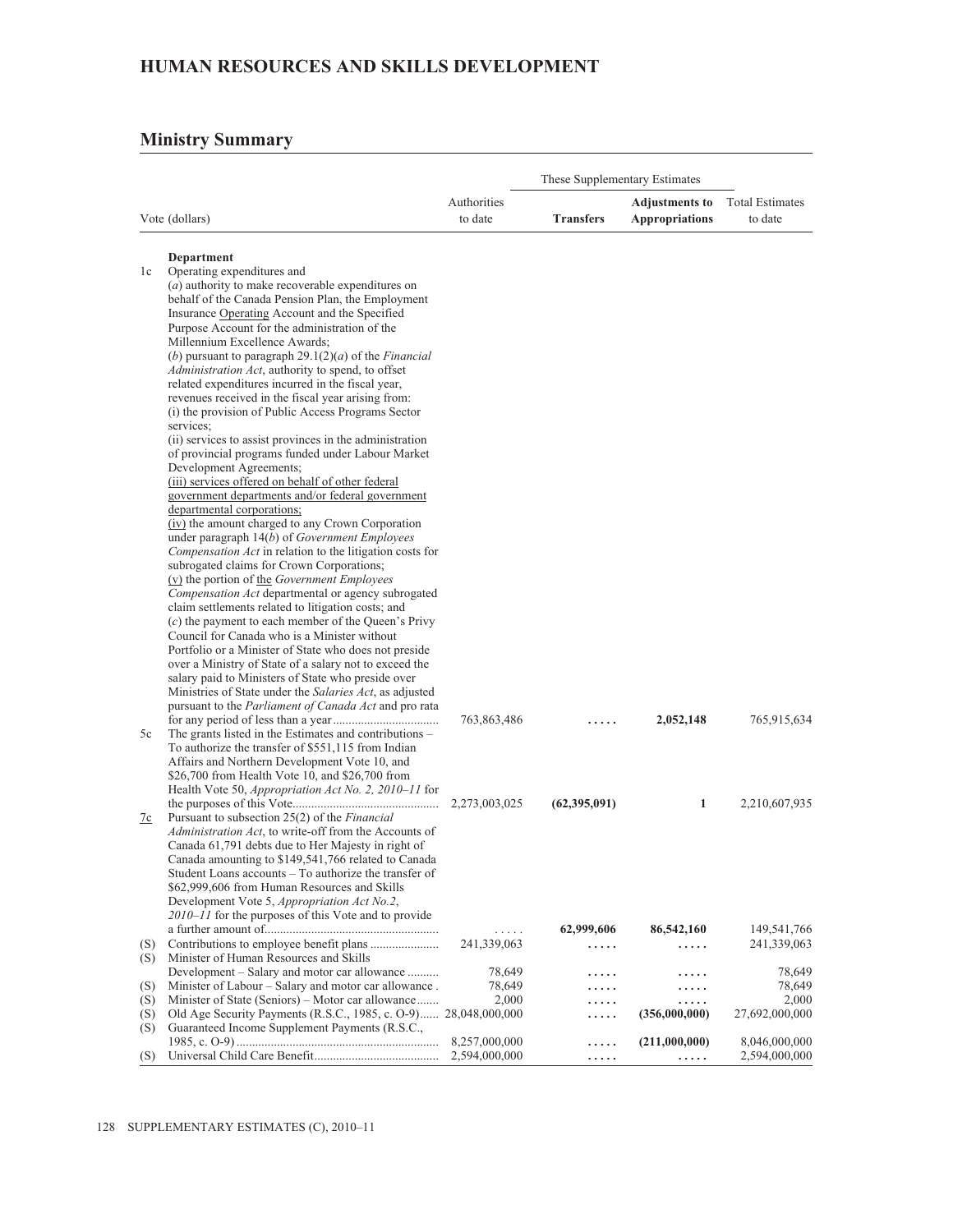### **HUMAN RESOURCES AND SKILLS DEVELOPMENT**

# **Ministry Summary**

|     |                                                                                                        |                        | These Supplementary Estimates |                                                |                                   |  |  |
|-----|--------------------------------------------------------------------------------------------------------|------------------------|-------------------------------|------------------------------------------------|-----------------------------------|--|--|
|     | Vote (dollars)                                                                                         | Authorities<br>to date | <b>Transfers</b>              | <b>Adjustments to</b><br><b>Appropriations</b> | <b>Total Estimates</b><br>to date |  |  |
| (S) | Canada Education Savings grant payments to                                                             |                        |                               |                                                |                                   |  |  |
|     | Registered Education Savings Plan (RESP) trustees<br>on behalf of RESP beneficiaries to encourage      |                        |                               |                                                |                                   |  |  |
|     | Canadians to save for post-secondary education for                                                     |                        |                               |                                                |                                   |  |  |
|     |                                                                                                        | 587,000,000            |                               | 60,000,000                                     | 647,000,000                       |  |  |
| (S) | Allowance Payments (R.S.C., 1985, c. O-9)                                                              | 560,000,000            | .                             | (36,000,000)                                   | 524,000,000                       |  |  |
| (S) | Canada Study Grants to qualifying full and part-time                                                   |                        |                               |                                                |                                   |  |  |
|     | students pursuant to the Canada Student Financial                                                      |                        |                               |                                                |                                   |  |  |
|     | Payments related to the direct financing arrangement                                                   | 557,213,024            |                               | 21,217,990                                     | 578,431,014                       |  |  |
| (S) | under the Canada Student Financial Assistance Act                                                      | 444, 143, 015          |                               | (22, 395, 788)                                 | 421,747,227                       |  |  |
| (S) | Canada Learning Bond payments to Registered                                                            |                        | .                             |                                                |                                   |  |  |
|     | Education Savings Plan (RESP) trustees on behalf of                                                    |                        |                               |                                                |                                   |  |  |
|     | RESP beneficiaries to support access to                                                                |                        |                               |                                                |                                   |  |  |
|     | post-secondary education for children from                                                             |                        |                               |                                                |                                   |  |  |
|     |                                                                                                        | 64,000,000             | .                             | 3,000,000                                      | 67,000,000                        |  |  |
| (S) | Wage Earner Protection Program payments to eligible                                                    |                        |                               |                                                |                                   |  |  |
|     | applicants owed wages and vacation pay, severance                                                      |                        |                               |                                                |                                   |  |  |
|     | pay and termination pay from employers who are                                                         |                        |                               |                                                |                                   |  |  |
|     | either bankrupt or in receivership as well as payments                                                 |                        |                               |                                                |                                   |  |  |
|     | to trustees and receivers who will provide the<br>necessary information to determine eligibility       | 56,200,000             |                               |                                                | 56,200,000                        |  |  |
| (S) | Payments of compensation respecting government                                                         |                        |                               |                                                |                                   |  |  |
|     | employees (R.S.C., 1985, c. G-5) and merchant                                                          |                        |                               |                                                |                                   |  |  |
|     |                                                                                                        | 51,000,000             |                               |                                                | 51,000,000                        |  |  |
| (S) | The provision of funds for interest and other                                                          |                        |                               |                                                |                                   |  |  |
|     | payments to lending institutions and liabilities under                                                 |                        |                               |                                                |                                   |  |  |
|     | the Canada Student Financial Assistance Act                                                            | 15,460,033             | .                             | (8,351,888)                                    | 7,108,145                         |  |  |
| (S) | Canada Disability Savings Grant payments to                                                            |                        |                               |                                                |                                   |  |  |
|     | Registered Disability Savings Plan (RDSP) issuers on                                                   |                        |                               |                                                |                                   |  |  |
|     | behalf of RDSP beneficiaries to encourage long-term                                                    |                        |                               |                                                |                                   |  |  |
|     | financial security of eligible individuals with                                                        |                        |                               |                                                |                                   |  |  |
| (S) | Canada Disability Savings Bond payments to                                                             | 10,200,000             | .                             | 67,400,000                                     | 77,600,000                        |  |  |
|     | Registered Disability Savings Plan (RDSP) issuers on                                                   |                        |                               |                                                |                                   |  |  |
|     | behalf of RDSP beneficiaries to encourage long-term                                                    |                        |                               |                                                |                                   |  |  |
|     | financial security of eligible individuals with                                                        |                        |                               |                                                |                                   |  |  |
|     |                                                                                                        | 5,700,000              |                               | 32,800,000                                     | 38,500,000                        |  |  |
| (S) | The provision of funds for liabilities including                                                       |                        |                               |                                                |                                   |  |  |
|     | liabilities in the form of guaranteed loans under the                                                  |                        |                               |                                                |                                   |  |  |
|     |                                                                                                        | 4,178,320              | $\cdots$                      | (13,012,701)                                   | (8,834,381)                       |  |  |
| (S) | Civil Service Insurance actuarial liability adjustments.                                               | 145,000                |                               |                                                | 145,000                           |  |  |
| (S) | Supplementary Retirement Benefits - Annuities                                                          |                        |                               |                                                |                                   |  |  |
|     |                                                                                                        | 35,000                 |                               |                                                | 35,000                            |  |  |
| (S) | The provision of funds for interest payments to<br>lending institutions under the Canada Student Loans |                        |                               |                                                |                                   |  |  |
|     |                                                                                                        | 8,391                  |                               | 7,343                                          | 15,734                            |  |  |
| (S) | The provision of funds for enhanced Employment                                                         |                        |                               |                                                |                                   |  |  |
|     | Insurance benefits in accordance with the <i>Budget</i>                                                |                        |                               |                                                |                                   |  |  |
|     |                                                                                                        | 2,900,000,000          |                               |                                                | 2,900,000,000                     |  |  |
| (S) | Pathways to Education Canada upfront multi-year                                                        |                        |                               |                                                |                                   |  |  |
|     | funding to support their community-based early                                                         |                        |                               |                                                |                                   |  |  |
|     | intervention programs which will help disadvantaged                                                    |                        |                               |                                                |                                   |  |  |
|     | youth access post-secondary education in Canada                                                        |                        |                               | 2,000,000                                      | 2,000,000                         |  |  |
|     |                                                                                                        |                        | 604,515                       | (371, 740, 735)                                | 47,061,511,435                    |  |  |

<u> 1980 - Johann Barbara, martxa alemaniar arg</u>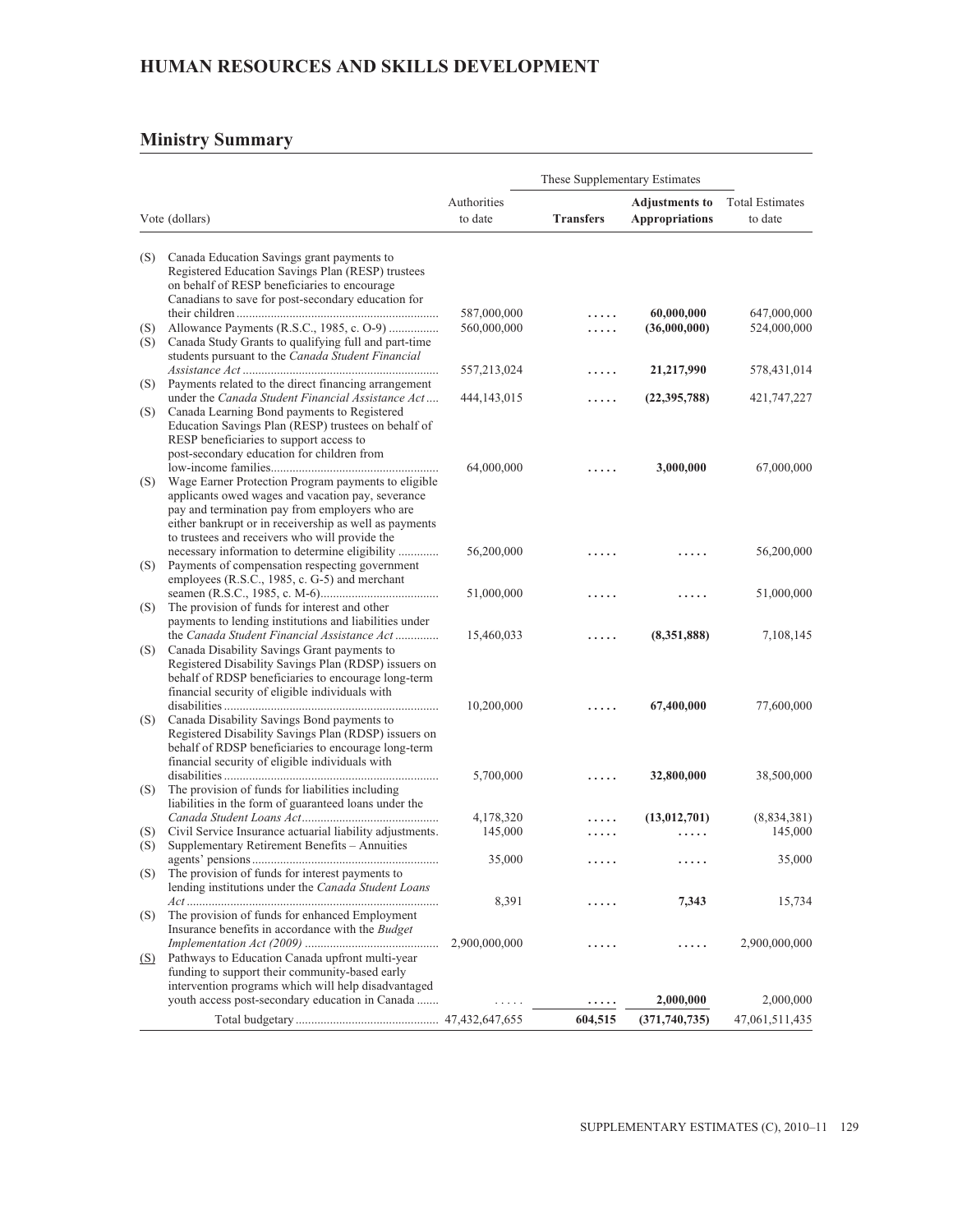### **HUMAN RESOURCES AND SKILLS DEVELOPMENT**

# **Ministry Summary**

|            | These Supplementary Estimates                                                                                                                                                                                                                                                                                                                                                                                                                                                                                                                               |                                           |                  |                                                |                                           |
|------------|-------------------------------------------------------------------------------------------------------------------------------------------------------------------------------------------------------------------------------------------------------------------------------------------------------------------------------------------------------------------------------------------------------------------------------------------------------------------------------------------------------------------------------------------------------------|-------------------------------------------|------------------|------------------------------------------------|-------------------------------------------|
|            | Vote (dollars)                                                                                                                                                                                                                                                                                                                                                                                                                                                                                                                                              | Authorities<br>to date                    | <b>Transfers</b> | <b>Adjustments to</b><br><b>Appropriations</b> | <b>Total Estimates</b><br>to date         |
| (S)        | Loans disbursed under the Canada Student Financial                                                                                                                                                                                                                                                                                                                                                                                                                                                                                                          |                                           |                  |                                                |                                           |
|            |                                                                                                                                                                                                                                                                                                                                                                                                                                                                                                                                                             | 765,110,776                               | .                | 311,202,299                                    | 1,076,313,075                             |
|            |                                                                                                                                                                                                                                                                                                                                                                                                                                                                                                                                                             | 765,110,776                               | .                | 311,202,299                                    | 1,076,313,075                             |
|            |                                                                                                                                                                                                                                                                                                                                                                                                                                                                                                                                                             |                                           | 604,515          | (60, 538, 436)                                 | 48, 137, 824, 510                         |
|            | <b>Canada Industrial Relations Board</b>                                                                                                                                                                                                                                                                                                                                                                                                                                                                                                                    |                                           |                  |                                                |                                           |
| 10         |                                                                                                                                                                                                                                                                                                                                                                                                                                                                                                                                                             | 12,110,977                                | .                |                                                | 12,110,977                                |
| (S)        | Contributions to employee benefit plans                                                                                                                                                                                                                                                                                                                                                                                                                                                                                                                     | 1,527,229                                 |                  |                                                | 1,527,229                                 |
|            |                                                                                                                                                                                                                                                                                                                                                                                                                                                                                                                                                             | 13,638,206                                | .                | .                                              | 13,638,206                                |
| 15c<br>(S) | To reimburse Canada Mortgage and Housing<br>Corporation for the amounts of loans forgiven, grants,<br>contributions and expenditures made, and losses,<br>costs and expenses incurred under the provisions of<br>the National Housing Act or in respect of the exercise<br>of powers or the carrying out of duties or functions<br>conferred on the Corporation pursuant to the authority<br>of any Act of Parliament of Canada other than the<br><i>National Housing Act</i> , in accordance with the<br>Corporation's authority under the Canada Mortgage | 2,993,841,000<br>75,000,000<br>62,500,000 | .                | .<br>.<br>1,800,000                            | 2,993,841,000<br>75,000,000<br>64,300,000 |
| (S)        |                                                                                                                                                                                                                                                                                                                                                                                                                                                                                                                                                             |                                           | .                |                                                |                                           |
|            |                                                                                                                                                                                                                                                                                                                                                                                                                                                                                                                                                             | 3,131,341,000                             | .                | 1,800,000                                      | 3,133,141,000                             |
| (S)<br>(S) | Advances under the <i>National Housing Act</i> (R.S.C.,<br>Low-cost loans to municipalities for improvements to                                                                                                                                                                                                                                                                                                                                                                                                                                             |                                           | .                | .                                              | (2,504,996,000)                           |
|            | housing-related and community infrastructure                                                                                                                                                                                                                                                                                                                                                                                                                                                                                                                |                                           | .                | 793,200,000                                    | 793,200,000                               |
|            |                                                                                                                                                                                                                                                                                                                                                                                                                                                                                                                                                             |                                           | .                | 793,200,000                                    | (1,711,796,000)                           |
|            |                                                                                                                                                                                                                                                                                                                                                                                                                                                                                                                                                             | 626,345,000                               | .                | 795,000,000                                    | 1,421,345,000                             |
|            | <b>Canadian Artists and Producers Professional</b><br><b>Relations Tribunal</b>                                                                                                                                                                                                                                                                                                                                                                                                                                                                             |                                           |                  |                                                |                                           |
| 20         |                                                                                                                                                                                                                                                                                                                                                                                                                                                                                                                                                             | 1,988,701                                 | .                |                                                | 1,988,701                                 |
| (S)        |                                                                                                                                                                                                                                                                                                                                                                                                                                                                                                                                                             | 176,770                                   |                  | .                                              | 176,770                                   |
|            |                                                                                                                                                                                                                                                                                                                                                                                                                                                                                                                                                             | 2,165,471                                 | .                | .                                              | 2,165,471                                 |
|            | <b>Canadian Centre for Occupational Health and</b><br><b>Safety</b>                                                                                                                                                                                                                                                                                                                                                                                                                                                                                         |                                           |                  |                                                |                                           |
| 25         |                                                                                                                                                                                                                                                                                                                                                                                                                                                                                                                                                             | 4,485,279                                 |                  |                                                | 4,485,279                                 |
| (S)        |                                                                                                                                                                                                                                                                                                                                                                                                                                                                                                                                                             | 1,055,967                                 | .                |                                                | 1,055,967                                 |
|            |                                                                                                                                                                                                                                                                                                                                                                                                                                                                                                                                                             | 5,541,246                                 | .                | .                                              | 5,541,246                                 |
|            |                                                                                                                                                                                                                                                                                                                                                                                                                                                                                                                                                             |                                           | 604,515          | 734,461,564                                    | 49,580,514,433                            |

<u> 1989 - Johann Barbara, martxa alemaniar a</u>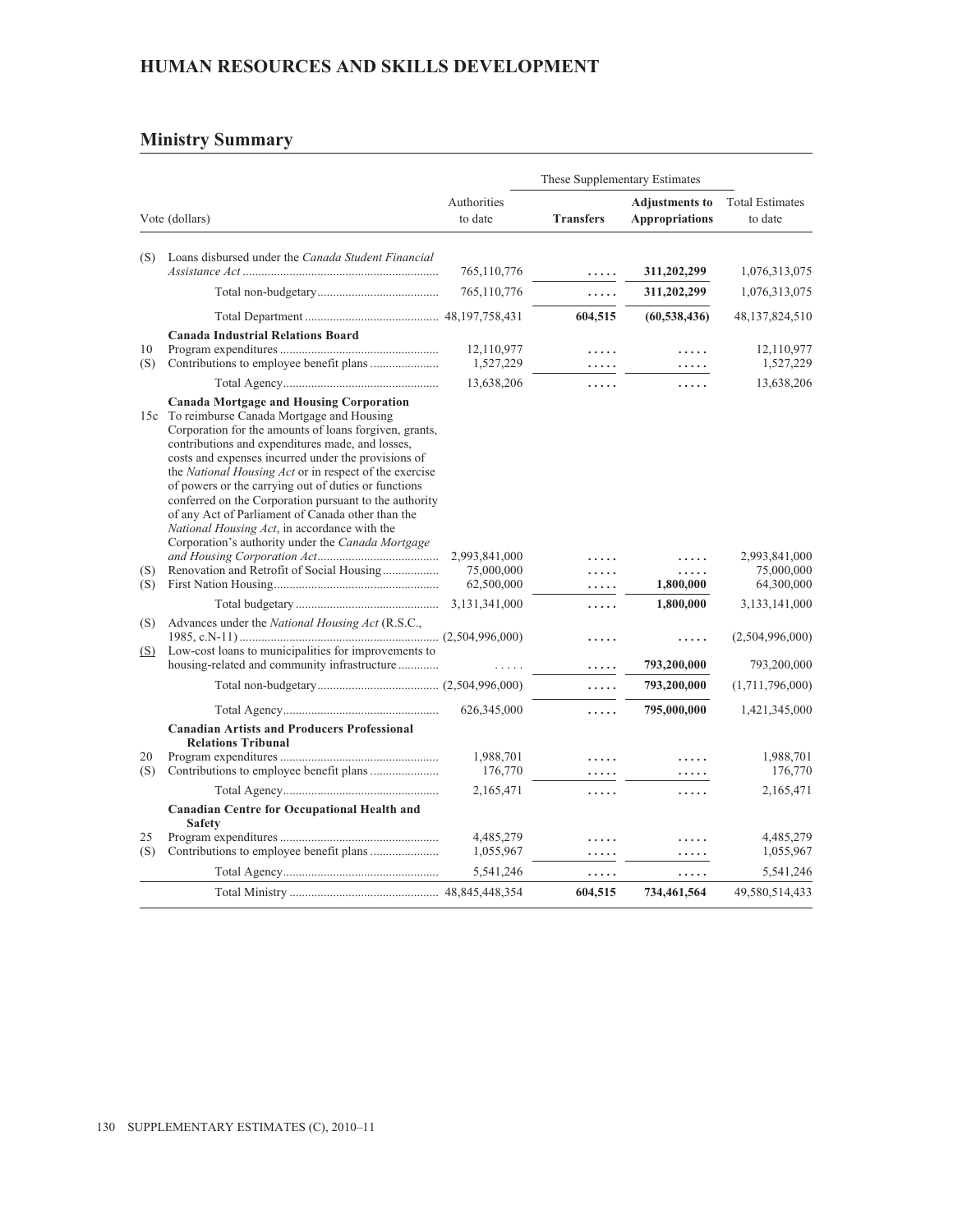# **HUMAN RESOURCES AND SKILLS DEVELOPMENT Department**

#### **Explanation of Requirements (thousands of dollars)**

Human Resources and Skills Development requests funds for the following items:

| <b>Voted Appropriations</b>                                                                                                                                                                 | Vote 1 | Vote 5   | Vote 7  | <b>Total</b> |
|---------------------------------------------------------------------------------------------------------------------------------------------------------------------------------------------|--------|----------|---------|--------------|
| Funding for the write-off of debts owed to the Crown for<br>Funding for the Apprenticeship Completion Grant which encourages<br>apprentices to finish their training, receive journeyperson |        |          | 149,542 | 149,542      |
| certification in designated Red Seal trades and launch careers in<br>Funding for Grants to non-profit organizations for activities eligible                                                 |        | 7,700    |         | 7,700        |
| for support through the Social Development Partnerships<br>Funding for the Canada Disability Savings Program to provide                                                                     |        | 7,050    |         | 7,050        |
| Canadians with severe disabilities and their families with more<br>flexibility regarding long-term financial security                                                                       | 2,052  | .        | .       | 2,052        |
| Gross Voted Appropriations                                                                                                                                                                  | 2,052  | 14,750   | 149,542 | 166,344      |
| <b>Funds Available</b>                                                                                                                                                                      |        |          |         |              |
|                                                                                                                                                                                             |        | 14,750   | .       | 14,750       |
|                                                                                                                                                                                             | .      | $\cdots$ | 63,000  | 63,000       |
| Total Funds Available                                                                                                                                                                       | .      | 14,750   | 63,000  | 77,750       |
| <b>Total Voted Appropriations</b>                                                                                                                                                           | 2,052  | .        | 86,542  | 88,594       |
| <b>Statutory Appropriations</b>                                                                                                                                                             |        |          |         |              |
| Increase in net loans disbursed under the Canada Student Financial                                                                                                                          |        |          |         |              |
| Assistance Act as a result of higher new loan projections made by<br>the Office of the Chief Actuary in addition to a decrease in                                                           |        |          |         |              |
| Increase in Canada Disability Savings Grants due to revised growth                                                                                                                          |        |          |         | 311,202      |
| Increase in Canada Education Savings Grants payments due to<br>changes to the general economic landscape that have occurred                                                                 |        |          |         | 67,400       |
|                                                                                                                                                                                             |        |          |         | 60,000       |
| Increase in Canada Disability Savings Bonds due to revised growth                                                                                                                           |        |          |         | 32,800       |
| Increase in Canada Study Grants payments due to revised growth                                                                                                                              |        |          |         |              |
| Increase in payments related to the direct financing arrangement<br>under the <i>Canada Student Financial Assistance Act</i> mainly due                                                     |        |          |         | 21,218       |
| to a revised projection of the Service Bureau costs<br>Increase in Canada Learning Bond payments due to better                                                                              |        |          |         | 9,107        |
| communication and increased product knowledge of the target<br>Funding for the Grant to Pathways to Education Canada to support                                                             |        |          |         | 3,000        |
| their community-based early intervention programs which will<br>help disadvantaged youth access post-secondary education in                                                                 |        |          |         |              |
|                                                                                                                                                                                             |        |          |         | 2,000        |
| Increase in interest payments under the Canada Student Loans Act<br>mainly due to an increase in interest payments to financial                                                             |        |          |         |              |
|                                                                                                                                                                                             |        |          |         | 7            |
| Decrease in interest payments and liabilities under the Canada<br>Student Financial Assistance Act mainly due to more accurate                                                              |        |          |         |              |
| numbers to support the newly introduced Repayment Assistance                                                                                                                                |        |          |         | (8,352)      |
| Decrease in liabilities under the Canada Student Loans Act mainly                                                                                                                           |        |          |         |              |
| due to revised guaranteed loan recovery estimates                                                                                                                                           |        |          |         | (13,013)     |
| Decrease in transfer payments related to the direct financing<br>arrangement under the Canada Student Financial Assistance Act                                                              |        |          |         |              |
| mainly due to more accurate numbers to support the newly                                                                                                                                    |        |          |         |              |
|                                                                                                                                                                                             |        |          |         | (31,503)     |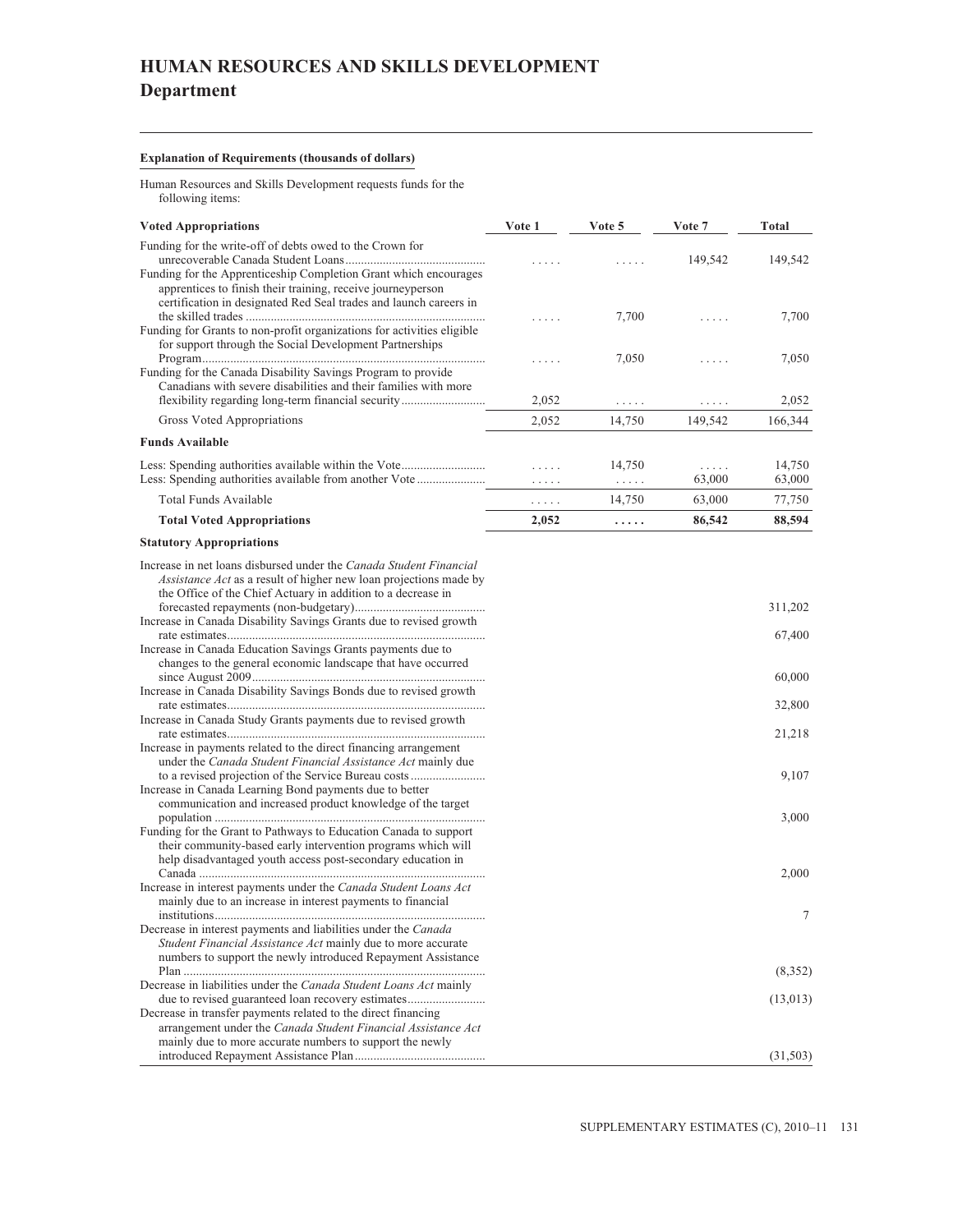# **HUMAN RESOURCES AND SKILLS DEVELOPMENT Department**

**Explanation of Requirements (thousands of dollars)**

| <b>Statutory Appropriations</b>                                                                                                  | Vote 1 | Vote 5    | Vote 7  | Total      |
|----------------------------------------------------------------------------------------------------------------------------------|--------|-----------|---------|------------|
| Decrease in Allowance benefit payments based on updated                                                                          |        |           |         | (36,000)   |
| Decrease in Guaranteed Income Supplement benefit payments based<br>on updated population and average monthly rate forecasts      |        |           |         | (211,000)  |
| Decrease in Old Age Security benefit payments based on updated                                                                   |        |           |         | (356,000)  |
| <b>Total Statutory Appropriations</b>                                                                                            |        |           |         | (149, 134) |
| <b>Total Adjustments to Appropriations</b>                                                                                       |        |           |         | (60, 540)  |
| <b>Transfers</b>                                                                                                                 |        |           |         |            |
| Transfer from Indian Affairs and Northern Development – To<br>support the Kativik Regional Government to streamline delivery     |        | 551       |         | 551        |
| Transfers from Health (\$26,700) and Public Health Agency of<br>Canada $(\$26,700)$ – To support funding delivered to the Mental |        |           |         |            |
| Health Commission of Canada, to develop a National Standard<br>Internal reallocation of resources – To reduce the amount of new  |        | 54        |         | 54         |
|                                                                                                                                  | .      | (63,000)  | 63,000  | .          |
| <b>Total Transfers</b>                                                                                                           | .      | (62, 395) | 63,000  | 605        |
| <b>These Supplementary Estimates</b>                                                                                             | 2,052  | (62, 395) | 149,542 | (59, 935)  |

#### **Explanation of Funds Available (dollars)**

Vote 5: \$14,750,000 in total authorities is available within the Vote due to funds available from the Apprenticeship Incentive Grant Program.

**Vote 7**: \$62,999,606 in total authorities is available from Vote 5 due to the reprofile of funding for Labour Market Agreements (\$45,906,500), Targeted Initiative for Older Workers (\$9,534,965), Homelessness Partnering Strategy (\$4,558,141), and Skills and (\$45,906,500), Targeted Initiative for Older Workers (\$9,534,965), Homelessness Partnering St Partnership Fund (\$3,000,000).

| <b>Transfer Payments (dollars)</b>                                                        | <b>Voted</b> | <b>Statutory</b> |
|-------------------------------------------------------------------------------------------|--------------|------------------|
| <b>Grants</b>                                                                             |              |                  |
| (S) Canada Disability Savings Grant payments to Registered Disability Savings Plan        |              |                  |
| (RDSP) issuers on behalf of RDSP beneficiaries to encourage long-term financial           |              |                  |
|                                                                                           |              | 67,400,000       |
| (S) Canada Education Savings grant payments to Registered Education Savings Plan          |              |                  |
| (RESP) trustees on behalf of RESP beneficiaries to encourage Canadians to save for        |              |                  |
|                                                                                           |              | 60,000,000       |
| (S) Canada Disability Savings Bond payments to Registered Disability Savings Plan         |              |                  |
| (RDSP) issuers on behalf of RDSP beneficiaries to encourage long-term financial           |              |                  |
|                                                                                           |              | 32,800,000       |
| (S) Canada Study Grants to qualifying full and part-time students pursuant to the Canada  |              |                  |
|                                                                                           | .            | 21,217,990       |
|                                                                                           | 7,700,000    |                  |
| Grants to non-profit organizations for activities eligible for support through the Social |              |                  |
| (S) Canada Learning Bond payments to Registered Education Savings Plan (RESP)             | 7,050,000    |                  |
| trustees on behalf of RESP beneficiaries to support access to post-secondary education    |              |                  |
|                                                                                           |              | 3,000,000        |
| (S) Pathways to Education Canada upfront multi-year funding to support their              |              |                  |
| community-based early intervention programs which will help disadvantaged youth           |              |                  |
|                                                                                           |              | 2,000,000        |
|                                                                                           |              | (36,000,000)     |
|                                                                                           | .            | (211,000,000)    |
|                                                                                           | .            | (356,000,000)    |
| <b>Total Gross Grants</b>                                                                 | 14,750,000   | (416,582,010)    |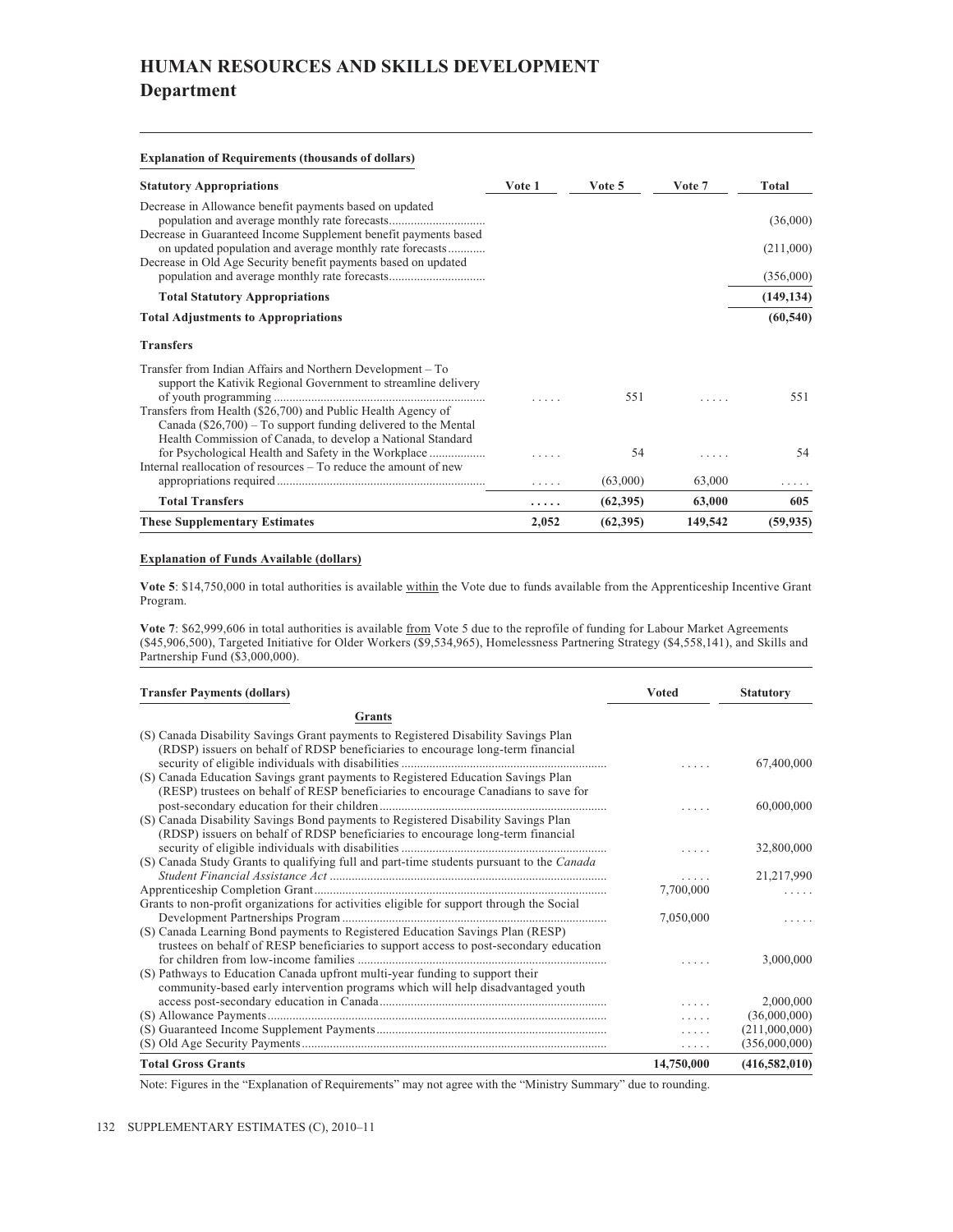# **HUMAN RESOURCES AND SKILLS DEVELOPMENT Department**

| <b>Transfer Payments (dollars)</b>                                                                                                                                                                                                                                                                                                                     | <b>Voted</b>             | <b>Statutory</b> |
|--------------------------------------------------------------------------------------------------------------------------------------------------------------------------------------------------------------------------------------------------------------------------------------------------------------------------------------------------------|--------------------------|------------------|
| <b>Contributions</b>                                                                                                                                                                                                                                                                                                                                   |                          |                  |
| Payments to provinces, territories, municipalities, other public bodies, organizations,<br>groups, communities, employers and individuals for the provision of training and/or<br>work experience, the mobilization of community resources, and human resource<br>planning and adjustment measures necessary for the efficient functioning of the      | 551,115                  |                  |
| (S) The provision of funds for interest payments to lending institutions under the Canada                                                                                                                                                                                                                                                              |                          |                  |
|                                                                                                                                                                                                                                                                                                                                                        |                          | 7.343            |
| Payments to provinces, territories, municipalities, other public bodies, organizations,<br>groups, communities, employers and individuals for the provision of training and/or<br>work or business experience, the mobilization of community resources, and human<br>resource planning and adjustment measures necessary for the social development of |                          |                  |
|                                                                                                                                                                                                                                                                                                                                                        | 53,400                   |                  |
| (S) The provision of funds for interest and other payments to lending institutions and<br>(S) The provision of funds for liabilities including liabilities in the form of guaranteed                                                                                                                                                                   |                          | (8,351,888)      |
|                                                                                                                                                                                                                                                                                                                                                        | .                        | (13,012,701)     |
| (S) Payments related to the direct financing arrangement under the <i>Canada Student</i>                                                                                                                                                                                                                                                               |                          |                  |
|                                                                                                                                                                                                                                                                                                                                                        | .                        | (31,502,789)     |
| <b>Total Gross Contributions</b>                                                                                                                                                                                                                                                                                                                       | 604,515                  | (52,860,035)     |
| <b>Total Gross Transfer Payments</b>                                                                                                                                                                                                                                                                                                                   | 15,354,515               | (469, 442, 045)  |
|                                                                                                                                                                                                                                                                                                                                                        | 14,750,000<br>62,999,606 | .                |
| <b>Net Transfer Payments</b>                                                                                                                                                                                                                                                                                                                           | (62,395,091)             | (469, 442, 045)  |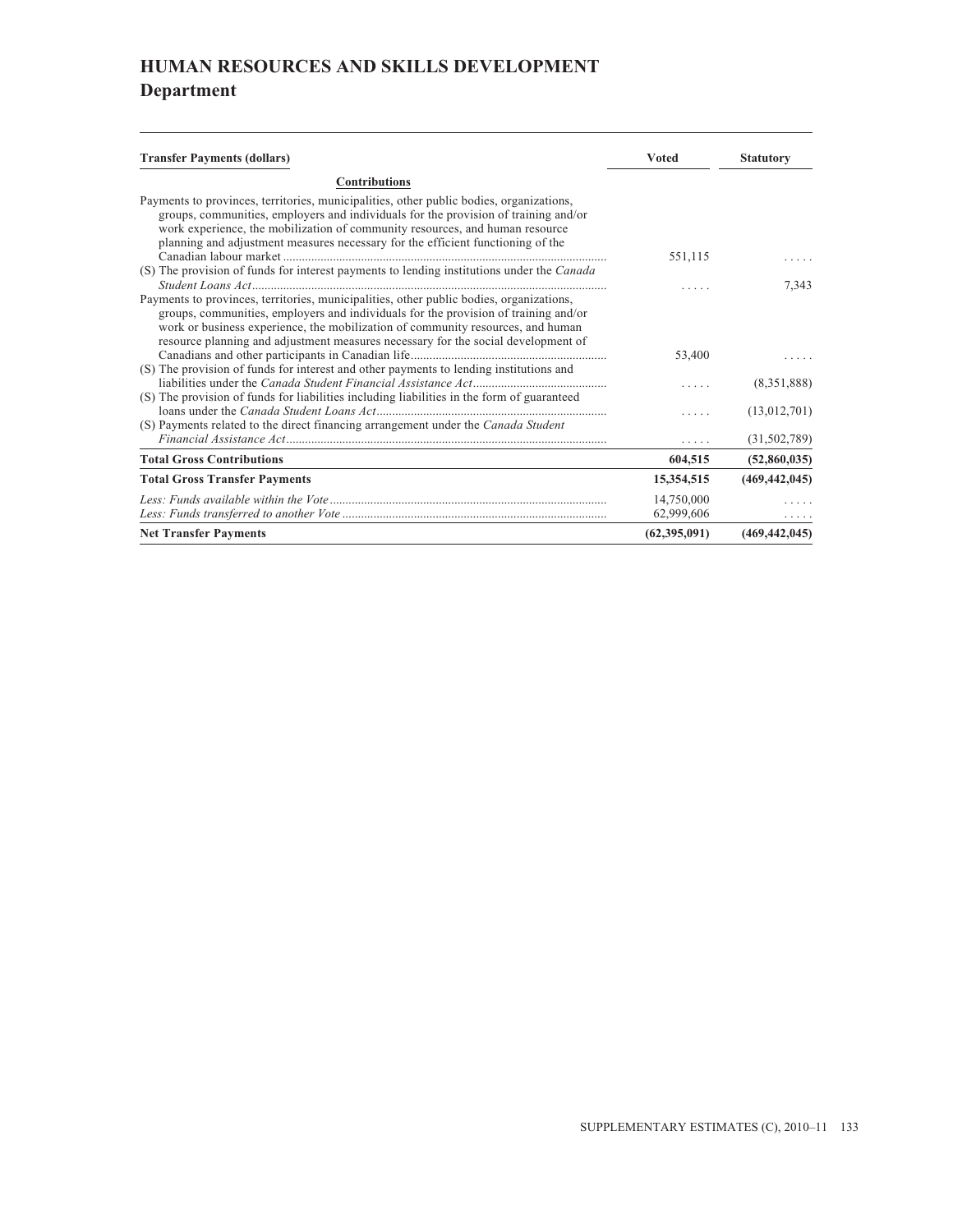# **HUMAN RESOURCES AND SKILLS DEVELOPMENT Canada Mortgage and Housing Corporation**

#### **Explanation of Requirements (thousands of dollars)**

Canada Mortgage and Housing Corporation – *No additional funding being requested*

| <b>Statutory Appropriations</b>                                                                                                                                                                                            | <b>Statutory</b> |
|----------------------------------------------------------------------------------------------------------------------------------------------------------------------------------------------------------------------------|------------------|
| Funding to stimulate housing construction through low-cost loans to municipalities for improvements to<br>Funding to stimulate housing construction and remediation of existing housing stock in First Nations communities | 793,200          |
|                                                                                                                                                                                                                            | 1.800            |
| <b>These Supplementary Estimates</b>                                                                                                                                                                                       | 795,000          |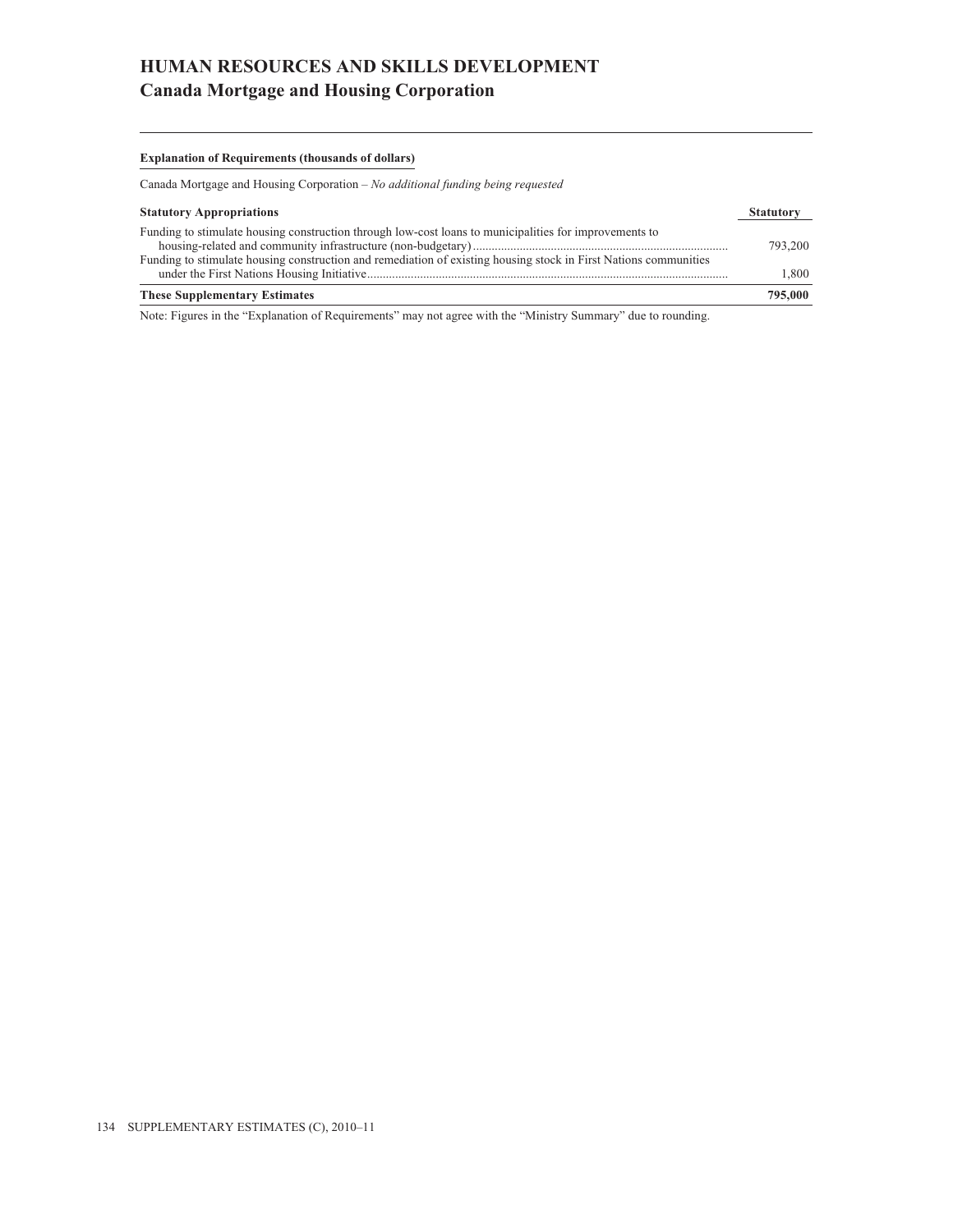### **INDIAN AFFAIRS AND NORTHERN DEVELOPMENT**

### **Ministry Summary**

|    |                                                                                                                                                                                                                                                                                                                                                                                                                                                                                                                                                                                                                                                                                                                                                                                                                                                             |               | These Supplementary Estimates |                       |                        |  |  |  |
|----|-------------------------------------------------------------------------------------------------------------------------------------------------------------------------------------------------------------------------------------------------------------------------------------------------------------------------------------------------------------------------------------------------------------------------------------------------------------------------------------------------------------------------------------------------------------------------------------------------------------------------------------------------------------------------------------------------------------------------------------------------------------------------------------------------------------------------------------------------------------|---------------|-------------------------------|-----------------------|------------------------|--|--|--|
|    |                                                                                                                                                                                                                                                                                                                                                                                                                                                                                                                                                                                                                                                                                                                                                                                                                                                             | Authorities   |                               | <b>Adjustments to</b> | <b>Total Estimates</b> |  |  |  |
|    | Vote (dollars)                                                                                                                                                                                                                                                                                                                                                                                                                                                                                                                                                                                                                                                                                                                                                                                                                                              | to date       | <b>Transfers</b>              | <b>Appropriations</b> | to date                |  |  |  |
| 1c | Department<br>Operating expenditures, and<br>$(a)$ expenditures on works, buildings and equipment;<br>and expenditures and recoverable expenditures in<br>respect of services provided and work performed on<br>other than federal property;<br>$(b)$ authority to provide, in respect of Indian and Inuit<br>economic development activities, for the capacity<br>development for Indian and Inuit and the furnishing<br>of materials and equipment;<br>$(c)$ authority to sell electric power to private                                                                                                                                                                                                                                                                                                                                                  |               |                               |                       |                        |  |  |  |
|    | consumers in remote locations when alternative local<br>sources of supply are not available, in accordance<br>with terms and conditions approved by the Governor<br>in Council; and<br>(d) the payment to each member of the Queen's Privy<br>Council for Canada who is a Minister without<br>Portfolio or a Minister of State who does not preside<br>over a Ministry of State of a salary not to exceed the<br>salary paid to Ministers of State who preside over<br>Ministries of State under the Salaries Act, as adjusted<br>pursuant to the Parliament of Canada Act and pro rata<br>for any period of less than a year $-$ To authorize the<br>transfer of \$1,536,051 from Indian Affairs and<br>Northern Development Vote 5, Appropriation Act                                                                                                     |               |                               |                       |                        |  |  |  |
| 5c | $No. 2, 2010-11$ for the purposes of this Vote<br>Capital expenditures, and<br>(a) expenditures on buildings, works, land and<br>equipment, the operation, control and ownership of<br>which may be transferred to provincial governments<br>on terms and conditions approved by the Governor in<br>Council, or to Indian bands, groups of Indians or<br>individual Indians at the discretion of the Minister of<br>Indian Affairs and Northern Development, and such<br>expenditures on other than federal property; and<br>$(b)$ authority to make recoverable expenditures in<br>amounts not exceeding the shares of provincial<br>governments of expenditures on roads and related<br>works $-$ To authorize the transfer of \$765,000 from<br>Indian Affairs and Northern Development Vote 10,<br>Appropriation Act No. 2, 2010–11 for the purposes of | 1,403,926,188 | (2, 283, 949)                 | 1                     | 1,401,642,240          |  |  |  |
|    | 10c The grants listed in the Estimates and contributions –<br>To authorize the transfer of \$5,679,876 from Indian<br>Affairs and Northern Development Vote 5, \$705,806<br>from Health Vote 10, and \$20,000 from Fisheries and<br>Oceans Vote 1, Appropriation Act No. 2, 2010-11 for                                                                                                                                                                                                                                                                                                                                                                                                                                                                                                                                                                     | 10,666,000    | (6,450,927)                   | 1                     | 4,215,074              |  |  |  |
|    | 15c Payments to Canada Post Corporation pursuant to an<br>agreement between the Department of Indian Affairs<br>and Northern Development and Canada Post<br>Corporation for the purpose of providing Northern<br>Air Stage Parcel Service – To authorize the transfer of<br>\$3,820,000 from Indian Affairs and Northern<br>Development Vote 1, Appropriation Act No. 2,                                                                                                                                                                                                                                                                                                                                                                                                                                                                                    | 6,588,123,424 | 5,079,567                     | $\mathbf{1}$          | 6,593,202,992          |  |  |  |
|    | 20a Office of the Federal Interlocutor for Métis and                                                                                                                                                                                                                                                                                                                                                                                                                                                                                                                                                                                                                                                                                                                                                                                                        | 57,000,000    | 3,820,000                     | $\mathbf{1}$          | 60,820,001             |  |  |  |
|    | non-Status Indians – Operating expenditures                                                                                                                                                                                                                                                                                                                                                                                                                                                                                                                                                                                                                                                                                                                                                                                                                 | 9,860,733     | .                             | .                     | 9,860,733              |  |  |  |

<u> 1989 - Johann Stoff, deutscher Stoff, der Stoff, der Stoff, der Stoff, der Stoff, der Stoff, der Stoff, der S</u>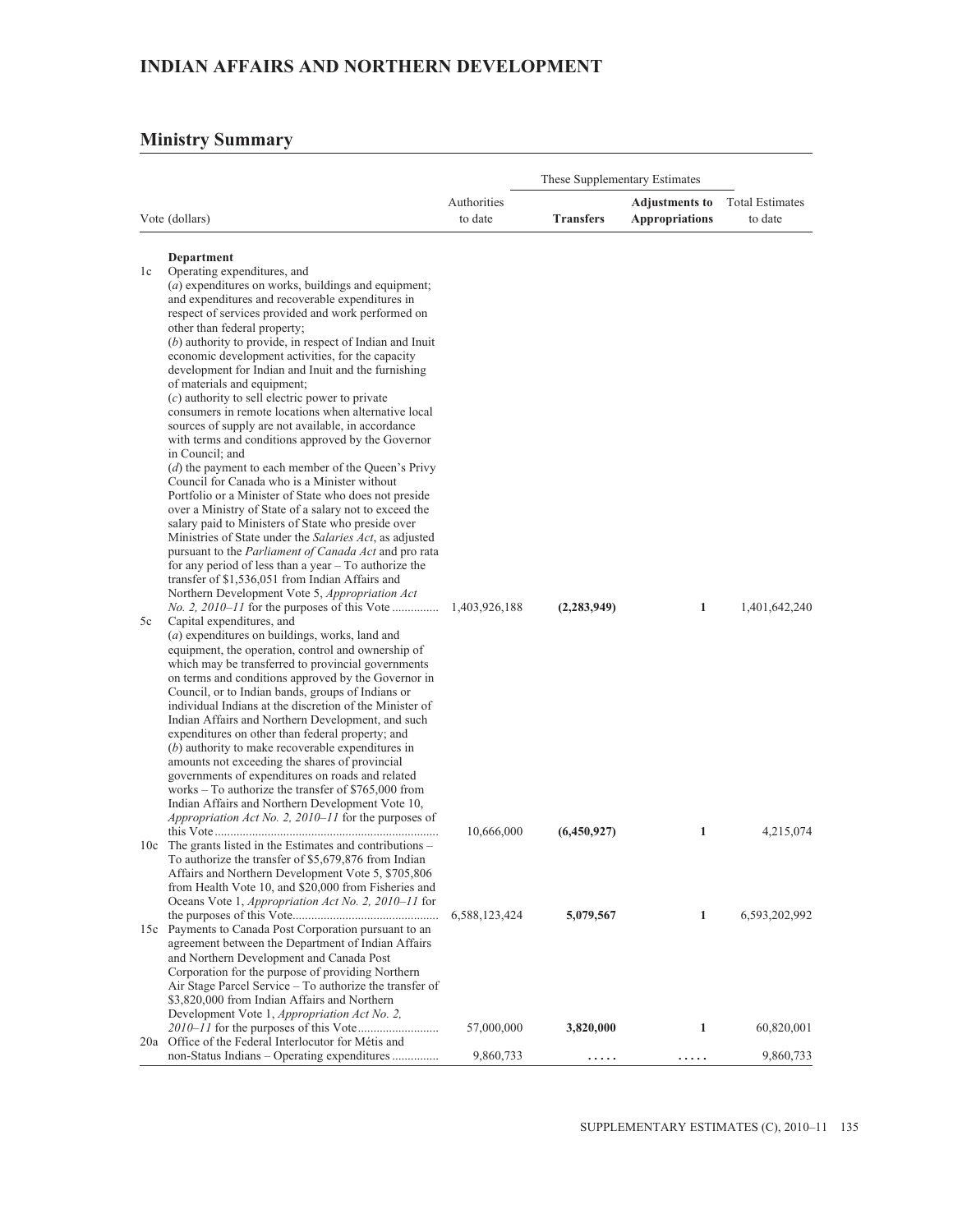### **INDIAN AFFAIRS AND NORTHERN DEVELOPMENT**

### **Ministry Summary**

| (S)<br>(S) | 25a Office of the Federal Interlocutor for Métis and<br>Minister of Indian Affairs and Northern                                                                                                                                   | 29,939,000<br>66,055,729 |         |                         | 29,939,000<br>66,055,729 |
|------------|-----------------------------------------------------------------------------------------------------------------------------------------------------------------------------------------------------------------------------------|--------------------------|---------|-------------------------|--------------------------|
|            | Development, Federal Interlocutor for Métis and<br>Non-Status Indians and Minister of the Canadian<br>Northern Economic Development Agency - Salary                                                                               | 78,649                   |         |                         | 78,649                   |
| (S)        | Grants to Aboriginal organizations designated to<br>receive claim settlement payments pursuant to                                                                                                                                 |                          |         |                         |                          |
| (S)        | Comprehensive Land Claim Settlement Acts<br>Grant to the Nunatsiavut Government for the<br>implementation of the Labrador Inuit Land Claims<br>Agreement pursuant to the Labrador Inuit Land                                      | 74,436,792               |         |                         | 74,436,792               |
| (S)        | Liabilities in respect of loan guarantees made to                                                                                                                                                                                 | 17,987,000               |         |                         | 17,987,000               |
| (S)        | Indians for Housing and Economic Development<br>Payments to comprehensive claim beneficiaries in                                                                                                                                  | 2,000,000                |         |                         | 2,000,000                |
|            |                                                                                                                                                                                                                                   | 1,472,000                |         |                         | 1,472,000                |
| (S)        |                                                                                                                                                                                                                                   | 1,400,000                |         |                         | 1,400,000                |
| (S)        | Grassy Narrows and Islington Bands Mercury                                                                                                                                                                                        |                          |         |                         |                          |
|            |                                                                                                                                                                                                                                   | 15,000                   | .       |                         | 15,000                   |
|            |                                                                                                                                                                                                                                   | 8,262,960,515            | 164,691 | 4                       | 8,263,125,210            |
|            | L30 Loans to native claimants in accordance with terms<br>and conditions approved by the Governor in Council<br>for the purpose of defraying costs related to research,<br>L35 Loans to First Nations in British Columbia for the | 47,403,000               |         |                         | 47,403,000               |
|            | purpose of supporting their participation in the British                                                                                                                                                                          | 30,400,000               | .       | .                       | 30,400,000               |
|            |                                                                                                                                                                                                                                   | 77,803,000               |         |                         | 77,803,000               |
|            |                                                                                                                                                                                                                                   |                          | .       | .                       |                          |
|            |                                                                                                                                                                                                                                   | 8, 340, 763, 515         | 164,691 | $\overline{\mathbf{4}}$ | 8,340,928,210            |
|            | <b>Canadian Northern Economic Development</b>                                                                                                                                                                                     |                          |         |                         |                          |
|            | Agency                                                                                                                                                                                                                            |                          |         |                         |                          |
| 40b        |                                                                                                                                                                                                                                   | 18,031,597               | .       |                         | 18,031,597               |
| 45b        |                                                                                                                                                                                                                                   | 48,031,951               | .       | .                       | 48,031,951               |
| (S)        |                                                                                                                                                                                                                                   | 1,180,455                | .       | .                       | 1,180,455                |
| (S)        |                                                                                                                                                                                                                                   | 1,611,254                | .       | .                       | 1,611,254                |
|            |                                                                                                                                                                                                                                   | 68,855,257               | .       | .                       | 68,855,257               |
|            | <b>Canadian Polar Commission</b>                                                                                                                                                                                                  |                          |         |                         |                          |
| 50         |                                                                                                                                                                                                                                   | 984,294                  | .       |                         | 984,294                  |
| (S)        |                                                                                                                                                                                                                                   | 76,830                   | .       | .                       | 76,830                   |
|            |                                                                                                                                                                                                                                   | 1,061,124                | .       | .                       | 1,061,124                |
|            | <b>First Nations Statistical Institute</b>                                                                                                                                                                                        |                          |         |                         |                          |
| 55         | Payments to the First Nations Statistical Institute for                                                                                                                                                                           |                          |         |                         |                          |
|            |                                                                                                                                                                                                                                   | 5,000,000                | .       | .                       | 5,000,000                |
|            |                                                                                                                                                                                                                                   | 5,000,000                | .       | .                       | 5,000,000                |
|            | <b>Indian Residential Schools Truth and</b><br><b>Reconciliation Commission</b>                                                                                                                                                   |                          |         |                         |                          |
| 60         |                                                                                                                                                                                                                                   | 31,758,318               | .       | .                       | 31,758,318               |
| (S)        |                                                                                                                                                                                                                                   | 510,000                  |         | .                       | 510,000                  |
|            |                                                                                                                                                                                                                                   | 32,268,318               | .       | .                       | 32,268,318               |
|            | <b>Registry of the Specific Claims Tribunal</b>                                                                                                                                                                                   |                          |         |                         |                          |
| 65         |                                                                                                                                                                                                                                   | 2,763,472                | .       | .                       | 2,763,472                |
| (S)        | Contributions to employee benefit plans                                                                                                                                                                                           | 195,332                  | .       | .                       | 195,332                  |
|            |                                                                                                                                                                                                                                   | 2,958,804                | .       | .                       | 2,958,804                |
|            |                                                                                                                                                                                                                                   |                          | 164,691 | 4                       | 8,451,071,713            |
|            |                                                                                                                                                                                                                                   | 8,450,907,018            |         |                         |                          |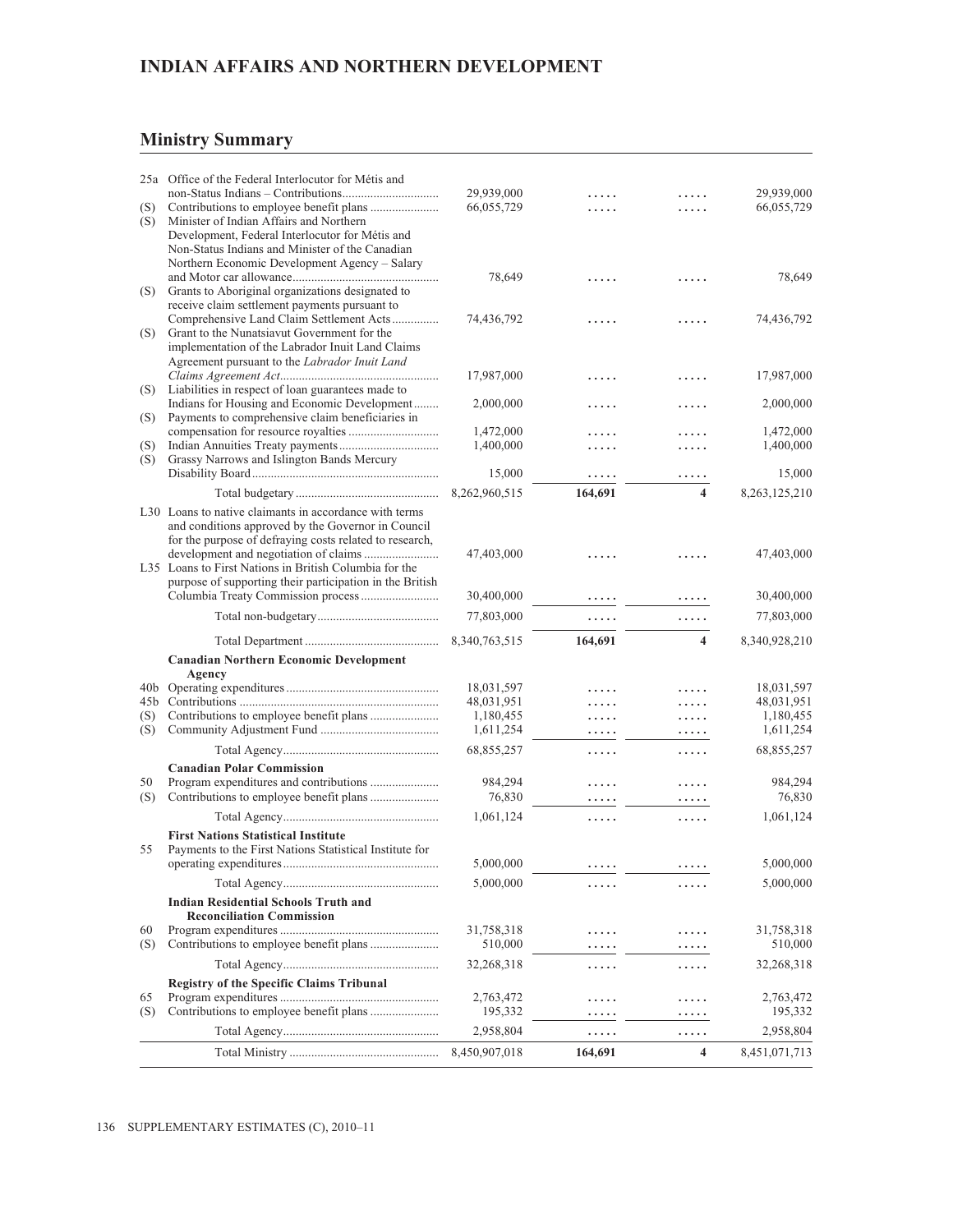# **INDIAN AFFAIRS AND NORTHERN DEVELOPMENT Department**

#### **Explanation of Requirements (thousands of dollars)**

Indian Affairs and Northern Development requests funds for the following items:

| <b>Voted Appropriations</b>                                                                                                                                                                                                                | Vote 1  | Vote 5   | Vote 10 | Vote 15  | <b>Total</b> |
|--------------------------------------------------------------------------------------------------------------------------------------------------------------------------------------------------------------------------------------------|---------|----------|---------|----------|--------------|
| Funding for on-reserve costs incurred by<br>provincial/territorial emergency management<br>organizations as required under the                                                                                                             |         |          |         |          |              |
| Emergency Management Assistance Program<br>Funding for the renewal and extension of a series<br>of Yukon comprehensive land claims, the<br>implementation of several Yukon<br>self-government agreements, and the                          |         |          | 28,019  |          | 28,019       |
| implementation of the Teslin Tlingit Council<br>Administration of Justice Agreement<br>Funding to process the registration of applicants                                                                                                   |         |          | 9,861   | $\cdots$ | 9,861        |
| for Indian status as a result of Bill C-3,<br>Gender Equity in Indian Registration Act<br>Funding for legislative and regulatory changes to<br>improve the northern regulatory system and to<br>implement the Cumulative Impact Monitoring | 6,178   | .        | .       | $\cdots$ | 6,178        |
| Program in the Northwest Territories and<br>Funding for the renewal of the Naskapi Capital<br>Funding Agreement and the Naskapi                                                                                                            | 3,954   | .        | 800     | $\cdots$ | 4,754        |
| Operations and Maintenance Funding Transfer<br>Funding for the First Nations Child and Family<br>Services Program Information Management                                                                                                   |         | .        | 1,228   | .        | 1,228        |
|                                                                                                                                                                                                                                            | 916     | .        | .       | .        | 916          |
| Gross Voted Appropriations                                                                                                                                                                                                                 | 11,048  | .        | 39,908  | .        | 50,956       |
| <b>Funds Available</b>                                                                                                                                                                                                                     |         |          |         |          |              |
| Less: Spending authorities available within the                                                                                                                                                                                            |         |          |         |          |              |
|                                                                                                                                                                                                                                            | 9,512   | .        | 39,029  | .        | 48,541       |
| Less: Spending authorities available from another                                                                                                                                                                                          | 1,536   | .        | 879     | .        | 2,415        |
| Total Funds Available                                                                                                                                                                                                                      | 11,048  | .        | 39,908  | .        | 50,956       |
| <b>Total Voted Appropriations</b>                                                                                                                                                                                                          | .       | .        | .       | .        | .            |
| <b>Transfers</b>                                                                                                                                                                                                                           |         |          |         |          |              |
| Transfer from Health – For the Self-Governing<br>Yukon First Nations Programs and Services<br>Transfer from Fisheries and Oceans - In support<br>of a contribution to Inuit Tapiriit Kanatami for                                          |         |          | 706     | .        | 706          |
| legal costs concerning the European Union's<br>Internal reallocation of resources - To fund costs                                                                                                                                          |         |          | 20      | .        | 20           |
| associated with the provision of programs and<br>services to members of the new Peerless Trout<br>Internal reallocation of resources – To subsidize                                                                                        |         | (4, 801) | 4,801   |          |              |
| the shipment of food to isolated northern<br>communities and to promote nutrition<br>Internal reallocation of resources – To correct a                                                                                                     | (3,820) | .        | .       | 3,820    |              |
| previous transfer to Health Canada for the<br>Arctic Research Infrastructure Fund<br>Internal reallocation of resources – To reduce the                                                                                                    | .       | 765      | (765)   | .        |              |
| amount of new appropriations required                                                                                                                                                                                                      | 1,536   | (2, 415) | 879     |          |              |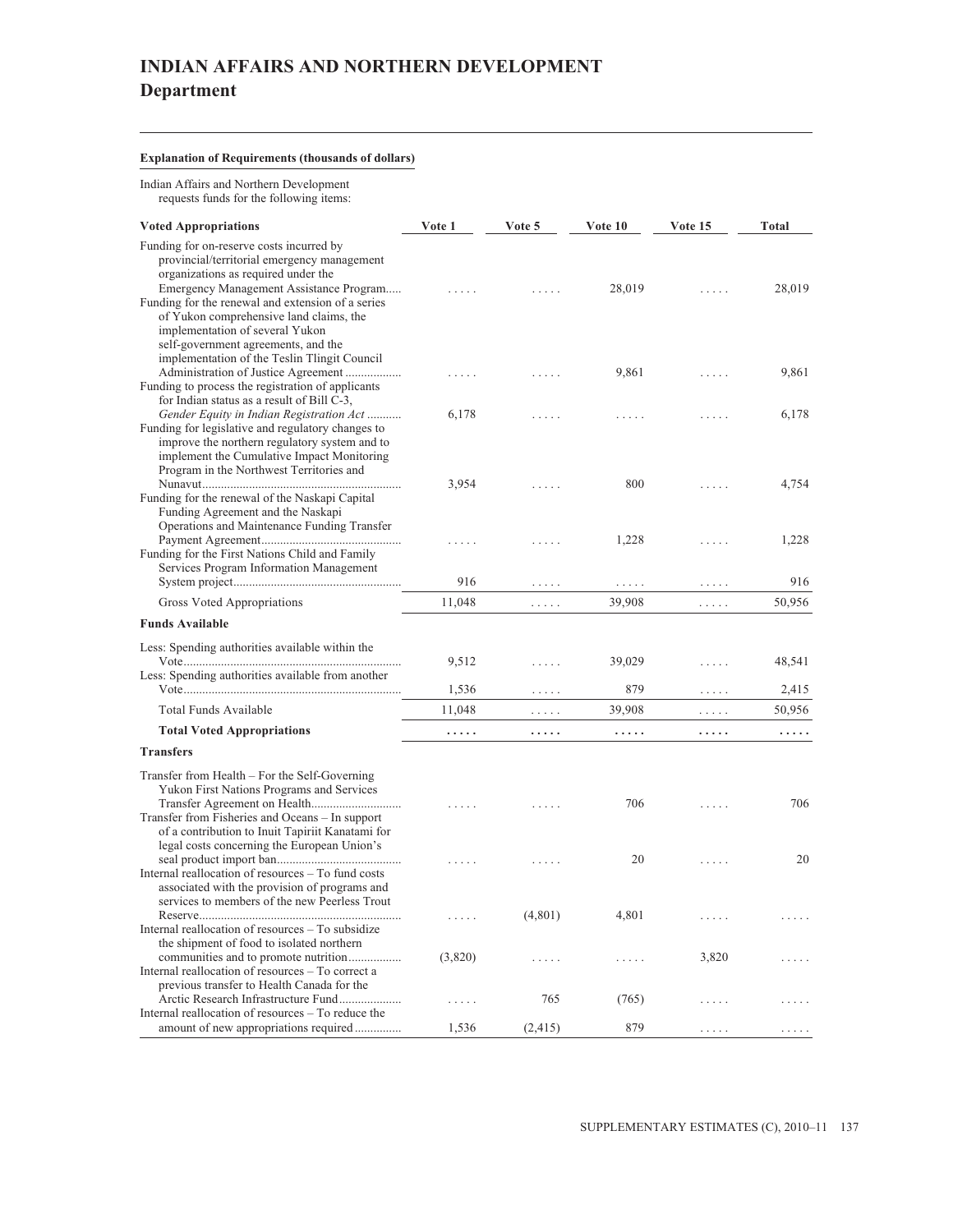# **INDIAN AFFAIRS AND NORTHERN DEVELOPMENT Department**

#### **Explanation of Requirements (thousands of dollars)**

| <b>Transfers</b>                                                                                                                                                                                                                                                      | Vote 1   | Vote 5   | Vote 10       | Vote 15 | Total         |
|-----------------------------------------------------------------------------------------------------------------------------------------------------------------------------------------------------------------------------------------------------------------------|----------|----------|---------------|---------|---------------|
| Transfer to Canadian Institutes of Health<br>Research – To support additional data<br>collection related to the International Polar<br>Transfer to Human Resources and Skills<br>Development $-$ To support the Kativik<br>Regional Government to streamline delivery | .        | .<br>.   | (10)<br>(551) | .<br>.  | (10)<br>(551) |
| <b>Total Transfers</b>                                                                                                                                                                                                                                                | (2, 284) | (6, 451) | 5,080         | 3.820   | 165           |
| <b>These Supplementary Estimates</b>                                                                                                                                                                                                                                  | (2, 284) | (6, 451) | 5.080         | 3.820   | 165           |

#### **Explanation of Funds Available (dollars)**

**Vote 1**: \$11,048,117 in total authorities is available: \$9,512,066 within the Vote due to the reprofile of funding related to Federal Contaminated Sites Action Plan projects (\$4,500,000), the Education Information System (\$2,324,359), implementation of the *Indian Oil and Gas Act* (\$1,769,707), implementation activities for the Rainy River First Nations' special claim in Ontario (\$918,000); and \$1,536,051 from Vote 5 due to the deferral of land acquisitions related to Treaty-Related Measures. These funds are being used to reduce the amount of new appropriations required and will be made available for their intended purposes in future years.

**Vote 10**: \$39,907,713 in total authorities is available: \$39,028,837 within the Vote due to the reprofile of funding for: the First Nations Water and Wastewater Action Plan (\$21,761,000); the Commemoration Policy Directive (\$8,000,000); Federal Contaminated Sites Action Plan projects (\$3,000,000); Treaty-Related Measures (\$1,674,977); grants to the Saskatchewan Association of Rural Municipalities and to the Province of Saskatchewan, Ministry of Education, for the payment of compensation for the loss of their tax base as a result of the settlement of treaty land entitlement claims due to delays in the transfer of lands to reserve status (\$2,800,000); and Manitoba Treaty Land Entitlement Agreements (\$1,792,860); and \$878,876 from Vote 5 due to the deferral of land acquisitions related to Treaty-Related Measures. These funds are being used to reduce the amount of new appropriations required and will be made available for their intended purposes in future years.

| <b>Transfer Payments (dollars)</b>                                                                                                                                             | <b>Voted</b> | <b>Statutory</b> |
|--------------------------------------------------------------------------------------------------------------------------------------------------------------------------------|--------------|------------------|
| <b>Grants</b>                                                                                                                                                                  |              |                  |
| Payments to Yukon First Nations pursuant to individual self-government agreements<br>Grants to support First Nations, Inuit, Tribal Councils, Organizations or other levels of | 8,324,056    |                  |
| government for the implementation activities as stipulated in the various agreements                                                                                           | 3,470,199    |                  |
|                                                                                                                                                                                | 333,678      |                  |
| <b>Total Gross Grants</b>                                                                                                                                                      | 12, 127, 933 | $\cdots$         |
| <b>Contributions</b>                                                                                                                                                           |              |                  |
| Contributions for emergency management assistance for activities on reserve<br>Payments to support Indians, Inuit and Innu for the purpose of supplying public services in     | 28,019,264   |                  |
| Contributions for promoting the safe use, development, conservation and protection of the                                                                                      | 4,467,322    |                  |
|                                                                                                                                                                                | 800,000      |                  |
|                                                                                                                                                                                | 20,000       |                  |
| <b>Total Gross Contributions</b>                                                                                                                                               | 33,306,586   |                  |
| <b>Total Gross Transfer Payments</b>                                                                                                                                           | 45, 434, 519 | .                |
|                                                                                                                                                                                | 39,028,837   |                  |
|                                                                                                                                                                                | 1,326,114    |                  |
| <b>Net Transfer Payments</b>                                                                                                                                                   | 5,079,568    | .                |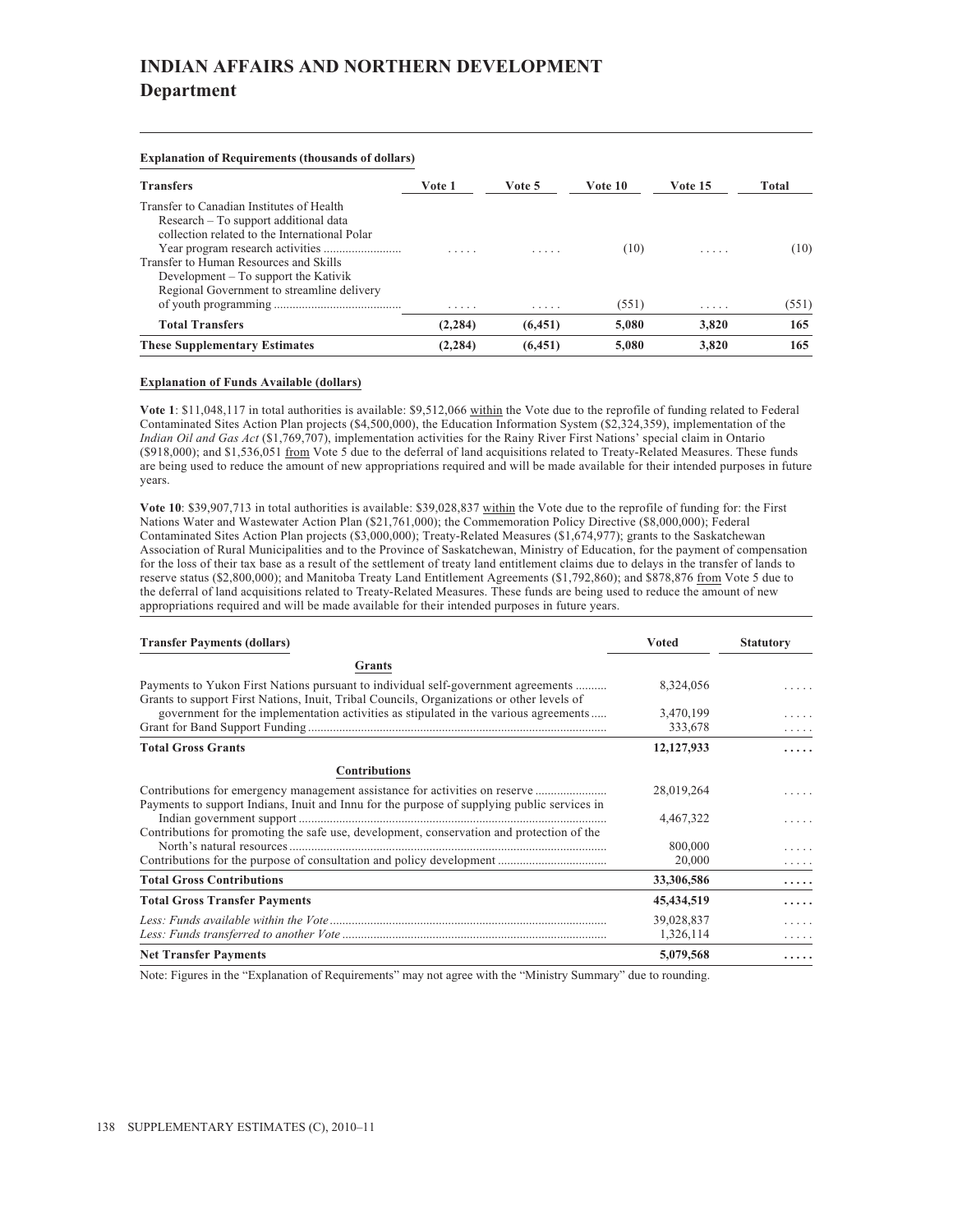|            |                                                                                                                                                                                                                                                                                                                                                                                                                                                                      |               | These Supplementary Estimates |                       |                        |  |  |  |
|------------|----------------------------------------------------------------------------------------------------------------------------------------------------------------------------------------------------------------------------------------------------------------------------------------------------------------------------------------------------------------------------------------------------------------------------------------------------------------------|---------------|-------------------------------|-----------------------|------------------------|--|--|--|
|            |                                                                                                                                                                                                                                                                                                                                                                                                                                                                      | Authorities   |                               | <b>Adjustments to</b> | <b>Total Estimates</b> |  |  |  |
|            | Vote (dollars)                                                                                                                                                                                                                                                                                                                                                                                                                                                       | to date       | <b>Transfers</b>              | <b>Appropriations</b> | to date                |  |  |  |
|            |                                                                                                                                                                                                                                                                                                                                                                                                                                                                      |               |                               |                       |                        |  |  |  |
| 1c         | Department<br>Operating expenditures, and pursuant to paragraph<br>$29.1(2)(a)$ of the Financial Administration Act,<br>authority to expend revenue received during the fiscal<br>year related to Communications Research,<br>Bankruptcy and Corporations and from services and<br>regulatory processes, specifically pre-merger<br>notification filings, advance ruling certificates,<br>advisory opinions and photocopies, provided under                          |               |                               |                       |                        |  |  |  |
|            | the Competition Act and the payment to each member<br>of the Queen's Privy Council for Canada who is a<br>Minister without Portfolio or a Minister of State who<br>does not preside over a Ministry of State of a salary<br>not to exceed the salary paid to Ministers of State<br>who preside over Ministries of State under the<br><i>Salaries Act</i> , as adjusted pursuant to the <i>Parliament of</i><br>Canada Act and pro rata for any period of less than a |               |                               |                       |                        |  |  |  |
| 5c         | Capital expenditures – To authorize the transfer of<br>\$1,309,000 from Industry Vote 1, and \$505,255 from<br>Industry Vote 10, Appropriation Act No. 2, 2010-11                                                                                                                                                                                                                                                                                                    | 442,489,096   | (1,509,125)                   |                       | 440,979,971            |  |  |  |
|            |                                                                                                                                                                                                                                                                                                                                                                                                                                                                      | 15,516,051    | 1,814,255                     | 1                     | 17,330,307             |  |  |  |
|            | 10c The grants listed in the Estimates and contributions                                                                                                                                                                                                                                                                                                                                                                                                             | 1,419,803,832 | (1,085,255)                   | .                     | 1,418,718,577          |  |  |  |
| (S)        |                                                                                                                                                                                                                                                                                                                                                                                                                                                                      | 53,997,679    | .                             |                       | 53,997,679             |  |  |  |
| (S)<br>(S) | Minister of Industry - Salary and motor car allowance<br>Minister of State (Small Business and Tourism) –                                                                                                                                                                                                                                                                                                                                                            | 78,649        | .                             | .                     | 78,649                 |  |  |  |
| (S)        | Minister of State (Science and Technology) (Federal<br>Economic Development Agency for Southern                                                                                                                                                                                                                                                                                                                                                                      | 2,000         | .                             | .                     | 2,000                  |  |  |  |
| (S)        | Contribution under the Knowledge Infrastructure                                                                                                                                                                                                                                                                                                                                                                                                                      | 2,000         | .                             | .                     | 2,000                  |  |  |  |
| (S)        | Liabilities under the Canada Small Business                                                                                                                                                                                                                                                                                                                                                                                                                          | 500,000,000   | .                             | .                     | 500,000,000            |  |  |  |
|            |                                                                                                                                                                                                                                                                                                                                                                                                                                                                      | 108,600,000   |                               |                       | 108,600,000            |  |  |  |
| (S)<br>(S) | Grant to CANARIE Inc. to operate and develop the<br>next generation of Canada's Advanced Research                                                                                                                                                                                                                                                                                                                                                                    | 43,000,000    | .                             | .                     | 43,000,000             |  |  |  |
|            |                                                                                                                                                                                                                                                                                                                                                                                                                                                                      | 25,000,000    |                               |                       | 25,000,000             |  |  |  |
| (S)<br>(S) | Canadian Intellectual Property Office Revolving Fund<br>Grant to the Perimeter Institute for Theoretical                                                                                                                                                                                                                                                                                                                                                             | 13,659,172    | .                             | .                     | 13,659,172             |  |  |  |
|            |                                                                                                                                                                                                                                                                                                                                                                                                                                                                      | 10,000,000    |                               |                       | 10,000,000             |  |  |  |
| (S)<br>(S) | Liabilities under the Small Business Loans Act                                                                                                                                                                                                                                                                                                                                                                                                                       | 5,000,000     |                               |                       | 5,000,000              |  |  |  |
|            |                                                                                                                                                                                                                                                                                                                                                                                                                                                                      | 125,000       | .                             |                       | 125,000                |  |  |  |
|            |                                                                                                                                                                                                                                                                                                                                                                                                                                                                      | 2,637,273,479 | (780, 125)                    | 1                     | 2,636,493,355          |  |  |  |
|            | L15 Payments pursuant to subsection $14(2)$ of the<br>L20 Loans pursuant to paragraph $14(1)(a)$ of the                                                                                                                                                                                                                                                                                                                                                              | 300,000       |                               | .                     | 300,000                |  |  |  |
|            |                                                                                                                                                                                                                                                                                                                                                                                                                                                                      | 500,000       |                               |                       | 500,000                |  |  |  |
|            |                                                                                                                                                                                                                                                                                                                                                                                                                                                                      | 800,000       | .                             | .                     | 800,000                |  |  |  |
|            |                                                                                                                                                                                                                                                                                                                                                                                                                                                                      | 2,638,073,479 | (780, 125)                    | 1                     | 2,637,293,355          |  |  |  |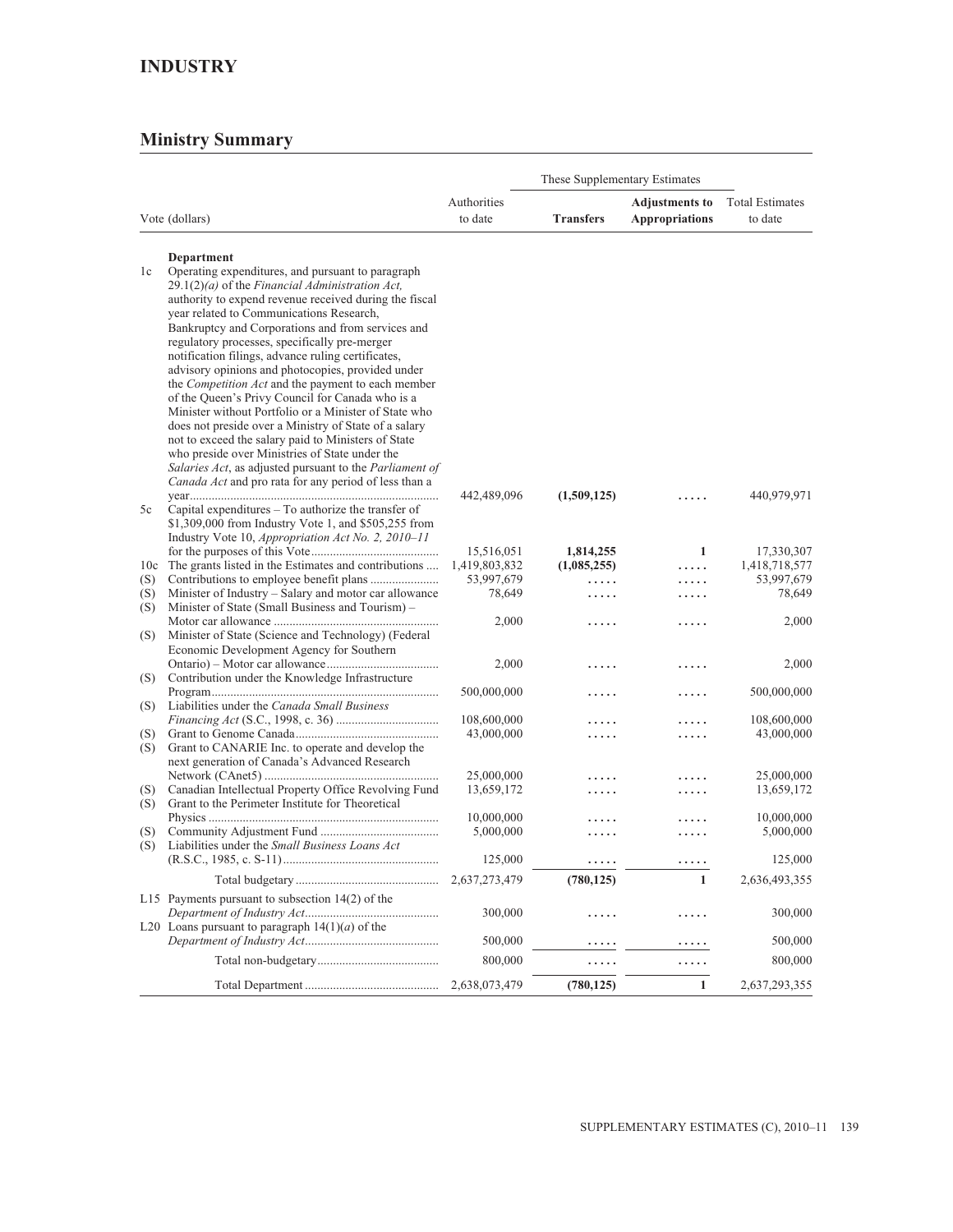### **INDUSTRY**

|     | These Supplementary Estimates                                                                    |                           |                  |                                                |                                   |
|-----|--------------------------------------------------------------------------------------------------|---------------------------|------------------|------------------------------------------------|-----------------------------------|
|     | Vote (dollars)                                                                                   | Authorities<br>to date    | <b>Transfers</b> | <b>Adjustments to</b><br><b>Appropriations</b> | <b>Total Estimates</b><br>to date |
|     |                                                                                                  |                           |                  |                                                |                                   |
|     | <b>Canadian Space Agency</b>                                                                     | 263, 367, 726             | (4,668,667)      |                                                | 258,699,059                       |
|     |                                                                                                  | 83,894,001                | .                |                                                | 83,894,001                        |
|     | 35c The grants listed in the Estimates and contributions –                                       |                           |                  |                                                |                                   |
|     | To authorize the transfer of \$4,668,667 from Industry                                           |                           |                  |                                                |                                   |
|     | Vote 25, <i>Appropriation Act No. 2, 2010–11</i> for the                                         |                           |                  |                                                |                                   |
|     |                                                                                                  | 46,884,107                | 4,668,667        | 1                                              | 51, 552, 775                      |
|     |                                                                                                  | 10,792,628                | .                | .                                              | 10,792,628                        |
|     |                                                                                                  | 404,938,462               | .                | 1                                              | 404,938,463                       |
|     | <b>Canadian Tourism Commission</b>                                                               |                           |                  |                                                |                                   |
|     | 40b Payments to the Canadian Tourism Commission                                                  | 109,464,753               | .                | .                                              | 109,464,753                       |
|     |                                                                                                  | 109,464,753               | .                | .                                              | 109,464,753                       |
|     | <b>Copyright Board</b>                                                                           |                           |                  |                                                |                                   |
| 45  |                                                                                                  | 2,976,601                 | .                | .                                              | 2,976,601                         |
| (S) |                                                                                                  | 292,844                   | .                | .                                              | 292,844                           |
|     |                                                                                                  |                           |                  |                                                |                                   |
|     |                                                                                                  | 3,269,445                 | .                | .                                              | 3,269,445                         |
|     | <b>Federal Economic Development Agency for</b><br><b>Southern Ontario</b>                        |                           |                  |                                                |                                   |
|     | 50c Operating expenditures – To authorize the transfer of                                        |                           |                  |                                                |                                   |
|     | \$125,320 from Industry Vote 1, Appropriation Act                                                |                           |                  |                                                |                                   |
|     | $No. 2, 2010-11$ for the purposes of this Vote                                                   | 37,665,924                | 65,320           | 1                                              | 37,731,245                        |
|     | 55c The grants listed in the Estimates and contributions                                         | 510,610,797               | (1,200,000)      | .                                              | 509,410,797                       |
| (S) |                                                                                                  | 3,431,296                 | .                | .                                              | 3,431,296                         |
| (S) |                                                                                                  | 42,500,000                | .                | .                                              | 42,500,000                        |
|     |                                                                                                  | 594,208,017               | (1, 134, 680)    | 1                                              | 593,073,338                       |
|     | <b>National Research Council of Canada</b>                                                       |                           |                  |                                                |                                   |
|     | $60c$ Operating expenditures – To authorize the transfer of                                      |                           |                  |                                                |                                   |
|     | \$60,000 from Industry Vote 50, \$250,000 from Public                                            |                           |                  |                                                |                                   |
|     | Safety and Emergency Preparedness Vote 50 and                                                    |                           |                  |                                                |                                   |
|     | \$181,300 from Natural Resources Vote 1,<br>Appropriation Act No. 2, 2010–11 for the purposes of |                           |                  |                                                |                                   |
|     |                                                                                                  | 422,255,830               | 491,300          | 1                                              | 422,747,131                       |
|     | 65c Capital expenditures – To authorize the transfer of                                          |                           |                  |                                                |                                   |
|     | \$168,700 from Natural Resources Vote 1, and                                                     |                           |                  |                                                |                                   |
|     | \$45,500 from National Defence Vote 5,                                                           |                           |                  |                                                |                                   |
|     | Appropriation Act No. 2, 2010–11 for the purposes of                                             |                           |                  |                                                |                                   |
|     |                                                                                                  | 53,192,000                | 214,200          | $\mathbf{1}$                                   | 53,406,201                        |
|     | 70c The grants listed in the Estimates and contributions -                                       |                           |                  |                                                |                                   |
|     | To authorize the transfer of \$580,000 from Industry                                             |                           |                  |                                                |                                   |
|     | Vote 10 and \$1,200,000 from Industry Vote 55,                                                   |                           |                  |                                                |                                   |
|     | Appropriation Act No. 2, 2010-11 for the purposes of                                             |                           |                  | 1                                              |                                   |
| (S) |                                                                                                  | 294,477,800<br>45,581,698 | 1,780,000<br>.   |                                                | 296,257,801<br>45,581,698         |
| (S) | Spending of revenues pursuant to paragraph $5(1)(e)$ of                                          |                           |                  |                                                |                                   |
|     | the National Research Council Act (R.S.C., 1985,                                                 |                           |                  |                                                |                                   |
|     |                                                                                                  | 77,346,500                | .                |                                                | 77,346,500                        |
|     |                                                                                                  | 892,853,828               | 2,485,500        | 3                                              | 895,339,331                       |
|     | <b>Natural Sciences and Engineering Research</b>                                                 |                           |                  |                                                |                                   |
|     | Council                                                                                          |                           |                  |                                                |                                   |
|     |                                                                                                  | 46,952,082                | (37, 037)        |                                                | 46,915,045                        |
| 80c |                                                                                                  | 1,010,577,786             | (462, 963)       | 17,078,500                                     | 1,027,193,323                     |
| (S) |                                                                                                  | 4,424,920                 | .                | .                                              | 4,424,920                         |
|     |                                                                                                  | 1,061,954,788             | (500,000)        | 17,078,500                                     | 1,078,533,288                     |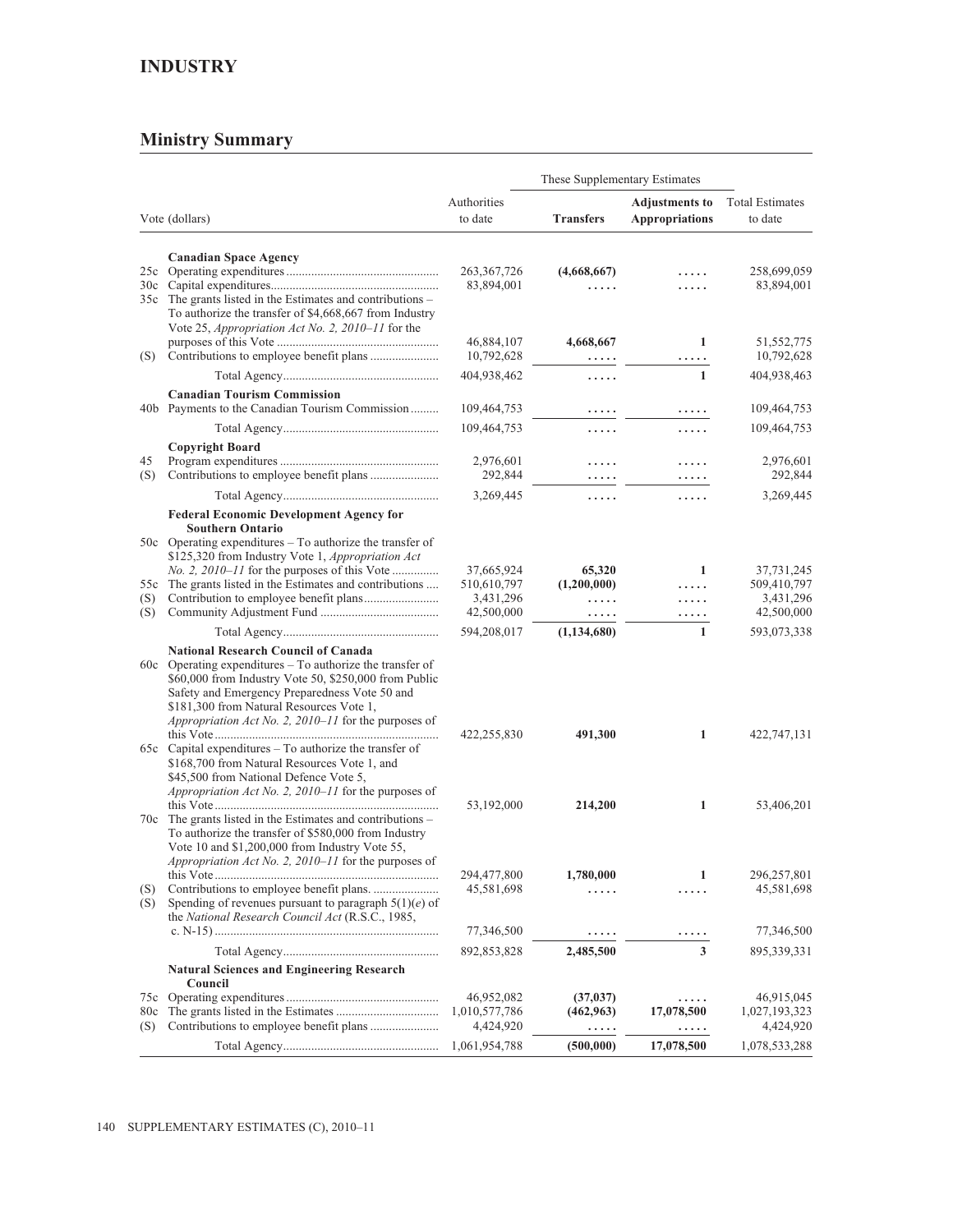# **INDUSTRY**

|                   |                                                                                                                                                                                                        |                                        | These Supplementary Estimates |                                                |                                        |
|-------------------|--------------------------------------------------------------------------------------------------------------------------------------------------------------------------------------------------------|----------------------------------------|-------------------------------|------------------------------------------------|----------------------------------------|
|                   | Vote (dollars)                                                                                                                                                                                         | Authorities<br>to date                 | <b>Transfers</b>              | <b>Adjustments to</b><br><b>Appropriations</b> | <b>Total Estimates</b><br>to date      |
| 85                | <b>Registry of the Competition Tribunal</b>                                                                                                                                                            | 2,030,607                              |                               |                                                | 2,030,607                              |
| (S)               | Contributions to employee benefit plans                                                                                                                                                                | 158,950                                |                               |                                                | 158,950                                |
|                   |                                                                                                                                                                                                        | 2,189,557                              |                               |                                                | 2,189,557                              |
| 90c<br>95c<br>(S) | <b>Social Sciences and Humanities Research Council</b>                                                                                                                                                 | 25,569,835<br>660,975,422<br>2,500,111 | (25,926)<br>(324, 074)<br>.   | 2,046,625                                      | 25,543,909<br>662,697,973<br>2,500,111 |
|                   |                                                                                                                                                                                                        | 689,045,368                            | (350,000)                     | 2,046,625                                      | 690,741,993                            |
| 100               | <b>Standards Council of Canada</b><br>Payments to the Standards Council of Canada<br>pursuant to section 5 of the Standards Council of                                                                 | 7,763,212                              |                               |                                                | 7,763,212                              |
|                   |                                                                                                                                                                                                        | 7,763,212                              |                               |                                                | 7,763,212                              |
|                   | <b>Statistics Canada</b><br>105c Program expenditures, contributions and pursuant to<br>paragraph $29.1(2)(a)$ of the Financial Administration<br>Act, authority to expend revenue received during the |                                        |                               |                                                |                                        |
|                   |                                                                                                                                                                                                        | 523,432,748                            |                               | 4,227,080                                      | 527,659,828                            |
| (S)               | Contributions to employee benefit plans                                                                                                                                                                | 71,731,988                             |                               |                                                | 71,731,988                             |
|                   |                                                                                                                                                                                                        | 595, 164, 736                          | .                             | 4,227,080                                      | 599,391,816                            |
|                   |                                                                                                                                                                                                        | 6,998,925,645                          | (279.305)                     | 23,352,211                                     | 7.021.998.551                          |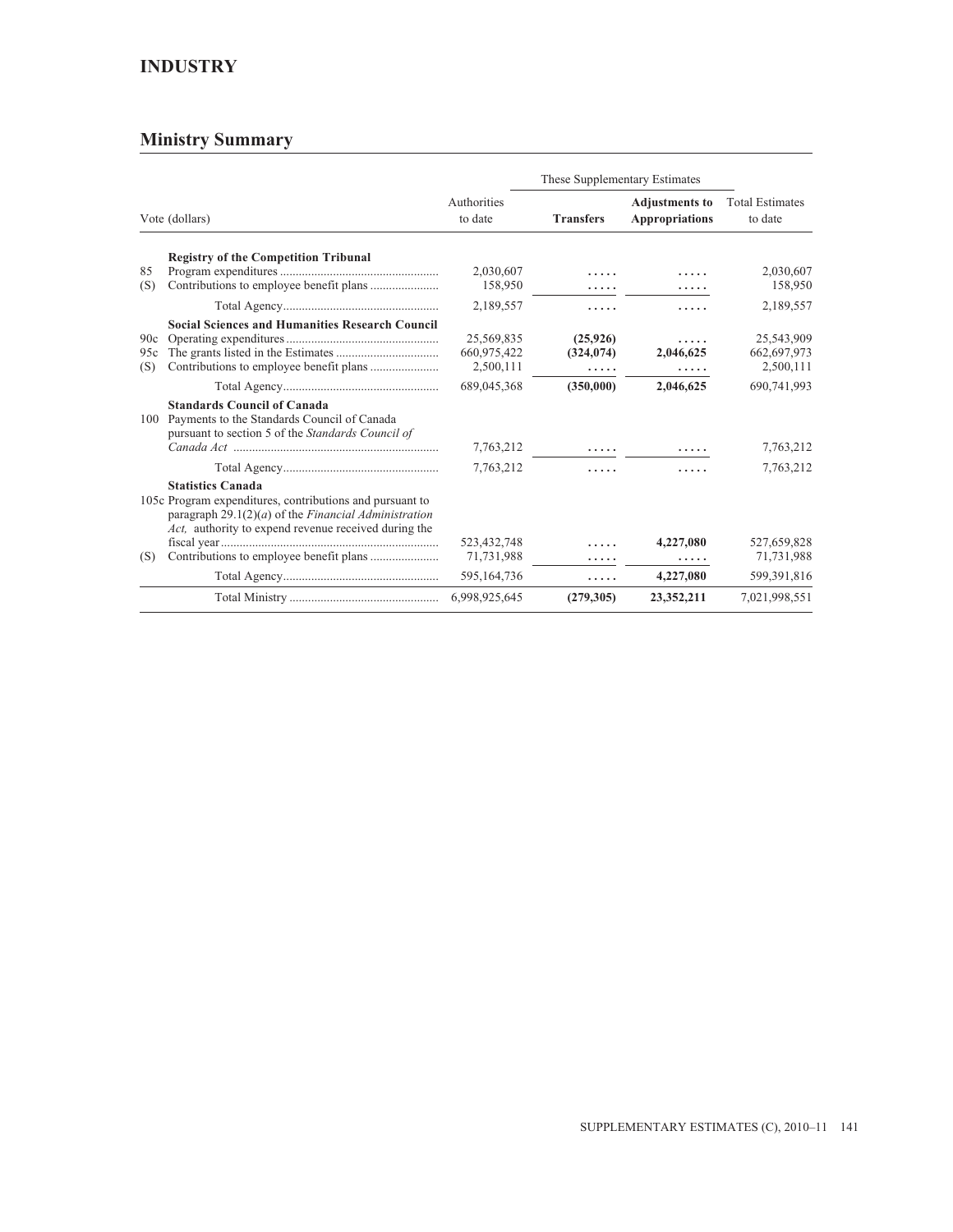# **INDUSTRY Department**

#### **Explanation of Requirements (thousands of dollars)**

Industry requests funds for the following items:

| <b>Voted Appropriations</b>                                                                                                  | Vote 1  | Vote 5 | Vote 10 | Total |
|------------------------------------------------------------------------------------------------------------------------------|---------|--------|---------|-------|
| Funding to support strategic investments in innovation under the<br>Technology Partnerships Canada Program and the Strategic |         |        |         |       |
|                                                                                                                              |         | .      | 4.106   | 4.106 |
| Funding for the implementation of the Fairness at the Pumps Act                                                              | 18      | 505    | .       | 523   |
| Gross Voted Appropriations                                                                                                   | 18      | 505    | 4,106   | 4,629 |
| <b>Funds Available</b>                                                                                                       |         |        |         |       |
|                                                                                                                              | 18      | .      | 4,106   | 4,124 |
|                                                                                                                              | .       | 505    | .       | 505   |
| Total Funds Available                                                                                                        | 18      | 505    | 4,106   | 4,629 |
| <b>Total Voted Appropriations</b>                                                                                            | .       | .      | .       | .     |
| <b>Transfers</b>                                                                                                             |         |        |         |       |
| Internal reallocation of resources – To support investments in                                                               |         |        |         |       |
|                                                                                                                              | (1,309) | 1,309  | .       |       |
| Internal reallocation of resources – To reduce the amount of new                                                             |         |        |         |       |
|                                                                                                                              |         | 505    | (505)   |       |
| Transfer to Treasury Board Secretariat - To support the National                                                             | (75)    |        |         | (75)  |
| Transfer to Federal Economic Development Agency for Southern                                                                 |         | .      | .       |       |
| Ontario – Adjustment to the budget for the Office of the Minister                                                            |         |        |         |       |
|                                                                                                                              | (125)   |        |         | (125) |
| Transfer to National Research Council of Canada – To support the                                                             |         |        |         |       |
|                                                                                                                              | .       | .      | (580)   | (580) |
| <b>Total Transfers</b>                                                                                                       | (1,509) | 1,814  | (1,085) | (780) |
| <b>These Supplementary Estimates</b>                                                                                         | (1,509) | 1,814  | (1,085) | (780) |

#### **Explanation of Funds Available (dollars)**

**Vote 1**: \$18,458 in total authorities is available within the Vote due to the reprofiling of funds for the Broadband Program resulting from revised project implementation timelines.

**Vote 5**: \$505,255 in total authorities is available from Vote 10 due to the reprofiling of funding for the Automotive Innovation Fund as a result of delays to research and development projects in the automobile industry.

Vote 10: \$4,105,659 in total authorities is available within the Vote due to the reprofiling of funding for the Automotive Innovation Fund as a result of delays to research and development projects in the automobile industry.

| <b>Transfer Payments (dollars)</b>   | Voted                  | <b>Statutory</b> |  |
|--------------------------------------|------------------------|------------------|--|
| <b>Contributions</b>                 |                        |                  |  |
|                                      | 4.105.659              | .                |  |
| <b>Total Gross Transfer Payments</b> | 4,105,659              | .                |  |
|                                      | 4,105,659<br>1.085.255 | .<br>.           |  |
| <b>Net Transfer Payments</b>         | (1,085,255)            | .                |  |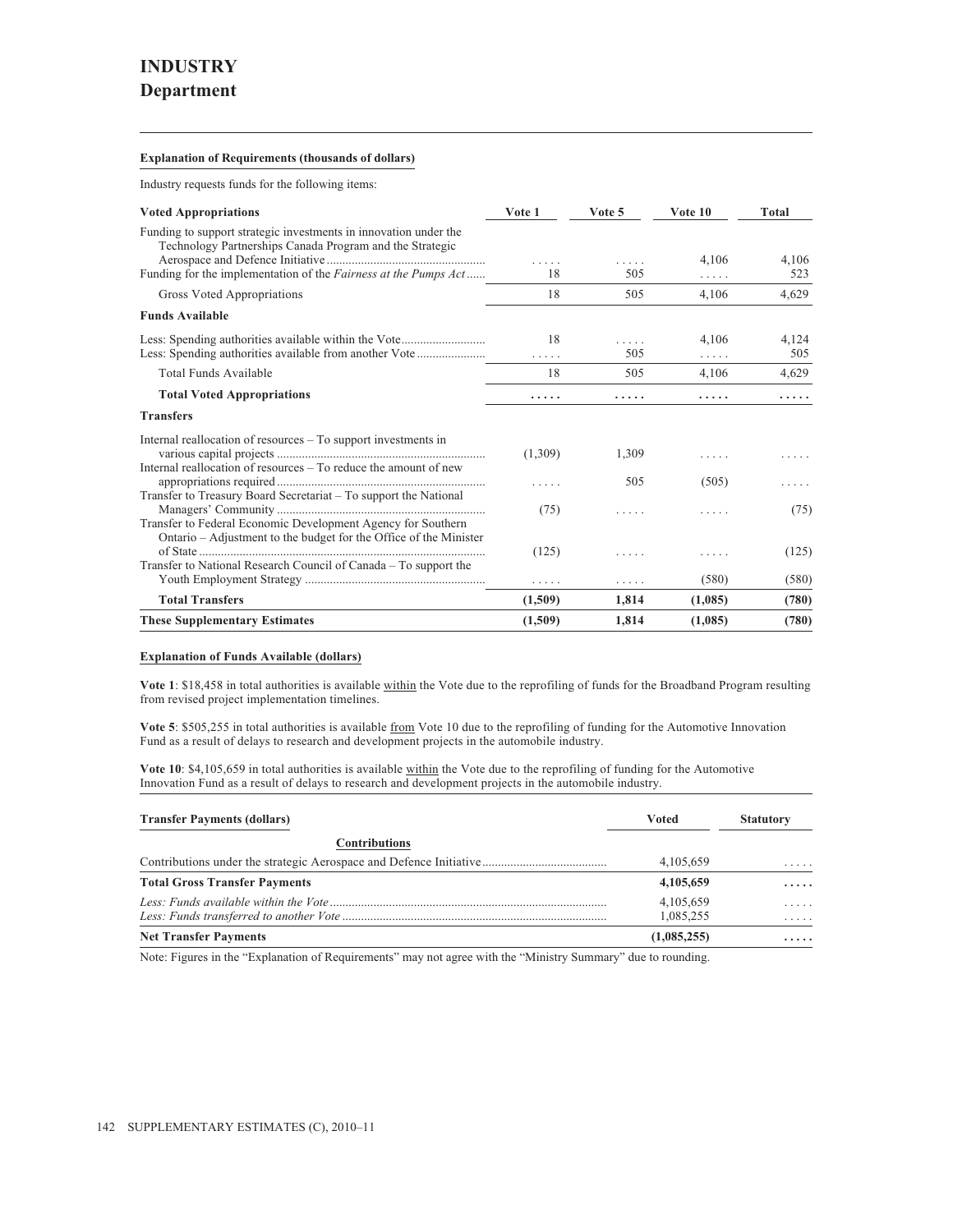# **INDUSTRY Canadian Space Agency**

#### **Explanation of Requirements (thousands of dollars)**

Canadian Space Agency requests funds for the following items:

| <b>Voted Appropriations</b>                                                                                                                | Vote 25 | Vote 30 | Vote 35 | Total |
|--------------------------------------------------------------------------------------------------------------------------------------------|---------|---------|---------|-------|
| Reinvestment of royalties from the sale of RADARSAT-1 data                                                                                 |         |         | 367     | 367   |
| <b>Funds Available</b>                                                                                                                     |         |         |         |       |
|                                                                                                                                            |         | .       | 367     | 367   |
| <b>Total Voted Appropriations</b>                                                                                                          | .       | .       | .       | .     |
| <b>Transfers</b>                                                                                                                           |         |         |         |       |
| Internal reallocation of resources – To support the Canada/European<br>Internal reallocation of resources – To support research, awareness | (3,919) | .       | 3,919   | .     |
|                                                                                                                                            | (750)   | .       | 750     | .     |
| <b>Total Transfers</b>                                                                                                                     | (4,669) | .       | 4,669   | .     |
| <b>These Supplementary Estimates</b>                                                                                                       | (4,669) | .       | 4.669   | .     |

#### **Explanation of Funds Available (dollars)**

**Vote 35**: \$367,271 in total authorities is available within the Vote due to the reprofiling of funds for the European Space Agency Program as a result of changes in multi-year project planning and cash flow projections.

| <b>Transfer Payments (dollars)</b>                                                    | Voted     | <b>Statutory</b> |
|---------------------------------------------------------------------------------------|-----------|------------------|
| <b>Grants</b>                                                                         |           |                  |
| Class Grant program to Support Research, Awareness, and Learning in Space Science and | 750,000   | .                |
| <b>Contributions</b>                                                                  |           |                  |
| Contribution to support the Canada/European Space Agency Cooperation Agreement        | 4,285,938 | .                |
| <b>Total Gross Transfer Payments</b>                                                  | 5,035,938 | .                |
|                                                                                       | 367,271   | .                |
| <b>Net Transfer Payments</b>                                                          | 4,668,667 | .                |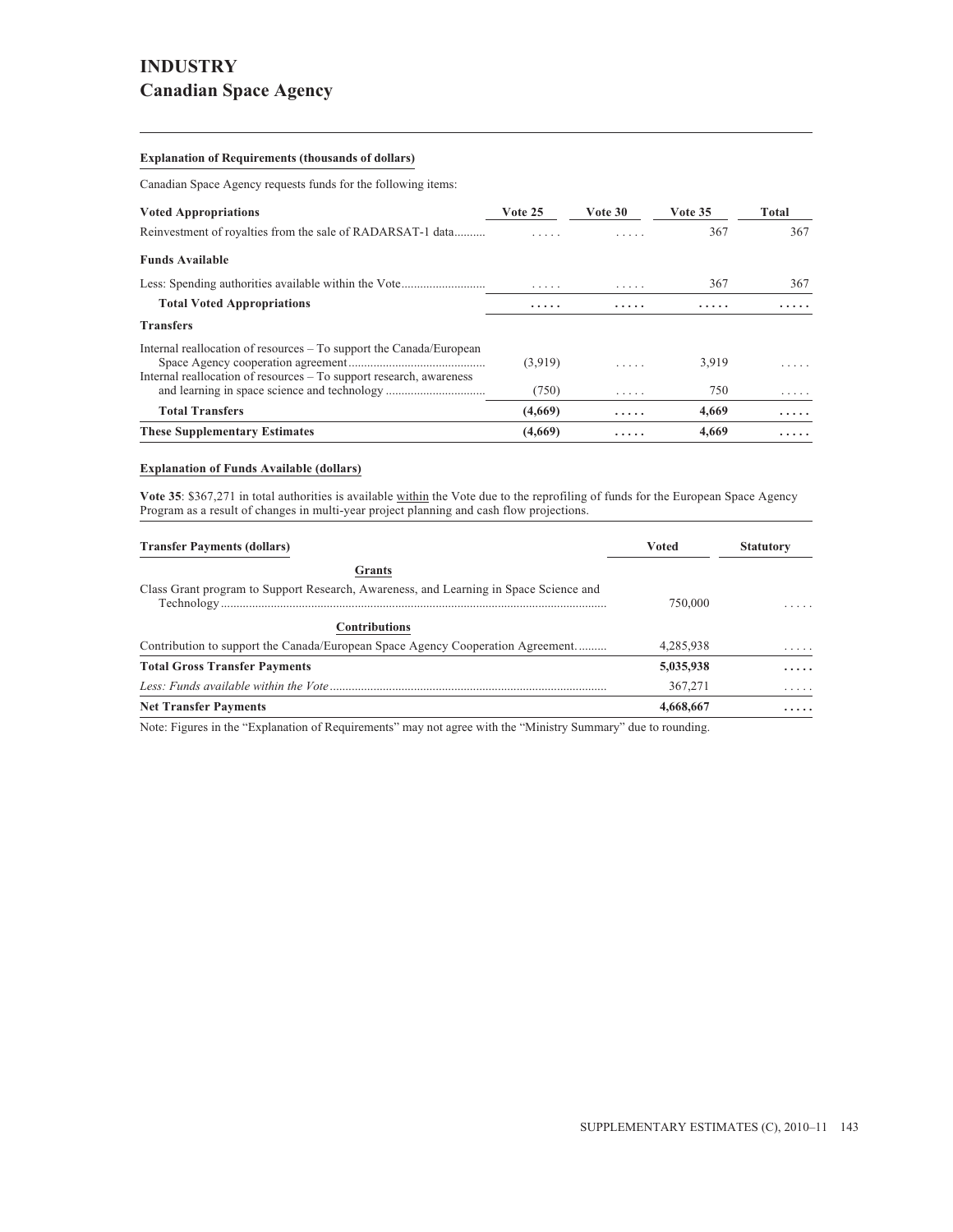# **INDUSTRY Federal Economic Development Agency for Southern Ontario**

#### **Explanation of Requirements (thousands of dollars)**

Federal Economic Development Agency for Southern Ontario requests funds for the following items:

| <b>Transfers</b>                                                                    | Vote 50 | Vote 55 | Total    |
|-------------------------------------------------------------------------------------|---------|---------|----------|
| Transfer from Industry – Adjustment to the budget for the Office of the Minister of | 125     | .       | 125.     |
| Transfer to National Research Council of Canada – To support research and           | (60)    | (1.200) | (1,260)  |
| <b>These Supplementary Estimates</b>                                                | 65      | (1,200) | (1, 135) |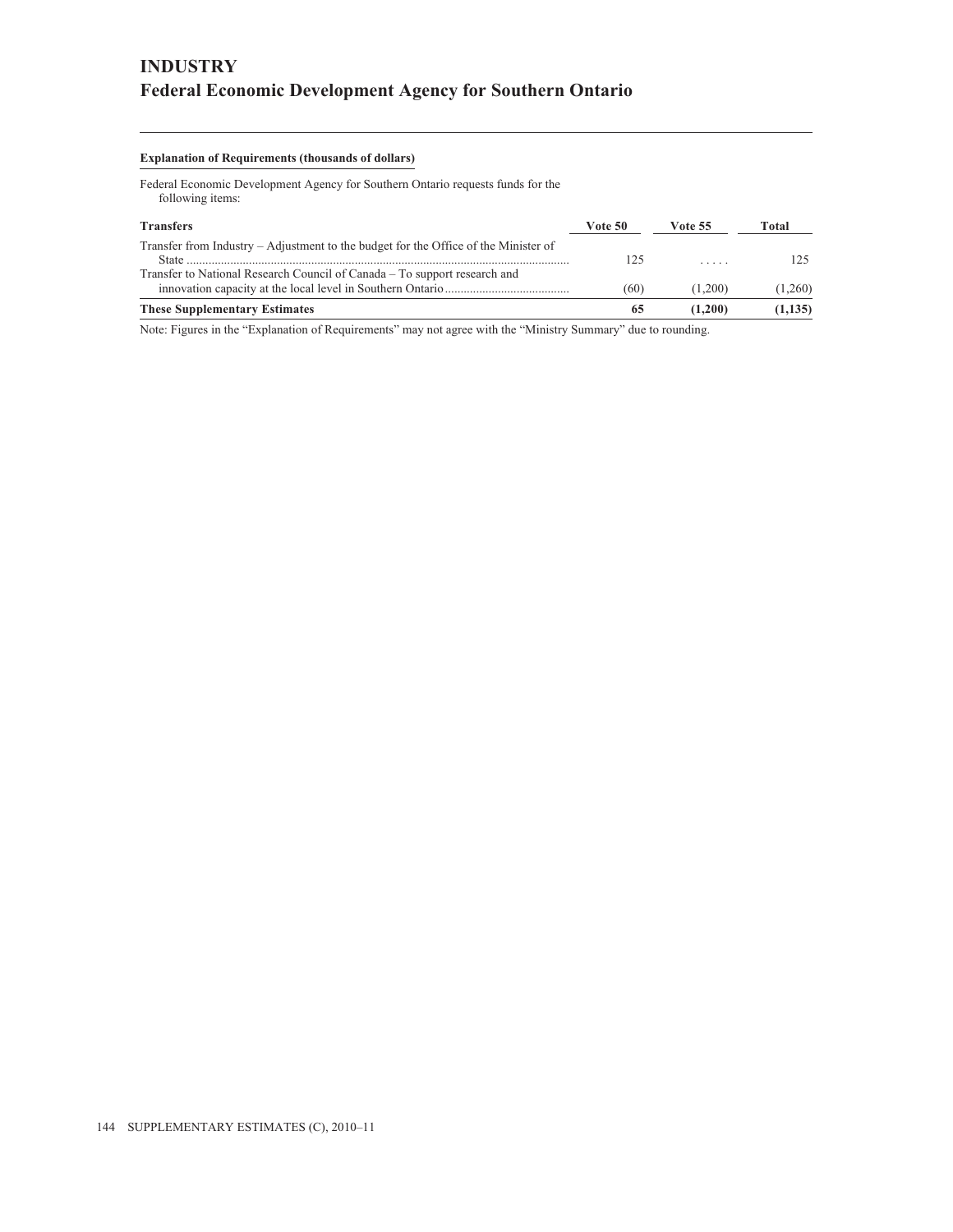# **INDUSTRY National Research Council of Canada**

#### **Explanation of Requirements (thousands of dollars)**

National Research Council of Canada requests funds for the following items:

| <b>Voted Appropriations</b>                                                                                                                                                                      | Vote 60 | Vote 65 | Vote 70 | Total |
|--------------------------------------------------------------------------------------------------------------------------------------------------------------------------------------------------|---------|---------|---------|-------|
| Funding to support the active participation of Canadian scientific                                                                                                                               |         |         | 410     | 410   |
| <b>Funds Available</b>                                                                                                                                                                           |         |         |         |       |
|                                                                                                                                                                                                  |         |         | 410     | 410   |
| <b>Total Voted Appropriations</b>                                                                                                                                                                |         |         |         |       |
| <b>Transfers</b>                                                                                                                                                                                 |         |         |         |       |
| Transfer from the Federal Economic Development Agency for<br>Southern Ontario – To support research and innovation capacity                                                                      |         |         |         |       |
|                                                                                                                                                                                                  | 60      |         | 1,200   | 1,260 |
| Transfer from Industry - To support the Youth Employment Strategy<br>Transfer from Natural Resources – For research, development and<br>demonstration investments into non-reactor-based medical |         |         | 580     | 580   |
| Transfer from Royal Canadian Mounted Police – For the assessment,                                                                                                                                | 181     | 169     |         | 350   |
| management and remediation of federal contaminated sites<br>Transfer from National Defence – For public security related to the<br>Chemical, Biological, Radiological and Nuclear Research and   | 250     |         |         | 250   |
|                                                                                                                                                                                                  |         | 46      | .       | 46    |
| <b>Total Transfers</b>                                                                                                                                                                           | 491     | 215     | 1,780   | 2,486 |
| <b>These Supplementary Estimates</b>                                                                                                                                                             | 491     | 215     | 1,780   | 2,486 |

#### **Explanation of Funds Available (dollars)**

**Vote 70**: \$410,000 in total authorities is available within the vote due to a realignment of funding for the requirements related to International Affiliations.

| <b>Transfer Payments (dollars)</b>                                                                                                                         | Voted                           | <b>Statutory</b> |
|------------------------------------------------------------------------------------------------------------------------------------------------------------|---------------------------------|------------------|
| Grants                                                                                                                                                     |                                 |                  |
| International Affiliations.                                                                                                                                | 410,000                         | .                |
| <b>Total Gross Grants</b>                                                                                                                                  | 410,000                         |                  |
| <b>Contributions</b>                                                                                                                                       |                                 |                  |
| Research and Development Industrial Research Program Contributions to Firms<br>Industrial Research Assistance Program Contributions to Employment Strategy | 1,000,000<br>580,000<br>200,000 | .<br>.<br>.      |
| <b>Total Gross Contributions</b>                                                                                                                           | 1,780,000                       | .                |
| <b>Total Gross Transfer Payments</b>                                                                                                                       | 2,190,000                       |                  |
|                                                                                                                                                            | 410,000                         | .                |
| <b>Net Transfer Payments</b>                                                                                                                               | 1,780,000                       | .                |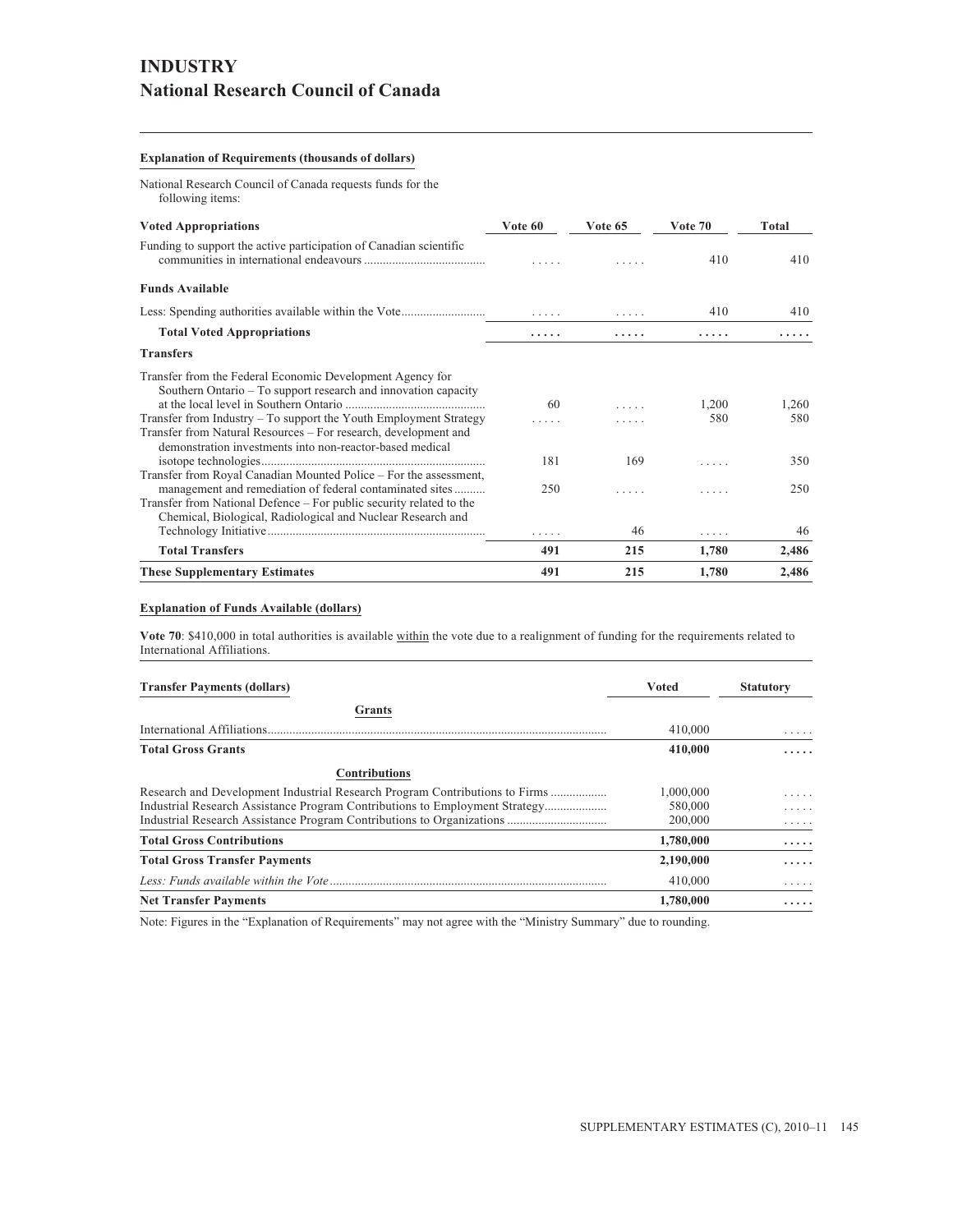# **INDUSTRY Natural Sciences and Engineering Research Council**

#### **Explanation of Requirements (thousands of dollars)**

Natural Sciences and Engineering Research Council requests funds for the following items:

| <b>Voted Appropriations</b>                                                       | <b>Vote 75</b> | Vote 80 | Total  |
|-----------------------------------------------------------------------------------|----------------|---------|--------|
| Funding to support the Centres of Excellence for Commercialization and Research   | .              | 17.407  | 17.407 |
| <b>Funds Available</b>                                                            |                |         |        |
|                                                                                   | .              | 329     | 329    |
| <b>Total Voted Appropriations</b>                                                 | .              | 17,078  | 17,078 |
| <b>Transfers</b>                                                                  |                |         |        |
| Transfer to the International Development Research Centre – For the International | (37)           | (463)   | (500)  |
| <b>These Supplementary Estimates</b>                                              | (37)           | 16,615  | 16,578 |

#### **Explanation of Funds Available (dollars)**

**Vote 80**: \$328,500 in total authorities is available within the Vote due to a realignment of funding to support increased requirements for the Centres of Excellence for Commercialization and Research.

| <b>Transfer Payments (dollars)</b>   | Voted              | <b>Statutory</b> |  |
|--------------------------------------|--------------------|------------------|--|
| Grants                               |                    |                  |  |
|                                      | 17,407,000         | .                |  |
| <b>Total Gross Transfer Payments</b> | 17,407,000         | .                |  |
|                                      | 328,500<br>462,963 | .<br>.           |  |
| <b>Net Transfer Payments</b>         | 16,615,537         | .                |  |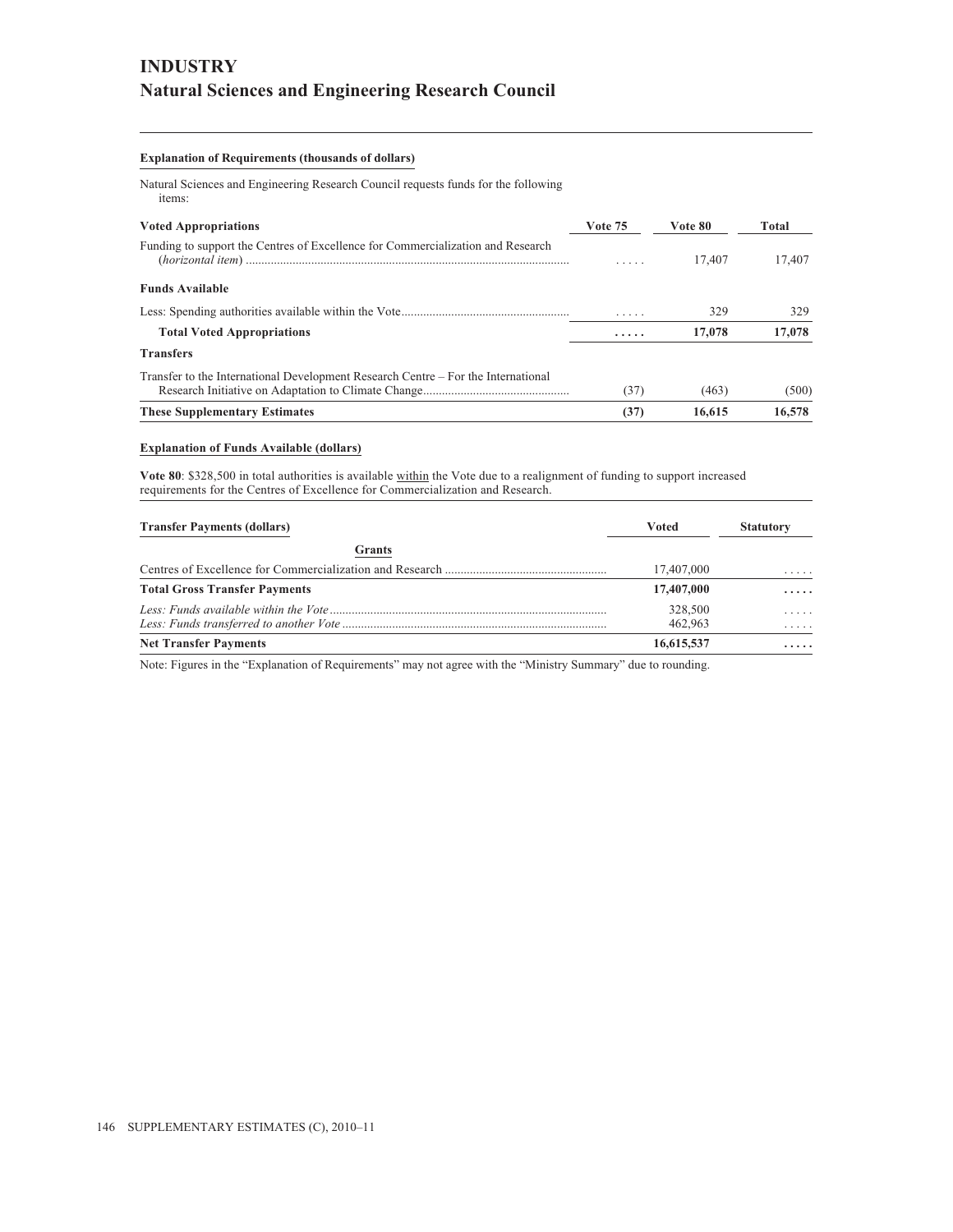## **INDUSTRY Social Sciences and Humanities Research Council**

#### **Explanation of Requirements (thousands of dollars)**

Social Sciences and Humanities Research Council requests funds for the following items:

| <b>Voted Appropriations</b>                                                       | Vote 90 | Vote 95 | Total |
|-----------------------------------------------------------------------------------|---------|---------|-------|
| Funding to support the Centres of Excellence for Commercialization and Research   | .       | 2.647   | 2.647 |
| <b>Funds Available</b>                                                            |         |         |       |
|                                                                                   |         | 600     | 600   |
| <b>Total Voted Appropriations</b>                                                 | .       | 2.047   | 2.047 |
| <b>Transfers</b>                                                                  |         |         |       |
| Transfer to the International Development Research Centre – For the International | (26)    | (324)   | (350) |
| <b>Total Transfers</b>                                                            | (26)    | (324)   | (350) |
| <b>These Supplementary Estimates</b>                                              | (26)    | 1.723   | 1.697 |

#### **Explanation of Funds Available (dollars)**

**Vote 95**: \$600,000 in total authorities is available within the Vote due to a realignment of funding to support increased requirements for the Centres of Excellence for Commercialization and Research.

| <b>Transfer Payments (dollars)</b>   | Voted              | <b>Statutory</b> |  |
|--------------------------------------|--------------------|------------------|--|
| Grants                               |                    |                  |  |
|                                      | 2.646.625          | .                |  |
| <b>Total Gross Transfer Payments</b> | 2,646,625          | .                |  |
|                                      | 600,000<br>324,074 | .<br>.           |  |
| <b>Net Transfer Payments</b>         | 1,722,551          | .                |  |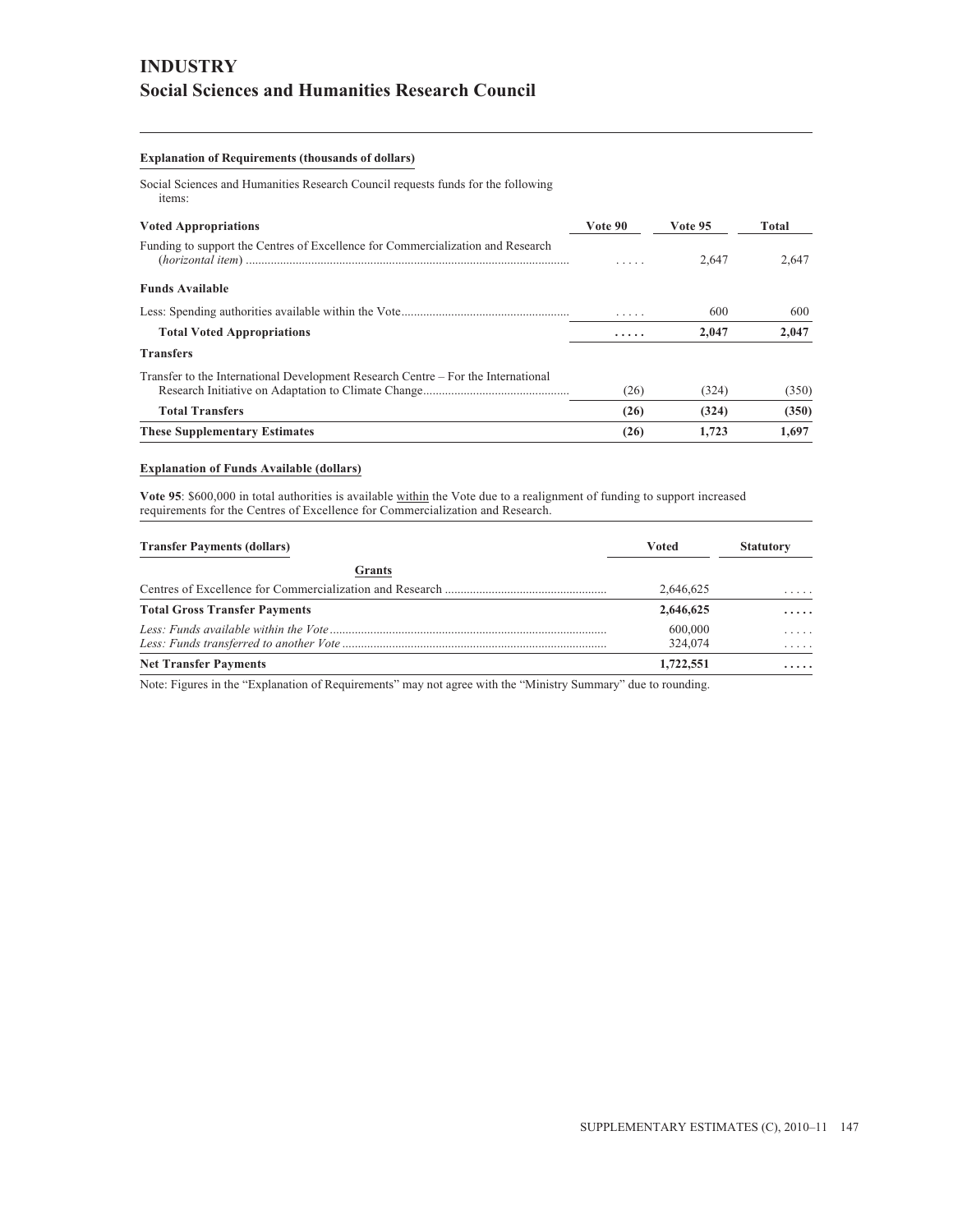#### **Explanation of Requirements (thousands of dollars)**

Statistics Canada requests funds for the following items:

| <b>Voted Appropriations</b>                                                                                      | <b>Vote 105</b> |
|------------------------------------------------------------------------------------------------------------------|-----------------|
| Funding to support the Consumer Price Index Enhancement Initiative to produce a better measure of price movement | 3.452           |
| Implementation of Harmonized Sales Tax for Ontario and British Columbia and the Affordable Living Tax Credit for |                 |
| <b>These Supplementary Estimates</b>                                                                             | 4.227           |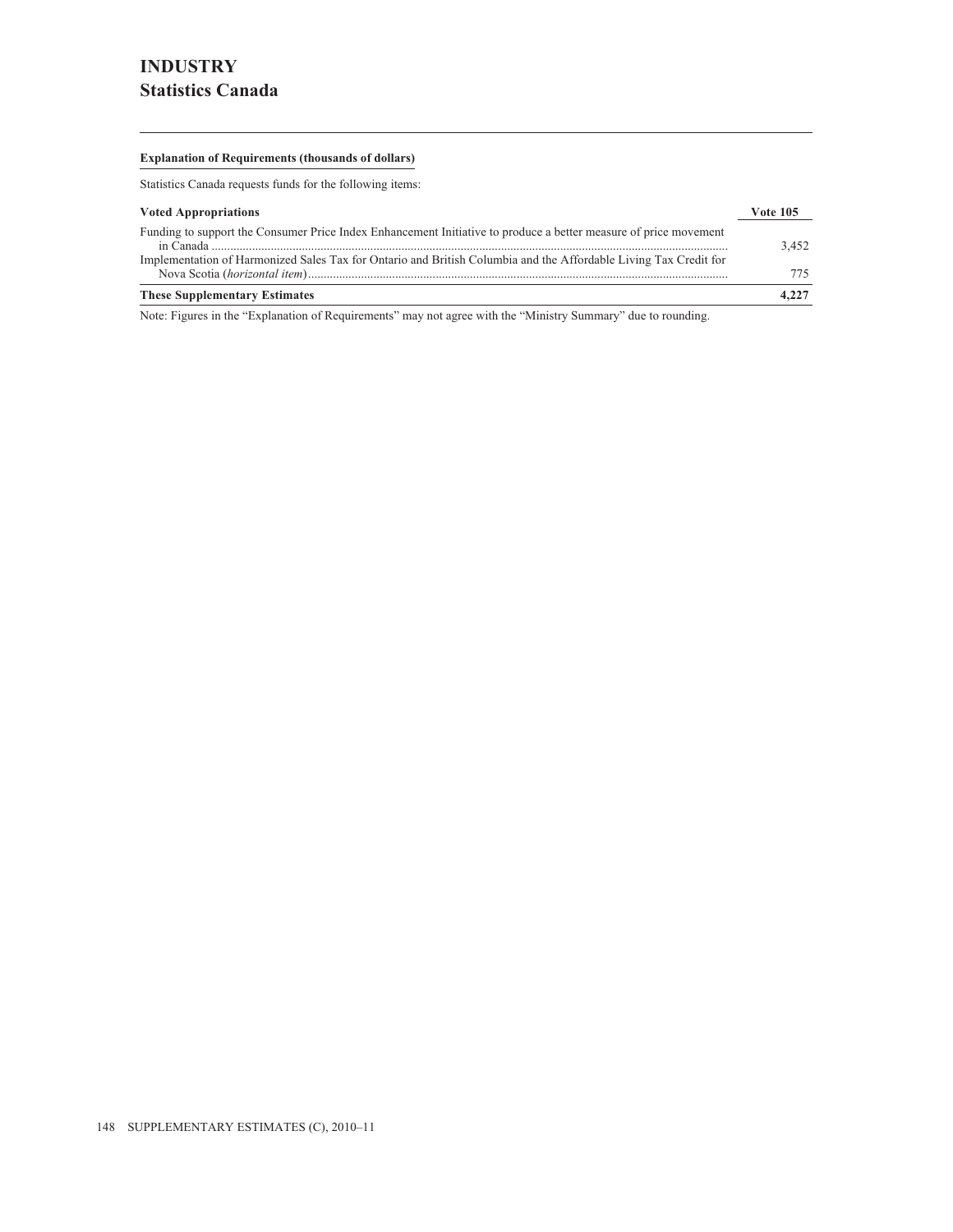|                |                                                                                                                   |                         | These Supplementary Estimates |                       |                         |  |
|----------------|-------------------------------------------------------------------------------------------------------------------|-------------------------|-------------------------------|-----------------------|-------------------------|--|
|                |                                                                                                                   | Authorities             | <b>Adjustments to</b>         |                       | <b>Total Estimates</b>  |  |
|                | Vote (dollars)                                                                                                    | to date                 | <b>Transfers</b>              | <b>Appropriations</b> | to date                 |  |
| 1 <sub>b</sub> | Department<br>Operating expenditures, and, pursuant to                                                            |                         |                               |                       |                         |  |
|                | paragraph $29.1(2)(a)$ of the Financial Administration                                                            |                         |                               |                       |                         |  |
|                | Act, authority to expend revenues received in a fiscal<br>year, and to offset expenditures incurred in the fiscal |                         |                               |                       |                         |  |
|                | year, arising from the provision of mandatory legal<br>services to Government departments and agencies and        |                         |                               |                       |                         |  |
|                | optional services to Crown corporations, non-federal                                                              |                         |                               |                       |                         |  |
|                | organizations and international organizations<br>provided they are consistent with the Department's               |                         |                               |                       |                         |  |
|                | mandate and the payment to each member of the                                                                     |                         |                               |                       |                         |  |
|                | Queen's Privy Council for Canada who is a Minister<br>without Portfolio or a Minister of State who does not       |                         |                               |                       |                         |  |
|                | preside over a Ministry of State of a salary not to                                                               |                         |                               |                       |                         |  |
|                | exceed the salary paid to Ministers of State who                                                                  |                         |                               |                       |                         |  |
|                | preside over Ministries of State under the Salaries<br>Act, as adjusted pursuant to the Parliament of Canada      |                         |                               |                       |                         |  |
|                | <i>Act</i> and pro rata for any period of less than a year                                                        | 322,238,291             |                               |                       | 322,238,291             |  |
| 5b             | The grants listed in the Estimates and contributions                                                              | 397,956,000             |                               |                       | 397,956,000             |  |
| (S)<br>(S)     | Minister of Justice and Attorney General of Canada -                                                              | 66,624,078              | .                             |                       | 66,624,078              |  |
|                |                                                                                                                   | 78,649                  | .                             |                       | 78,649                  |  |
|                |                                                                                                                   | 786,897,018             | .                             | .                     | 786,897,018             |  |
|                | <b>Canadian Human Rights Commission</b>                                                                           |                         |                               |                       |                         |  |
| 10<br>(S)      | Contributions to employee benefit plans                                                                           | 21,496,477<br>2,365,078 | .<br>.                        | .<br>.                | 21,496,477<br>2,365,078 |  |
|                |                                                                                                                   | 23,861,555              |                               |                       | 23,861,555              |  |
|                | Canadian Human Rights Tribunal                                                                                    |                         | .                             | .                     |                         |  |
| 15             |                                                                                                                   | 4,452,615               | .                             | .                     | 4,452,615               |  |
| (S)            |                                                                                                                   | 394,031                 | .                             | .                     | 394,031                 |  |
|                |                                                                                                                   | 4,846,646               | .                             | .                     | 4,846,646               |  |
|                | <b>Commissioner for Federal Judicial Affairs</b>                                                                  |                         |                               |                       |                         |  |
| 20             | Operating expenditures, remuneration, allowances<br>and expenses for judges, including deputy judges of           |                         |                               |                       |                         |  |
|                | the Supreme Court of Yukon, the Supreme Court of                                                                  |                         |                               |                       |                         |  |
|                | the Northwest Territories and the Nunavut Court of<br>Justice, not provided for by the Judges Act and,            |                         |                               |                       |                         |  |
|                | pursuant to paragraph $29.1(2)(a)$ of the <i>Financial</i>                                                        |                         |                               |                       |                         |  |
|                | Administration Act, authority to spend revenues                                                                   |                         |                               |                       |                         |  |
|                | received during the fiscal year arising from the<br>provision of administrative services and judicial             |                         |                               |                       |                         |  |
|                |                                                                                                                   | 8,612,762               |                               |                       | 8,612,762               |  |
| 25             | Canadian Judicial Council – Operating expenditures                                                                | 1,690,163               |                               |                       | 1,690,163               |  |
| (S)<br>(S)     | Judges' salaries, allowances and annuities, annuities                                                             | 874,098                 |                               |                       | 874,098                 |  |
|                | to spouses and children of judges and lump sum                                                                    |                         |                               |                       |                         |  |
|                | payments to spouses of judges who die while in office                                                             | 428,924,000             |                               |                       | 428,924,000             |  |
|                |                                                                                                                   |                         |                               |                       |                         |  |
|                | <b>Courts Administration Service</b>                                                                              | 440, 101, 023           | .                             | .                     | 440, 101, 023           |  |
|                |                                                                                                                   | 58,033,535              | .                             | .                     | 58,033,535              |  |
| (S)            |                                                                                                                   | 6,375,551               |                               |                       | 6,375,551               |  |
|                |                                                                                                                   | 64,409,086              | .                             | .                     | 64,409,086              |  |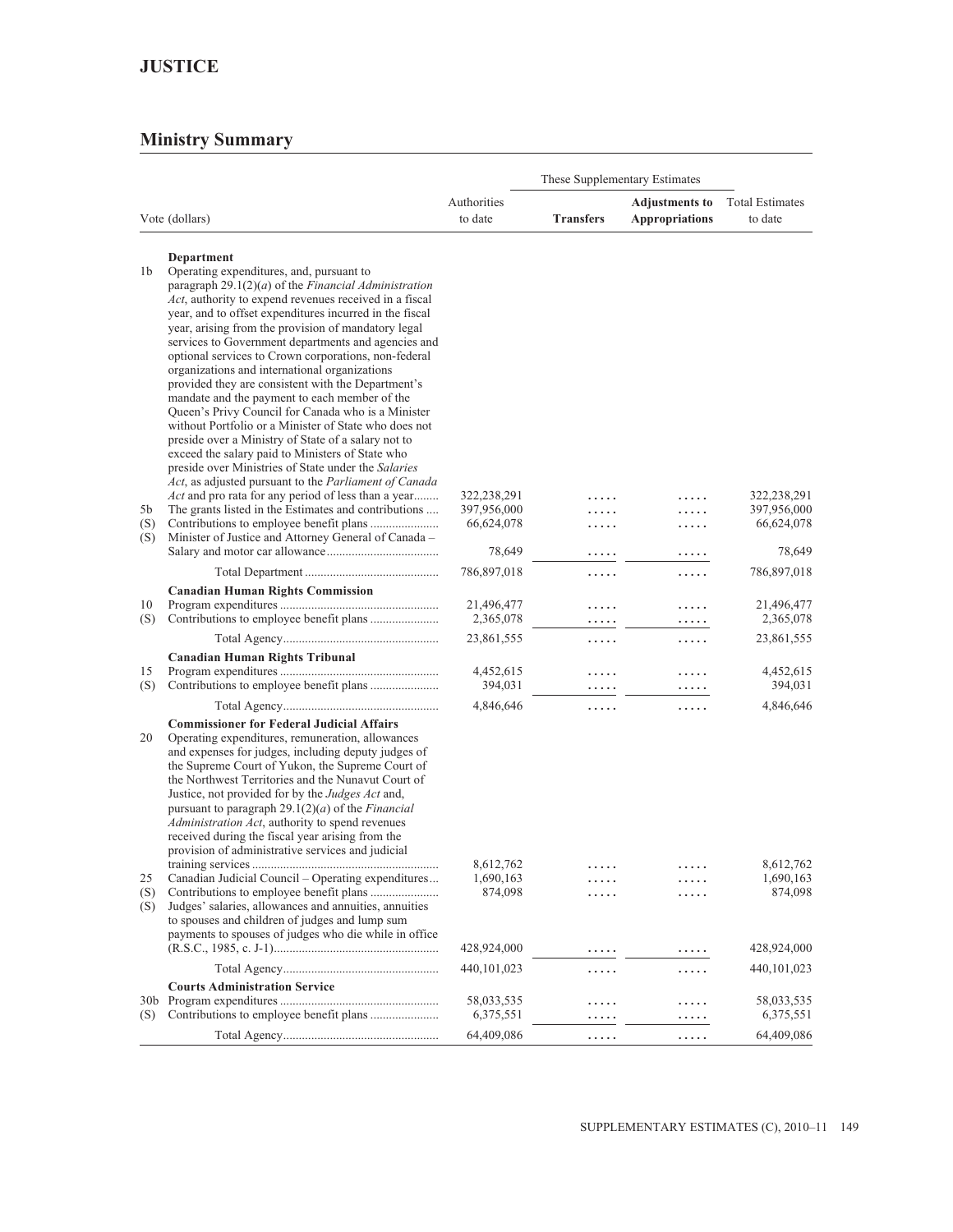#### **JUSTICE**

|                  |                                                                                                                                                                                                                                                                                                                                                                                                                                                                                                                                                                                                              |                         | These Supplementary Estimates |                                                |                                   |
|------------------|--------------------------------------------------------------------------------------------------------------------------------------------------------------------------------------------------------------------------------------------------------------------------------------------------------------------------------------------------------------------------------------------------------------------------------------------------------------------------------------------------------------------------------------------------------------------------------------------------------------|-------------------------|-------------------------------|------------------------------------------------|-----------------------------------|
|                  | Vote (dollars)                                                                                                                                                                                                                                                                                                                                                                                                                                                                                                                                                                                               | Authorities<br>to date  | <b>Transfers</b>              | <b>Adjustments to</b><br><b>Appropriations</b> | <b>Total Estimates</b><br>to date |
| 35b              | <b>Office of the Director of Public Prosecutions</b><br>Program expenditures, and, pursuant to<br>paragraph $29.1(2)(a)$ of the <i>Financial Administration</i><br>Act, authority to expend revenues received in a fiscal<br>year, and to offset expenditures incurred in the fiscal<br>year, arising from the provision of prosecution and<br>prosecution-related services to Government<br>departments and agencies and optional services to<br>Crown corporations, non-federal organizations and<br>international organizations provided they are<br>consistent with the Office of the Director of Public | 158,747,162             |                               |                                                | 158,747,162                       |
| (S)              |                                                                                                                                                                                                                                                                                                                                                                                                                                                                                                                                                                                                              | 16,017,429              |                               |                                                | 16,017,429                        |
|                  | Offices of the Information and Privacy<br><b>Commissioners of Canada</b>                                                                                                                                                                                                                                                                                                                                                                                                                                                                                                                                     | 174,764,591             |                               |                                                | 174,764,591                       |
| 40c<br>45b       | Office of the Information Commissioner of Canada –<br>Office of the Privacy Commissioner of Canada –                                                                                                                                                                                                                                                                                                                                                                                                                                                                                                         | 11,051,941              |                               | 355,445                                        | 11,407,386                        |
|                  |                                                                                                                                                                                                                                                                                                                                                                                                                                                                                                                                                                                                              | 22,214,697              |                               |                                                | 22,214,697                        |
| (S)              |                                                                                                                                                                                                                                                                                                                                                                                                                                                                                                                                                                                                              | 3,603,429               |                               | .                                              | 3,603,429                         |
|                  |                                                                                                                                                                                                                                                                                                                                                                                                                                                                                                                                                                                                              | 36,870,067              | .                             | 355,445                                        | 37,225,512                        |
| 50<br>(S)<br>(S) | <b>Supreme Court of Canada</b><br>Judges' salaries, allowances and annuities, annuities<br>to spouses and children of judges and lump sum<br>payments to spouses of judges who die while in office                                                                                                                                                                                                                                                                                                                                                                                                           | 23,815,609<br>2,281,275 |                               |                                                | 23,815,609<br>2,281,275           |
|                  |                                                                                                                                                                                                                                                                                                                                                                                                                                                                                                                                                                                                              | 5,488,000               | .                             |                                                | 5,488,000                         |
|                  |                                                                                                                                                                                                                                                                                                                                                                                                                                                                                                                                                                                                              | 31,584,884              | .                             | .                                              | 31,584,884                        |
|                  |                                                                                                                                                                                                                                                                                                                                                                                                                                                                                                                                                                                                              | 1,563,334,870           | .                             | 355,445                                        | 1,563,690,315                     |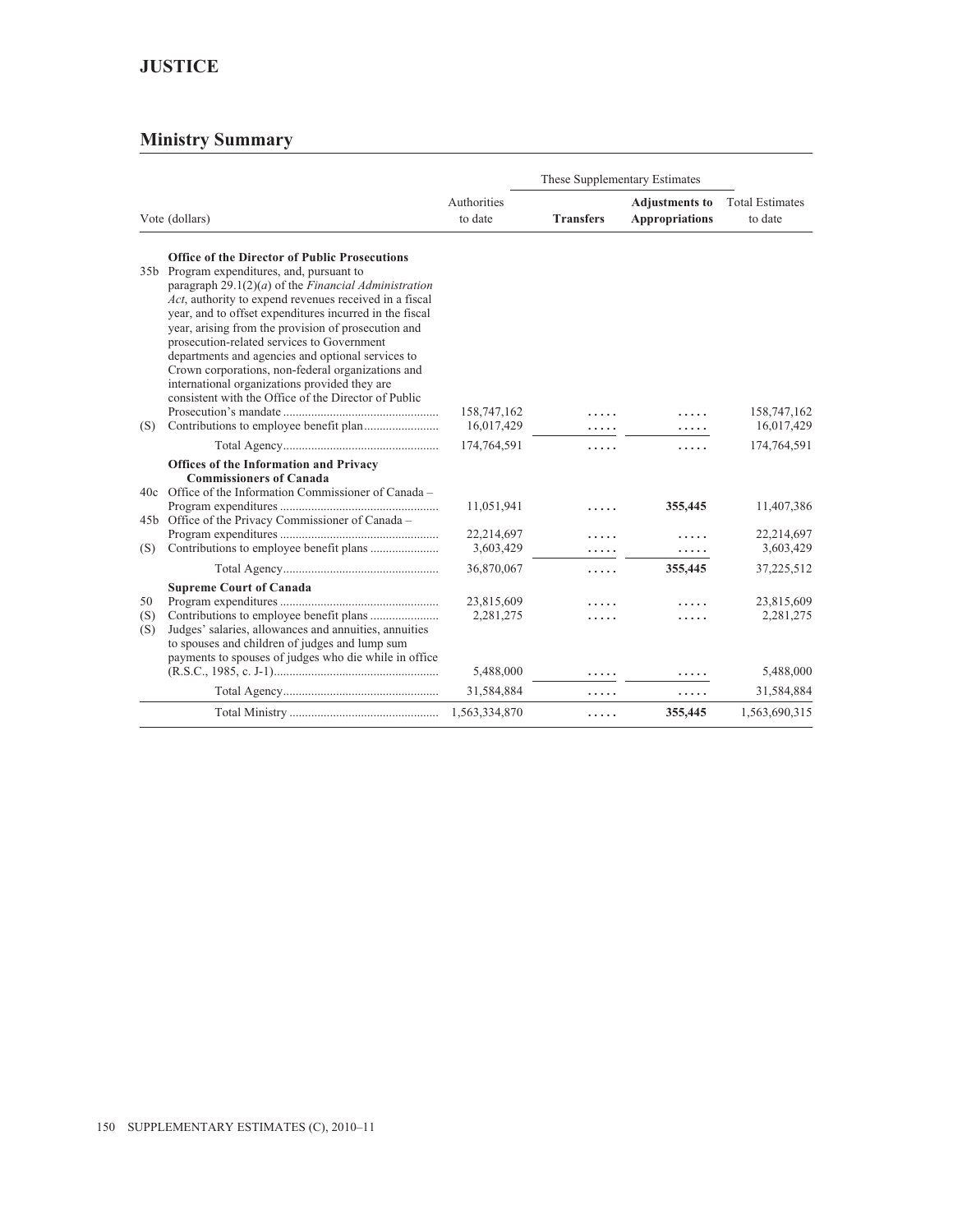## **JUSTICE Offices of the Information and Privacy Commissioners of Canada**

#### **Explanation of Requirements (thousands of dollars)**

Offices of the Information and Privacy Commissioners of Canada request funds for the following items:

| <b>Voted Appropriations</b>          | Vote 40 |
|--------------------------------------|---------|
|                                      | 400     |
| <b>Funds Available</b>               |         |
|                                      | 45      |
| <b>These Supplementary Estimates</b> | 355     |

#### **Explanation of Funds Available (dollars)**

**Vote 40**: \$44,555 in total authorities is available within the Vote due to savings identified as part of the cost containment measures to reduce the rate of growth in operating expenditures announced in Budget 2010.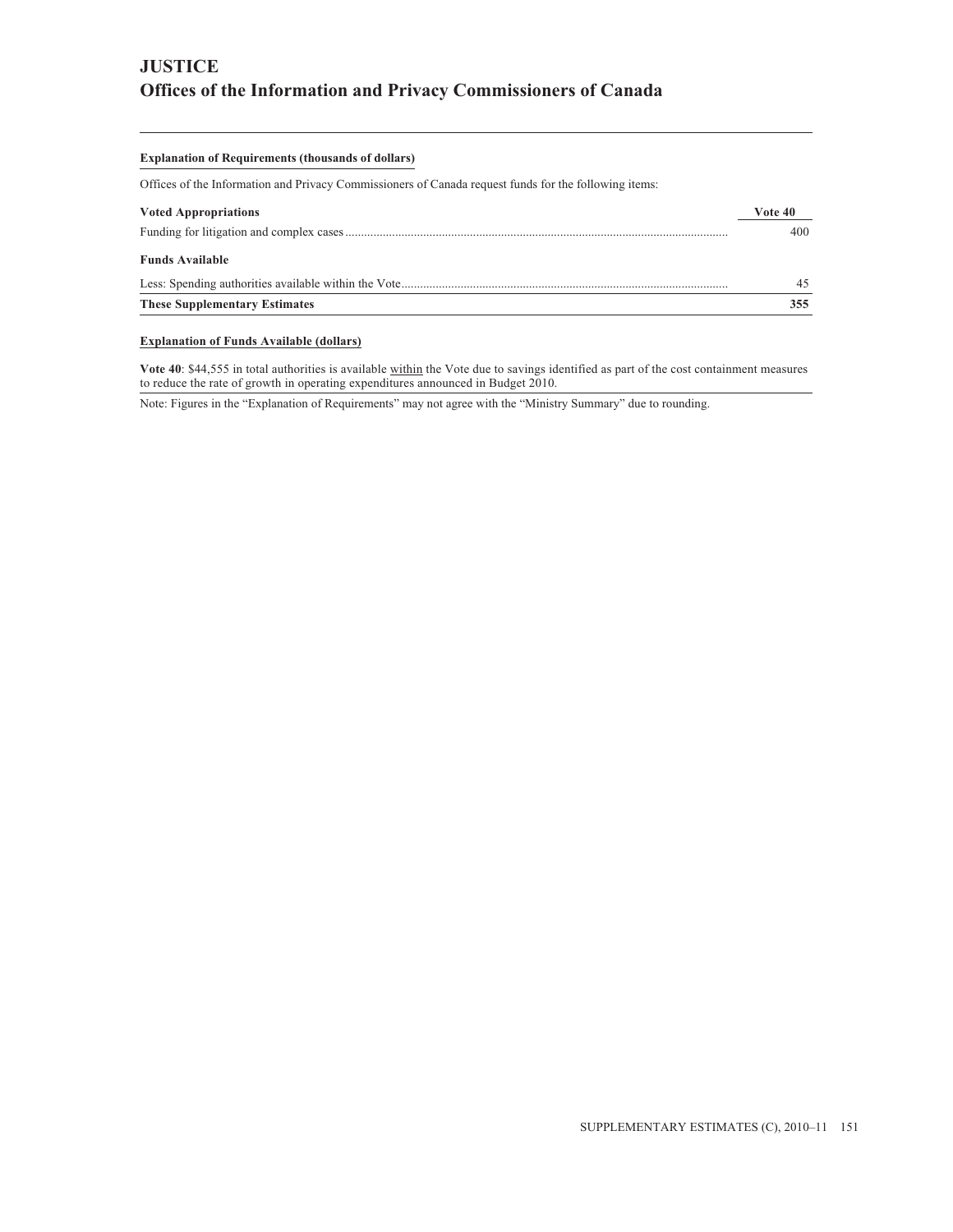## **NATIONAL DEFENCE**

| These Supplementary Estimates |                                                                                                               |                        |                  |                                                |                                   |
|-------------------------------|---------------------------------------------------------------------------------------------------------------|------------------------|------------------|------------------------------------------------|-----------------------------------|
|                               | Vote (dollars)                                                                                                | Authorities<br>to date | <b>Transfers</b> | <b>Adjustments to</b><br><b>Appropriations</b> | <b>Total Estimates</b><br>to date |
|                               | Department                                                                                                    |                        |                  |                                                |                                   |
| 1c                            | Operating expenditures and authority for total                                                                |                        |                  |                                                |                                   |
|                               | commitments, subject to allotment by the Treasury<br>Board, of \$29,408,434,518 for the purposes of           |                        |                  |                                                |                                   |
|                               | Votes 1, 5 and 10 of the Department regardless of the                                                         |                        |                  |                                                |                                   |
|                               | year in which the payment of those commitments                                                                |                        |                  |                                                |                                   |
|                               | comes due (of which it is estimated that                                                                      |                        |                  |                                                |                                   |
|                               | \$9,238,213,000 will come due for payment in future                                                           |                        |                  |                                                |                                   |
|                               | years), authority to make payments from any of those                                                          |                        |                  |                                                |                                   |
|                               | Votes to provinces or municipalities as contributions<br>toward construction done by those bodies, authority, |                        |                  |                                                |                                   |
|                               | subject to the direction of the Treasury Board, to                                                            |                        |                  |                                                |                                   |
|                               | make recoverable expenditures or advances from any                                                            |                        |                  |                                                |                                   |
|                               | of those Votes in respect of materials supplied to or                                                         |                        |                  |                                                |                                   |
|                               | services performed on behalf of individuals,                                                                  |                        |                  |                                                |                                   |
|                               | corporations, outside agencies, other government                                                              |                        |                  |                                                |                                   |
|                               | departments and agencies and other governments and<br>authority to expend revenue, as authorized by the       |                        |                  |                                                |                                   |
|                               | Treasury Board, received during the fiscal year for the                                                       |                        |                  |                                                |                                   |
|                               | purposes of any of those Votes and the payment to                                                             |                        |                  |                                                |                                   |
|                               | each member of the Queen's Privy Council for                                                                  |                        |                  |                                                |                                   |
|                               | Canada who is a Minister without Portfolio or a                                                               |                        |                  |                                                |                                   |
|                               | Minister of State who does not preside over a<br>Ministry of State of a salary not to exceed the salary       |                        |                  |                                                |                                   |
|                               | paid to Ministers of State who preside over Ministries                                                        |                        |                  |                                                |                                   |
|                               | of State under the <i>Salaries Act</i> , as adjusted pursuant                                                 |                        |                  |                                                |                                   |
|                               | to the <i>Parliament of Canada Act</i> and pro rata for any                                                   |                        |                  |                                                |                                   |
|                               | period of less than a year – To authorize the transfer                                                        |                        |                  |                                                |                                   |
|                               | of \$482,800 from Transport Vote 1, \$327,685 from<br>Atlantic Canada Opportunities Agency Vote 5 and         |                        |                  |                                                |                                   |
|                               | \$60,830 from Environment Vote 1, Appropriation Act                                                           |                        |                  |                                                |                                   |
|                               | <i>No. 2, 2010–11</i> for the purposes of this Vote  15,689,460,901                                           |                        | (128, 685)       | 1                                              | 15,689,332,217                    |
| 5c                            | Capital expenditures – To authorize the transfer of                                                           |                        |                  |                                                |                                   |
|                               | \$136,692 from Environment Vote 5, Appropriation                                                              |                        |                  |                                                |                                   |
|                               | Act No. 2, 2010–11 for the purposes of this Vote<br>10b The grants listed in the Estimates and contributions, | 5, 311, 274, 607       | (165, 808)       | 1                                              | 5,311,108,800                     |
|                               | which grants and contributions may include cash                                                               |                        |                  |                                                |                                   |
|                               | payments or, in lieu of payment made to a recipient,                                                          |                        |                  |                                                |                                   |
|                               | the provision of goods or services or of the use of                                                           |                        |                  |                                                |                                   |
|                               | facilities, and which may also include the                                                                    |                        |                  |                                                |                                   |
|                               | contributions that may be approved by the Governor<br>in Council in accordance with section 3 of <i>The</i>   |                        |                  |                                                |                                   |
|                               | Defence Appropriation Act, 1950, for provision or                                                             |                        |                  |                                                |                                   |
|                               | transfer of defence equipment or services or supplies                                                         |                        |                  |                                                |                                   |
|                               |                                                                                                               | 272,490,669            |                  |                                                | 272,490,669                       |
| (S)                           |                                                                                                               | 362,592,783            |                  |                                                | 362, 592, 783                     |
| (S)                           | Contributions to employee benefit plans - Members                                                             |                        |                  |                                                |                                   |
| (S)                           | Minister of National Defence – Salary and motor car                                                           | 1,001,715,141          | .                | .                                              | 1,001,715,141                     |
|                               |                                                                                                               | 78,649                 | .                | .                                              | 78,649                            |
| (S)                           | Payments under the Supplementary Retirement                                                                   |                        |                  |                                                |                                   |
|                               |                                                                                                               | 5,459,452              |                  | .                                              | 5,459,452                         |
| (S)                           | Payments under Parts I-IV of the Defence Services<br>Pension Continuation Act (R.S.C., 1970, c. D-3)          |                        |                  |                                                |                                   |
| (S)                           | Payments to dependants of certain members of the                                                              | 1,159,415              |                  |                                                | 1,159,415                         |
|                               | Royal Canadian Air Force killed while serving as                                                              |                        |                  |                                                |                                   |
|                               | instructors under the British Commonwealth Air                                                                |                        |                  |                                                |                                   |
|                               | Training Plan ( <i>Appropriation Act No. 4,1968</i> )                                                         | 64,272                 |                  | .                                              | 64,272                            |
|                               |                                                                                                               |                        | (294, 493)       | $\overline{2}$                                 | 22,644,001,398                    |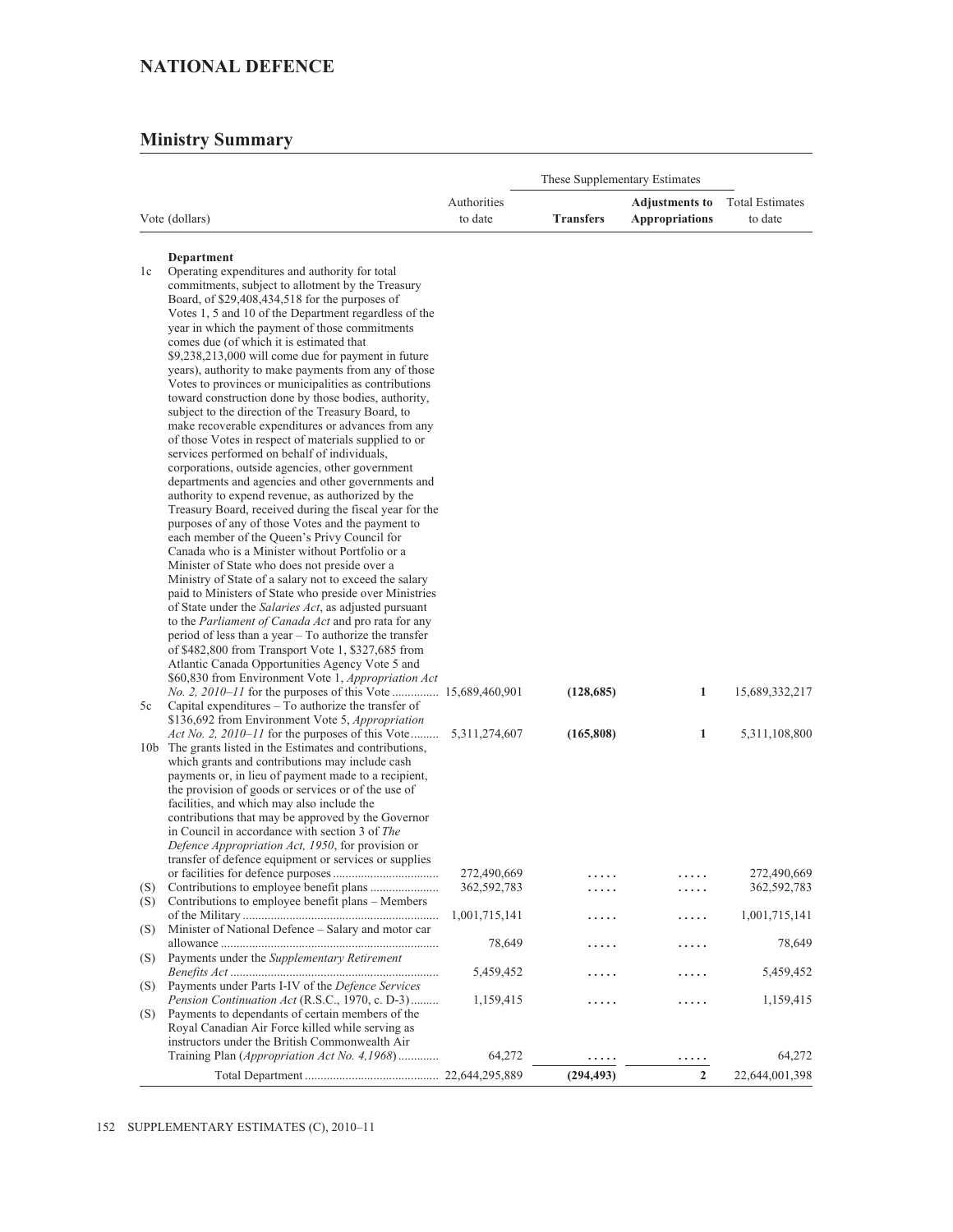## **NATIONAL DEFENCE**

|                        |                                                                                   |                        | These Supplementary Estimates |                                                |                                   |
|------------------------|-----------------------------------------------------------------------------------|------------------------|-------------------------------|------------------------------------------------|-----------------------------------|
| Vote (dollars)         |                                                                                   | Authorities<br>to date | <b>Transfers</b>              | <b>Adjustments to</b><br><b>Appropriations</b> | <b>Total Estimates</b><br>to date |
| 15                     | <b>Canadian Forces Grievance Board</b>                                            | 6,482,262              |                               |                                                | 6,482,262                         |
| (S)                    |                                                                                   | 587,755                |                               |                                                | 587,755                           |
|                        |                                                                                   | 7,070,017              | .                             | .                                              | 7,070,017                         |
| 20 <sub>b</sub><br>(S) | <b>Military Police Complaints Commission</b>                                      | 6,761,121<br>296,879   | .                             | .                                              | 6,761,121<br>296,879              |
|                        |                                                                                   | 7,058,000              |                               |                                                | 7,058,000                         |
|                        | <b>Office of the Communications Security</b><br><b>Establishment Commissioner</b> |                        |                               |                                                |                                   |
| 25<br>(S)              |                                                                                   | 2,121,689<br>129,506   | .                             |                                                | 2,121,689<br>129,506              |
|                        |                                                                                   | 2,251,195              | .                             | .                                              | 2,251,195                         |
|                        |                                                                                   |                        | (294, 493)                    | $\overline{2}$                                 | 22,660,380,610                    |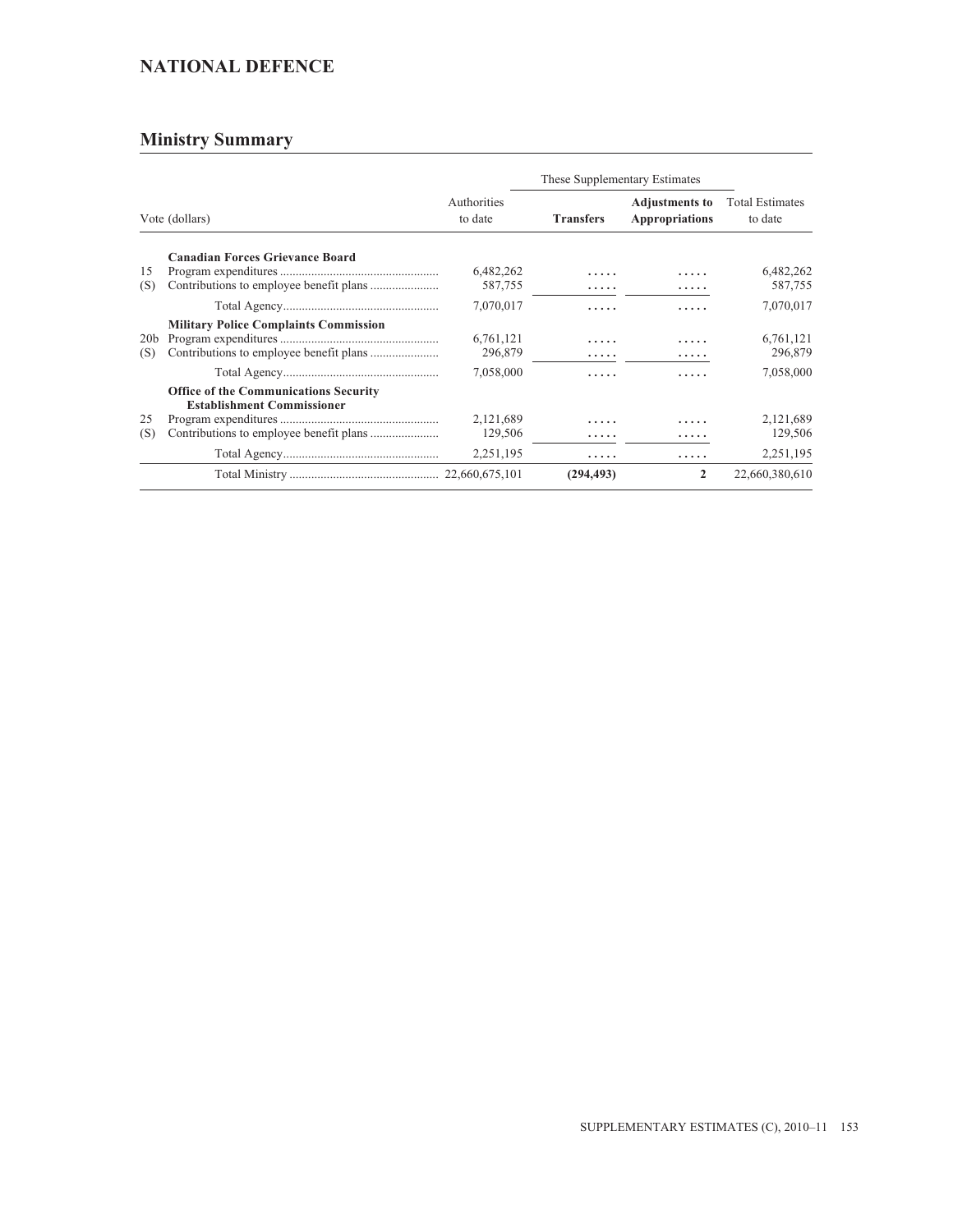# **NATIONAL DEFENCE**

#### **Department**

#### **Explanation of Requirements (thousands of dollars)**

National Defence requests funds for the following items:

| <b>Voted Appropriations</b>                                                                                                                                                                                                                                                                                                             | Vote 1  | Vote 5 | Total   |
|-----------------------------------------------------------------------------------------------------------------------------------------------------------------------------------------------------------------------------------------------------------------------------------------------------------------------------------------|---------|--------|---------|
|                                                                                                                                                                                                                                                                                                                                         | 422     |        | 422     |
| <b>Funds Available</b>                                                                                                                                                                                                                                                                                                                  |         |        |         |
|                                                                                                                                                                                                                                                                                                                                         | 422     | .      | 422     |
| <b>Total Voted Appropriations</b>                                                                                                                                                                                                                                                                                                       | .       | .      | .       |
| <b>Transfers</b>                                                                                                                                                                                                                                                                                                                        |         |        |         |
| Transfer from Transport – Return of unused funds for public security initiatives                                                                                                                                                                                                                                                        | 443     |        | 443     |
| Transfer from Atlantic Canada Opportunities Agency – Return of unused funds to<br>assist in the organization and delivery of the 2009 Halifax International Security<br>Transfer from Environment – Return of unused funds for public security related to the<br>Chemical, Biological, Radiological and Nuclear Research and Technology | 328     |        | 328     |
|                                                                                                                                                                                                                                                                                                                                         |         | 137    | 137     |
| Transfer from Environment – Return of unused funds for investments in search and<br>Transfer from Transport – For the Canadian Maritime Domain Awareness                                                                                                                                                                                | 61      | .      | 61      |
|                                                                                                                                                                                                                                                                                                                                         | 40      |        | 40      |
| Transfer to Royal Canadian Mounted Police (\$147), Natural Resources (\$70),<br>National Research Council of Canada $(\$46)$ and Health $(\$40)$ – For public<br>security related to the Chemical, Biological, Radiological and Nuclear Research                                                                                        |         |        |         |
|                                                                                                                                                                                                                                                                                                                                         |         | (303)  | (303)   |
| Transfer to Atlantic Canada Opportunities $A$ gency $-$ To assist in the organization and                                                                                                                                                                                                                                               | (1,000) | .      | (1,000) |
| <b>Total Transfers</b>                                                                                                                                                                                                                                                                                                                  | (128)   | (166)  | (294)   |
| <b>These Supplementary Estimates</b>                                                                                                                                                                                                                                                                                                    | (128)   | (166)  | (294)   |

#### **Explanation of Funds Available (dollars)**

**Vote 1**: \$422,160 in total authorities is available within the Vote due to a decreased requirement for funding to support the policing and security of the 2010 G20 meeting in Toronto.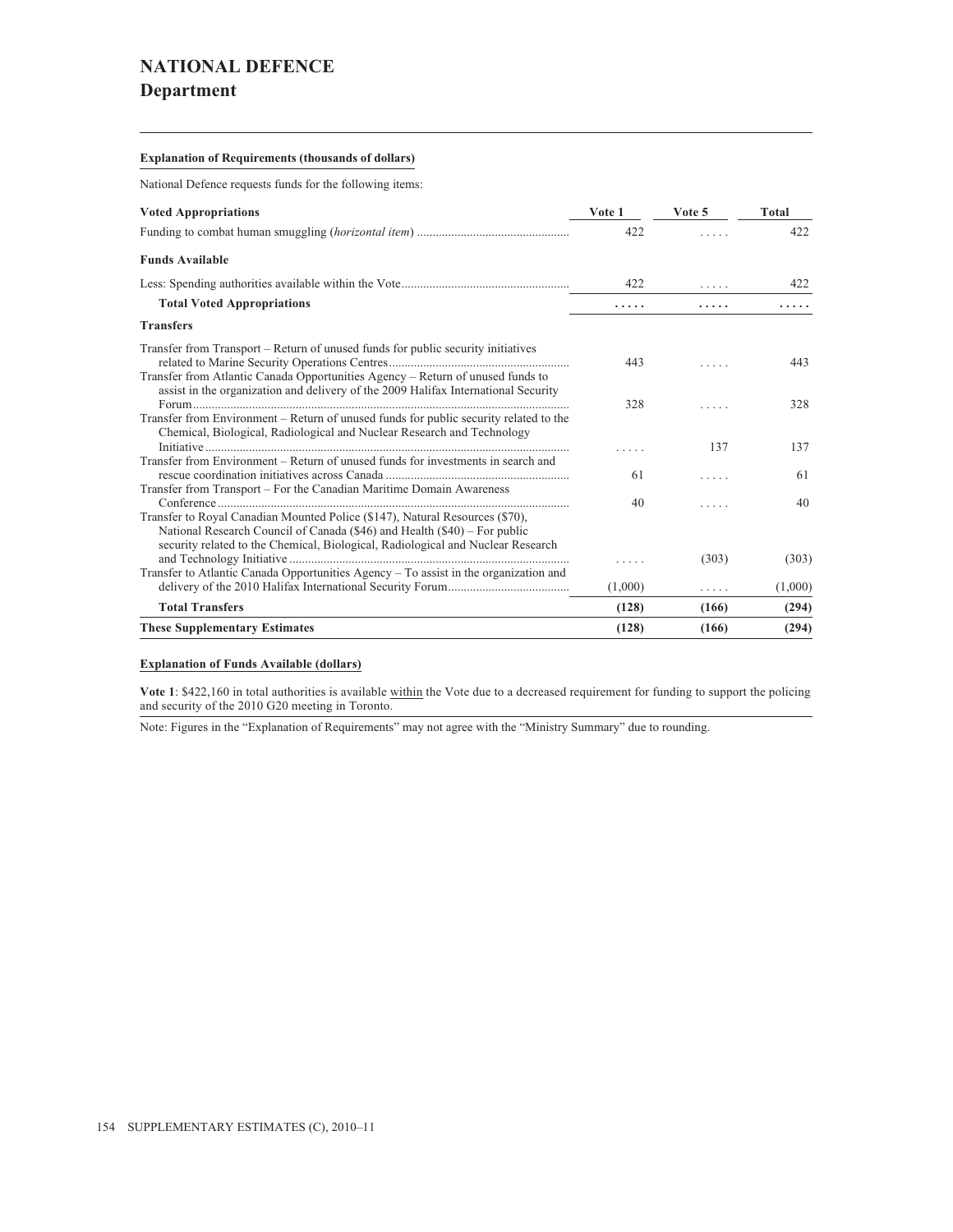#### **NATURAL RESOURCES**

| Authorities<br><b>Total Estimates</b><br><b>Adjustments to</b><br>to date<br><b>Transfers</b><br><b>Appropriations</b><br>to date<br>Vote (dollars)<br>Department<br>Operating expenditures and, pursuant to paragraph<br>1c<br>29.1( $2)(a)$ of the <i>Financial Administration Act</i> ,<br>authority to expend revenues received during the<br>fiscal year from the sale of forestry and information<br>products; licensing, training and certification<br>activities related to the Explosives Act and Explosives<br>Regulations; and from research, consultation, testing,<br>analysis, and administration services as part of the<br>departmental operations and the payment to each<br>member of the Queen's Privy Council for Canada<br>who is a Minister without Portfolio or a Minister of<br>State who does not preside over a Ministry of State of<br>a salary not to exceed the salary paid to Ministers of<br>State who preside over Ministries of State under the<br>Salaries Act, as adjusted pursuant to the Parliament of<br>Canada Act and pro rata for any period of less than a<br>year $-$ To authorize the transfer of \$2,000,000 from<br>Transport Vote 1, Appropriation Act No. 2, 2010-11<br>$\mathbf{1}$<br>860, 826, 243<br>860, 176, 242<br>650,000<br>Capital expenditures – To authorize the transfer of<br>5c<br>\$70,000 from National Defence Vote 5,<br>Appropriation Act No. 2, 2010–11 for the purposes of<br>1<br>26,476,505<br>70,000<br>10b The grants listed in the Estimates and contributions<br>1,898,727,745<br>1,898,727,745<br>.<br>57,568,179<br>(S)<br>Minister of Natural Resources - Salary and motor car<br>(S)<br>78,649<br>78,649<br>.<br>.<br>Payments to the Newfoundland Offshore Petroleum<br>(S)<br>1,371,238,000<br>1,371,238,000<br>Payments to the Nova Scotia Offshore Revenue<br>(S)<br>295,300,000<br>295,300,000<br>.<br>.<br>Grant to the Canada Foundation for Sustainable<br>(S)<br>20,000,000<br>20,000,000<br>.<br>Contribution to the Canada/Newfoundland Offshore<br>(S)<br>6,500,000<br>6,500,000<br>.<br>.<br>Contribution to the Canada/Nova Scotia Offshore<br>(S)<br>3,400,000<br>.<br>(S)<br>.<br>.<br>388,753,000<br>Newfoundland Fiscal Equalization Offset Payments<br>388,753,000<br><u>(S)</u><br>.<br>.<br>4,539,465,320<br>720,000<br>388,753,002<br>4,928,938,322<br><b>Atomic Energy of Canada Limited</b><br>15c Payments to Atomic Energy of Canada Limited for<br>696,452,000<br>175,400,000<br>871,852,000<br>.<br>696,452,000<br>175,400,000<br>871,852,000<br>.<br><b>Canadian Nuclear Safety Commission</b><br>20b Program expenditures, the grants listed in the<br>44,755,466<br>4,535,819<br>4,535,819<br>(S)<br>Expenditures pursuant to paragraph 29.1(1) of the<br>(S)<br>86,455,885<br>86,455,885<br>.<br>.<br>135,747,170<br>. |  | These Supplementary Estimates |  |
|----------------------------------------------------------------------------------------------------------------------------------------------------------------------------------------------------------------------------------------------------------------------------------------------------------------------------------------------------------------------------------------------------------------------------------------------------------------------------------------------------------------------------------------------------------------------------------------------------------------------------------------------------------------------------------------------------------------------------------------------------------------------------------------------------------------------------------------------------------------------------------------------------------------------------------------------------------------------------------------------------------------------------------------------------------------------------------------------------------------------------------------------------------------------------------------------------------------------------------------------------------------------------------------------------------------------------------------------------------------------------------------------------------------------------------------------------------------------------------------------------------------------------------------------------------------------------------------------------------------------------------------------------------------------------------------------------------------------------------------------------------------------------------------------------------------------------------------------------------------------------------------------------------------------------------------------------------------------------------------------------------------------------------------------------------------------------------------------------------------------------------------------------------------------------------------------------------------------------------------------------------------------------------------------------------------------------------------------------------------------------------------------------------------------------------------------------------------------------------------------------------------------------------------------------------------------------------------------------------------------------------------------------------------------------------------------------------------------------------------------------------------------------------------------------------------------------------------|--|-------------------------------|--|
| 26,546,506<br>57,568,179<br>3,400,000<br>44,755,466                                                                                                                                                                                                                                                                                                                                                                                                                                                                                                                                                                                                                                                                                                                                                                                                                                                                                                                                                                                                                                                                                                                                                                                                                                                                                                                                                                                                                                                                                                                                                                                                                                                                                                                                                                                                                                                                                                                                                                                                                                                                                                                                                                                                                                                                                                                                                                                                                                                                                                                                                                                                                                                                                                                                                                                    |  |                               |  |
|                                                                                                                                                                                                                                                                                                                                                                                                                                                                                                                                                                                                                                                                                                                                                                                                                                                                                                                                                                                                                                                                                                                                                                                                                                                                                                                                                                                                                                                                                                                                                                                                                                                                                                                                                                                                                                                                                                                                                                                                                                                                                                                                                                                                                                                                                                                                                                                                                                                                                                                                                                                                                                                                                                                                                                                                                                        |  |                               |  |
|                                                                                                                                                                                                                                                                                                                                                                                                                                                                                                                                                                                                                                                                                                                                                                                                                                                                                                                                                                                                                                                                                                                                                                                                                                                                                                                                                                                                                                                                                                                                                                                                                                                                                                                                                                                                                                                                                                                                                                                                                                                                                                                                                                                                                                                                                                                                                                                                                                                                                                                                                                                                                                                                                                                                                                                                                                        |  |                               |  |
|                                                                                                                                                                                                                                                                                                                                                                                                                                                                                                                                                                                                                                                                                                                                                                                                                                                                                                                                                                                                                                                                                                                                                                                                                                                                                                                                                                                                                                                                                                                                                                                                                                                                                                                                                                                                                                                                                                                                                                                                                                                                                                                                                                                                                                                                                                                                                                                                                                                                                                                                                                                                                                                                                                                                                                                                                                        |  |                               |  |
|                                                                                                                                                                                                                                                                                                                                                                                                                                                                                                                                                                                                                                                                                                                                                                                                                                                                                                                                                                                                                                                                                                                                                                                                                                                                                                                                                                                                                                                                                                                                                                                                                                                                                                                                                                                                                                                                                                                                                                                                                                                                                                                                                                                                                                                                                                                                                                                                                                                                                                                                                                                                                                                                                                                                                                                                                                        |  |                               |  |
| 135,747,170                                                                                                                                                                                                                                                                                                                                                                                                                                                                                                                                                                                                                                                                                                                                                                                                                                                                                                                                                                                                                                                                                                                                                                                                                                                                                                                                                                                                                                                                                                                                                                                                                                                                                                                                                                                                                                                                                                                                                                                                                                                                                                                                                                                                                                                                                                                                                                                                                                                                                                                                                                                                                                                                                                                                                                                                                            |  |                               |  |
|                                                                                                                                                                                                                                                                                                                                                                                                                                                                                                                                                                                                                                                                                                                                                                                                                                                                                                                                                                                                                                                                                                                                                                                                                                                                                                                                                                                                                                                                                                                                                                                                                                                                                                                                                                                                                                                                                                                                                                                                                                                                                                                                                                                                                                                                                                                                                                                                                                                                                                                                                                                                                                                                                                                                                                                                                                        |  |                               |  |
|                                                                                                                                                                                                                                                                                                                                                                                                                                                                                                                                                                                                                                                                                                                                                                                                                                                                                                                                                                                                                                                                                                                                                                                                                                                                                                                                                                                                                                                                                                                                                                                                                                                                                                                                                                                                                                                                                                                                                                                                                                                                                                                                                                                                                                                                                                                                                                                                                                                                                                                                                                                                                                                                                                                                                                                                                                        |  |                               |  |
|                                                                                                                                                                                                                                                                                                                                                                                                                                                                                                                                                                                                                                                                                                                                                                                                                                                                                                                                                                                                                                                                                                                                                                                                                                                                                                                                                                                                                                                                                                                                                                                                                                                                                                                                                                                                                                                                                                                                                                                                                                                                                                                                                                                                                                                                                                                                                                                                                                                                                                                                                                                                                                                                                                                                                                                                                                        |  |                               |  |
|                                                                                                                                                                                                                                                                                                                                                                                                                                                                                                                                                                                                                                                                                                                                                                                                                                                                                                                                                                                                                                                                                                                                                                                                                                                                                                                                                                                                                                                                                                                                                                                                                                                                                                                                                                                                                                                                                                                                                                                                                                                                                                                                                                                                                                                                                                                                                                                                                                                                                                                                                                                                                                                                                                                                                                                                                                        |  |                               |  |
|                                                                                                                                                                                                                                                                                                                                                                                                                                                                                                                                                                                                                                                                                                                                                                                                                                                                                                                                                                                                                                                                                                                                                                                                                                                                                                                                                                                                                                                                                                                                                                                                                                                                                                                                                                                                                                                                                                                                                                                                                                                                                                                                                                                                                                                                                                                                                                                                                                                                                                                                                                                                                                                                                                                                                                                                                                        |  |                               |  |
|                                                                                                                                                                                                                                                                                                                                                                                                                                                                                                                                                                                                                                                                                                                                                                                                                                                                                                                                                                                                                                                                                                                                                                                                                                                                                                                                                                                                                                                                                                                                                                                                                                                                                                                                                                                                                                                                                                                                                                                                                                                                                                                                                                                                                                                                                                                                                                                                                                                                                                                                                                                                                                                                                                                                                                                                                                        |  |                               |  |
|                                                                                                                                                                                                                                                                                                                                                                                                                                                                                                                                                                                                                                                                                                                                                                                                                                                                                                                                                                                                                                                                                                                                                                                                                                                                                                                                                                                                                                                                                                                                                                                                                                                                                                                                                                                                                                                                                                                                                                                                                                                                                                                                                                                                                                                                                                                                                                                                                                                                                                                                                                                                                                                                                                                                                                                                                                        |  |                               |  |
|                                                                                                                                                                                                                                                                                                                                                                                                                                                                                                                                                                                                                                                                                                                                                                                                                                                                                                                                                                                                                                                                                                                                                                                                                                                                                                                                                                                                                                                                                                                                                                                                                                                                                                                                                                                                                                                                                                                                                                                                                                                                                                                                                                                                                                                                                                                                                                                                                                                                                                                                                                                                                                                                                                                                                                                                                                        |  |                               |  |
|                                                                                                                                                                                                                                                                                                                                                                                                                                                                                                                                                                                                                                                                                                                                                                                                                                                                                                                                                                                                                                                                                                                                                                                                                                                                                                                                                                                                                                                                                                                                                                                                                                                                                                                                                                                                                                                                                                                                                                                                                                                                                                                                                                                                                                                                                                                                                                                                                                                                                                                                                                                                                                                                                                                                                                                                                                        |  |                               |  |
|                                                                                                                                                                                                                                                                                                                                                                                                                                                                                                                                                                                                                                                                                                                                                                                                                                                                                                                                                                                                                                                                                                                                                                                                                                                                                                                                                                                                                                                                                                                                                                                                                                                                                                                                                                                                                                                                                                                                                                                                                                                                                                                                                                                                                                                                                                                                                                                                                                                                                                                                                                                                                                                                                                                                                                                                                                        |  |                               |  |
|                                                                                                                                                                                                                                                                                                                                                                                                                                                                                                                                                                                                                                                                                                                                                                                                                                                                                                                                                                                                                                                                                                                                                                                                                                                                                                                                                                                                                                                                                                                                                                                                                                                                                                                                                                                                                                                                                                                                                                                                                                                                                                                                                                                                                                                                                                                                                                                                                                                                                                                                                                                                                                                                                                                                                                                                                                        |  |                               |  |
|                                                                                                                                                                                                                                                                                                                                                                                                                                                                                                                                                                                                                                                                                                                                                                                                                                                                                                                                                                                                                                                                                                                                                                                                                                                                                                                                                                                                                                                                                                                                                                                                                                                                                                                                                                                                                                                                                                                                                                                                                                                                                                                                                                                                                                                                                                                                                                                                                                                                                                                                                                                                                                                                                                                                                                                                                                        |  |                               |  |
|                                                                                                                                                                                                                                                                                                                                                                                                                                                                                                                                                                                                                                                                                                                                                                                                                                                                                                                                                                                                                                                                                                                                                                                                                                                                                                                                                                                                                                                                                                                                                                                                                                                                                                                                                                                                                                                                                                                                                                                                                                                                                                                                                                                                                                                                                                                                                                                                                                                                                                                                                                                                                                                                                                                                                                                                                                        |  |                               |  |
|                                                                                                                                                                                                                                                                                                                                                                                                                                                                                                                                                                                                                                                                                                                                                                                                                                                                                                                                                                                                                                                                                                                                                                                                                                                                                                                                                                                                                                                                                                                                                                                                                                                                                                                                                                                                                                                                                                                                                                                                                                                                                                                                                                                                                                                                                                                                                                                                                                                                                                                                                                                                                                                                                                                                                                                                                                        |  |                               |  |
|                                                                                                                                                                                                                                                                                                                                                                                                                                                                                                                                                                                                                                                                                                                                                                                                                                                                                                                                                                                                                                                                                                                                                                                                                                                                                                                                                                                                                                                                                                                                                                                                                                                                                                                                                                                                                                                                                                                                                                                                                                                                                                                                                                                                                                                                                                                                                                                                                                                                                                                                                                                                                                                                                                                                                                                                                                        |  |                               |  |
|                                                                                                                                                                                                                                                                                                                                                                                                                                                                                                                                                                                                                                                                                                                                                                                                                                                                                                                                                                                                                                                                                                                                                                                                                                                                                                                                                                                                                                                                                                                                                                                                                                                                                                                                                                                                                                                                                                                                                                                                                                                                                                                                                                                                                                                                                                                                                                                                                                                                                                                                                                                                                                                                                                                                                                                                                                        |  |                               |  |
|                                                                                                                                                                                                                                                                                                                                                                                                                                                                                                                                                                                                                                                                                                                                                                                                                                                                                                                                                                                                                                                                                                                                                                                                                                                                                                                                                                                                                                                                                                                                                                                                                                                                                                                                                                                                                                                                                                                                                                                                                                                                                                                                                                                                                                                                                                                                                                                                                                                                                                                                                                                                                                                                                                                                                                                                                                        |  |                               |  |
|                                                                                                                                                                                                                                                                                                                                                                                                                                                                                                                                                                                                                                                                                                                                                                                                                                                                                                                                                                                                                                                                                                                                                                                                                                                                                                                                                                                                                                                                                                                                                                                                                                                                                                                                                                                                                                                                                                                                                                                                                                                                                                                                                                                                                                                                                                                                                                                                                                                                                                                                                                                                                                                                                                                                                                                                                                        |  |                               |  |
|                                                                                                                                                                                                                                                                                                                                                                                                                                                                                                                                                                                                                                                                                                                                                                                                                                                                                                                                                                                                                                                                                                                                                                                                                                                                                                                                                                                                                                                                                                                                                                                                                                                                                                                                                                                                                                                                                                                                                                                                                                                                                                                                                                                                                                                                                                                                                                                                                                                                                                                                                                                                                                                                                                                                                                                                                                        |  |                               |  |
|                                                                                                                                                                                                                                                                                                                                                                                                                                                                                                                                                                                                                                                                                                                                                                                                                                                                                                                                                                                                                                                                                                                                                                                                                                                                                                                                                                                                                                                                                                                                                                                                                                                                                                                                                                                                                                                                                                                                                                                                                                                                                                                                                                                                                                                                                                                                                                                                                                                                                                                                                                                                                                                                                                                                                                                                                                        |  |                               |  |
|                                                                                                                                                                                                                                                                                                                                                                                                                                                                                                                                                                                                                                                                                                                                                                                                                                                                                                                                                                                                                                                                                                                                                                                                                                                                                                                                                                                                                                                                                                                                                                                                                                                                                                                                                                                                                                                                                                                                                                                                                                                                                                                                                                                                                                                                                                                                                                                                                                                                                                                                                                                                                                                                                                                                                                                                                                        |  |                               |  |
|                                                                                                                                                                                                                                                                                                                                                                                                                                                                                                                                                                                                                                                                                                                                                                                                                                                                                                                                                                                                                                                                                                                                                                                                                                                                                                                                                                                                                                                                                                                                                                                                                                                                                                                                                                                                                                                                                                                                                                                                                                                                                                                                                                                                                                                                                                                                                                                                                                                                                                                                                                                                                                                                                                                                                                                                                                        |  |                               |  |
|                                                                                                                                                                                                                                                                                                                                                                                                                                                                                                                                                                                                                                                                                                                                                                                                                                                                                                                                                                                                                                                                                                                                                                                                                                                                                                                                                                                                                                                                                                                                                                                                                                                                                                                                                                                                                                                                                                                                                                                                                                                                                                                                                                                                                                                                                                                                                                                                                                                                                                                                                                                                                                                                                                                                                                                                                                        |  |                               |  |
|                                                                                                                                                                                                                                                                                                                                                                                                                                                                                                                                                                                                                                                                                                                                                                                                                                                                                                                                                                                                                                                                                                                                                                                                                                                                                                                                                                                                                                                                                                                                                                                                                                                                                                                                                                                                                                                                                                                                                                                                                                                                                                                                                                                                                                                                                                                                                                                                                                                                                                                                                                                                                                                                                                                                                                                                                                        |  |                               |  |
|                                                                                                                                                                                                                                                                                                                                                                                                                                                                                                                                                                                                                                                                                                                                                                                                                                                                                                                                                                                                                                                                                                                                                                                                                                                                                                                                                                                                                                                                                                                                                                                                                                                                                                                                                                                                                                                                                                                                                                                                                                                                                                                                                                                                                                                                                                                                                                                                                                                                                                                                                                                                                                                                                                                                                                                                                                        |  |                               |  |
|                                                                                                                                                                                                                                                                                                                                                                                                                                                                                                                                                                                                                                                                                                                                                                                                                                                                                                                                                                                                                                                                                                                                                                                                                                                                                                                                                                                                                                                                                                                                                                                                                                                                                                                                                                                                                                                                                                                                                                                                                                                                                                                                                                                                                                                                                                                                                                                                                                                                                                                                                                                                                                                                                                                                                                                                                                        |  |                               |  |
|                                                                                                                                                                                                                                                                                                                                                                                                                                                                                                                                                                                                                                                                                                                                                                                                                                                                                                                                                                                                                                                                                                                                                                                                                                                                                                                                                                                                                                                                                                                                                                                                                                                                                                                                                                                                                                                                                                                                                                                                                                                                                                                                                                                                                                                                                                                                                                                                                                                                                                                                                                                                                                                                                                                                                                                                                                        |  |                               |  |
|                                                                                                                                                                                                                                                                                                                                                                                                                                                                                                                                                                                                                                                                                                                                                                                                                                                                                                                                                                                                                                                                                                                                                                                                                                                                                                                                                                                                                                                                                                                                                                                                                                                                                                                                                                                                                                                                                                                                                                                                                                                                                                                                                                                                                                                                                                                                                                                                                                                                                                                                                                                                                                                                                                                                                                                                                                        |  |                               |  |
|                                                                                                                                                                                                                                                                                                                                                                                                                                                                                                                                                                                                                                                                                                                                                                                                                                                                                                                                                                                                                                                                                                                                                                                                                                                                                                                                                                                                                                                                                                                                                                                                                                                                                                                                                                                                                                                                                                                                                                                                                                                                                                                                                                                                                                                                                                                                                                                                                                                                                                                                                                                                                                                                                                                                                                                                                                        |  |                               |  |
|                                                                                                                                                                                                                                                                                                                                                                                                                                                                                                                                                                                                                                                                                                                                                                                                                                                                                                                                                                                                                                                                                                                                                                                                                                                                                                                                                                                                                                                                                                                                                                                                                                                                                                                                                                                                                                                                                                                                                                                                                                                                                                                                                                                                                                                                                                                                                                                                                                                                                                                                                                                                                                                                                                                                                                                                                                        |  |                               |  |
|                                                                                                                                                                                                                                                                                                                                                                                                                                                                                                                                                                                                                                                                                                                                                                                                                                                                                                                                                                                                                                                                                                                                                                                                                                                                                                                                                                                                                                                                                                                                                                                                                                                                                                                                                                                                                                                                                                                                                                                                                                                                                                                                                                                                                                                                                                                                                                                                                                                                                                                                                                                                                                                                                                                                                                                                                                        |  |                               |  |
|                                                                                                                                                                                                                                                                                                                                                                                                                                                                                                                                                                                                                                                                                                                                                                                                                                                                                                                                                                                                                                                                                                                                                                                                                                                                                                                                                                                                                                                                                                                                                                                                                                                                                                                                                                                                                                                                                                                                                                                                                                                                                                                                                                                                                                                                                                                                                                                                                                                                                                                                                                                                                                                                                                                                                                                                                                        |  |                               |  |
|                                                                                                                                                                                                                                                                                                                                                                                                                                                                                                                                                                                                                                                                                                                                                                                                                                                                                                                                                                                                                                                                                                                                                                                                                                                                                                                                                                                                                                                                                                                                                                                                                                                                                                                                                                                                                                                                                                                                                                                                                                                                                                                                                                                                                                                                                                                                                                                                                                                                                                                                                                                                                                                                                                                                                                                                                                        |  |                               |  |
|                                                                                                                                                                                                                                                                                                                                                                                                                                                                                                                                                                                                                                                                                                                                                                                                                                                                                                                                                                                                                                                                                                                                                                                                                                                                                                                                                                                                                                                                                                                                                                                                                                                                                                                                                                                                                                                                                                                                                                                                                                                                                                                                                                                                                                                                                                                                                                                                                                                                                                                                                                                                                                                                                                                                                                                                                                        |  |                               |  |
|                                                                                                                                                                                                                                                                                                                                                                                                                                                                                                                                                                                                                                                                                                                                                                                                                                                                                                                                                                                                                                                                                                                                                                                                                                                                                                                                                                                                                                                                                                                                                                                                                                                                                                                                                                                                                                                                                                                                                                                                                                                                                                                                                                                                                                                                                                                                                                                                                                                                                                                                                                                                                                                                                                                                                                                                                                        |  |                               |  |
|                                                                                                                                                                                                                                                                                                                                                                                                                                                                                                                                                                                                                                                                                                                                                                                                                                                                                                                                                                                                                                                                                                                                                                                                                                                                                                                                                                                                                                                                                                                                                                                                                                                                                                                                                                                                                                                                                                                                                                                                                                                                                                                                                                                                                                                                                                                                                                                                                                                                                                                                                                                                                                                                                                                                                                                                                                        |  |                               |  |
|                                                                                                                                                                                                                                                                                                                                                                                                                                                                                                                                                                                                                                                                                                                                                                                                                                                                                                                                                                                                                                                                                                                                                                                                                                                                                                                                                                                                                                                                                                                                                                                                                                                                                                                                                                                                                                                                                                                                                                                                                                                                                                                                                                                                                                                                                                                                                                                                                                                                                                                                                                                                                                                                                                                                                                                                                                        |  |                               |  |
|                                                                                                                                                                                                                                                                                                                                                                                                                                                                                                                                                                                                                                                                                                                                                                                                                                                                                                                                                                                                                                                                                                                                                                                                                                                                                                                                                                                                                                                                                                                                                                                                                                                                                                                                                                                                                                                                                                                                                                                                                                                                                                                                                                                                                                                                                                                                                                                                                                                                                                                                                                                                                                                                                                                                                                                                                                        |  |                               |  |
|                                                                                                                                                                                                                                                                                                                                                                                                                                                                                                                                                                                                                                                                                                                                                                                                                                                                                                                                                                                                                                                                                                                                                                                                                                                                                                                                                                                                                                                                                                                                                                                                                                                                                                                                                                                                                                                                                                                                                                                                                                                                                                                                                                                                                                                                                                                                                                                                                                                                                                                                                                                                                                                                                                                                                                                                                                        |  |                               |  |
|                                                                                                                                                                                                                                                                                                                                                                                                                                                                                                                                                                                                                                                                                                                                                                                                                                                                                                                                                                                                                                                                                                                                                                                                                                                                                                                                                                                                                                                                                                                                                                                                                                                                                                                                                                                                                                                                                                                                                                                                                                                                                                                                                                                                                                                                                                                                                                                                                                                                                                                                                                                                                                                                                                                                                                                                                                        |  |                               |  |
|                                                                                                                                                                                                                                                                                                                                                                                                                                                                                                                                                                                                                                                                                                                                                                                                                                                                                                                                                                                                                                                                                                                                                                                                                                                                                                                                                                                                                                                                                                                                                                                                                                                                                                                                                                                                                                                                                                                                                                                                                                                                                                                                                                                                                                                                                                                                                                                                                                                                                                                                                                                                                                                                                                                                                                                                                                        |  |                               |  |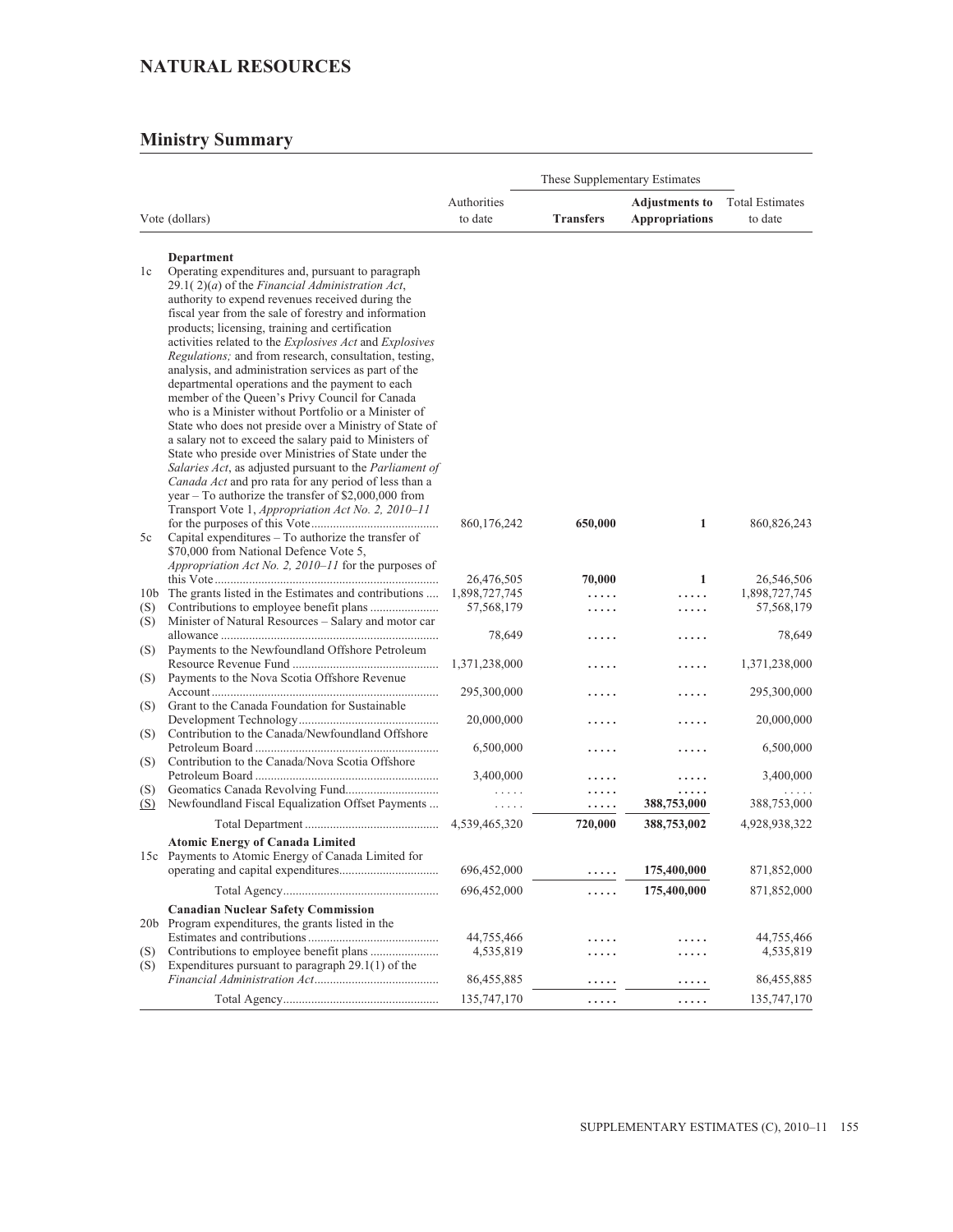#### **NATURAL RESOURCES**

|                |                                                                                                                                                                                                  |                        | These Supplementary Estimates |                                         |                                   |
|----------------|--------------------------------------------------------------------------------------------------------------------------------------------------------------------------------------------------|------------------------|-------------------------------|-----------------------------------------|-----------------------------------|
| Vote (dollars) |                                                                                                                                                                                                  | Authorities<br>to date | <b>Transfers</b>              | <b>Adjustments to</b><br>Appropriations | <b>Total Estimates</b><br>to date |
|                | <b>National Energy Board</b><br>25 $c$ Program expenditures – To authorize the transfer of<br>\$1,000,000 from Natural Resources Vote 1.<br>Appropriation Act No. 2, 2010–11 for the purposes of | 56,790,854             | 1.000.000                     | 1                                       | 57,790,855                        |
| (S)            |                                                                                                                                                                                                  | 6,344,274              | .                             | .                                       | 6,344,274                         |
|                |                                                                                                                                                                                                  | 63, 135, 128           | 1,000,000                     | 1                                       | 64, 135, 129                      |
|                | <b>Northern Pipeline Agency</b>                                                                                                                                                                  |                        |                               |                                         |                                   |
| 30             |                                                                                                                                                                                                  | 1.215.200              |                               |                                         | 1,215,200                         |
| (S)            |                                                                                                                                                                                                  | 118,150                | .                             | .                                       | 118,150                           |
|                |                                                                                                                                                                                                  | 1,333,350              | .                             | .                                       | 1,333,350                         |
|                |                                                                                                                                                                                                  | 5,436,132,968          | 1,720,000                     | 564,153,003                             | 6,002,005,971                     |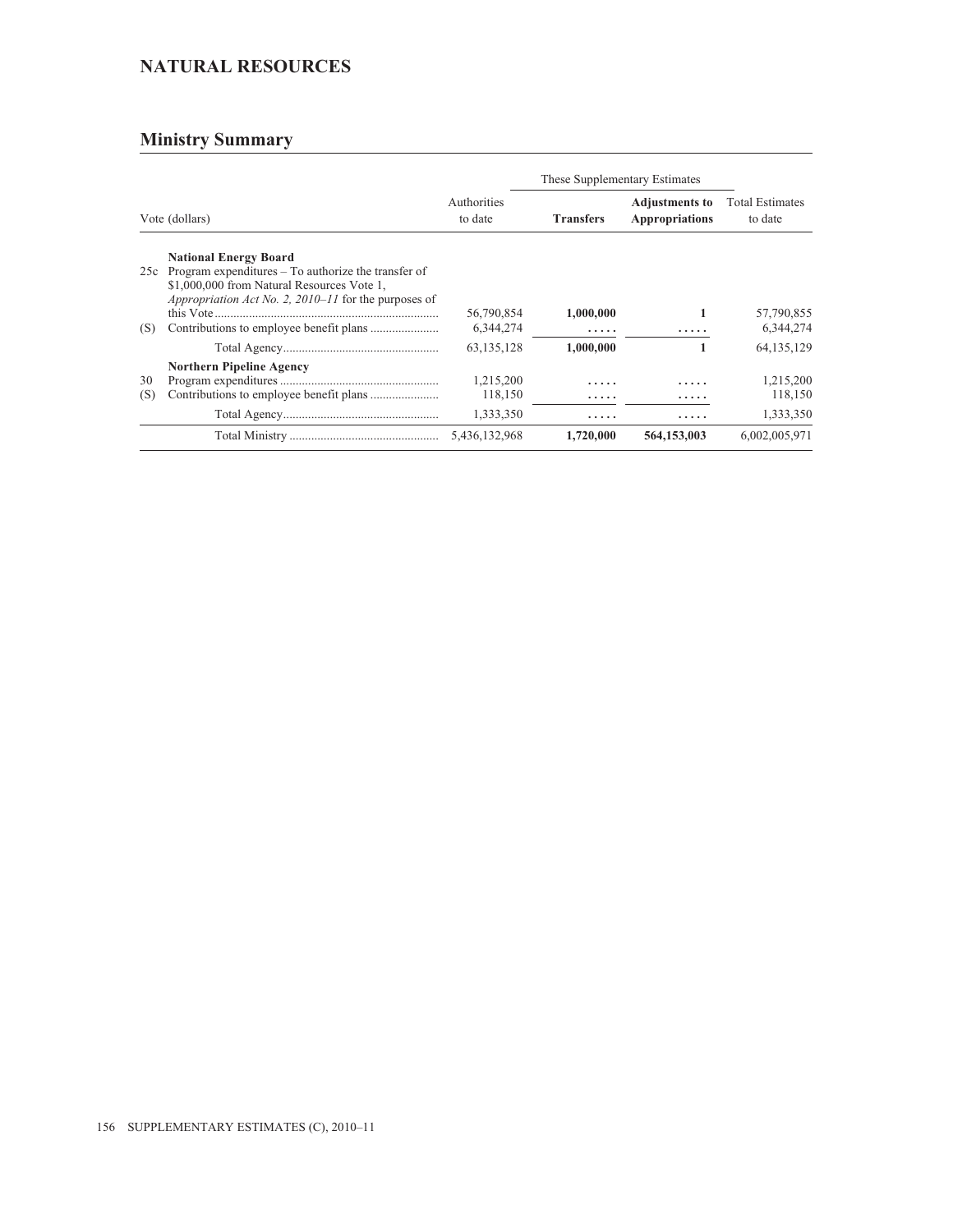## **NATURAL RESOURCES Department**

#### **Explanation of Requirements (thousands of dollars)**

Natural Resources requests funds for the following items:

| <b>Statutory Appropriations</b>                                                                                                                                         | Vote 1  | Vote 5 | <b>Statutory</b> | Total            |
|-------------------------------------------------------------------------------------------------------------------------------------------------------------------------|---------|--------|------------------|------------------|
| Newfoundland Fiscal Equalization Offset Payments – For decreases<br>in equalization payments as a result of increases in offshore oil                                   |         |        | 388,753          | 388,753          |
| <b>Transfers</b>                                                                                                                                                        |         |        |                  |                  |
| Transfer from Transport – For the assessment, management and<br>Transfer from National Defence – For public security related to the                                     | 2,000   |        |                  | 2,000            |
| Chemical, Biological, Radiological and Nuclear Research and<br>Transfer to National Research Council of Canada – For research,                                          |         | 70     |                  | 70               |
| development and demonstration investments into<br>non-reactor-based medical isotope technologies<br>Transfer to National Energy Board – For the review of arctic safety | (350)   |        |                  | (350)            |
|                                                                                                                                                                         | (1,000) | .      | .                | (1,000)          |
| <b>Total Transfers</b>                                                                                                                                                  | 650     | 70     | .                | 720              |
| <b>These Supplementary Estimates</b>                                                                                                                                    | 650     | 70     | 388,753          | 389,473          |
| <b>Transfer Payments (dollars)</b>                                                                                                                                      |         |        | <b>Voted</b>     | <b>Statutory</b> |
| <b>Grants</b>                                                                                                                                                           |         |        |                  |                  |
|                                                                                                                                                                         |         |        |                  | 388,753,000      |
| March Plasses in the GPaulinearies of Deputation and Windows and Concernition of the factories (Concerning March 2014) and the                                          |         |        |                  |                  |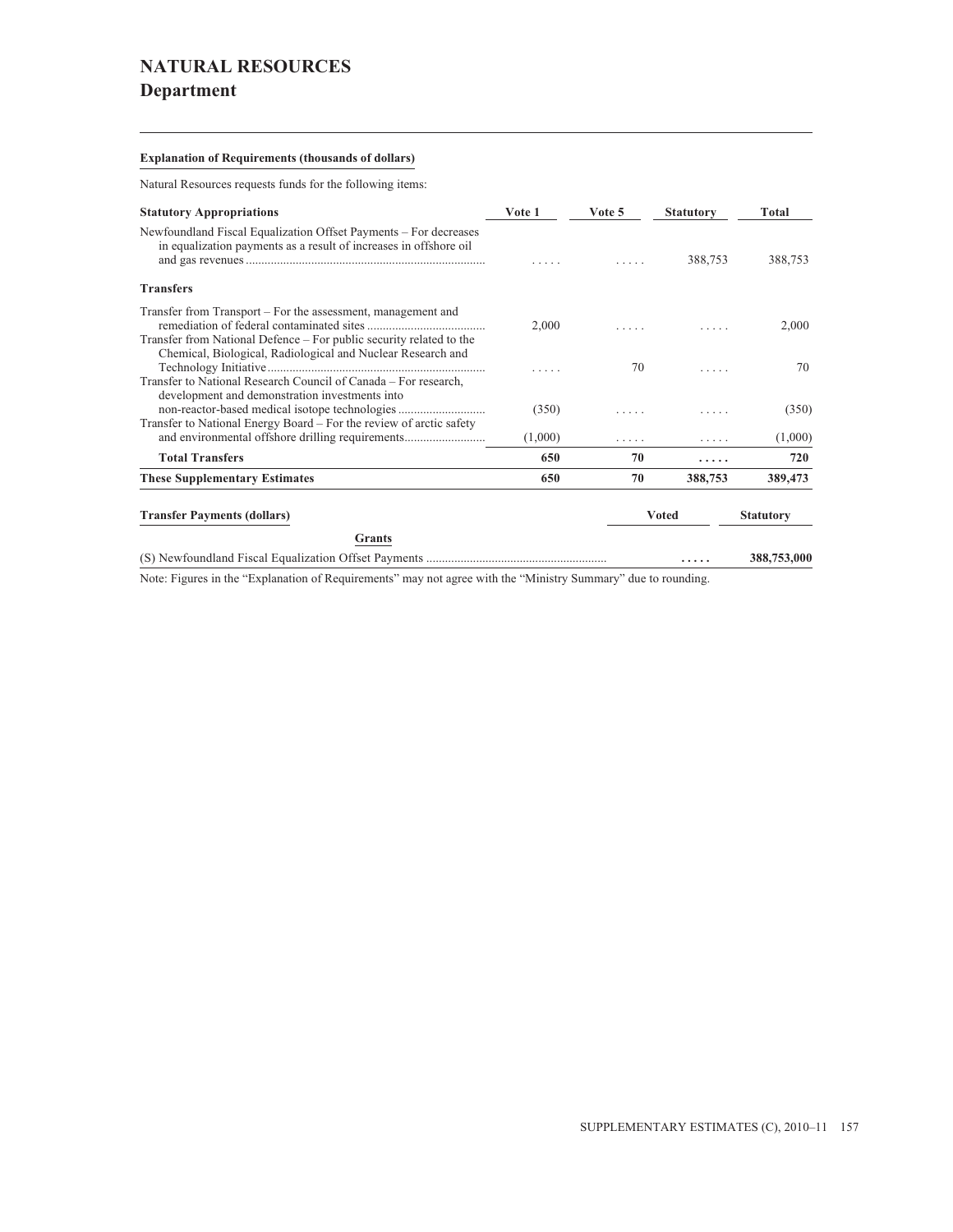## **NATURAL RESOURCES Atomic Energy of Canada Limited**

#### **Explanation of Requirements (thousands of dollars)**

Atomic Energy of Canada Limited requests funds for the following items:

| <b>Voted Appropriations</b>                                                                                                                                                                                                                                                                                                                              | Vote 15 |
|----------------------------------------------------------------------------------------------------------------------------------------------------------------------------------------------------------------------------------------------------------------------------------------------------------------------------------------------------------|---------|
| Funding to support costs associated with ensuring isotope production; shutdown of the Dedicated Isotope Facilities;<br>operational and infrastructure upgrades related to health, safety, security and environmental priorities at Chalk<br>River Laboratories; new reactor technology development commercial life extension projects; and management of |         |
|                                                                                                                                                                                                                                                                                                                                                          | 175,400 |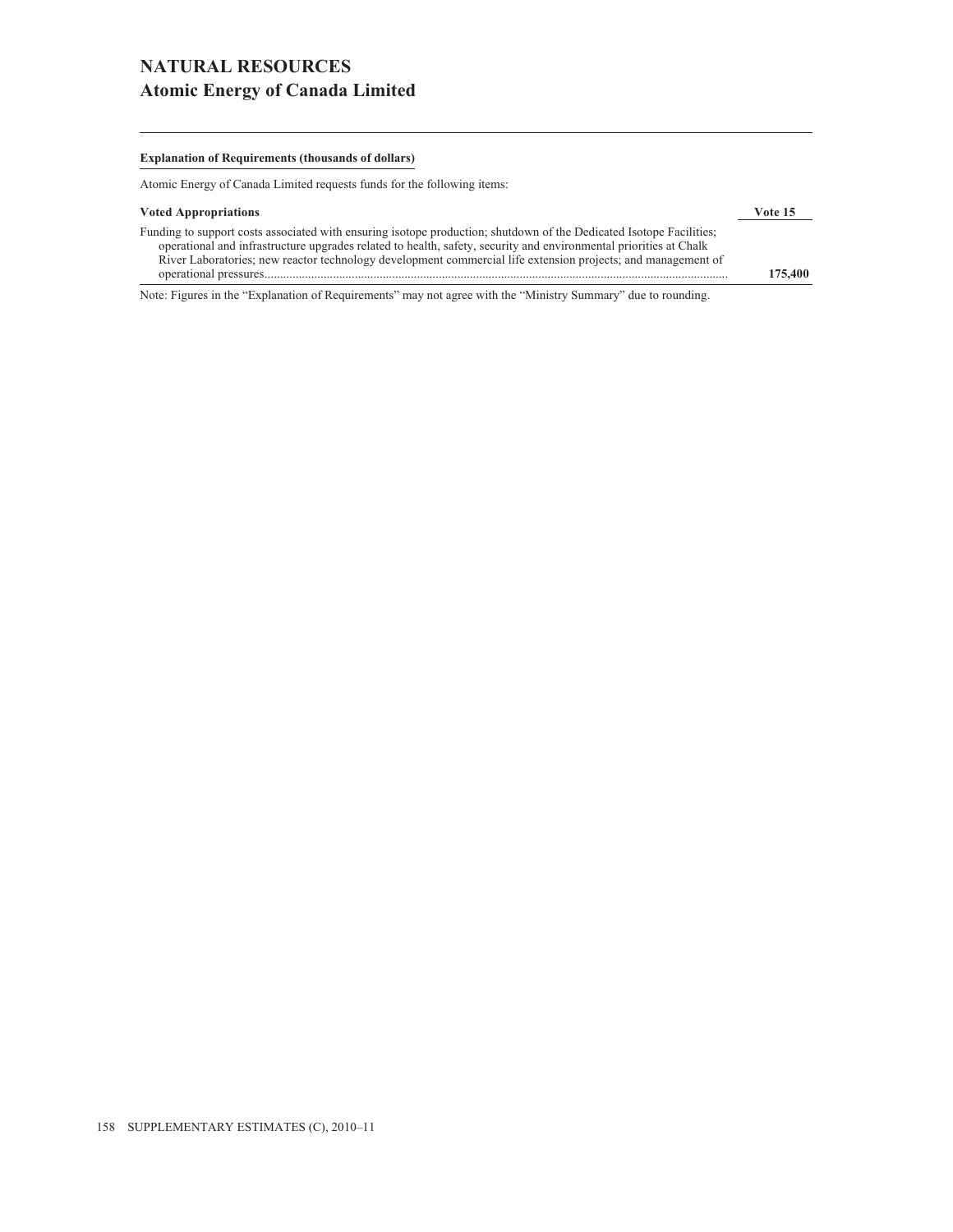## **NATURAL RESOURCES National Energy Board**

#### **Explanation of Requirements (thousands of dollars)**

National Energy Board requests funds for the following items:

**Transfers Vote 25** Transfer from Natural Resources – For the review of arctic safety and environmental offshore drilling requirements.... **1,000**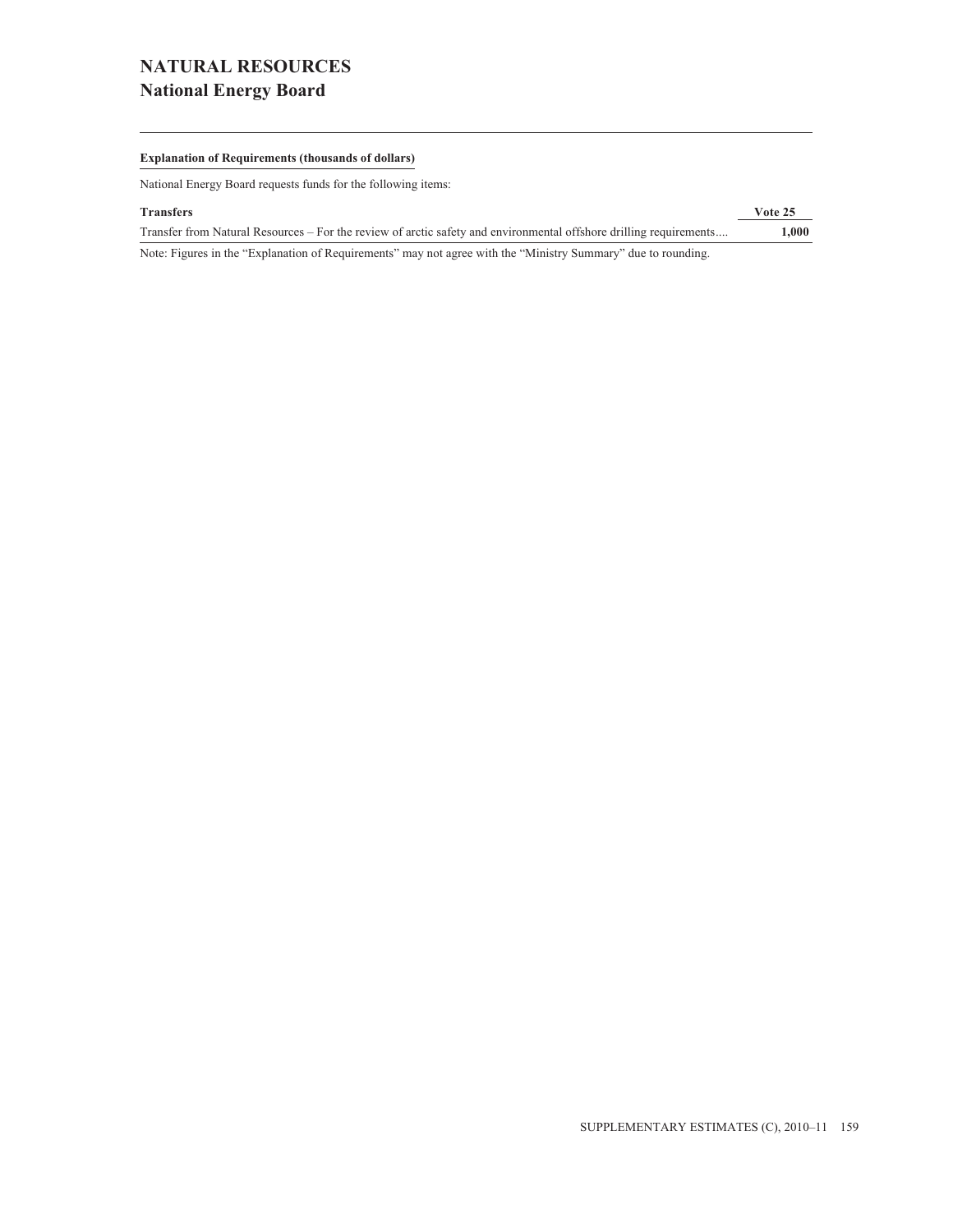#### **PRIVY COUNCIL**

|            |                                                                                                                |                           | These Supplementary Estimates |                       |                           |
|------------|----------------------------------------------------------------------------------------------------------------|---------------------------|-------------------------------|-----------------------|---------------------------|
|            |                                                                                                                | Authorities               |                               | <b>Adjustments to</b> | <b>Total Estimates</b>    |
|            | Vote (dollars)                                                                                                 | to date                   | <b>Transfers</b>              | <b>Appropriations</b> | to date                   |
|            |                                                                                                                |                           |                               |                       |                           |
| 1c         | Department<br>Program expenditures, including operating                                                        |                           |                               |                       |                           |
|            | expenditures of Commissions of Inquiry not                                                                     |                           |                               |                       |                           |
|            | otherwise provided for and the operation of the Prime                                                          |                           |                               |                       |                           |
|            | Minister's residence; and the payment to each                                                                  |                           |                               |                       |                           |
|            | member of the Queen's Privy Council for Canada                                                                 |                           |                               |                       |                           |
|            | who is a Minister without Portfolio or a Minister of<br>State who does not preside over a Ministry of State of |                           |                               |                       |                           |
|            | a salary not to exceed the salary paid to Ministers of                                                         |                           |                               |                       |                           |
|            | State who preside over Ministries of State under the                                                           |                           |                               |                       |                           |
|            | Salaries Act, as adjusted pursuant to the Parliament                                                           |                           |                               |                       |                           |
|            | of Canada Act and pro rata for any period of less than                                                         |                           |                               |                       |                           |
|            |                                                                                                                | 151,601,766<br>14,518,870 |                               | 1,925,476             | 153,527,242<br>14,518,870 |
| (S)<br>(S) | Prime Minister – Salary and motor car allowance                                                                | 162,097                   |                               | .                     | 162,097                   |
| (S)        | Minister of Intergovernmental Affairs, President of                                                            |                           |                               |                       |                           |
|            | the Queen's Privy Council for Canada and Minister                                                              |                           |                               |                       |                           |
|            | for La Francophonie - Salary and motor car                                                                     |                           |                               |                       |                           |
|            |                                                                                                                | 78,649                    |                               | .                     | 78,649                    |
|            | (S) Leader of the Government in the Senate – Salary and                                                        | 78,649                    | .                             | .                     | 78,649                    |
| (S)        | Leader of the Government in the House of                                                                       |                           |                               |                       |                           |
|            | Commons - Salary and motor car allowance                                                                       | 78,649                    | .                             | .                     | 78,649                    |
| (S)        | Minister of State (Democratic Reform) – Motor car                                                              |                           |                               |                       |                           |
|            |                                                                                                                | 2,000                     | .                             | .                     | 2,000                     |
| (S)        | Minister of State and Chief Government Whip -                                                                  | 2,000                     |                               | .                     | 2,000                     |
|            |                                                                                                                | 166,522,680               | .                             | 1,925,476             | 168,448,156               |
|            | Canadian Intergovernmental Conference                                                                          |                           |                               |                       |                           |
|            | Secretariat                                                                                                    |                           |                               |                       |                           |
| 5          |                                                                                                                | 6,511,863                 |                               |                       | 6,511,863                 |
| (S)        |                                                                                                                | 442,820                   | .                             | .                     | 442,820                   |
|            |                                                                                                                | 6,954,683                 | .                             | .                     | 6,954,683                 |
|            | <b>Canadian Transportation Accident Investigation</b>                                                          |                           |                               |                       |                           |
|            | and Safety Board                                                                                               |                           |                               |                       |                           |
| 10<br>(S)  |                                                                                                                | 28,430,362<br>3,431,768   | .                             | .                     | 28,430,362<br>3,431,768   |
|            |                                                                                                                |                           |                               |                       |                           |
|            |                                                                                                                | 31,862,130                | .                             | .                     | 31,862,130                |
| 15         | <b>Chief Electoral Officer</b>                                                                                 | 31,418,598                |                               |                       | 31,418,598                |
| (S)        |                                                                                                                | 5,026,553                 | .                             | .                     | 5,026,553                 |
| (S)        |                                                                                                                | 86,950,411                | .                             | 15,000,000            | 101,950,411               |
| (S)        |                                                                                                                | 275,800                   | .                             | .                     | 275,800                   |
|            |                                                                                                                | 123,671,362               | .                             | 15,000,000            | 138,671,362               |
|            | Office of the Commissioner of Official Languages                                                               |                           |                               |                       |                           |
| 20         |                                                                                                                | 19,821,924                |                               |                       | 19,821,924                |
| (S)        |                                                                                                                | 2,185,376                 | .                             |                       | 2,185,376                 |
|            |                                                                                                                | 22,007,300                | .                             | .                     | 22,007,300                |
|            | <b>Old Port of Montreal Corporation Inc.</b>                                                                   |                           |                               |                       |                           |
|            | 23b Payments to the Old Port of Montreal Corporation                                                           |                           |                               |                       |                           |
|            |                                                                                                                | 7,932,045                 | .                             | .                     | 7,932,045                 |
|            |                                                                                                                | 7,932,045                 | .                             | .                     | 7,932,045                 |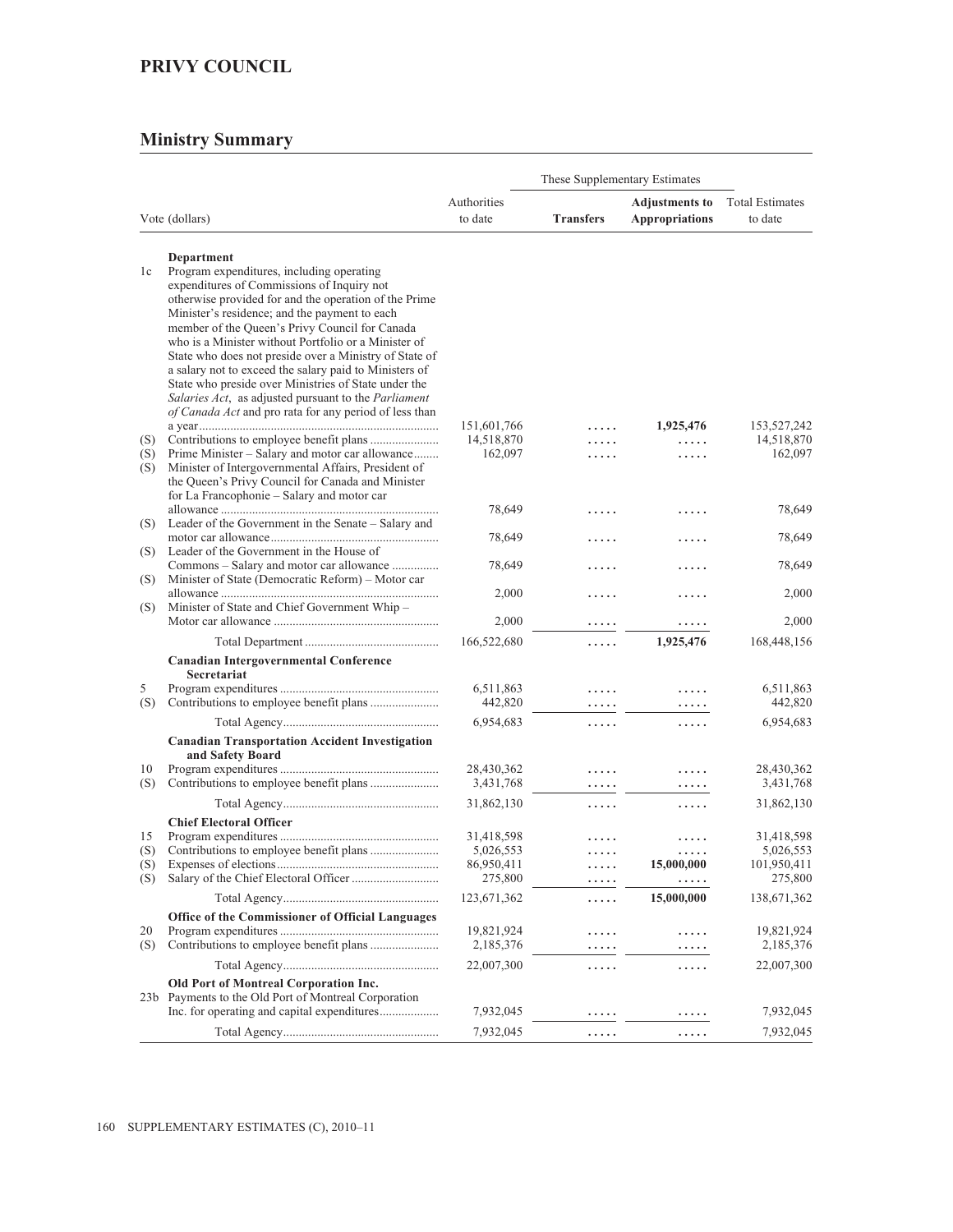## **PRIVY COUNCIL**

|     |                                                   |                        | These Supplementary Estimates |                                         |                                   |
|-----|---------------------------------------------------|------------------------|-------------------------------|-----------------------------------------|-----------------------------------|
|     | Vote (dollars)                                    | Authorities<br>to date | <b>Transfers</b>              | <b>Adjustments to</b><br>Appropriations | <b>Total Estimates</b><br>to date |
|     | <b>Public Appointments Commission Secretariat</b> |                        |                               |                                         |                                   |
| 25  |                                                   | 992,250                | .                             | .                                       | 992,250                           |
| (S) |                                                   | 118,490                | .                             |                                         | 118,490                           |
|     |                                                   | 1,110,740              | .                             | .                                       | 1.110.740                         |
|     | <b>Security Intelligence Review Committee</b>     |                        |                               |                                         |                                   |
| 30  |                                                   | 2,856,068              |                               | .                                       | 2,856,068                         |
| (S) |                                                   | 288,180                | .                             | .                                       | 288,180                           |
|     |                                                   | 3,144,248              | .                             | .                                       | 3,144,248                         |
|     |                                                   | 363, 205, 188          | .                             | 16,925,476                              | 380.130.664                       |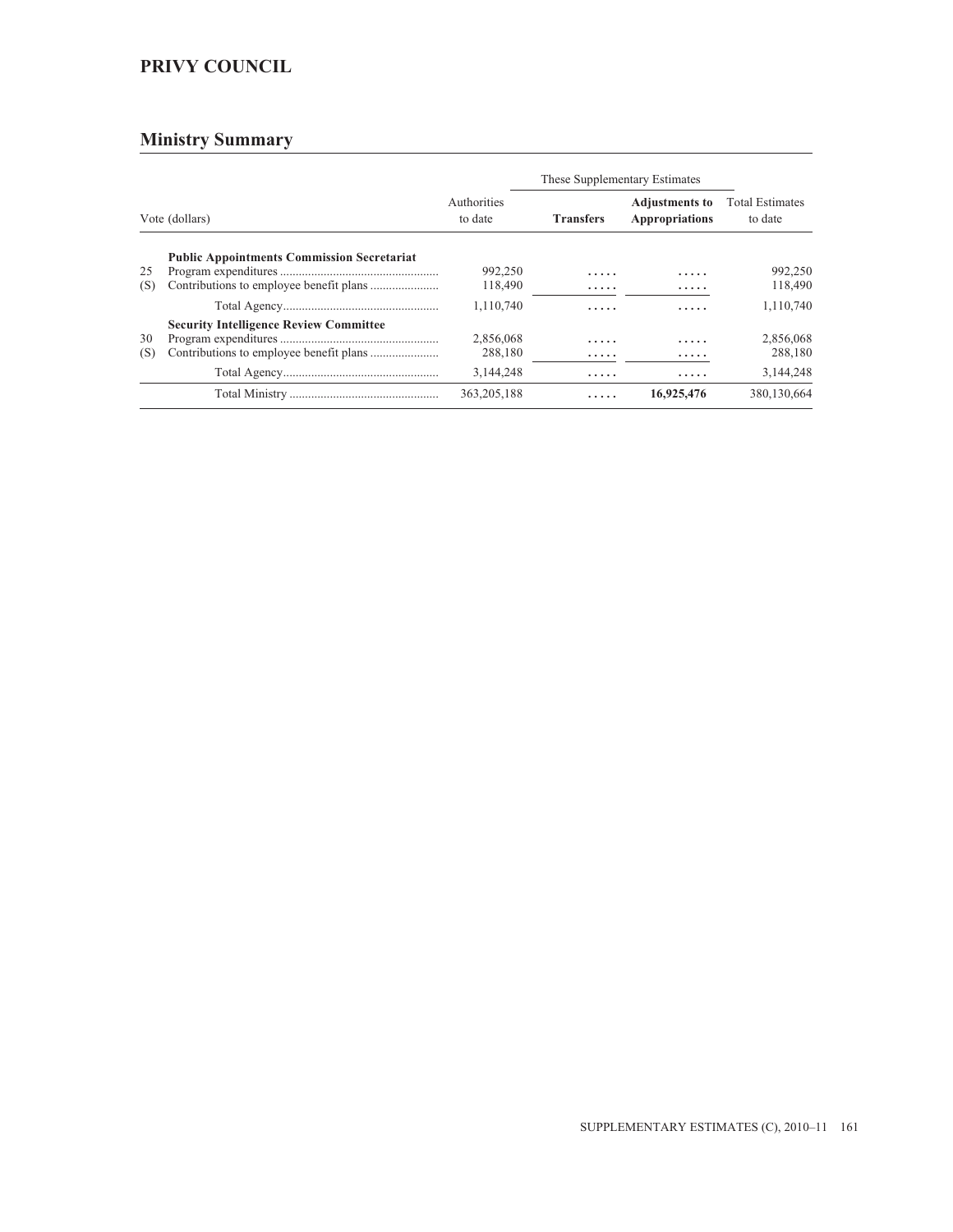## **PRIVY COUNCIL Department**

#### **Explanation of Requirements (thousands of dollars)**

Privy Council requests funds for the following items:

| <b>Voted Appropriations</b>                                                                                          | Vote 1       |
|----------------------------------------------------------------------------------------------------------------------|--------------|
| Funding for the Panel of Arbiters created for the review of documents related to the transfer of Afghan detainees by | 1.650<br>756 |
| Gross Voted Appropriations                                                                                           | 2.406        |
| <b>Funds Available</b>                                                                                               |              |
|                                                                                                                      | 480          |
| <b>These Supplementary Estimates</b>                                                                                 | 1.926        |

#### **Explanation of Funds Available (dollars)**

**Vote 1**: \$480,000 in total authorities is available within the Vote due to cost containment measures identified in the day-to-day operations of the Prime Minister's Office in 2010-11.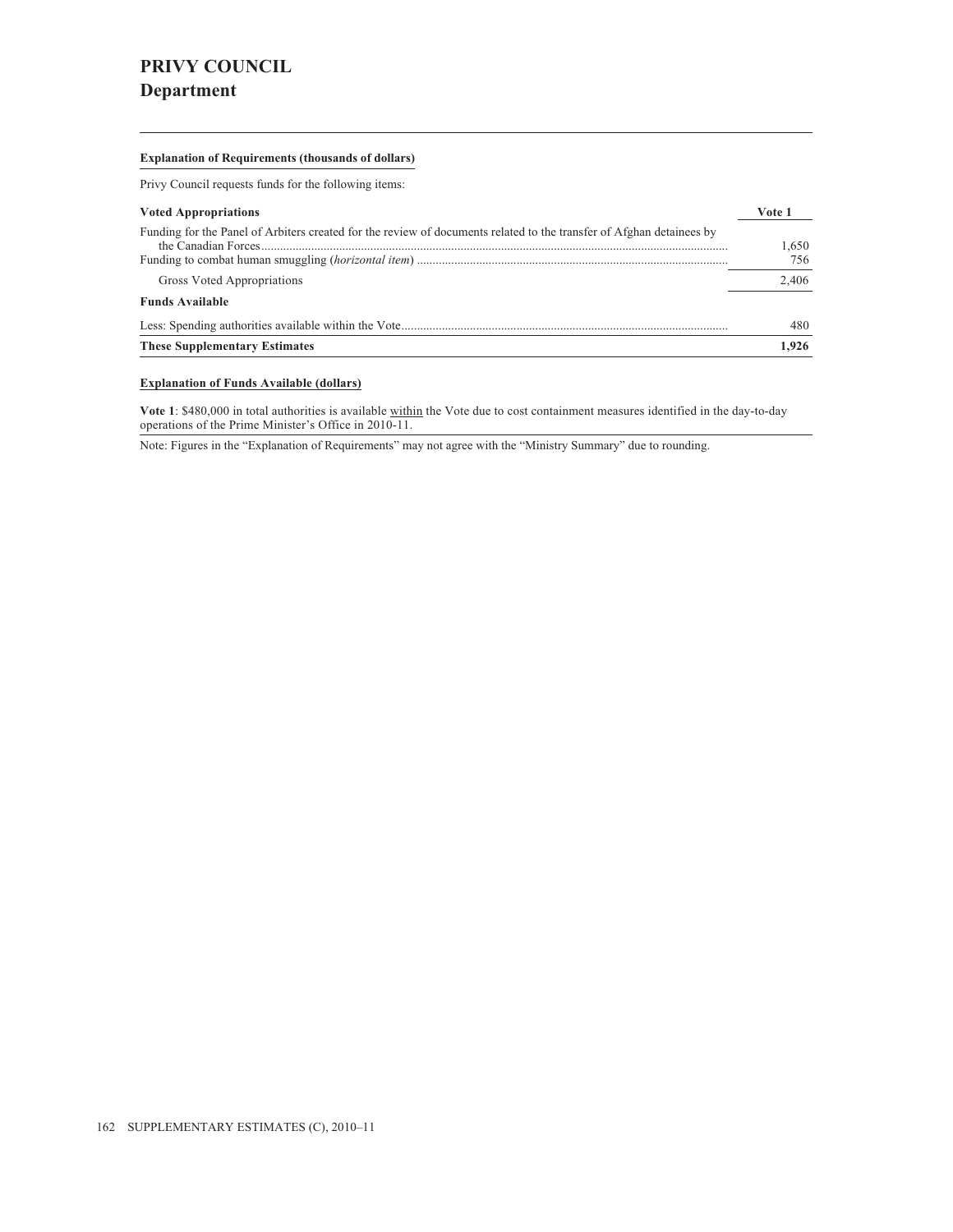## **PRIVY COUNCIL Chief Electoral Officer**

#### **Explanation of Requirements (thousands of dollars)**

Chief Electoral Officer – *No additional funding being requested*

| <b>Statutory Appropriations</b>                                                                                                                                                        |              | <b>Statutory</b> |  |
|----------------------------------------------------------------------------------------------------------------------------------------------------------------------------------------|--------------|------------------|--|
|                                                                                                                                                                                        |              |                  |  |
| <b>Transfer Payments (dollars)</b>                                                                                                                                                     | <b>Voted</b> | <b>Statutory</b> |  |
| <b>Contributions</b>                                                                                                                                                                   |              |                  |  |
| Reimbursement of election expenses to candidates of the November 2010 by-elections<br>Allowance to registered political parties (political financing provision under the <i>Canada</i> |              | 180,000          |  |
|                                                                                                                                                                                        | .            | 438,697          |  |
| <b>Total Transfer Payments</b>                                                                                                                                                         | .            | 618,697          |  |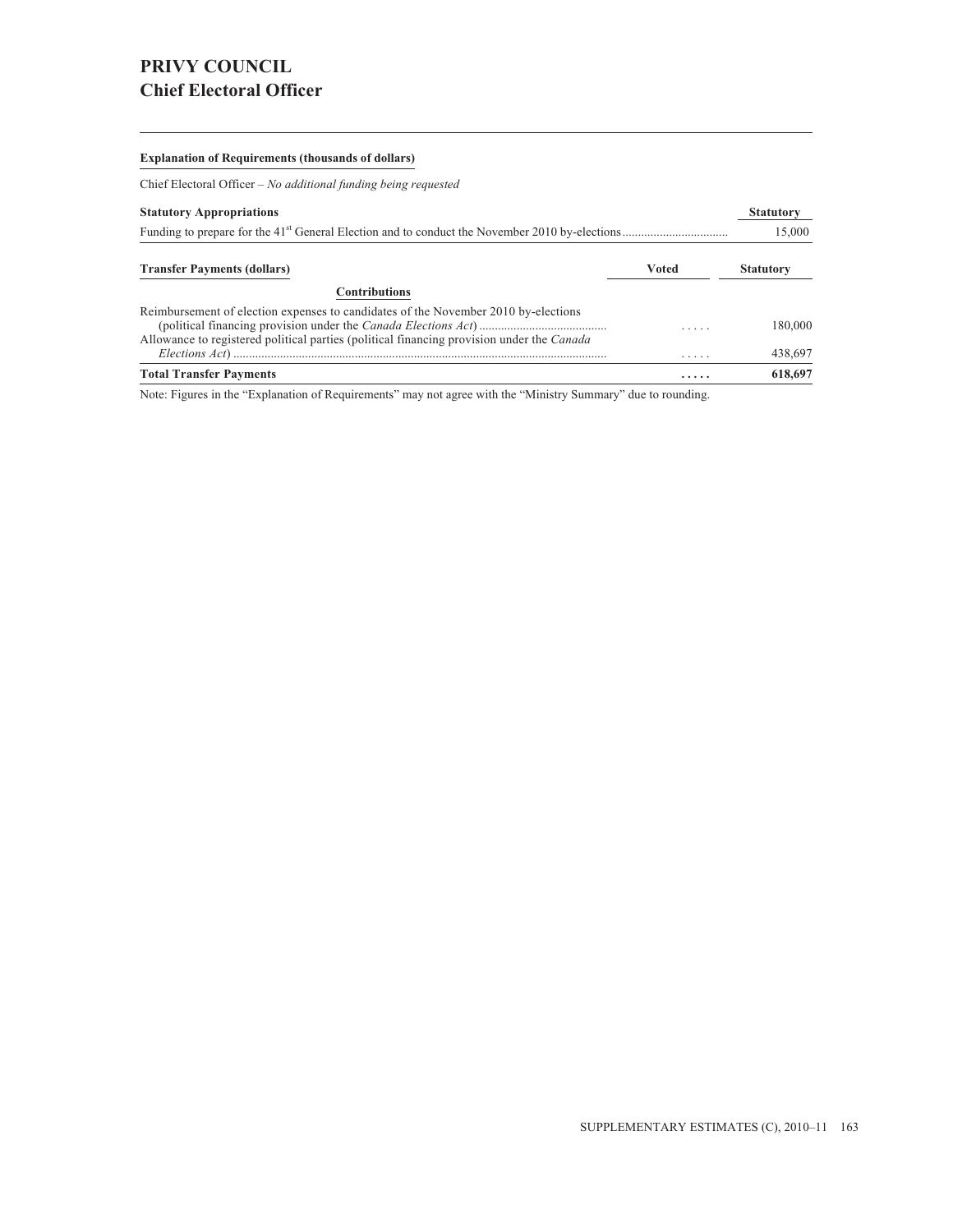#### **Ministry Summary**

|                  | Vote (dollars)                                                                                                                                                                                                                                                                                                                                                                                                                                                                                                                                                                                                                                                                                | Authorities<br>to date                    | <b>Transfers</b>       | <b>Adjustments to</b><br><b>Appropriations</b> | <b>Total Estimates</b><br>to date         |
|------------------|-----------------------------------------------------------------------------------------------------------------------------------------------------------------------------------------------------------------------------------------------------------------------------------------------------------------------------------------------------------------------------------------------------------------------------------------------------------------------------------------------------------------------------------------------------------------------------------------------------------------------------------------------------------------------------------------------|-------------------------------------------|------------------------|------------------------------------------------|-------------------------------------------|
| 1c<br>5c         | Department<br>Operating expenditures and the payment to each<br>member of the Queen's Privy Council for Canada<br>who is a Minister without Portfolio or a Minister of<br>State who does not preside over a Ministry of State of<br>a salary not to exceed the salary paid to Ministers of<br>State who preside over Ministries of State under the<br>Salaries Act, as adjusted pursuant to the Parliament of<br>Canada Act and pro rata for any period of less than a<br>year-To authorize the transfer of \$280,000 from<br>Foreign Affairs and International Trade Vote 1,<br>Appropriation Act No. 2, 2010–11 for the purposes of<br>The grants listed in the Estimates and contributions | 150,250,725<br>520,027,850                | 280,000<br>(5,000,000) | 1<br>.                                         | 150,530,726<br>515,027,850                |
| (S)<br>(S)       | Minister of Public Safety - Salary and motor car                                                                                                                                                                                                                                                                                                                                                                                                                                                                                                                                                                                                                                              | 13,703,682                                | .                      | .                                              | 13,703,682                                |
|                  |                                                                                                                                                                                                                                                                                                                                                                                                                                                                                                                                                                                                                                                                                               | 78,649                                    | .                      | .                                              | 78,649                                    |
|                  |                                                                                                                                                                                                                                                                                                                                                                                                                                                                                                                                                                                                                                                                                               | 684,060,906                               | (4,720,000)            | $\mathbf{1}$                                   | 679,340,907                               |
|                  | <b>Canada Border Services Agency</b><br>10c Operating expenditures and, pursuant to paragraph<br>$29.1(2)(a)$ of the <i>Financial Administration Act</i> ,<br>authority to expend in the current fiscal year revenues<br>received during the fiscal year related to the border<br>operations of the Canada Border Services Agency:<br>fees for the provision of a service or the use of a<br>facility or for a product, right or privilege; and<br>payments received under contracts entered into by the<br>Agency – To authorize the transfer of $$25,000$ from<br>Transport Vote 1, Appropriation Act No. 2, 2010-11<br>for the purposes of this Vote and to provide a further              | 1,502,586,279                             | 25,000                 | 21,121,925                                     | 1,523,733,204                             |
| 15c              |                                                                                                                                                                                                                                                                                                                                                                                                                                                                                                                                                                                                                                                                                               | 181,238,519                               | .                      | 531,400                                        | 181,769,919                               |
| (S)              |                                                                                                                                                                                                                                                                                                                                                                                                                                                                                                                                                                                                                                                                                               | 163,702,468                               | .                      | .                                              | 163,702,468                               |
|                  |                                                                                                                                                                                                                                                                                                                                                                                                                                                                                                                                                                                                                                                                                               | 1,847,527,266                             | 25,000                 | 21,653,325                                     | 1,869,205,591                             |
| 20c<br>25<br>(S) | <b>Canadian Security Intelligence Service</b>                                                                                                                                                                                                                                                                                                                                                                                                                                                                                                                                                                                                                                                 | 456, 554, 255<br>31,610,000<br>43,633,223 | .                      | 2,076,250<br>.                                 | 458,630,505<br>31,610,000<br>43, 633, 223 |
|                  |                                                                                                                                                                                                                                                                                                                                                                                                                                                                                                                                                                                                                                                                                               | 531,797,478                               | .                      | 2,076,250                                      | 533,873,728                               |

Note: The "Authorities to date" for Canada Border Services Agency include amounts appropriated in 2009-10 that will be spent in 2010-11.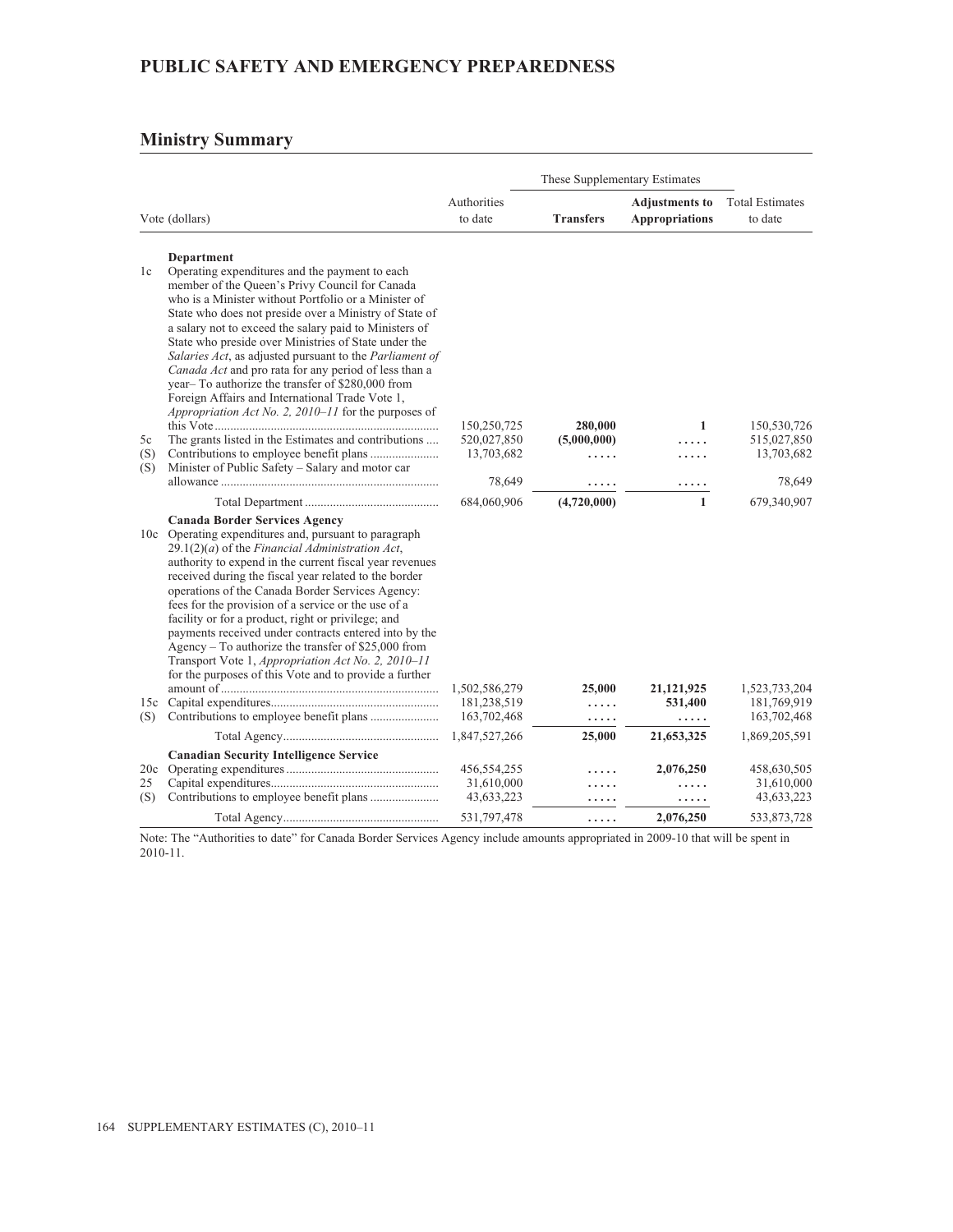#### **Ministry Summary**

|     |                                                                                                                                                                                                                                                                                                                                                                                                                                                                                                                                                                                                                                                                                                                                                                                                                                                                                                                                                       |                                | These Supplementary Estimates |                       |                              |
|-----|-------------------------------------------------------------------------------------------------------------------------------------------------------------------------------------------------------------------------------------------------------------------------------------------------------------------------------------------------------------------------------------------------------------------------------------------------------------------------------------------------------------------------------------------------------------------------------------------------------------------------------------------------------------------------------------------------------------------------------------------------------------------------------------------------------------------------------------------------------------------------------------------------------------------------------------------------------|--------------------------------|-------------------------------|-----------------------|------------------------------|
|     |                                                                                                                                                                                                                                                                                                                                                                                                                                                                                                                                                                                                                                                                                                                                                                                                                                                                                                                                                       | Authorities                    |                               | <b>Adjustments to</b> | <b>Total Estimates</b>       |
|     | Vote (dollars)                                                                                                                                                                                                                                                                                                                                                                                                                                                                                                                                                                                                                                                                                                                                                                                                                                                                                                                                        | to date                        | <b>Transfers</b>              | <b>Appropriations</b> | to date                      |
|     | <b>Correctional Service of Canada</b><br>30b Operating expenditures, the grants listed in the<br>Estimates, contributions, and<br>(a) authority to pay into the Inmate Welfare Fund<br>revenue derived during the year from projects<br>operated by inmates and financed by that Fund;<br>$(b)$ authority to operate canteens in federal institutions<br>and to deposit revenue from sales into the Inmate<br>Welfare Fund:<br>$(c)$ payments, in accordance with terms and<br>conditions prescribed by the Governor in Council, to<br>or on behalf of discharged inmates who suffer<br>physical disability caused by participation in normal<br>program activity in federal institutions, and to<br>dependants of deceased inmates and ex-inmates<br>whose death resulted from participation in normal                                                                                                                                               |                                |                               |                       |                              |
|     | program activity in federal institutions; and<br>(d) authority for the Minister of Public Safety and<br>Emergency Preparedness, subject to the approval of<br>the Governor in Council, to enter into an agreement<br>with any province for the confinement in institutions<br>of that province of any persons sentenced or<br>committed to a penitentiary, for compensation for the<br>maintenance of such persons and for payment in<br>respect of the construction and related costs of such<br>35a Capital expenditures, including payments as<br>contributions to<br>$(a)$ aboriginal communities as defined in section 79 of<br>the Corrections and Conditional Release Act in<br>connection with the provision of correctional services<br>pursuant to section 81 of that Act; and<br>$(b)$ non-profit organizations involved in community<br>corrections operations, provinces and municipalities<br>towards construction done by those bodies | 1,985,891,953<br>337, 310, 720 |                               |                       | 1,985,891,953<br>337,310,720 |
| (S) |                                                                                                                                                                                                                                                                                                                                                                                                                                                                                                                                                                                                                                                                                                                                                                                                                                                                                                                                                       | 212,841,622                    |                               |                       | 212,841,622                  |
| (S) |                                                                                                                                                                                                                                                                                                                                                                                                                                                                                                                                                                                                                                                                                                                                                                                                                                                                                                                                                       | $\ldots$                       | .                             | .                     |                              |
|     | <b>National Parole Board</b><br>40b Program expenditures and, pursuant to paragraph<br>$29.1(2)(a)$ of the Financial Administration Act,<br>authority to expend revenues received in a fiscal year,<br>and to offset expenditures incurred in the fiscal year<br>arising from the provision of services to process<br>pardon applications for persons convicted of offences                                                                                                                                                                                                                                                                                                                                                                                                                                                                                                                                                                           | 2,536,044,295                  | .                             | .                     | 2,536,044,295                |
|     |                                                                                                                                                                                                                                                                                                                                                                                                                                                                                                                                                                                                                                                                                                                                                                                                                                                                                                                                                       | 43,861,693                     | .                             | .                     | 43,861,693                   |
| (S) |                                                                                                                                                                                                                                                                                                                                                                                                                                                                                                                                                                                                                                                                                                                                                                                                                                                                                                                                                       | 5,537,277                      | .                             | .                     | 5,537,277                    |
|     | Office of the Correctional Investigator                                                                                                                                                                                                                                                                                                                                                                                                                                                                                                                                                                                                                                                                                                                                                                                                                                                                                                               | 49,398,970                     | .                             | .                     | 49,398,970                   |
|     |                                                                                                                                                                                                                                                                                                                                                                                                                                                                                                                                                                                                                                                                                                                                                                                                                                                                                                                                                       | 3,696,426                      | .                             | .                     | 3,696,426                    |
| (S) |                                                                                                                                                                                                                                                                                                                                                                                                                                                                                                                                                                                                                                                                                                                                                                                                                                                                                                                                                       | 420,177                        |                               |                       | 420,177                      |
|     |                                                                                                                                                                                                                                                                                                                                                                                                                                                                                                                                                                                                                                                                                                                                                                                                                                                                                                                                                       | 4,116,603                      | .                             | .                     | 4,116,603                    |

<u> 1989 - Johann Stein, marwolaethau a bhann an t-Amhainn an t-Amhainn an t-Amhainn an t-Amhainn an t-Amhainn a</u>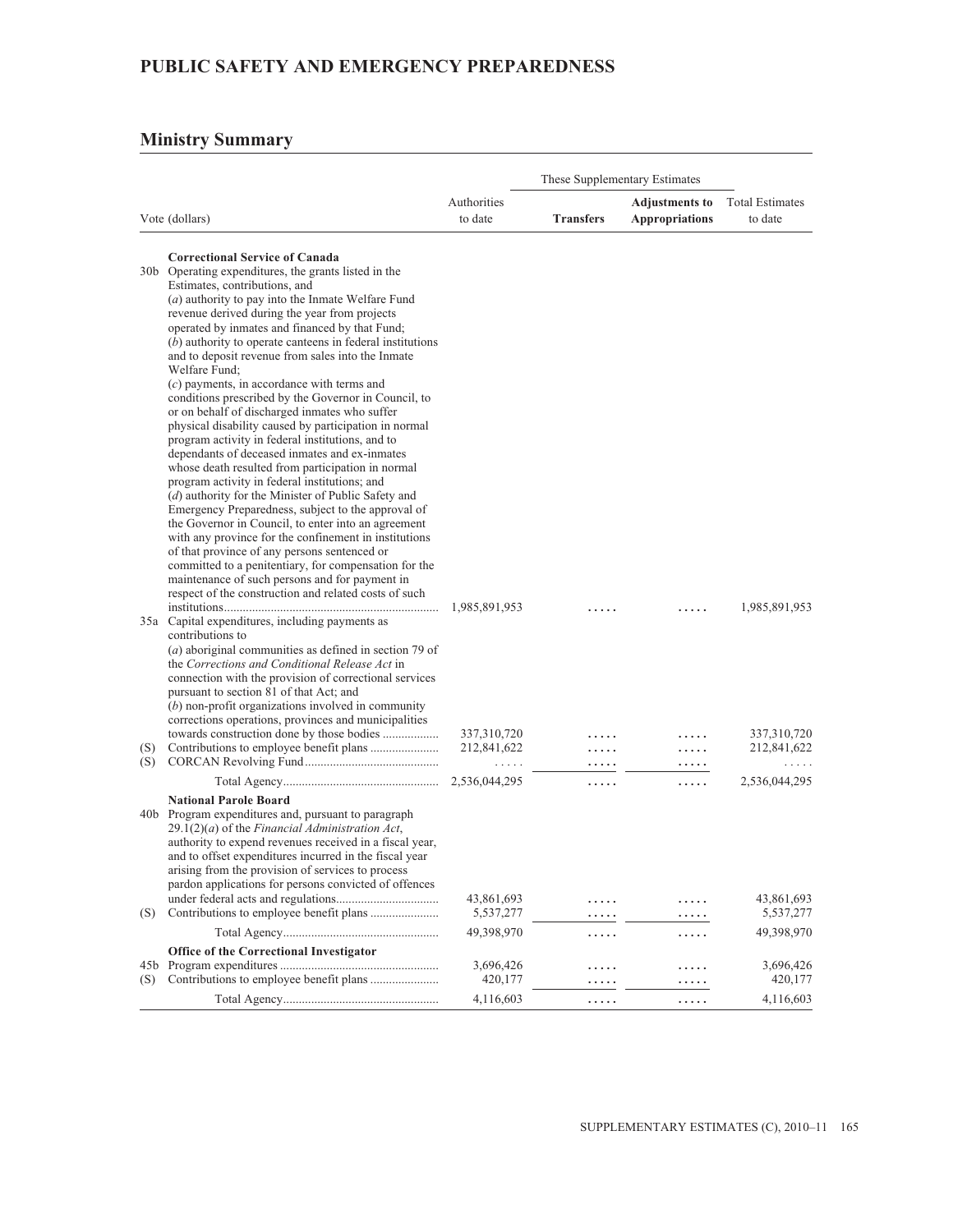#### **Ministry Summary**

|            |                                                                                                                                                                                                                                                                                                                                   |                        | These Supplementary Estimates |                                                |                                   |
|------------|-----------------------------------------------------------------------------------------------------------------------------------------------------------------------------------------------------------------------------------------------------------------------------------------------------------------------------------|------------------------|-------------------------------|------------------------------------------------|-----------------------------------|
|            | Vote (dollars)                                                                                                                                                                                                                                                                                                                    | Authorities<br>to date | <b>Transfers</b>              | <b>Adjustments to</b><br><b>Appropriations</b> | <b>Total Estimates</b><br>to date |
|            | <b>Royal Canadian Mounted Police</b>                                                                                                                                                                                                                                                                                              |                        |                               |                                                |                                   |
|            | 50c Operating expenditures and authority to expend<br>revenue received during the fiscal year – To authorize<br>the transfer of \$5,000,000 from Public Safety and<br>Emergency Preparedness Vote 5, and \$2,671,000<br>from Public Works and Government Services Vote 1,<br>Appropriation Act No. 2, 2010–11 for the purposes of |                        |                               |                                                |                                   |
|            | 55c Capital expenditures – To authorize the transfer of<br>\$147,000 from National Defence Vote 5,<br>Appropriation Act No. 2, 2010–11 for the purposes of                                                                                                                                                                        | 2,458,974,846          | 7,421,000                     | 19,984,342                                     | 2,486,380,188                     |
|            | this Vote and to provide a further amount of<br>60b The grants listed in the Estimates and contributions,<br>provided that the amount listed for any grant may be<br>increased or decreased subject to the approval of the                                                                                                        | 316,478,094            | 147,000                       | 1,893,000                                      | 318,518,094                       |
|            |                                                                                                                                                                                                                                                                                                                                   | 116,064,573            |                               |                                                | 116,064,573                       |
| (S)<br>(S) | Pensions and other employee benefits - Members of                                                                                                                                                                                                                                                                                 | 80,206,045             |                               |                                                | 80,206,045                        |
|            |                                                                                                                                                                                                                                                                                                                                   | 341,931,033            |                               |                                                | 341,931,033                       |
| (S)        | Pensions under the Royal Canadian Mounted Police<br>Pension Continuation Act (R.S.C, 1970, c. R-10)                                                                                                                                                                                                                               | 19,000,000             |                               |                                                | 19,000,000                        |
|            |                                                                                                                                                                                                                                                                                                                                   | 3,332,654,591          | 7,568,000                     | 21,877,342                                     | 3,362,099,933                     |
|            | <b>Royal Canadian Mounted Police External Review</b><br>Committee                                                                                                                                                                                                                                                                 |                        |                               |                                                |                                   |
|            |                                                                                                                                                                                                                                                                                                                                   | 2,130,286              |                               |                                                | 2,130,286                         |
| (S)        |                                                                                                                                                                                                                                                                                                                                   | 216,884                |                               |                                                | 216,884                           |
|            |                                                                                                                                                                                                                                                                                                                                   | 2,347,170              | .                             |                                                | 2,347,170                         |
|            | <b>Royal Canadian Mounted Police Public</b><br><b>Complaints Commission</b>                                                                                                                                                                                                                                                       |                        |                               |                                                |                                   |
| 70a        |                                                                                                                                                                                                                                                                                                                                   | 7,775,528              |                               |                                                | 7,775,528                         |
| (S)        |                                                                                                                                                                                                                                                                                                                                   | 557,740                |                               |                                                | 557,740                           |
|            |                                                                                                                                                                                                                                                                                                                                   | 8,333,268              | .                             | .                                              | 8,333,268                         |
|            |                                                                                                                                                                                                                                                                                                                                   | 8,996,280,547          | 2,873,000                     | 45,606,918                                     | 9,044,760,465                     |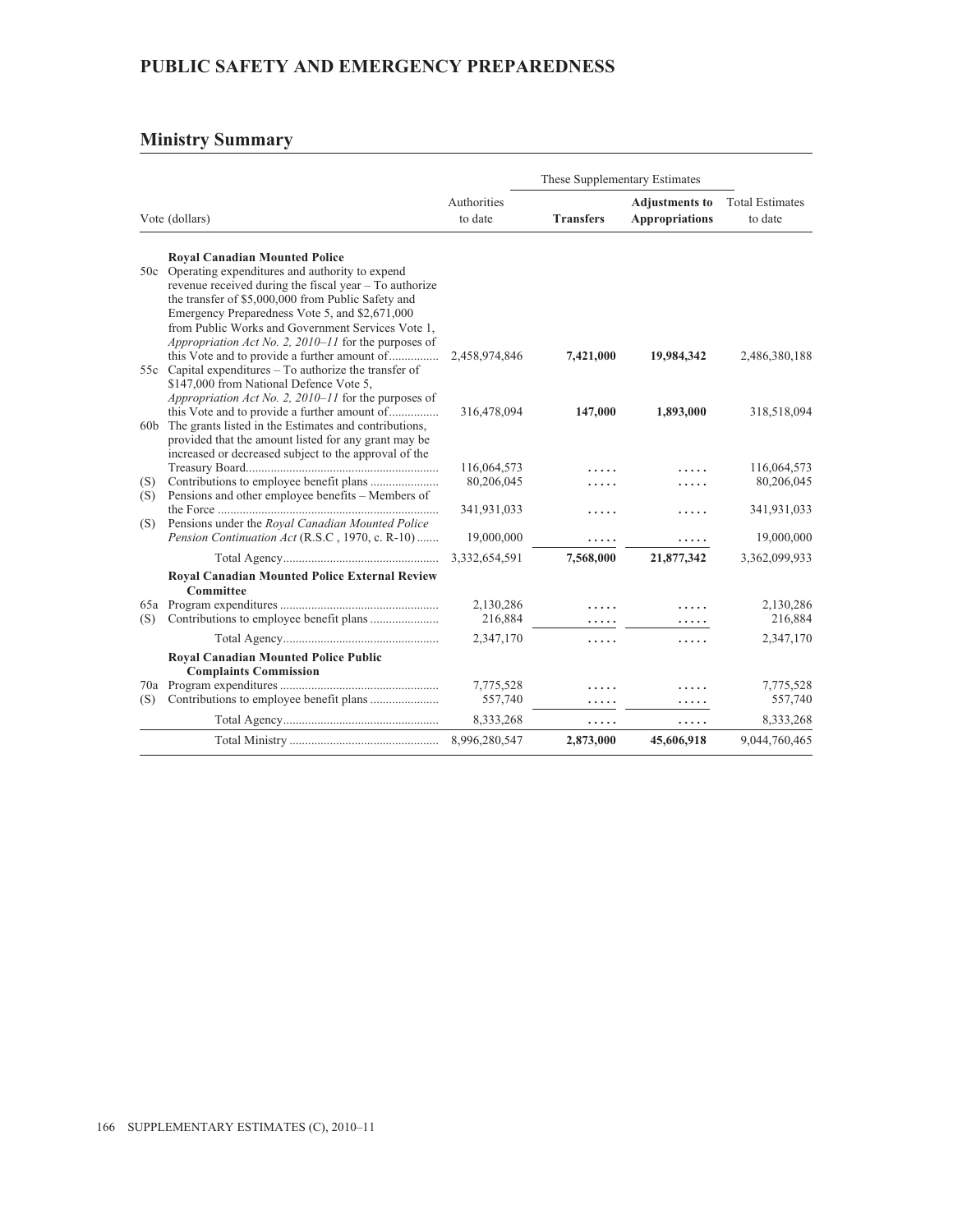## **PUBLIC SAFETY AND EMERGENCY PREPAREDNESS Department**

#### **Explanation of Requirements (thousands of dollars)**

Public Safety and Emergency Preparedness requests funds for the following items:

| <b>Transfers</b>                                                                                                                                                         | Vote 1 | Vote 5  | Total   |
|--------------------------------------------------------------------------------------------------------------------------------------------------------------------------|--------|---------|---------|
| Transfer from Foreign Affairs and International Trade – In support of the Minister's<br>Transfer to Royal Canadian Mounted Police – For First Nations community policing | 280    | .       | 280.    |
| services.                                                                                                                                                                | .      | (5.000) | (5,000) |
| <b>These Supplementary Estimates</b>                                                                                                                                     | 280    | (5,000) | (4.720) |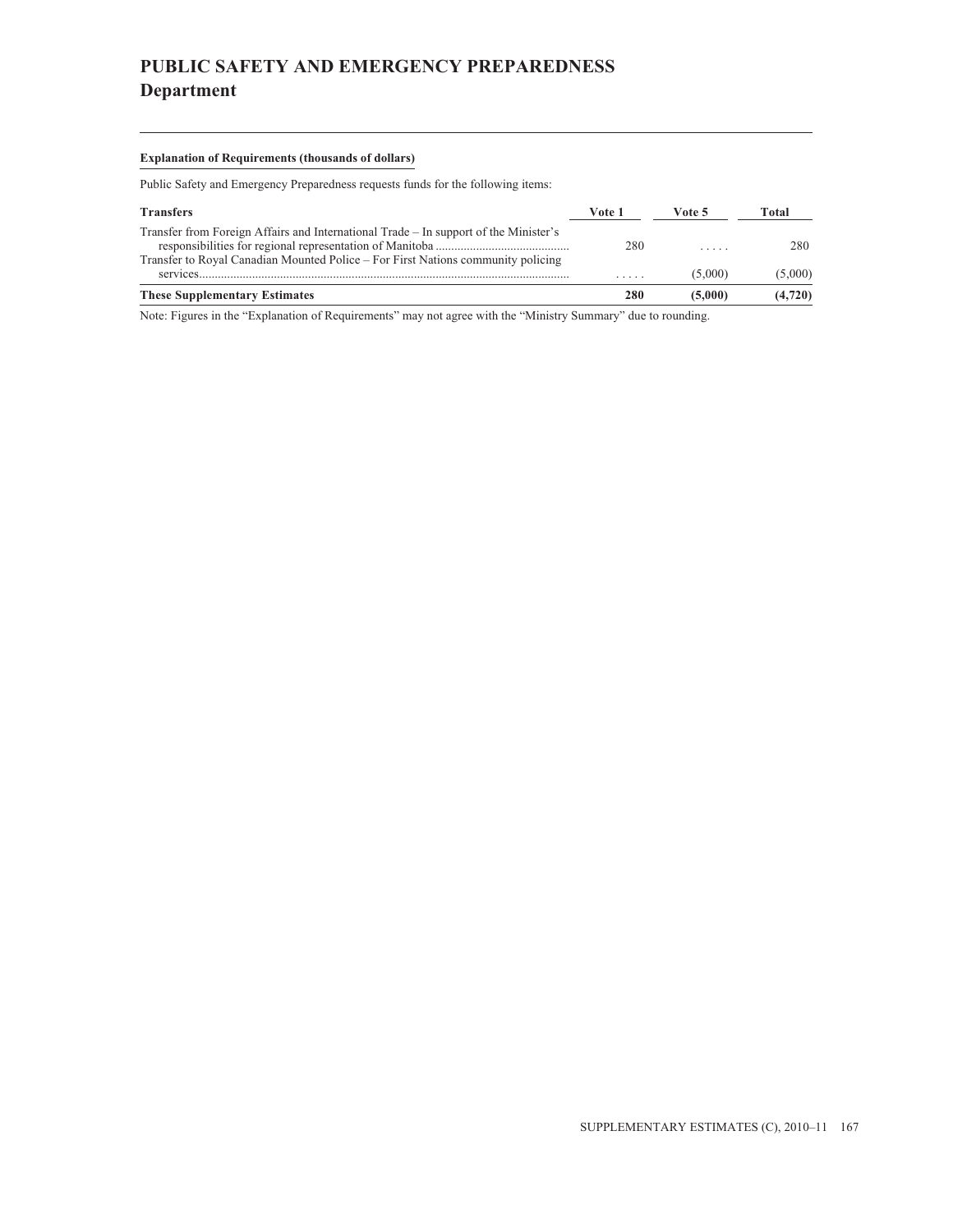## **Canada Border Services Agency**

#### **Explanation of Requirements (thousands of dollars)**

Canada Border Services Agency requests funds for the following items:

| <b>Voted Appropriations</b>                                                                                                                                 | Vote 10 | Vote 15 | Total  |
|-------------------------------------------------------------------------------------------------------------------------------------------------------------|---------|---------|--------|
| Funding for incremental costs relating to the mass migrant arrival of the MV Sun Sea                                                                        | 22,008  | .       | 22,008 |
| Implementation of Harmonized Sales Tax for Ontario and British Columbia and the<br>Funding for Legislative and Regulatory Amendments on Human Smuggling and | 4,563   | 147     | 4,710  |
|                                                                                                                                                             | 2,811   | .       | 2,811  |
|                                                                                                                                                             | 1,508   | .       | 1,508  |
| Funding to realign resources between other operating and personnel costs                                                                                    | .       | 384     | 384    |
| Gross Voted Appropriations                                                                                                                                  | 30,890  | 531     | 31,421 |
| <b>Funds Available</b>                                                                                                                                      |         |         |        |
|                                                                                                                                                             | 9,768   | .       | 9,768  |
| <b>Total Voted Appropriations</b>                                                                                                                           | 21,122  | 531     | 21,653 |
| <b>Transfers</b>                                                                                                                                            |         |         |        |
| Transfer from Transport – For the Commercial Marine Examination Framework                                                                                   | 25      | .       | 25     |
| <b>These Supplementary Estimates</b>                                                                                                                        | 21,147  | 531     | 21,678 |

#### **Explanation of Funds Available (dollars)**

**Vote 10**: \$9,768,344 in total authorities is available within the Vote due to employee benefit plan costs resulting from the 2009-10 conversion of funds to salary dollars (\$9,183,646); unspent funds in 2009-10 related to Canada's response to the earthquake in Haiti (\$578,098); and foregone revenue from waiving the firearms confirmation fees for the athletes of the 2010 Winter and Paralympics Winter Games (\$6,600).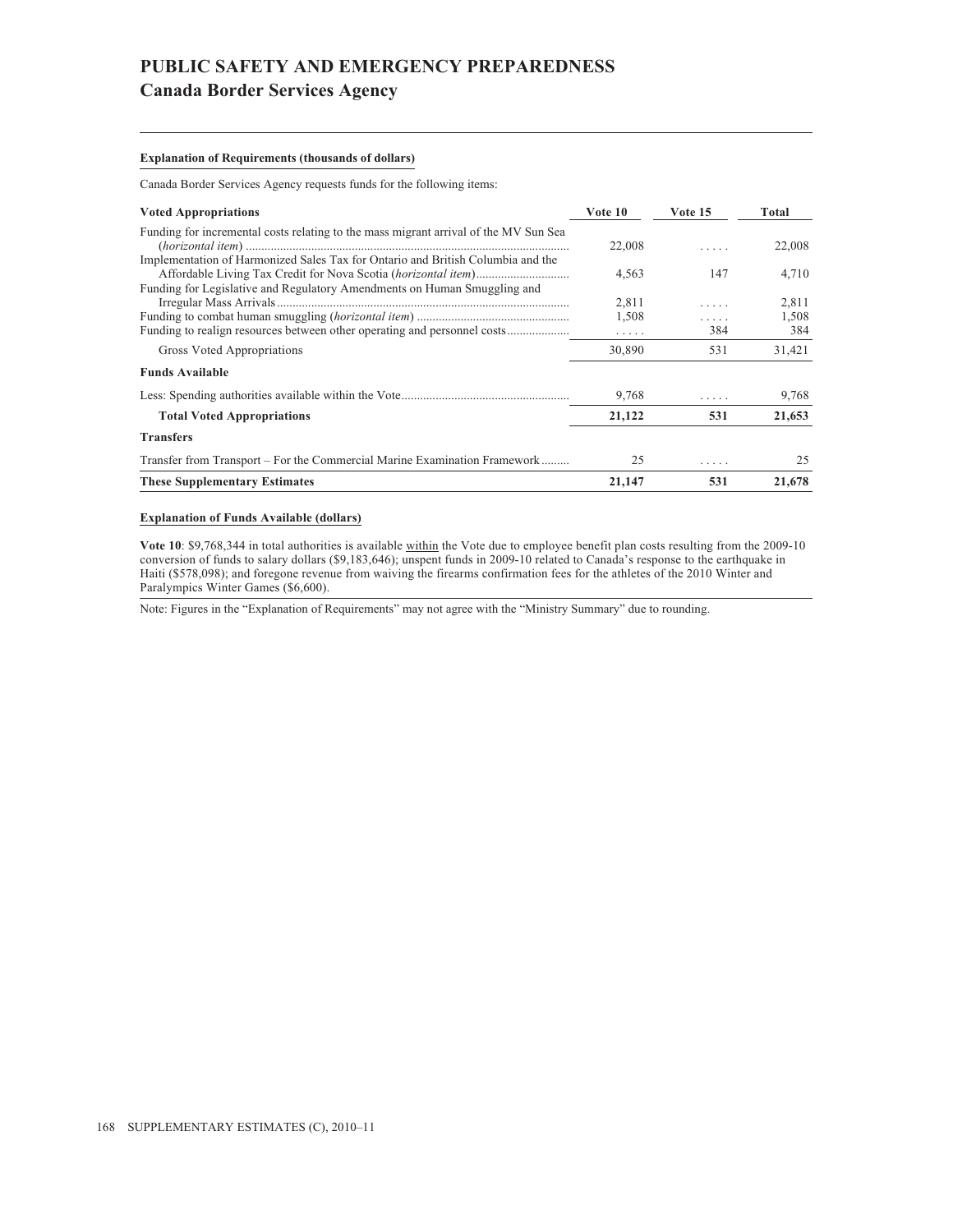## **PUBLIC SAFETY AND EMERGENCY PREPAREDNESS Canadian Security Intelligence Service**

#### **Explanation of Requirements (thousands of dollars)**

Canadian Security Intelligence Service requests funds for the following items:

| <b>Voted Appropriations</b>                                                                                   | Vote 20 |
|---------------------------------------------------------------------------------------------------------------|---------|
|                                                                                                               | 2.076   |
| Note: Figures in the "Explanation of Requirements" may not agree with the "Ministry Summary" due to rounding. |         |

SUPPLEMENTARY ESTIMATES (C), 2010–11 169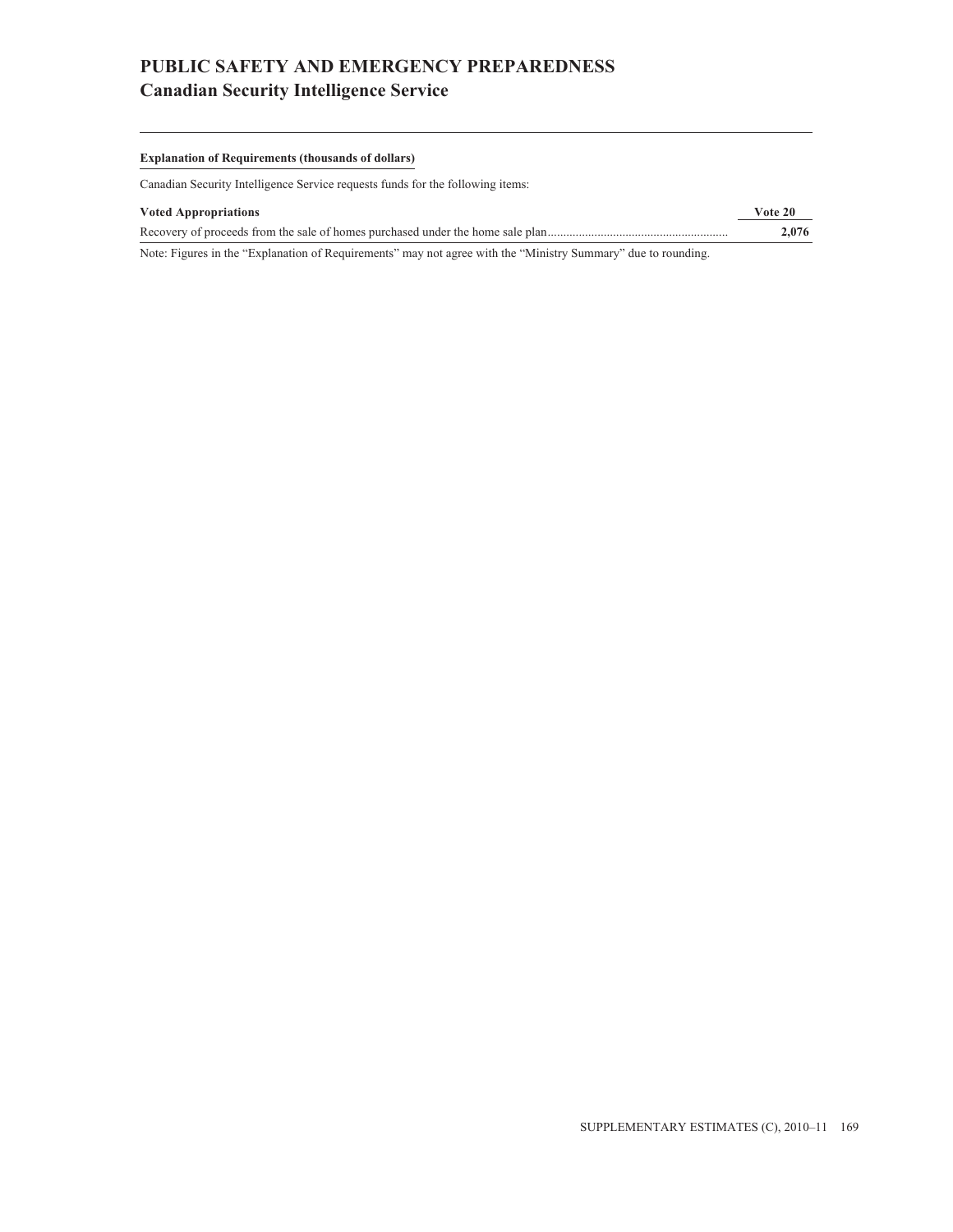## **PUBLIC SAFETY AND EMERGENCY PREPAREDNESS Royal Canadian Mounted Police**

#### **Explanation of Requirements (thousands of dollars)**

Royal Canadian Mounted Police requests funds for the following items:

| <b>Voted Appropriations</b>                                                                                                                                       | Vote 50 | Vote 55 | <b>Total</b> |
|-------------------------------------------------------------------------------------------------------------------------------------------------------------------|---------|---------|--------------|
| Funding for the long-term vision and plan of major capital projects and security<br>Funding for the remaining expenses related to the 2010 Olympic and Paralympic | 7,490   | 1,893   | 9,383        |
|                                                                                                                                                                   | 8,000   | .       | 8,000        |
| Funding for incremental costs relating to the mass migrant arrival of the MV Sun Sea                                                                              | 3,022   | .       | 3,022        |
|                                                                                                                                                                   | 2,182   | .       | 2,182        |
| Funding for the reinvestment of royalties from intellectual property                                                                                              | 676     | .       | 676          |
| Gross Voted Appropriations                                                                                                                                        | 21,370  | 1.893   | 23,263       |
| <b>Funds Available</b>                                                                                                                                            |         |         |              |
|                                                                                                                                                                   | 1,386   | .       | 1,386        |
| <b>Total Voted Appropriations</b>                                                                                                                                 | 19,984  | 1.893   | 21,877       |
| <b>Transfers</b>                                                                                                                                                  |         |         |              |
| Transfer from Public Safety and Emergency Preparedness - For First Nations                                                                                        | 5,000   |         | 5,000        |
| Transfer from Public Works and Government Services – For reimbursement of<br>accommodation costs related to the lease-purchase agreement for the new              |         |         |              |
|                                                                                                                                                                   | 2,671   | .       | 2,671        |
| Transfer from National Defence - For public security related to the Chemical,<br>Biological, Radiological and Nuclear Research and Technology Initiative          |         | 147     | 147          |
| Transfer to National Research Council of Canada – For the assessment, management                                                                                  | (250)   | .       | (250)        |
| <b>Total Transfers</b>                                                                                                                                            | 7,421   | 147     | 7,568        |
| <b>These Supplementary Estimates</b>                                                                                                                              | 27,405  | 2,040   | 29,445       |

#### **Explanation of Funds Available (dollars)**

**Vote 50**: \$1,386,000 in total authorities is available within the Vote due to reprofiling of funding to support victim services and violence prevention in Aboriginal communities.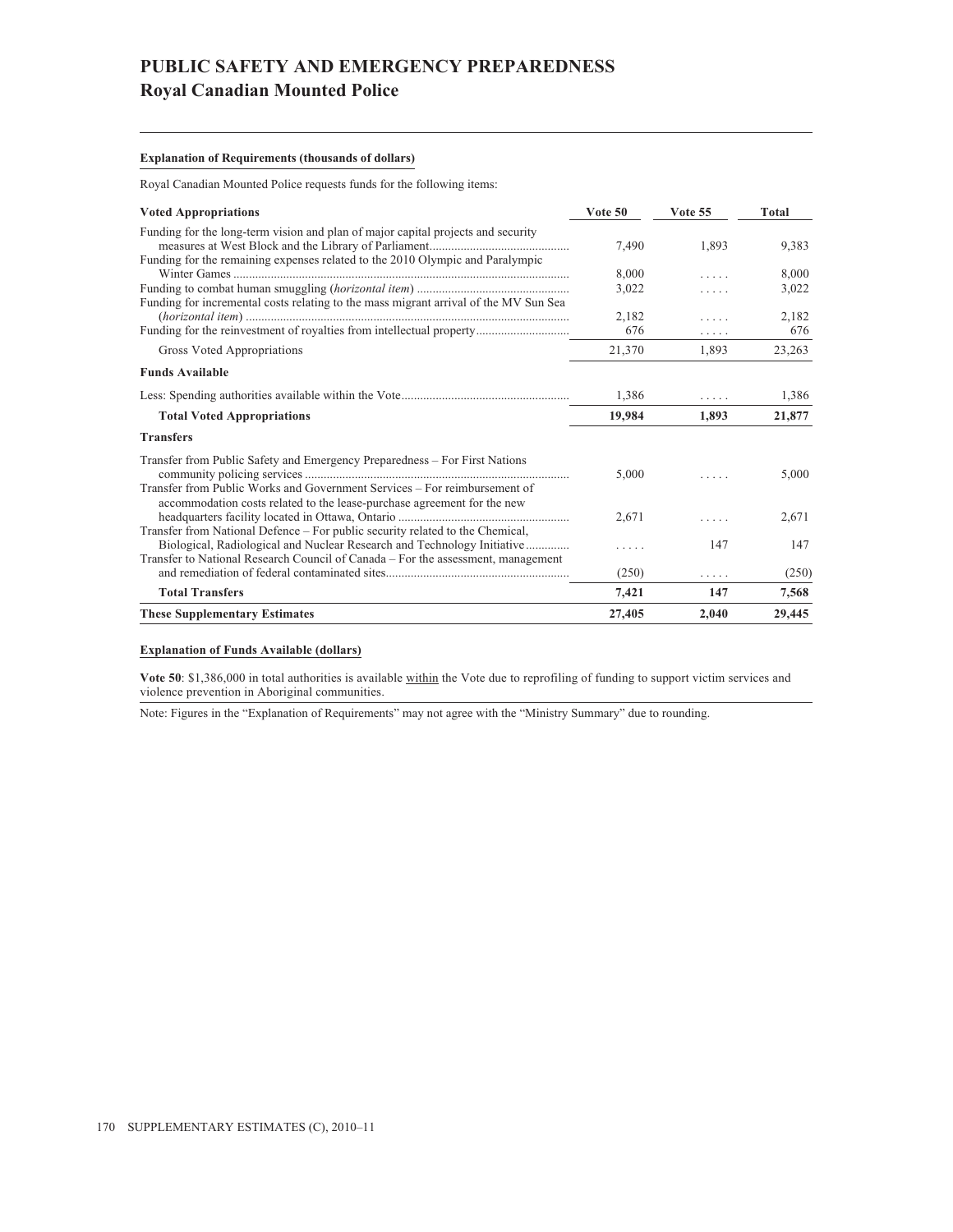## **Ministry Summary**

|            |                                                                                                                                                                                                                                                                                                                                                                                                                                                                                                                                                                                                                                                                                                                                                                                                                                                                                                                                                                                                                                                          |                        | These Supplementary Estimates |                                                |                                   |
|------------|----------------------------------------------------------------------------------------------------------------------------------------------------------------------------------------------------------------------------------------------------------------------------------------------------------------------------------------------------------------------------------------------------------------------------------------------------------------------------------------------------------------------------------------------------------------------------------------------------------------------------------------------------------------------------------------------------------------------------------------------------------------------------------------------------------------------------------------------------------------------------------------------------------------------------------------------------------------------------------------------------------------------------------------------------------|------------------------|-------------------------------|------------------------------------------------|-----------------------------------|
|            | Vote (dollars)                                                                                                                                                                                                                                                                                                                                                                                                                                                                                                                                                                                                                                                                                                                                                                                                                                                                                                                                                                                                                                           | Authorities<br>to date | <b>Transfers</b>              | <b>Adjustments to</b><br><b>Appropriations</b> | <b>Total Estimates</b><br>to date |
| 1c<br>5c   | Operating, contributions and expenditures for the<br>provision of accommodation, common and central<br>services including recoverable expenditures on behalf<br>of the Canada Pension Plan, the Employment<br>Insurance Act and the Seized Property Management<br>Act; authority to spend revenues received during the<br>fiscal year arising from accommodation and central<br>and common services in respect of these services and<br>the payment to each member of the Queen's Privy<br>Council for Canada who is a Minister without<br>Portfolio or a Minister of State who does not preside<br>over a Ministry of State of a salary not to exceed the<br>salary paid to Ministers of State who preside over<br>Ministries of State under the Salaries Act, as adjusted<br>pursuant to the Parliament of Canada Act and pro rata<br>Capital expenditures including expenditures on works<br>other than federal property and authority to reimburse<br>tenants of federal property for improvements<br>authorized by the Minister of Public Works and | 2,506,884,908          | (48,068,751)                  |                                                | 2,458,816,157                     |
|            | Government Services – To authorize the transfer of<br>\$45,397,751 from Public Works and Government<br>Services Vote 1, Appropriation Act No. 2, 2010-11<br>for the purposes of this Vote and to provide a further                                                                                                                                                                                                                                                                                                                                                                                                                                                                                                                                                                                                                                                                                                                                                                                                                                       | 526,430,094            | 45,397,751                    | 205,356,366                                    | 777,184,211                       |
| 7a         | Government Telecommunications and Informatics<br>Common Services Revolving Fund - In accordance<br>with Section 12 of the Revolving Funds Act<br>(R.S.C., 1985, c. R-8), to amend subsection 5.2(3) of<br>the Act, by increasing from \$20,000,000 to<br>\$40,000,000, the amount by which the aggregate of<br>expenditures made for the purpose of the fund may                                                                                                                                                                                                                                                                                                                                                                                                                                                                                                                                                                                                                                                                                         |                        |                               |                                                |                                   |
| 8c         | exceed the revenues, effective April 1, 2010<br>Real Property Services Revolving Fund - In<br>accordance with Section 12 of the Revolving Funds<br>Act (R.S.C. 1985, c. R-8), to amend subsection $5(3)$ of<br>that Act, by increasing from \$150,000,000 to<br>\$300,000,000, effective April 1, 2011, the amount by<br>which the aggregate of expenditures made for the<br>purpose of the fund may exceed the revenues. In<br>accordance with Section 12 of the Revolving Funds<br>Act (R.S.C. 1985, c. R-8), to amend subsection $5(3)$ of<br>that Act, by decreasing from \$300,000,000 to<br>\$150,000,000, the amount by which the aggregate of<br>expenditures made for the purpose of the fund may                                                                                                                                                                                                                                                                                                                                               | 1                      |                               |                                                | 1                                 |
| 9c         | exceed the revenues, effective July 1, 2011<br>Translation Bureau Revolving Fund - In accordance<br>with Section 29.1 of the Financial Administration<br>Act, to increase from \$10,000,000 to \$20,000,000,<br>effective April 1, 2011, the amount by which the<br>aggregate of expenditures made for the purpose of the<br>fund, established by Vote 23d, Appropriation Act No.                                                                                                                                                                                                                                                                                                                                                                                                                                                                                                                                                                                                                                                                        | .                      |                               | $\mathbf{1}$                                   | 1                                 |
| (S)        |                                                                                                                                                                                                                                                                                                                                                                                                                                                                                                                                                                                                                                                                                                                                                                                                                                                                                                                                                                                                                                                          | .<br>87,196,363        |                               | $\mathbf{1}$<br>.                              | 1<br>87,196,363                   |
| (S)<br>(S) | Minister of Public Works and Government Services -                                                                                                                                                                                                                                                                                                                                                                                                                                                                                                                                                                                                                                                                                                                                                                                                                                                                                                                                                                                                       | 78,649<br>10,000,000   |                               |                                                | 78,649<br>10,000,000              |
| (S)        |                                                                                                                                                                                                                                                                                                                                                                                                                                                                                                                                                                                                                                                                                                                                                                                                                                                                                                                                                                                                                                                          | 3,870,000              |                               |                                                | 3,870,000                         |

<u> 1980 - Johann Barbara, martxa alemaniar amerikan basar da a</u>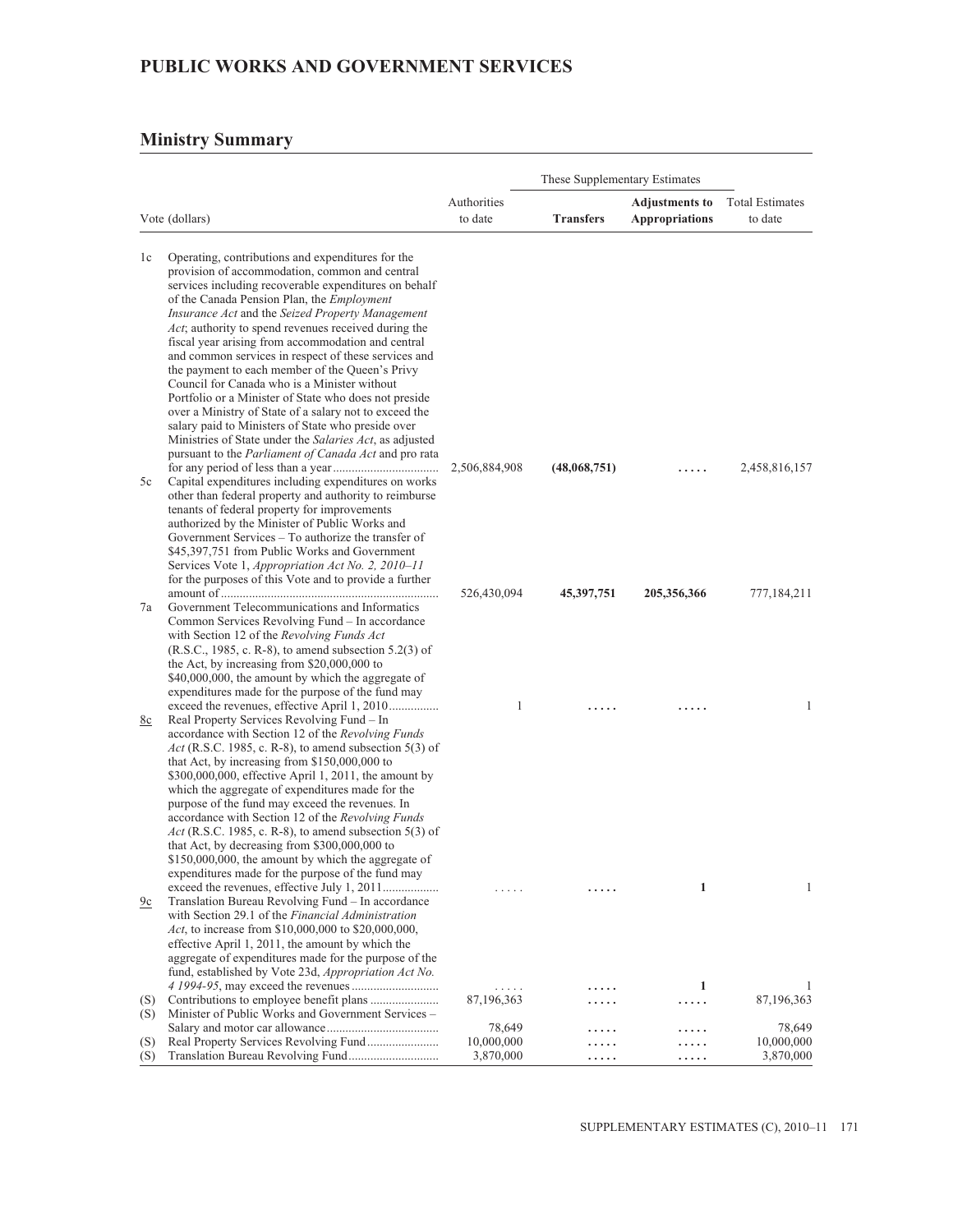## **Ministry Summary**

|                |                                                      |                        | These Supplementary Estimates                               |               |                                   |
|----------------|------------------------------------------------------|------------------------|-------------------------------------------------------------|---------------|-----------------------------------|
| Vote (dollars) |                                                      | Authorities<br>to date | <b>Adjustments to</b><br>Appropriations<br><b>Transfers</b> |               | <b>Total Estimates</b><br>to date |
| (S)            | Payment in lieu of taxes to municipalities and other |                        |                                                             |               |                                   |
|                |                                                      | 1.1.1.1                | .                                                           | .             | .                                 |
| (S)            |                                                      | .                      | .                                                           | .             | .                                 |
| (S)            | Consulting and Audit Canada Revolving Fund           | (221, 825)             | .                                                           | .             | (221, 825)                        |
| (S)            | Telecommunications and Informatics Common            |                        |                                                             |               |                                   |
|                |                                                      | (742, 540)             | .                                                           | .             | (742, 540)                        |
| (S)            |                                                      | (9,024,000)            | .                                                           | .             | (9,024,000)                       |
|                |                                                      | 3,124,471,650          | (2,671,000)                                                 | 205, 356, 368 | 3,327,157,018                     |

<u> 1989 - Johann Barn, mars eta bainar eta baina eta baina eta baina eta baina eta baina eta baina eta baina e</u>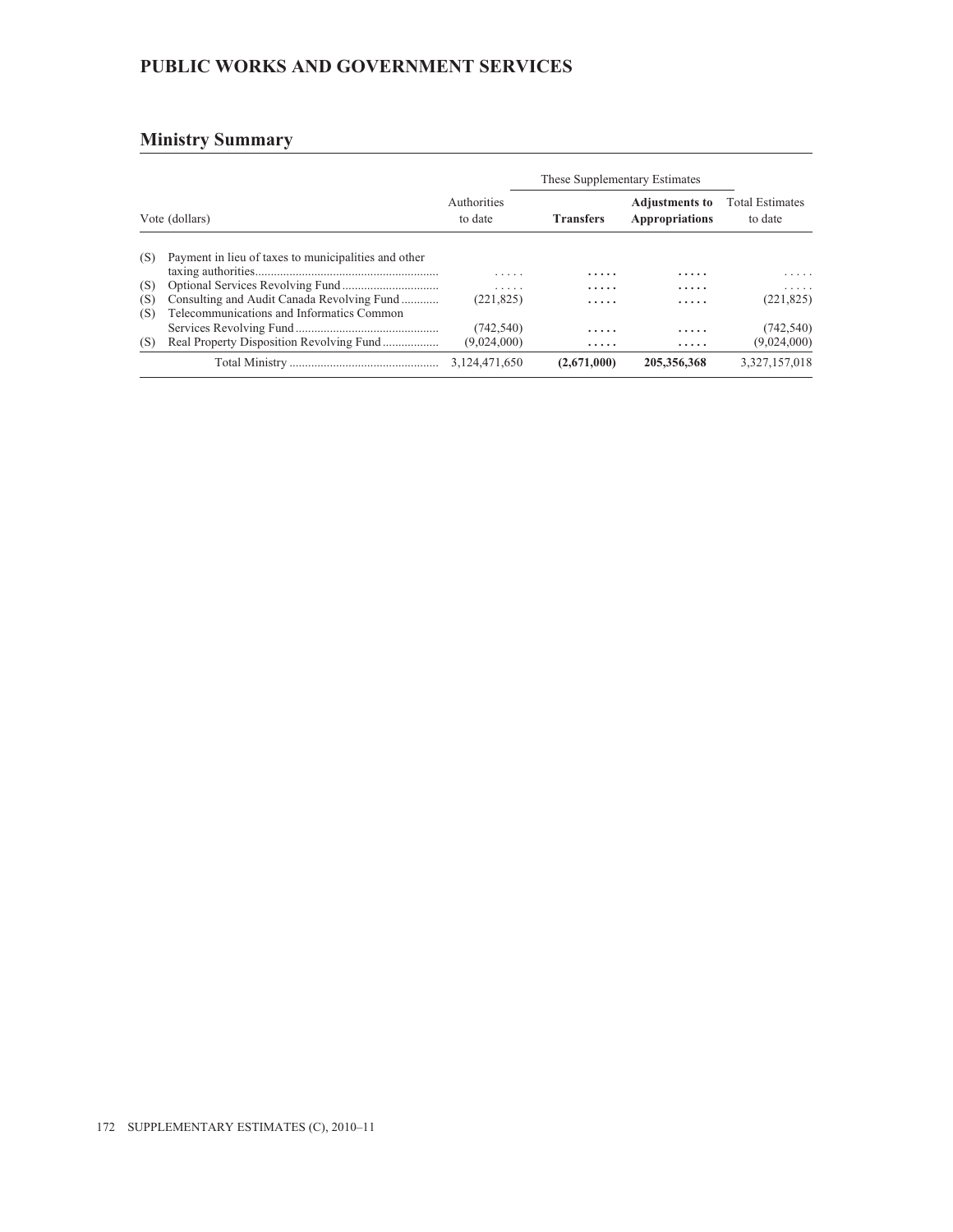#### **Explanation of Requirements (thousands of dollars)**

Public Works and Government Services requests funds for the following items:

| <b>Voted Appropriations</b>                                                          | Vote 1                             | Vote 5  | Vote 8                 | Vote 9               | <b>Total</b> |
|--------------------------------------------------------------------------------------|------------------------------------|---------|------------------------|----------------------|--------------|
| Funding to acquire the Nortel Carling Campus,                                        |                                    |         |                        |                      |              |
| cover closing transaction costs and pay                                              |                                    |         |                        |                      |              |
| property taxes for the new National Defence                                          |                                    |         |                        |                      |              |
|                                                                                      |                                    | 216,815 |                        |                      | 216,815      |
| Funding for renovations to various federal                                           |                                    |         |                        |                      |              |
|                                                                                      |                                    | 17,453  | .                      | $\cdots$             | 17,453       |
| Funding for the estimated cost of additional office                                  |                                    |         |                        |                      |              |
| accommodation provided to government                                                 |                                    |         |                        |                      |              |
|                                                                                      | 15,951                             |         |                        |                      | 15,951       |
| Funding for accommodation costs related to                                           | 4,366                              |         |                        |                      | 4,366        |
| Funding to improve financial systems and to                                          |                                    | .       | .                      | $\sim$ $\sim$ $\sim$ |              |
| support financial decision-making in the                                             |                                    |         |                        |                      |              |
| Government of Canada (horizontal item)                                               | 3,912                              | .       | .                      | $\ldots$             | 3,912        |
| Reinvestment of revenues from the sale or transfer                                   |                                    |         |                        |                      |              |
|                                                                                      | .                                  | 1,571   | .                      | .                    | 1,571        |
| Funding to consolidate all pay administration                                        |                                    |         |                        |                      |              |
|                                                                                      | 850                                | .       | .                      | $\cdots$             | 850          |
| Funding for municipal taxes on lease-purchase                                        |                                    |         |                        |                      |              |
|                                                                                      | 493                                | .       | .                      | $\cdots$             | 493          |
| Real Property Services Revolving Fund - In                                           |                                    |         |                        |                      |              |
| accordance with Section 12 of the Revolving                                          |                                    |         |                        |                      |              |
| <i>Funds Act</i> (R.S.C. 1985, c. R-8), to amend                                     |                                    |         |                        |                      |              |
| subsection $5(3)$ of that Act, by increasing from                                    |                                    |         |                        |                      |              |
| \$150,000,000 to \$300,000,000, effective                                            |                                    |         |                        |                      |              |
| April 1, 2011, the amount by which the                                               |                                    |         |                        |                      |              |
| aggregate of expenditures made for the                                               |                                    |         |                        |                      |              |
| purpose of the fund may exceed the revenues.<br>In accordance with Section 12 of the |                                    |         |                        |                      |              |
| <i>Revolving Funds Act</i> (R.S.C. 1985, c. R-8), to                                 |                                    |         |                        |                      |              |
| amend subsection $5(3)$ of that Act, by                                              |                                    |         |                        |                      |              |
| decreasing from \$300,000,000 to                                                     |                                    |         |                        |                      |              |
| $$150,000,000$ , the amount by which the                                             |                                    |         |                        |                      |              |
| aggregate of expenditures made for the                                               |                                    |         |                        |                      |              |
| purpose of the fund may exceed the revenues,                                         |                                    |         |                        |                      |              |
|                                                                                      |                                    |         |                        |                      |              |
| Translation Bureau Revolving Fund - In                                               |                                    |         |                        |                      |              |
| accordance with Section 29.1 of the Financial                                        |                                    |         |                        |                      |              |
| Administration Act, to increase from                                                 |                                    |         |                        |                      |              |
| \$10,000,000 to \$20,000,000, effective April 1,                                     |                                    |         |                        |                      |              |
| 2011, the amount by which the aggregate of                                           |                                    |         |                        |                      |              |
| expenditures made for the purpose of the fund,                                       |                                    |         |                        |                      |              |
| established by Vote 23d, Appropriation Act                                           |                                    |         |                        |                      |              |
| No. 4 1994-95, may exceed the revenues                                               |                                    |         |                        |                      |              |
|                                                                                      | $\sim$ $\sim$ $\sim$ $\sim$ $\sim$ | .       | $\cdots$               | .                    |              |
| Gross Voted Appropriations                                                           | 25,572                             | 235,839 | .                      | $\ldots$             | 261,411      |
| <b>Funds Available</b>                                                               |                                    |         |                        |                      |              |
| Less: Spending authorities available within the                                      |                                    |         |                        |                      |              |
|                                                                                      | 25,572                             | .       |                        | $\cdots$             | 25,572       |
| Less: Spending authorities available from another                                    |                                    |         |                        |                      |              |
|                                                                                      | $\alpha$ , $\alpha$ , $\alpha$     | 30,483  | .                      | .                    | 30,483       |
| Total Funds Available                                                                | 25,572                             | 30,483  | $\epsilon$ is a set of | .                    | 56,055       |
| <b>Total Voted Appropriations</b>                                                    | .                                  | 205,356 | .                      | .                    | 205,356      |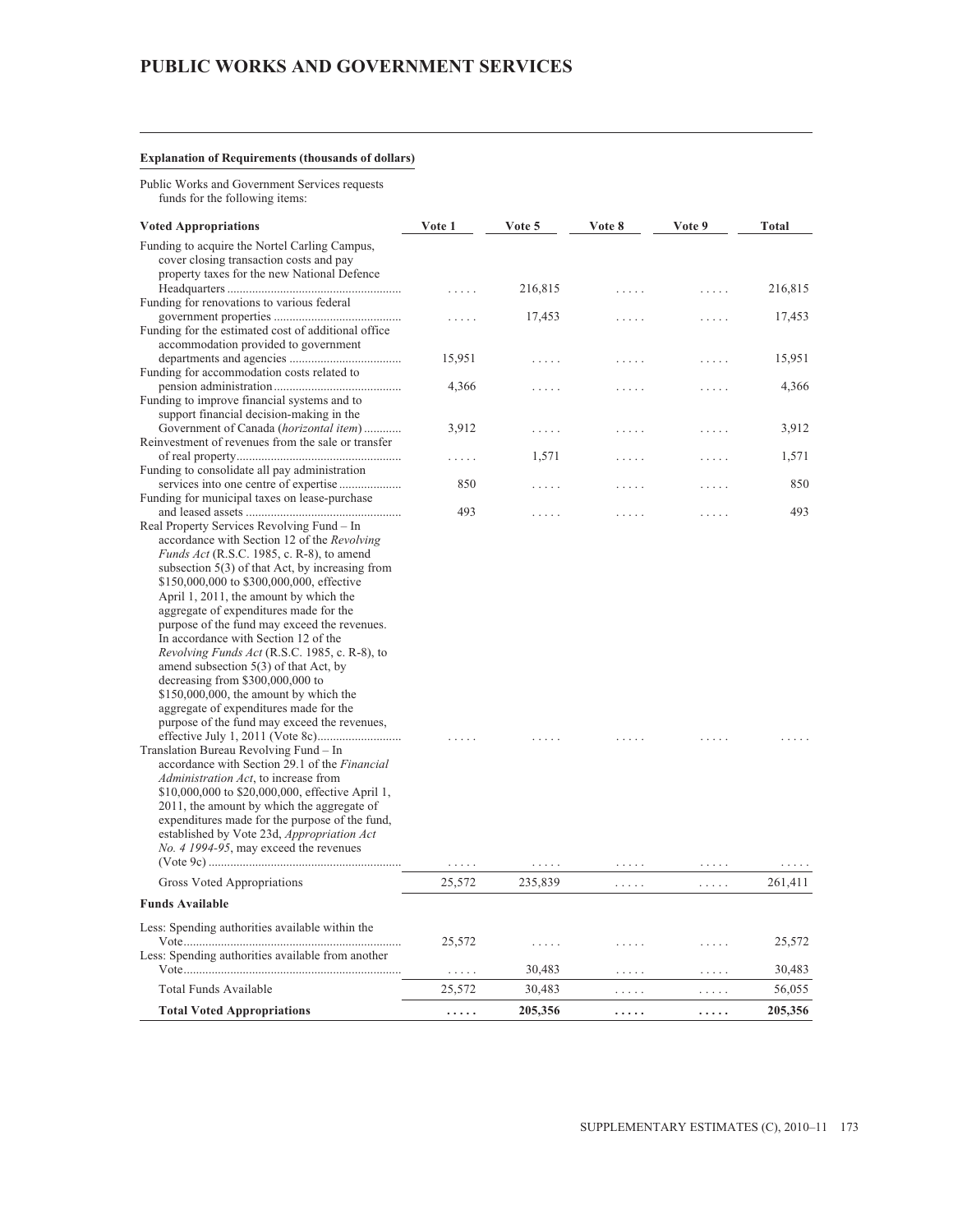| <b>Explaination of Kequilements (thousands of donars)</b>                                                                                                                                                                              |                      |             |        |        |              |
|----------------------------------------------------------------------------------------------------------------------------------------------------------------------------------------------------------------------------------------|----------------------|-------------|--------|--------|--------------|
| <b>Transfers</b>                                                                                                                                                                                                                       | Vote 1               | Vote 5      | Vote 8 | Vote 9 | <b>Total</b> |
| Internal reallocation of resources – To reduce the<br>Internal reallocation of resources – To reallocate                                                                                                                               | (30, 483)            | 30,483      | .      |        | .            |
| funding for the National Investment Strategy<br>Transfer to Royal Canadian Mounted Police – For<br>reimbursement of accommodation costs<br>related to lease-purchase agreement for the<br>new headquarters facility located in Ottawa, | (14, 915)<br>(2,671) | 14.915<br>. | .<br>. | .      | .<br>(2,671) |
| <b>Total Transfers</b>                                                                                                                                                                                                                 | (48,069)             | 45,398      | .      | .      | (2,671)      |
| <b>These Supplementary Estimates</b>                                                                                                                                                                                                   | (48,069)             | 250,754     | .      | .      | 202,685      |

#### **Explanation of Requirements (thousands of dollars)**

#### **Explanation of Funds Available (dollars)**

**Vote 1**: \$25,572,335 in total authorities is available within the Vote due to the reprofiling of funding for fit-up work for 3000 Merivale (\$16,100,800) and for the Long Term Vision and Plan (\$9,471,535).

Vote 5: \$30,482,926 in total authorities is available from Vote 1 due to: a reduction in rental costs for federal government accommodation under the Real Property Assets Management Program (\$12,505,373); the reprofiling of funding for the Long Term Vision and Plan (\$4,213,465), a new federal building project in Quebec City (\$2,864,176), Minister's regional offices – Northern Territories (\$2,510,000), Sydney Tar Ponds (\$2,133,160), Homelessness Partnering Strategy – Phase II (\$1,230,000), Engineering Assets (\$1,000,000), and Minister's regional offices in Kitchener and Moncton (\$548,000); a decrease in payments in lieu of taxes (\$3,398,983); and for banking fees related to the administration of the Public Service Superannution Plan (\$79,769).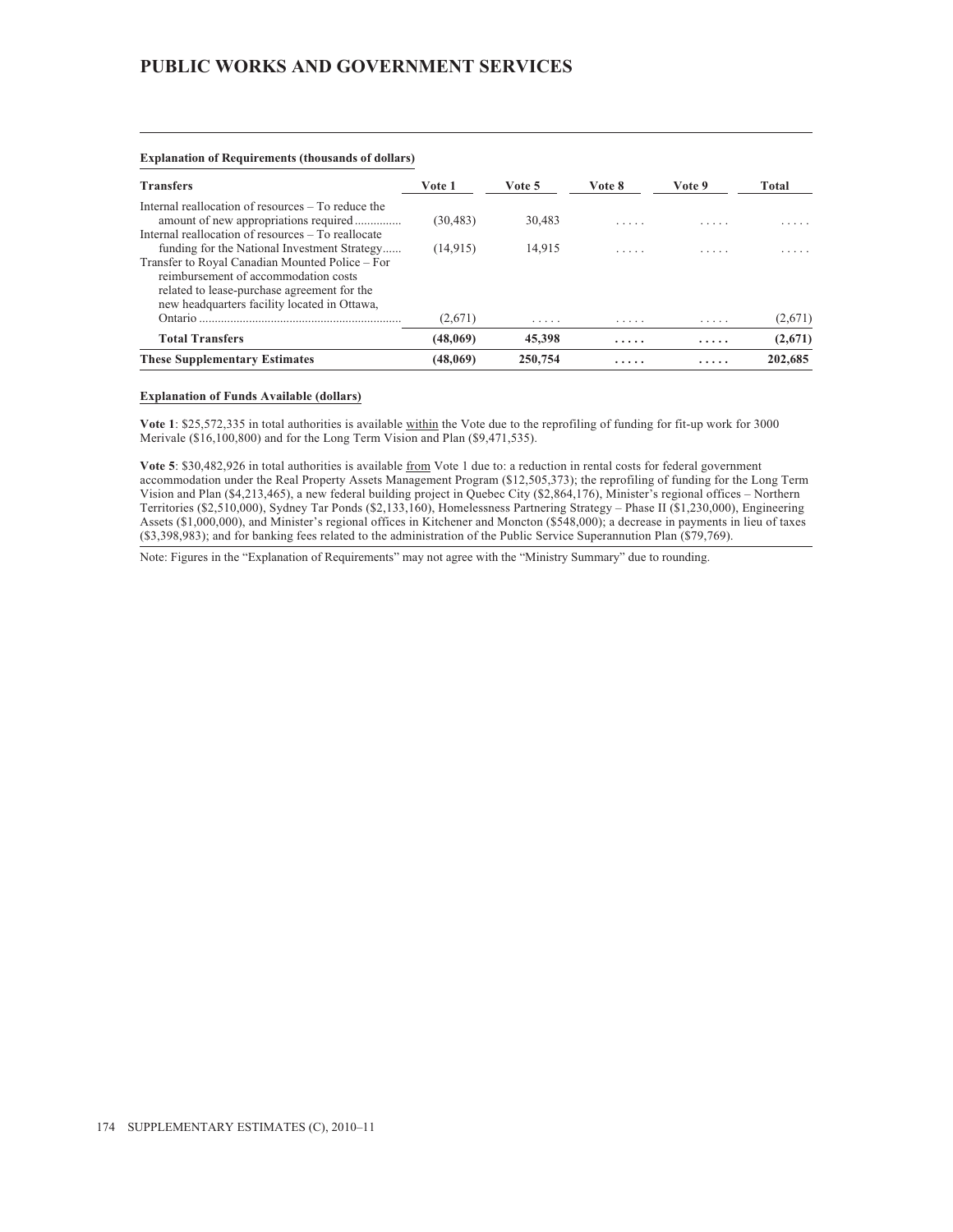## **Ministry Summary**

| These Supplementary Estimates |                                                                                                               |               |                  |                       |                        |
|-------------------------------|---------------------------------------------------------------------------------------------------------------|---------------|------------------|-----------------------|------------------------|
|                               |                                                                                                               | Authorities   |                  | <b>Adjustments to</b> | <b>Total Estimates</b> |
|                               | Vote (dollars)                                                                                                | to date       | <b>Transfers</b> | <b>Appropriations</b> | to date                |
|                               |                                                                                                               |               |                  |                       |                        |
| 1c                            | Department<br>Operating expenditures, and                                                                     |               |                  |                       |                        |
|                               | $(a)$ authority to make expenditures on other than                                                            |               |                  |                       |                        |
|                               | federal property in the course of or arising out of the                                                       |               |                  |                       |                        |
|                               | exercise of jurisdiction in aeronautics;                                                                      |               |                  |                       |                        |
|                               | $(b)$ authority for the payment of commissions for                                                            |               |                  |                       |                        |
|                               | revenue collection pursuant to the Aeronautics Act;                                                           |               |                  |                       |                        |
|                               | (c) pursuant to paragraph $29.1(2)(a)$ of the Federal                                                         |               |                  |                       |                        |
|                               | Administration Act, authority to expend revenue                                                               |               |                  |                       |                        |
|                               | recovered during the fiscal year; and<br>$(d)$ the payment to each member of the Queen's Privy                |               |                  |                       |                        |
|                               | Council for Canada who is a Minister without                                                                  |               |                  |                       |                        |
|                               | Portfolio or a Minister of State who does not preside                                                         |               |                  |                       |                        |
|                               | over a Ministry of State of a salary not to exceed the                                                        |               |                  |                       |                        |
|                               | salary paid to Ministers of State who preside over                                                            |               |                  |                       |                        |
|                               | Ministries of State under the Salaries Act, as adjusted                                                       |               |                  |                       |                        |
|                               | pursuant to the Parliament of Canada Act and pro rata                                                         |               |                  |                       |                        |
|                               |                                                                                                               | 672,244,094   | (2,562,800)      |                       | 669,681,294            |
| 5c                            | Capital expenditures including contributions to<br>provinces or municipalities or local or private            |               |                  |                       |                        |
|                               | authorities towards construction done by those bodies.                                                        | 225,388,258   |                  |                       | 225,388,258            |
| 10c                           | The grants listed in the Estimates and contributions                                                          | 850,176,749   |                  |                       | 850,176,749            |
| (S)                           |                                                                                                               | 69,557,658    |                  | .                     | 69,557,658             |
| (S)                           | Minister of Transport, Infrastructure and                                                                     |               |                  |                       |                        |
|                               | Communities – Salary and motor car allowance                                                                  | 78,649        |                  |                       | 78,649                 |
| (S)                           |                                                                                                               | 2,000         |                  |                       | 2,000                  |
| (S)                           | Payments in respect of St. Lawrence Seaway<br>agreements under the Canada Marine Act                          |               |                  |                       |                        |
|                               |                                                                                                               | 66,800,000    | .                | 1,400,000             | 68,200,000             |
| (S)                           | Northumberland Strait Crossing Subsidy Payment                                                                |               |                  |                       |                        |
|                               | under the Northumberland Strait Crossing Act (S.C.,                                                           |               |                  |                       |                        |
|                               |                                                                                                               | 57,771,301    |                  |                       | 57,771,301             |
| (S)                           | Payments to the Canadian National Railway                                                                     |               |                  |                       |                        |
|                               | Company in respect of the termination of the                                                                  |               |                  |                       |                        |
|                               | collection of tolls on the Victoria Bridge, Montreal<br>and for rehabilitation work on the roadway portion of |               |                  |                       |                        |
|                               | the Bridge (Vote 107, Appropriation Act No. 5, 1963,                                                          |               |                  |                       |                        |
|                               |                                                                                                               | 3,300,000     |                  |                       | 3,300,000              |
|                               |                                                                                                               | 1,945,318,709 | (2,562,800)      | 1,400,000             | 1,944,155,909          |
|                               | <b>Canada Post Corporation</b>                                                                                |               |                  |                       |                        |
| 15                            | Payments to the Canada Post Corporation for special                                                           |               |                  |                       |                        |
|                               |                                                                                                               | 22,210,000    | .                |                       | 22,210,000             |
| 20                            | In accordance with section 28 of the Canada Post                                                              |               |                  |                       |                        |
|                               | Corporation Act and section 101 and subsection                                                                |               |                  |                       |                        |
|                               | 127(3) of the Financial Administration Act, to                                                                |               |                  |                       |                        |
|                               | authorize the Canada Post Corporation to borrow                                                               |               |                  |                       |                        |
|                               | otherwise than from the Crown not exceeding from<br>time to time an aggregate outstanding amount of           |               |                  |                       |                        |
|                               | \$2,500,000,000 in accordance with terms and                                                                  |               |                  |                       |                        |
|                               | conditions approved by the Minister of Finance                                                                | 1             |                  |                       | 1                      |
|                               |                                                                                                               | 22,210,001    | .                | .                     | 22,210,001             |
|                               | <b>Canadian Air Transport Security Authority</b>                                                              |               |                  |                       |                        |
|                               | 25b Payments to the Canadian Air Transport Security                                                           |               |                  |                       |                        |
|                               | Authority for operating and capital expenditures                                                              | 595,055,399   | .                |                       | 595,055,399            |
|                               |                                                                                                               | 595,055,399   | .                | .                     | 595,055,399            |
|                               |                                                                                                               |               |                  |                       |                        |

<u> 1980 - Johann Barbara, martxa alemaniar arg</u>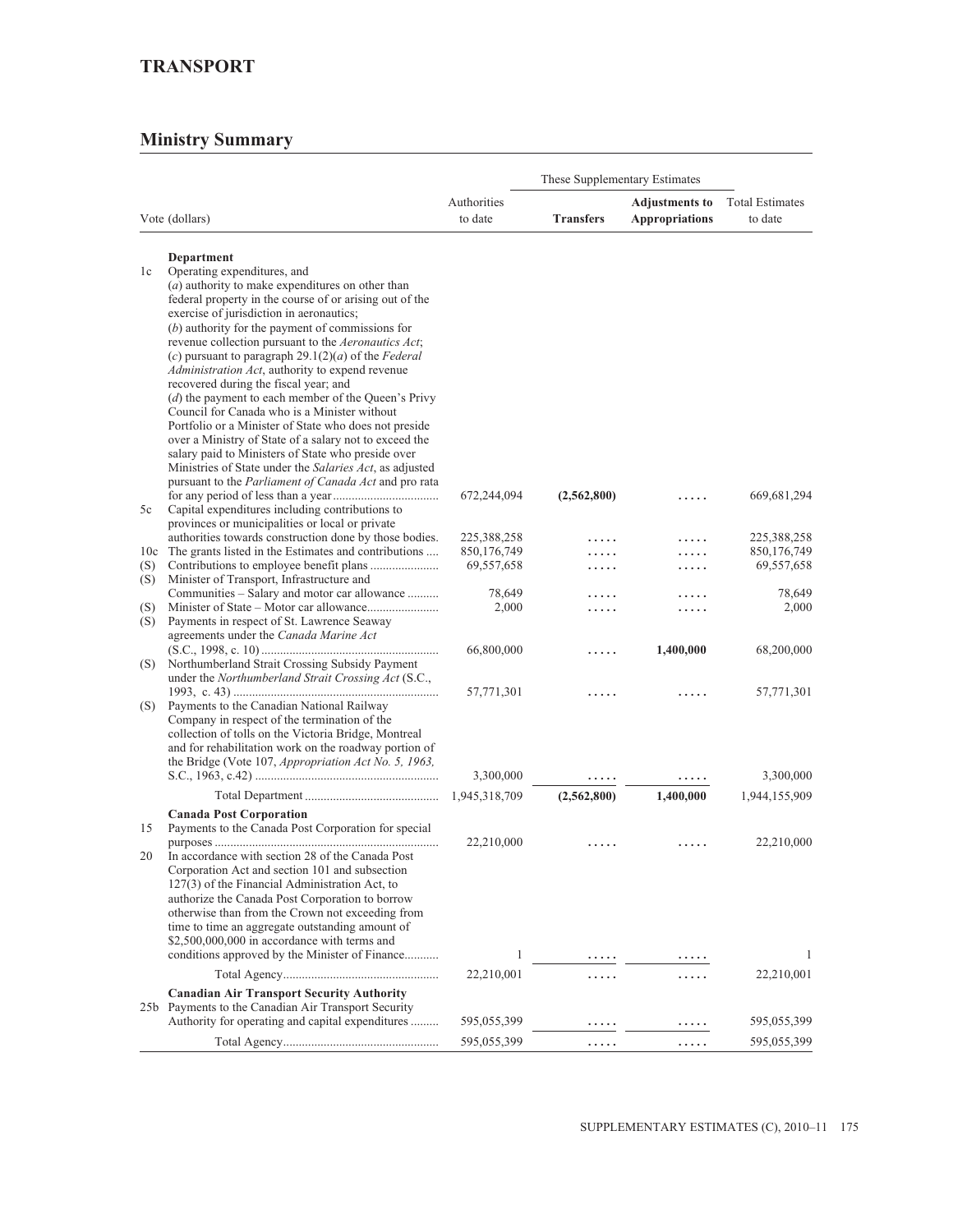#### **TRANSPORT**

|            |                                                                                                                                                                                                                                                                                                                                                                                                                                                                |                            | These Supplementary Estimates |                                                |                                   |
|------------|----------------------------------------------------------------------------------------------------------------------------------------------------------------------------------------------------------------------------------------------------------------------------------------------------------------------------------------------------------------------------------------------------------------------------------------------------------------|----------------------------|-------------------------------|------------------------------------------------|-----------------------------------|
|            | Vote (dollars)                                                                                                                                                                                                                                                                                                                                                                                                                                                 | Authorities<br>to date     | <b>Transfers</b>              | <b>Adjustments to</b><br><b>Appropriations</b> | <b>Total Estimates</b><br>to date |
|            | <b>Canadian Transportation Agency</b>                                                                                                                                                                                                                                                                                                                                                                                                                          |                            |                               |                                                |                                   |
| 30         |                                                                                                                                                                                                                                                                                                                                                                                                                                                                | 25,863,213                 |                               |                                                | 25,863,213                        |
| (S)        |                                                                                                                                                                                                                                                                                                                                                                                                                                                                | 3,387,393                  | .                             | .                                              | 3,387,393                         |
|            |                                                                                                                                                                                                                                                                                                                                                                                                                                                                | 29,250,606                 | .                             | .                                              | 29,250,606                        |
|            | <b>Federal Bridge Corporation Limited</b>                                                                                                                                                                                                                                                                                                                                                                                                                      |                            |                               |                                                |                                   |
| 35         | Payments to the Federal Bridge Corporation Limited                                                                                                                                                                                                                                                                                                                                                                                                             | 55,639,000                 | .                             | .                                              | 55,639,000                        |
|            |                                                                                                                                                                                                                                                                                                                                                                                                                                                                |                            |                               |                                                | 55,639,000                        |
|            |                                                                                                                                                                                                                                                                                                                                                                                                                                                                | 55,639,000                 | .                             | .                                              |                                   |
|            | Marine Atlantic Inc.<br>40c Payments to Marine Atlantic Inc. in respect of<br>$(a)$ the costs of the management of the Company,<br>payments for capital purposes and for transportation<br>activities including the following water transportation<br>services pursuant to contracts with Her Majesty:<br>Newfoundland ferries and terminals; and<br>(b) payments made by the Company of the costs<br>incurred for the provision of early retirement benefits, |                            |                               |                                                |                                   |
|            | severance and other benefits where such costs result<br>from employee cutbacks or the discontinuance or                                                                                                                                                                                                                                                                                                                                                        |                            |                               |                                                |                                   |
|            |                                                                                                                                                                                                                                                                                                                                                                                                                                                                | 219,647,001                |                               | 4,390,000                                      | 224,037,001                       |
|            |                                                                                                                                                                                                                                                                                                                                                                                                                                                                | 219,647,001                | .                             | 4,390,000                                      | 224,037,001                       |
|            | <b>National Capital Commission</b>                                                                                                                                                                                                                                                                                                                                                                                                                             |                            |                               |                                                |                                   |
| 45         | Payments to the National Capital Commission for                                                                                                                                                                                                                                                                                                                                                                                                                |                            |                               |                                                |                                   |
|            |                                                                                                                                                                                                                                                                                                                                                                                                                                                                | 83,943,115                 | .                             |                                                | 83,943,115                        |
|            | 50a Payments to the National Capital Commission for                                                                                                                                                                                                                                                                                                                                                                                                            |                            |                               |                                                |                                   |
|            |                                                                                                                                                                                                                                                                                                                                                                                                                                                                | 79,838,001                 |                               |                                                | 79,838,001                        |
|            |                                                                                                                                                                                                                                                                                                                                                                                                                                                                | 163,781,116                | .                             | .                                              | 163,781,116                       |
|            | <b>Office of Infrastructure of Canada</b><br>55c Operating expenditures – To authorize the transfer of<br>\$7,500,000 from Transport Vote 60, Appropriation                                                                                                                                                                                                                                                                                                    |                            |                               |                                                |                                   |
|            | Act No. 2, 2010–11 for the purposes of this Vote                                                                                                                                                                                                                                                                                                                                                                                                               | 58,534,625                 | 7,500,000                     | 1                                              | 66,034,626                        |
|            |                                                                                                                                                                                                                                                                                                                                                                                                                                                                | 7,280,063,546              | (7,500,000)                   |                                                | 7,272,563,546                     |
| (S)<br>(S) | Contributions to employee benefit plans                                                                                                                                                                                                                                                                                                                                                                                                                        | 5,156,445<br>1,461,665,573 | .<br>.                        | .<br>.                                         | 5,156,445<br>1,461,665,573        |
| (S)        | Provincial – Territorial Infrastructure Base Funding                                                                                                                                                                                                                                                                                                                                                                                                           |                            |                               |                                                |                                   |
|            |                                                                                                                                                                                                                                                                                                                                                                                                                                                                | 315,617,000                | .                             | (62, 652, 000)                                 | 252,965,000                       |
| (S)        |                                                                                                                                                                                                                                                                                                                                                                                                                                                                | 169,840,228                | .                             | (70, 117, 555)                                 | 99,722,673                        |
| (S)        | Building Canada Fund Communities Component Top                                                                                                                                                                                                                                                                                                                                                                                                                 |                            |                               |                                                |                                   |
|            |                                                                                                                                                                                                                                                                                                                                                                                                                                                                | 219,954,637                | .                             |                                                | 219,954,637                       |
|            |                                                                                                                                                                                                                                                                                                                                                                                                                                                                | 9,510,832,054              | .                             | (132,769,554)                                  | 9,378,062,500                     |
|            | Old Port of Montreal Corporation Inc.                                                                                                                                                                                                                                                                                                                                                                                                                          |                            |                               |                                                |                                   |
|            | 65b Payments to the Old Port of Montreal Corporation                                                                                                                                                                                                                                                                                                                                                                                                           |                            |                               |                                                | 21,054,750                        |
|            |                                                                                                                                                                                                                                                                                                                                                                                                                                                                | 21,054,750                 |                               |                                                |                                   |
|            |                                                                                                                                                                                                                                                                                                                                                                                                                                                                | 21,054,750                 | .                             | .                                              | 21,054,750                        |
|            | The Jacques Cartier and Champlain Bridges                                                                                                                                                                                                                                                                                                                                                                                                                      |                            |                               |                                                |                                   |
|            | Incorporated<br>70b Payments to the Jacques Cartier and Champlain<br>Bridges Inc. to be applied in payment of the excess of<br>the expenditures over the revenues of the Corporation<br>(exclusive of depreciation on capital structures and<br>reserves) in the operation of the Jacques Cartier,<br>Champlain and Honoré Mercier Bridges, a portion of<br>the Bonaventure Autoroute, the Pont-Champlain                                                      |                            |                               |                                                |                                   |
|            | Jetty, and Melocheville Tunnel, Montreal                                                                                                                                                                                                                                                                                                                                                                                                                       | 121,539,001                |                               |                                                | 121,539,001                       |
|            |                                                                                                                                                                                                                                                                                                                                                                                                                                                                | 121,539,001                | .                             |                                                | 121,539,001                       |
|            |                                                                                                                                                                                                                                                                                                                                                                                                                                                                |                            |                               |                                                |                                   |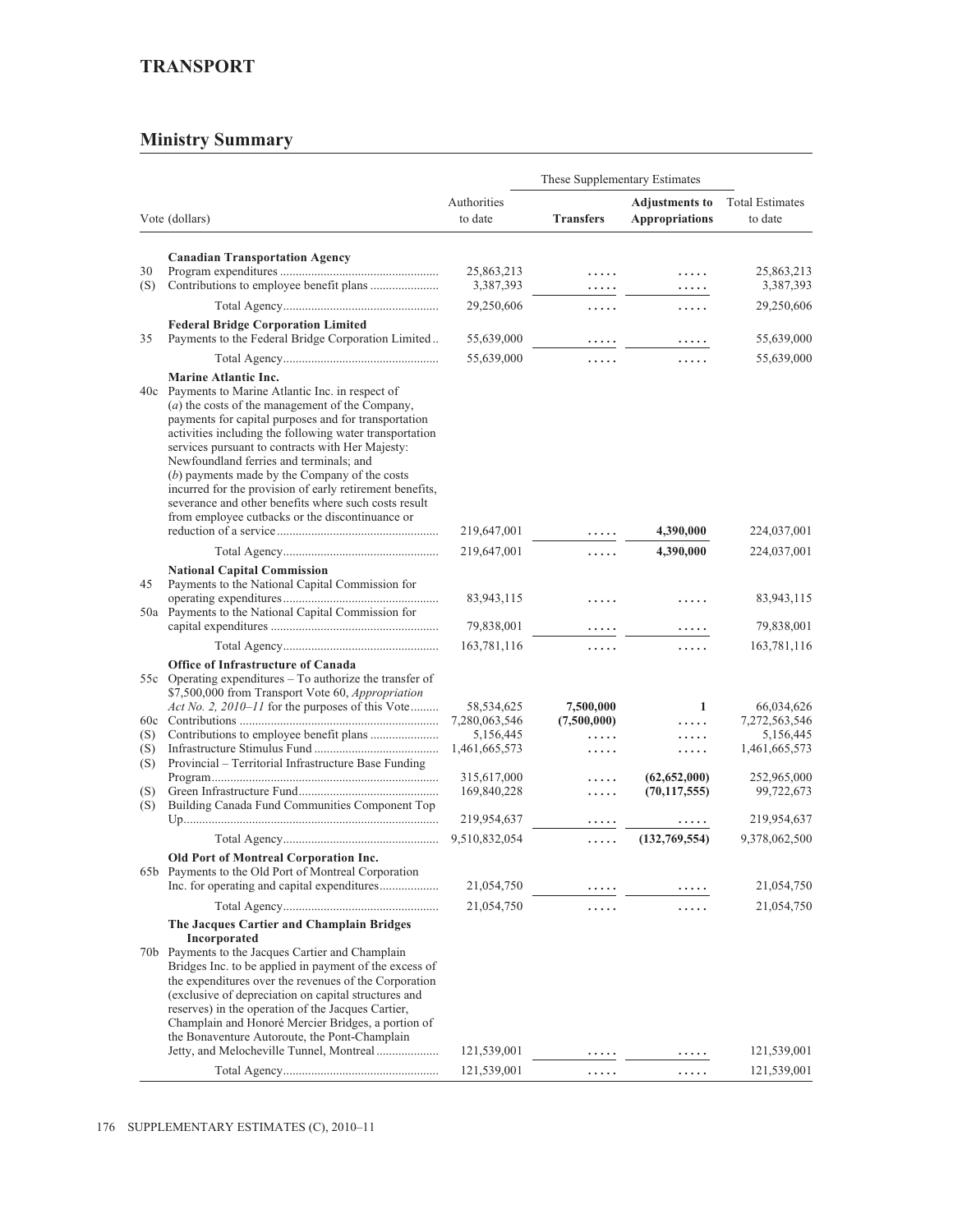#### **TRANSPORT**

|                |                                                                                                                                                                                                                                                                                                                                                                      | These Supplementary Estimates |                  |                                                |                                   |
|----------------|----------------------------------------------------------------------------------------------------------------------------------------------------------------------------------------------------------------------------------------------------------------------------------------------------------------------------------------------------------------------|-------------------------------|------------------|------------------------------------------------|-----------------------------------|
| Vote (dollars) |                                                                                                                                                                                                                                                                                                                                                                      | Authorities<br>to date        | <b>Transfers</b> | <b>Adjustments to</b><br><b>Appropriations</b> | <b>Total Estimates</b><br>to date |
| 75b<br>(S)     | <b>Transportation Appeal Tribunal of Canada</b>                                                                                                                                                                                                                                                                                                                      | 1,664,362<br>123,879          | .                |                                                | 1,664,362<br>123,879              |
|                |                                                                                                                                                                                                                                                                                                                                                                      | 1,788,241                     | .                | .                                              | 1,788,241                         |
| 80b            | VIA Rail Canada Inc.<br>Payments to VIA Rail Canada Inc. in respect of the<br>costs of the management of the Company, payments<br>for capital purposes and payments for the provision of<br>rail passenger services in Canada in accordance with<br>contracts entered into pursuant to subparagraph $(c)(i)$<br>of Transport Vote 52d, Appropriation Act No. 1, 1977 | 644,521,000                   |                  |                                                | 644,521,000                       |
|                |                                                                                                                                                                                                                                                                                                                                                                      | 644,521,000                   | .                | .                                              | 644,521,000                       |
|                |                                                                                                                                                                                                                                                                                                                                                                      | 13,330,636,878                | (2,562,800)      | (126, 979, 554)                                | 13.201.094.524                    |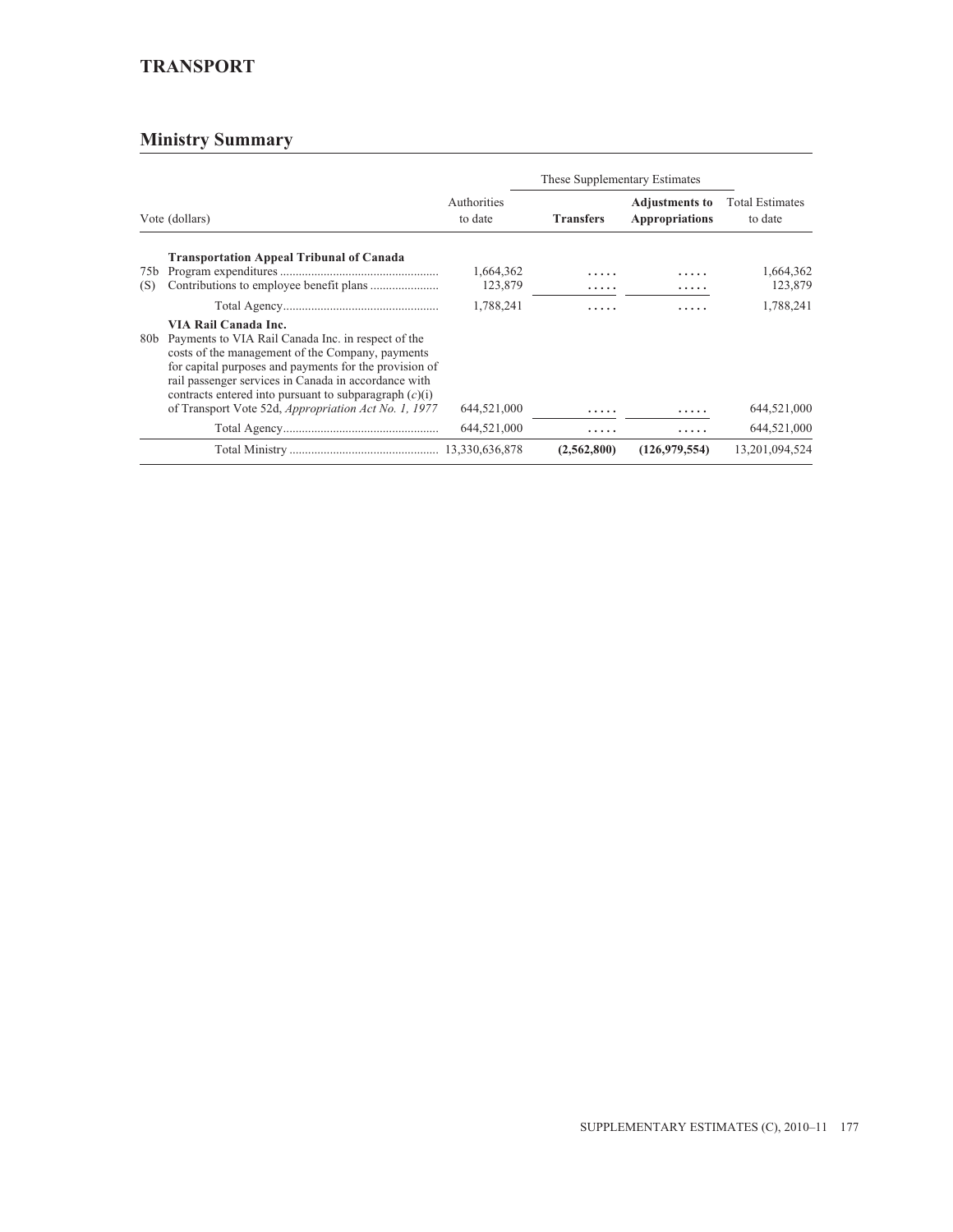#### **Explanation of Requirements (thousands of dollars)**

Transport requests funds for the following items:

| <b>Voted Appropriations</b>                                                                                                                                                            | Vote 1     | Vote 5 | Vote 10    | <b>Total</b> |
|----------------------------------------------------------------------------------------------------------------------------------------------------------------------------------------|------------|--------|------------|--------------|
| Funding to support the Regional and Remote Passenger Rail<br>Funding for operating requirements related to the Ferry Services                                                          |            |        | 14,100     | 14,100       |
| Contribution Program which supports regional and remote ferry<br>services in Atlantic Canada and Eastern Quebec<br>Reinvestment of revenues from the sale or transfer of real property | 4,400<br>. | 979    | 3,000<br>. | 7.400<br>979 |
| Gross Voted Appropriations                                                                                                                                                             | 4,400      | 979    | 17,100     | 22,479       |
| <b>Funds Available</b>                                                                                                                                                                 |            |        |            |              |
|                                                                                                                                                                                        | 4.400      | 979    | 17,100     | 22,479       |
| <b>Total Voted Appropriations</b>                                                                                                                                                      | .          | .      | .          | .            |
| <b>Statutory Appropriations</b>                                                                                                                                                        |            |        |            |              |
| Funding related to Payments to the St. Lawrence Seaway<br>Corporation in respect of agreements under the Canada Marine                                                                 |            |        |            | 1,400        |
| <b>Total Adjustments to Appropriations</b>                                                                                                                                             |            |        |            | 1,400        |
| <b>Transfers</b>                                                                                                                                                                       |            |        |            |              |
| Transfer to Canada Border Services Agency – For the Commercial                                                                                                                         | (25)       |        |            | (25)         |
| Transfer to National Defence – For the Canadian Maritime Domain                                                                                                                        | (40)       |        |            | (40)         |
| Transfer to Fisheries and Oceans – For the communications network.                                                                                                                     | (55)       |        |            | (55)         |
| Transfer to National Defence – Return of unused funds for public<br>security initiatives related to Marine Security Operations Centres                                                 | (443)      | .      | .          | (443)        |
| Transfer to Natural Resources – For the assessment, management                                                                                                                         | (2,000)    | .      | .          | (2,000)      |
| <b>Total Transfers</b>                                                                                                                                                                 | (2,563)    | .      |            | (2,563)      |
| <b>These Supplementary Estimates</b>                                                                                                                                                   | (2, 563)   | .      | .          | (1,163)      |

#### **Explanation of Funds Available (dollars)**

**Vote 1**: \$4,400,000 in total authorities is available within the Vote due to the reprofiling of funding for the divestiture of Mirabel Airport reserve lands.

**Vote 5**: \$979,477 in total authorities is available within the Vote due to the reprofiling of funding for the acquisition of real property for the new Detroit river crossing.

**Vote 10**: \$17,100,000 in total authorities is available within the Vote due to the reprofiling of funding for the Asia-Pacific Gateway and Corridor Initiative.

| <b>Transfer Payments (dollars)</b>   | Voted                   | <b>Statutory</b> |
|--------------------------------------|-------------------------|------------------|
| <b>Contributions</b>                 |                         |                  |
|                                      | 14,100,000<br>3,000,000 | .<br>.           |
| <b>Total Gross Transfer Payments</b> | 17,100,000              | .                |
|                                      | 17,100,000              | .                |
| <b>Net Transfer Payments</b>         | .                       | .                |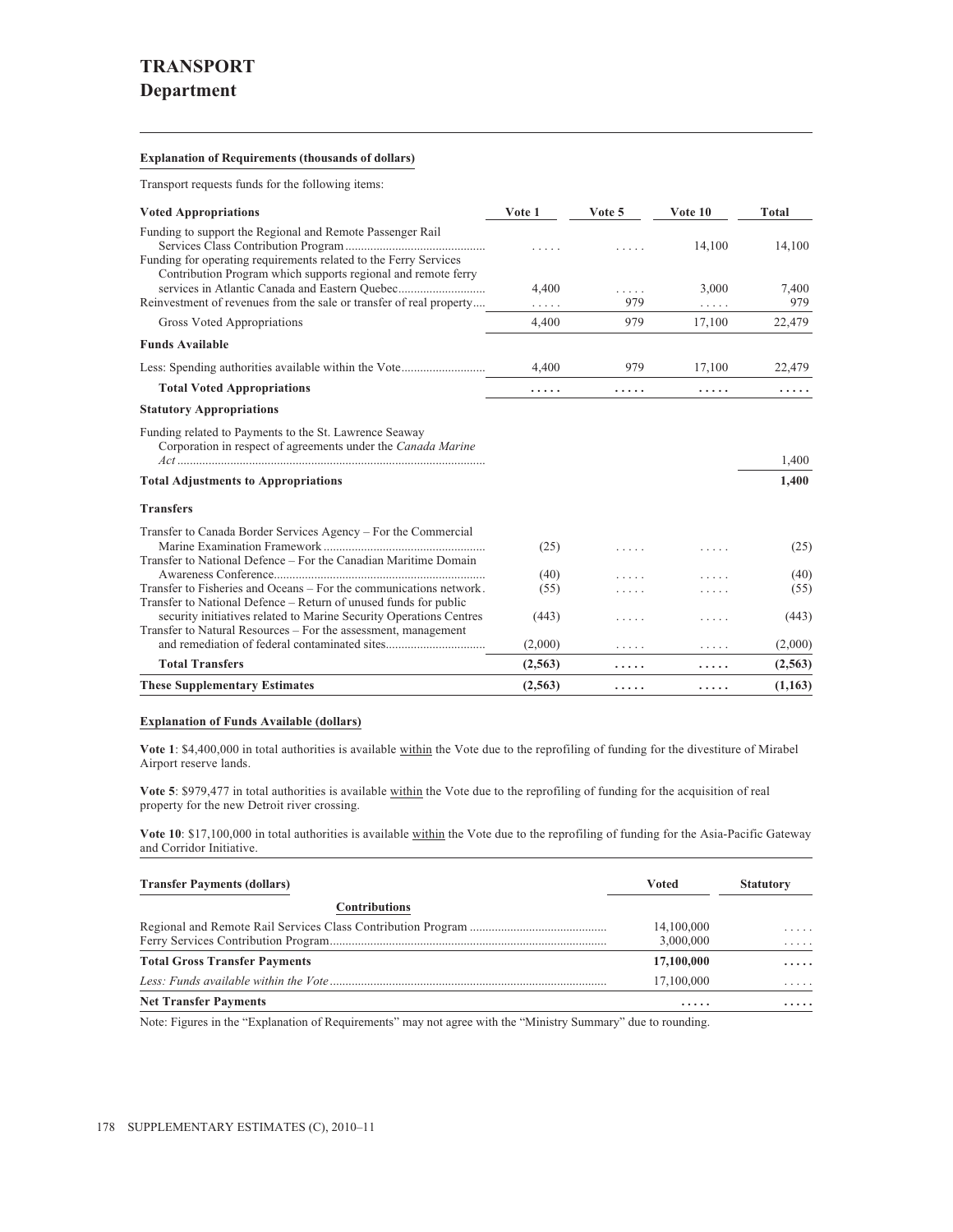#### **Explanation of Requirements (thousands of dollars)**

Marine Atlantic Inc. requests funds for the following items:

#### **Voted Appropriations Vote 40**

| Funding to cover changes to specific vessel and shore-based capital projects outlined in the 2010/11-2014/15 |       |
|--------------------------------------------------------------------------------------------------------------|-------|
|                                                                                                              | 4.390 |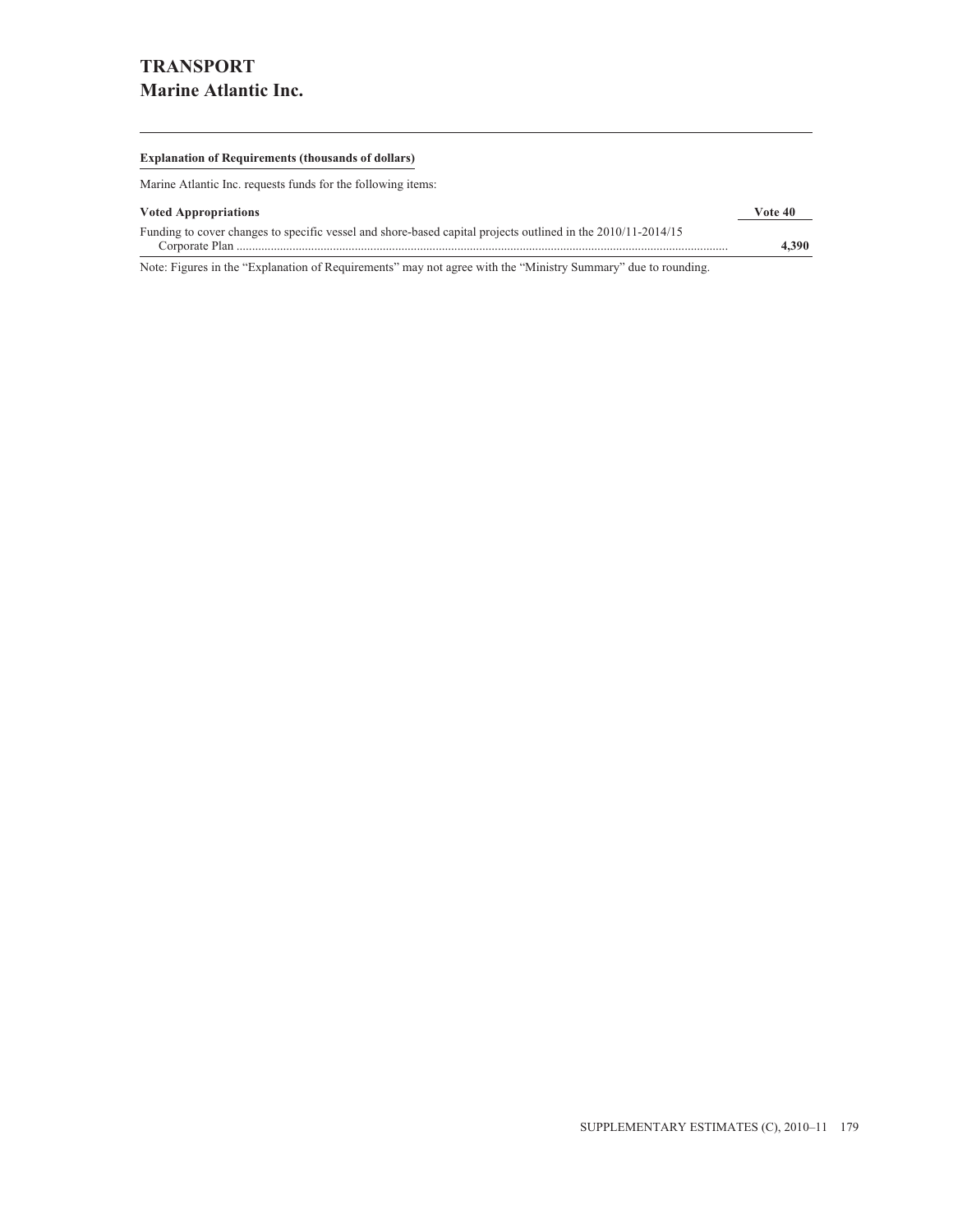## **TRANSPORT Office of Infrastructure of Canada**

#### **Explanation of Requirements (thousands of dollars)**

Office of Infrastructure of Canada – *No additional funding being requested*

| <b>Statutory Appropriations</b>                                                                                                                                          | Vote 55 | Vote 60 | <b>Statutory</b> |
|--------------------------------------------------------------------------------------------------------------------------------------------------------------------------|---------|---------|------------------|
| Reduction to the Provincial-Territorial Infrastructure Base Funding Program to reflect<br>new cash flow requirements in agreements signed with provinces and territories |         |         | (62, 652)        |
| Reduction to the Green Infrastructure Fund to adjust annual cash flow to align with                                                                                      |         | .       | (70, 118)        |
| <b>Total Statutory Appropriations</b>                                                                                                                                    | .       | .       | (132,770)        |
| <b>Transfers</b>                                                                                                                                                         |         |         |                  |
| Internal reallocation of resources – Operating funding to administer the Infrastructure<br>Stimulus Fund                                                                 | 7.500   | (7,500) | .                |
| <b>These Supplementary Estimates</b>                                                                                                                                     | 7.500   | (7,500) | (132,770)        |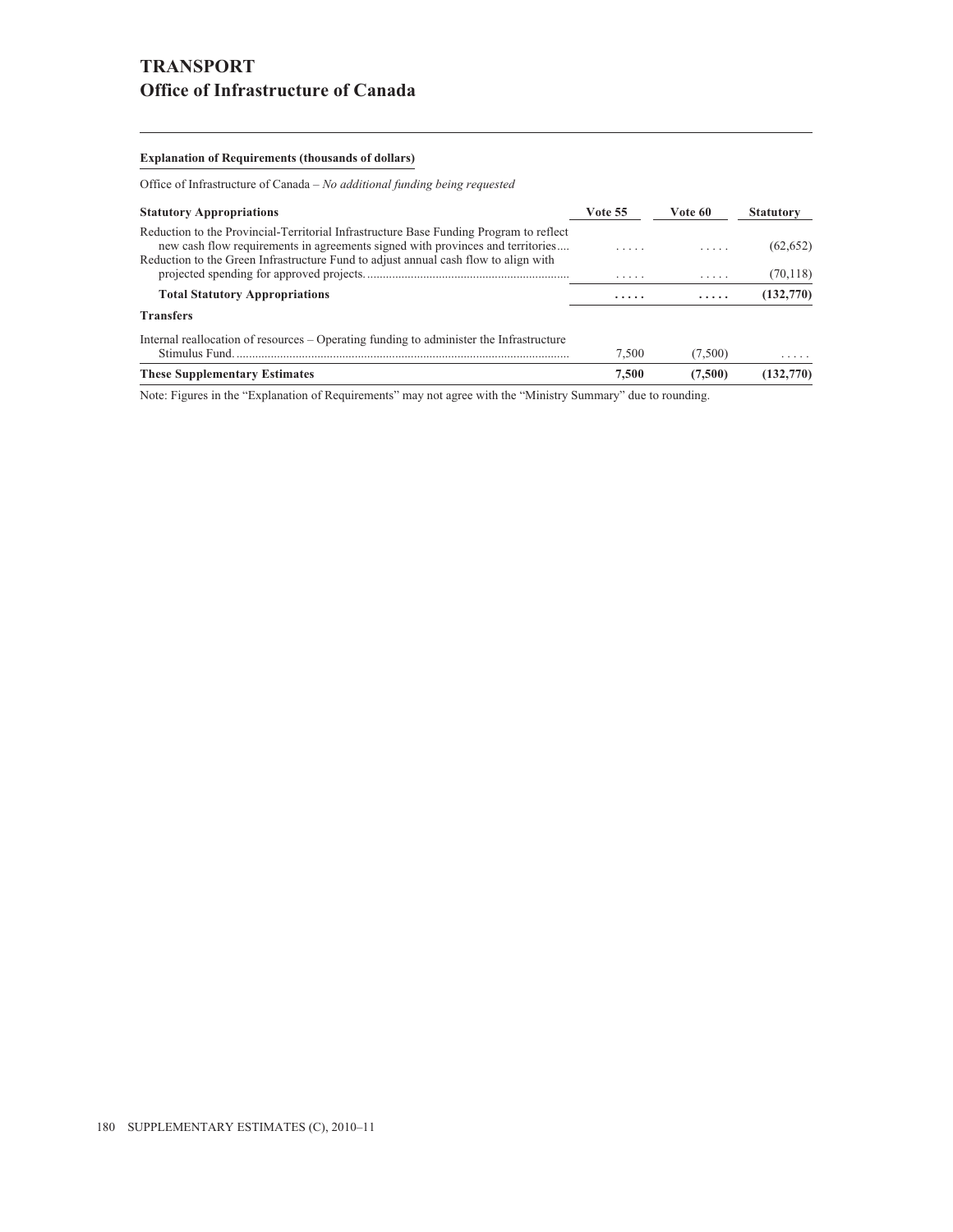#### **TREASURY BOARD**

|    |                                                                                                                                                                                                                                                                                                                                                                                                                                                                                                                                                                                                                                                                                                                                                          |                        | These Supplementary Estimates |                                                |                                   |  |  |  |
|----|----------------------------------------------------------------------------------------------------------------------------------------------------------------------------------------------------------------------------------------------------------------------------------------------------------------------------------------------------------------------------------------------------------------------------------------------------------------------------------------------------------------------------------------------------------------------------------------------------------------------------------------------------------------------------------------------------------------------------------------------------------|------------------------|-------------------------------|------------------------------------------------|-----------------------------------|--|--|--|
|    | Vote (dollars)                                                                                                                                                                                                                                                                                                                                                                                                                                                                                                                                                                                                                                                                                                                                           | Authorities<br>to date | <b>Transfers</b>              | <b>Adjustments to</b><br><b>Appropriations</b> | <b>Total Estimates</b><br>to date |  |  |  |
| 1c | Secretariat<br>Program expenditures and the payment to each<br>member of the Queen's Privy Council for Canada<br>who is a Minister without Portfolio or a Minister of<br>State who does not preside over a Ministry of State of<br>a salary not to exceed the salary paid to Ministers of<br>State who preside over Ministries of State under the<br>Salaries Act, as adjusted pursuant to the Parliament of<br>Canada Act and pro rata for any period of less than a<br>year and authority to expend revenues received during<br>the fiscal year arising from activities of the Treasury<br>Board Secretariat – To authorize the transfer of<br>\$74,805 from Industry Vote 1, Appropriation Act<br>No. 2, 2010-11 for the purposes of this Vote and to |                        |                               |                                                |                                   |  |  |  |
| 5  | Government Contingencies – Subject to the approval<br>of the Treasury Board, to supplement other<br>appropriations and to provide for miscellaneous,<br>urgent or unforeseen expenditures not otherwise<br>provided for, including grants and contributions not<br>listed in the Estimates and the increase of the amount<br>of grants listed in these, where those expenditures are<br>within the legal mandate of a government<br>organization, and authority to re-use any sums<br>allotted and repaid to this appropriation from other                                                                                                                                                                                                               | 258,520,826            | 74,805                        | 8,295,109                                      | 266,890,740                       |  |  |  |
|    | 10a Government-Wide Initiatives – Subject to the<br>approval of the Treasury Board, to supplement other<br>appropriations in support of the implementation of<br>strategic management initiatives in the public service                                                                                                                                                                                                                                                                                                                                                                                                                                                                                                                                  | 750,000,000            |                               |                                                | 750,000,000                       |  |  |  |
|    | 15c Compensation Adjustments – Subject to the approval<br>of the Treasury Board, to supplement other<br>appropriations that may need to be partially or fully<br>funded as a result of adjustments made to terms and<br>conditions of service or employment of the federal<br>public administration, including members of the<br>Royal Canadian Mounted Police and the Canadian<br>Forces, Governor in Council appointees and Crown<br>corporations as defined in section 83 of the <i>Financial</i>                                                                                                                                                                                                                                                     | 6,562,893              |                               |                                                | 6,562,893                         |  |  |  |
|    | 20c Public Service Insurance – Payments, in respect of<br>insurance, pension or benefit programs or other<br>arrangements, or in respect of the administration of<br>such programs, or arrangements, including premiums,<br>contributions, benefits, fees and other expenditures,<br>made in respect of the public service or any part<br>thereof and for such other persons, as Treasury Board<br>determines, and authority to expend any revenues or<br>other amounts received in respect of such programs or<br>arrangements to offset any such expenditures in<br>respect of such programs or arrangements and to<br>provide for the return to certain employees of their<br>share of the premium reduction under                                    |                        |                               | 10,790,570                                     | 10,790,570                        |  |  |  |
|    | subsection $96(3)$ of the <i>Employment Insurance Act</i> 2,223,793,511                                                                                                                                                                                                                                                                                                                                                                                                                                                                                                                                                                                                                                                                                  |                        |                               | 63,300,000                                     | 2,287,093,511                     |  |  |  |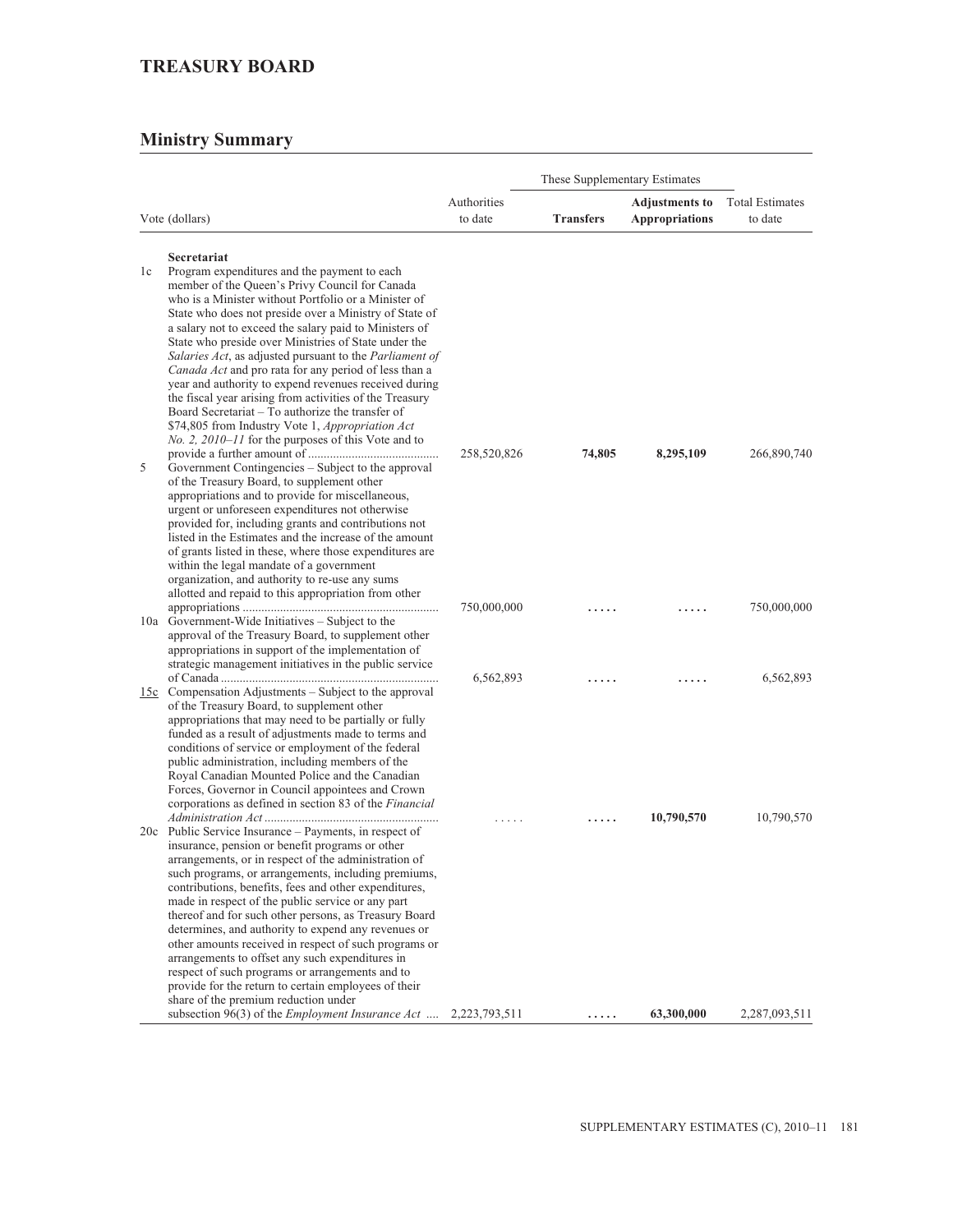#### **TREASURY BOARD**

|                |                                                                                                                                                                                                                                                                                                                                                                                                                                                                                                    |                           | These Supplementary Estimates |                                                |                                   |
|----------------|----------------------------------------------------------------------------------------------------------------------------------------------------------------------------------------------------------------------------------------------------------------------------------------------------------------------------------------------------------------------------------------------------------------------------------------------------------------------------------------------------|---------------------------|-------------------------------|------------------------------------------------|-----------------------------------|
| Vote (dollars) |                                                                                                                                                                                                                                                                                                                                                                                                                                                                                                    | Authorities<br>to date    | <b>Transfers</b>              | <b>Adjustments to</b><br><b>Appropriations</b> | <b>Total Estimates</b><br>to date |
| 25             | Operating Budget Carry Forward – Subject to the<br>approval of the Treasury Board, to supplement other<br>appropriations for the operating budget carry forward                                                                                                                                                                                                                                                                                                                                    | 128,041,265               |                               |                                                | 128,041,265                       |
|                | 30a Paylist Requirements - Subject to the approval of the<br>Treasury Board, to supplement other appropriations<br>for requirements related to parental and maternity<br>allowances, entitlements on cessation of service or<br>employment and adjustments made to terms and<br>conditions of service or employment of the Federal<br>public administration including members of the Royal<br>Canadian Mounted Police and the Canadian Forces,<br>where these have not been provided from Vote 15, |                           |                               |                                                |                                   |
| (S)<br>(S)     | President of the Treasury Board and Minister for the                                                                                                                                                                                                                                                                                                                                                                                                                                               | 248,687,652<br>29,591,684 |                               |                                                | 248,687,652<br>29,591,684         |
| (S)            | Asia-Pacific Gateway – Salary and motor car<br>Payments under the Public Service Pension                                                                                                                                                                                                                                                                                                                                                                                                           | 78,649                    |                               |                                                | 78,649                            |
|                |                                                                                                                                                                                                                                                                                                                                                                                                                                                                                                    | 20,000                    | .                             |                                                | 20,000                            |
|                |                                                                                                                                                                                                                                                                                                                                                                                                                                                                                                    | 3,645,296,480             | 74,805                        | 82,385,679                                     | 3,727,756,964                     |
|                | <b>Canada School of Public Service</b>                                                                                                                                                                                                                                                                                                                                                                                                                                                             |                           |                               |                                                |                                   |
| 35             |                                                                                                                                                                                                                                                                                                                                                                                                                                                                                                    | 57,756,378<br>6,477,030   |                               |                                                | 57,756,378<br>6,477,030           |
| (S)<br>(S)     | Spending of revenues pursuant to subsection $18(2)$ of                                                                                                                                                                                                                                                                                                                                                                                                                                             |                           |                               |                                                |                                   |
|                |                                                                                                                                                                                                                                                                                                                                                                                                                                                                                                    | 50,000,000                |                               |                                                | 50,000,000                        |
|                |                                                                                                                                                                                                                                                                                                                                                                                                                                                                                                    | 114,233,408               | .                             | .                                              | 114,233,408                       |
|                | Office of the Commissioner of Lobbying                                                                                                                                                                                                                                                                                                                                                                                                                                                             |                           |                               |                                                |                                   |
| 40             |                                                                                                                                                                                                                                                                                                                                                                                                                                                                                                    | 4,425,296                 |                               |                                                | 4,425,296                         |
| (S)            |                                                                                                                                                                                                                                                                                                                                                                                                                                                                                                    | 422,122                   | .                             | .                                              | 422,122                           |
|                |                                                                                                                                                                                                                                                                                                                                                                                                                                                                                                    | 4,847,418                 | .                             | .                                              | 4,847,418                         |
|                | Office of the Public Sector Integrity<br>Commissioner                                                                                                                                                                                                                                                                                                                                                                                                                                              |                           |                               |                                                |                                   |
| 45             |                                                                                                                                                                                                                                                                                                                                                                                                                                                                                                    | 6,347,959                 |                               |                                                | 6,347,959                         |
| (S)            |                                                                                                                                                                                                                                                                                                                                                                                                                                                                                                    | 505,240                   | .                             |                                                | 505,240                           |
|                |                                                                                                                                                                                                                                                                                                                                                                                                                                                                                                    | 6,853,199                 | .                             | .                                              | 6,853,199                         |
|                |                                                                                                                                                                                                                                                                                                                                                                                                                                                                                                    | 3,771,230,505             | 74,805                        | 82,385,679                                     | 3,853,690,989                     |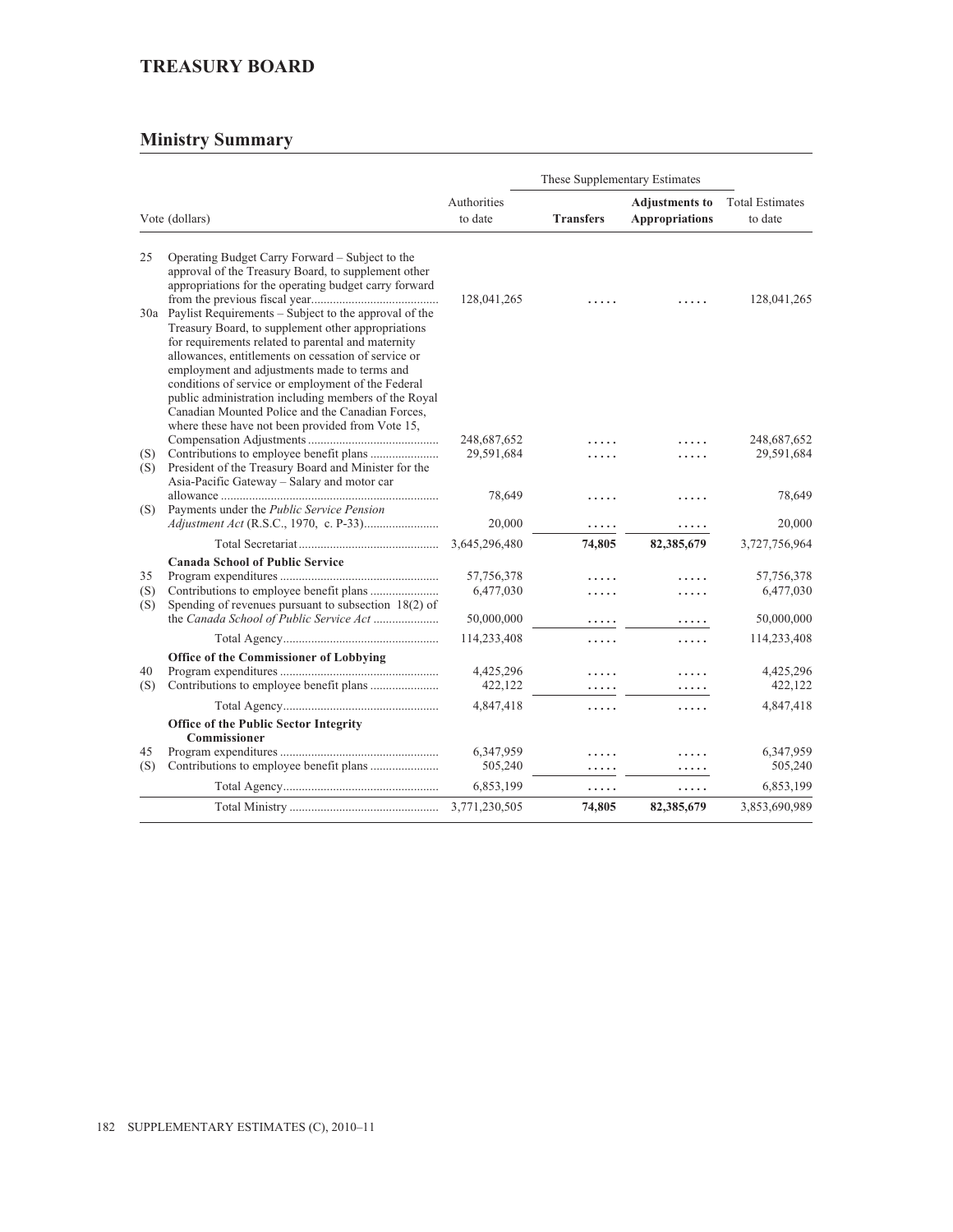#### **TREASURY BOARD Secretariat**

# **Explanation of Requirements (thousands of dollars)**

| Treasury Board Secretariat requests funds for the following items:                                                                                                                                   |        | Centrally-<br>managed | Centrally-<br>managed |              |
|------------------------------------------------------------------------------------------------------------------------------------------------------------------------------------------------------|--------|-----------------------|-----------------------|--------------|
| <b>Voted Appropriations</b>                                                                                                                                                                          | Vote 1 | Vote 15               | Vote 20               | <b>Total</b> |
| Funding to support the introduction of a Pay Direct Card for the                                                                                                                                     |        |                       | 63,300                | 63,300       |
| Compensation adjustments – Transfers to departments and agencies<br>for salary adjustments (for retroactive pay for the period prior to                                                              |        | 10,791                |                       | 10,791       |
| Funding to establish and maintain a Litigation Management Unit to<br>manage employment and labour relations litigation and to fund<br>litigation costs in responding to challenges to federal public |        |                       |                       |              |
| Funding to improve financial systems and to support financial                                                                                                                                        | 4,564  | .                     | .                     | 4,564        |
| decision-making in the Government of Canada (horizontal item)<br>Funding for the Red Tape Reduction Commission to provide advice<br>to the Government on reductions to the compliance burden of      | 2,035  | .                     |                       | 2,035        |
|                                                                                                                                                                                                      | 1,696  | .                     | .                     | 1,696        |
| <b>Total Voted Appropriations</b>                                                                                                                                                                    | 8,295  | 10,791                | 63,300                | 82,386       |
| <b>Transfers</b>                                                                                                                                                                                     |        |                       |                       |              |
| Transfer from Industry – To support the National Managers'                                                                                                                                           | 75     | .                     | .                     | 75           |
| <b>These Supplementary Estimates</b>                                                                                                                                                                 | 8,370  | 10,791                | 63,300                | 82,460       |

Note: Figures in the "Explanation of Requirements" may not agree with the "Ministry Summary" due to rounding.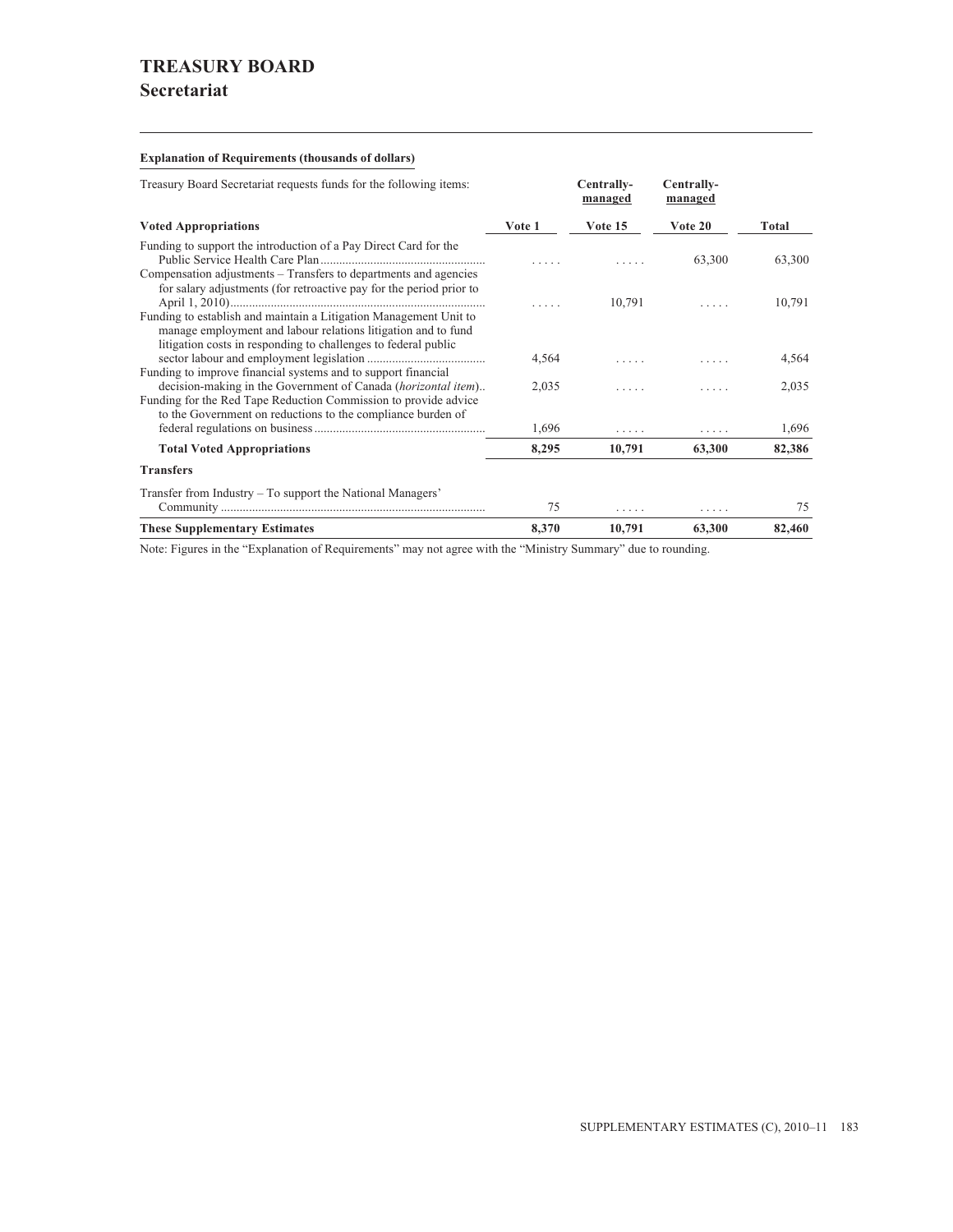## **VETERANS AFFAIRS**

## **Ministry Summary**

|                |                                                                                                                  |                        | These Supplementary Estimates |                                                |                                   |  |
|----------------|------------------------------------------------------------------------------------------------------------------|------------------------|-------------------------------|------------------------------------------------|-----------------------------------|--|
| Vote (dollars) |                                                                                                                  | Authorities<br>to date | <b>Transfers</b>              | <b>Adjustments to</b><br><b>Appropriations</b> | <b>Total Estimates</b><br>to date |  |
|                | <b>Veterans Affairs</b>                                                                                          |                        |                               |                                                |                                   |  |
| 1c             | Operating expenditures, upkeep of property, including<br>engineering and other investigatory planning            |                        |                               |                                                |                                   |  |
|                | expenses that do not add tangible value to real                                                                  |                        |                               |                                                |                                   |  |
|                | property, taxes, insurance and maintenance of public<br>utilities; to authorize, subject to the approval of the  |                        |                               |                                                |                                   |  |
|                | Governor in Council, necessary remedial work on                                                                  |                        |                               |                                                |                                   |  |
|                | properties constructed under individual firm price                                                               |                        |                               |                                                |                                   |  |
|                | contracts and sold under the Veterans' Land Act                                                                  |                        |                               |                                                |                                   |  |
|                | (R.S.C., 1970, c.V-4), to correct defects for which<br>neither the veteran nor the contractor can be held        |                        |                               |                                                |                                   |  |
|                | financially responsible, and such other work on other                                                            |                        |                               |                                                |                                   |  |
|                | properties as may be required to protect the interest of                                                         |                        |                               |                                                |                                   |  |
|                | the Director therein and the payment to each member                                                              |                        |                               |                                                |                                   |  |
|                | of the Queen's Privy Council for Canada who is a<br>Minister without Portfolio or a Minister of State who        |                        |                               |                                                |                                   |  |
|                | does not preside over a Ministry of State of a salary                                                            |                        |                               |                                                |                                   |  |
|                | not to exceed the salary paid to Ministers of State                                                              |                        |                               |                                                |                                   |  |
|                | who preside over Ministries of State under the                                                                   |                        |                               |                                                |                                   |  |
|                | Salaries Act, as adjusted pursuant to the Parliament of<br>Canada Act and pro rata for any period of less than a |                        |                               |                                                |                                   |  |
|                |                                                                                                                  | 945,195,200            |                               | 19,787,717                                     | 964,982,917                       |  |
| 5c             | The grants listed in the Estimates and contributions,                                                            |                        |                               |                                                |                                   |  |
|                | provided that the amount listed for any grant may be                                                             |                        |                               |                                                |                                   |  |
|                | increased or decreased subject to the approval of the                                                            | 2,432,508,000          |                               | 170,070,000                                    | 2,602,578,000                     |  |
| 10             | Veterans Review and Appeal Board - Operating                                                                     |                        |                               |                                                |                                   |  |
|                |                                                                                                                  | 10,406,203             |                               |                                                | 10,406,203                        |  |
| (S)            |                                                                                                                  | 41,209,711             |                               |                                                | 41,209,711                        |  |
| (S)            | Minister of Veterans Affairs and Minister of State<br>(Agriculture) – Salary and motor car allowance             | 78,649                 |                               |                                                | 78.649                            |  |
| (S)            | Veterans Insurance Actuarial Liability Adjustment                                                                | 175,000                | .                             | .                                              | 175,000                           |  |
| (S)            | Repayments under section 15 of the War Service                                                                   |                        |                               |                                                |                                   |  |
|                | Grants Act of compensating adjustments made in                                                                   |                        |                               |                                                |                                   |  |
|                | accordance with the terms of the Veterans' Land Act                                                              |                        |                               |                                                |                                   |  |
| (S)            | Returned Soldiers Insurance Actuarial Liability                                                                  | 10,000                 |                               |                                                | 10,000                            |  |
|                |                                                                                                                  | 10,000                 |                               |                                                | 10,000                            |  |
| (S)            | Re-Establishment Credits under section 8 of the War                                                              |                        |                               |                                                |                                   |  |
|                | Service Grants Act (R.S.C., 1970, c. W-4)                                                                        | 2,000                  |                               |                                                | 2,000                             |  |
|                |                                                                                                                  | 3,429,594,763          | .                             | 189, 857, 717                                  | 3,619,452,480                     |  |